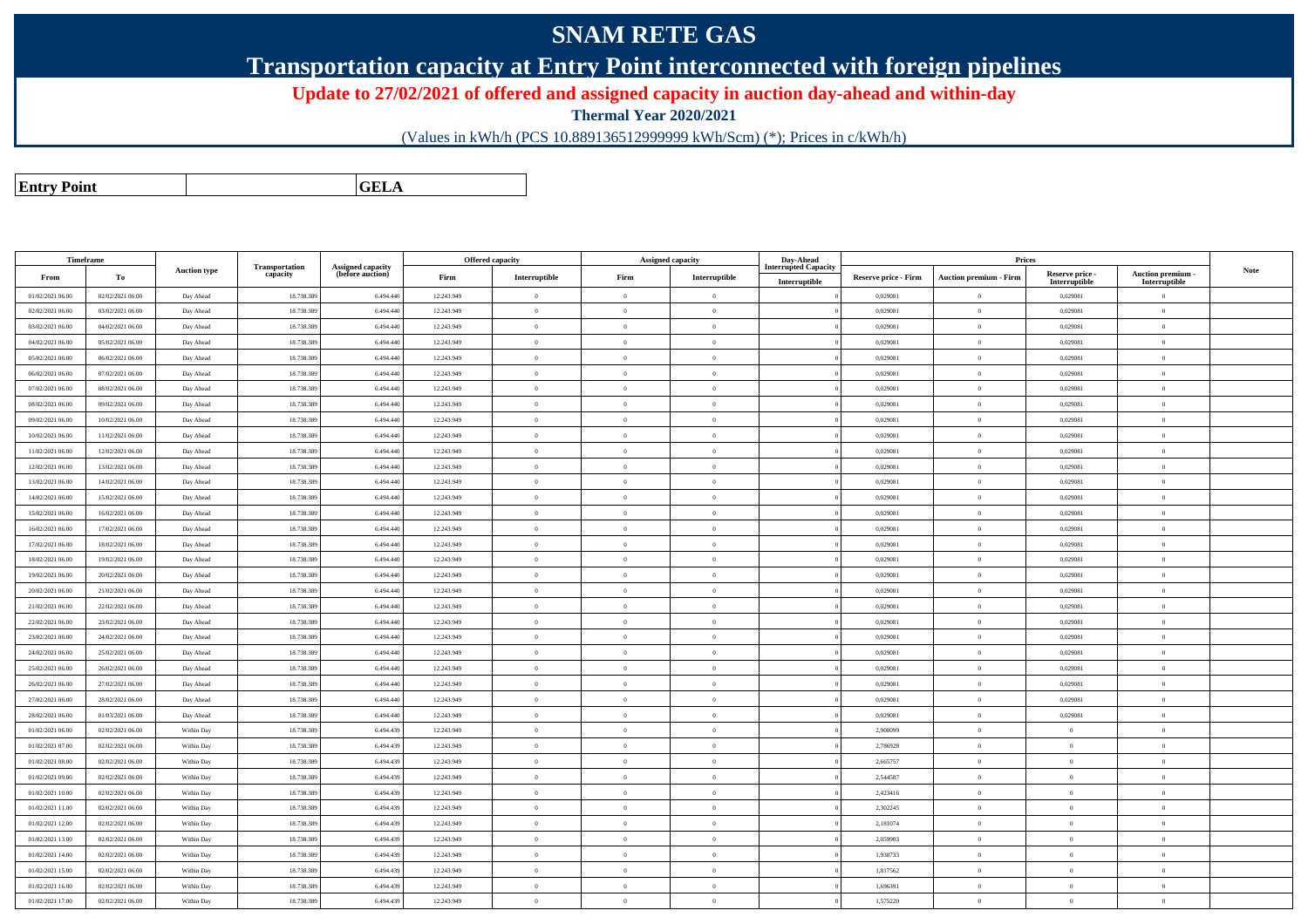| 01/02/2021 18:00 | 02/02/2021 06:00 | Within Day               | 18.738.389 | 6.494.439 | 12.243.949               | $\bf{0}$       | $\bf{0}$       | $\theta$       |          | 1,454050 | $\bf{0}$       | $\overline{0}$ | $\,0\,$        |  |
|------------------|------------------|--------------------------|------------|-----------|--------------------------|----------------|----------------|----------------|----------|----------|----------------|----------------|----------------|--|
| 01/02/2021 19:00 | 02/02/2021 06:00 | Within Day               | 18.738.389 | 6,494,439 | 12.243.949               | $\overline{0}$ | $\overline{0}$ | $\overline{0}$ |          | 1,332879 | $\overline{0}$ | $\overline{0}$ | $\theta$       |  |
| 01/02/2021 20:00 | 02/02/2021 06:00 | Within Dav               | 18.738.389 | 6.494.439 | 12.243.949               | $\mathbf{0}$   | $\overline{0}$ | $\overline{0}$ |          | 1,211708 | $\mathbf{0}$   | $\overline{0}$ | $\overline{0}$ |  |
| 01/02/2021 21:00 | 02/02/2021 06:00 | Within Day               | 18.738.389 | 6.494.439 | 12.243.949               | $\bf{0}$       | $\overline{0}$ | $\bf{0}$       |          | 1,090537 | $\bf{0}$       | $\overline{0}$ | $\bf{0}$       |  |
| 01/02/2021 22:00 | 02/02/2021 06:00 | Within Day               | 18.738.389 | 6,494,439 | 12.243.949               | $\bf{0}$       | $\bf{0}$       | $\overline{0}$ |          | 0,969366 | $\bf{0}$       | $\theta$       | $\,0\,$        |  |
| 01/02/2021 23:00 | 02/02/2021 06:00 | Within Dav               | 18.738.389 | 6.494.439 | 12.243.949               | $\mathbf{0}$   | $\overline{0}$ |                |          | 0,848196 | $\mathbf{0}$   | $\overline{0}$ | $\overline{0}$ |  |
|                  |                  |                          |            |           |                          |                |                | $\overline{0}$ |          |          |                |                |                |  |
| 02/02/2021 00:00 | 02/02/2021 06:00 | Within Day               | 18.738.389 | 6.494.439 | 12.243.949               | $\bf{0}$       | $\bf{0}$       | $\overline{0}$ |          | 0,727025 | $\bf{0}$       | $\overline{0}$ | $\,0\,$        |  |
| 02/02/2021 01:00 | 02/02/2021 06:00 | Within Day               | 18.738.389 | 6,494,439 | 12.243.949               | $\overline{0}$ | $\overline{0}$ | $\overline{0}$ |          | 0.605854 | $\,$ 0 $\,$    | $\overline{0}$ | $\theta$       |  |
| 02/02/2021 02:00 | 02/02/2021 06:00 | Within Day               | 18.738.389 | 6.494.439 | 12.243.949               | $\mathbf{0}$   | $\overline{0}$ | $\overline{0}$ |          | 0,484683 | $\mathbf{0}$   | $\overline{0}$ | $\overline{0}$ |  |
| 02/02/2021 03:00 | 02/02/2021 06:00 | Within Day               | 18.738.389 | 6.494.439 | 12.243.949               | $\bf{0}$       | $\bf{0}$       | $\overline{0}$ |          | 0,363512 | $\bf{0}$       | $\overline{0}$ | $\,0\,$        |  |
| 02/02/2021 04:00 | 02/02/2021 06:00 | Within Day               | 18.738.389 | 6,494,439 | 12.243.949               | $\bf{0}$       | $\overline{0}$ | $\overline{0}$ |          | 0,242342 | $\bf{0}$       | $\overline{0}$ | $\theta$       |  |
| 02/02/2021 05:00 | 02/02/2021 06:00 | Within Dav               | 18.738.389 | 6.494.439 | 12.243.949               | $\mathbf{0}$   | $\overline{0}$ | $\overline{0}$ |          | 0,121171 | $\mathbf{0}$   | $\overline{0}$ | $\overline{0}$ |  |
| 02/02/2021 06:00 | 03/02/2021 06:00 | Within Day               | 18.738.389 | 6.494.439 | 12.243.949               | $\bf{0}$       | $\overline{0}$ | $\bf{0}$       |          | 2,908099 | $\bf{0}$       | $\overline{0}$ | $\bf{0}$       |  |
| 02/02/2021 07:00 | 03/02/2021 06:00 | Within Day               | 18.738.389 | 6.494.439 | 12.243.949               | $\bf{0}$       | $\overline{0}$ | $\overline{0}$ |          | 2,786928 | $\bf{0}$       | $\theta$       | $\,0\,$        |  |
| 02/02/2021 08:00 | 03/02/2021 06:00 | Within Dav               | 18.738.389 | 6.494.439 | 12.243.949               | $\overline{0}$ | $\overline{0}$ | $\overline{0}$ |          | 2,665757 | $\mathbf{0}$   | $\overline{0}$ | $\overline{0}$ |  |
| 02/02/2021 09:00 | 03/02/2021 06:00 | Within Day               | 18.738.389 | 6.494.439 | 12.243.949               | $\bf{0}$       | $\bf{0}$       | $\overline{0}$ |          | 2,544587 | $\bf{0}$       | $\overline{0}$ | $\bf{0}$       |  |
| 02/02/2021 10:00 | 03/02/2021 06:00 | Within Day               | 18.738.389 | 6,494,439 | 12.243.949               | $\overline{0}$ | $\overline{0}$ | $\overline{0}$ |          | 2,423416 | $\,$ 0 $\,$    | $\overline{0}$ | $\theta$       |  |
| 02/02/2021 11:00 | 03/02/2021 06:00 | Within Day               | 18.738.389 | 6.494.439 | 12.243.949               | $\mathbf{0}$   | $\overline{0}$ | $\overline{0}$ |          | 2,302245 | $\mathbf{0}$   | $\overline{0}$ | $\overline{0}$ |  |
| 02/02/2021 12:00 | 03/02/2021 06:00 | Within Day               | 18.738.389 | 6.494.439 | 12.243.949               | $\,$ 0         | $\bf{0}$       | $\overline{0}$ |          | 2,181074 | $\bf{0}$       | $\overline{0}$ | $\,0\,$        |  |
| 02/02/2021 13:00 | 03/02/2021 06:00 | Within Day               | 18.738.389 | 6,494,439 | 12.243.949               | $\bf{0}$       | $\overline{0}$ | $\overline{0}$ |          | 2,059903 | $\bf{0}$       | $\overline{0}$ | $\overline{0}$ |  |
| 02/02/2021 14:00 | 03/02/2021 06:00 | Within Dav               | 18.738.389 | 6.494.439 | 12.243.949               | $\mathbf{0}$   | $\overline{0}$ | $\overline{0}$ |          | 1,938733 | $\mathbf{0}$   | $\overline{0}$ | $\overline{0}$ |  |
| 02/02/2021 15:00 | 03/02/2021 06:00 | Within Day               | 18.738.389 | 6.494.439 | 12.243.949               | $\bf{0}$       | $\overline{0}$ | $\bf{0}$       |          | 1,817562 | $\bf{0}$       | $\overline{0}$ | $\bf{0}$       |  |
| 02/02/2021 16:00 | 03/02/2021 06:00 | Within Day               | 18.738.389 | 6,494,439 | 12.243.949               | $\bf{0}$       | $\bf{0}$       | $\overline{0}$ |          | 1,696391 | $\bf{0}$       | $\overline{0}$ | $\,0\,$        |  |
| 02/02/2021 17:00 | 03/02/2021 06:00 | Within Dav               | 18.738.389 | 6.494.439 | 12.243.949               | $\mathbf{0}$   | $\overline{0}$ | $\overline{0}$ |          | 1,575220 | $\mathbf{0}$   | $\overline{0}$ | $\overline{0}$ |  |
| 02/02/2021 18:00 | 03/02/2021 06:00 | Within Day               | 18.738.389 | 6.494.439 | 12.243.949               | $\bf{0}$       | $\bf{0}$       | $\overline{0}$ |          | 1,454050 | $\bf{0}$       | $\overline{0}$ | $\,0\,$        |  |
| 02/02/2021 19:00 | 03/02/2021 06:00 | Within Day               | 18.738.389 | 6.494.439 | 12.243.949               | $\overline{0}$ | $\overline{0}$ | $\overline{0}$ |          | 1,332879 | $\bf{0}$       | $\overline{0}$ | $\overline{0}$ |  |
| 02/02/2021 20:00 | 03/02/2021 06:00 | Within Day               | 18.738.389 | 6.494.439 | 12.243.949               | $\mathbf{0}$   | $\overline{0}$ | $\overline{0}$ |          | 1,211708 | $\mathbf{0}$   | $\overline{0}$ | $\overline{0}$ |  |
| 02/02/2021 21:00 | 03/02/2021 06:00 | Within Day               | 18.738.389 | 6.494.439 | 12.243.949               | $\bf{0}$       | $\bf{0}$       | $\overline{0}$ |          | 1,090537 | $\bf{0}$       | $\overline{0}$ | $\,0\,$        |  |
| 02/02/2021 22.00 | 03/02/2021 06:00 | Within Day               | 18.738.389 | 6,494,439 | 12.243.949               | $\bf{0}$       | $\bf{0}$       | $\overline{0}$ |          | 0.969366 | $\bf{0}$       | $\mathbf{0}$   | $\overline{0}$ |  |
| 02/02/2021 23:00 | 03/02/2021 06:00 | Within Dav               | 18.738.389 | 6.494.439 | 12.243.949               | $\mathbf{0}$   | $\overline{0}$ | $\overline{0}$ |          | 0,848196 | $\mathbf{0}$   | $\overline{0}$ | $\overline{0}$ |  |
| 03/02/2021 00:00 | 03/02/2021 06:00 |                          | 18.738.389 | 6.494.439 |                          | $\bf{0}$       | $\overline{0}$ | $\theta$       |          | 0,727025 | $\,$ 0         | $\overline{0}$ | $\theta$       |  |
| 03/02/2021 01:00 | 03/02/2021 06:00 | Within Day               | 18.738.389 | 6.494.439 | 12.243.949               | $\bf{0}$       | $\bf{0}$       | $\overline{0}$ |          | 0,605854 | $\bf{0}$       | $\mathbf{0}$   | $\bf{0}$       |  |
| 03/02/2021 02:00 | 03/02/2021 06:00 | Within Day<br>Within Dav | 18.738.389 | 6.494.439 | 12.243.949<br>12.243.949 | $\mathbf{0}$   | $\overline{0}$ |                |          | 0,484683 | $\mathbf{0}$   | $\overline{0}$ | $\overline{0}$ |  |
|                  |                  |                          |            |           |                          |                |                | $\overline{0}$ |          |          |                |                |                |  |
| 03/02/2021 03:00 | 03/02/2021 06:00 | Within Day               | 18.738.389 | 6.494.439 | 12.243.949               | $\bf{0}$       | $\overline{0}$ | $\theta$       |          | 0,363512 | $\,$ 0         | $\overline{0}$ | $\theta$       |  |
| 03/02/2021 04:00 | 03/02/2021 06:00 | Within Day               | 18.738.389 | 6,494,439 | 12.243.949               | $\bf{0}$       | $\overline{0}$ | $\overline{0}$ |          | 0,242342 | $\bf{0}$       | $\overline{0}$ | $\overline{0}$ |  |
| 03/02/2021 05:00 | 03/02/2021 06:00 | Within Day               | 18.738.389 | 6.494.439 | 12.243.949               | $\mathbf{0}$   | $\overline{0}$ | $\overline{0}$ |          | 0,121171 | $\mathbf{0}$   | $\overline{0}$ | $\overline{0}$ |  |
| 03/02/2021 06:00 | 04/02/2021 06:00 | Within Day               | 18.738.389 | 6.494.439 | 12.243.949               | $\bf{0}$       | $\overline{0}$ | $\theta$       |          | 2,908099 | $\,$ 0         | $\overline{0}$ | $\theta$       |  |
| 03/02/2021 07:00 | 04/02/2021 06:00 | Within Day               | 18.738.389 | 6.494.439 | 12.243.949               | $\bf{0}$       | $\overline{0}$ | $\overline{0}$ |          | 2,786928 | $\bf{0}$       | $\mathbf{0}$   | $\bf{0}$       |  |
| 03/02/2021 08:00 | 04/02/2021 06:00 | Within Dav               | 18.738.389 | 6.494.439 | 12.243.949               | $\mathbf{0}$   | $\overline{0}$ | $\overline{0}$ |          | 2,665757 | $\mathbf{0}$   | $\overline{0}$ | $\overline{0}$ |  |
| 03/02/2021 09:00 | 04/02/2021 06:00 | Within Day               | 18.738.389 | 6.494.439 | 12.243.949               | $\bf{0}$       | $\overline{0}$ | $\theta$       |          | 2,544587 | $\,$ 0         | $\overline{0}$ | $\theta$       |  |
| 03/02/2021 10:00 | 04/02/2021 06:00 | Within Day               | 18.738.389 | 6.494.439 | 12.243.949               | $\bf{0}$       | $\bf{0}$       | $\overline{0}$ |          | 2,423416 | $\bf{0}$       | $\overline{0}$ | $\bf{0}$       |  |
| 03/02/2021 11:00 | 04/02/2021 06:00 | Within Dav               | 18.738.389 | 6.494.439 | 12.243.949               | $\mathbf{0}$   | $\overline{0}$ | $\overline{0}$ |          | 2,302245 | $\mathbf{0}$   | $\overline{0}$ | $\overline{0}$ |  |
| 03/02/2021 12:00 | 04/02/2021 06:00 | Within Day               | 18.738.389 | 6.494.439 | 12.243.949               | $\bf{0}$       | $\overline{0}$ | $\theta$       |          | 2,181074 | $\,$ 0         | $\overline{0}$ | $\theta$       |  |
| 03/02/2021 13:00 | 04/02/2021 06:00 | Within Day               | 18.738.389 | 6.494.439 | 12.243.949               | $\bf{0}$       | $\overline{0}$ | $\overline{0}$ |          | 2,059903 | $\,$ 0 $\,$    | $\overline{0}$ | $\overline{0}$ |  |
| 03/02/2021 14:00 | 04/02/2021 06:00 | Within Day               | 18.738.389 | 6.494.439 | 12.243.949               | $\bf{0}$       | $\overline{0}$ |                |          | 1,938733 | $\overline{0}$ | $\theta$       | $\theta$       |  |
| 03/02/2021 15:00 | 04/02/2021 06:00 | Within Day               | 18.738.389 | 6.494.439 | 12.243.949               | $\,0\,$        | $\overline{0}$ | $\theta$       |          | 1,817562 | $\,$ 0 $\,$    | $\bf{0}$       | $\theta$       |  |
| 03/02/2021 16:00 | 04/02/2021 06:00 | Within Day               | 18.738.389 | 6.494.439 | 12.243.949               | $\overline{0}$ | $\overline{0}$ | $\overline{0}$ |          | 1,696391 | $\overline{0}$ | $\overline{0}$ | $\overline{0}$ |  |
| 03/02/2021 17:00 | 04/02/2021 06:00 | Within Day               | 18.738.389 | 6.494.439 | 12.243.949               | $\bf{0}$       | $\overline{0}$ | $\overline{0}$ |          | 1,575220 | $\overline{0}$ | $\bf{0}$       | $\mathbf{0}$   |  |
| 03/02/2021 18:00 | 04/02/2021 06:00 | Within Day               | 18.738.389 | 6.494.439 | 12.243.949               | $\bf{0}$       | $\overline{0}$ | $\overline{0}$ | $\theta$ | 1,454050 | $\mathbf{0}$   | $\bf{0}$       | $\,$ 0 $\,$    |  |
| 03/02/2021 19:00 | 04/02/2021 06:00 | Within Day               | 18.738.389 | 6.494.439 | 12.243.949               | $\bf{0}$       | $\overline{0}$ | $\overline{0}$ |          | 1,332879 | $\,$ 0 $\,$    | $\overline{0}$ | $\overline{0}$ |  |
| 03/02/2021 20:00 | 04/02/2021 06:00 | Within Day               | 18.738.389 | 6.494.439 | 12.243.949               | $\bf{0}$       | $\overline{0}$ | $\overline{0}$ |          | 1,211708 | $\mathbf{0}$   | $\overline{0}$ | $\overline{0}$ |  |
| 03/02/2021 21:00 | 04/02/2021 06:00 | Within Day               | 18.738.389 | 6.494.439 | 12.243.949               | $\,0\,$        | $\overline{0}$ | $\overline{0}$ | $\theta$ | 1,090537 | $\,$ 0 $\,$    | $\overline{0}$ | $\overline{0}$ |  |
| 03/02/2021 22:00 | 04/02/2021 06:00 | Within Day               | 18.738.389 | 6.494.439 | 12.243.949               | $\bf{0}$       | $\overline{0}$ | $\overline{0}$ |          | 0,969366 | $\overline{0}$ | $\overline{0}$ | $\overline{0}$ |  |
| 03/02/2021 23:00 | 04/02/2021 06:00 | Within Day               | 18.738.389 | 6.494.439 | 12.243.949               | $\bf{0}$       | $\overline{0}$ | $\overline{0}$ |          | 0,848196 | $\mathbf{0}$   | $\overline{0}$ | $\overline{0}$ |  |
| 04/02/2021 00:00 | 04/02/2021 06:00 | Within Day               | 18.738.389 | 6.494.439 | 12.243.949               | $\,0\,$        | $\overline{0}$ | $\overline{0}$ |          | 0,727025 | $\,$ 0 $\,$    | $\mathbf{0}$   | $\overline{0}$ |  |
| 04/02/2021 01:00 | 04/02/2021 06:00 | Within Day               | 18.738.389 | 6.494.439 | 12.243.949               | $\bf{0}$       | $\overline{0}$ | $\overline{0}$ |          | 0.605854 | $\mathbf 0$    | $\mathbf{0}$   | $\overline{0}$ |  |
| 04/02/2021 02:00 | 04/02/2021 06:00 | Within Day               | 18.738.389 | 6.494.439 | 12.243.949               | $\bf{0}$       | $\overline{0}$ | $\overline{0}$ |          | 0,484683 | $\mathbf{0}$   | $\overline{0}$ | $\overline{0}$ |  |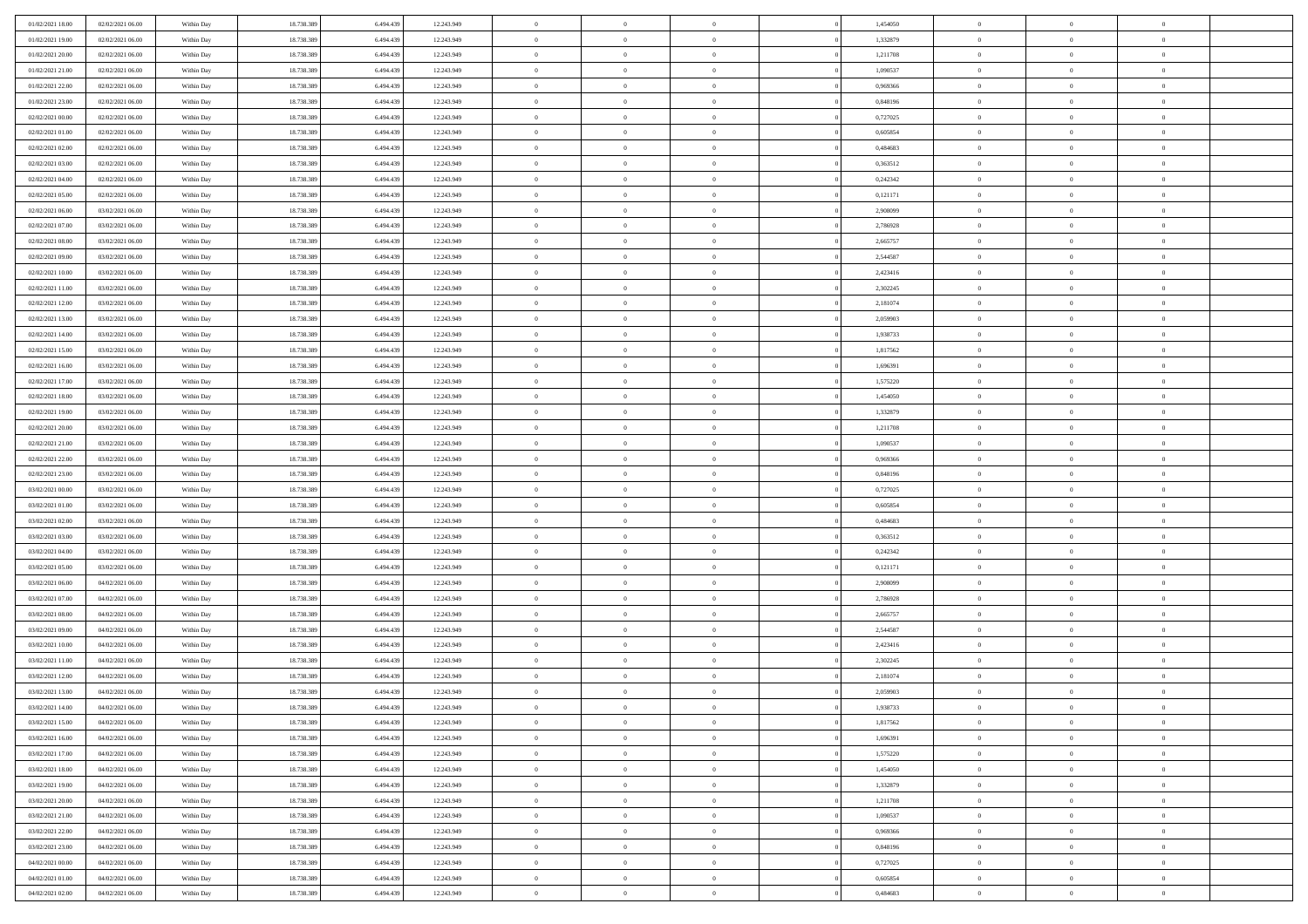| 04/02/2021 03:00 | 04/02/2021 06:00 | Within Day | 18.738.389 | 6.494.439 | 12.243.949 | $\,$ 0         | $\bf{0}$       | $\theta$       |          | 0,363512 | $\bf{0}$       | $\overline{0}$ | $\,0\,$        |  |
|------------------|------------------|------------|------------|-----------|------------|----------------|----------------|----------------|----------|----------|----------------|----------------|----------------|--|
| 04/02/2021 04:00 | 04/02/2021 06:00 | Within Day | 18.738.389 | 6,494,439 | 12.243.949 | $\overline{0}$ | $\overline{0}$ | $\overline{0}$ |          | 0,242342 | $\overline{0}$ | $\overline{0}$ | $\theta$       |  |
| 04/02/2021 05:00 | 04/02/2021 06:00 | Within Dav | 18.738.389 | 6.494.439 | 12.243.949 | $\mathbf{0}$   | $\overline{0}$ | $\overline{0}$ |          | 0,121171 | $\mathbf{0}$   | $\overline{0}$ | $\overline{0}$ |  |
| 04/02/2021 06:00 | 05/02/2021 06:00 | Within Day | 18.738.389 | 6.494.439 | 12.243.949 | $\bf{0}$       | $\overline{0}$ | $\bf{0}$       |          | 2,908099 | $\bf{0}$       | $\overline{0}$ | $\bf{0}$       |  |
| 04/02/2021 07:00 | 05/02/2021 06:00 | Within Day | 18.738.389 | 6,494,439 | 12.243.949 | $\bf{0}$       | $\bf{0}$       | $\overline{0}$ |          | 2,786928 | $\bf{0}$       | $\theta$       | $\,0\,$        |  |
| 04/02/2021 08:00 | 05/02/2021 06:00 | Within Dav | 18.738.389 | 6.494.439 | 12.243.949 | $\mathbf{0}$   | $\overline{0}$ | $\overline{0}$ |          | 2,665757 | $\mathbf{0}$   | $\overline{0}$ | $\overline{0}$ |  |
|                  |                  |            |            |           |            |                |                |                |          |          |                |                |                |  |
| 04/02/2021 09:00 | 05/02/2021 06:00 | Within Day | 18.738.389 | 6.494.439 | 12.243.949 | $\bf{0}$       | $\bf{0}$       | $\overline{0}$ |          | 2,544587 | $\bf{0}$       | $\overline{0}$ | $\,0\,$        |  |
| 04/02/2021 10:00 | 05/02/2021 06:00 | Within Day | 18.738.389 | 6,494,439 | 12.243.949 | $\overline{0}$ | $\overline{0}$ | $\overline{0}$ |          | 2,423416 | $\,$ 0 $\,$    | $\overline{0}$ | $\theta$       |  |
| 04/02/2021 11:00 | 05/02/2021 06:00 | Within Day | 18.738.389 | 6.494.439 | 12.243.949 | $\mathbf{0}$   | $\overline{0}$ | $\overline{0}$ |          | 2,302245 | $\mathbf{0}$   | $\overline{0}$ | $\overline{0}$ |  |
| 04/02/2021 12:00 | 05/02/2021 06:00 | Within Day | 18.738.389 | 6.494.439 | 12.243.949 | $\bf{0}$       | $\bf{0}$       | $\overline{0}$ |          | 2,181074 | $\bf{0}$       | $\overline{0}$ | $\,0\,$        |  |
| 04/02/2021 13:00 | 05/02/2021 06:00 | Within Day | 18.738.389 | 6,494,439 | 12.243.949 | $\bf{0}$       | $\overline{0}$ | $\overline{0}$ |          | 2,059903 | $\bf{0}$       | $\overline{0}$ | $\theta$       |  |
| 04/02/2021 14:00 | 05/02/2021 06:00 | Within Dav | 18.738.389 | 6.494.439 | 12.243.949 | $\mathbf{0}$   | $\overline{0}$ | $\overline{0}$ |          | 1,938733 | $\mathbf{0}$   | $\overline{0}$ | $\overline{0}$ |  |
| 04/02/2021 15:00 | 05/02/2021 06:00 | Within Day | 18.738.389 | 6.494.439 | 12.243.949 | $\bf{0}$       | $\overline{0}$ | $\bf{0}$       |          | 1,817562 | $\bf{0}$       | $\overline{0}$ | $\bf{0}$       |  |
| 04/02/2021 16:00 | 05/02/2021 06:00 | Within Day | 18.738.389 | 6.494.439 | 12.243.949 | $\bf{0}$       | $\overline{0}$ | $\overline{0}$ |          | 1,696391 | $\bf{0}$       | $\theta$       | $\,0\,$        |  |
| 04/02/2021 17:00 | 05/02/2021 06:00 | Within Dav | 18.738.389 | 6.494.439 | 12.243.949 | $\overline{0}$ | $\overline{0}$ | $\overline{0}$ |          | 1,575220 | $\mathbf{0}$   | $\overline{0}$ | $\overline{0}$ |  |
| 04/02/2021 18:00 | 05/02/2021 06:00 | Within Day | 18.738.389 | 6.494.439 | 12.243.949 | $\bf{0}$       | $\bf{0}$       | $\overline{0}$ |          | 1,454050 | $\bf{0}$       | $\overline{0}$ | $\bf{0}$       |  |
| 04/02/2021 19:00 | 05/02/2021 06:00 | Within Day | 18.738.389 | 6,494,439 | 12.243.949 | $\overline{0}$ | $\overline{0}$ | $\overline{0}$ |          | 1,332879 | $\,$ 0 $\,$    | $\overline{0}$ | $\theta$       |  |
| 04/02/2021 20:00 | 05/02/2021 06:00 | Within Day | 18.738.389 | 6.494.439 | 12.243.949 | $\mathbf{0}$   | $\overline{0}$ | $\overline{0}$ |          | 1,211708 | $\mathbf{0}$   | $\overline{0}$ | $\overline{0}$ |  |
| 04/02/2021 21:00 | 05/02/2021 06:00 | Within Day | 18.738.389 | 6.494.439 | 12.243.949 | $\,$ 0         | $\bf{0}$       | $\overline{0}$ |          | 1,090537 | $\bf{0}$       | $\overline{0}$ | $\,0\,$        |  |
| 04/02/2021 22.00 | 05/02/2021 06:00 | Within Day | 18.738.389 | 6,494,439 | 12.243.949 | $\bf{0}$       | $\overline{0}$ | $\overline{0}$ |          | 0.969366 | $\bf{0}$       | $\overline{0}$ | $\overline{0}$ |  |
| 04/02/2021 23:00 | 05/02/2021 06:00 | Within Dav | 18.738.389 | 6.494.439 | 12.243.949 | $\mathbf{0}$   | $\overline{0}$ | $\overline{0}$ |          | 0,848196 | $\mathbf{0}$   | $\overline{0}$ | $\overline{0}$ |  |
| 05/02/2021 00:00 | 05/02/2021 06:00 | Within Day | 18.738.389 | 6.494.439 | 12.243.949 | $\bf{0}$       | $\overline{0}$ | $\bf{0}$       |          | 0,727025 | $\bf{0}$       | $\overline{0}$ | $\bf{0}$       |  |
| 05/02/2021 01:00 | 05/02/2021 06:00 | Within Day | 18.738.389 | 6,494,439 | 12.243.949 | $\bf{0}$       | $\bf{0}$       | $\overline{0}$ |          | 0,605854 | $\bf{0}$       | $\overline{0}$ | $\,0\,$        |  |
| 05/02/2021 02:00 | 05/02/2021 06:00 | Within Dav | 18.738.389 | 6.494.439 | 12.243.949 | $\mathbf{0}$   | $\overline{0}$ | $\overline{0}$ |          | 0,484683 | $\mathbf{0}$   | $\overline{0}$ | $\overline{0}$ |  |
| 05/02/2021 03:00 | 05/02/2021 06:00 | Within Day | 18.738.389 | 6.494.439 | 12.243.949 | $\bf{0}$       | $\bf{0}$       | $\overline{0}$ |          | 0,363512 | $\bf{0}$       | $\overline{0}$ | $\,0\,$        |  |
| 05/02/2021 04:00 | 05/02/2021 06:00 | Within Day | 18.738.389 | 6,494,439 | 12.243.949 | $\overline{0}$ | $\overline{0}$ | $\overline{0}$ |          | 0,242342 | $\bf{0}$       | $\overline{0}$ | $\theta$       |  |
| 05/02/2021 05:00 | 05/02/2021 06:00 | Within Dav | 18.738.389 | 6.494.439 | 12.243.949 | $\mathbf{0}$   | $\overline{0}$ | $\overline{0}$ |          | 0,121171 | $\mathbf{0}$   | $\overline{0}$ | $\overline{0}$ |  |
| 05/02/2021 06:00 | 06/02/2021 06:00 | Within Day | 18.738.389 | 6.494.439 | 12.243.949 | $\bf{0}$       | $\bf{0}$       | $\overline{0}$ |          | 2,908099 | $\bf{0}$       | $\overline{0}$ | $\,0\,$        |  |
| 05/02/2021 07:00 | 06/02/2021 06:00 | Within Day | 18.738.389 | 6,494,439 | 12.243.949 | $\bf{0}$       | $\bf{0}$       | $\overline{0}$ |          | 2,786928 | $\bf{0}$       | $\mathbf{0}$   | $\overline{0}$ |  |
| 05/02/2021 08:00 | 06/02/2021 06:00 | Within Dav | 18.738.389 | 6.494.439 | 12.243.949 | $\mathbf{0}$   | $\overline{0}$ | $\overline{0}$ |          | 2,665757 | $\mathbf{0}$   | $\overline{0}$ | $\overline{0}$ |  |
| 05/02/2021 09:00 | 06/02/2021 06:00 |            | 18.738.389 | 6.494.439 |            | $\bf{0}$       | $\overline{0}$ | $\theta$       |          | 2,544587 | $\,$ 0         | $\overline{0}$ | $\theta$       |  |
|                  |                  | Within Day | 18.738.389 |           | 12.243.949 | $\bf{0}$       |                |                |          |          | $\bf{0}$       | $\mathbf{0}$   |                |  |
| 05/02/2021 10:00 | 06/02/2021 06:00 | Within Day |            | 6.494.439 | 12.243.949 |                | $\bf{0}$       | $\overline{0}$ |          | 2,423416 |                |                | $\bf{0}$       |  |
| 05/02/2021 11:00 | 06/02/2021 06:00 | Within Dav | 18.738.389 | 6.494.439 | 12.243.949 | $\mathbf{0}$   | $\overline{0}$ | $\overline{0}$ |          | 2,302245 | $\mathbf{0}$   | $\overline{0}$ | $\overline{0}$ |  |
| 05/02/2021 12:00 | 06/02/2021 06:00 | Within Day | 18.738.389 | 6.494.439 | 12.243.949 | $\bf{0}$       | $\overline{0}$ | $\theta$       |          | 2,181074 | $\,$ 0         | $\overline{0}$ | $\theta$       |  |
| 05/02/2021 13:00 | 06/02/2021 06:00 | Within Day | 18.738.389 | 6,494,439 | 12.243.949 | $\bf{0}$       | $\overline{0}$ | $\overline{0}$ |          | 2,059903 | $\bf{0}$       | $\overline{0}$ | $\overline{0}$ |  |
| 05/02/2021 14:00 | 06/02/2021 06:00 | Within Day | 18.738.389 | 6.494.439 | 12.243.949 | $\mathbf{0}$   | $\overline{0}$ | $\overline{0}$ |          | 1,938733 | $\mathbf{0}$   | $\overline{0}$ | $\overline{0}$ |  |
| 05/02/2021 15:00 | 06/02/2021 06:00 | Within Day | 18.738.389 | 6.494.439 | 12.243.949 | $\bf{0}$       | $\overline{0}$ | $\theta$       |          | 1,817562 | $\,$ 0         | $\overline{0}$ | $\theta$       |  |
| 05/02/2021 16:00 | 06/02/2021 06:00 | Within Day | 18.738.389 | 6,494,439 | 12.243.949 | $\bf{0}$       | $\overline{0}$ | $\overline{0}$ |          | 1,696391 | $\bf{0}$       | $\mathbf{0}$   | $\overline{0}$ |  |
| 05/02/2021 17:00 | 06/02/2021 06:00 | Within Dav | 18.738.389 | 6.494.439 | 12.243.949 | $\mathbf{0}$   | $\overline{0}$ | $\overline{0}$ |          | 1,575220 | $\mathbf{0}$   | $\overline{0}$ | $\overline{0}$ |  |
| 05/02/2021 18:00 | 06/02/2021 06:00 | Within Day | 18.738.389 | 6.494.439 | 12.243.949 | $\bf{0}$       | $\overline{0}$ | $\theta$       |          | 1,454050 | $\,$ 0         | $\overline{0}$ | $\theta$       |  |
| 05/02/2021 19:00 | 06/02/2021 06:00 | Within Day | 18.738.389 | 6.494.439 | 12.243.949 | $\bf{0}$       | $\bf{0}$       | $\overline{0}$ |          | 1,332879 | $\bf{0}$       | $\overline{0}$ | $\overline{0}$ |  |
| 05/02/2021 20:00 | 06/02/2021 06:00 | Within Dav | 18.738.389 | 6.494.439 | 12.243.949 | $\mathbf{0}$   | $\overline{0}$ | $\overline{0}$ |          | 1,211708 | $\mathbf{0}$   | $\overline{0}$ | $\overline{0}$ |  |
| 05/02/2021 21:00 | 06/02/2021 06:00 | Within Day | 18.738.389 | 6.494.439 | 12.243.949 | $\bf{0}$       | $\overline{0}$ | $\theta$       |          | 1,090537 | $\,$ 0         | $\overline{0}$ | $\theta$       |  |
| 05/02/2021 22:00 | 06/02/2021 06:00 | Within Day | 18.738.389 | 6.494.439 | 12.243.949 | $\bf{0}$       | $\overline{0}$ | $\overline{0}$ |          | 0.969366 | $\,$ 0 $\,$    | $\overline{0}$ | $\overline{0}$ |  |
| 05/02/2021 23:00 | 06/02/2021 06:00 | Within Day | 18.738.389 | 6.494.439 | 12.243.949 | $\bf{0}$       | $\overline{0}$ |                |          | 0,848196 | $\overline{0}$ | $\theta$       | $\theta$       |  |
| 06/02/2021 00:00 | 06/02/2021 06:00 | Within Day | 18.738.389 | 6.494.439 | 12.243.949 | $\,0\,$        | $\overline{0}$ | $\theta$       |          | 0,727025 | $\,$ 0 $\,$    | $\bf{0}$       | $\theta$       |  |
| 06/02/2021 01:00 | 06/02/2021 06:00 | Within Day | 18.738.389 | 6.494.439 | 12.243.949 | $\overline{0}$ | $\overline{0}$ | $\overline{0}$ |          | 0.605854 | $\overline{0}$ | $\overline{0}$ | $\overline{0}$ |  |
| 06/02/2021 02:00 | 06/02/2021 06:00 | Within Day | 18.738.389 | 6.494.439 | 12.243.949 | $\bf{0}$       | $\overline{0}$ | $\overline{0}$ |          | 0,484683 | $\overline{0}$ | $\bf{0}$       | $\mathbf{0}$   |  |
| 06/02/2021 03:00 | 06/02/2021 06:00 | Within Day | 18.738.389 | 6.494.439 | 12.243.949 | $\bf{0}$       | $\overline{0}$ | $\overline{0}$ | $\theta$ | 0,363512 | $\,$ 0 $\,$    | $\bf{0}$       | $\,$ 0 $\,$    |  |
| 06/02/2021 04:00 | 06/02/2021 06:00 | Within Day | 18.738.389 | 6,494,439 | 12.243.949 | $\bf{0}$       | $\overline{0}$ | $\overline{0}$ |          | 0,242342 | $\,$ 0 $\,$    | $\overline{0}$ | $\overline{0}$ |  |
| 06/02/2021 05:00 | 06/02/2021 06:00 | Within Day | 18.738.389 | 6.494.439 | 12.243.949 | $\bf{0}$       | $\overline{0}$ | $\overline{0}$ |          | 0,121171 | $\mathbf{0}$   | $\overline{0}$ | $\overline{0}$ |  |
| 06/02/2021 06:00 | 07/02/2021 06:00 | Within Day | 18.738.389 | 6.494.439 | 12.243.949 | $\,0\,$        | $\overline{0}$ | $\overline{0}$ | $\theta$ | 2,908099 | $\,$ 0 $\,$    | $\overline{0}$ | $\overline{0}$ |  |
| 06/02/2021 07:00 | 07/02/2021 06:00 | Within Day | 18.738.389 | 6.494.439 | 12.243.949 | $\bf{0}$       | $\overline{0}$ | $\overline{0}$ |          | 2,786928 | $\overline{0}$ | $\overline{0}$ | $\overline{0}$ |  |
| 06/02/2021 08:00 | 07/02/2021 06:00 | Within Day | 18.738.389 | 6.494.439 | 12.243.949 | $\bf{0}$       | $\overline{0}$ | $\overline{0}$ |          | 2,665757 | $\mathbf{0}$   | $\overline{0}$ | $\overline{0}$ |  |
| 06/02/2021 09:00 | 07/02/2021 06:00 | Within Day | 18.738.389 | 6.494.439 | 12.243.949 | $\,0\,$        | $\overline{0}$ | $\overline{0}$ |          | 2,544587 | $\,$ 0 $\,$    | $\mathbf{0}$   | $\overline{0}$ |  |
| 06/02/2021 10:00 | 07/02/2021 06:00 | Within Day | 18.738.389 | 6.494.439 | 12.243.949 | $\bf{0}$       | $\overline{0}$ | $\overline{0}$ |          | 2,423416 | $\bf{0}$       | $\mathbf{0}$   | $\overline{0}$ |  |
| 06/02/2021 11:00 | 07/02/2021 06:00 | Within Day | 18.738.389 | 6.494.439 | 12.243.949 | $\bf{0}$       | $\overline{0}$ | $\overline{0}$ |          | 2,302245 | $\mathbf{0}$   | $\overline{0}$ | $\overline{0}$ |  |
|                  |                  |            |            |           |            |                |                |                |          |          |                |                |                |  |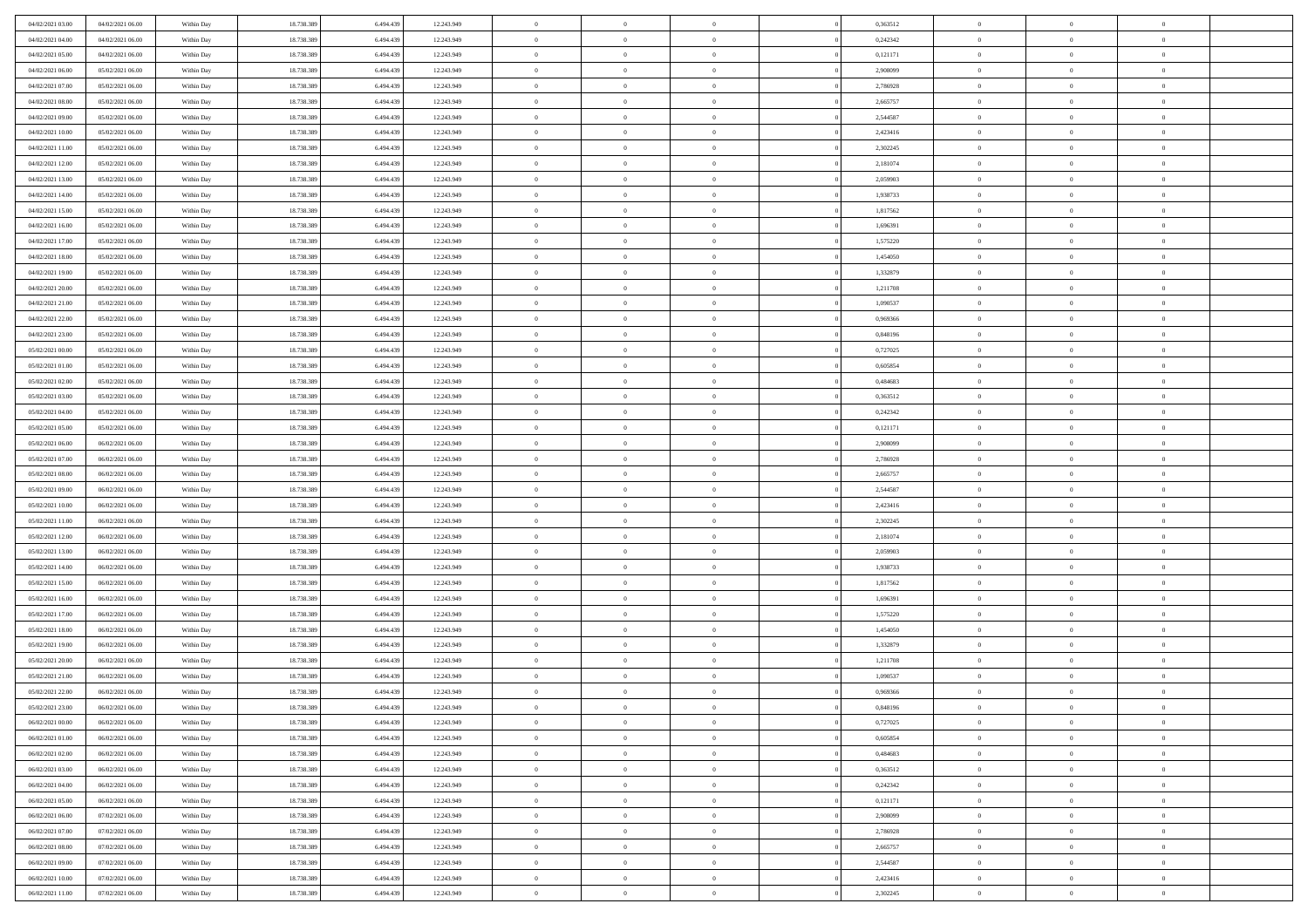| 06/02/2021 12:00                     | 07/02/2021 06:00 | Within Day | 18.738.389 | 6.494.439 | 12.243.949 | $\,$ 0                   | $\bf{0}$       | $\theta$       |          | 2,181074 | $\bf{0}$                 | $\overline{0}$ | $\,0\,$        |  |
|--------------------------------------|------------------|------------|------------|-----------|------------|--------------------------|----------------|----------------|----------|----------|--------------------------|----------------|----------------|--|
| 06/02/2021 13:00                     | 07/02/2021 06:00 | Within Day | 18.738.389 | 6,494,439 | 12.243.949 | $\overline{0}$           | $\overline{0}$ | $\overline{0}$ |          | 2,059903 | $\overline{0}$           | $\overline{0}$ | $\theta$       |  |
| 06/02/2021 14:00                     | 07/02/2021 06:00 | Within Dav | 18.738.389 | 6.494.439 | 12.243.949 | $\mathbf{0}$             | $\overline{0}$ | $\overline{0}$ |          | 1,938733 | $\mathbf{0}$             | $\overline{0}$ | $\overline{0}$ |  |
| 06/02/2021 15:00                     | 07/02/2021 06:00 | Within Day | 18.738.389 | 6.494.439 | 12.243.949 | $\bf{0}$                 | $\overline{0}$ | $\bf{0}$       |          | 1,817562 | $\bf{0}$                 | $\overline{0}$ | $\bf{0}$       |  |
| 06/02/2021 16:00                     | 07/02/2021 06:00 | Within Day | 18.738.389 | 6,494,439 | 12.243.949 | $\bf{0}$                 | $\bf{0}$       | $\overline{0}$ |          | 1,696391 | $\bf{0}$                 | $\bf{0}$       | $\,0\,$        |  |
| 06/02/2021 17:00                     | 07/02/2021 06:00 | Within Dav | 18.738.389 | 6.494.439 | 12.243.949 | $\overline{0}$           | $\overline{0}$ | $\overline{0}$ |          | 1,575220 | $\mathbf{0}$             | $\overline{0}$ | $\overline{0}$ |  |
| 06/02/2021 18:00                     | 07/02/2021 06:00 | Within Day | 18.738.389 | 6.494.439 | 12.243.949 | $\bf{0}$                 | $\bf{0}$       | $\overline{0}$ |          | 1,454050 | $\bf{0}$                 | $\overline{0}$ | $\,0\,$        |  |
| 06/02/2021 19:00                     | 07/02/2021 06:00 | Within Day | 18.738.389 | 6,494,439 | 12.243.949 | $\overline{0}$           | $\overline{0}$ | $\overline{0}$ |          | 1,332879 | $\,$ 0 $\,$              | $\overline{0}$ | $\theta$       |  |
| 06/02/2021 20:00                     | 07/02/2021 06:00 | Within Day | 18.738.389 | 6.494.439 | 12.243.949 | $\mathbf{0}$             | $\overline{0}$ | $\overline{0}$ |          | 1,211708 | $\mathbf{0}$             | $\overline{0}$ | $\overline{0}$ |  |
| 06/02/2021 21:00                     | 07/02/2021 06:00 |            | 18.738.389 | 6.494.439 | 12.243.949 | $\bf{0}$                 | $\bf{0}$       | $\overline{0}$ |          | 1,090537 | $\bf{0}$                 | $\overline{0}$ | $\,0\,$        |  |
|                                      |                  | Within Day |            | 6,494,439 |            |                          | $\overline{0}$ |                |          | 0.969366 |                          | $\overline{0}$ | $\theta$       |  |
| 06/02/2021 22.00<br>06/02/2021 23:00 | 07/02/2021 06:00 | Within Day | 18.738.389 |           | 12.243.949 | $\bf{0}$<br>$\mathbf{0}$ |                | $\overline{0}$ |          |          | $\bf{0}$<br>$\mathbf{0}$ |                | $\overline{0}$ |  |
|                                      | 07/02/2021 06:00 | Within Dav | 18.738.389 | 6.494.439 | 12.243.949 |                          | $\overline{0}$ | $\overline{0}$ |          | 0,848196 |                          | $\overline{0}$ |                |  |
| 07/02/2021 00:00                     | 07/02/2021 06:00 | Within Day | 18.738.389 | 6.494.439 | 12.243.949 | $\bf{0}$                 | $\overline{0}$ | $\bf{0}$       |          | 0,727025 | $\bf{0}$                 | $\overline{0}$ | $\bf{0}$       |  |
| 07/02/2021 01:00                     | 07/02/2021 06:00 | Within Day | 18.738.389 | 6,494,439 | 12.243.949 | $\bf{0}$                 | $\overline{0}$ | $\overline{0}$ |          | 0,605854 | $\bf{0}$                 | $\mathbf{0}$   | $\,0\,$        |  |
| 07/02/2021 02:00                     | 07/02/2021 06:00 | Within Dav | 18.738.389 | 6.494.439 | 12.243.949 | $\overline{0}$           | $\overline{0}$ | $\overline{0}$ |          | 0,484683 | $\mathbf{0}$             | $\overline{0}$ | $\overline{0}$ |  |
| 07/02/2021 03:00                     | 07/02/2021 06:00 | Within Day | 18.738.389 | 6.494.439 | 12.243.949 | $\bf{0}$                 | $\bf{0}$       | $\overline{0}$ |          | 0,363512 | $\bf{0}$                 | $\overline{0}$ | $\bf{0}$       |  |
| 07/02/2021 04:00                     | 07/02/2021 06:00 | Within Day | 18.738.389 | 6,494,439 | 12.243.949 | $\overline{0}$           | $\overline{0}$ | $\overline{0}$ |          | 0,242342 | $\,$ 0 $\,$              | $\overline{0}$ | $\theta$       |  |
| 07/02/2021 05:00                     | 07/02/2021 06:00 | Within Day | 18.738.389 | 6.494.439 | 12.243.949 | $\mathbf{0}$             | $\overline{0}$ | $\overline{0}$ |          | 0,121171 | $\mathbf{0}$             | $\overline{0}$ | $\overline{0}$ |  |
| 07/02/2021 06:00                     | 08/02/2021 06:00 | Within Day | 18.738.389 | 6.494.439 | 12.243.949 | $\,$ 0                   | $\bf{0}$       | $\overline{0}$ |          | 2,908099 | $\bf{0}$                 | $\overline{0}$ | $\,0\,$        |  |
| 07/02/2021 07:00                     | 08/02/2021 06:00 | Within Day | 18.738.389 | 6,494,439 | 12.243.949 | $\bf{0}$                 | $\overline{0}$ | $\overline{0}$ |          | 2,786928 | $\bf{0}$                 | $\overline{0}$ | $\overline{0}$ |  |
| 07/02/2021 08:00                     | 08/02/2021 06:00 | Within Dav | 18.738.389 | 6.494.439 | 12.243.949 | $\mathbf{0}$             | $\overline{0}$ | $\overline{0}$ |          | 2,665757 | $\mathbf{0}$             | $\overline{0}$ | $\overline{0}$ |  |
| 07/02/2021 09:00                     | 08/02/2021 06:00 | Within Day | 18.738.389 | 6.494.439 | 12.243.949 | $\bf{0}$                 | $\overline{0}$ | $\bf{0}$       |          | 2,544587 | $\bf{0}$                 | $\overline{0}$ | $\bf{0}$       |  |
| 07/02/2021 11:00                     | 08/02/2021 06:00 | Within Day | 18.738.389 | 6,494,439 | 12.243.949 | $\bf{0}$                 | $\bf{0}$       | $\overline{0}$ |          | 2,302245 | $\bf{0}$                 | $\overline{0}$ | $\,0\,$        |  |
| 07/02/2021 12:00                     | 08/02/2021 06:00 | Within Dav | 18.738.389 | 6.494.439 | 12.243.949 | $\mathbf{0}$             | $\overline{0}$ | $\overline{0}$ |          | 2,181074 | $\mathbf{0}$             | $\overline{0}$ | $\overline{0}$ |  |
| 07/02/2021 13:00                     | 08/02/2021 06:00 | Within Day | 18.738.389 | 6.494.439 | 12.243.949 | $\bf{0}$                 | $\bf{0}$       | $\overline{0}$ |          | 2,059903 | $\bf{0}$                 | $\overline{0}$ | $\,0\,$        |  |
| 07/02/2021 14:00                     | 08/02/2021 06:00 | Within Day | 18.738.389 | 6,494,439 | 12.243.949 | $\overline{0}$           | $\overline{0}$ | $\overline{0}$ |          | 1,938733 | $\bf{0}$                 | $\overline{0}$ | $\overline{0}$ |  |
| 07/02/2021 15:00                     | 08/02/2021 06:00 | Within Day | 18.738.389 | 6.494.439 | 12.243.949 | $\mathbf{0}$             | $\overline{0}$ | $\overline{0}$ |          | 1,817562 | $\mathbf{0}$             | $\overline{0}$ | $\overline{0}$ |  |
| 07/02/2021 16:00                     | 08/02/2021 06:00 | Within Day | 18.738.389 | 6.494.439 | 12.243.949 | $\bf{0}$                 | $\bf{0}$       | $\overline{0}$ |          | 1,696391 | $\bf{0}$                 | $\overline{0}$ | $\,0\,$        |  |
| 07/02/2021 17:00                     | 08/02/2021 06:00 | Within Day | 18.738.389 | 6,494,439 | 12.243.949 | $\bf{0}$                 | $\bf{0}$       | $\overline{0}$ |          | 1,575220 | $\bf{0}$                 | $\mathbf{0}$   | $\overline{0}$ |  |
| 07/02/2021 18:00                     | 08/02/2021 06:00 | Within Dav | 18.738.389 | 6.494.439 | 12.243.949 | $\mathbf{0}$             | $\overline{0}$ | $\overline{0}$ |          | 1,454050 | $\mathbf{0}$             | $\overline{0}$ | $\overline{0}$ |  |
| 07/02/2021 19:00                     | 08/02/2021 06:00 | Within Day | 18.738.389 | 6.494.439 | 12.243.949 | $\bf{0}$                 | $\overline{0}$ | $\theta$       |          | 1,332879 | $\,$ 0                   | $\overline{0}$ | $\theta$       |  |
| 07/02/2021 20:00                     | 08/02/2021 06:00 | Within Day | 18.738.389 | 6.494.439 | 12.243.949 | $\bf{0}$                 | $\bf{0}$       | $\overline{0}$ |          | 1,211708 | $\bf{0}$                 | $\overline{0}$ | $\overline{0}$ |  |
| 07/02/2021 21:00                     | 08/02/2021 06:00 | Within Dav | 18.738.389 | 6.494.439 | 12.243.949 | $\mathbf{0}$             | $\overline{0}$ | $\overline{0}$ |          | 1,090537 | $\mathbf{0}$             | $\overline{0}$ | $\overline{0}$ |  |
| 07/02/2021 22:00                     | 08/02/2021 06:00 | Within Day | 18.738.389 | 6.494.439 | 12.243.949 | $\bf{0}$                 | $\overline{0}$ | $\theta$       |          | 0,969366 | $\,$ 0                   | $\overline{0}$ | $\theta$       |  |
| 07/02/2021 23:00                     | 08/02/2021 06:00 | Within Day | 18.738.389 | 6,494,439 | 12.243.949 | $\overline{0}$           | $\overline{0}$ | $\overline{0}$ |          | 0,848196 | $\bf{0}$                 | $\overline{0}$ | $\overline{0}$ |  |
| 08/02/2021 00:00                     | 08/02/2021 06:00 | Within Day | 18.738.389 | 6.494.439 | 12.243.949 | $\mathbf{0}$             | $\overline{0}$ | $\overline{0}$ |          | 0,727025 | $\mathbf{0}$             | $\overline{0}$ | $\overline{0}$ |  |
| 08/02/2021 01:00                     | 08/02/2021 06:00 | Within Day | 18.738.389 | 6.494.439 | 12.243.949 | $\bf{0}$                 | $\overline{0}$ | $\theta$       |          | 0,605854 | $\,$ 0                   | $\overline{0}$ | $\theta$       |  |
| 08/02/2021 02:00                     | 08/02/2021 06:00 | Within Day | 18.738.389 | 6,494,439 | 12.243.949 | $\bf{0}$                 | $\overline{0}$ | $\overline{0}$ |          | 0.484683 | $\bf{0}$                 | $\mathbf{0}$   | $\overline{0}$ |  |
| 08/02/2021 03:00                     | 08/02/2021 06:00 | Within Dav | 18.738.389 | 6.494.439 | 12.243.949 | $\mathbf{0}$             | $\overline{0}$ | $\overline{0}$ |          | 0,363512 | $\mathbf{0}$             | $\overline{0}$ | $\overline{0}$ |  |
| 08/02/2021 04:00                     | 08/02/2021 06:00 | Within Day | 18.738.389 | 6.494.439 | 12.243.949 | $\bf{0}$                 | $\overline{0}$ | $\theta$       |          | 0,242342 | $\,$ 0                   | $\overline{0}$ | $\theta$       |  |
| 08/02/2021 05:00                     | 08/02/2021 06:00 | Within Day | 18.738.389 | 6.494.439 | 12.243.949 | $\bf{0}$                 | $\bf{0}$       | $\overline{0}$ |          | 0,121171 | $\bf{0}$                 | $\overline{0}$ | $\bf{0}$       |  |
| 08/02/2021 06:00                     | 09/02/2021 06:00 | Within Dav | 18.738.389 | 6.494.439 | 12.243.949 | $\mathbf{0}$             | $\overline{0}$ | $\overline{0}$ |          | 2,908099 | $\mathbf{0}$             | $\overline{0}$ | $\overline{0}$ |  |
| 08/02/2021 07:00                     | 09/02/2021 06:00 | Within Day | 18.738.389 | 6.494.439 | 12.243.949 | $\bf{0}$                 | $\overline{0}$ | $\theta$       |          | 2,786928 | $\,$ 0                   | $\overline{0}$ | $\theta$       |  |
| 08/02/2021 08:00                     | 09/02/2021 06:00 | Within Day | 18.738.389 | 6.494.439 | 12.243.949 | $\bf{0}$                 | $\overline{0}$ | $\overline{0}$ |          | 2,665757 | $\,$ 0 $\,$              | $\overline{0}$ | $\bf{0}$       |  |
| 08/02/2021 09:00                     | 09/02/2021 06:00 | Within Day | 18.738.389 | 6.494.439 | 12.243.949 | $\bf{0}$                 | $\overline{0}$ |                |          | 2,544587 | $\overline{0}$           | $\theta$       | $\theta$       |  |
| 08/02/2021 10:00                     | 09/02/2021 06:00 | Within Day | 18.738.389 | 6.494.439 | 12.243.949 | $\,0\,$                  | $\overline{0}$ | $\theta$       |          | 2,423416 | $\,$ 0 $\,$              | $\bf{0}$       | $\theta$       |  |
| 08/02/2021 11:00                     | 09/02/2021 06:00 | Within Day | 18.738.389 | 6.494.439 | 12.243.949 | $\overline{0}$           | $\overline{0}$ | $\overline{0}$ |          | 2,302245 | $\overline{0}$           | $\overline{0}$ | $\overline{0}$ |  |
| 08/02/2021 12:00                     | 09/02/2021 06:00 | Within Day | 18.738.389 | 6.494.439 | 12.243.949 | $\bf{0}$                 | $\overline{0}$ | $\overline{0}$ |          | 2,181074 | $\overline{0}$           | $\bf{0}$       | $\mathbf{0}$   |  |
| 08/02/2021 13:00                     | 09/02/2021 06:00 | Within Day | 18.738.389 | 6.494.439 | 12.243.949 | $\bf{0}$                 | $\overline{0}$ | $\overline{0}$ | $\theta$ | 2,059903 | $\mathbf{0}$             | $\bf{0}$       | $\,$ 0 $\,$    |  |
| 08/02/2021 14:00                     | 09/02/2021 06:00 | Within Day | 18.738.389 | 6.494.439 | 12.243.949 | $\bf{0}$                 | $\overline{0}$ | $\overline{0}$ |          | 1,938733 | $\,$ 0 $\,$              | $\overline{0}$ | $\overline{0}$ |  |
| 08/02/2021 15:00                     | 09/02/2021 06:00 | Within Day | 18.738.389 | 6.494.439 | 12.243.949 | $\bf{0}$                 | $\overline{0}$ | $\overline{0}$ |          | 1,817562 | $\mathbf{0}$             | $\overline{0}$ | $\overline{0}$ |  |
| 08/02/2021 16:00                     | 09/02/2021 06:00 | Within Day | 18.738.389 | 6.494.439 | 12.243.949 | $\,0\,$                  | $\overline{0}$ | $\overline{0}$ | $\theta$ | 1,696391 | $\,$ 0 $\,$              | $\overline{0}$ | $\overline{0}$ |  |
| 08/02/2021 17:00                     | 09/02/2021 06:00 | Within Day | 18.738.389 | 6.494.439 | 12.243.949 | $\bf{0}$                 | $\overline{0}$ | $\overline{0}$ |          | 1,575220 | $\overline{0}$           | $\overline{0}$ | $\overline{0}$ |  |
| 08/02/2021 18:00                     | 09/02/2021 06:00 | Within Day | 18.738.389 | 6.494.439 | 12.243.949 | $\bf{0}$                 | $\overline{0}$ | $\overline{0}$ |          | 1,454050 | $\mathbf{0}$             | $\overline{0}$ | $\overline{0}$ |  |
| 08/02/2021 19:00                     | 09/02/2021 06:00 | Within Day | 18.738.389 | 6.494.439 | 12.243.949 | $\,0\,$                  | $\overline{0}$ | $\overline{0}$ |          | 1,332879 | $\,$ 0 $\,$              | $\mathbf{0}$   | $\overline{0}$ |  |
| 08/02/2021 20:00                     | 09/02/2021 06:00 | Within Day | 18.738.389 | 6.494.439 |            | $\bf{0}$                 | $\overline{0}$ | $\overline{0}$ |          |          | $\mathbf 0$              | $\mathbf{0}$   | $\overline{0}$ |  |
|                                      |                  |            |            |           | 12.243.949 |                          |                |                |          | 1,211708 |                          |                |                |  |
| 08/02/2021 21:00                     | 09/02/2021 06:00 | Within Day | 18.738.389 | 6.494.439 | 12.243.949 | $\bf{0}$                 | $\overline{0}$ | $\overline{0}$ |          | 1,090537 | $\mathbf{0}$             | $\overline{0}$ | $\overline{0}$ |  |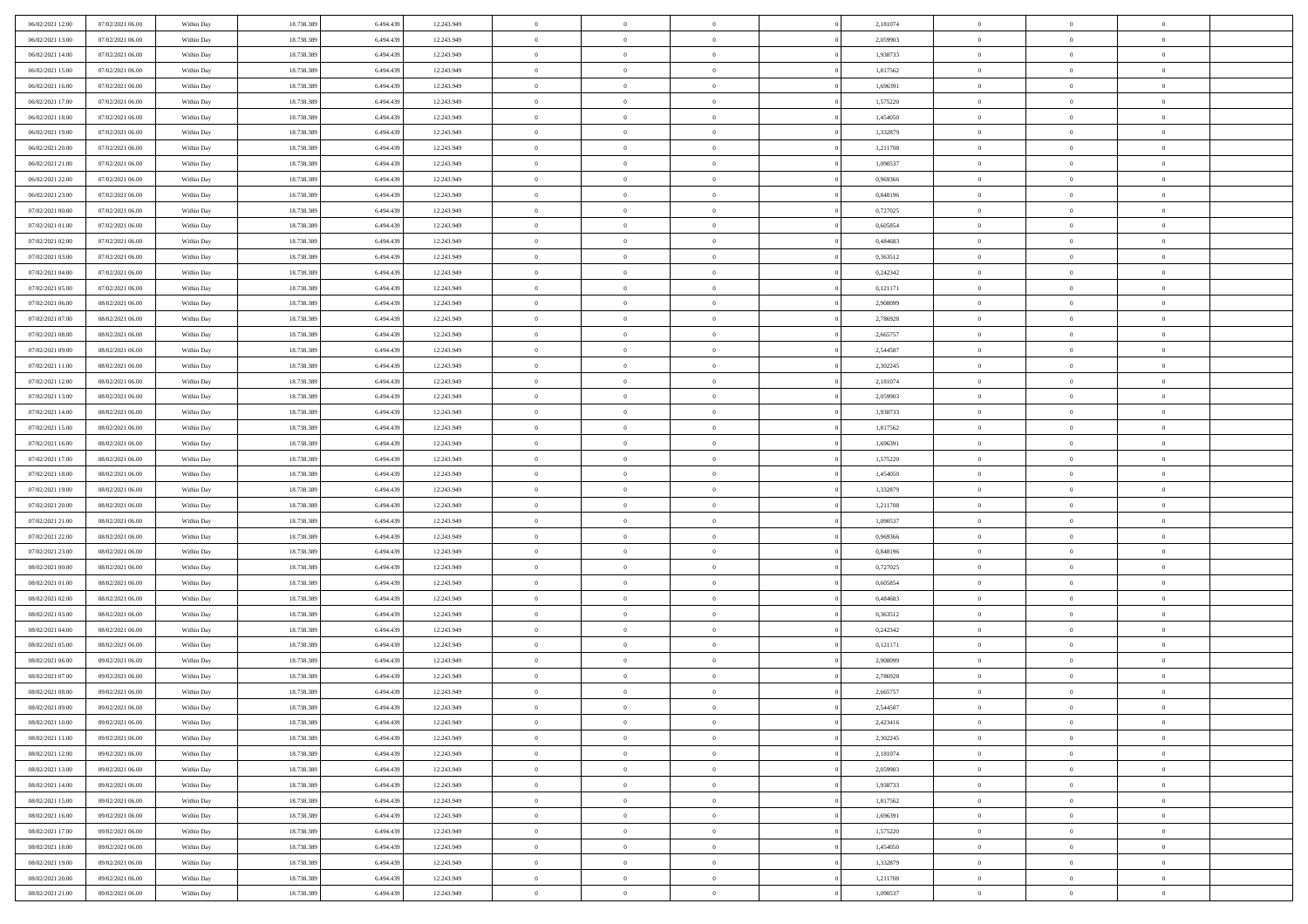| 18.738.389<br>$\overline{0}$<br>08/02/2021 23:00<br>09/02/2021 06:00<br>6,494,439<br>12.243.949<br>$\overline{0}$<br>0.848196<br>$\overline{0}$<br>$\overline{0}$<br>$\theta$<br>Within Day<br>$\overline{0}$<br>09/02/2021 00:00<br>18.738.389<br>6.494.439<br>12.243.949<br>$\mathbf{0}$<br>$\overline{0}$<br>0,727025<br>$\mathbf{0}$<br>$\overline{0}$<br>09/02/2021 06:00<br>Within Dav<br>$\overline{0}$<br>$\overline{0}$<br>09/02/2021 01:00<br>09/02/2021 06:00<br>Within Day<br>18.738.389<br>6.494.439<br>12.243.949<br>$\bf{0}$<br>$\overline{0}$<br>$\bf{0}$<br>0,605854<br>$\bf{0}$<br>$\overline{0}$<br>$\bf{0}$<br>18.738.389<br>09/02/2021 02:00<br>09/02/2021 06:00<br>6,494,439<br>12.243.949<br>$\bf{0}$<br>$\bf{0}$<br>0,484683<br>$\bf{0}$<br>$\,0\,$<br>Within Day<br>$\overline{0}$<br>$\theta$<br>09/02/2021 03:00<br>18.738.389<br>6.494.439<br>12.243.949<br>$\overline{0}$<br>$\overline{0}$<br>0,363512<br>$\mathbf{0}$<br>$\overline{0}$<br>09/02/2021 06:00<br>Within Dav<br>$\overline{0}$<br>$\overline{0}$<br>09/02/2021 04:00<br>09/02/2021 06:00<br>Within Day<br>18.738.389<br>6.494.439<br>12.243.949<br>$\bf{0}$<br>$\bf{0}$<br>$\overline{0}$<br>0,242342<br>$\bf{0}$<br>$\overline{0}$<br>$\,0\,$<br>18.738.389<br>$\overline{0}$<br>$\,$ 0 $\,$<br>09/02/2021 05:00<br>09/02/2021 06:00<br>6,494,439<br>12.243.949<br>$\overline{0}$<br>0,121171<br>$\overline{0}$<br>$\theta$<br>Within Day<br>$\overline{0}$<br>09/02/2021 06:00<br>10/02/2021 06:00<br>18.738.389<br>6.494.439<br>12.243.949<br>$\mathbf{0}$<br>$\overline{0}$<br>2,908099<br>$\mathbf{0}$<br>$\overline{0}$<br>Within Dav<br>$\overline{0}$<br>$\overline{0}$<br>09/02/2021 07:00<br>10/02/2021 06:00<br>Within Day<br>18.738.389<br>6.494.439<br>12.243.949<br>$\bf{0}$<br>$\bf{0}$<br>$\overline{0}$<br>2,786928<br>$\bf{0}$<br>$\overline{0}$<br>$\,0\,$<br>09/02/2021 08:00<br>10/02/2021 06:00<br>18.738.389<br>6,494,439<br>12.243.949<br>$\bf{0}$<br>$\overline{0}$<br>2,665757<br>$\bf{0}$<br>$\overline{0}$<br>$\theta$<br>Within Day<br>$\overline{0}$<br>09/02/2021 09:00<br>18.738.389<br>6.494.439<br>12.243.949<br>$\mathbf{0}$<br>$\overline{0}$<br>2,544587<br>$\mathbf{0}$<br>$\overline{0}$<br>10/02/2021 06:00<br>Within Dav<br>$\overline{0}$<br>$\overline{0}$<br>09/02/2021 10:00<br>10/02/2021 06:00<br>Within Day<br>18.738.389<br>6.494.439<br>12.243.949<br>$\bf{0}$<br>$\overline{0}$<br>$\bf{0}$<br>2,423416<br>$\bf{0}$<br>$\overline{0}$<br>$\bf{0}$<br>18.738.389<br>09/02/2021 11:00<br>10/02/2021 06:00<br>6.494.439<br>12.243.949<br>$\bf{0}$<br>$\overline{0}$<br>2,302245<br>$\bf{0}$<br>$\,0\,$<br>Within Day<br>$\overline{0}$<br>$\theta$<br>09/02/2021 12:00<br>18.738.389<br>6.494.439<br>12.243.949<br>$\overline{0}$<br>$\overline{0}$<br>2,181074<br>$\mathbf{0}$<br>$\overline{0}$<br>10/02/2021 06:00<br>Within Dav<br>$\overline{0}$<br>$\overline{0}$<br>09/02/2021 13:00<br>10/02/2021 06:00<br>Within Day<br>18.738.389<br>6.494.439<br>12.243.949<br>$\bf{0}$<br>$\bf{0}$<br>$\overline{0}$<br>2,059903<br>$\bf{0}$<br>$\overline{0}$<br>$\bf{0}$<br>18.738.389<br>$\overline{0}$<br>$\,$ 0 $\,$<br>09/02/2021 14:00<br>10/02/2021 06:00<br>6,494,439<br>12.243.949<br>$\overline{0}$<br>1,938733<br>$\overline{0}$<br>$\theta$<br>Within Day<br>$\overline{0}$<br>09/02/2021 15:00<br>10/02/2021 06:00<br>Within Day<br>18.738.389<br>6.494.439<br>12.243.949<br>$\mathbf{0}$<br>$\overline{0}$<br>1,817562<br>$\mathbf{0}$<br>$\overline{0}$<br>$\overline{0}$<br>$\overline{0}$<br>18.738.389<br>09/02/2021 16:00<br>10/02/2021 06:00<br>Within Day<br>6.494.439<br>12.243.949<br>$\,$ 0<br>$\bf{0}$<br>$\overline{0}$<br>1,696391<br>$\bf{0}$<br>$\overline{0}$<br>$\,0\,$<br>18.738.389<br>1,575220<br>09/02/2021 17:00<br>10/02/2021 06:00<br>6,494,439<br>12.243.949<br>$\bf{0}$<br>$\overline{0}$<br>$\bf{0}$<br>$\overline{0}$<br>$\overline{0}$<br>Within Day<br>$\overline{0}$<br>09/02/2021 18:00<br>18.738.389<br>6.494.439<br>12.243.949<br>$\mathbf{0}$<br>$\overline{0}$<br>1,454050<br>$\mathbf{0}$<br>$\overline{0}$<br>10/02/2021 06:00<br>Within Dav<br>$\overline{0}$<br>$\overline{0}$<br>09/02/2021 19:00<br>10/02/2021 06:00<br>Within Day<br>18.738.389<br>6.494.439<br>12.243.949<br>$\bf{0}$<br>$\overline{0}$<br>$\bf{0}$<br>1,332879<br>$\bf{0}$<br>$\overline{0}$<br>$\bf{0}$<br>18.738.389<br>1,211708<br>09/02/2021 20:00<br>10/02/2021 06:00<br>6,494,439<br>12.243.949<br>$\bf{0}$<br>$\bf{0}$<br>$\bf{0}$<br>$\,0\,$<br>Within Day<br>$\overline{0}$<br>$\overline{0}$<br>09/02/2021 21:00<br>18.738.389<br>6.494.439<br>12.243.949<br>$\mathbf{0}$<br>$\overline{0}$<br>1,090537<br>$\mathbf{0}$<br>10/02/2021 06:00<br>Within Dav<br>$\overline{0}$<br>$\theta$<br>$\overline{0}$<br>09/02/2021 22.00<br>10/02/2021 06:00<br>Within Day<br>18.738.389<br>6.494.439<br>12.243.949<br>$\bf{0}$<br>$\bf{0}$<br>$\overline{0}$<br>0,969366<br>$\bf{0}$<br>$\overline{0}$<br>$\,0\,$<br>$\overline{0}$<br>09/02/2021 23.00<br>10/02/2021 06:00<br>18.738.389<br>6,494,439<br>12.243.949<br>$\overline{0}$<br>0,848196<br>$\bf{0}$<br>$\mathbf{0}$<br>$\overline{0}$<br>Within Day<br>$\overline{0}$<br>10/02/2021 00:00<br>10/02/2021 06:00<br>18.738.389<br>6.494.439<br>12.243.949<br>$\mathbf{0}$<br>$\overline{0}$<br>0,727025<br>$\mathbf{0}$<br>$\overline{0}$<br>Within Dav<br>$\overline{0}$<br>$\overline{0}$<br>10/02/2021 01:00<br>10/02/2021 06:00<br>Within Day<br>18.738.389<br>6.494.439<br>12.243.949<br>$\bf{0}$<br>$\bf{0}$<br>$\overline{0}$<br>0,605854<br>$\bf{0}$<br>$\overline{0}$<br>$\,0\,$<br>10/02/2021 02:00<br>10/02/2021 06:00<br>18.738.389<br>6,494,439<br>12.243.949<br>$\bf{0}$<br>$\bf{0}$<br>0.484683<br>$\bf{0}$<br>$\overline{0}$<br>Within Day<br>$\overline{0}$<br>$\mathbf{0}$<br>10/02/2021 03:00<br>18.738.389<br>6.494.439<br>12.243.949<br>$\mathbf{0}$<br>$\overline{0}$<br>0,363512<br>$\mathbf{0}$<br>$\overline{0}$<br>10/02/2021 06:00<br>Within Dav<br>$\overline{0}$<br>$\overline{0}$<br>10/02/2021 04:00<br>18.738.389<br>6.494.439<br>$\bf{0}$<br>$\overline{0}$<br>0,242342<br>$\,$ 0<br>$\theta$<br>10/02/2021 06:00<br>Within Day<br>12.243.949<br>$\theta$<br>$\overline{0}$<br>18.738.389<br>10/02/2021 05:00<br>10/02/2021 06:00<br>6.494.439<br>12.243.949<br>$\bf{0}$<br>$\bf{0}$<br>0,121171<br>$\bf{0}$<br>$\bf{0}$<br>Within Day<br>$\overline{0}$<br>$\mathbf{0}$<br>10/02/2021 06:00<br>18.738.389<br>6.494.439<br>12.243.949<br>$\overline{0}$<br>$\overline{0}$<br>2,908099<br>$\mathbf{0}$<br>$\overline{0}$<br>11/02/2021 06:00<br>Within Dav<br>$\overline{0}$<br>$\overline{0}$<br>10/02/2021 07:00<br>18.738.389<br>6.494.439<br>$\bf{0}$<br>$\overline{0}$<br>2,786928<br>$\,$ 0<br>$\theta$<br>11/02/2021 06:00<br>Within Day<br>12.243.949<br>$\theta$<br>$\overline{0}$<br>10/02/2021 08:00<br>11/02/2021 06:00<br>18.738.389<br>6,494,439<br>12.243.949<br>$\bf{0}$<br>$\overline{0}$<br>2,665757<br>$\bf{0}$<br>$\overline{0}$<br>$\overline{0}$<br>Within Day<br>$\overline{0}$<br>10/02/2021 09:00<br>11/02/2021 06:00<br>Within Day<br>18.738.389<br>6.494.439<br>12.243.949<br>$\mathbf{0}$<br>$\overline{0}$<br>2,544587<br>$\mathbf{0}$<br>$\overline{0}$<br>$\overline{0}$<br>$\overline{0}$<br>10/02/2021 10:00<br>18.738.389<br>6.494.439<br>12.243.949<br>$\bf{0}$<br>$\overline{0}$<br>2,423416<br>$\,$ 0<br>$\theta$<br>11/02/2021 06:00<br>Within Day<br>$\theta$<br>$\overline{0}$<br>10/02/2021 11:00<br>11/02/2021 06:00<br>18.738.389<br>6,494,439<br>12.243.949<br>$\bf{0}$<br>$\overline{0}$<br>2,302245<br>$\bf{0}$<br>$\bf{0}$<br>Within Day<br>$\overline{0}$<br>$\overline{0}$<br>10/02/2021 12:00<br>18.738.389<br>6.494.439<br>12.243.949<br>$\mathbf{0}$<br>$\overline{0}$<br>2,181074<br>$\mathbf{0}$<br>$\overline{0}$<br>11/02/2021 06:00<br>Within Dav<br>$\overline{0}$<br>$\overline{0}$<br>10/02/2021 13:00<br>11/02/2021 06:00<br>Within Day<br>18.738.389<br>6.494.439<br>12.243.949<br>$\bf{0}$<br>$\overline{0}$<br>2,059903<br>$\,$ 0<br>$\theta$<br>$\theta$<br>$\overline{0}$<br>18.738.389<br>10/02/2021 14:00<br>11/02/2021 06:00<br>6.494.439<br>12.243.949<br>$\bf{0}$<br>$\bf{0}$<br>1,938733<br>$\bf{0}$<br>$\overline{0}$<br>$\bf{0}$<br>Within Day<br>$\overline{0}$<br>10/02/2021 15:00<br>18.738.389<br>6.494.439<br>12.243.949<br>$\mathbf{0}$<br>$\overline{0}$<br>1,817562<br>$\mathbf{0}$<br>$\overline{0}$<br>11/02/2021 06:00<br>Within Dav<br>$\overline{0}$<br>$\overline{0}$<br>18.738.389<br>6.494.439<br>$\bf{0}$<br>$\overline{0}$<br>1,696391<br>$\,$ 0<br>$\theta$<br>10/02/2021 16:00<br>11/02/2021 06:00<br>Within Day<br>12.243.949<br>$\theta$<br>$\overline{0}$<br>18.738.389<br>$\overline{0}$<br>$\,$ 0 $\,$<br>10/02/2021 17:00<br>11/02/2021 06:00<br>6.494.439<br>12.243.949<br>$\bf{0}$<br>$\overline{0}$<br>1,575220<br>$\overline{0}$<br>$\bf{0}$<br>Within Day<br>10/02/2021 18:00<br>18.738.389<br>6.494.439<br>12.243.949<br>1,454050<br>11/02/2021 06:00<br>Within Day<br>$\bf{0}$<br>$\overline{0}$<br>$\overline{0}$<br>$\theta$<br>$\theta$<br>10/02/2021 19:00<br>11/02/2021 06:00<br>18.738.389<br>6.494.439<br>12.243.949<br>$\,0\,$<br>$\overline{0}$<br>1,332879<br>$\,$ 0 $\,$<br>$\bf{0}$<br>$\theta$<br>Within Day<br>$\theta$<br>10/02/2021 20:00<br>18.738.389<br>6.494.439<br>12.243.949<br>$\overline{0}$<br>1,211708<br>$\overline{0}$<br>11/02/2021 06:00<br>Within Day<br>$\overline{0}$<br>$\overline{0}$<br>$\overline{0}$<br>$\overline{0}$<br>$\overline{0}$<br>10/02/2021 21:00<br>11/02/2021 06:00<br>Within Day<br>18.738.389<br>6.494.439<br>12.243.949<br>$\overline{0}$<br>$\overline{0}$<br>$\overline{0}$<br>1,090537<br>$\bf{0}$<br>$\overline{0}$<br>10/02/2021 22:00<br>11/02/2021 06:00<br>Within Day<br>18.738.389<br>6.494.439<br>12.243.949<br>$\bf{0}$<br>$\overline{0}$<br>$\overline{0}$<br>0,969366<br>$\mathbf{0}$<br>$\bf{0}$<br>$\,$ 0 $\,$<br>$\theta$<br>18.738.389<br>6.494.439<br>12.243.949<br>$\overline{0}$<br>$\overline{0}$<br>$\,$ 0 $\,$<br>10/02/2021 23:00<br>11/02/2021 06:00<br>Within Day<br>$\overline{0}$<br>0,848196<br>$\overline{0}$<br>$\overline{0}$<br>11/02/2021 00:00<br>11/02/2021 06:00<br>Within Day<br>18.738.389<br>6.494.439<br>12.243.949<br>$\bf{0}$<br>$\overline{0}$<br>0,727025<br>$\mathbf{0}$<br>$\overline{0}$<br>$\overline{0}$<br>$\overline{0}$ | 08/02/2021 22.00 | 09/02/2021 06:00 | Within Day | 18.738.389 | 6.494.439 | 12.243.949 | $\,$ 0 | $\bf{0}$ | $\theta$ | 0,969366 | $\bf{0}$ | $\overline{0}$ | $\,0\,$ |  |
|-----------------------------------------------------------------------------------------------------------------------------------------------------------------------------------------------------------------------------------------------------------------------------------------------------------------------------------------------------------------------------------------------------------------------------------------------------------------------------------------------------------------------------------------------------------------------------------------------------------------------------------------------------------------------------------------------------------------------------------------------------------------------------------------------------------------------------------------------------------------------------------------------------------------------------------------------------------------------------------------------------------------------------------------------------------------------------------------------------------------------------------------------------------------------------------------------------------------------------------------------------------------------------------------------------------------------------------------------------------------------------------------------------------------------------------------------------------------------------------------------------------------------------------------------------------------------------------------------------------------------------------------------------------------------------------------------------------------------------------------------------------------------------------------------------------------------------------------------------------------------------------------------------------------------------------------------------------------------------------------------------------------------------------------------------------------------------------------------------------------------------------------------------------------------------------------------------------------------------------------------------------------------------------------------------------------------------------------------------------------------------------------------------------------------------------------------------------------------------------------------------------------------------------------------------------------------------------------------------------------------------------------------------------------------------------------------------------------------------------------------------------------------------------------------------------------------------------------------------------------------------------------------------------------------------------------------------------------------------------------------------------------------------------------------------------------------------------------------------------------------------------------------------------------------------------------------------------------------------------------------------------------------------------------------------------------------------------------------------------------------------------------------------------------------------------------------------------------------------------------------------------------------------------------------------------------------------------------------------------------------------------------------------------------------------------------------------------------------------------------------------------------------------------------------------------------------------------------------------------------------------------------------------------------------------------------------------------------------------------------------------------------------------------------------------------------------------------------------------------------------------------------------------------------------------------------------------------------------------------------------------------------------------------------------------------------------------------------------------------------------------------------------------------------------------------------------------------------------------------------------------------------------------------------------------------------------------------------------------------------------------------------------------------------------------------------------------------------------------------------------------------------------------------------------------------------------------------------------------------------------------------------------------------------------------------------------------------------------------------------------------------------------------------------------------------------------------------------------------------------------------------------------------------------------------------------------------------------------------------------------------------------------------------------------------------------------------------------------------------------------------------------------------------------------------------------------------------------------------------------------------------------------------------------------------------------------------------------------------------------------------------------------------------------------------------------------------------------------------------------------------------------------------------------------------------------------------------------------------------------------------------------------------------------------------------------------------------------------------------------------------------------------------------------------------------------------------------------------------------------------------------------------------------------------------------------------------------------------------------------------------------------------------------------------------------------------------------------------------------------------------------------------------------------------------------------------------------------------------------------------------------------------------------------------------------------------------------------------------------------------------------------------------------------------------------------------------------------------------------------------------------------------------------------------------------------------------------------------------------------------------------------------------------------------------------------------------------------------------------------------------------------------------------------------------------------------------------------------------------------------------------------------------------------------------------------------------------------------------------------------------------------------------------------------------------------------------------------------------------------------------------------------------------------------------------------------------------------------------------------------------------------------------------------------------------------------------------------------------------------------------------------------------------------------------------------------------------------------------------------------------------------------------------------------------------------------------------------------------------------------------------------------------------------------------------------------------------------------------------------------------------------------------------------------------------------------------------------------------------------------------------------------------------------------------------------------------------------------------------------------------------------------------------------------------------------------------------------------------------------------------------------------------------------------------------------------------------------------------------------------------------------------------------------------------------------------------------------------------------------------------------------------------------------------------------------------------------------------------------------------------------------------------------------------------------------------------------------------------------------------------------------------------------------------------------------------------------------------------------------------------------------------------------------------------------------------------------------------------------------------------------------------------------------------------------------------------------------------------------------------------------------------------------------------------------------------------------------------------------------------------------------------------------------------------------------------------------------------------------------------------------------------------------------------------------------------------------------------------------------------------------------------------------------------------------------------------------------------------------------------------------------------------------------------------------------------------------------------------------------------------------------------------------------------------------------------------------------------------------------------------------------------------------------------------------------------------------------------------------------------------------------------------------------------------------------------------------------------------------------------------------------------------------------------------------------------------------------------------------------------------------------------------------|------------------|------------------|------------|------------|-----------|------------|--------|----------|----------|----------|----------|----------------|---------|--|
|                                                                                                                                                                                                                                                                                                                                                                                                                                                                                                                                                                                                                                                                                                                                                                                                                                                                                                                                                                                                                                                                                                                                                                                                                                                                                                                                                                                                                                                                                                                                                                                                                                                                                                                                                                                                                                                                                                                                                                                                                                                                                                                                                                                                                                                                                                                                                                                                                                                                                                                                                                                                                                                                                                                                                                                                                                                                                                                                                                                                                                                                                                                                                                                                                                                                                                                                                                                                                                                                                                                                                                                                                                                                                                                                                                                                                                                                                                                                                                                                                                                                                                                                                                                                                                                                                                                                                                                                                                                                                                                                                                                                                                                                                                                                                                                                                                                                                                                                                                                                                                                                                                                                                                                                                                                                                                                                                                                                                                                                                                                                                                                                                                                                                                                                                                                                                                                                                                                                                                                                                                                                                                                                                                                                                                                                                                                                                                                                                                                                                                                                                                                                                                                                                                                                                                                                                                                                                                                                                                                                                                                                                                                                                                                                                                                                                                                                                                                                                                                                                                                                                                                                                                                                                                                                                                                                                                                                                                                                                                                                                                                                                                                                                                                                                                                                                                                                                                                                                                                                                                                                                                                                                                                                                                                                                                                                                                                                                                                                                                                                                                                                                                                                                                                                                                                                                                                                                                                                                                                                                                                                                                                                                                                                                                                                                                                                                                                                                                                                                                                                                                                                                                                                                                                                                                                                                                                                                                                                           |                  |                  |            |            |           |            |        |          |          |          |          |                |         |  |
|                                                                                                                                                                                                                                                                                                                                                                                                                                                                                                                                                                                                                                                                                                                                                                                                                                                                                                                                                                                                                                                                                                                                                                                                                                                                                                                                                                                                                                                                                                                                                                                                                                                                                                                                                                                                                                                                                                                                                                                                                                                                                                                                                                                                                                                                                                                                                                                                                                                                                                                                                                                                                                                                                                                                                                                                                                                                                                                                                                                                                                                                                                                                                                                                                                                                                                                                                                                                                                                                                                                                                                                                                                                                                                                                                                                                                                                                                                                                                                                                                                                                                                                                                                                                                                                                                                                                                                                                                                                                                                                                                                                                                                                                                                                                                                                                                                                                                                                                                                                                                                                                                                                                                                                                                                                                                                                                                                                                                                                                                                                                                                                                                                                                                                                                                                                                                                                                                                                                                                                                                                                                                                                                                                                                                                                                                                                                                                                                                                                                                                                                                                                                                                                                                                                                                                                                                                                                                                                                                                                                                                                                                                                                                                                                                                                                                                                                                                                                                                                                                                                                                                                                                                                                                                                                                                                                                                                                                                                                                                                                                                                                                                                                                                                                                                                                                                                                                                                                                                                                                                                                                                                                                                                                                                                                                                                                                                                                                                                                                                                                                                                                                                                                                                                                                                                                                                                                                                                                                                                                                                                                                                                                                                                                                                                                                                                                                                                                                                                                                                                                                                                                                                                                                                                                                                                                                                                                                                                                           |                  |                  |            |            |           |            |        |          |          |          |          |                |         |  |
|                                                                                                                                                                                                                                                                                                                                                                                                                                                                                                                                                                                                                                                                                                                                                                                                                                                                                                                                                                                                                                                                                                                                                                                                                                                                                                                                                                                                                                                                                                                                                                                                                                                                                                                                                                                                                                                                                                                                                                                                                                                                                                                                                                                                                                                                                                                                                                                                                                                                                                                                                                                                                                                                                                                                                                                                                                                                                                                                                                                                                                                                                                                                                                                                                                                                                                                                                                                                                                                                                                                                                                                                                                                                                                                                                                                                                                                                                                                                                                                                                                                                                                                                                                                                                                                                                                                                                                                                                                                                                                                                                                                                                                                                                                                                                                                                                                                                                                                                                                                                                                                                                                                                                                                                                                                                                                                                                                                                                                                                                                                                                                                                                                                                                                                                                                                                                                                                                                                                                                                                                                                                                                                                                                                                                                                                                                                                                                                                                                                                                                                                                                                                                                                                                                                                                                                                                                                                                                                                                                                                                                                                                                                                                                                                                                                                                                                                                                                                                                                                                                                                                                                                                                                                                                                                                                                                                                                                                                                                                                                                                                                                                                                                                                                                                                                                                                                                                                                                                                                                                                                                                                                                                                                                                                                                                                                                                                                                                                                                                                                                                                                                                                                                                                                                                                                                                                                                                                                                                                                                                                                                                                                                                                                                                                                                                                                                                                                                                                                                                                                                                                                                                                                                                                                                                                                                                                                                                                                                           |                  |                  |            |            |           |            |        |          |          |          |          |                |         |  |
|                                                                                                                                                                                                                                                                                                                                                                                                                                                                                                                                                                                                                                                                                                                                                                                                                                                                                                                                                                                                                                                                                                                                                                                                                                                                                                                                                                                                                                                                                                                                                                                                                                                                                                                                                                                                                                                                                                                                                                                                                                                                                                                                                                                                                                                                                                                                                                                                                                                                                                                                                                                                                                                                                                                                                                                                                                                                                                                                                                                                                                                                                                                                                                                                                                                                                                                                                                                                                                                                                                                                                                                                                                                                                                                                                                                                                                                                                                                                                                                                                                                                                                                                                                                                                                                                                                                                                                                                                                                                                                                                                                                                                                                                                                                                                                                                                                                                                                                                                                                                                                                                                                                                                                                                                                                                                                                                                                                                                                                                                                                                                                                                                                                                                                                                                                                                                                                                                                                                                                                                                                                                                                                                                                                                                                                                                                                                                                                                                                                                                                                                                                                                                                                                                                                                                                                                                                                                                                                                                                                                                                                                                                                                                                                                                                                                                                                                                                                                                                                                                                                                                                                                                                                                                                                                                                                                                                                                                                                                                                                                                                                                                                                                                                                                                                                                                                                                                                                                                                                                                                                                                                                                                                                                                                                                                                                                                                                                                                                                                                                                                                                                                                                                                                                                                                                                                                                                                                                                                                                                                                                                                                                                                                                                                                                                                                                                                                                                                                                                                                                                                                                                                                                                                                                                                                                                                                                                                                                                           |                  |                  |            |            |           |            |        |          |          |          |          |                |         |  |
|                                                                                                                                                                                                                                                                                                                                                                                                                                                                                                                                                                                                                                                                                                                                                                                                                                                                                                                                                                                                                                                                                                                                                                                                                                                                                                                                                                                                                                                                                                                                                                                                                                                                                                                                                                                                                                                                                                                                                                                                                                                                                                                                                                                                                                                                                                                                                                                                                                                                                                                                                                                                                                                                                                                                                                                                                                                                                                                                                                                                                                                                                                                                                                                                                                                                                                                                                                                                                                                                                                                                                                                                                                                                                                                                                                                                                                                                                                                                                                                                                                                                                                                                                                                                                                                                                                                                                                                                                                                                                                                                                                                                                                                                                                                                                                                                                                                                                                                                                                                                                                                                                                                                                                                                                                                                                                                                                                                                                                                                                                                                                                                                                                                                                                                                                                                                                                                                                                                                                                                                                                                                                                                                                                                                                                                                                                                                                                                                                                                                                                                                                                                                                                                                                                                                                                                                                                                                                                                                                                                                                                                                                                                                                                                                                                                                                                                                                                                                                                                                                                                                                                                                                                                                                                                                                                                                                                                                                                                                                                                                                                                                                                                                                                                                                                                                                                                                                                                                                                                                                                                                                                                                                                                                                                                                                                                                                                                                                                                                                                                                                                                                                                                                                                                                                                                                                                                                                                                                                                                                                                                                                                                                                                                                                                                                                                                                                                                                                                                                                                                                                                                                                                                                                                                                                                                                                                                                                                                                           |                  |                  |            |            |           |            |        |          |          |          |          |                |         |  |
|                                                                                                                                                                                                                                                                                                                                                                                                                                                                                                                                                                                                                                                                                                                                                                                                                                                                                                                                                                                                                                                                                                                                                                                                                                                                                                                                                                                                                                                                                                                                                                                                                                                                                                                                                                                                                                                                                                                                                                                                                                                                                                                                                                                                                                                                                                                                                                                                                                                                                                                                                                                                                                                                                                                                                                                                                                                                                                                                                                                                                                                                                                                                                                                                                                                                                                                                                                                                                                                                                                                                                                                                                                                                                                                                                                                                                                                                                                                                                                                                                                                                                                                                                                                                                                                                                                                                                                                                                                                                                                                                                                                                                                                                                                                                                                                                                                                                                                                                                                                                                                                                                                                                                                                                                                                                                                                                                                                                                                                                                                                                                                                                                                                                                                                                                                                                                                                                                                                                                                                                                                                                                                                                                                                                                                                                                                                                                                                                                                                                                                                                                                                                                                                                                                                                                                                                                                                                                                                                                                                                                                                                                                                                                                                                                                                                                                                                                                                                                                                                                                                                                                                                                                                                                                                                                                                                                                                                                                                                                                                                                                                                                                                                                                                                                                                                                                                                                                                                                                                                                                                                                                                                                                                                                                                                                                                                                                                                                                                                                                                                                                                                                                                                                                                                                                                                                                                                                                                                                                                                                                                                                                                                                                                                                                                                                                                                                                                                                                                                                                                                                                                                                                                                                                                                                                                                                                                                                                                                           |                  |                  |            |            |           |            |        |          |          |          |          |                |         |  |
|                                                                                                                                                                                                                                                                                                                                                                                                                                                                                                                                                                                                                                                                                                                                                                                                                                                                                                                                                                                                                                                                                                                                                                                                                                                                                                                                                                                                                                                                                                                                                                                                                                                                                                                                                                                                                                                                                                                                                                                                                                                                                                                                                                                                                                                                                                                                                                                                                                                                                                                                                                                                                                                                                                                                                                                                                                                                                                                                                                                                                                                                                                                                                                                                                                                                                                                                                                                                                                                                                                                                                                                                                                                                                                                                                                                                                                                                                                                                                                                                                                                                                                                                                                                                                                                                                                                                                                                                                                                                                                                                                                                                                                                                                                                                                                                                                                                                                                                                                                                                                                                                                                                                                                                                                                                                                                                                                                                                                                                                                                                                                                                                                                                                                                                                                                                                                                                                                                                                                                                                                                                                                                                                                                                                                                                                                                                                                                                                                                                                                                                                                                                                                                                                                                                                                                                                                                                                                                                                                                                                                                                                                                                                                                                                                                                                                                                                                                                                                                                                                                                                                                                                                                                                                                                                                                                                                                                                                                                                                                                                                                                                                                                                                                                                                                                                                                                                                                                                                                                                                                                                                                                                                                                                                                                                                                                                                                                                                                                                                                                                                                                                                                                                                                                                                                                                                                                                                                                                                                                                                                                                                                                                                                                                                                                                                                                                                                                                                                                                                                                                                                                                                                                                                                                                                                                                                                                                                                                                           |                  |                  |            |            |           |            |        |          |          |          |          |                |         |  |
|                                                                                                                                                                                                                                                                                                                                                                                                                                                                                                                                                                                                                                                                                                                                                                                                                                                                                                                                                                                                                                                                                                                                                                                                                                                                                                                                                                                                                                                                                                                                                                                                                                                                                                                                                                                                                                                                                                                                                                                                                                                                                                                                                                                                                                                                                                                                                                                                                                                                                                                                                                                                                                                                                                                                                                                                                                                                                                                                                                                                                                                                                                                                                                                                                                                                                                                                                                                                                                                                                                                                                                                                                                                                                                                                                                                                                                                                                                                                                                                                                                                                                                                                                                                                                                                                                                                                                                                                                                                                                                                                                                                                                                                                                                                                                                                                                                                                                                                                                                                                                                                                                                                                                                                                                                                                                                                                                                                                                                                                                                                                                                                                                                                                                                                                                                                                                                                                                                                                                                                                                                                                                                                                                                                                                                                                                                                                                                                                                                                                                                                                                                                                                                                                                                                                                                                                                                                                                                                                                                                                                                                                                                                                                                                                                                                                                                                                                                                                                                                                                                                                                                                                                                                                                                                                                                                                                                                                                                                                                                                                                                                                                                                                                                                                                                                                                                                                                                                                                                                                                                                                                                                                                                                                                                                                                                                                                                                                                                                                                                                                                                                                                                                                                                                                                                                                                                                                                                                                                                                                                                                                                                                                                                                                                                                                                                                                                                                                                                                                                                                                                                                                                                                                                                                                                                                                                                                                                                                                           |                  |                  |            |            |           |            |        |          |          |          |          |                |         |  |
|                                                                                                                                                                                                                                                                                                                                                                                                                                                                                                                                                                                                                                                                                                                                                                                                                                                                                                                                                                                                                                                                                                                                                                                                                                                                                                                                                                                                                                                                                                                                                                                                                                                                                                                                                                                                                                                                                                                                                                                                                                                                                                                                                                                                                                                                                                                                                                                                                                                                                                                                                                                                                                                                                                                                                                                                                                                                                                                                                                                                                                                                                                                                                                                                                                                                                                                                                                                                                                                                                                                                                                                                                                                                                                                                                                                                                                                                                                                                                                                                                                                                                                                                                                                                                                                                                                                                                                                                                                                                                                                                                                                                                                                                                                                                                                                                                                                                                                                                                                                                                                                                                                                                                                                                                                                                                                                                                                                                                                                                                                                                                                                                                                                                                                                                                                                                                                                                                                                                                                                                                                                                                                                                                                                                                                                                                                                                                                                                                                                                                                                                                                                                                                                                                                                                                                                                                                                                                                                                                                                                                                                                                                                                                                                                                                                                                                                                                                                                                                                                                                                                                                                                                                                                                                                                                                                                                                                                                                                                                                                                                                                                                                                                                                                                                                                                                                                                                                                                                                                                                                                                                                                                                                                                                                                                                                                                                                                                                                                                                                                                                                                                                                                                                                                                                                                                                                                                                                                                                                                                                                                                                                                                                                                                                                                                                                                                                                                                                                                                                                                                                                                                                                                                                                                                                                                                                                                                                                                                           |                  |                  |            |            |           |            |        |          |          |          |          |                |         |  |
|                                                                                                                                                                                                                                                                                                                                                                                                                                                                                                                                                                                                                                                                                                                                                                                                                                                                                                                                                                                                                                                                                                                                                                                                                                                                                                                                                                                                                                                                                                                                                                                                                                                                                                                                                                                                                                                                                                                                                                                                                                                                                                                                                                                                                                                                                                                                                                                                                                                                                                                                                                                                                                                                                                                                                                                                                                                                                                                                                                                                                                                                                                                                                                                                                                                                                                                                                                                                                                                                                                                                                                                                                                                                                                                                                                                                                                                                                                                                                                                                                                                                                                                                                                                                                                                                                                                                                                                                                                                                                                                                                                                                                                                                                                                                                                                                                                                                                                                                                                                                                                                                                                                                                                                                                                                                                                                                                                                                                                                                                                                                                                                                                                                                                                                                                                                                                                                                                                                                                                                                                                                                                                                                                                                                                                                                                                                                                                                                                                                                                                                                                                                                                                                                                                                                                                                                                                                                                                                                                                                                                                                                                                                                                                                                                                                                                                                                                                                                                                                                                                                                                                                                                                                                                                                                                                                                                                                                                                                                                                                                                                                                                                                                                                                                                                                                                                                                                                                                                                                                                                                                                                                                                                                                                                                                                                                                                                                                                                                                                                                                                                                                                                                                                                                                                                                                                                                                                                                                                                                                                                                                                                                                                                                                                                                                                                                                                                                                                                                                                                                                                                                                                                                                                                                                                                                                                                                                                                                                           |                  |                  |            |            |           |            |        |          |          |          |          |                |         |  |
|                                                                                                                                                                                                                                                                                                                                                                                                                                                                                                                                                                                                                                                                                                                                                                                                                                                                                                                                                                                                                                                                                                                                                                                                                                                                                                                                                                                                                                                                                                                                                                                                                                                                                                                                                                                                                                                                                                                                                                                                                                                                                                                                                                                                                                                                                                                                                                                                                                                                                                                                                                                                                                                                                                                                                                                                                                                                                                                                                                                                                                                                                                                                                                                                                                                                                                                                                                                                                                                                                                                                                                                                                                                                                                                                                                                                                                                                                                                                                                                                                                                                                                                                                                                                                                                                                                                                                                                                                                                                                                                                                                                                                                                                                                                                                                                                                                                                                                                                                                                                                                                                                                                                                                                                                                                                                                                                                                                                                                                                                                                                                                                                                                                                                                                                                                                                                                                                                                                                                                                                                                                                                                                                                                                                                                                                                                                                                                                                                                                                                                                                                                                                                                                                                                                                                                                                                                                                                                                                                                                                                                                                                                                                                                                                                                                                                                                                                                                                                                                                                                                                                                                                                                                                                                                                                                                                                                                                                                                                                                                                                                                                                                                                                                                                                                                                                                                                                                                                                                                                                                                                                                                                                                                                                                                                                                                                                                                                                                                                                                                                                                                                                                                                                                                                                                                                                                                                                                                                                                                                                                                                                                                                                                                                                                                                                                                                                                                                                                                                                                                                                                                                                                                                                                                                                                                                                                                                                                                                           |                  |                  |            |            |           |            |        |          |          |          |          |                |         |  |
|                                                                                                                                                                                                                                                                                                                                                                                                                                                                                                                                                                                                                                                                                                                                                                                                                                                                                                                                                                                                                                                                                                                                                                                                                                                                                                                                                                                                                                                                                                                                                                                                                                                                                                                                                                                                                                                                                                                                                                                                                                                                                                                                                                                                                                                                                                                                                                                                                                                                                                                                                                                                                                                                                                                                                                                                                                                                                                                                                                                                                                                                                                                                                                                                                                                                                                                                                                                                                                                                                                                                                                                                                                                                                                                                                                                                                                                                                                                                                                                                                                                                                                                                                                                                                                                                                                                                                                                                                                                                                                                                                                                                                                                                                                                                                                                                                                                                                                                                                                                                                                                                                                                                                                                                                                                                                                                                                                                                                                                                                                                                                                                                                                                                                                                                                                                                                                                                                                                                                                                                                                                                                                                                                                                                                                                                                                                                                                                                                                                                                                                                                                                                                                                                                                                                                                                                                                                                                                                                                                                                                                                                                                                                                                                                                                                                                                                                                                                                                                                                                                                                                                                                                                                                                                                                                                                                                                                                                                                                                                                                                                                                                                                                                                                                                                                                                                                                                                                                                                                                                                                                                                                                                                                                                                                                                                                                                                                                                                                                                                                                                                                                                                                                                                                                                                                                                                                                                                                                                                                                                                                                                                                                                                                                                                                                                                                                                                                                                                                                                                                                                                                                                                                                                                                                                                                                                                                                                                                                           |                  |                  |            |            |           |            |        |          |          |          |          |                |         |  |
|                                                                                                                                                                                                                                                                                                                                                                                                                                                                                                                                                                                                                                                                                                                                                                                                                                                                                                                                                                                                                                                                                                                                                                                                                                                                                                                                                                                                                                                                                                                                                                                                                                                                                                                                                                                                                                                                                                                                                                                                                                                                                                                                                                                                                                                                                                                                                                                                                                                                                                                                                                                                                                                                                                                                                                                                                                                                                                                                                                                                                                                                                                                                                                                                                                                                                                                                                                                                                                                                                                                                                                                                                                                                                                                                                                                                                                                                                                                                                                                                                                                                                                                                                                                                                                                                                                                                                                                                                                                                                                                                                                                                                                                                                                                                                                                                                                                                                                                                                                                                                                                                                                                                                                                                                                                                                                                                                                                                                                                                                                                                                                                                                                                                                                                                                                                                                                                                                                                                                                                                                                                                                                                                                                                                                                                                                                                                                                                                                                                                                                                                                                                                                                                                                                                                                                                                                                                                                                                                                                                                                                                                                                                                                                                                                                                                                                                                                                                                                                                                                                                                                                                                                                                                                                                                                                                                                                                                                                                                                                                                                                                                                                                                                                                                                                                                                                                                                                                                                                                                                                                                                                                                                                                                                                                                                                                                                                                                                                                                                                                                                                                                                                                                                                                                                                                                                                                                                                                                                                                                                                                                                                                                                                                                                                                                                                                                                                                                                                                                                                                                                                                                                                                                                                                                                                                                                                                                                                                                           |                  |                  |            |            |           |            |        |          |          |          |          |                |         |  |
|                                                                                                                                                                                                                                                                                                                                                                                                                                                                                                                                                                                                                                                                                                                                                                                                                                                                                                                                                                                                                                                                                                                                                                                                                                                                                                                                                                                                                                                                                                                                                                                                                                                                                                                                                                                                                                                                                                                                                                                                                                                                                                                                                                                                                                                                                                                                                                                                                                                                                                                                                                                                                                                                                                                                                                                                                                                                                                                                                                                                                                                                                                                                                                                                                                                                                                                                                                                                                                                                                                                                                                                                                                                                                                                                                                                                                                                                                                                                                                                                                                                                                                                                                                                                                                                                                                                                                                                                                                                                                                                                                                                                                                                                                                                                                                                                                                                                                                                                                                                                                                                                                                                                                                                                                                                                                                                                                                                                                                                                                                                                                                                                                                                                                                                                                                                                                                                                                                                                                                                                                                                                                                                                                                                                                                                                                                                                                                                                                                                                                                                                                                                                                                                                                                                                                                                                                                                                                                                                                                                                                                                                                                                                                                                                                                                                                                                                                                                                                                                                                                                                                                                                                                                                                                                                                                                                                                                                                                                                                                                                                                                                                                                                                                                                                                                                                                                                                                                                                                                                                                                                                                                                                                                                                                                                                                                                                                                                                                                                                                                                                                                                                                                                                                                                                                                                                                                                                                                                                                                                                                                                                                                                                                                                                                                                                                                                                                                                                                                                                                                                                                                                                                                                                                                                                                                                                                                                                                                                           |                  |                  |            |            |           |            |        |          |          |          |          |                |         |  |
|                                                                                                                                                                                                                                                                                                                                                                                                                                                                                                                                                                                                                                                                                                                                                                                                                                                                                                                                                                                                                                                                                                                                                                                                                                                                                                                                                                                                                                                                                                                                                                                                                                                                                                                                                                                                                                                                                                                                                                                                                                                                                                                                                                                                                                                                                                                                                                                                                                                                                                                                                                                                                                                                                                                                                                                                                                                                                                                                                                                                                                                                                                                                                                                                                                                                                                                                                                                                                                                                                                                                                                                                                                                                                                                                                                                                                                                                                                                                                                                                                                                                                                                                                                                                                                                                                                                                                                                                                                                                                                                                                                                                                                                                                                                                                                                                                                                                                                                                                                                                                                                                                                                                                                                                                                                                                                                                                                                                                                                                                                                                                                                                                                                                                                                                                                                                                                                                                                                                                                                                                                                                                                                                                                                                                                                                                                                                                                                                                                                                                                                                                                                                                                                                                                                                                                                                                                                                                                                                                                                                                                                                                                                                                                                                                                                                                                                                                                                                                                                                                                                                                                                                                                                                                                                                                                                                                                                                                                                                                                                                                                                                                                                                                                                                                                                                                                                                                                                                                                                                                                                                                                                                                                                                                                                                                                                                                                                                                                                                                                                                                                                                                                                                                                                                                                                                                                                                                                                                                                                                                                                                                                                                                                                                                                                                                                                                                                                                                                                                                                                                                                                                                                                                                                                                                                                                                                                                                                                                           |                  |                  |            |            |           |            |        |          |          |          |          |                |         |  |
|                                                                                                                                                                                                                                                                                                                                                                                                                                                                                                                                                                                                                                                                                                                                                                                                                                                                                                                                                                                                                                                                                                                                                                                                                                                                                                                                                                                                                                                                                                                                                                                                                                                                                                                                                                                                                                                                                                                                                                                                                                                                                                                                                                                                                                                                                                                                                                                                                                                                                                                                                                                                                                                                                                                                                                                                                                                                                                                                                                                                                                                                                                                                                                                                                                                                                                                                                                                                                                                                                                                                                                                                                                                                                                                                                                                                                                                                                                                                                                                                                                                                                                                                                                                                                                                                                                                                                                                                                                                                                                                                                                                                                                                                                                                                                                                                                                                                                                                                                                                                                                                                                                                                                                                                                                                                                                                                                                                                                                                                                                                                                                                                                                                                                                                                                                                                                                                                                                                                                                                                                                                                                                                                                                                                                                                                                                                                                                                                                                                                                                                                                                                                                                                                                                                                                                                                                                                                                                                                                                                                                                                                                                                                                                                                                                                                                                                                                                                                                                                                                                                                                                                                                                                                                                                                                                                                                                                                                                                                                                                                                                                                                                                                                                                                                                                                                                                                                                                                                                                                                                                                                                                                                                                                                                                                                                                                                                                                                                                                                                                                                                                                                                                                                                                                                                                                                                                                                                                                                                                                                                                                                                                                                                                                                                                                                                                                                                                                                                                                                                                                                                                                                                                                                                                                                                                                                                                                                                                                           |                  |                  |            |            |           |            |        |          |          |          |          |                |         |  |
|                                                                                                                                                                                                                                                                                                                                                                                                                                                                                                                                                                                                                                                                                                                                                                                                                                                                                                                                                                                                                                                                                                                                                                                                                                                                                                                                                                                                                                                                                                                                                                                                                                                                                                                                                                                                                                                                                                                                                                                                                                                                                                                                                                                                                                                                                                                                                                                                                                                                                                                                                                                                                                                                                                                                                                                                                                                                                                                                                                                                                                                                                                                                                                                                                                                                                                                                                                                                                                                                                                                                                                                                                                                                                                                                                                                                                                                                                                                                                                                                                                                                                                                                                                                                                                                                                                                                                                                                                                                                                                                                                                                                                                                                                                                                                                                                                                                                                                                                                                                                                                                                                                                                                                                                                                                                                                                                                                                                                                                                                                                                                                                                                                                                                                                                                                                                                                                                                                                                                                                                                                                                                                                                                                                                                                                                                                                                                                                                                                                                                                                                                                                                                                                                                                                                                                                                                                                                                                                                                                                                                                                                                                                                                                                                                                                                                                                                                                                                                                                                                                                                                                                                                                                                                                                                                                                                                                                                                                                                                                                                                                                                                                                                                                                                                                                                                                                                                                                                                                                                                                                                                                                                                                                                                                                                                                                                                                                                                                                                                                                                                                                                                                                                                                                                                                                                                                                                                                                                                                                                                                                                                                                                                                                                                                                                                                                                                                                                                                                                                                                                                                                                                                                                                                                                                                                                                                                                                                                                           |                  |                  |            |            |           |            |        |          |          |          |          |                |         |  |
|                                                                                                                                                                                                                                                                                                                                                                                                                                                                                                                                                                                                                                                                                                                                                                                                                                                                                                                                                                                                                                                                                                                                                                                                                                                                                                                                                                                                                                                                                                                                                                                                                                                                                                                                                                                                                                                                                                                                                                                                                                                                                                                                                                                                                                                                                                                                                                                                                                                                                                                                                                                                                                                                                                                                                                                                                                                                                                                                                                                                                                                                                                                                                                                                                                                                                                                                                                                                                                                                                                                                                                                                                                                                                                                                                                                                                                                                                                                                                                                                                                                                                                                                                                                                                                                                                                                                                                                                                                                                                                                                                                                                                                                                                                                                                                                                                                                                                                                                                                                                                                                                                                                                                                                                                                                                                                                                                                                                                                                                                                                                                                                                                                                                                                                                                                                                                                                                                                                                                                                                                                                                                                                                                                                                                                                                                                                                                                                                                                                                                                                                                                                                                                                                                                                                                                                                                                                                                                                                                                                                                                                                                                                                                                                                                                                                                                                                                                                                                                                                                                                                                                                                                                                                                                                                                                                                                                                                                                                                                                                                                                                                                                                                                                                                                                                                                                                                                                                                                                                                                                                                                                                                                                                                                                                                                                                                                                                                                                                                                                                                                                                                                                                                                                                                                                                                                                                                                                                                                                                                                                                                                                                                                                                                                                                                                                                                                                                                                                                                                                                                                                                                                                                                                                                                                                                                                                                                                                                                           |                  |                  |            |            |           |            |        |          |          |          |          |                |         |  |
|                                                                                                                                                                                                                                                                                                                                                                                                                                                                                                                                                                                                                                                                                                                                                                                                                                                                                                                                                                                                                                                                                                                                                                                                                                                                                                                                                                                                                                                                                                                                                                                                                                                                                                                                                                                                                                                                                                                                                                                                                                                                                                                                                                                                                                                                                                                                                                                                                                                                                                                                                                                                                                                                                                                                                                                                                                                                                                                                                                                                                                                                                                                                                                                                                                                                                                                                                                                                                                                                                                                                                                                                                                                                                                                                                                                                                                                                                                                                                                                                                                                                                                                                                                                                                                                                                                                                                                                                                                                                                                                                                                                                                                                                                                                                                                                                                                                                                                                                                                                                                                                                                                                                                                                                                                                                                                                                                                                                                                                                                                                                                                                                                                                                                                                                                                                                                                                                                                                                                                                                                                                                                                                                                                                                                                                                                                                                                                                                                                                                                                                                                                                                                                                                                                                                                                                                                                                                                                                                                                                                                                                                                                                                                                                                                                                                                                                                                                                                                                                                                                                                                                                                                                                                                                                                                                                                                                                                                                                                                                                                                                                                                                                                                                                                                                                                                                                                                                                                                                                                                                                                                                                                                                                                                                                                                                                                                                                                                                                                                                                                                                                                                                                                                                                                                                                                                                                                                                                                                                                                                                                                                                                                                                                                                                                                                                                                                                                                                                                                                                                                                                                                                                                                                                                                                                                                                                                                                                                                           |                  |                  |            |            |           |            |        |          |          |          |          |                |         |  |
|                                                                                                                                                                                                                                                                                                                                                                                                                                                                                                                                                                                                                                                                                                                                                                                                                                                                                                                                                                                                                                                                                                                                                                                                                                                                                                                                                                                                                                                                                                                                                                                                                                                                                                                                                                                                                                                                                                                                                                                                                                                                                                                                                                                                                                                                                                                                                                                                                                                                                                                                                                                                                                                                                                                                                                                                                                                                                                                                                                                                                                                                                                                                                                                                                                                                                                                                                                                                                                                                                                                                                                                                                                                                                                                                                                                                                                                                                                                                                                                                                                                                                                                                                                                                                                                                                                                                                                                                                                                                                                                                                                                                                                                                                                                                                                                                                                                                                                                                                                                                                                                                                                                                                                                                                                                                                                                                                                                                                                                                                                                                                                                                                                                                                                                                                                                                                                                                                                                                                                                                                                                                                                                                                                                                                                                                                                                                                                                                                                                                                                                                                                                                                                                                                                                                                                                                                                                                                                                                                                                                                                                                                                                                                                                                                                                                                                                                                                                                                                                                                                                                                                                                                                                                                                                                                                                                                                                                                                                                                                                                                                                                                                                                                                                                                                                                                                                                                                                                                                                                                                                                                                                                                                                                                                                                                                                                                                                                                                                                                                                                                                                                                                                                                                                                                                                                                                                                                                                                                                                                                                                                                                                                                                                                                                                                                                                                                                                                                                                                                                                                                                                                                                                                                                                                                                                                                                                                                                                                           |                  |                  |            |            |           |            |        |          |          |          |          |                |         |  |
|                                                                                                                                                                                                                                                                                                                                                                                                                                                                                                                                                                                                                                                                                                                                                                                                                                                                                                                                                                                                                                                                                                                                                                                                                                                                                                                                                                                                                                                                                                                                                                                                                                                                                                                                                                                                                                                                                                                                                                                                                                                                                                                                                                                                                                                                                                                                                                                                                                                                                                                                                                                                                                                                                                                                                                                                                                                                                                                                                                                                                                                                                                                                                                                                                                                                                                                                                                                                                                                                                                                                                                                                                                                                                                                                                                                                                                                                                                                                                                                                                                                                                                                                                                                                                                                                                                                                                                                                                                                                                                                                                                                                                                                                                                                                                                                                                                                                                                                                                                                                                                                                                                                                                                                                                                                                                                                                                                                                                                                                                                                                                                                                                                                                                                                                                                                                                                                                                                                                                                                                                                                                                                                                                                                                                                                                                                                                                                                                                                                                                                                                                                                                                                                                                                                                                                                                                                                                                                                                                                                                                                                                                                                                                                                                                                                                                                                                                                                                                                                                                                                                                                                                                                                                                                                                                                                                                                                                                                                                                                                                                                                                                                                                                                                                                                                                                                                                                                                                                                                                                                                                                                                                                                                                                                                                                                                                                                                                                                                                                                                                                                                                                                                                                                                                                                                                                                                                                                                                                                                                                                                                                                                                                                                                                                                                                                                                                                                                                                                                                                                                                                                                                                                                                                                                                                                                                                                                                                                                           |                  |                  |            |            |           |            |        |          |          |          |          |                |         |  |
|                                                                                                                                                                                                                                                                                                                                                                                                                                                                                                                                                                                                                                                                                                                                                                                                                                                                                                                                                                                                                                                                                                                                                                                                                                                                                                                                                                                                                                                                                                                                                                                                                                                                                                                                                                                                                                                                                                                                                                                                                                                                                                                                                                                                                                                                                                                                                                                                                                                                                                                                                                                                                                                                                                                                                                                                                                                                                                                                                                                                                                                                                                                                                                                                                                                                                                                                                                                                                                                                                                                                                                                                                                                                                                                                                                                                                                                                                                                                                                                                                                                                                                                                                                                                                                                                                                                                                                                                                                                                                                                                                                                                                                                                                                                                                                                                                                                                                                                                                                                                                                                                                                                                                                                                                                                                                                                                                                                                                                                                                                                                                                                                                                                                                                                                                                                                                                                                                                                                                                                                                                                                                                                                                                                                                                                                                                                                                                                                                                                                                                                                                                                                                                                                                                                                                                                                                                                                                                                                                                                                                                                                                                                                                                                                                                                                                                                                                                                                                                                                                                                                                                                                                                                                                                                                                                                                                                                                                                                                                                                                                                                                                                                                                                                                                                                                                                                                                                                                                                                                                                                                                                                                                                                                                                                                                                                                                                                                                                                                                                                                                                                                                                                                                                                                                                                                                                                                                                                                                                                                                                                                                                                                                                                                                                                                                                                                                                                                                                                                                                                                                                                                                                                                                                                                                                                                                                                                                                                                           |                  |                  |            |            |           |            |        |          |          |          |          |                |         |  |
|                                                                                                                                                                                                                                                                                                                                                                                                                                                                                                                                                                                                                                                                                                                                                                                                                                                                                                                                                                                                                                                                                                                                                                                                                                                                                                                                                                                                                                                                                                                                                                                                                                                                                                                                                                                                                                                                                                                                                                                                                                                                                                                                                                                                                                                                                                                                                                                                                                                                                                                                                                                                                                                                                                                                                                                                                                                                                                                                                                                                                                                                                                                                                                                                                                                                                                                                                                                                                                                                                                                                                                                                                                                                                                                                                                                                                                                                                                                                                                                                                                                                                                                                                                                                                                                                                                                                                                                                                                                                                                                                                                                                                                                                                                                                                                                                                                                                                                                                                                                                                                                                                                                                                                                                                                                                                                                                                                                                                                                                                                                                                                                                                                                                                                                                                                                                                                                                                                                                                                                                                                                                                                                                                                                                                                                                                                                                                                                                                                                                                                                                                                                                                                                                                                                                                                                                                                                                                                                                                                                                                                                                                                                                                                                                                                                                                                                                                                                                                                                                                                                                                                                                                                                                                                                                                                                                                                                                                                                                                                                                                                                                                                                                                                                                                                                                                                                                                                                                                                                                                                                                                                                                                                                                                                                                                                                                                                                                                                                                                                                                                                                                                                                                                                                                                                                                                                                                                                                                                                                                                                                                                                                                                                                                                                                                                                                                                                                                                                                                                                                                                                                                                                                                                                                                                                                                                                                                                                                                           |                  |                  |            |            |           |            |        |          |          |          |          |                |         |  |
|                                                                                                                                                                                                                                                                                                                                                                                                                                                                                                                                                                                                                                                                                                                                                                                                                                                                                                                                                                                                                                                                                                                                                                                                                                                                                                                                                                                                                                                                                                                                                                                                                                                                                                                                                                                                                                                                                                                                                                                                                                                                                                                                                                                                                                                                                                                                                                                                                                                                                                                                                                                                                                                                                                                                                                                                                                                                                                                                                                                                                                                                                                                                                                                                                                                                                                                                                                                                                                                                                                                                                                                                                                                                                                                                                                                                                                                                                                                                                                                                                                                                                                                                                                                                                                                                                                                                                                                                                                                                                                                                                                                                                                                                                                                                                                                                                                                                                                                                                                                                                                                                                                                                                                                                                                                                                                                                                                                                                                                                                                                                                                                                                                                                                                                                                                                                                                                                                                                                                                                                                                                                                                                                                                                                                                                                                                                                                                                                                                                                                                                                                                                                                                                                                                                                                                                                                                                                                                                                                                                                                                                                                                                                                                                                                                                                                                                                                                                                                                                                                                                                                                                                                                                                                                                                                                                                                                                                                                                                                                                                                                                                                                                                                                                                                                                                                                                                                                                                                                                                                                                                                                                                                                                                                                                                                                                                                                                                                                                                                                                                                                                                                                                                                                                                                                                                                                                                                                                                                                                                                                                                                                                                                                                                                                                                                                                                                                                                                                                                                                                                                                                                                                                                                                                                                                                                                                                                                                                                           |                  |                  |            |            |           |            |        |          |          |          |          |                |         |  |
|                                                                                                                                                                                                                                                                                                                                                                                                                                                                                                                                                                                                                                                                                                                                                                                                                                                                                                                                                                                                                                                                                                                                                                                                                                                                                                                                                                                                                                                                                                                                                                                                                                                                                                                                                                                                                                                                                                                                                                                                                                                                                                                                                                                                                                                                                                                                                                                                                                                                                                                                                                                                                                                                                                                                                                                                                                                                                                                                                                                                                                                                                                                                                                                                                                                                                                                                                                                                                                                                                                                                                                                                                                                                                                                                                                                                                                                                                                                                                                                                                                                                                                                                                                                                                                                                                                                                                                                                                                                                                                                                                                                                                                                                                                                                                                                                                                                                                                                                                                                                                                                                                                                                                                                                                                                                                                                                                                                                                                                                                                                                                                                                                                                                                                                                                                                                                                                                                                                                                                                                                                                                                                                                                                                                                                                                                                                                                                                                                                                                                                                                                                                                                                                                                                                                                                                                                                                                                                                                                                                                                                                                                                                                                                                                                                                                                                                                                                                                                                                                                                                                                                                                                                                                                                                                                                                                                                                                                                                                                                                                                                                                                                                                                                                                                                                                                                                                                                                                                                                                                                                                                                                                                                                                                                                                                                                                                                                                                                                                                                                                                                                                                                                                                                                                                                                                                                                                                                                                                                                                                                                                                                                                                                                                                                                                                                                                                                                                                                                                                                                                                                                                                                                                                                                                                                                                                                                                                                                                           |                  |                  |            |            |           |            |        |          |          |          |          |                |         |  |
|                                                                                                                                                                                                                                                                                                                                                                                                                                                                                                                                                                                                                                                                                                                                                                                                                                                                                                                                                                                                                                                                                                                                                                                                                                                                                                                                                                                                                                                                                                                                                                                                                                                                                                                                                                                                                                                                                                                                                                                                                                                                                                                                                                                                                                                                                                                                                                                                                                                                                                                                                                                                                                                                                                                                                                                                                                                                                                                                                                                                                                                                                                                                                                                                                                                                                                                                                                                                                                                                                                                                                                                                                                                                                                                                                                                                                                                                                                                                                                                                                                                                                                                                                                                                                                                                                                                                                                                                                                                                                                                                                                                                                                                                                                                                                                                                                                                                                                                                                                                                                                                                                                                                                                                                                                                                                                                                                                                                                                                                                                                                                                                                                                                                                                                                                                                                                                                                                                                                                                                                                                                                                                                                                                                                                                                                                                                                                                                                                                                                                                                                                                                                                                                                                                                                                                                                                                                                                                                                                                                                                                                                                                                                                                                                                                                                                                                                                                                                                                                                                                                                                                                                                                                                                                                                                                                                                                                                                                                                                                                                                                                                                                                                                                                                                                                                                                                                                                                                                                                                                                                                                                                                                                                                                                                                                                                                                                                                                                                                                                                                                                                                                                                                                                                                                                                                                                                                                                                                                                                                                                                                                                                                                                                                                                                                                                                                                                                                                                                                                                                                                                                                                                                                                                                                                                                                                                                                                                                                           |                  |                  |            |            |           |            |        |          |          |          |          |                |         |  |
|                                                                                                                                                                                                                                                                                                                                                                                                                                                                                                                                                                                                                                                                                                                                                                                                                                                                                                                                                                                                                                                                                                                                                                                                                                                                                                                                                                                                                                                                                                                                                                                                                                                                                                                                                                                                                                                                                                                                                                                                                                                                                                                                                                                                                                                                                                                                                                                                                                                                                                                                                                                                                                                                                                                                                                                                                                                                                                                                                                                                                                                                                                                                                                                                                                                                                                                                                                                                                                                                                                                                                                                                                                                                                                                                                                                                                                                                                                                                                                                                                                                                                                                                                                                                                                                                                                                                                                                                                                                                                                                                                                                                                                                                                                                                                                                                                                                                                                                                                                                                                                                                                                                                                                                                                                                                                                                                                                                                                                                                                                                                                                                                                                                                                                                                                                                                                                                                                                                                                                                                                                                                                                                                                                                                                                                                                                                                                                                                                                                                                                                                                                                                                                                                                                                                                                                                                                                                                                                                                                                                                                                                                                                                                                                                                                                                                                                                                                                                                                                                                                                                                                                                                                                                                                                                                                                                                                                                                                                                                                                                                                                                                                                                                                                                                                                                                                                                                                                                                                                                                                                                                                                                                                                                                                                                                                                                                                                                                                                                                                                                                                                                                                                                                                                                                                                                                                                                                                                                                                                                                                                                                                                                                                                                                                                                                                                                                                                                                                                                                                                                                                                                                                                                                                                                                                                                                                                                                                                                           |                  |                  |            |            |           |            |        |          |          |          |          |                |         |  |
|                                                                                                                                                                                                                                                                                                                                                                                                                                                                                                                                                                                                                                                                                                                                                                                                                                                                                                                                                                                                                                                                                                                                                                                                                                                                                                                                                                                                                                                                                                                                                                                                                                                                                                                                                                                                                                                                                                                                                                                                                                                                                                                                                                                                                                                                                                                                                                                                                                                                                                                                                                                                                                                                                                                                                                                                                                                                                                                                                                                                                                                                                                                                                                                                                                                                                                                                                                                                                                                                                                                                                                                                                                                                                                                                                                                                                                                                                                                                                                                                                                                                                                                                                                                                                                                                                                                                                                                                                                                                                                                                                                                                                                                                                                                                                                                                                                                                                                                                                                                                                                                                                                                                                                                                                                                                                                                                                                                                                                                                                                                                                                                                                                                                                                                                                                                                                                                                                                                                                                                                                                                                                                                                                                                                                                                                                                                                                                                                                                                                                                                                                                                                                                                                                                                                                                                                                                                                                                                                                                                                                                                                                                                                                                                                                                                                                                                                                                                                                                                                                                                                                                                                                                                                                                                                                                                                                                                                                                                                                                                                                                                                                                                                                                                                                                                                                                                                                                                                                                                                                                                                                                                                                                                                                                                                                                                                                                                                                                                                                                                                                                                                                                                                                                                                                                                                                                                                                                                                                                                                                                                                                                                                                                                                                                                                                                                                                                                                                                                                                                                                                                                                                                                                                                                                                                                                                                                                                                                                           |                  |                  |            |            |           |            |        |          |          |          |          |                |         |  |
|                                                                                                                                                                                                                                                                                                                                                                                                                                                                                                                                                                                                                                                                                                                                                                                                                                                                                                                                                                                                                                                                                                                                                                                                                                                                                                                                                                                                                                                                                                                                                                                                                                                                                                                                                                                                                                                                                                                                                                                                                                                                                                                                                                                                                                                                                                                                                                                                                                                                                                                                                                                                                                                                                                                                                                                                                                                                                                                                                                                                                                                                                                                                                                                                                                                                                                                                                                                                                                                                                                                                                                                                                                                                                                                                                                                                                                                                                                                                                                                                                                                                                                                                                                                                                                                                                                                                                                                                                                                                                                                                                                                                                                                                                                                                                                                                                                                                                                                                                                                                                                                                                                                                                                                                                                                                                                                                                                                                                                                                                                                                                                                                                                                                                                                                                                                                                                                                                                                                                                                                                                                                                                                                                                                                                                                                                                                                                                                                                                                                                                                                                                                                                                                                                                                                                                                                                                                                                                                                                                                                                                                                                                                                                                                                                                                                                                                                                                                                                                                                                                                                                                                                                                                                                                                                                                                                                                                                                                                                                                                                                                                                                                                                                                                                                                                                                                                                                                                                                                                                                                                                                                                                                                                                                                                                                                                                                                                                                                                                                                                                                                                                                                                                                                                                                                                                                                                                                                                                                                                                                                                                                                                                                                                                                                                                                                                                                                                                                                                                                                                                                                                                                                                                                                                                                                                                                                                                                                                                           |                  |                  |            |            |           |            |        |          |          |          |          |                |         |  |
|                                                                                                                                                                                                                                                                                                                                                                                                                                                                                                                                                                                                                                                                                                                                                                                                                                                                                                                                                                                                                                                                                                                                                                                                                                                                                                                                                                                                                                                                                                                                                                                                                                                                                                                                                                                                                                                                                                                                                                                                                                                                                                                                                                                                                                                                                                                                                                                                                                                                                                                                                                                                                                                                                                                                                                                                                                                                                                                                                                                                                                                                                                                                                                                                                                                                                                                                                                                                                                                                                                                                                                                                                                                                                                                                                                                                                                                                                                                                                                                                                                                                                                                                                                                                                                                                                                                                                                                                                                                                                                                                                                                                                                                                                                                                                                                                                                                                                                                                                                                                                                                                                                                                                                                                                                                                                                                                                                                                                                                                                                                                                                                                                                                                                                                                                                                                                                                                                                                                                                                                                                                                                                                                                                                                                                                                                                                                                                                                                                                                                                                                                                                                                                                                                                                                                                                                                                                                                                                                                                                                                                                                                                                                                                                                                                                                                                                                                                                                                                                                                                                                                                                                                                                                                                                                                                                                                                                                                                                                                                                                                                                                                                                                                                                                                                                                                                                                                                                                                                                                                                                                                                                                                                                                                                                                                                                                                                                                                                                                                                                                                                                                                                                                                                                                                                                                                                                                                                                                                                                                                                                                                                                                                                                                                                                                                                                                                                                                                                                                                                                                                                                                                                                                                                                                                                                                                                                                                                                                           |                  |                  |            |            |           |            |        |          |          |          |          |                |         |  |
|                                                                                                                                                                                                                                                                                                                                                                                                                                                                                                                                                                                                                                                                                                                                                                                                                                                                                                                                                                                                                                                                                                                                                                                                                                                                                                                                                                                                                                                                                                                                                                                                                                                                                                                                                                                                                                                                                                                                                                                                                                                                                                                                                                                                                                                                                                                                                                                                                                                                                                                                                                                                                                                                                                                                                                                                                                                                                                                                                                                                                                                                                                                                                                                                                                                                                                                                                                                                                                                                                                                                                                                                                                                                                                                                                                                                                                                                                                                                                                                                                                                                                                                                                                                                                                                                                                                                                                                                                                                                                                                                                                                                                                                                                                                                                                                                                                                                                                                                                                                                                                                                                                                                                                                                                                                                                                                                                                                                                                                                                                                                                                                                                                                                                                                                                                                                                                                                                                                                                                                                                                                                                                                                                                                                                                                                                                                                                                                                                                                                                                                                                                                                                                                                                                                                                                                                                                                                                                                                                                                                                                                                                                                                                                                                                                                                                                                                                                                                                                                                                                                                                                                                                                                                                                                                                                                                                                                                                                                                                                                                                                                                                                                                                                                                                                                                                                                                                                                                                                                                                                                                                                                                                                                                                                                                                                                                                                                                                                                                                                                                                                                                                                                                                                                                                                                                                                                                                                                                                                                                                                                                                                                                                                                                                                                                                                                                                                                                                                                                                                                                                                                                                                                                                                                                                                                                                                                                                                                                           |                  |                  |            |            |           |            |        |          |          |          |          |                |         |  |
|                                                                                                                                                                                                                                                                                                                                                                                                                                                                                                                                                                                                                                                                                                                                                                                                                                                                                                                                                                                                                                                                                                                                                                                                                                                                                                                                                                                                                                                                                                                                                                                                                                                                                                                                                                                                                                                                                                                                                                                                                                                                                                                                                                                                                                                                                                                                                                                                                                                                                                                                                                                                                                                                                                                                                                                                                                                                                                                                                                                                                                                                                                                                                                                                                                                                                                                                                                                                                                                                                                                                                                                                                                                                                                                                                                                                                                                                                                                                                                                                                                                                                                                                                                                                                                                                                                                                                                                                                                                                                                                                                                                                                                                                                                                                                                                                                                                                                                                                                                                                                                                                                                                                                                                                                                                                                                                                                                                                                                                                                                                                                                                                                                                                                                                                                                                                                                                                                                                                                                                                                                                                                                                                                                                                                                                                                                                                                                                                                                                                                                                                                                                                                                                                                                                                                                                                                                                                                                                                                                                                                                                                                                                                                                                                                                                                                                                                                                                                                                                                                                                                                                                                                                                                                                                                                                                                                                                                                                                                                                                                                                                                                                                                                                                                                                                                                                                                                                                                                                                                                                                                                                                                                                                                                                                                                                                                                                                                                                                                                                                                                                                                                                                                                                                                                                                                                                                                                                                                                                                                                                                                                                                                                                                                                                                                                                                                                                                                                                                                                                                                                                                                                                                                                                                                                                                                                                                                                                                                           |                  |                  |            |            |           |            |        |          |          |          |          |                |         |  |
|                                                                                                                                                                                                                                                                                                                                                                                                                                                                                                                                                                                                                                                                                                                                                                                                                                                                                                                                                                                                                                                                                                                                                                                                                                                                                                                                                                                                                                                                                                                                                                                                                                                                                                                                                                                                                                                                                                                                                                                                                                                                                                                                                                                                                                                                                                                                                                                                                                                                                                                                                                                                                                                                                                                                                                                                                                                                                                                                                                                                                                                                                                                                                                                                                                                                                                                                                                                                                                                                                                                                                                                                                                                                                                                                                                                                                                                                                                                                                                                                                                                                                                                                                                                                                                                                                                                                                                                                                                                                                                                                                                                                                                                                                                                                                                                                                                                                                                                                                                                                                                                                                                                                                                                                                                                                                                                                                                                                                                                                                                                                                                                                                                                                                                                                                                                                                                                                                                                                                                                                                                                                                                                                                                                                                                                                                                                                                                                                                                                                                                                                                                                                                                                                                                                                                                                                                                                                                                                                                                                                                                                                                                                                                                                                                                                                                                                                                                                                                                                                                                                                                                                                                                                                                                                                                                                                                                                                                                                                                                                                                                                                                                                                                                                                                                                                                                                                                                                                                                                                                                                                                                                                                                                                                                                                                                                                                                                                                                                                                                                                                                                                                                                                                                                                                                                                                                                                                                                                                                                                                                                                                                                                                                                                                                                                                                                                                                                                                                                                                                                                                                                                                                                                                                                                                                                                                                                                                                                                           |                  |                  |            |            |           |            |        |          |          |          |          |                |         |  |
|                                                                                                                                                                                                                                                                                                                                                                                                                                                                                                                                                                                                                                                                                                                                                                                                                                                                                                                                                                                                                                                                                                                                                                                                                                                                                                                                                                                                                                                                                                                                                                                                                                                                                                                                                                                                                                                                                                                                                                                                                                                                                                                                                                                                                                                                                                                                                                                                                                                                                                                                                                                                                                                                                                                                                                                                                                                                                                                                                                                                                                                                                                                                                                                                                                                                                                                                                                                                                                                                                                                                                                                                                                                                                                                                                                                                                                                                                                                                                                                                                                                                                                                                                                                                                                                                                                                                                                                                                                                                                                                                                                                                                                                                                                                                                                                                                                                                                                                                                                                                                                                                                                                                                                                                                                                                                                                                                                                                                                                                                                                                                                                                                                                                                                                                                                                                                                                                                                                                                                                                                                                                                                                                                                                                                                                                                                                                                                                                                                                                                                                                                                                                                                                                                                                                                                                                                                                                                                                                                                                                                                                                                                                                                                                                                                                                                                                                                                                                                                                                                                                                                                                                                                                                                                                                                                                                                                                                                                                                                                                                                                                                                                                                                                                                                                                                                                                                                                                                                                                                                                                                                                                                                                                                                                                                                                                                                                                                                                                                                                                                                                                                                                                                                                                                                                                                                                                                                                                                                                                                                                                                                                                                                                                                                                                                                                                                                                                                                                                                                                                                                                                                                                                                                                                                                                                                                                                                                                                                           |                  |                  |            |            |           |            |        |          |          |          |          |                |         |  |
|                                                                                                                                                                                                                                                                                                                                                                                                                                                                                                                                                                                                                                                                                                                                                                                                                                                                                                                                                                                                                                                                                                                                                                                                                                                                                                                                                                                                                                                                                                                                                                                                                                                                                                                                                                                                                                                                                                                                                                                                                                                                                                                                                                                                                                                                                                                                                                                                                                                                                                                                                                                                                                                                                                                                                                                                                                                                                                                                                                                                                                                                                                                                                                                                                                                                                                                                                                                                                                                                                                                                                                                                                                                                                                                                                                                                                                                                                                                                                                                                                                                                                                                                                                                                                                                                                                                                                                                                                                                                                                                                                                                                                                                                                                                                                                                                                                                                                                                                                                                                                                                                                                                                                                                                                                                                                                                                                                                                                                                                                                                                                                                                                                                                                                                                                                                                                                                                                                                                                                                                                                                                                                                                                                                                                                                                                                                                                                                                                                                                                                                                                                                                                                                                                                                                                                                                                                                                                                                                                                                                                                                                                                                                                                                                                                                                                                                                                                                                                                                                                                                                                                                                                                                                                                                                                                                                                                                                                                                                                                                                                                                                                                                                                                                                                                                                                                                                                                                                                                                                                                                                                                                                                                                                                                                                                                                                                                                                                                                                                                                                                                                                                                                                                                                                                                                                                                                                                                                                                                                                                                                                                                                                                                                                                                                                                                                                                                                                                                                                                                                                                                                                                                                                                                                                                                                                                                                                                                                                           |                  |                  |            |            |           |            |        |          |          |          |          |                |         |  |
|                                                                                                                                                                                                                                                                                                                                                                                                                                                                                                                                                                                                                                                                                                                                                                                                                                                                                                                                                                                                                                                                                                                                                                                                                                                                                                                                                                                                                                                                                                                                                                                                                                                                                                                                                                                                                                                                                                                                                                                                                                                                                                                                                                                                                                                                                                                                                                                                                                                                                                                                                                                                                                                                                                                                                                                                                                                                                                                                                                                                                                                                                                                                                                                                                                                                                                                                                                                                                                                                                                                                                                                                                                                                                                                                                                                                                                                                                                                                                                                                                                                                                                                                                                                                                                                                                                                                                                                                                                                                                                                                                                                                                                                                                                                                                                                                                                                                                                                                                                                                                                                                                                                                                                                                                                                                                                                                                                                                                                                                                                                                                                                                                                                                                                                                                                                                                                                                                                                                                                                                                                                                                                                                                                                                                                                                                                                                                                                                                                                                                                                                                                                                                                                                                                                                                                                                                                                                                                                                                                                                                                                                                                                                                                                                                                                                                                                                                                                                                                                                                                                                                                                                                                                                                                                                                                                                                                                                                                                                                                                                                                                                                                                                                                                                                                                                                                                                                                                                                                                                                                                                                                                                                                                                                                                                                                                                                                                                                                                                                                                                                                                                                                                                                                                                                                                                                                                                                                                                                                                                                                                                                                                                                                                                                                                                                                                                                                                                                                                                                                                                                                                                                                                                                                                                                                                                                                                                                                                                           |                  |                  |            |            |           |            |        |          |          |          |          |                |         |  |
|                                                                                                                                                                                                                                                                                                                                                                                                                                                                                                                                                                                                                                                                                                                                                                                                                                                                                                                                                                                                                                                                                                                                                                                                                                                                                                                                                                                                                                                                                                                                                                                                                                                                                                                                                                                                                                                                                                                                                                                                                                                                                                                                                                                                                                                                                                                                                                                                                                                                                                                                                                                                                                                                                                                                                                                                                                                                                                                                                                                                                                                                                                                                                                                                                                                                                                                                                                                                                                                                                                                                                                                                                                                                                                                                                                                                                                                                                                                                                                                                                                                                                                                                                                                                                                                                                                                                                                                                                                                                                                                                                                                                                                                                                                                                                                                                                                                                                                                                                                                                                                                                                                                                                                                                                                                                                                                                                                                                                                                                                                                                                                                                                                                                                                                                                                                                                                                                                                                                                                                                                                                                                                                                                                                                                                                                                                                                                                                                                                                                                                                                                                                                                                                                                                                                                                                                                                                                                                                                                                                                                                                                                                                                                                                                                                                                                                                                                                                                                                                                                                                                                                                                                                                                                                                                                                                                                                                                                                                                                                                                                                                                                                                                                                                                                                                                                                                                                                                                                                                                                                                                                                                                                                                                                                                                                                                                                                                                                                                                                                                                                                                                                                                                                                                                                                                                                                                                                                                                                                                                                                                                                                                                                                                                                                                                                                                                                                                                                                                                                                                                                                                                                                                                                                                                                                                                                                                                                                                                           |                  |                  |            |            |           |            |        |          |          |          |          |                |         |  |
|                                                                                                                                                                                                                                                                                                                                                                                                                                                                                                                                                                                                                                                                                                                                                                                                                                                                                                                                                                                                                                                                                                                                                                                                                                                                                                                                                                                                                                                                                                                                                                                                                                                                                                                                                                                                                                                                                                                                                                                                                                                                                                                                                                                                                                                                                                                                                                                                                                                                                                                                                                                                                                                                                                                                                                                                                                                                                                                                                                                                                                                                                                                                                                                                                                                                                                                                                                                                                                                                                                                                                                                                                                                                                                                                                                                                                                                                                                                                                                                                                                                                                                                                                                                                                                                                                                                                                                                                                                                                                                                                                                                                                                                                                                                                                                                                                                                                                                                                                                                                                                                                                                                                                                                                                                                                                                                                                                                                                                                                                                                                                                                                                                                                                                                                                                                                                                                                                                                                                                                                                                                                                                                                                                                                                                                                                                                                                                                                                                                                                                                                                                                                                                                                                                                                                                                                                                                                                                                                                                                                                                                                                                                                                                                                                                                                                                                                                                                                                                                                                                                                                                                                                                                                                                                                                                                                                                                                                                                                                                                                                                                                                                                                                                                                                                                                                                                                                                                                                                                                                                                                                                                                                                                                                                                                                                                                                                                                                                                                                                                                                                                                                                                                                                                                                                                                                                                                                                                                                                                                                                                                                                                                                                                                                                                                                                                                                                                                                                                                                                                                                                                                                                                                                                                                                                                                                                                                                                                                           |                  |                  |            |            |           |            |        |          |          |          |          |                |         |  |
|                                                                                                                                                                                                                                                                                                                                                                                                                                                                                                                                                                                                                                                                                                                                                                                                                                                                                                                                                                                                                                                                                                                                                                                                                                                                                                                                                                                                                                                                                                                                                                                                                                                                                                                                                                                                                                                                                                                                                                                                                                                                                                                                                                                                                                                                                                                                                                                                                                                                                                                                                                                                                                                                                                                                                                                                                                                                                                                                                                                                                                                                                                                                                                                                                                                                                                                                                                                                                                                                                                                                                                                                                                                                                                                                                                                                                                                                                                                                                                                                                                                                                                                                                                                                                                                                                                                                                                                                                                                                                                                                                                                                                                                                                                                                                                                                                                                                                                                                                                                                                                                                                                                                                                                                                                                                                                                                                                                                                                                                                                                                                                                                                                                                                                                                                                                                                                                                                                                                                                                                                                                                                                                                                                                                                                                                                                                                                                                                                                                                                                                                                                                                                                                                                                                                                                                                                                                                                                                                                                                                                                                                                                                                                                                                                                                                                                                                                                                                                                                                                                                                                                                                                                                                                                                                                                                                                                                                                                                                                                                                                                                                                                                                                                                                                                                                                                                                                                                                                                                                                                                                                                                                                                                                                                                                                                                                                                                                                                                                                                                                                                                                                                                                                                                                                                                                                                                                                                                                                                                                                                                                                                                                                                                                                                                                                                                                                                                                                                                                                                                                                                                                                                                                                                                                                                                                                                                                                                                                           |                  |                  |            |            |           |            |        |          |          |          |          |                |         |  |
|                                                                                                                                                                                                                                                                                                                                                                                                                                                                                                                                                                                                                                                                                                                                                                                                                                                                                                                                                                                                                                                                                                                                                                                                                                                                                                                                                                                                                                                                                                                                                                                                                                                                                                                                                                                                                                                                                                                                                                                                                                                                                                                                                                                                                                                                                                                                                                                                                                                                                                                                                                                                                                                                                                                                                                                                                                                                                                                                                                                                                                                                                                                                                                                                                                                                                                                                                                                                                                                                                                                                                                                                                                                                                                                                                                                                                                                                                                                                                                                                                                                                                                                                                                                                                                                                                                                                                                                                                                                                                                                                                                                                                                                                                                                                                                                                                                                                                                                                                                                                                                                                                                                                                                                                                                                                                                                                                                                                                                                                                                                                                                                                                                                                                                                                                                                                                                                                                                                                                                                                                                                                                                                                                                                                                                                                                                                                                                                                                                                                                                                                                                                                                                                                                                                                                                                                                                                                                                                                                                                                                                                                                                                                                                                                                                                                                                                                                                                                                                                                                                                                                                                                                                                                                                                                                                                                                                                                                                                                                                                                                                                                                                                                                                                                                                                                                                                                                                                                                                                                                                                                                                                                                                                                                                                                                                                                                                                                                                                                                                                                                                                                                                                                                                                                                                                                                                                                                                                                                                                                                                                                                                                                                                                                                                                                                                                                                                                                                                                                                                                                                                                                                                                                                                                                                                                                                                                                                                                                           |                  |                  |            |            |           |            |        |          |          |          |          |                |         |  |
|                                                                                                                                                                                                                                                                                                                                                                                                                                                                                                                                                                                                                                                                                                                                                                                                                                                                                                                                                                                                                                                                                                                                                                                                                                                                                                                                                                                                                                                                                                                                                                                                                                                                                                                                                                                                                                                                                                                                                                                                                                                                                                                                                                                                                                                                                                                                                                                                                                                                                                                                                                                                                                                                                                                                                                                                                                                                                                                                                                                                                                                                                                                                                                                                                                                                                                                                                                                                                                                                                                                                                                                                                                                                                                                                                                                                                                                                                                                                                                                                                                                                                                                                                                                                                                                                                                                                                                                                                                                                                                                                                                                                                                                                                                                                                                                                                                                                                                                                                                                                                                                                                                                                                                                                                                                                                                                                                                                                                                                                                                                                                                                                                                                                                                                                                                                                                                                                                                                                                                                                                                                                                                                                                                                                                                                                                                                                                                                                                                                                                                                                                                                                                                                                                                                                                                                                                                                                                                                                                                                                                                                                                                                                                                                                                                                                                                                                                                                                                                                                                                                                                                                                                                                                                                                                                                                                                                                                                                                                                                                                                                                                                                                                                                                                                                                                                                                                                                                                                                                                                                                                                                                                                                                                                                                                                                                                                                                                                                                                                                                                                                                                                                                                                                                                                                                                                                                                                                                                                                                                                                                                                                                                                                                                                                                                                                                                                                                                                                                                                                                                                                                                                                                                                                                                                                                                                                                                                                                                           |                  |                  |            |            |           |            |        |          |          |          |          |                |         |  |
|                                                                                                                                                                                                                                                                                                                                                                                                                                                                                                                                                                                                                                                                                                                                                                                                                                                                                                                                                                                                                                                                                                                                                                                                                                                                                                                                                                                                                                                                                                                                                                                                                                                                                                                                                                                                                                                                                                                                                                                                                                                                                                                                                                                                                                                                                                                                                                                                                                                                                                                                                                                                                                                                                                                                                                                                                                                                                                                                                                                                                                                                                                                                                                                                                                                                                                                                                                                                                                                                                                                                                                                                                                                                                                                                                                                                                                                                                                                                                                                                                                                                                                                                                                                                                                                                                                                                                                                                                                                                                                                                                                                                                                                                                                                                                                                                                                                                                                                                                                                                                                                                                                                                                                                                                                                                                                                                                                                                                                                                                                                                                                                                                                                                                                                                                                                                                                                                                                                                                                                                                                                                                                                                                                                                                                                                                                                                                                                                                                                                                                                                                                                                                                                                                                                                                                                                                                                                                                                                                                                                                                                                                                                                                                                                                                                                                                                                                                                                                                                                                                                                                                                                                                                                                                                                                                                                                                                                                                                                                                                                                                                                                                                                                                                                                                                                                                                                                                                                                                                                                                                                                                                                                                                                                                                                                                                                                                                                                                                                                                                                                                                                                                                                                                                                                                                                                                                                                                                                                                                                                                                                                                                                                                                                                                                                                                                                                                                                                                                                                                                                                                                                                                                                                                                                                                                                                                                                                                                                           |                  |                  |            |            |           |            |        |          |          |          |          |                |         |  |
|                                                                                                                                                                                                                                                                                                                                                                                                                                                                                                                                                                                                                                                                                                                                                                                                                                                                                                                                                                                                                                                                                                                                                                                                                                                                                                                                                                                                                                                                                                                                                                                                                                                                                                                                                                                                                                                                                                                                                                                                                                                                                                                                                                                                                                                                                                                                                                                                                                                                                                                                                                                                                                                                                                                                                                                                                                                                                                                                                                                                                                                                                                                                                                                                                                                                                                                                                                                                                                                                                                                                                                                                                                                                                                                                                                                                                                                                                                                                                                                                                                                                                                                                                                                                                                                                                                                                                                                                                                                                                                                                                                                                                                                                                                                                                                                                                                                                                                                                                                                                                                                                                                                                                                                                                                                                                                                                                                                                                                                                                                                                                                                                                                                                                                                                                                                                                                                                                                                                                                                                                                                                                                                                                                                                                                                                                                                                                                                                                                                                                                                                                                                                                                                                                                                                                                                                                                                                                                                                                                                                                                                                                                                                                                                                                                                                                                                                                                                                                                                                                                                                                                                                                                                                                                                                                                                                                                                                                                                                                                                                                                                                                                                                                                                                                                                                                                                                                                                                                                                                                                                                                                                                                                                                                                                                                                                                                                                                                                                                                                                                                                                                                                                                                                                                                                                                                                                                                                                                                                                                                                                                                                                                                                                                                                                                                                                                                                                                                                                                                                                                                                                                                                                                                                                                                                                                                                                                                                                                           |                  |                  |            |            |           |            |        |          |          |          |          |                |         |  |
|                                                                                                                                                                                                                                                                                                                                                                                                                                                                                                                                                                                                                                                                                                                                                                                                                                                                                                                                                                                                                                                                                                                                                                                                                                                                                                                                                                                                                                                                                                                                                                                                                                                                                                                                                                                                                                                                                                                                                                                                                                                                                                                                                                                                                                                                                                                                                                                                                                                                                                                                                                                                                                                                                                                                                                                                                                                                                                                                                                                                                                                                                                                                                                                                                                                                                                                                                                                                                                                                                                                                                                                                                                                                                                                                                                                                                                                                                                                                                                                                                                                                                                                                                                                                                                                                                                                                                                                                                                                                                                                                                                                                                                                                                                                                                                                                                                                                                                                                                                                                                                                                                                                                                                                                                                                                                                                                                                                                                                                                                                                                                                                                                                                                                                                                                                                                                                                                                                                                                                                                                                                                                                                                                                                                                                                                                                                                                                                                                                                                                                                                                                                                                                                                                                                                                                                                                                                                                                                                                                                                                                                                                                                                                                                                                                                                                                                                                                                                                                                                                                                                                                                                                                                                                                                                                                                                                                                                                                                                                                                                                                                                                                                                                                                                                                                                                                                                                                                                                                                                                                                                                                                                                                                                                                                                                                                                                                                                                                                                                                                                                                                                                                                                                                                                                                                                                                                                                                                                                                                                                                                                                                                                                                                                                                                                                                                                                                                                                                                                                                                                                                                                                                                                                                                                                                                                                                                                                                                                           |                  |                  |            |            |           |            |        |          |          |          |          |                |         |  |
|                                                                                                                                                                                                                                                                                                                                                                                                                                                                                                                                                                                                                                                                                                                                                                                                                                                                                                                                                                                                                                                                                                                                                                                                                                                                                                                                                                                                                                                                                                                                                                                                                                                                                                                                                                                                                                                                                                                                                                                                                                                                                                                                                                                                                                                                                                                                                                                                                                                                                                                                                                                                                                                                                                                                                                                                                                                                                                                                                                                                                                                                                                                                                                                                                                                                                                                                                                                                                                                                                                                                                                                                                                                                                                                                                                                                                                                                                                                                                                                                                                                                                                                                                                                                                                                                                                                                                                                                                                                                                                                                                                                                                                                                                                                                                                                                                                                                                                                                                                                                                                                                                                                                                                                                                                                                                                                                                                                                                                                                                                                                                                                                                                                                                                                                                                                                                                                                                                                                                                                                                                                                                                                                                                                                                                                                                                                                                                                                                                                                                                                                                                                                                                                                                                                                                                                                                                                                                                                                                                                                                                                                                                                                                                                                                                                                                                                                                                                                                                                                                                                                                                                                                                                                                                                                                                                                                                                                                                                                                                                                                                                                                                                                                                                                                                                                                                                                                                                                                                                                                                                                                                                                                                                                                                                                                                                                                                                                                                                                                                                                                                                                                                                                                                                                                                                                                                                                                                                                                                                                                                                                                                                                                                                                                                                                                                                                                                                                                                                                                                                                                                                                                                                                                                                                                                                                                                                                                                                                           |                  |                  |            |            |           |            |        |          |          |          |          |                |         |  |
|                                                                                                                                                                                                                                                                                                                                                                                                                                                                                                                                                                                                                                                                                                                                                                                                                                                                                                                                                                                                                                                                                                                                                                                                                                                                                                                                                                                                                                                                                                                                                                                                                                                                                                                                                                                                                                                                                                                                                                                                                                                                                                                                                                                                                                                                                                                                                                                                                                                                                                                                                                                                                                                                                                                                                                                                                                                                                                                                                                                                                                                                                                                                                                                                                                                                                                                                                                                                                                                                                                                                                                                                                                                                                                                                                                                                                                                                                                                                                                                                                                                                                                                                                                                                                                                                                                                                                                                                                                                                                                                                                                                                                                                                                                                                                                                                                                                                                                                                                                                                                                                                                                                                                                                                                                                                                                                                                                                                                                                                                                                                                                                                                                                                                                                                                                                                                                                                                                                                                                                                                                                                                                                                                                                                                                                                                                                                                                                                                                                                                                                                                                                                                                                                                                                                                                                                                                                                                                                                                                                                                                                                                                                                                                                                                                                                                                                                                                                                                                                                                                                                                                                                                                                                                                                                                                                                                                                                                                                                                                                                                                                                                                                                                                                                                                                                                                                                                                                                                                                                                                                                                                                                                                                                                                                                                                                                                                                                                                                                                                                                                                                                                                                                                                                                                                                                                                                                                                                                                                                                                                                                                                                                                                                                                                                                                                                                                                                                                                                                                                                                                                                                                                                                                                                                                                                                                                                                                                                                           |                  |                  |            |            |           |            |        |          |          |          |          |                |         |  |
|                                                                                                                                                                                                                                                                                                                                                                                                                                                                                                                                                                                                                                                                                                                                                                                                                                                                                                                                                                                                                                                                                                                                                                                                                                                                                                                                                                                                                                                                                                                                                                                                                                                                                                                                                                                                                                                                                                                                                                                                                                                                                                                                                                                                                                                                                                                                                                                                                                                                                                                                                                                                                                                                                                                                                                                                                                                                                                                                                                                                                                                                                                                                                                                                                                                                                                                                                                                                                                                                                                                                                                                                                                                                                                                                                                                                                                                                                                                                                                                                                                                                                                                                                                                                                                                                                                                                                                                                                                                                                                                                                                                                                                                                                                                                                                                                                                                                                                                                                                                                                                                                                                                                                                                                                                                                                                                                                                                                                                                                                                                                                                                                                                                                                                                                                                                                                                                                                                                                                                                                                                                                                                                                                                                                                                                                                                                                                                                                                                                                                                                                                                                                                                                                                                                                                                                                                                                                                                                                                                                                                                                                                                                                                                                                                                                                                                                                                                                                                                                                                                                                                                                                                                                                                                                                                                                                                                                                                                                                                                                                                                                                                                                                                                                                                                                                                                                                                                                                                                                                                                                                                                                                                                                                                                                                                                                                                                                                                                                                                                                                                                                                                                                                                                                                                                                                                                                                                                                                                                                                                                                                                                                                                                                                                                                                                                                                                                                                                                                                                                                                                                                                                                                                                                                                                                                                                                                                                                                                           |                  |                  |            |            |           |            |        |          |          |          |          |                |         |  |
|                                                                                                                                                                                                                                                                                                                                                                                                                                                                                                                                                                                                                                                                                                                                                                                                                                                                                                                                                                                                                                                                                                                                                                                                                                                                                                                                                                                                                                                                                                                                                                                                                                                                                                                                                                                                                                                                                                                                                                                                                                                                                                                                                                                                                                                                                                                                                                                                                                                                                                                                                                                                                                                                                                                                                                                                                                                                                                                                                                                                                                                                                                                                                                                                                                                                                                                                                                                                                                                                                                                                                                                                                                                                                                                                                                                                                                                                                                                                                                                                                                                                                                                                                                                                                                                                                                                                                                                                                                                                                                                                                                                                                                                                                                                                                                                                                                                                                                                                                                                                                                                                                                                                                                                                                                                                                                                                                                                                                                                                                                                                                                                                                                                                                                                                                                                                                                                                                                                                                                                                                                                                                                                                                                                                                                                                                                                                                                                                                                                                                                                                                                                                                                                                                                                                                                                                                                                                                                                                                                                                                                                                                                                                                                                                                                                                                                                                                                                                                                                                                                                                                                                                                                                                                                                                                                                                                                                                                                                                                                                                                                                                                                                                                                                                                                                                                                                                                                                                                                                                                                                                                                                                                                                                                                                                                                                                                                                                                                                                                                                                                                                                                                                                                                                                                                                                                                                                                                                                                                                                                                                                                                                                                                                                                                                                                                                                                                                                                                                                                                                                                                                                                                                                                                                                                                                                                                                                                                                                           |                  |                  |            |            |           |            |        |          |          |          |          |                |         |  |
|                                                                                                                                                                                                                                                                                                                                                                                                                                                                                                                                                                                                                                                                                                                                                                                                                                                                                                                                                                                                                                                                                                                                                                                                                                                                                                                                                                                                                                                                                                                                                                                                                                                                                                                                                                                                                                                                                                                                                                                                                                                                                                                                                                                                                                                                                                                                                                                                                                                                                                                                                                                                                                                                                                                                                                                                                                                                                                                                                                                                                                                                                                                                                                                                                                                                                                                                                                                                                                                                                                                                                                                                                                                                                                                                                                                                                                                                                                                                                                                                                                                                                                                                                                                                                                                                                                                                                                                                                                                                                                                                                                                                                                                                                                                                                                                                                                                                                                                                                                                                                                                                                                                                                                                                                                                                                                                                                                                                                                                                                                                                                                                                                                                                                                                                                                                                                                                                                                                                                                                                                                                                                                                                                                                                                                                                                                                                                                                                                                                                                                                                                                                                                                                                                                                                                                                                                                                                                                                                                                                                                                                                                                                                                                                                                                                                                                                                                                                                                                                                                                                                                                                                                                                                                                                                                                                                                                                                                                                                                                                                                                                                                                                                                                                                                                                                                                                                                                                                                                                                                                                                                                                                                                                                                                                                                                                                                                                                                                                                                                                                                                                                                                                                                                                                                                                                                                                                                                                                                                                                                                                                                                                                                                                                                                                                                                                                                                                                                                                                                                                                                                                                                                                                                                                                                                                                                                                                                                                                           |                  |                  |            |            |           |            |        |          |          |          |          |                |         |  |
|                                                                                                                                                                                                                                                                                                                                                                                                                                                                                                                                                                                                                                                                                                                                                                                                                                                                                                                                                                                                                                                                                                                                                                                                                                                                                                                                                                                                                                                                                                                                                                                                                                                                                                                                                                                                                                                                                                                                                                                                                                                                                                                                                                                                                                                                                                                                                                                                                                                                                                                                                                                                                                                                                                                                                                                                                                                                                                                                                                                                                                                                                                                                                                                                                                                                                                                                                                                                                                                                                                                                                                                                                                                                                                                                                                                                                                                                                                                                                                                                                                                                                                                                                                                                                                                                                                                                                                                                                                                                                                                                                                                                                                                                                                                                                                                                                                                                                                                                                                                                                                                                                                                                                                                                                                                                                                                                                                                                                                                                                                                                                                                                                                                                                                                                                                                                                                                                                                                                                                                                                                                                                                                                                                                                                                                                                                                                                                                                                                                                                                                                                                                                                                                                                                                                                                                                                                                                                                                                                                                                                                                                                                                                                                                                                                                                                                                                                                                                                                                                                                                                                                                                                                                                                                                                                                                                                                                                                                                                                                                                                                                                                                                                                                                                                                                                                                                                                                                                                                                                                                                                                                                                                                                                                                                                                                                                                                                                                                                                                                                                                                                                                                                                                                                                                                                                                                                                                                                                                                                                                                                                                                                                                                                                                                                                                                                                                                                                                                                                                                                                                                                                                                                                                                                                                                                                                                                                                                                                           |                  |                  |            |            |           |            |        |          |          |          |          |                |         |  |
|                                                                                                                                                                                                                                                                                                                                                                                                                                                                                                                                                                                                                                                                                                                                                                                                                                                                                                                                                                                                                                                                                                                                                                                                                                                                                                                                                                                                                                                                                                                                                                                                                                                                                                                                                                                                                                                                                                                                                                                                                                                                                                                                                                                                                                                                                                                                                                                                                                                                                                                                                                                                                                                                                                                                                                                                                                                                                                                                                                                                                                                                                                                                                                                                                                                                                                                                                                                                                                                                                                                                                                                                                                                                                                                                                                                                                                                                                                                                                                                                                                                                                                                                                                                                                                                                                                                                                                                                                                                                                                                                                                                                                                                                                                                                                                                                                                                                                                                                                                                                                                                                                                                                                                                                                                                                                                                                                                                                                                                                                                                                                                                                                                                                                                                                                                                                                                                                                                                                                                                                                                                                                                                                                                                                                                                                                                                                                                                                                                                                                                                                                                                                                                                                                                                                                                                                                                                                                                                                                                                                                                                                                                                                                                                                                                                                                                                                                                                                                                                                                                                                                                                                                                                                                                                                                                                                                                                                                                                                                                                                                                                                                                                                                                                                                                                                                                                                                                                                                                                                                                                                                                                                                                                                                                                                                                                                                                                                                                                                                                                                                                                                                                                                                                                                                                                                                                                                                                                                                                                                                                                                                                                                                                                                                                                                                                                                                                                                                                                                                                                                                                                                                                                                                                                                                                                                                                                                                                                                           |                  |                  |            |            |           |            |        |          |          |          |          |                |         |  |
|                                                                                                                                                                                                                                                                                                                                                                                                                                                                                                                                                                                                                                                                                                                                                                                                                                                                                                                                                                                                                                                                                                                                                                                                                                                                                                                                                                                                                                                                                                                                                                                                                                                                                                                                                                                                                                                                                                                                                                                                                                                                                                                                                                                                                                                                                                                                                                                                                                                                                                                                                                                                                                                                                                                                                                                                                                                                                                                                                                                                                                                                                                                                                                                                                                                                                                                                                                                                                                                                                                                                                                                                                                                                                                                                                                                                                                                                                                                                                                                                                                                                                                                                                                                                                                                                                                                                                                                                                                                                                                                                                                                                                                                                                                                                                                                                                                                                                                                                                                                                                                                                                                                                                                                                                                                                                                                                                                                                                                                                                                                                                                                                                                                                                                                                                                                                                                                                                                                                                                                                                                                                                                                                                                                                                                                                                                                                                                                                                                                                                                                                                                                                                                                                                                                                                                                                                                                                                                                                                                                                                                                                                                                                                                                                                                                                                                                                                                                                                                                                                                                                                                                                                                                                                                                                                                                                                                                                                                                                                                                                                                                                                                                                                                                                                                                                                                                                                                                                                                                                                                                                                                                                                                                                                                                                                                                                                                                                                                                                                                                                                                                                                                                                                                                                                                                                                                                                                                                                                                                                                                                                                                                                                                                                                                                                                                                                                                                                                                                                                                                                                                                                                                                                                                                                                                                                                                                                                                                                           |                  |                  |            |            |           |            |        |          |          |          |          |                |         |  |
| 11/02/2021 01:00<br>11/02/2021 06:00<br>Within Day<br>18.738.389<br>6.494.439<br>12.243.949<br>$\,$ 0 $\,$<br>$\overline{0}$<br>$\overline{0}$<br>0,605854<br>$\mathbf{0}$<br>$\mathbf{0}$<br>$\,$ 0 $\,$<br>$\theta$                                                                                                                                                                                                                                                                                                                                                                                                                                                                                                                                                                                                                                                                                                                                                                                                                                                                                                                                                                                                                                                                                                                                                                                                                                                                                                                                                                                                                                                                                                                                                                                                                                                                                                                                                                                                                                                                                                                                                                                                                                                                                                                                                                                                                                                                                                                                                                                                                                                                                                                                                                                                                                                                                                                                                                                                                                                                                                                                                                                                                                                                                                                                                                                                                                                                                                                                                                                                                                                                                                                                                                                                                                                                                                                                                                                                                                                                                                                                                                                                                                                                                                                                                                                                                                                                                                                                                                                                                                                                                                                                                                                                                                                                                                                                                                                                                                                                                                                                                                                                                                                                                                                                                                                                                                                                                                                                                                                                                                                                                                                                                                                                                                                                                                                                                                                                                                                                                                                                                                                                                                                                                                                                                                                                                                                                                                                                                                                                                                                                                                                                                                                                                                                                                                                                                                                                                                                                                                                                                                                                                                                                                                                                                                                                                                                                                                                                                                                                                                                                                                                                                                                                                                                                                                                                                                                                                                                                                                                                                                                                                                                                                                                                                                                                                                                                                                                                                                                                                                                                                                                                                                                                                                                                                                                                                                                                                                                                                                                                                                                                                                                                                                                                                                                                                                                                                                                                                                                                                                                                                                                                                                                                                                                                                                                                                                                                                                                                                                                                                                                                                                                                                                                                                                                     |                  |                  |            |            |           |            |        |          |          |          |          |                |         |  |
| 18.738.389<br>$\bf{0}$<br>$\overline{0}$<br>$\overline{0}$<br>11/02/2021 02:00<br>11/02/2021 06:00<br>Within Day<br>6.494.439<br>12.243.949<br>$\overline{0}$<br>0.484683<br>$\overline{0}$<br>$\overline{0}$                                                                                                                                                                                                                                                                                                                                                                                                                                                                                                                                                                                                                                                                                                                                                                                                                                                                                                                                                                                                                                                                                                                                                                                                                                                                                                                                                                                                                                                                                                                                                                                                                                                                                                                                                                                                                                                                                                                                                                                                                                                                                                                                                                                                                                                                                                                                                                                                                                                                                                                                                                                                                                                                                                                                                                                                                                                                                                                                                                                                                                                                                                                                                                                                                                                                                                                                                                                                                                                                                                                                                                                                                                                                                                                                                                                                                                                                                                                                                                                                                                                                                                                                                                                                                                                                                                                                                                                                                                                                                                                                                                                                                                                                                                                                                                                                                                                                                                                                                                                                                                                                                                                                                                                                                                                                                                                                                                                                                                                                                                                                                                                                                                                                                                                                                                                                                                                                                                                                                                                                                                                                                                                                                                                                                                                                                                                                                                                                                                                                                                                                                                                                                                                                                                                                                                                                                                                                                                                                                                                                                                                                                                                                                                                                                                                                                                                                                                                                                                                                                                                                                                                                                                                                                                                                                                                                                                                                                                                                                                                                                                                                                                                                                                                                                                                                                                                                                                                                                                                                                                                                                                                                                                                                                                                                                                                                                                                                                                                                                                                                                                                                                                                                                                                                                                                                                                                                                                                                                                                                                                                                                                                                                                                                                                                                                                                                                                                                                                                                                                                                                                                                                                                                                                                             |                  |                  |            |            |           |            |        |          |          |          |          |                |         |  |
| 18.738.389<br>11/02/2021 03:00<br>11/02/2021 06:00<br>Within Day<br>6.494.439<br>12.243.949<br>$\bf{0}$<br>$\overline{0}$<br>$\overline{0}$<br>0,363512<br>$\mathbf{0}$<br>$\bf{0}$<br>$\overline{0}$                                                                                                                                                                                                                                                                                                                                                                                                                                                                                                                                                                                                                                                                                                                                                                                                                                                                                                                                                                                                                                                                                                                                                                                                                                                                                                                                                                                                                                                                                                                                                                                                                                                                                                                                                                                                                                                                                                                                                                                                                                                                                                                                                                                                                                                                                                                                                                                                                                                                                                                                                                                                                                                                                                                                                                                                                                                                                                                                                                                                                                                                                                                                                                                                                                                                                                                                                                                                                                                                                                                                                                                                                                                                                                                                                                                                                                                                                                                                                                                                                                                                                                                                                                                                                                                                                                                                                                                                                                                                                                                                                                                                                                                                                                                                                                                                                                                                                                                                                                                                                                                                                                                                                                                                                                                                                                                                                                                                                                                                                                                                                                                                                                                                                                                                                                                                                                                                                                                                                                                                                                                                                                                                                                                                                                                                                                                                                                                                                                                                                                                                                                                                                                                                                                                                                                                                                                                                                                                                                                                                                                                                                                                                                                                                                                                                                                                                                                                                                                                                                                                                                                                                                                                                                                                                                                                                                                                                                                                                                                                                                                                                                                                                                                                                                                                                                                                                                                                                                                                                                                                                                                                                                                                                                                                                                                                                                                                                                                                                                                                                                                                                                                                                                                                                                                                                                                                                                                                                                                                                                                                                                                                                                                                                                                                                                                                                                                                                                                                                                                                                                                                                                                                                                                                                     |                  |                  |            |            |           |            |        |          |          |          |          |                |         |  |
| 11/02/2021 04:00<br>11/02/2021 06:00<br>Within Day<br>18.738.389<br>6.494.439<br>12.243.949<br>$\,$ 0 $\,$<br>$\overline{0}$<br>$\overline{0}$<br>0,242342<br>$\mathbf{0}$<br>$\mathbf{0}$<br>$\,$ 0 $\,$                                                                                                                                                                                                                                                                                                                                                                                                                                                                                                                                                                                                                                                                                                                                                                                                                                                                                                                                                                                                                                                                                                                                                                                                                                                                                                                                                                                                                                                                                                                                                                                                                                                                                                                                                                                                                                                                                                                                                                                                                                                                                                                                                                                                                                                                                                                                                                                                                                                                                                                                                                                                                                                                                                                                                                                                                                                                                                                                                                                                                                                                                                                                                                                                                                                                                                                                                                                                                                                                                                                                                                                                                                                                                                                                                                                                                                                                                                                                                                                                                                                                                                                                                                                                                                                                                                                                                                                                                                                                                                                                                                                                                                                                                                                                                                                                                                                                                                                                                                                                                                                                                                                                                                                                                                                                                                                                                                                                                                                                                                                                                                                                                                                                                                                                                                                                                                                                                                                                                                                                                                                                                                                                                                                                                                                                                                                                                                                                                                                                                                                                                                                                                                                                                                                                                                                                                                                                                                                                                                                                                                                                                                                                                                                                                                                                                                                                                                                                                                                                                                                                                                                                                                                                                                                                                                                                                                                                                                                                                                                                                                                                                                                                                                                                                                                                                                                                                                                                                                                                                                                                                                                                                                                                                                                                                                                                                                                                                                                                                                                                                                                                                                                                                                                                                                                                                                                                                                                                                                                                                                                                                                                                                                                                                                                                                                                                                                                                                                                                                                                                                                                                                                                                                                                                 |                  |                  |            |            |           |            |        |          |          |          |          |                |         |  |
| 18.738.389<br>$\,$ 0 $\,$<br>11/02/2021 05:00<br>11/02/2021 06:00<br>Within Day<br>6.494.439<br>12.243.949<br>$\bf{0}$<br>$\overline{0}$<br>$\overline{0}$<br>0,121171<br>$\overline{0}$<br>$\mathbf{0}$                                                                                                                                                                                                                                                                                                                                                                                                                                                                                                                                                                                                                                                                                                                                                                                                                                                                                                                                                                                                                                                                                                                                                                                                                                                                                                                                                                                                                                                                                                                                                                                                                                                                                                                                                                                                                                                                                                                                                                                                                                                                                                                                                                                                                                                                                                                                                                                                                                                                                                                                                                                                                                                                                                                                                                                                                                                                                                                                                                                                                                                                                                                                                                                                                                                                                                                                                                                                                                                                                                                                                                                                                                                                                                                                                                                                                                                                                                                                                                                                                                                                                                                                                                                                                                                                                                                                                                                                                                                                                                                                                                                                                                                                                                                                                                                                                                                                                                                                                                                                                                                                                                                                                                                                                                                                                                                                                                                                                                                                                                                                                                                                                                                                                                                                                                                                                                                                                                                                                                                                                                                                                                                                                                                                                                                                                                                                                                                                                                                                                                                                                                                                                                                                                                                                                                                                                                                                                                                                                                                                                                                                                                                                                                                                                                                                                                                                                                                                                                                                                                                                                                                                                                                                                                                                                                                                                                                                                                                                                                                                                                                                                                                                                                                                                                                                                                                                                                                                                                                                                                                                                                                                                                                                                                                                                                                                                                                                                                                                                                                                                                                                                                                                                                                                                                                                                                                                                                                                                                                                                                                                                                                                                                                                                                                                                                                                                                                                                                                                                                                                                                                                                                                                                                                                  |                  |                  |            |            |           |            |        |          |          |          |          |                |         |  |
| 18.738.389<br>$\mathbf{0}$<br>11/02/2021 06:00<br>12/02/2021 06:00<br>Within Day<br>6.494.439<br>12.243.949<br>$\bf{0}$<br>$\overline{0}$<br>$\overline{0}$<br>2,908099<br>$\overline{0}$<br>$\overline{0}$                                                                                                                                                                                                                                                                                                                                                                                                                                                                                                                                                                                                                                                                                                                                                                                                                                                                                                                                                                                                                                                                                                                                                                                                                                                                                                                                                                                                                                                                                                                                                                                                                                                                                                                                                                                                                                                                                                                                                                                                                                                                                                                                                                                                                                                                                                                                                                                                                                                                                                                                                                                                                                                                                                                                                                                                                                                                                                                                                                                                                                                                                                                                                                                                                                                                                                                                                                                                                                                                                                                                                                                                                                                                                                                                                                                                                                                                                                                                                                                                                                                                                                                                                                                                                                                                                                                                                                                                                                                                                                                                                                                                                                                                                                                                                                                                                                                                                                                                                                                                                                                                                                                                                                                                                                                                                                                                                                                                                                                                                                                                                                                                                                                                                                                                                                                                                                                                                                                                                                                                                                                                                                                                                                                                                                                                                                                                                                                                                                                                                                                                                                                                                                                                                                                                                                                                                                                                                                                                                                                                                                                                                                                                                                                                                                                                                                                                                                                                                                                                                                                                                                                                                                                                                                                                                                                                                                                                                                                                                                                                                                                                                                                                                                                                                                                                                                                                                                                                                                                                                                                                                                                                                                                                                                                                                                                                                                                                                                                                                                                                                                                                                                                                                                                                                                                                                                                                                                                                                                                                                                                                                                                                                                                                                                                                                                                                                                                                                                                                                                                                                                                                                                                                                                                               |                  |                  |            |            |           |            |        |          |          |          |          |                |         |  |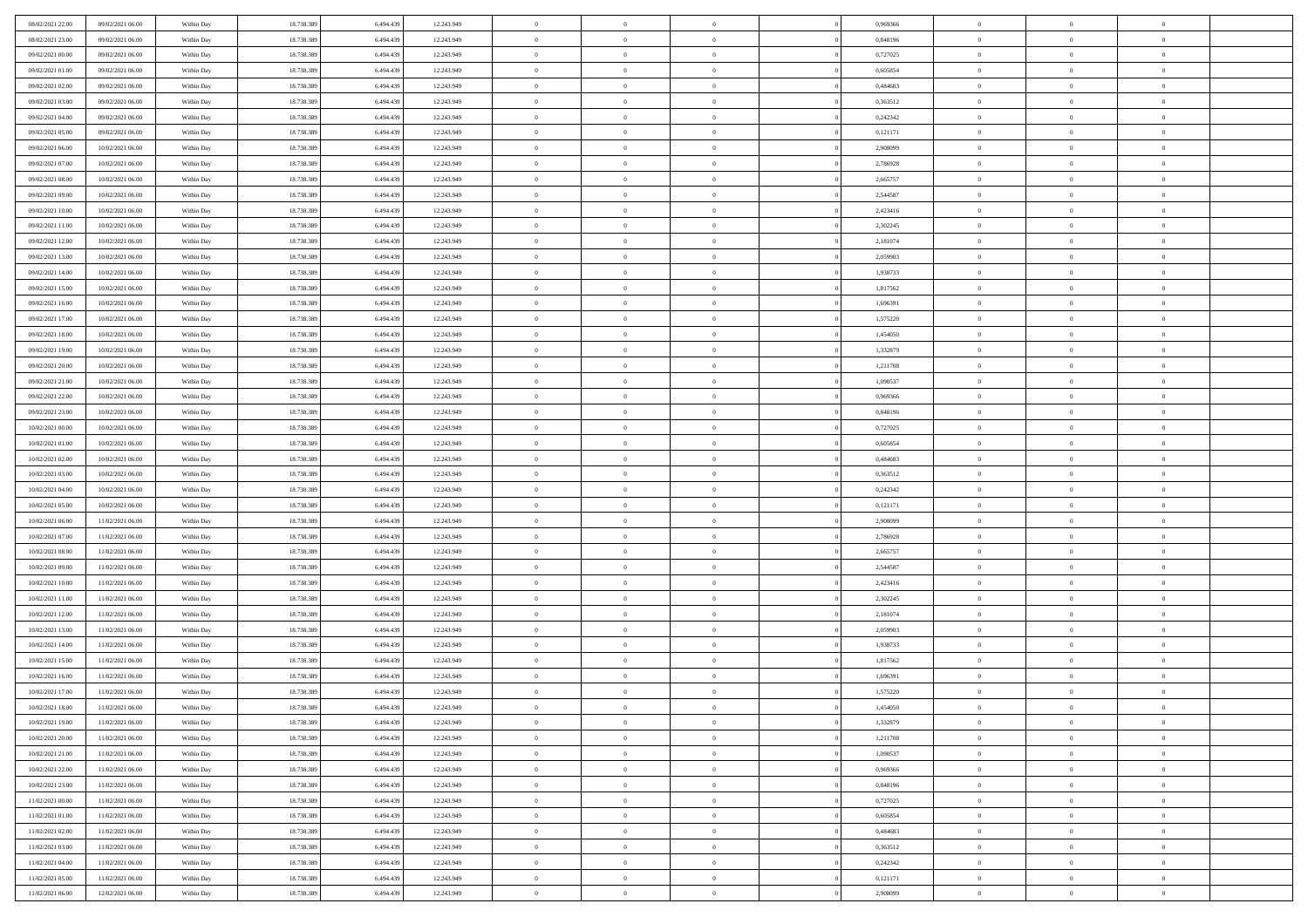| 11/02/2021 07:00                     | 12/02/2021 06:00                     | Within Day               | 18.738.389               | 6.494.439              | 12.243.949               | $\bf{0}$                | $\overline{0}$                   | $\Omega$                         | 2,786928             | $\bf{0}$                      | $\overline{0}$             | $\bf{0}$                         |  |
|--------------------------------------|--------------------------------------|--------------------------|--------------------------|------------------------|--------------------------|-------------------------|----------------------------------|----------------------------------|----------------------|-------------------------------|----------------------------|----------------------------------|--|
| 11/02/2021 08:00                     | 12/02/2021 06:00                     | Within Day               | 18.738.389               | 6.494.439              | 12.243.949               | $\overline{0}$          | $\overline{0}$                   | $\overline{0}$                   | 2,665757             | $\mathbf{0}$                  | $\bf{0}$                   | $\overline{0}$                   |  |
| 11/02/2021 09:00                     | 12/02/2021 06:00                     | Within Day               | 18.738.389               | 6.494.439              | 12.243.949               | $\theta$                | $\overline{0}$                   | $\overline{0}$                   | 2,544587             | $\,$ 0                        | $\overline{0}$             | $\,$ 0 $\,$                      |  |
| 11/02/2021 10:00                     | 12/02/2021 06:00                     | Within Day               | 18.738.389               | 6,494,439              | 12.243.949               | $\overline{0}$          | $\overline{0}$                   | $\mathbf{0}$                     | 2,423416             | $\bf{0}$                      | $\mathbf{0}$               | $\theta$                         |  |
| 11/02/2021 11:00                     | 12/02/2021 06:00                     | Within Day               | 18.738.389               | 6.494.439              | 12.243.949               | $\mathbf{0}$            | $\overline{0}$                   | $\overline{0}$                   | 2,302245             | $\mathbf{0}$                  | $\bf{0}$                   | $\overline{0}$                   |  |
| 11/02/2021 12:00                     | 12/02/2021 06:00                     | Within Day               | 18.738.389               | 6.494.439              | 12.243.949               | $\theta$                | $\overline{0}$                   | $\bf{0}$                         | 2,181074             | $\,$ 0                        | $\overline{0}$             | $\,$ 0 $\,$                      |  |
| 11/02/2021 13:00                     | 12/02/2021 06:00                     | Within Day               | 18.738.389               | 6.494.439              | 12.243.949               | $\,$ 0 $\,$             | $\overline{0}$                   | $\mathbf{0}$                     | 2.059903             | $\bf{0}$                      | $\overline{0}$             | $\theta$                         |  |
| 11/02/2021 14:00                     | 12/02/2021 06:00                     | Within Day               | 18.738.389               | 6.494.439              | 12.243.949               | $\overline{0}$          | $\overline{0}$                   | $\overline{0}$                   | 1,938733             | $\mathbf{0}$                  | $\bf{0}$                   | $\overline{0}$                   |  |
| 11/02/2021 15:00                     | 12/02/2021 06:00                     | Within Day               | 18.738.389               | 6.494.439              | 12.243.949               | $\theta$                | $\overline{0}$                   | $\bf{0}$                         | 1,817562             | $\,$ 0                        | $\overline{0}$             | $\,$ 0 $\,$                      |  |
| 11/02/2021 16:00                     | 12/02/2021 06:00                     | Within Day               | 18.738.389               | 6,494,439              | 12.243.949               | $\overline{0}$          | $\overline{0}$                   | $\mathbf{0}$                     | 1.696391             | $\bf{0}$                      | $\mathbf{0}$               | $\theta$                         |  |
| 11/02/2021 17:00                     | 12/02/2021 06:00                     | Within Day               | 18.738.389               | 6.494.439              | 12.243.949               | $\mathbf{0}$            | $\overline{0}$                   | $\overline{0}$                   | 1,575220             | $\mathbf{0}$                  | $\bf{0}$                   | $\overline{0}$                   |  |
| 11/02/2021 18:00                     | 12/02/2021 06:00                     | Within Day               | 18.738.389               | 6.494.439              | 12.243.949               | $\theta$                | $\overline{0}$                   | $\bf{0}$                         | 1,454050             | $\,$ 0                        | $\overline{0}$             | $\,$ 0 $\,$                      |  |
| 11/02/2021 19:00                     | 12/02/2021 06:00                     | Within Day               | 18.738.389               | 6.494.439              | 12.243.949               | $\theta$                | $\overline{0}$                   | $\mathbf{0}$                     | 1,332879             | $\bf{0}$                      | $\mathbf{0}$               | $\theta$                         |  |
| 11/02/2021 20:00                     | 12/02/2021 06:00                     | Within Dav               | 18.738.389               | 6.494.439              | 12.243.949               | $\mathbf{0}$            | $\overline{0}$                   | $\overline{0}$                   | 1,211708             | $\mathbf{0}$                  | $\bf{0}$                   | $\overline{0}$                   |  |
| 11/02/2021 21:00                     | 12/02/2021 06:00                     | Within Day               | 18.738.389               | 6.494.439              | 12.243.949               | $\theta$                | $\overline{0}$                   | $\bf{0}$                         | 1,090537             | $\,$ 0                        | $\overline{0}$             | $\,$ 0 $\,$                      |  |
| 11/02/2021 22:00                     | 12/02/2021 06:00                     | Within Day               | 18.738.389               | 6.494.439              | 12.243.949               | $\bf{0}$                | $\overline{0}$                   | $\mathbf{0}$                     | 0.969366             | $\bf{0}$                      | $\mathbf{0}$               | $\bf{0}$                         |  |
| 11/02/2021 23:00                     | 12/02/2021 06:00                     | Within Dav               | 18.738.389               | 6.494.439              | 12.243.949               | $\overline{0}$          | $\overline{0}$                   | $\overline{0}$                   | 0,848196             | $\mathbf{0}$                  | $\bf{0}$                   | $\overline{0}$                   |  |
| 12/02/2021 00:00                     | 12/02/2021 06:00                     | Within Day               | 18.738.389               | 6.494.439              | 12.243.949               | $\theta$                | $\overline{0}$                   | $\bf{0}$                         | 0,727025             | $\,$ 0                        | $\overline{0}$             | $\,$ 0 $\,$                      |  |
| 12/02/2021 01:00                     | 12/02/2021 06:00                     | Within Day               | 18.738.389               | 6.494.439              | 12.243.949               | $\overline{0}$          | $\overline{0}$                   | $\mathbf{0}$                     | 0.605854             | $\theta$                      | $\mathbf{0}$               | $\theta$                         |  |
| 12/02/2021 02:00                     | 12/02/2021 06:00                     | Within Dav               | 18.738.389               | 6.494.439              | 12.243.949               | $\overline{0}$          | $\overline{0}$                   | $\overline{0}$                   | 0,484683             | $\mathbf{0}$                  | $\bf{0}$                   | $\overline{0}$                   |  |
| 12/02/2021 03:00                     | 12/02/2021 06:00                     | Within Day               | 18.738.389               | 6.494.439              | 12.243.949               | $\theta$                | $\overline{0}$                   | $\bf{0}$                         | 0,363512             | $\,$ 0                        | $\overline{0}$             | $\,$ 0 $\,$                      |  |
| 12/02/2021 04:00                     | 12/02/2021 06:00                     | Within Day               | 18.738.389               | 6.494.439              | 12.243.949               | $\theta$                | $\overline{0}$                   | $\mathbf{0}$                     | 0,242342             | $\bf{0}$                      | $\mathbf{0}$               | $\theta$                         |  |
| 12/02/2021 05:00                     | 12/02/2021 06:00                     | Within Dav               | 18.738.389               | 6.494.439              | 12.243.949               | $\mathbf{0}$            | $\overline{0}$                   | $\overline{0}$                   | 0,121171             | $\mathbf{0}$                  | $\bf{0}$                   | $\overline{0}$                   |  |
| 12/02/2021 06:00                     | 13/02/2021 06:00                     | Within Day               | 18.738.389               | 6.494.439              | 12.243.949               | $\theta$                | $\overline{0}$                   | $\bf{0}$                         | 2,908099             | $\,$ 0                        | $\overline{0}$             | $\,$ 0 $\,$                      |  |
| 12/02/2021 07:00                     | 13/02/2021 06:00                     | Within Day               | 18.738.389               | 6.494.439              | 12.243.949               | $\bf{0}$                | $\overline{0}$                   | $\mathbf{0}$                     | 2,786928             | $\bf{0}$                      | $\overline{0}$             | $\bf{0}$                         |  |
| 12/02/2021 08:00                     | 13/02/2021 06:00                     | Within Dav               | 18.738.389               | 6.494.439              | 12.243.949               | $\overline{0}$          | $\overline{0}$                   | $\overline{0}$                   | 2,665757             | $\mathbf{0}$                  | $\bf{0}$                   | $\overline{0}$                   |  |
| 12/02/2021 09:00                     | 13/02/2021 06:00                     | Within Day               | 18.738.389               | 6.494.439              | 12.243.949               | $\theta$                | $\overline{0}$                   | $\bf{0}$                         | 2,544587             | $\,$ 0                        | $\overline{0}$             | $\,$ 0 $\,$                      |  |
| 12/02/2021 10:00                     | 13/02/2021 06:00                     | Within Day               | 18.738.389               | 6,494,439              | 12.243.949               | $\overline{0}$          | $\overline{0}$                   | $\mathbf{0}$                     | 2,423416             | $\bf{0}$                      | $\mathbf{0}$               | $\theta$                         |  |
| 12/02/2021 11:00                     | 13/02/2021 06:00                     | Within Dav               | 18.738.389               | 6.494.439              | 12.243.949               | $\mathbf{0}$            | $\overline{0}$                   | $\overline{0}$                   | 2,302245             | $\mathbf{0}$                  | $\bf{0}$                   | $\overline{0}$                   |  |
| 12/02/2021 12:00                     | 13/02/2021 06:00                     | Within Day               | 18.738.389               | 6.494.439              | 12.243.949               | $\theta$                | $\overline{0}$                   | $\bf{0}$                         | 2,181074             | $\,$ 0                        | $\overline{0}$             | $\,$ 0 $\,$                      |  |
| 12/02/2021 13:00                     | 13/02/2021 06:00                     | Within Day               | 18.738.389               | 6.494.439              | 12.243.949               | $\,$ 0 $\,$             | $\overline{0}$                   | $\overline{0}$                   | 2,059903             | $\bf{0}$                      | $\overline{0}$             | $\,0\,$                          |  |
| 12/02/2021 14:00                     | 13/02/2021 06:00                     | Within Dav               | 18.738.389               | 6.494.439              | 12.243.949               | $\overline{0}$          | $\overline{0}$                   | $\overline{0}$                   | 1,938733             | $\mathbf{0}$                  | $\bf{0}$                   | $\overline{0}$                   |  |
| 12/02/2021 15:00                     | 13/02/2021 06:00                     | Within Day               | 18.738.389               | 6.494.439              | 12.243.949               | $\theta$                | $\overline{0}$                   | $\overline{0}$                   | 1,817562             | $\,$ 0                        | $\overline{0}$             | $\,$ 0 $\,$                      |  |
| 12/02/2021 16:00                     | 13/02/2021 06:00                     | Within Day               | 18.738.389               | 6.494.439              | 12.243.949               | $\,$ 0 $\,$             | $\overline{0}$                   | $\overline{0}$                   | 1,696391             | $\bf{0}$                      | $\overline{0}$             | $\bf{0}$                         |  |
| 12/02/2021 17:00                     | 13/02/2021 06:00                     | Within Dav               | 18.738.389               | 6.494.439              | 12.243.949               | $\overline{0}$          | $\overline{0}$                   | $\overline{0}$                   | 1,575220             | $\mathbf{0}$                  | $\bf{0}$                   | $\overline{0}$                   |  |
| 12/02/2021 18:00                     | 13/02/2021 06:00                     | Within Day               | 18.738.389               | 6.494.439              | 12.243.949               | $\theta$                | $\overline{0}$                   | $\bf{0}$                         | 1,454050             | $\,$ 0                        | $\overline{0}$             | $\,$ 0 $\,$                      |  |
| 12/02/2021 19:00                     | 13/02/2021 06:00                     | Within Day               | 18.738.389               | 6.494.439              | 12.243.949               | $\,$ 0 $\,$             | $\overline{0}$                   | $\overline{0}$                   | 1,332879             | $\bf{0}$                      | $\overline{0}$             | $\,0\,$                          |  |
| 12/02/2021 20:00                     | 13/02/2021 06:00                     | Within Dav               | 18.738.389               | 6.494.439              | 12.243.949               | $\mathbf{0}$            | $\overline{0}$                   | $\overline{0}$                   | 1,211708             | $\mathbf{0}$                  | $\bf{0}$                   | $\overline{0}$                   |  |
| 12/02/2021 21:00                     | 13/02/2021 06:00                     | Within Day               | 18.738.389               | 6.494.439              | 12.243.949               | $\theta$                | $\overline{0}$                   | $\bf{0}$                         | 1,090537             | $\,$ 0                        | $\overline{0}$             | $\,$ 0 $\,$                      |  |
| 12/02/2021 22:00                     | 13/02/2021 06:00                     | Within Day               | 18.738.389               | 6.494.439              | 12.243.949               | $\,$ 0 $\,$             | $\overline{0}$                   | $\overline{0}$                   | 0,969366             | $\bf{0}$                      | $\overline{0}$             | $\,0\,$                          |  |
| 12/02/2021 23:00                     | 13/02/2021 06:00                     | Within Dav               | 18.738.389               | 6.494.439              | 12.243.949               | $\theta$                | $\overline{0}$                   | $\overline{0}$                   | 0,848196             | $\mathbf{0}$                  | $\bf{0}$                   | $\overline{0}$                   |  |
| 13/02/2021 00:00                     | 13/02/2021 06:00                     | Within Day               | 18.738.389               | 6.494.439              | 12.243.949               | $\theta$                | $\overline{0}$                   | $\bf{0}$                         | 0,727025             | $\,$ 0                        | $\overline{0}$             | $\,$ 0 $\,$                      |  |
| 13/02/2021 01:00                     | 13/02/2021 06:00                     | Within Day               | 18.738.389               | 6.494.439              | 12.243.949               | $\,$ 0 $\,$             | $\overline{0}$                   | $\overline{0}$                   | 0,605854             | $\bf{0}$                      | $\overline{0}$             | $\,0\,$                          |  |
| 13/02/2021 02:00                     | 13/02/2021 06:00                     | Within Dav               | 18.738.389               | 6.494.439              | 12.243.949               | $\theta$                | $\overline{0}$                   | $\overline{0}$                   | 0,484683             | $\mathbf{0}$                  | $\bf{0}$                   | $\overline{0}$                   |  |
| 13/02/2021 03:00                     | 13/02/2021 06:00                     | Within Day               | 18.738.389               | 6.494.439              | 12.243.949               | $\overline{0}$          | $\overline{0}$                   | $\overline{0}$                   | 0,363512             | $\overline{0}$                | $\overline{0}$             | $\theta$                         |  |
| 13/02/2021 04:00                     | 13/02/2021 06:00                     | Within Day               | 18.738.389               | 6.494.439              | 12.243.949               | $\bf{0}$                | $\overline{0}$                   | $\overline{0}$                   | 0,242342             | $\mathbf{0}$                  | $\overline{0}$             | $\bf{0}$                         |  |
| 13/02/2021 05:00                     | 13/02/2021 06:00                     | Within Day               | 18.738.389               | 6.494.439              | 12.243.949               | $\overline{0}$          | $\overline{0}$                   | $\overline{0}$                   | 0,121171             | $\overline{0}$                | $\overline{0}$             | $\overline{0}$                   |  |
| 13/02/2021 06:00                     | 14/02/2021 06:00                     | Within Day               | 18.738.389               | 6.494.439              | 12.243.949               | $\,$ 0                  | $\overline{0}$                   | $\overline{0}$                   | 2,908099             | $\,$ 0 $\,$                   | $\,$ 0 $\,$                | $\,$ 0 $\,$                      |  |
| 13/02/2021 07:00                     | 14/02/2021 06:00<br>14/02/2021 06:00 | Within Day               | 18.738.389               | 6.494.439              | 12.243.949               | $\bf{0}$                | $\overline{0}$                   | $\overline{0}$                   | 2,786928             | $\mathbf{0}$                  | $\overline{0}$             | $\bf{0}$                         |  |
| 13/02/2021 08:00                     |                                      | Within Day               | 18.738.389               | 6.494.439              | 12.243.949               | $\,$ 0 $\,$             | $\overline{0}$                   | $\overline{0}$                   | 2,665757             | $\,$ 0 $\,$                   | $\bf{0}$                   | $\overline{0}$                   |  |
| 13/02/2021 09:00                     | 14/02/2021 06:00                     | Within Day               | 18.738.389               | 6.494.439              | 12.243.949               | $\,$ 0                  | $\overline{0}$                   | $\overline{0}$                   | 2,544587             | $\,$ 0 $\,$                   | $\overline{0}$             | $\,$ 0 $\,$                      |  |
| 13/02/2021 10:00                     | 14/02/2021 06:00<br>14/02/2021 06:00 | Within Day<br>Within Day | 18.738.389<br>18.738.389 | 6.494.439<br>6.494.439 | 12.243.949<br>12.243.949 | $\bf{0}$<br>$\,$ 0 $\,$ | $\overline{0}$<br>$\overline{0}$ | $\overline{0}$<br>$\overline{0}$ | 2,423416<br>2,302245 | $\overline{0}$<br>$\,$ 0 $\,$ | $\overline{0}$<br>$\bf{0}$ | $\overline{0}$<br>$\overline{0}$ |  |
| 13/02/2021 11:00<br>13/02/2021 12:00 | 14/02/2021 06:00                     | Within Day               | 18.738.389               | 6.494.439              | 12.243.949               | $\,$ 0                  | $\overline{0}$                   | $\overline{0}$                   | 2,181074             | $\,$ 0 $\,$                   | $\,$ 0 $\,$                | $\,$ 0 $\,$                      |  |
| 13/02/2021 13:00                     | 14/02/2021 06:00                     | Within Day               | 18.738.389               | 6.494.439              | 12.243.949               | $\bf{0}$                | $\overline{0}$                   | $\overline{0}$                   | 2,059903             | $\mathbf{0}$                  | $\overline{0}$             | $\bf{0}$                         |  |
| 13/02/2021 14:00                     | 14/02/2021 06:00                     | Within Day               | 18.738.389               | 6.494.439              | 12.243.949               | $\mathbf{0}$            | $\overline{0}$                   | $\overline{0}$                   | 1,938733             | $\overline{0}$                | $\bf{0}$                   | $\overline{0}$                   |  |
| 13/02/2021 15:00                     | 14/02/2021 06:00                     | Within Day               | 18.738.389               | 6.494.439              | 12.243.949               | $\,$ 0 $\,$             | $\overline{0}$                   | $\overline{0}$                   | 1,817562             | $\,$ 0 $\,$                   | $\overline{0}$             | $\,$ 0 $\,$                      |  |
|                                      |                                      |                          |                          |                        |                          |                         |                                  |                                  |                      |                               |                            |                                  |  |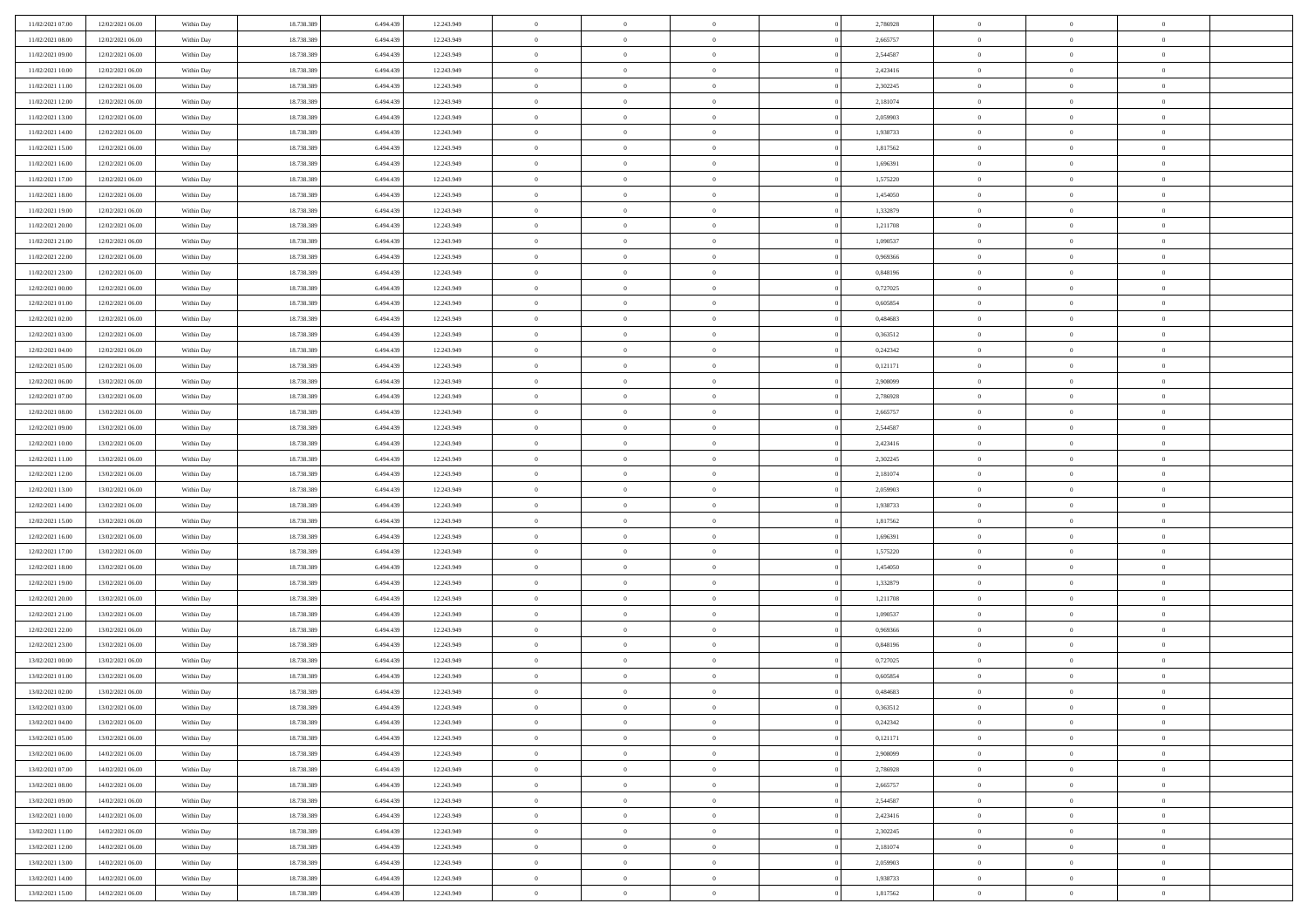| 13/02/2021 16:00 | 14/02/2021 06:00 | Within Day | 18.738.389 | 6.494.439 | 12.243.949 | $\overline{0}$ | $\overline{0}$ | $\Omega$       |          | 1,696391 | $\bf{0}$       | $\mathbf{0}$   | $\bf{0}$       |  |
|------------------|------------------|------------|------------|-----------|------------|----------------|----------------|----------------|----------|----------|----------------|----------------|----------------|--|
| 13/02/2021 17:00 | 14/02/2021 06:00 | Within Day | 18.738.389 | 6.494.439 | 12.243.949 | $\overline{0}$ | $\overline{0}$ | $\overline{0}$ |          | 1,575220 | $\mathbf{0}$   | $\overline{0}$ | $\overline{0}$ |  |
| 13/02/2021 18:00 | 14/02/2021 06:00 | Within Day | 18.738.389 | 6.494.439 | 12.243.949 | $\,$ 0         | $\overline{0}$ | $\bf{0}$       |          | 1,454050 | $\,$ 0         | $\overline{0}$ | $\,$ 0 $\,$    |  |
| 13/02/2021 19:00 | 14/02/2021 06:00 | Within Day | 18.738.389 | 6,494,439 | 12.243.949 | $\bf{0}$       | $\overline{0}$ | $\Omega$       |          | 1,332879 | $\bf{0}$       | $\mathbf{0}$   | $\theta$       |  |
| 13/02/2021 20:00 | 14/02/2021 06:00 | Within Day | 18.738.389 | 6.494.439 | 12.243.949 | $\bf{0}$       | $\overline{0}$ | $\overline{0}$ |          | 1,211708 | $\mathbf{0}$   | $\overline{0}$ | $\overline{0}$ |  |
| 13/02/2021 21:00 | 14/02/2021 06:00 | Within Day | 18.738.389 | 6.494.439 | 12.243.949 | $\bf{0}$       | $\overline{0}$ | $\bf{0}$       |          | 1,090537 | $\,$ 0         | $\overline{0}$ | $\,$ 0 $\,$    |  |
| 13/02/2021 22.00 | 14/02/2021 06:00 | Within Day | 18.738.389 | 6.494.439 | 12.243.949 | $\bf{0}$       | $\overline{0}$ | $\overline{0}$ |          | 0.969366 | $\bf{0}$       | $\overline{0}$ | $\theta$       |  |
| 13/02/2021 23:00 | 14/02/2021 06:00 | Within Day | 18.738.389 | 6.494.439 | 12.243.949 | $\overline{0}$ | $\overline{0}$ | $\overline{0}$ |          | 0,848196 | $\mathbf{0}$   | $\overline{0}$ | $\overline{0}$ |  |
| 14/02/2021 00:00 | 14/02/2021 06:00 | Within Day | 18.738.389 | 6.494.439 | 12.243.949 | $\bf{0}$       | $\overline{0}$ | $\bf{0}$       |          | 0,727025 | $\,$ 0         | $\overline{0}$ | $\,$ 0 $\,$    |  |
| 14/02/2021 01:00 | 14/02/2021 06:00 | Within Day | 18.738.389 | 6,494,439 | 12.243.949 | $\bf{0}$       | $\overline{0}$ | $\Omega$       |          | 0.605854 | $\theta$       | $\mathbf{0}$   | $\theta$       |  |
| 14/02/2021 02:00 | 14/02/2021 06:00 | Within Day | 18.738.389 | 6.494.439 | 12.243.949 | $\overline{0}$ | $\overline{0}$ | $\overline{0}$ |          | 0,484683 | $\mathbf{0}$   | $\overline{0}$ | $\overline{0}$ |  |
| 14/02/2021 03:00 | 14/02/2021 06:00 | Within Day | 18.738.389 | 6.494.439 | 12.243.949 | $\bf{0}$       | $\overline{0}$ | $\bf{0}$       |          | 0,363512 | $\,$ 0         | $\overline{0}$ | $\,$ 0 $\,$    |  |
| 14/02/2021 04:00 | 14/02/2021 06:00 | Within Day | 18.738.389 | 6,494,439 | 12.243.949 | $\bf{0}$       | $\overline{0}$ | $\Omega$       |          | 0,242342 | $\theta$       | $\mathbf{0}$   | $\theta$       |  |
| 14/02/2021 05:00 | 14/02/2021 06:00 | Within Day | 18.738.389 | 6.494.439 | 12.243.949 | $\overline{0}$ | $\overline{0}$ | $\overline{0}$ |          | 0,121171 | $\overline{0}$ | $\overline{0}$ | $\overline{0}$ |  |
| 14/02/2021 06:00 | 15/02/2021 06:00 | Within Day | 18.738.389 | 6.494.439 | 12.243.949 | $\bf{0}$       | $\overline{0}$ | $\bf{0}$       |          | 2,908099 | $\,$ 0         | $\overline{0}$ | $\,$ 0 $\,$    |  |
| 14/02/2021 07:00 | 15/02/2021 06:00 | Within Day | 18.738.389 | 6.494.439 | 12.243.949 | $\bf{0}$       | $\overline{0}$ | $\overline{0}$ |          | 2,786928 | $\bf{0}$       | $\overline{0}$ | $\theta$       |  |
| 14/02/2021 08:00 | 15/02/2021 06:00 | Within Day | 18.738.389 | 6.494.439 | 12.243.949 | $\overline{0}$ | $\overline{0}$ | $\overline{0}$ |          | 2,665757 | $\mathbf{0}$   | $\overline{0}$ | $\overline{0}$ |  |
| 14/02/2021 09:00 | 15/02/2021 06:00 | Within Day | 18.738.389 | 6.494.439 | 12.243.949 | $\bf{0}$       | $\overline{0}$ | $\bf{0}$       |          | 2,544587 | $\,$ 0         | $\overline{0}$ | $\,$ 0 $\,$    |  |
| 14/02/2021 11:00 | 15/02/2021 06:00 | Within Day | 18.738.389 | 6,494,439 | 12.243.949 | $\bf{0}$       | $\overline{0}$ | $\Omega$       |          | 2,302245 | $\theta$       | $\mathbf{0}$   | $\theta$       |  |
| 14/02/2021 12:00 | 15/02/2021 06:00 | Within Day | 18.738.389 | 6.494.439 | 12.243.949 | $\overline{0}$ | $\overline{0}$ | $\overline{0}$ |          | 2,181074 | $\mathbf{0}$   | $\overline{0}$ | $\overline{0}$ |  |
| 14/02/2021 13:00 | 15/02/2021 06:00 | Within Day | 18.738.389 | 6.494.439 | 12.243.949 | $\bf{0}$       | $\overline{0}$ | $\bf{0}$       |          | 2,059903 | $\,$ 0         | $\overline{0}$ | $\,$ 0 $\,$    |  |
| 14/02/2021 14:00 | 15/02/2021 06:00 | Within Day | 18.738.389 | 6,494,439 | 12.243.949 | $\bf{0}$       | $\overline{0}$ | $\Omega$       |          | 1.938733 | $\theta$       | $\mathbf{0}$   | $\theta$       |  |
| 14/02/2021 15:00 | 15/02/2021 06:00 | Within Day | 18.738.389 | 6.494.439 | 12.243.949 | $\overline{0}$ | $\overline{0}$ | $\overline{0}$ |          | 1,817562 | $\mathbf{0}$   | $\overline{0}$ | $\overline{0}$ |  |
| 14/02/2021 16:00 | 15/02/2021 06:00 | Within Day | 18.738.389 | 6.494.439 | 12.243.949 | $\bf{0}$       | $\overline{0}$ | $\bf{0}$       |          | 1,696391 | $\,$ 0         | $\overline{0}$ | $\,$ 0 $\,$    |  |
| 14/02/2021 17.00 | 15/02/2021 06:00 | Within Day | 18.738.389 | 6.494.439 | 12.243.949 | $\bf{0}$       | $\overline{0}$ | $\overline{0}$ |          | 1,575220 | $\bf{0}$       | $\overline{0}$ | $\bf{0}$       |  |
| 14/02/2021 18:00 | 15/02/2021 06:00 | Within Day | 18.738.389 | 6.494.439 | 12.243.949 | $\overline{0}$ | $\overline{0}$ | $\overline{0}$ |          | 1,454050 | $\mathbf{0}$   | $\overline{0}$ | $\overline{0}$ |  |
| 14/02/2021 19:00 | 15/02/2021 06:00 | Within Day | 18.738.389 | 6.494.439 | 12.243.949 | $\bf{0}$       | $\overline{0}$ | $\bf{0}$       |          | 1,332879 | $\,$ 0         | $\overline{0}$ | $\,$ 0 $\,$    |  |
| 14/02/2021 20:00 | 15/02/2021 06:00 | Within Day | 18.738.389 | 6,494,439 | 12.243.949 | $\bf{0}$       | $\overline{0}$ | $\Omega$       |          | 1,211708 | $\theta$       | $\mathbf{0}$   | $\theta$       |  |
| 14/02/2021 21:00 | 15/02/2021 06:00 | Within Day | 18.738.389 | 6.494.439 | 12.243.949 | $\overline{0}$ | $\overline{0}$ | $\overline{0}$ |          | 1,090537 | $\mathbf{0}$   | $\overline{0}$ | $\overline{0}$ |  |
| 14/02/2021 22.00 | 15/02/2021 06:00 | Within Day | 18.738.389 | 6.494.439 | 12.243.949 | $\bf{0}$       | $\overline{0}$ | $\bf{0}$       |          | 0,969366 | $\,$ 0         | $\overline{0}$ | $\,$ 0 $\,$    |  |
| 14/02/2021 23.00 | 15/02/2021 06:00 | Within Day | 18.738.389 | 6.494.439 | 12.243.949 | $\,$ 0         | $\bf{0}$       | $\overline{0}$ |          | 0,848196 | $\bf{0}$       | $\overline{0}$ | $\,0\,$        |  |
| 15/02/2021 00:00 | 15/02/2021 06:00 | Within Day | 18.738.389 | 6.494.439 | 12.243.949 | $\overline{0}$ | $\overline{0}$ | $\overline{0}$ |          | 0,727025 | $\mathbf{0}$   | $\overline{0}$ | $\overline{0}$ |  |
| 15/02/2021 01:00 | 15/02/2021 06:00 | Within Day | 18.738.389 | 6.494.439 | 12.243.949 | $\bf{0}$       | $\overline{0}$ | $\bf{0}$       |          | 0,605854 | $\,$ 0         | $\overline{0}$ | $\,$ 0 $\,$    |  |
| 15/02/2021 02:00 | 15/02/2021 06:00 | Within Day | 18.738.389 | 6.494.439 | 12.243.949 | $\bf{0}$       | $\bf{0}$       | $\bf{0}$       |          | 0,484683 | $\bf{0}$       | $\overline{0}$ | $\,0\,$        |  |
| 15/02/2021 03:00 | 15/02/2021 06:00 | Within Day | 18.738.389 | 6.494.439 | 12.243.949 | $\overline{0}$ | $\overline{0}$ | $\overline{0}$ |          | 0,363512 | $\mathbf{0}$   | $\overline{0}$ | $\overline{0}$ |  |
| 15/02/2021 04:00 | 15/02/2021 06:00 | Within Day | 18.738.389 | 6.494.439 | 12.243.949 | $\bf{0}$       | $\overline{0}$ | $\bf{0}$       |          | 0,242342 | $\,$ 0         | $\overline{0}$ | $\,$ 0 $\,$    |  |
| 15/02/2021 05:00 | 15/02/2021 06:00 | Within Day | 18.738.389 | 6.494.439 | 12.243.949 | $\bf{0}$       | $\bf{0}$       | $\overline{0}$ |          | 0,121171 | $\bf{0}$       | $\overline{0}$ | $\,0\,$        |  |
| 15/02/2021 06:00 | 16/02/2021 06:00 | Within Day | 18.738.389 | 6.494.439 | 12.243.949 | $\overline{0}$ | $\overline{0}$ | $\overline{0}$ |          | 2,908099 | $\mathbf{0}$   | $\overline{0}$ | $\overline{0}$ |  |
| 15/02/2021 07:00 | 16/02/2021 06:00 | Within Day | 18.738.389 | 6.494.439 | 12.243.949 | $\bf{0}$       | $\overline{0}$ | $\bf{0}$       |          | 2,786928 | $\,$ 0         | $\overline{0}$ | $\,$ 0 $\,$    |  |
| 15/02/2021 08:00 | 16/02/2021 06:00 | Within Day | 18.738.389 | 6.494.439 | 12.243.949 | $\bf{0}$       | $\bf{0}$       | $\overline{0}$ |          | 2,665757 | $\bf{0}$       | $\overline{0}$ | $\,0\,$        |  |
| 15/02/2021 09:00 | 16/02/2021 06:00 | Within Day | 18.738.389 | 6.494.439 | 12.243.949 | $\overline{0}$ | $\overline{0}$ | $\overline{0}$ |          | 2,544587 | $\mathbf{0}$   | $\overline{0}$ | $\overline{0}$ |  |
| 15/02/2021 10:00 | 16/02/2021 06:00 | Within Day | 18.738.389 | 6.494.439 | 12.243.949 | $\bf{0}$       | $\overline{0}$ | $\bf{0}$       |          | 2,423416 | $\,$ 0         | $\overline{0}$ | $\,$ 0 $\,$    |  |
| 15/02/2021 11:00 | 16/02/2021 06:00 | Within Day | 18.738.389 | 6.494.439 | 12.243.949 | $\bf{0}$       | $\bf{0}$       | $\bf{0}$       |          | 2,302245 | $\bf{0}$       | $\overline{0}$ | $\,0\,$        |  |
| 15/02/2021 12:00 | 16/02/2021 06:00 | Within Day | 18.738.389 | 6.494.439 | 12.243.949 | $\mathbf{0}$   | $\overline{0}$ | $\overline{0}$ |          | 2,181074 | $\mathbf{0}$   | $\overline{0}$ | $\overline{0}$ |  |
| 15/02/2021 13:00 | 16/02/2021 06:00 | Within Day | 18.738.389 | 6.494.439 | 12.243.949 | $\bf{0}$       | $\overline{0}$ | $\theta$       |          | 2,059903 | $\overline{0}$ | $\overline{0}$ | $\theta$       |  |
| 15/02/2021 14:00 | 16/02/2021 06:00 | Within Day | 18.738.389 | 6.494.439 | 12.243.949 | $\bf{0}$       | $\overline{0}$ | $\bf{0}$       |          | 1,938733 | $\bf{0}$       | $\overline{0}$ | $\bf{0}$       |  |
| 15/02/2021 15:00 | 16/02/2021 06:00 | Within Day | 18.738.389 | 6.494.439 | 12.243.949 | $\overline{0}$ | $\overline{0}$ | $\overline{0}$ |          | 1,817562 | $\overline{0}$ | $\overline{0}$ | $\overline{0}$ |  |
| 15/02/2021 16:00 | 16/02/2021 06:00 | Within Day | 18.738.389 | 6.494.439 | 12.243.949 | $\,$ 0 $\,$    | $\overline{0}$ | $\overline{0}$ |          | 1,696391 | $\mathbf{0}$   | $\,$ 0 $\,$    | $\,$ 0 $\,$    |  |
| 15/02/2021 17:00 | 16/02/2021 06:00 | Within Day | 18.738.389 | 6.494.439 | 12.243.949 | $\bf{0}$       | $\overline{0}$ | $\overline{0}$ |          | 1,575220 | $\bf{0}$       | $\overline{0}$ | $\bf{0}$       |  |
| 15/02/2021 18:00 | 16/02/2021 06:00 | Within Day | 18.738.389 | 6.494.439 | 12.243.949 | $\overline{0}$ | $\overline{0}$ | $\overline{0}$ |          | 1,454050 | $\overline{0}$ | $\bf{0}$       | $\overline{0}$ |  |
| 15/02/2021 19:00 | 16/02/2021 06:00 | Within Day | 18.738.389 | 6.494.439 | 12.243.949 | $\,$ 0 $\,$    | $\overline{0}$ | $\overline{0}$ |          | 1,332879 | $\mathbf{0}$   | $\overline{0}$ | $\,$ 0 $\,$    |  |
| 15/02/2021 20:00 | 16/02/2021 06:00 | Within Day | 18.738.389 | 6.494.439 | 12.243.949 | $\overline{0}$ | $\overline{0}$ | $\overline{0}$ | $\Omega$ | 1,211708 | $\bf{0}$       | $\overline{0}$ | $\overline{0}$ |  |
| 15/02/2021 21:00 | 16/02/2021 06:00 | Within Day | 18.738.389 | 6.494.439 | 12.243.949 | $\overline{0}$ | $\overline{0}$ | $\overline{0}$ |          | 1,090537 | $\overline{0}$ | $\bf{0}$       | $\overline{0}$ |  |
| 15/02/2021 22:00 | 16/02/2021 06:00 | Within Day | 18.738.389 | 6.494.439 | 12.243.949 | $\,$ 0 $\,$    | $\overline{0}$ | $\overline{0}$ |          | 0,969366 | $\mathbf{0}$   | $\,$ 0 $\,$    | $\,$ 0 $\,$    |  |
| 15/02/2021 23:00 | 16/02/2021 06:00 | Within Day | 18.738.389 | 6.494.439 | 12.243.949 | $\bf{0}$       | $\overline{0}$ | $\overline{0}$ |          | 0,848196 | $\bf{0}$       | $\overline{0}$ | $\bf{0}$       |  |
| 16/02/2021 00:00 | 16/02/2021 06:00 | Within Day | 18.738.389 | 6.494.439 | 12.243.949 | $\overline{0}$ | $\overline{0}$ | $\overline{0}$ |          | 0,727025 | $\mathbf{0}$   | $\bf{0}$       | $\overline{0}$ |  |
| 16/02/2021 01:00 | 16/02/2021 06:00 | Within Day | 18.738.389 | 6.494.439 | 12.243.949 | $\,0\,$        | $\overline{0}$ | $\overline{0}$ |          | 0,605854 | $\,$ 0         | $\overline{0}$ | $\,$ 0 $\,$    |  |
|                  |                  |            |            |           |            |                |                |                |          |          |                |                |                |  |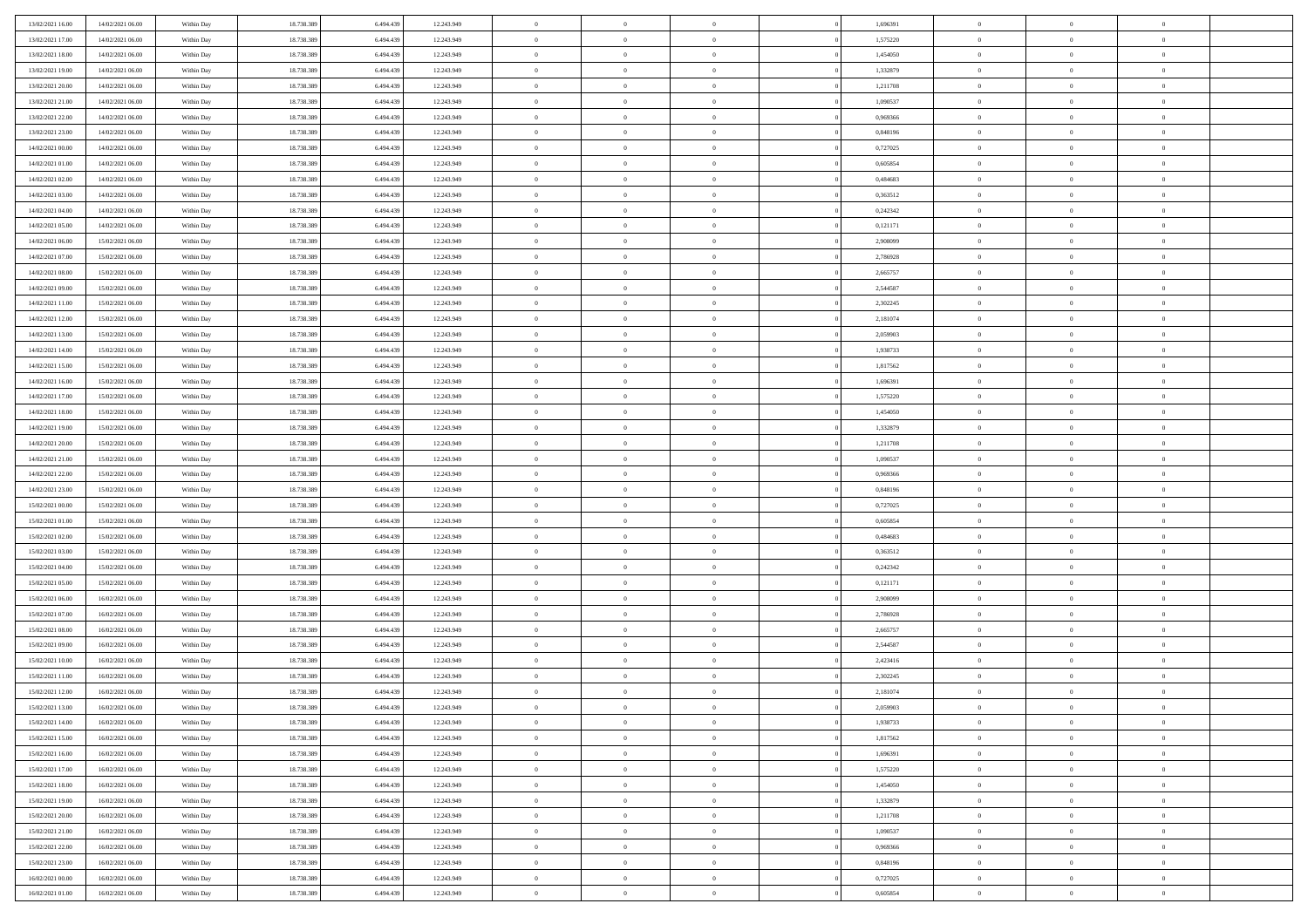| 16/02/2021 02:00 | 16/02/2021 06:00 | Within Day | 18.738.389 | 6.494.439 | 12.243.949 | $\overline{0}$ | $\overline{0}$ | $\Omega$       | 0,484683 | $\bf{0}$       | $\mathbf{0}$   | $\bf{0}$       |  |
|------------------|------------------|------------|------------|-----------|------------|----------------|----------------|----------------|----------|----------------|----------------|----------------|--|
| 16/02/2021 03:00 | 16/02/2021 06:00 | Within Dav | 18.738.389 | 6.494.439 | 12.243.949 | $\overline{0}$ | $\overline{0}$ | $\overline{0}$ | 0,363512 | $\mathbf{0}$   | $\overline{0}$ | $\overline{0}$ |  |
| 16/02/2021 04:00 | 16/02/2021 06:00 | Within Day | 18.738.389 | 6.494.439 | 12.243.949 | $\,$ 0         | $\overline{0}$ | $\bf{0}$       | 0,242342 | $\,$ 0         | $\overline{0}$ | $\,$ 0 $\,$    |  |
| 16/02/2021 05:00 | 16/02/2021 06:00 | Within Day | 18.738.389 | 6,494,439 | 12.243.949 | $\bf{0}$       | $\overline{0}$ | $\Omega$       | 0,121171 | $\bf{0}$       | $\mathbf{0}$   | $\theta$       |  |
| 16/02/2021 06:00 | 17/02/2021 06:00 | Within Day | 18.738.389 | 6.494.439 | 12.243.949 | $\bf{0}$       | $\overline{0}$ | $\overline{0}$ | 2,908099 | $\mathbf{0}$   | $\overline{0}$ | $\overline{0}$ |  |
| 16/02/2021 07:00 | 17/02/2021 06:00 | Within Day | 18.738.389 | 6.494.439 | 12.243.949 | $\bf{0}$       | $\overline{0}$ | $\bf{0}$       | 2,786928 | $\,$ 0         | $\overline{0}$ | $\,$ 0 $\,$    |  |
| 16/02/2021 08:00 | 17/02/2021 06:00 | Within Day | 18.738.389 | 6.494.439 | 12.243.949 | $\bf{0}$       | $\overline{0}$ | $\overline{0}$ | 2,665757 | $\theta$       | $\overline{0}$ | $\theta$       |  |
| 16/02/2021 09:00 | 17/02/2021 06:00 | Within Day | 18.738.389 | 6.494.439 | 12.243.949 | $\overline{0}$ | $\overline{0}$ | $\overline{0}$ | 2,544587 | $\mathbf{0}$   | $\overline{0}$ | $\overline{0}$ |  |
| 16/02/2021 10:00 | 17/02/2021 06:00 | Within Day | 18.738.389 | 6.494.439 | 12.243.949 | $\bf{0}$       | $\overline{0}$ | $\bf{0}$       | 2,423416 | $\,$ 0         | $\overline{0}$ | $\,$ 0 $\,$    |  |
| 16/02/2021 11:00 | 17/02/2021 06:00 | Within Day | 18.738.389 | 6,494,439 | 12.243.949 | $\bf{0}$       | $\overline{0}$ | $\Omega$       | 2,302245 | $\theta$       | $\mathbf{0}$   | $\theta$       |  |
| 16/02/2021 12:00 | 17/02/2021 06:00 | Within Day | 18.738.389 | 6.494.439 | 12.243.949 | $\overline{0}$ | $\overline{0}$ | $\overline{0}$ | 2,181074 | $\mathbf{0}$   | $\overline{0}$ | $\overline{0}$ |  |
| 16/02/2021 13:00 | 17/02/2021 06:00 | Within Day | 18.738.389 | 6.494.439 | 12.243.949 | $\bf{0}$       | $\overline{0}$ | $\bf{0}$       | 2,059903 | $\,$ 0         | $\overline{0}$ | $\,$ 0 $\,$    |  |
| 16/02/2021 14:00 | 17/02/2021 06:00 | Within Day | 18.738.389 | 6,494,439 | 12.243.949 | $\bf{0}$       | $\overline{0}$ | $\Omega$       | 1.938733 | $\bf{0}$       | $\mathbf{0}$   | $\theta$       |  |
| 16/02/2021 15:00 | 17/02/2021 06:00 | Within Day | 18.738.389 | 6.494.439 | 12.243.949 | $\overline{0}$ | $\overline{0}$ | $\overline{0}$ | 1,817562 | $\overline{0}$ | $\overline{0}$ | $\overline{0}$ |  |
| 16/02/2021 16:00 | 17/02/2021 06:00 | Within Day | 18.738.389 | 6.494.439 | 12.243.949 | $\bf{0}$       | $\overline{0}$ | $\bf{0}$       | 1,696391 | $\,$ 0         | $\overline{0}$ | $\,$ 0 $\,$    |  |
| 16/02/2021 17:00 | 17/02/2021 06:00 | Within Day | 18.738.389 | 6.494.439 | 12.243.949 | $\bf{0}$       | $\overline{0}$ | $\overline{0}$ | 1,575220 | $\bf{0}$       | $\mathbf{0}$   | $\theta$       |  |
| 16/02/2021 18:00 | 17/02/2021 06:00 | Within Day | 18.738.389 | 6.494.439 | 12.243.949 | $\overline{0}$ | $\overline{0}$ | $\overline{0}$ | 1,454050 | $\mathbf{0}$   | $\overline{0}$ | $\overline{0}$ |  |
| 16/02/2021 19:00 | 17/02/2021 06:00 | Within Day | 18.738.389 | 6.494.439 | 12.243.949 | $\bf{0}$       | $\overline{0}$ | $\bf{0}$       | 1,332879 | $\,$ 0         | $\overline{0}$ | $\,$ 0 $\,$    |  |
| 16/02/2021 20:00 | 17/02/2021 06:00 | Within Day | 18.738.389 | 6,494,439 | 12.243.949 | $\bf{0}$       | $\overline{0}$ | $\Omega$       | 1,211708 | $\theta$       | $\mathbf{0}$   | $\theta$       |  |
| 16/02/2021 21:00 | 17/02/2021 06:00 | Within Day | 18.738.389 | 6.494.439 | 12.243.949 | $\overline{0}$ | $\overline{0}$ | $\overline{0}$ | 1,090537 | $\mathbf{0}$   | $\overline{0}$ | $\overline{0}$ |  |
| 16/02/2021 22:00 | 17/02/2021 06:00 | Within Day | 18.738.389 | 6.494.439 | 12.243.949 | $\bf{0}$       | $\overline{0}$ | $\bf{0}$       | 0,969366 | $\,$ 0         | $\overline{0}$ | $\,$ 0 $\,$    |  |
| 16/02/2021 23:00 | 17/02/2021 06:00 | Within Day | 18.738.389 | 6,494,439 | 12.243.949 | $\bf{0}$       | $\overline{0}$ | $\Omega$       | 0.848196 | $\theta$       | $\mathbf{0}$   | $\theta$       |  |
| 17/02/2021 00:00 | 17/02/2021 06:00 | Within Day | 18.738.389 | 6.494.439 | 12.243.949 | $\overline{0}$ | $\overline{0}$ | $\overline{0}$ | 0,727025 | $\mathbf{0}$   | $\overline{0}$ | $\overline{0}$ |  |
| 17/02/2021 01:00 | 17/02/2021 06:00 | Within Day | 18.738.389 | 6.494.439 | 12.243.949 | $\bf{0}$       | $\overline{0}$ | $\bf{0}$       | 0,605854 | $\,$ 0         | $\overline{0}$ | $\,$ 0 $\,$    |  |
| 17/02/2021 02:00 | 17/02/2021 06:00 | Within Day | 18.738.389 | 6.494.439 | 12.243.949 | $\bf{0}$       | $\overline{0}$ | $\overline{0}$ | 0.484683 | $\bf{0}$       | $\overline{0}$ | $\bf{0}$       |  |
| 17/02/2021 03:00 | 17/02/2021 06:00 | Within Day | 18.738.389 | 6.494.439 | 12.243.949 | $\overline{0}$ | $\overline{0}$ | $\overline{0}$ | 0,363512 | $\mathbf{0}$   | $\overline{0}$ | $\overline{0}$ |  |
| 17/02/2021 04:00 | 17/02/2021 06:00 | Within Day | 18.738.389 | 6.494.439 | 12.243.949 | $\bf{0}$       | $\overline{0}$ | $\bf{0}$       | 0,242342 | $\,$ 0         | $\overline{0}$ | $\,$ 0 $\,$    |  |
| 17/02/2021 05:00 | 17/02/2021 06:00 | Within Day | 18.738.389 | 6,494,439 | 12.243.949 | $\bf{0}$       | $\overline{0}$ | $\Omega$       | 0,121171 | $\theta$       | $\mathbf{0}$   | $\theta$       |  |
| 17/02/2021 06:00 | 18/02/2021 06:00 | Within Day | 18.738.389 | 6.494.439 | 12.243.949 | $\overline{0}$ | $\overline{0}$ | $\overline{0}$ | 2,908099 | $\mathbf{0}$   | $\overline{0}$ | $\overline{0}$ |  |
| 17/02/2021 07:00 | 18/02/2021 06:00 | Within Day | 18.738.389 | 6.494.439 | 12.243.949 | $\bf{0}$       | $\overline{0}$ | $\bf{0}$       | 2,786928 | $\,$ 0         | $\overline{0}$ | $\,$ 0 $\,$    |  |
| 17/02/2021 08:00 | 18/02/2021 06:00 | Within Day | 18.738.389 | 6.494.439 | 12.243.949 | $\,$ 0         | $\bf{0}$       | $\overline{0}$ | 2,665757 | $\bf{0}$       | $\overline{0}$ | $\,0\,$        |  |
| 17/02/2021 09:00 | 18/02/2021 06:00 | Within Day | 18.738.389 | 6.494.439 | 12.243.949 | $\overline{0}$ | $\overline{0}$ | $\overline{0}$ | 2,544587 | $\mathbf{0}$   | $\overline{0}$ | $\overline{0}$ |  |
| 17/02/2021 10:00 | 18/02/2021 06:00 | Within Day | 18.738.389 | 6.494.439 | 12.243.949 | $\bf{0}$       | $\overline{0}$ | $\bf{0}$       | 2,423416 | $\,$ 0         | $\overline{0}$ | $\,$ 0 $\,$    |  |
| 17/02/2021 11:00 | 18/02/2021 06:00 | Within Day | 18.738.389 | 6.494.439 | 12.243.949 | $\bf{0}$       | $\bf{0}$       | $\bf{0}$       | 2,302245 | $\bf{0}$       | $\overline{0}$ | $\,0\,$        |  |
| 17/02/2021 12:00 | 18/02/2021 06:00 | Within Day | 18.738.389 | 6.494.439 | 12.243.949 | $\overline{0}$ | $\overline{0}$ | $\overline{0}$ | 2,181074 | $\overline{0}$ | $\overline{0}$ | $\overline{0}$ |  |
| 17/02/2021 13:00 | 18/02/2021 06:00 | Within Day | 18.738.389 | 6.494.439 | 12.243.949 | $\bf{0}$       | $\overline{0}$ | $\bf{0}$       | 2,059903 | $\,$ 0         | $\overline{0}$ | $\,$ 0 $\,$    |  |
| 17/02/2021 14:00 | 18/02/2021 06:00 | Within Day | 18.738.389 | 6.494.439 | 12.243.949 | $\bf{0}$       | $\bf{0}$       | $\overline{0}$ | 1,938733 | $\bf{0}$       | $\overline{0}$ | $\,0\,$        |  |
| 17/02/2021 15:00 | 18/02/2021 06:00 | Within Day | 18.738.389 | 6.494.439 | 12.243.949 | $\overline{0}$ | $\overline{0}$ | $\overline{0}$ | 1,817562 | $\mathbf{0}$   | $\overline{0}$ | $\overline{0}$ |  |
| 17/02/2021 16:00 | 18/02/2021 06:00 | Within Day | 18.738.389 | 6.494.439 | 12.243.949 | $\bf{0}$       | $\overline{0}$ | $\bf{0}$       | 1,696391 | $\,$ 0         | $\overline{0}$ | $\,$ 0 $\,$    |  |
| 17/02/2021 17:00 | 18/02/2021 06:00 | Within Day | 18.738.389 | 6.494.439 | 12.243.949 | $\bf{0}$       | $\bf{0}$       | $\overline{0}$ | 1,575220 | $\bf{0}$       | $\overline{0}$ | $\,0\,$        |  |
| 17/02/2021 18:00 | 18/02/2021 06:00 | Within Day | 18.738.389 | 6.494.439 | 12.243.949 | $\overline{0}$ | $\overline{0}$ | $\overline{0}$ | 1,454050 | $\mathbf{0}$   | $\overline{0}$ | $\overline{0}$ |  |
| 17/02/2021 19:00 | 18/02/2021 06:00 | Within Day | 18.738.389 | 6.494.439 | 12.243.949 | $\bf{0}$       | $\overline{0}$ | $\bf{0}$       | 1,332879 | $\,$ 0         | $\overline{0}$ | $\,$ 0 $\,$    |  |
| 17/02/2021 20:00 | 18/02/2021 06:00 | Within Day | 18.738.389 | 6.494.439 | 12.243.949 | $\bf{0}$       | $\bf{0}$       | $\bf{0}$       | 1,211708 | $\bf{0}$       | $\overline{0}$ | $\,0\,$        |  |
| 17/02/2021 21:00 | 18/02/2021 06:00 | Within Day | 18.738.389 | 6.494.439 | 12.243.949 | $\mathbf{0}$   | $\overline{0}$ | $\overline{0}$ | 1,090537 | $\mathbf{0}$   | $\overline{0}$ | $\overline{0}$ |  |
| 17/02/2021 22.00 | 18/02/2021 06:00 | Within Day | 18.738.389 | 6.494.439 | 12.243.949 | $\bf{0}$       | $\overline{0}$ | $\theta$       | 0,969366 | $\overline{0}$ | $\overline{0}$ | $\theta$       |  |
| 17/02/2021 23.00 | 18/02/2021 06:00 | Within Day | 18.738.389 | 6.494.439 | 12.243.949 | $\bf{0}$       | $\overline{0}$ | $\bf{0}$       | 0,848196 | $\bf{0}$       | $\overline{0}$ | $\bf{0}$       |  |
| 18/02/2021 00:00 | 18/02/2021 06:00 | Within Day | 18.738.389 | 6.494.439 | 12.243.949 | $\overline{0}$ | $\overline{0}$ | $\overline{0}$ | 0,727025 | $\overline{0}$ | $\bf{0}$       | $\overline{0}$ |  |
| 18/02/2021 01:00 | 18/02/2021 06:00 | Within Day | 18.738.389 | 6.494.439 | 12.243.949 | $\,$ 0 $\,$    | $\overline{0}$ | $\overline{0}$ | 0,605854 | $\mathbf{0}$   | $\,$ 0 $\,$    | $\,$ 0 $\,$    |  |
| 18/02/2021 02:00 | 18/02/2021 06:00 | Within Day | 18.738.389 | 6.494.439 | 12.243.949 | $\bf{0}$       | $\overline{0}$ | $\overline{0}$ | 0,484683 | $\bf{0}$       | $\overline{0}$ | $\bf{0}$       |  |
| 18/02/2021 03:00 | 18/02/2021 06:00 | Within Day | 18.738.389 | 6.494.439 | 12.243.949 | $\bf{0}$       | $\overline{0}$ | $\overline{0}$ | 0,363512 | $\overline{0}$ | $\bf{0}$       | $\overline{0}$ |  |
| 18/02/2021 04:00 | 18/02/2021 06:00 | Within Day | 18.738.389 | 6.494.439 | 12.243.949 | $\,$ 0 $\,$    | $\overline{0}$ | $\overline{0}$ | 0,242342 | $\,$ 0 $\,$    | $\overline{0}$ | $\,$ 0 $\,$    |  |
| 18/02/2021 05:00 | 18/02/2021 06:00 | Within Day | 18.738.389 | 6.494.439 | 12.243.949 | $\overline{0}$ | $\overline{0}$ | $\overline{0}$ | 0,121171 | $\bf{0}$       | $\overline{0}$ | $\overline{0}$ |  |
| 18/02/2021 06:00 | 19/02/2021 06:00 | Within Day | 18.738.389 | 6.494.439 | 12.243.949 | $\overline{0}$ | $\overline{0}$ | $\overline{0}$ | 2,908099 | $\overline{0}$ | $\bf{0}$       | $\overline{0}$ |  |
| 18/02/2021 07:00 | 19/02/2021 06:00 | Within Day | 18.738.389 | 6.494.439 | 12.243.949 | $\,$ 0 $\,$    | $\overline{0}$ | $\overline{0}$ | 2,786928 | $\,$ 0 $\,$    | $\,$ 0 $\,$    | $\,$ 0 $\,$    |  |
| 18/02/2021 08:00 | 19/02/2021 06:00 | Within Day | 18.738.389 | 6.494.439 | 12.243.949 | $\bf{0}$       | $\overline{0}$ | $\overline{0}$ | 2,665757 | $\mathbf{0}$   | $\overline{0}$ | $\bf{0}$       |  |
| 18/02/2021 09:00 | 19/02/2021 06:00 | Within Day | 18.738.389 | 6.494.439 | 12.243.949 | $\bf{0}$       | $\overline{0}$ | $\overline{0}$ | 2,544587 | $\mathbf{0}$   | $\bf{0}$       | $\overline{0}$ |  |
| 18/02/2021 10:00 | 19/02/2021 06:00 | Within Day | 18.738.389 | 6.494.439 | 12.243.949 | $\,0\,$        | $\overline{0}$ | $\overline{0}$ | 2,423416 | $\,$ 0         | $\overline{0}$ | $\,$ 0 $\,$    |  |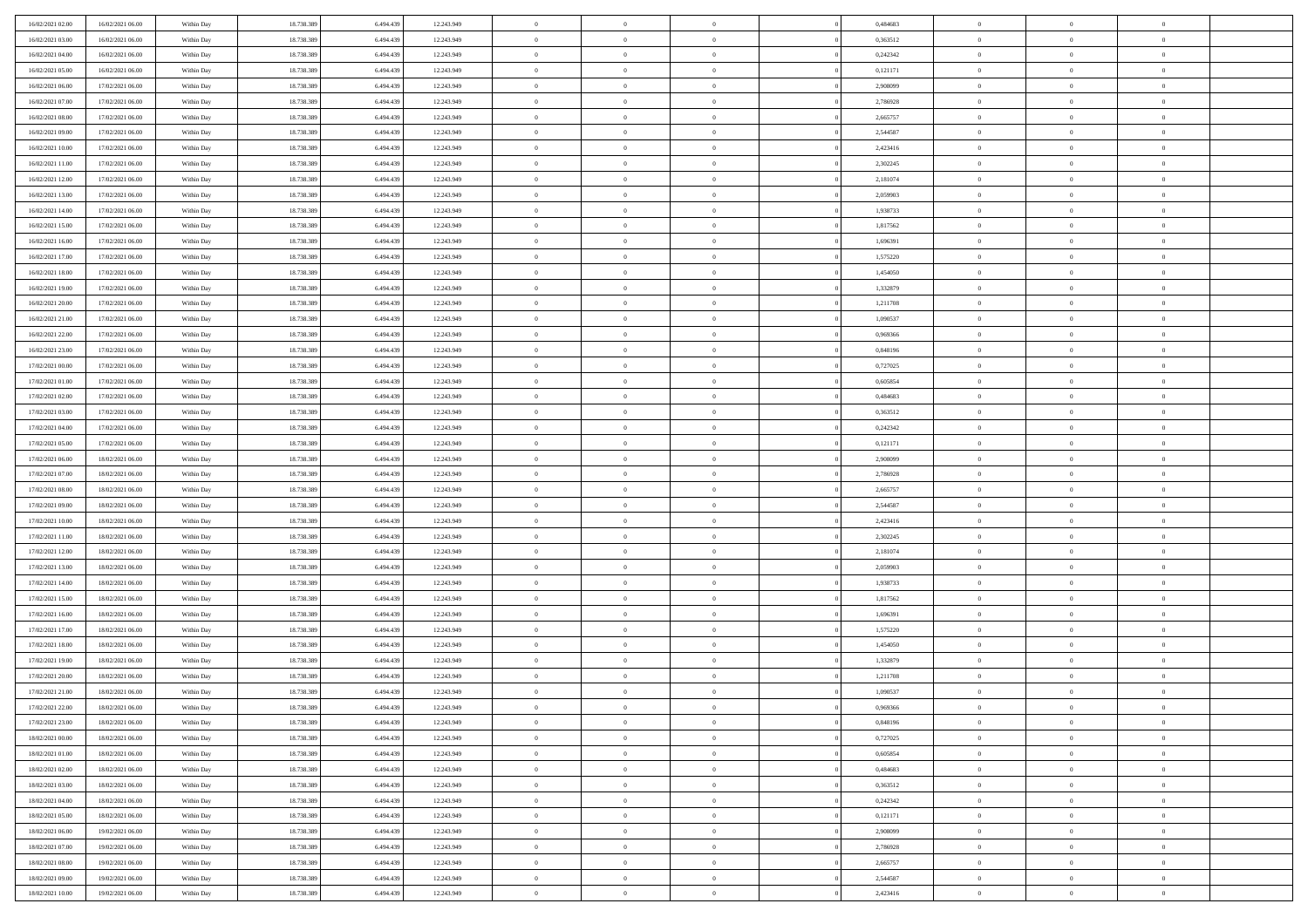| 18/02/2021 11:00 | 19/02/2021 06:00 | Within Day | 18.738.389 | 6.494.439 | 12.243.949 | $\bf{0}$       | $\overline{0}$ | $\theta$       |          | 2,302245 | $\bf{0}$       | $\overline{0}$ | $\,0\,$        |  |
|------------------|------------------|------------|------------|-----------|------------|----------------|----------------|----------------|----------|----------|----------------|----------------|----------------|--|
| 18/02/2021 12:00 | 19/02/2021 06:00 | Within Day | 18.738.389 | 6,494,439 | 12.243.949 | $\overline{0}$ | $\overline{0}$ | $\overline{0}$ |          | 2,181074 | $\theta$       | $\overline{0}$ | $\theta$       |  |
| 18/02/2021 13:00 | 19/02/2021 06:00 | Within Dav | 18.738.389 | 6.494.439 | 12.243.949 | $\mathbf{0}$   | $\overline{0}$ | $\overline{0}$ |          | 2,059903 | $\mathbf{0}$   | $\overline{0}$ | $\overline{0}$ |  |
| 18/02/2021 14:00 | 19/02/2021 06:00 | Within Day | 18.738.389 | 6.494.439 | 12.243.949 | $\bf{0}$       | $\overline{0}$ | $\overline{0}$ |          | 1,938733 | $\bf{0}$       | $\overline{0}$ | $\bf{0}$       |  |
| 18/02/2021 15:00 | 19/02/2021 06:00 | Within Day | 18.738.389 | 6,494,439 | 12.243.949 | $\bf{0}$       | $\overline{0}$ | $\overline{0}$ |          | 1,817562 | $\bf{0}$       | $\bf{0}$       | $\,0\,$        |  |
| 18/02/2021 16:00 | 19/02/2021 06:00 | Within Dav | 18.738.389 | 6.494.439 | 12.243.949 | $\overline{0}$ | $\overline{0}$ |                |          | 1,696391 | $\mathbf{0}$   | $\overline{0}$ | $\overline{0}$ |  |
|                  |                  |            |            |           |            |                |                | $\overline{0}$ |          |          |                |                |                |  |
| 18/02/2021 17:00 | 19/02/2021 06:00 | Within Day | 18.738.389 | 6.494.439 | 12.243.949 | $\bf{0}$       | $\overline{0}$ | $\overline{0}$ |          | 1,575220 | $\bf{0}$       | $\overline{0}$ | $\,0\,$        |  |
| 18/02/2021 18:00 | 19/02/2021 06:00 | Within Day | 18.738.389 | 6,494,439 | 12.243.949 | $\overline{0}$ | $\overline{0}$ | $\overline{0}$ |          | 1,454050 | $\,$ 0 $\,$    | $\overline{0}$ | $\overline{0}$ |  |
| 18/02/2021 19:00 | 19/02/2021 06:00 | Within Dav | 18.738.389 | 6.494.439 | 12.243.949 | $\mathbf{0}$   | $\overline{0}$ | $\overline{0}$ |          | 1,332879 | $\mathbf{0}$   | $\overline{0}$ | $\overline{0}$ |  |
| 18/02/2021 20:00 | 19/02/2021 06:00 | Within Day | 18.738.389 | 6.494.439 | 12.243.949 | $\bf{0}$       | $\overline{0}$ | $\overline{0}$ |          | 1,211708 | $\bf{0}$       | $\overline{0}$ | $\,0\,$        |  |
| 18/02/2021 21:00 | 19/02/2021 06:00 | Within Day | 18.738.389 | 6,494,439 | 12.243.949 | $\bf{0}$       | $\overline{0}$ | $\overline{0}$ |          | 1,090537 | $\bf{0}$       | $\overline{0}$ | $\theta$       |  |
| 18/02/2021 22:00 | 19/02/2021 06:00 | Within Dav | 18.738.389 | 6.494.439 | 12.243.949 | $\mathbf{0}$   | $\overline{0}$ | $\overline{0}$ |          | 0,969366 | $\mathbf{0}$   | $\overline{0}$ | $\overline{0}$ |  |
| 18/02/2021 23:00 | 19/02/2021 06:00 | Within Day | 18.738.389 | 6.494.439 | 12.243.949 | $\bf{0}$       | $\overline{0}$ | $\bf{0}$       |          | 0,848196 | $\bf{0}$       | $\overline{0}$ | $\bf{0}$       |  |
| 19/02/2021 00:00 | 19/02/2021 06:00 | Within Day | 18.738.389 | 6.494.439 | 12.243.949 | $\bf{0}$       | $\overline{0}$ | $\overline{0}$ |          | 0,727025 | $\bf{0}$       | $\mathbf{0}$   | $\,0\,$        |  |
| 19/02/2021 01:00 | 19/02/2021 06:00 | Within Dav | 18.738.389 | 6.494.439 | 12.243.949 | $\overline{0}$ | $\overline{0}$ | $\overline{0}$ |          | 0,605854 | $\mathbf{0}$   | $\overline{0}$ | $\overline{0}$ |  |
| 19/02/2021 02:00 | 19/02/2021 06:00 | Within Day | 18.738.389 | 6.494.439 | 12.243.949 | $\bf{0}$       | $\bf{0}$       | $\overline{0}$ |          | 0,484683 | $\bf{0}$       | $\overline{0}$ | $\bf{0}$       |  |
| 19/02/2021 03:00 | 19/02/2021 06:00 | Within Day | 18.738.389 | 6,494,439 | 12.243.949 | $\bf{0}$       | $\overline{0}$ | $\overline{0}$ |          | 0.363512 | $\,$ 0 $\,$    | $\overline{0}$ | $\theta$       |  |
| 19/02/2021 04:00 | 19/02/2021 06:00 | Within Day | 18.738.389 | 6.494.439 | 12.243.949 | $\mathbf{0}$   | $\overline{0}$ | $\overline{0}$ |          | 0,242342 | $\mathbf{0}$   | $\overline{0}$ | $\overline{0}$ |  |
| 19/02/2021 05:00 | 19/02/2021 06:00 | Within Day | 18.738.389 | 6.494.439 | 12.243.949 | $\bf{0}$       | $\bf{0}$       | $\overline{0}$ |          | 0,121171 | $\bf{0}$       | $\overline{0}$ | $\,0\,$        |  |
| 19/02/2021 06:00 | 20/02/2021 06:00 | Within Day | 18.738.389 | 6,494,439 | 12.243.949 | $\bf{0}$       | $\overline{0}$ | $\overline{0}$ |          | 2,908099 | $\bf{0}$       | $\overline{0}$ | $\overline{0}$ |  |
| 19/02/2021 07:00 | 20/02/2021 06:00 | Within Dav | 18.738.389 | 6.494.439 | 12.243.949 | $\mathbf{0}$   | $\overline{0}$ | $\overline{0}$ |          | 2,786928 | $\mathbf{0}$   | $\overline{0}$ | $\overline{0}$ |  |
| 19/02/2021 08:00 | 20/02/2021 06:00 | Within Day | 18.738.389 | 6.494.439 | 12.243.949 | $\bf{0}$       | $\overline{0}$ | $\overline{0}$ |          | 2,665757 | $\bf{0}$       | $\overline{0}$ | $\bf{0}$       |  |
| 19/02/2021 09:00 | 20/02/2021 06:00 | Within Day | 18.738.389 | 6,494,439 | 12.243.949 | $\bf{0}$       | $\bf{0}$       | $\overline{0}$ |          | 2,544587 | $\bf{0}$       | $\overline{0}$ | $\,0\,$        |  |
| 19/02/2021 10:00 | 20/02/2021 06:00 | Within Dav | 18.738.389 | 6.494.439 | 12.243.949 | $\mathbf{0}$   | $\overline{0}$ | $\overline{0}$ |          | 2,423416 | $\mathbf{0}$   | $\overline{0}$ | $\overline{0}$ |  |
| 19/02/2021 11:00 | 20/02/2021 06:00 | Within Day | 18.738.389 | 6.494.439 | 12.243.949 | $\bf{0}$       | $\bf{0}$       | $\overline{0}$ |          | 2,302245 | $\bf{0}$       | $\overline{0}$ | $\,0\,$        |  |
| 19/02/2021 12:00 | 20/02/2021 06:00 | Within Day | 18.738.389 | 6.494.439 | 12.243.949 | $\bf{0}$       | $\overline{0}$ | $\overline{0}$ |          | 2,181074 | $\bf{0}$       | $\mathbf{0}$   | $\overline{0}$ |  |
| 19/02/2021 13:00 | 20/02/2021 06:00 | Within Dav | 18.738.389 | 6.494.439 | 12.243.949 | $\mathbf{0}$   | $\overline{0}$ | $\overline{0}$ |          | 2,059903 | $\mathbf{0}$   | $\overline{0}$ | $\overline{0}$ |  |
| 19/02/2021 14:00 | 20/02/2021 06:00 | Within Day | 18.738.389 | 6.494.439 | 12.243.949 | $\bf{0}$       | $\bf{0}$       | $\overline{0}$ |          | 1,938733 | $\bf{0}$       | $\overline{0}$ | $\,0\,$        |  |
|                  |                  |            |            | 6,494,439 |            | $\bf{0}$       |                | $\overline{0}$ |          |          |                | $\overline{0}$ | $\overline{0}$ |  |
| 19/02/2021 15:00 | 20/02/2021 06:00 | Within Day | 18.738.389 |           | 12.243.949 |                | $\bf{0}$       |                |          | 1,817562 | $\bf{0}$       |                |                |  |
| 19/02/2021 16:00 | 20/02/2021 06:00 | Within Dav | 18.738.389 | 6.494.439 | 12.243.949 | $\mathbf{0}$   | $\overline{0}$ | $\overline{0}$ |          | 1,696391 | $\mathbf{0}$   | $\overline{0}$ | $\overline{0}$ |  |
| 19/02/2021 17:00 | 20/02/2021 06:00 | Within Day | 18.738.389 | 6.494.439 | 12.243.949 | $\bf{0}$       | $\overline{0}$ | $\theta$       |          | 1,575220 | $\,$ 0         | $\overline{0}$ | $\theta$       |  |
| 19/02/2021 18:00 | 20/02/2021 06:00 | Within Day | 18.738.389 | 6.494.439 | 12.243.949 | $\bf{0}$       | $\bf{0}$       | $\overline{0}$ |          | 1,454050 | $\bf{0}$       | $\overline{0}$ | $\overline{0}$ |  |
| 19/02/2021 19:00 | 20/02/2021 06:00 | Within Dav | 18.738.389 | 6.494.439 | 12.243.949 | $\overline{0}$ | $\overline{0}$ | $\overline{0}$ |          | 1,332879 | $\mathbf{0}$   | $\overline{0}$ | $\overline{0}$ |  |
| 19/02/2021 20:00 | 20/02/2021 06:00 | Within Day | 18.738.389 | 6.494.439 | 12.243.949 | $\bf{0}$       | $\overline{0}$ | $\theta$       |          | 1,211708 | $\,$ 0         | $\overline{0}$ | $\theta$       |  |
| 19/02/2021 21:00 | 20/02/2021 06:00 | Within Day | 18.738.389 | 6,494,439 | 12.243.949 | $\bf{0}$       | $\overline{0}$ | $\overline{0}$ |          | 1,090537 | $\bf{0}$       | $\overline{0}$ | $\overline{0}$ |  |
| 19/02/2021 22:00 | 20/02/2021 06:00 | Within Day | 18.738.389 | 6.494.439 | 12.243.949 | $\mathbf{0}$   | $\overline{0}$ | $\overline{0}$ |          | 0,969366 | $\mathbf{0}$   | $\overline{0}$ | $\overline{0}$ |  |
| 19/02/2021 23:00 | 20/02/2021 06:00 | Within Day | 18.738.389 | 6.494.439 | 12.243.949 | $\bf{0}$       | $\overline{0}$ | $\theta$       |          | 0,848196 | $\,$ 0         | $\overline{0}$ | $\theta$       |  |
| 20/02/2021 00:00 | 20/02/2021 06:00 | Within Day | 18.738.389 | 6.494.439 | 12.243.949 | $\bf{0}$       | $\overline{0}$ | $\overline{0}$ |          | 0,727025 | $\bf{0}$       | $\overline{0}$ | $\overline{0}$ |  |
| 20/02/2021 01:00 | 20/02/2021 06:00 | Within Dav | 18.738.389 | 6.494.439 | 12.243.949 | $\mathbf{0}$   | $\overline{0}$ | $\overline{0}$ |          | 0,605854 | $\mathbf{0}$   | $\overline{0}$ | $\overline{0}$ |  |
| 20/02/2021 02:00 | 20/02/2021 06:00 | Within Day | 18.738.389 | 6.494.439 | 12.243.949 | $\,0\,$        | $\overline{0}$ | $\theta$       |          | 0,484683 | $\,$ 0         | $\overline{0}$ | $\theta$       |  |
| 20/02/2021 03:00 | 20/02/2021 06:00 | Within Day | 18.738.389 | 6.494.439 | 12.243.949 | $\bf{0}$       | $\overline{0}$ | $\overline{0}$ |          | 0,363512 | $\bf{0}$       | $\overline{0}$ | $\overline{0}$ |  |
| 20/02/2021 04:00 | 20/02/2021 06:00 | Within Dav | 18.738.389 | 6.494.439 | 12.243.949 | $\mathbf{0}$   | $\overline{0}$ | $\overline{0}$ |          | 0,242342 | $\mathbf{0}$   | $\overline{0}$ | $\overline{0}$ |  |
| 20/02/2021 05:00 | 20/02/2021 06:00 | Within Day | 18.738.389 | 6.494.439 | 12.243.949 | $\bf{0}$       | $\overline{0}$ | $\theta$       |          | 0,121171 | $\,$ 0         | $\overline{0}$ | $\theta$       |  |
| 20/02/2021 06:00 | 21/02/2021 06:00 | Within Day | 18.738.389 | 6.494.439 | 12.243.949 | $\bf{0}$       | $\overline{0}$ | $\overline{0}$ |          | 2.908099 | $\,$ 0 $\,$    | $\overline{0}$ | $\overline{0}$ |  |
| 20/02/2021 07:00 | 21/02/2021 06:00 | Within Day | 18.738.389 | 6.494.439 | 12.243.949 | $\bf{0}$       | $\overline{0}$ |                |          | 2,786928 | $\overline{0}$ | $\theta$       | $\theta$       |  |
| 20/02/2021 08:00 | 21/02/2021 06:00 | Within Day | 18.738.389 | 6.494.439 | 12.243.949 | $\,0\,$        | $\overline{0}$ | $\theta$       |          | 2,665757 | $\,$ 0 $\,$    | $\bf{0}$       | $\theta$       |  |
| 20/02/2021 09:00 | 21/02/2021 06:00 | Within Day | 18.738.389 | 6.494.439 | 12.243.949 | $\overline{0}$ | $\overline{0}$ | $\overline{0}$ |          | 2,544587 | $\overline{0}$ | $\overline{0}$ | $\overline{0}$ |  |
| 20/02/2021 10:00 | 21/02/2021 06:00 | Within Day | 18.738.389 | 6.494.439 | 12.243.949 | $\bf{0}$       | $\overline{0}$ | $\overline{0}$ |          | 2,423416 | $\overline{0}$ | $\bf{0}$       | $\mathbf{0}$   |  |
| 20/02/2021 11:00 | 21/02/2021 06:00 | Within Day | 18.738.389 | 6.494.439 | 12.243.949 | $\bf{0}$       | $\overline{0}$ | $\overline{0}$ | $\theta$ | 2,302245 | $\mathbf{0}$   | $\bf{0}$       | $\,$ 0 $\,$    |  |
| 20/02/2021 12:00 | 21/02/2021 06:00 | Within Day | 18.738.389 | 6.494.439 | 12.243.949 | $\overline{0}$ | $\overline{0}$ | $\overline{0}$ |          | 2,181074 | $\,$ 0 $\,$    | $\overline{0}$ | $\overline{0}$ |  |
| 20/02/2021 13:00 | 21/02/2021 06:00 | Within Day | 18.738.389 | 6.494.439 | 12.243.949 | $\bf{0}$       | $\overline{0}$ | $\overline{0}$ |          | 2,059903 | $\mathbf{0}$   | $\overline{0}$ | $\overline{0}$ |  |
| 20/02/2021 14:00 | 21/02/2021 06:00 | Within Day | 18.738.389 | 6.494.439 | 12.243.949 | $\,0\,$        | $\overline{0}$ | $\overline{0}$ | $\theta$ | 1,938733 | $\mathbf{0}$   | $\overline{0}$ | $\,$ 0 $\,$    |  |
| 20/02/2021 15:00 | 21/02/2021 06:00 | Within Day | 18.738.389 | 6.494.439 | 12.243.949 | $\bf{0}$       | $\overline{0}$ | $\overline{0}$ |          | 1,817562 | $\overline{0}$ | $\overline{0}$ | $\overline{0}$ |  |
| 20/02/2021 16:00 | 21/02/2021 06:00 | Within Day | 18.738.389 | 6.494.439 | 12.243.949 | $\bf{0}$       | $\overline{0}$ | $\overline{0}$ |          | 1,696391 | $\mathbf{0}$   | $\bf{0}$       | $\overline{0}$ |  |
| 20/02/2021 17:00 | 21/02/2021 06:00 | Within Day | 18.738.389 | 6.494.439 | 12.243.949 | $\,0\,$        | $\overline{0}$ | $\overline{0}$ |          | 1,575220 | $\mathbf{0}$   | $\overline{0}$ | $\,$ 0 $\,$    |  |
| 20/02/2021 18:00 | 21/02/2021 06:00 | Within Day | 18.738.389 | 6.494.439 | 12.243.949 | $\bf{0}$       | $\overline{0}$ | $\overline{0}$ |          | 1,454050 | $\mathbf 0$    | $\mathbf{0}$   | $\overline{0}$ |  |
| 20/02/2021 19:00 | 21/02/2021 06:00 | Within Day | 18.738.389 | 6.494.439 | 12.243.949 | $\bf{0}$       | $\overline{0}$ | $\overline{0}$ |          | 1,332879 | $\mathbf{0}$   | $\overline{0}$ | $\overline{0}$ |  |
|                  |                  |            |            |           |            |                |                |                |          |          |                |                |                |  |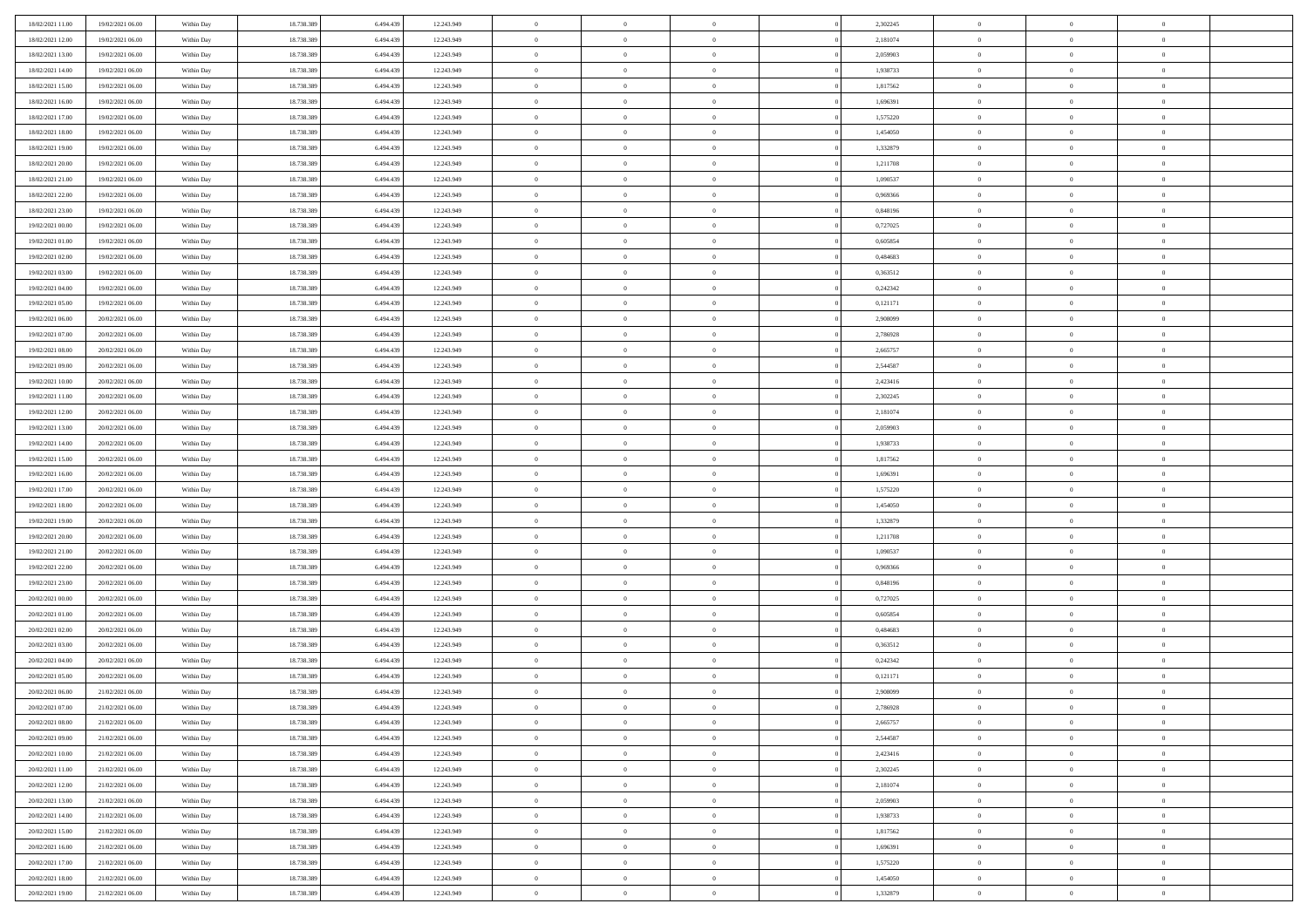| 20/02/2021 20:00                     | 21/02/2021 06:00                     | Within Day               | 18.738.389 | 6.494.439 | 12.243.949 | $\,$ 0         | $\overline{0}$ | $\theta$                         |          | 1,211708             | $\bf{0}$                 | $\overline{0}$                   | $\,0\,$        |  |
|--------------------------------------|--------------------------------------|--------------------------|------------|-----------|------------|----------------|----------------|----------------------------------|----------|----------------------|--------------------------|----------------------------------|----------------|--|
| 20/02/2021 21:00                     | 21/02/2021 06:00                     | Within Day               | 18.738.389 | 6,494,439 | 12.243.949 | $\overline{0}$ | $\overline{0}$ | $\overline{0}$                   |          | 1,090537             | $\theta$                 | $\overline{0}$                   | $\theta$       |  |
| 20/02/2021 22:00                     | 21/02/2021 06:00                     | Within Dav               | 18.738.389 | 6.494.439 | 12.243.949 | $\mathbf{0}$   | $\overline{0}$ | $\overline{0}$                   |          | 0,969366             | $\mathbf{0}$             | $\overline{0}$                   | $\overline{0}$ |  |
| 20/02/2021 23:00                     | 21/02/2021 06:00                     | Within Day               | 18.738.389 | 6.494.439 | 12.243.949 | $\bf{0}$       | $\overline{0}$ | $\overline{0}$                   |          | 0,848196             | $\bf{0}$                 | $\overline{0}$                   | $\bf{0}$       |  |
| 21/02/2021 00:00                     | 21/02/2021 06:00                     | Within Day               | 18.738.389 | 6.494.439 | 12.243.949 | $\bf{0}$       | $\bf{0}$       | $\overline{0}$                   |          | 0,727025             | $\bf{0}$                 | $\bf{0}$                         | $\,0\,$        |  |
| 21/02/2021 01:00                     | 21/02/2021 06:00                     | Within Dav               | 18.738.389 | 6.494.439 | 12.243.949 | $\overline{0}$ | $\overline{0}$ | $\overline{0}$                   |          | 0,605854             | $\mathbf{0}$             | $\overline{0}$                   | $\overline{0}$ |  |
| 21/02/2021 02:00                     | 21/02/2021 06:00                     | Within Day               | 18.738.389 | 6.494.439 | 12.243.949 | $\bf{0}$       | $\bf{0}$       | $\overline{0}$                   |          | 0,484683             | $\bf{0}$                 | $\overline{0}$                   | $\,0\,$        |  |
| 21/02/2021 03:00                     | 21/02/2021 06:00                     | Within Day               | 18.738.389 | 6.494.439 | 12.243.949 | $\overline{0}$ | $\overline{0}$ | $\overline{0}$                   |          | 0,363512             | $\,$ 0 $\,$              | $\overline{0}$                   | $\theta$       |  |
| 21/02/2021 04:00                     | 21/02/2021 06:00                     | Within Dav               | 18.738.389 | 6.494.439 | 12.243.949 | $\mathbf{0}$   | $\overline{0}$ | $\overline{0}$                   |          | 0,242342             | $\mathbf{0}$             | $\overline{0}$                   | $\overline{0}$ |  |
| 21/02/2021 05:00                     | 21/02/2021 06:00                     | Within Day               | 18.738.389 | 6.494.439 | 12.243.949 | $\bf{0}$       | $\bf{0}$       | $\overline{0}$                   |          | 0,121171             | $\bf{0}$                 | $\overline{0}$                   | $\,0\,$        |  |
| 21/02/2021 06:00                     | 22/02/2021 06:00                     | Within Day               | 18.738.389 | 6,494,439 | 12.243.949 | $\bf{0}$       | $\overline{0}$ | $\overline{0}$                   |          | 2,908099             | $\bf{0}$                 | $\overline{0}$                   | $\theta$       |  |
| 21/02/2021 07:00                     | 22/02/2021 06:00                     | Within Dav               | 18.738.389 | 6.494.439 | 12.243.949 | $\mathbf{0}$   | $\overline{0}$ | $\overline{0}$                   |          | 2,786928             | $\mathbf{0}$             | $\overline{0}$                   | $\overline{0}$ |  |
| 21/02/2021 08:00                     | 22/02/2021 06:00                     | Within Day               | 18.738.389 | 6.494.439 | 12.243.949 | $\bf{0}$       | $\overline{0}$ | $\bf{0}$                         |          | 2,665757             | $\bf{0}$                 | $\overline{0}$                   | $\bf{0}$       |  |
| 21/02/2021 09:00                     | 22/02/2021 06:00                     | Within Day               | 18.738.389 | 6.494.439 | 12.243.949 | $\bf{0}$       | $\overline{0}$ | $\overline{0}$                   |          | 2,544587             | $\bf{0}$                 | $\overline{0}$                   | $\,0\,$        |  |
| 21/02/2021 11:00                     | 22/02/2021 06:00                     | Within Dav               | 18.738.389 | 6.494.439 | 12.243.949 | $\overline{0}$ | $\overline{0}$ | $\overline{0}$                   |          | 2,302245             | $\mathbf{0}$             | $\overline{0}$                   | $\overline{0}$ |  |
| 21/02/2021 12:00                     | 22/02/2021 06:00                     | Within Day               | 18.738.389 | 6.494.439 | 12.243.949 | $\bf{0}$       | $\bf{0}$       | $\overline{0}$                   |          | 2,181074             | $\bf{0}$                 | $\overline{0}$                   | $\bf{0}$       |  |
| 21/02/2021 13:00                     | 22/02/2021 06:00                     | Within Day               | 18.738.389 | 6,494,439 | 12.243.949 | $\bf{0}$       | $\overline{0}$ | $\overline{0}$                   |          | 2,059903             | $\,$ 0 $\,$              | $\overline{0}$                   | $\theta$       |  |
| 21/02/2021 14:00                     | 22/02/2021 06:00                     | Within Day               | 18.738.389 | 6.494.439 | 12.243.949 | $\mathbf{0}$   | $\overline{0}$ | $\overline{0}$                   |          | 1,938733             | $\mathbf{0}$             | $\overline{0}$                   | $\overline{0}$ |  |
| 21/02/2021 15:00                     | 22/02/2021 06:00                     | Within Day               | 18.738.389 | 6.494.439 | 12.243.949 | $\bf{0}$       | $\bf{0}$       | $\overline{0}$                   |          | 1,817562             | $\bf{0}$                 | $\overline{0}$                   | $\,0\,$        |  |
| 21/02/2021 16:00                     | 22/02/2021 06:00                     | Within Day               | 18.738.389 | 6,494,439 | 12.243.949 | $\bf{0}$       | $\overline{0}$ | $\overline{0}$                   |          | 1,696391             | $\bf{0}$                 | $\overline{0}$                   | $\overline{0}$ |  |
| 21/02/2021 17:00                     | 22/02/2021 06:00                     | Within Dav               | 18.738.389 | 6.494.439 | 12.243.949 | $\mathbf{0}$   | $\overline{0}$ | $\overline{0}$                   |          | 1,575220             | $\mathbf{0}$             | $\overline{0}$                   | $\overline{0}$ |  |
| 21/02/2021 18:00                     | 22/02/2021 06:00                     | Within Day               | 18.738.389 | 6.494.439 | 12.243.949 | $\bf{0}$       | $\overline{0}$ | $\overline{0}$                   |          | 1,454050             | $\bf{0}$                 | $\overline{0}$                   | $\bf{0}$       |  |
| 21/02/2021 19:00                     | 22/02/2021 06:00                     |                          | 18.738.389 | 6,494,439 | 12.243.949 | $\bf{0}$       | $\bf{0}$       | $\overline{0}$                   |          | 1,332879             | $\bf{0}$                 | $\overline{0}$                   | $\,0\,$        |  |
| 21/02/2021 20:00                     | 22/02/2021 06:00                     | Within Day<br>Within Dav | 18.738.389 | 6.494.439 | 12.243.949 | $\mathbf{0}$   | $\overline{0}$ | $\overline{0}$                   |          | 1,211708             | $\mathbf{0}$             | $\overline{0}$                   | $\overline{0}$ |  |
| 21/02/2021 21:00                     | 22/02/2021 06:00                     | Within Day               | 18.738.389 | 6.494.439 | 12.243.949 | $\bf{0}$       | $\bf{0}$       | $\overline{0}$                   |          | 1,090537             | $\bf{0}$                 | $\overline{0}$                   | $\bf{0}$       |  |
|                                      |                                      |                          |            |           |            | $\bf{0}$       | $\overline{0}$ | $\overline{0}$                   |          |                      |                          | $\mathbf{0}$                     | $\overline{0}$ |  |
| 21/02/2021 22:00                     | 22/02/2021 06:00<br>22/02/2021 06:00 | Within Day               | 18.738.389 | 6.494.439 | 12.243.949 | $\mathbf{0}$   |                |                                  |          | 0,969366             | $\bf{0}$<br>$\mathbf{0}$ |                                  | $\overline{0}$ |  |
| 21/02/2021 23:00                     |                                      | Within Dav               | 18.738.389 | 6.494.439 | 12.243.949 |                | $\overline{0}$ | $\overline{0}$<br>$\overline{0}$ |          | 0,848196             |                          | $\overline{0}$<br>$\overline{0}$ |                |  |
| 22/02/2021 00:00                     | 22/02/2021 06:00                     | Within Day               | 18.738.389 | 6.494.439 | 12.243.949 | $\bf{0}$       | $\bf{0}$       |                                  |          | 0,727025<br>0.605854 | $\bf{0}$                 |                                  | $\,0\,$        |  |
| 22/02/2021 01:00                     | 22/02/2021 06:00                     | Within Day               | 18.738.389 | 6.494.439 | 12.243.949 | $\bf{0}$       | $\bf{0}$       | $\overline{0}$                   |          |                      | $\bf{0}$                 | $\overline{0}$                   | $\overline{0}$ |  |
| 22/02/2021 02:00                     | 22/02/2021 06:00                     | Within Dav               | 18.738.389 | 6.494.439 | 12.243.949 | $\mathbf{0}$   | $\overline{0}$ | $\overline{0}$                   |          | 0,484683             | $\mathbf{0}$             | $\overline{0}$                   | $\overline{0}$ |  |
| 22/02/2021 03:00                     | 22/02/2021 06:00                     | Within Day               | 18.738.389 | 6.494.439 | 12.243.949 | $\bf{0}$       | $\overline{0}$ | $\overline{0}$                   |          | 0,363512             | $\,$ 0                   | $\overline{0}$                   | $\theta$       |  |
| 22/02/2021 04:00                     | 22/02/2021 06:00                     | Within Day               | 18.738.389 | 6.494.439 | 12.243.949 | $\bf{0}$       | $\overline{0}$ | $\overline{0}$                   |          | 0,242342             | $\bf{0}$                 | $\overline{0}$                   | $\overline{0}$ |  |
| 22/02/2021 05:00                     | 22/02/2021 06:00                     | Within Dav               | 18.738.389 | 6.494.439 | 12.243.949 | $\overline{0}$ | $\overline{0}$ | $\overline{0}$                   |          | 0,121171             | $\mathbf{0}$             | $\overline{0}$                   | $\overline{0}$ |  |
| 22/02/2021 06:00                     | 23/02/2021 06:00                     | Within Day               | 18.738.389 | 6.494.439 | 12.243.949 | $\bf{0}$       | $\overline{0}$ | $\overline{0}$                   |          | 2,908099             | $\,$ 0                   | $\overline{0}$                   | $\theta$       |  |
| 22/02/2021 07:00                     | 23/02/2021 06:00                     | Within Day               | 18.738.389 | 6,494,439 | 12.243.949 | $\overline{0}$ | $\overline{0}$ | $\overline{0}$                   |          | 2,786928             | $\bf{0}$                 | $\overline{0}$                   | $\overline{0}$ |  |
| 22/02/2021 08:00                     | 23/02/2021 06:00                     | Within Day               | 18.738.389 | 6.494.439 | 12.243.949 | $\mathbf{0}$   | $\overline{0}$ | $\overline{0}$                   |          | 2,665757             | $\mathbf{0}$             | $\overline{0}$                   | $\overline{0}$ |  |
| 22/02/2021 09:00                     | 23/02/2021 06:00                     | Within Day               | 18.738.389 | 6.494.439 | 12.243.949 | $\bf{0}$       | $\overline{0}$ | $\overline{0}$                   |          | 2,544587             | $\,$ 0                   | $\overline{0}$                   | $\theta$       |  |
| 22/02/2021 10:00                     | 23/02/2021 06:00                     | Within Day               | 18.738.389 | 6.494.439 | 12.243.949 | $\bf{0}$       | $\overline{0}$ | $\overline{0}$                   |          | 2,423416             | $\bf{0}$                 | $\overline{0}$                   | $\overline{0}$ |  |
| 22/02/2021 11:00                     | 23/02/2021 06:00                     | Within Dav               | 18.738.389 | 6.494.439 | 12.243.949 | $\mathbf{0}$   | $\overline{0}$ | $\overline{0}$                   |          | 2,302245             | $\mathbf{0}$             | $\overline{0}$                   | $\overline{0}$ |  |
| 22/02/2021 12:00                     | 23/02/2021 06:00                     | Within Day               | 18.738.389 | 6.494.439 | 12.243.949 | $\,0\,$        | $\overline{0}$ | $\overline{0}$                   |          | 2,181074             | $\,$ 0                   | $\overline{0}$                   | $\theta$       |  |
| 22/02/2021 13:00<br>22/02/2021 14:00 | 23/02/2021 06:00<br>23/02/2021 06:00 | Within Day               | 18.738.389 | 6.494.439 | 12.243.949 | $\bf{0}$       | $\overline{0}$ | $\overline{0}$                   |          | 2,059903             | $\bf{0}$                 | $\overline{0}$                   | $\overline{0}$ |  |
|                                      |                                      | Within Dav               | 18.738.389 | 6.494.439 | 12.243.949 | $\mathbf{0}$   | $\overline{0}$ | $\overline{0}$                   |          | 1,938733             | $\mathbf{0}$             | $\overline{0}$                   | $\overline{0}$ |  |
| 22/02/2021 15:00                     | 23/02/2021 06:00                     | Within Day               | 18.738.389 | 6.494.439 | 12.243.949 | $\bf{0}$       | $\overline{0}$ | $\overline{0}$                   |          | 1,817562             | $\,$ 0<br>$\,$ 0 $\,$    | $\overline{0}$<br>$\overline{0}$ | $\theta$       |  |
| 22/02/2021 16:00                     | 23/02/2021 06:00                     | Within Day               | 18.738.389 | 6.494.439 | 12.243.949 | $\bf{0}$       | $\overline{0}$ | $\overline{0}$                   |          | 1,696391             |                          |                                  | $\overline{0}$ |  |
| 22/02/2021 17:00                     | 23/02/2021 06:00                     | Within Day               | 18.738.389 | 6.494.439 | 12.243.949 | $\bf{0}$       | $\overline{0}$ |                                  |          | 1,575220             | $\overline{0}$           | $\theta$                         | $\theta$       |  |
| 22/02/2021 18:00                     | 23/02/2021 06:00                     | Within Day               | 18.738.389 | 6.494.439 | 12.243.949 | $\,0\,$        | $\overline{0}$ | $\overline{0}$                   |          | 1,454050             | $\,$ 0 $\,$              | $\bf{0}$                         | $\theta$       |  |
| 22/02/2021 19:00                     | 23/02/2021 06:00                     | Within Day               | 18.738.389 | 6.494.439 | 12.243.949 | $\overline{0}$ | $\overline{0}$ | $\overline{0}$                   |          | 1,332879             | $\overline{0}$           | $\overline{0}$                   | $\overline{0}$ |  |
| 22/02/2021 20:00                     | 23/02/2021 06:00                     | Within Day               | 18.738.389 | 6.494.439 | 12.243.949 | $\bf{0}$       | $\overline{0}$ | $\overline{0}$                   |          | 1,211708             | $\overline{0}$           | $\bf{0}$                         | $\mathbf{0}$   |  |
| 22/02/2021 21:00                     | 23/02/2021 06:00                     | Within Day               | 18.738.389 | 6.494.439 | 12.243.949 | $\bf{0}$       | $\overline{0}$ | $\overline{0}$                   | $\theta$ | 1,090537             | $\mathbf{0}$             | $\bf{0}$                         | $\,$ 0 $\,$    |  |
| 22/02/2021 22:00                     | 23/02/2021 06:00                     | Within Day               | 18.738.389 | 6.494.439 | 12.243.949 | $\bf{0}$       | $\overline{0}$ | $\overline{0}$                   |          | 0,969366             | $\,$ 0 $\,$              | $\overline{0}$                   | $\overline{0}$ |  |
| 22/02/2021 23:00                     | 23/02/2021 06:00                     | Within Day               | 18.738.389 | 6.494.439 | 12.243.949 | $\bf{0}$       | $\overline{0}$ | $\overline{0}$                   |          | 0,848196             | $\mathbf{0}$             | $\overline{0}$                   | $\overline{0}$ |  |
| 23/02/2021 00:00                     | 23/02/2021 06:00                     | Within Day               | 18.738.389 | 6.494.439 | 12.243.949 | $\,0\,$        | $\overline{0}$ | $\overline{0}$                   | $\theta$ | 0,727025             | $\,$ 0 $\,$              | $\mathbf{0}$                     | $\,$ 0 $\,$    |  |
| 23/02/2021 01:00                     | 23/02/2021 06:00                     | Within Day               | 18.738.389 | 6.494.439 | 12.243.949 | $\bf{0}$       | $\overline{0}$ | $\overline{0}$                   |          | 0.605854             | $\overline{0}$           | $\overline{0}$                   | $\overline{0}$ |  |
| 23/02/2021 02:00                     | 23/02/2021 06:00                     | Within Day               | 18.738.389 | 6.494.439 | 12.243.949 | $\bf{0}$       | $\overline{0}$ | $\overline{0}$                   |          | 0,484683             | $\mathbf{0}$             | $\bf{0}$                         | $\overline{0}$ |  |
| 23/02/2021 03:00                     | 23/02/2021 06:00                     | Within Day               | 18.738.389 | 6.494.439 | 12.243.949 | $\,0\,$        | $\overline{0}$ | $\overline{0}$                   |          | 0,363512             | $\,$ 0 $\,$              | $\mathbf{0}$                     | $\,$ 0 $\,$    |  |
| 23/02/2021 04:00                     | 23/02/2021 06:00                     | Within Day               | 18.738.389 | 6.494.439 | 12.243.949 | $\overline{0}$ | $\bf{0}$       | $\overline{0}$                   |          | 0,242342             | $\mathbf{0}$             | $\mathbf{0}$                     | $\overline{0}$ |  |
| 23/02/2021 05:00                     | 23/02/2021 06:00                     | Within Day               | 18.738.389 | 6.494.439 | 12.243.949 | $\bf{0}$       | $\overline{0}$ | $\overline{0}$                   |          | 0,121171             | $\mathbf{0}$             | $\overline{0}$                   | $\overline{0}$ |  |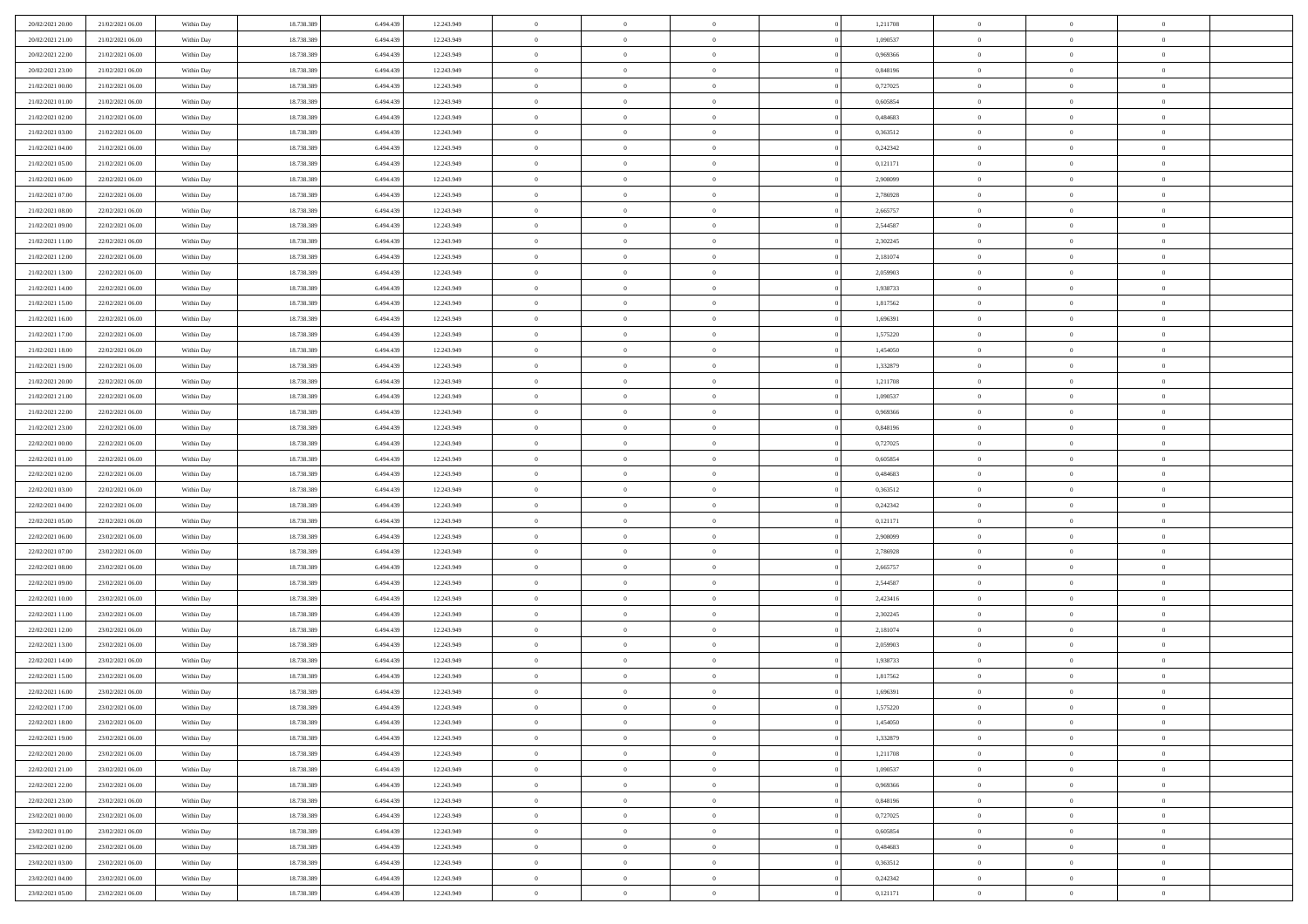| 23/02/2021 06:00 | 24/02/2021 06:00                     | Within Day | 18.738.389 | 6.494.439 | 12.243.949 | $\overline{0}$ | $\overline{0}$ | $\Omega$             | 2.908099 | $\bf{0}$       | $\mathbf{0}$   | $\bf{0}$       |  |
|------------------|--------------------------------------|------------|------------|-----------|------------|----------------|----------------|----------------------|----------|----------------|----------------|----------------|--|
| 23/02/2021 07:00 | 24/02/2021 06:00                     | Within Day | 18.738.389 | 6.494.439 | 12.243.949 | $\mathbf{0}$   | $\overline{0}$ | $\overline{0}$       | 2,786928 | $\mathbf{0}$   | $\overline{0}$ | $\overline{0}$ |  |
| 23/02/2021 08:00 | 24/02/2021 06:00                     | Within Day | 18.738.389 | 6.494.439 | 12.243.949 | $\,$ 0         | $\overline{0}$ | $\bf{0}$             | 2,665757 | $\,$ 0         | $\overline{0}$ | $\,$ 0 $\,$    |  |
| 23/02/2021 09:00 | 24/02/2021 06:00                     | Within Day | 18.738.389 | 6,494,439 | 12.243.949 | $\bf{0}$       | $\overline{0}$ | $\Omega$             | 2,544587 | $\bf{0}$       | $\mathbf{0}$   | $\theta$       |  |
| 23/02/2021 10:00 | 24/02/2021 06:00                     | Within Day | 18.738.389 | 6.494.439 | 12.243.949 | $\bf{0}$       | $\overline{0}$ | $\overline{0}$       | 2,423416 | $\mathbf{0}$   | $\overline{0}$ | $\overline{0}$ |  |
| 23/02/2021 11:00 | 24/02/2021 06:00                     | Within Day | 18.738.389 | 6.494.439 | 12.243.949 | $\bf{0}$       | $\overline{0}$ | $\bf{0}$             | 2,302245 | $\,$ 0         | $\overline{0}$ | $\,$ 0 $\,$    |  |
| 23/02/2021 12:00 | 24/02/2021 06:00                     | Within Day | 18.738.389 | 6.494.439 | 12.243.949 | $\bf{0}$       | $\overline{0}$ | $\overline{0}$       | 2,181074 | $\bf{0}$       | $\overline{0}$ | $\theta$       |  |
| 23/02/2021 13:00 | 24/02/2021 06:00                     | Within Day | 18.738.389 | 6.494.439 | 12.243.949 | $\overline{0}$ | $\overline{0}$ | $\overline{0}$       | 2,059903 | $\mathbf{0}$   | $\overline{0}$ | $\overline{0}$ |  |
| 23/02/2021 14:00 | 24/02/2021 06:00                     |            | 18.738.389 | 6.494.439 | 12.243.949 | $\bf{0}$       | $\overline{0}$ |                      | 1,938733 | $\,$ 0         | $\overline{0}$ | $\,$ 0 $\,$    |  |
|                  |                                      | Within Day |            | 6,494,439 |            | $\bf{0}$       | $\overline{0}$ | $\bf{0}$<br>$\Omega$ |          | $\theta$       | $\mathbf{0}$   | $\theta$       |  |
| 23/02/2021 15:00 | 24/02/2021 06:00<br>24/02/2021 06:00 | Within Day | 18.738.389 |           | 12.243.949 | $\overline{0}$ |                |                      | 1,817562 | $\mathbf{0}$   |                | $\overline{0}$ |  |
| 23/02/2021 16:00 |                                      | Within Day | 18.738.389 | 6.494.439 | 12.243.949 |                | $\overline{0}$ | $\overline{0}$       | 1,696391 |                | $\overline{0}$ |                |  |
| 23/02/2021 17:00 | 24/02/2021 06:00                     | Within Day | 18.738.389 | 6.494.439 | 12.243.949 | $\bf{0}$       | $\overline{0}$ | $\bf{0}$             | 1,575220 | $\,$ 0         | $\overline{0}$ | $\,$ 0 $\,$    |  |
| 23/02/2021 18:00 | 24/02/2021 06:00                     | Within Day | 18.738.389 | 6,494,439 | 12.243.949 | $\bf{0}$       | $\overline{0}$ | $\Omega$             | 1.454050 | $\theta$       | $\mathbf{0}$   | $\theta$       |  |
| 23/02/2021 19:00 | 24/02/2021 06:00                     | Within Day | 18.738.389 | 6.494.439 | 12.243.949 | $\overline{0}$ | $\overline{0}$ | $\overline{0}$       | 1,332879 | $\mathbf{0}$   | $\overline{0}$ | $\overline{0}$ |  |
| 23/02/2021 20:00 | 24/02/2021 06:00                     | Within Day | 18.738.389 | 6.494.439 | 12.243.949 | $\bf{0}$       | $\overline{0}$ | $\bf{0}$             | 1,211708 | $\,$ 0         | $\overline{0}$ | $\,$ 0 $\,$    |  |
| 23/02/2021 21:00 | 24/02/2021 06:00                     | Within Day | 18.738.389 | 6.494.439 | 12.243.949 | $\bf{0}$       | $\overline{0}$ | $\overline{0}$       | 1.090537 | $\bf{0}$       | $\overline{0}$ | $\theta$       |  |
| 23/02/2021 22:00 | 24/02/2021 06:00                     | Within Day | 18.738.389 | 6.494.439 | 12.243.949 | $\overline{0}$ | $\overline{0}$ | $\overline{0}$       | 0,969366 | $\mathbf{0}$   | $\overline{0}$ | $\overline{0}$ |  |
| 23/02/2021 23:00 | 24/02/2021 06:00                     | Within Day | 18.738.389 | 6.494.439 | 12.243.949 | $\bf{0}$       | $\overline{0}$ | $\bf{0}$             | 0,848196 | $\,$ 0         | $\overline{0}$ | $\,$ 0 $\,$    |  |
| 24/02/2021 00:00 | 24/02/2021 06:00                     | Within Day | 18.738.389 | 6,494,439 | 12.243.949 | $\bf{0}$       | $\overline{0}$ | $\Omega$             | 0,727025 | $\theta$       | $\mathbf{0}$   | $\theta$       |  |
| 24/02/2021 01:00 | 24/02/2021 06:00                     | Within Day | 18.738.389 | 6.494.439 | 12.243.949 | $\overline{0}$ | $\overline{0}$ | $\overline{0}$       | 0,605854 | $\mathbf{0}$   | $\overline{0}$ | $\overline{0}$ |  |
| 24/02/2021 02:00 | 24/02/2021 06:00                     | Within Day | 18.738.389 | 6.494.439 | 12.243.949 | $\bf{0}$       | $\overline{0}$ | $\bf{0}$             | 0,484683 | $\,$ 0         | $\overline{0}$ | $\,$ 0 $\,$    |  |
| 24/02/2021 03:00 | 24/02/2021 06:00                     | Within Day | 18.738.389 | 6,494,439 | 12.243.949 | $\bf{0}$       | $\overline{0}$ | $\Omega$             | 0.363512 | $\theta$       | $\mathbf{0}$   | $\theta$       |  |
| 24/02/2021 04:00 | 24/02/2021 06:00                     | Within Day | 18.738.389 | 6.494.439 | 12.243.949 | $\overline{0}$ | $\overline{0}$ | $\overline{0}$       | 0,242342 | $\mathbf{0}$   | $\overline{0}$ | $\overline{0}$ |  |
| 24/02/2021 05:00 | 24/02/2021 06:00                     | Within Day | 18.738.389 | 6.494.439 | 12.243.949 | $\bf{0}$       | $\overline{0}$ | $\bf{0}$             | 0,121171 | $\,$ 0         | $\overline{0}$ | $\,$ 0 $\,$    |  |
| 24/02/2021 06:00 | 25/02/2021 06:00                     | Within Day | 18.738.389 | 6.494.439 | 12.243.949 | $\bf{0}$       | $\overline{0}$ | $\overline{0}$       | 2.908099 | $\bf{0}$       | $\overline{0}$ | $\bf{0}$       |  |
| 24/02/2021 07:00 | 25/02/2021 06:00                     | Within Day | 18.738.389 | 6.494.439 | 12.243.949 | $\overline{0}$ | $\overline{0}$ | $\overline{0}$       | 2,786928 | $\mathbf{0}$   | $\overline{0}$ | $\overline{0}$ |  |
| 24/02/2021 08:00 | 25/02/2021 06:00                     | Within Day | 18.738.389 | 6.494.439 | 12.243.949 | $\bf{0}$       | $\overline{0}$ | $\bf{0}$             | 2,665757 | $\,$ 0         | $\overline{0}$ | $\,$ 0 $\,$    |  |
| 24/02/2021 09:00 | 25/02/2021 06:00                     | Within Day | 18.738.389 | 6,494,439 | 12.243.949 | $\bf{0}$       | $\overline{0}$ | $\Omega$             | 2.544587 | $\theta$       | $\mathbf{0}$   | $\theta$       |  |
| 24/02/2021 10:00 | 25/02/2021 06:00                     | Within Day | 18.738.389 | 6.494.439 | 12.243.949 | $\overline{0}$ | $\overline{0}$ | $\overline{0}$       | 2,423416 | $\mathbf{0}$   | $\overline{0}$ | $\overline{0}$ |  |
| 24/02/2021 11:00 | 25/02/2021 06:00                     | Within Day | 18.738.389 | 6.494.439 | 12.243.949 | $\bf{0}$       | $\overline{0}$ | $\bf{0}$             | 2,302245 | $\,$ 0         | $\overline{0}$ | $\,$ 0 $\,$    |  |
| 24/02/2021 12:00 | 25/02/2021 06:00                     | Within Day | 18.738.389 | 6.494.439 | 12.243.949 | $\bf{0}$       | $\overline{0}$ | $\overline{0}$       | 2,181074 | $\bf{0}$       | $\overline{0}$ | $\,0\,$        |  |
| 24/02/2021 13:00 | 25/02/2021 06:00                     | Within Day | 18.738.389 | 6.494.439 | 12.243.949 | $\overline{0}$ | $\overline{0}$ | $\overline{0}$       | 2,059903 | $\mathbf{0}$   | $\overline{0}$ | $\overline{0}$ |  |
| 24/02/2021 14:00 | 25/02/2021 06:00                     | Within Day | 18.738.389 | 6.494.439 | 12.243.949 | $\bf{0}$       | $\overline{0}$ | $\bf{0}$             | 1,938733 | $\,$ 0         | $\overline{0}$ | $\,$ 0 $\,$    |  |
| 24/02/2021 15:00 | 25/02/2021 06:00                     | Within Day | 18.738.389 | 6.494.439 | 12.243.949 | $\bf{0}$       | $\overline{0}$ | $\bf{0}$             | 1,817562 | $\bf{0}$       | $\overline{0}$ | $\bf{0}$       |  |
| 24/02/2021 16:00 | 25/02/2021 06:00                     | Within Day | 18.738.389 | 6.494.439 | 12.243.949 | $\overline{0}$ | $\overline{0}$ | $\overline{0}$       | 1,696391 | $\mathbf{0}$   | $\overline{0}$ | $\overline{0}$ |  |
| 24/02/2021 17:00 | 25/02/2021 06:00                     | Within Day | 18.738.389 | 6.494.439 | 12.243.949 | $\bf{0}$       | $\overline{0}$ | $\bf{0}$             | 1,575220 | $\,$ 0         | $\overline{0}$ | $\,$ 0 $\,$    |  |
| 24/02/2021 18:00 | 25/02/2021 06:00                     | Within Day | 18.738.389 | 6.494.439 | 12.243.949 | $\bf{0}$       | $\overline{0}$ | $\overline{0}$       | 1,454050 | $\bf{0}$       | $\overline{0}$ | $\,0\,$        |  |
| 24/02/2021 19:00 | 25/02/2021 06:00                     | Within Day | 18.738.389 | 6.494.439 | 12.243.949 | $\overline{0}$ | $\overline{0}$ | $\overline{0}$       | 1,332879 | $\mathbf{0}$   | $\overline{0}$ | $\overline{0}$ |  |
| 24/02/2021 20:00 | 25/02/2021 06:00                     | Within Day | 18.738.389 | 6.494.439 | 12.243.949 | $\bf{0}$       | $\overline{0}$ | $\bf{0}$             | 1,211708 | $\,$ 0         | $\overline{0}$ | $\,$ 0 $\,$    |  |
| 24/02/2021 21:00 | 25/02/2021 06:00                     | Within Day | 18.738.389 | 6.494.439 | 12.243.949 | $\bf{0}$       | $\bf{0}$       | $\overline{0}$       | 1,090537 | $\bf{0}$       | $\overline{0}$ | $\,0\,$        |  |
| 24/02/2021 22:00 | 25/02/2021 06:00                     | Within Day | 18.738.389 | 6.494.439 | 12.243.949 | $\overline{0}$ | $\overline{0}$ | $\overline{0}$       | 0,969366 | $\mathbf{0}$   | $\overline{0}$ | $\overline{0}$ |  |
| 24/02/2021 23:00 | 25/02/2021 06:00                     | Within Day | 18.738.389 | 6.494.439 | 12.243.949 | $\bf{0}$       | $\overline{0}$ | $\bf{0}$             | 0,848196 | $\,$ 0         | $\overline{0}$ | $\,$ 0 $\,$    |  |
| 25/02/2021 00:00 | 25/02/2021 06:00                     | Within Day | 18.738.389 | 6.494.439 | 12.243.949 | $\bf{0}$       | $\bf{0}$       | $\bf{0}$             | 0,727025 | $\bf{0}$       | $\overline{0}$ | $\,0\,$        |  |
| 25/02/2021 01:00 | 25/02/2021 06:00                     | Within Dav | 18.738.389 | 6.494.439 | 12.243.949 | $\mathbf{0}$   | $\overline{0}$ | $\overline{0}$       | 0,605854 | $\mathbf{0}$   | $\overline{0}$ | $\overline{0}$ |  |
| 25/02/2021 02:00 | 25/02/2021 06:00                     | Within Day | 18.738.389 | 6.494.439 | 12.243.949 | $\bf{0}$       | $\overline{0}$ | $\theta$             | 0,484683 | $\overline{0}$ | $\overline{0}$ | $\theta$       |  |
| 25/02/2021 03:00 | 25/02/2021 06:00                     | Within Day | 18.738.389 | 6.494.439 | 12.243.949 | $\bf{0}$       | $\bf{0}$       | $\bf{0}$             | 0,363512 | $\bf{0}$       | $\overline{0}$ | $\bf{0}$       |  |
| 25/02/2021 04:00 | 25/02/2021 06:00                     | Within Day | 18.738.389 | 6.494.439 | 12.243.949 | $\overline{0}$ | $\overline{0}$ | $\overline{0}$       | 0,242342 | $\overline{0}$ | $\overline{0}$ | $\overline{0}$ |  |
| 25/02/2021 05:00 | 25/02/2021 06:00                     | Within Day | 18.738.389 | 6.494.439 | 12.243.949 | $\,$ 0 $\,$    | $\overline{0}$ | $\overline{0}$       | 0,121171 | $\mathbf{0}$   | $\,$ 0 $\,$    | $\,$ 0 $\,$    |  |
| 25/02/2021 06:00 | 26/02/2021 06:00                     | Within Day | 18.738.389 | 6.494.439 | 12.243.949 | $\bf{0}$       | $\bf{0}$       | $\overline{0}$       | 2,908099 | $\bf{0}$       | $\overline{0}$ | $\bf{0}$       |  |
| 25/02/2021 07:00 | 26/02/2021 06:00                     | Within Day | 18.738.389 | 6.494.439 | 12.243.949 | $\bf{0}$       | $\overline{0}$ | $\overline{0}$       | 2,786928 | $\overline{0}$ | $\bf{0}$       | $\overline{0}$ |  |
| 25/02/2021 08:00 | 26/02/2021 06:00                     | Within Day | 18.738.389 | 6.494.439 | 12.243.949 | $\,$ 0 $\,$    | $\overline{0}$ | $\overline{0}$       | 2,665757 | $\mathbf{0}$   | $\overline{0}$ | $\,$ 0 $\,$    |  |
|                  |                                      |            |            |           |            |                |                |                      |          |                |                |                |  |
| 25/02/2021 09:00 | 26/02/2021 06:00<br>26/02/2021 06:00 | Within Day | 18.738.389 | 6.494.439 | 12.243.949 | $\overline{0}$ | $\overline{0}$ | $\overline{0}$       | 2,544587 | $\bf{0}$       | $\overline{0}$ | $\overline{0}$ |  |
| 25/02/2021 10:00 |                                      | Within Day | 18.738.389 | 6.494.439 | 12.243.949 | $\overline{0}$ | $\overline{0}$ | $\overline{0}$       | 2,423416 | $\overline{0}$ | $\bf{0}$       | $\overline{0}$ |  |
| 25/02/2021 11:00 | 26/02/2021 06:00                     | Within Day | 18.738.389 | 6.494.439 | 12.243.949 | $\,$ 0 $\,$    | $\overline{0}$ | $\overline{0}$       | 2,302245 | $\mathbf{0}$   | $\,$ 0 $\,$    | $\,$ 0 $\,$    |  |
| 25/02/2021 12:00 | 26/02/2021 06:00                     | Within Day | 18.738.389 | 6.494.439 | 12.243.949 | $\bf{0}$       | $\bf{0}$       | $\overline{0}$       | 2,181074 | $\mathbf{0}$   | $\overline{0}$ | $\bf{0}$       |  |
| 25/02/2021 13:00 | 26/02/2021 06:00                     | Within Day | 18.738.389 | 6.494.439 | 12.243.949 | $\bf{0}$       | $\overline{0}$ | $\overline{0}$       | 2,059903 | $\mathbf{0}$   | $\bf{0}$       | $\overline{0}$ |  |
| 25/02/2021 14:00 | 26/02/2021 06:00                     | Within Day | 18.738.389 | 6.494.439 | 12.243.949 | $\,0\,$        | $\overline{0}$ | $\overline{0}$       | 1,938733 | $\,$ 0 $\,$    | $\overline{0}$ | $\,$ 0 $\,$    |  |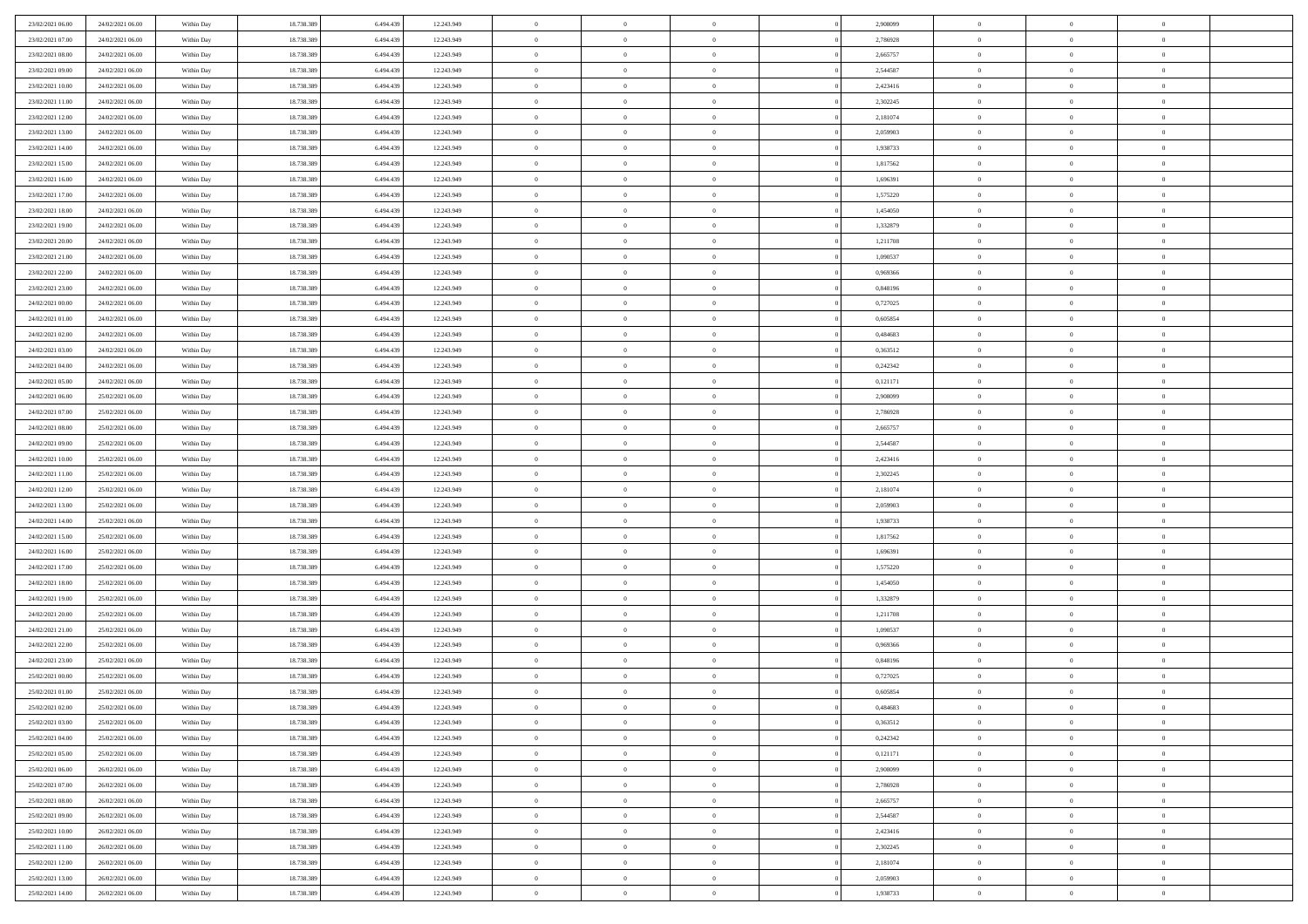| 25/02/2021 15:00 | 26/02/2021 06:00 | Within Day | 18.738.389 | 6.494.439 | 12.243.949 | $\overline{0}$ | $\overline{0}$ | $\Omega$       | 1,817562 | $\bf{0}$       | $\mathbf{0}$   | $\bf{0}$       |  |
|------------------|------------------|------------|------------|-----------|------------|----------------|----------------|----------------|----------|----------------|----------------|----------------|--|
| 25/02/2021 16:00 | 26/02/2021 06:00 | Within Day | 18.738.389 | 6.494.439 | 12.243.949 | $\mathbf{0}$   | $\overline{0}$ | $\overline{0}$ | 1,696391 | $\mathbf{0}$   | $\overline{0}$ | $\overline{0}$ |  |
| 25/02/2021 17:00 | 26/02/2021 06:00 | Within Day | 18.738.389 | 6.494.439 | 12.243.949 | $\,$ 0         | $\overline{0}$ | $\bf{0}$       | 1,575220 | $\,$ 0         | $\overline{0}$ | $\,$ 0 $\,$    |  |
| 25/02/2021 18:00 | 26/02/2021 06:00 | Within Day | 18.738.389 | 6,494,439 | 12.243.949 | $\bf{0}$       | $\overline{0}$ | $\Omega$       | 1,454050 | $\bf{0}$       | $\mathbf{0}$   | $\theta$       |  |
| 25/02/2021 19:00 | 26/02/2021 06:00 | Within Day | 18.738.389 | 6.494.439 | 12.243.949 | $\bf{0}$       | $\overline{0}$ | $\overline{0}$ | 1,332879 | $\mathbf{0}$   | $\bf{0}$       | $\overline{0}$ |  |
| 25/02/2021 20:00 | 26/02/2021 06:00 | Within Day | 18.738.389 | 6.494.439 | 12.243.949 | $\bf{0}$       | $\overline{0}$ | $\bf{0}$       | 1,211708 | $\,$ 0         | $\overline{0}$ | $\,$ 0 $\,$    |  |
| 25/02/2021 21:00 | 26/02/2021 06:00 | Within Day | 18.738.389 | 6,494,439 | 12.243.949 | $\bf{0}$       | $\overline{0}$ | $\overline{0}$ | 1.090537 | $\bf{0}$       | $\overline{0}$ | $\theta$       |  |
| 25/02/2021 22:00 | 26/02/2021 06:00 | Within Day | 18.738.389 | 6.494.439 | 12.243.949 | $\overline{0}$ | $\overline{0}$ | $\overline{0}$ | 0,969366 | $\mathbf{0}$   | $\overline{0}$ | $\overline{0}$ |  |
| 25/02/2021 23:00 | 26/02/2021 06:00 | Within Day | 18.738.389 | 6.494.439 | 12.243.949 | $\bf{0}$       | $\overline{0}$ | $\bf{0}$       | 0,848196 | $\,$ 0         | $\overline{0}$ | $\,$ 0 $\,$    |  |
| 26/02/2021 00:00 | 26/02/2021 06:00 | Within Day | 18.738.389 | 6,494,439 | 12.243.949 | $\mathbf{0}$   | $\overline{0}$ | $\Omega$       | 0,727025 | $\theta$       | $\mathbf{0}$   | $\theta$       |  |
| 26/02/2021 01:00 | 26/02/2021 06:00 | Within Day | 18.738.389 | 6.494.439 | 12.243.949 | $\overline{0}$ | $\overline{0}$ | $\overline{0}$ | 0,605854 | $\mathbf{0}$   | $\overline{0}$ | $\overline{0}$ |  |
| 26/02/2021 02:00 | 26/02/2021 06:00 | Within Day | 18.738.389 | 6.494.439 | 12.243.949 | $\bf{0}$       | $\overline{0}$ | $\bf{0}$       | 0,484683 | $\,$ 0         | $\overline{0}$ | $\,$ 0 $\,$    |  |
| 26/02/2021 03:00 | 26/02/2021 06:00 | Within Day | 18.738.389 | 6,494,439 | 12.243.949 | $\bf{0}$       | $\overline{0}$ | $\Omega$       | 0,363512 | $\theta$       | $\mathbf{0}$   | $\theta$       |  |
| 26/02/2021 04:00 | 26/02/2021 06:00 | Within Day | 18.738.389 | 6.494.439 | 12.243.949 | $\overline{0}$ | $\overline{0}$ | $\overline{0}$ | 0,242342 | $\mathbf{0}$   | $\overline{0}$ | $\overline{0}$ |  |
| 26/02/2021 05:00 | 26/02/2021 06:00 | Within Day | 18.738.389 | 6.494.439 | 12.243.949 | $\bf{0}$       | $\overline{0}$ | $\bf{0}$       | 0,121171 | $\,$ 0         | $\overline{0}$ | $\,$ 0 $\,$    |  |
| 26/02/2021 06:00 | 27/02/2021 06:00 | Within Day | 18.738.389 | 6,494,439 | 12.243.949 | $\bf{0}$       | $\overline{0}$ | $\overline{0}$ | 2.908099 | $\bf{0}$       | $\mathbf{0}$   | $\theta$       |  |
| 26/02/2021 07:00 | 27/02/2021 06:00 | Within Day | 18.738.389 | 6.494.439 | 12.243.949 | $\overline{0}$ | $\overline{0}$ | $\overline{0}$ | 2,786928 | $\mathbf{0}$   | $\overline{0}$ | $\overline{0}$ |  |
| 26/02/2021 08:00 | 27/02/2021 06:00 | Within Day | 18.738.389 | 6.494.439 | 12.243.949 | $\bf{0}$       | $\overline{0}$ | $\bf{0}$       | 2,665757 | $\,$ 0         | $\overline{0}$ | $\,$ 0 $\,$    |  |
| 26/02/2021 09:00 | 27/02/2021 06:00 | Within Day | 18.738.389 | 6,494,439 | 12.243.949 | $\bf{0}$       | $\overline{0}$ | $\Omega$       | 2.544587 | $\theta$       | $\mathbf{0}$   | $\theta$       |  |
| 26/02/2021 10:00 | 27/02/2021 06:00 | Within Day | 18.738.389 | 6.494.439 | 12.243.949 | $\overline{0}$ | $\overline{0}$ | $\overline{0}$ | 2,423416 | $\mathbf{0}$   | $\overline{0}$ | $\overline{0}$ |  |
| 26/02/2021 11:00 | 27/02/2021 06:00 | Within Day | 18.738.389 | 6.494.439 | 12.243.949 | $\bf{0}$       | $\overline{0}$ | $\bf{0}$       | 2,302245 | $\,$ 0         | $\overline{0}$ | $\,$ 0 $\,$    |  |
| 26/02/2021 12:00 | 27/02/2021 06:00 | Within Day | 18.738.389 | 6,494,439 | 12.243.949 | $\bf{0}$       | $\overline{0}$ | $\Omega$       | 2,181074 | $\theta$       | $\mathbf{0}$   | $\theta$       |  |
| 26/02/2021 13:00 | 27/02/2021 06:00 | Within Day | 18.738.389 | 6.494.439 | 12.243.949 | $\overline{0}$ | $\overline{0}$ | $\overline{0}$ | 2,059903 | $\mathbf{0}$   | $\overline{0}$ | $\overline{0}$ |  |
| 26/02/2021 14:00 | 27/02/2021 06:00 | Within Day | 18.738.389 | 6.494.439 | 12.243.949 | $\bf{0}$       | $\overline{0}$ | $\bf{0}$       | 1,938733 | $\,$ 0         | $\overline{0}$ | $\,$ 0 $\,$    |  |
| 26/02/2021 15:00 | 27/02/2021 06:00 | Within Day | 18.738.389 | 6.494.439 | 12.243.949 | $\bf{0}$       | $\overline{0}$ | $\overline{0}$ | 1,817562 | $\bf{0}$       | $\overline{0}$ | $\bf{0}$       |  |
| 26/02/2021 16:00 | 27/02/2021 06:00 | Within Day | 18.738.389 | 6.494.439 | 12.243.949 | $\overline{0}$ | $\overline{0}$ | $\overline{0}$ | 1,696391 | $\mathbf{0}$   | $\overline{0}$ | $\overline{0}$ |  |
| 26/02/2021 17:00 | 27/02/2021 06:00 | Within Day | 18.738.389 | 6.494.439 | 12.243.949 | $\bf{0}$       | $\overline{0}$ | $\bf{0}$       | 1,575220 | $\,$ 0         | $\overline{0}$ | $\,$ 0 $\,$    |  |
| 26/02/2021 18:00 | 27/02/2021 06:00 | Within Day | 18.738.389 | 6,494,439 | 12.243.949 | $\bf{0}$       | $\overline{0}$ | $\Omega$       | 1.454050 | $\theta$       | $\mathbf{0}$   | $\theta$       |  |
| 26/02/2021 19:00 | 27/02/2021 06:00 | Within Day | 18.738.389 | 6.494.439 | 12.243.949 | $\overline{0}$ | $\overline{0}$ | $\overline{0}$ | 1,332879 | $\mathbf{0}$   | $\overline{0}$ | $\overline{0}$ |  |
| 26/02/2021 20:00 | 27/02/2021 06:00 | Within Day | 18.738.389 | 6.494.439 | 12.243.949 | $\bf{0}$       | $\overline{0}$ | $\bf{0}$       | 1,211708 | $\,$ 0         | $\overline{0}$ | $\,$ 0 $\,$    |  |
| 26/02/2021 21:00 | 27/02/2021 06:00 | Within Day | 18.738.389 | 6.494.439 | 12.243.949 | $\,$ 0         | $\overline{0}$ | $\overline{0}$ | 1,090537 | $\bf{0}$       | $\overline{0}$ | $\,0\,$        |  |
| 26/02/2021 22:00 | 27/02/2021 06:00 | Within Day | 18.738.389 | 6.494.439 | 12.243.949 | $\overline{0}$ | $\overline{0}$ | $\overline{0}$ | 0,969366 | $\mathbf{0}$   | $\overline{0}$ | $\overline{0}$ |  |
| 26/02/2021 23:00 | 27/02/2021 06:00 | Within Day | 18.738.389 | 6.494.439 | 12.243.949 | $\bf{0}$       | $\overline{0}$ | $\bf{0}$       | 0,848196 | $\,$ 0         | $\overline{0}$ | $\,$ 0 $\,$    |  |
| 27/02/2021 00:00 | 27/02/2021 06:00 | Within Day | 18.738.389 | 6.494.439 | 12.243.949 | $\bf{0}$       | $\overline{0}$ | $\bf{0}$       | 0,727025 | $\bf{0}$       | $\overline{0}$ | $\bf{0}$       |  |
| 27/02/2021 01:00 | 27/02/2021 06:00 | Within Day | 18.738.389 | 6.494.439 | 12.243.949 | $\overline{0}$ | $\overline{0}$ | $\overline{0}$ | 0,605854 | $\mathbf{0}$   | $\overline{0}$ | $\overline{0}$ |  |
| 27/02/2021 02:00 | 27/02/2021 06:00 | Within Day | 18.738.389 | 6.494.439 | 12.243.949 | $\bf{0}$       | $\overline{0}$ | $\bf{0}$       | 0,484683 | $\,$ 0         | $\overline{0}$ | $\,$ 0 $\,$    |  |
| 27/02/2021 03:00 | 27/02/2021 06:00 | Within Day | 18.738.389 | 6.494.439 | 12.243.949 | $\bf{0}$       | $\overline{0}$ | $\overline{0}$ | 0,363512 | $\bf{0}$       | $\overline{0}$ | $\,0\,$        |  |
| 27/02/2021 04:00 | 27/02/2021 06:00 | Within Day | 18.738.389 | 6.494.439 | 12.243.949 | $\overline{0}$ | $\overline{0}$ | $\overline{0}$ | 0,242342 | $\mathbf{0}$   | $\overline{0}$ | $\overline{0}$ |  |
| 27/02/2021 05:00 | 27/02/2021 06:00 | Within Day | 18.738.389 | 6.494.439 | 12.243.949 | $\bf{0}$       | $\overline{0}$ | $\bf{0}$       | 0,121171 | $\,$ 0         | $\overline{0}$ | $\,$ 0 $\,$    |  |
| 27/02/2021 06:00 | 28/02/2021 06:00 | Within Day | 18.738.389 | 6.494.439 | 12.243.949 | $\bf{0}$       | $\bf{0}$       | $\overline{0}$ | 2,908099 | $\bf{0}$       | $\overline{0}$ | $\,0\,$        |  |
| 27/02/2021 07:00 | 28/02/2021 06:00 | Within Day | 18.738.389 | 6.494.439 | 12.243.949 | $\overline{0}$ | $\overline{0}$ | $\overline{0}$ | 2,786928 | $\mathbf{0}$   | $\overline{0}$ | $\overline{0}$ |  |
| 27/02/2021 08:00 | 28/02/2021 06:00 | Within Day | 18.738.389 | 6.494.439 | 12.243.949 | $\bf{0}$       | $\overline{0}$ | $\bf{0}$       | 2,665757 | $\,$ 0         | $\overline{0}$ | $\,$ 0 $\,$    |  |
| 27/02/2021 09:00 | 28/02/2021 06:00 | Within Day | 18.738.389 | 6.494.439 | 12.243.949 | $\bf{0}$       | $\bf{0}$       | $\bf{0}$       | 2,544587 | $\bf{0}$       | $\overline{0}$ | $\,0\,$        |  |
| 27/02/2021 10:00 | 28/02/2021 06:00 | Within Dav | 18.738.389 | 6.494.439 | 12.243.949 | $\mathbf{0}$   | $\overline{0}$ | $\overline{0}$ | 2,423416 | $\mathbf{0}$   | $\overline{0}$ | $\overline{0}$ |  |
| 27/02/2021 11:00 | 28/02/2021 06:00 | Within Day | 18.738.389 | 6.494.439 | 12.243.949 | $\bf{0}$       | $\overline{0}$ | $\theta$       | 2,302245 | $\overline{0}$ | $\theta$       | $\theta$       |  |
| 27/02/2021 12:00 | 28/02/2021 06:00 | Within Day | 18.738.389 | 6.494.439 | 12.243.949 | $\bf{0}$       | $\bf{0}$       | $\bf{0}$       | 2,181074 | $\bf{0}$       | $\overline{0}$ | $\bf{0}$       |  |
| 27/02/2021 13:00 | 28/02/2021 06:00 | Within Day | 18.738.389 | 6.494.439 | 12.243.949 | $\overline{0}$ | $\overline{0}$ | $\overline{0}$ | 2,059903 | $\overline{0}$ | $\overline{0}$ | $\overline{0}$ |  |
| 27/02/2021 14:00 | 28/02/2021 06:00 | Within Day | 18.738.389 | 6.494.439 | 12.243.949 | $\,$ 0 $\,$    | $\overline{0}$ | $\overline{0}$ | 1,938733 | $\mathbf{0}$   | $\,$ 0 $\,$    | $\,$ 0 $\,$    |  |
| 27/02/2021 15:00 | 28/02/2021 06:00 | Within Day | 18.738.389 | 6.494.439 | 12.243.949 | $\bf{0}$       | $\bf{0}$       | $\overline{0}$ | 1,817562 | $\bf{0}$       | $\overline{0}$ | $\bf{0}$       |  |
| 27/02/2021 16:00 | 28/02/2021 06:00 | Within Day | 18.738.389 | 6.494.439 | 12.243.949 | $\overline{0}$ | $\overline{0}$ | $\overline{0}$ | 1,696391 | $\overline{0}$ | $\bf{0}$       | $\overline{0}$ |  |
| 27/02/2021 17:00 | 28/02/2021 06:00 | Within Day | 18.738.389 | 6.494.439 | 12.243.949 | $\,$ 0 $\,$    | $\overline{0}$ | $\overline{0}$ | 1,575220 | $\mathbf{0}$   | $\overline{0}$ | $\,$ 0 $\,$    |  |
| 27/02/2021 18:00 | 28/02/2021 06:00 | Within Day | 18.738.389 | 6.494.439 | 12.243.949 | $\overline{0}$ | $\overline{0}$ | $\overline{0}$ | 1,454050 | $\bf{0}$       | $\overline{0}$ | $\overline{0}$ |  |
| 27/02/2021 19:00 | 28/02/2021 06:00 | Within Day | 18.738.389 | 6.494.439 | 12.243.949 | $\overline{0}$ | $\overline{0}$ | $\overline{0}$ | 1,332879 | $\overline{0}$ | $\bf{0}$       | $\overline{0}$ |  |
| 27/02/2021 20:00 | 28/02/2021 06:00 | Within Day | 18.738.389 | 6.494.439 | 12.243.949 | $\,$ 0 $\,$    | $\overline{0}$ | $\overline{0}$ | 1,211708 | $\mathbf{0}$   | $\,$ 0 $\,$    | $\,$ 0 $\,$    |  |
| 27/02/2021 21:00 | 28/02/2021 06:00 | Within Day | 18.738.389 | 6.494.439 | 12.243.949 | $\bf{0}$       | $\bf{0}$       | $\overline{0}$ | 1,090537 | $\mathbf{0}$   | $\overline{0}$ | $\bf{0}$       |  |
| 27/02/2021 22:00 | 28/02/2021 06:00 | Within Day | 18.738.389 | 6.494.439 | 12.243.949 | $\overline{0}$ | $\overline{0}$ | $\overline{0}$ | 0,969366 | $\mathbf{0}$   | $\bf{0}$       | $\overline{0}$ |  |
| 27/02/2021 23:00 | 28/02/2021 06:00 | Within Day | 18.738.389 | 6.494.439 | 12.243.949 | $\,0\,$        | $\overline{0}$ | $\overline{0}$ | 0,848196 | $\,$ 0         | $\overline{0}$ | $\,$ 0 $\,$    |  |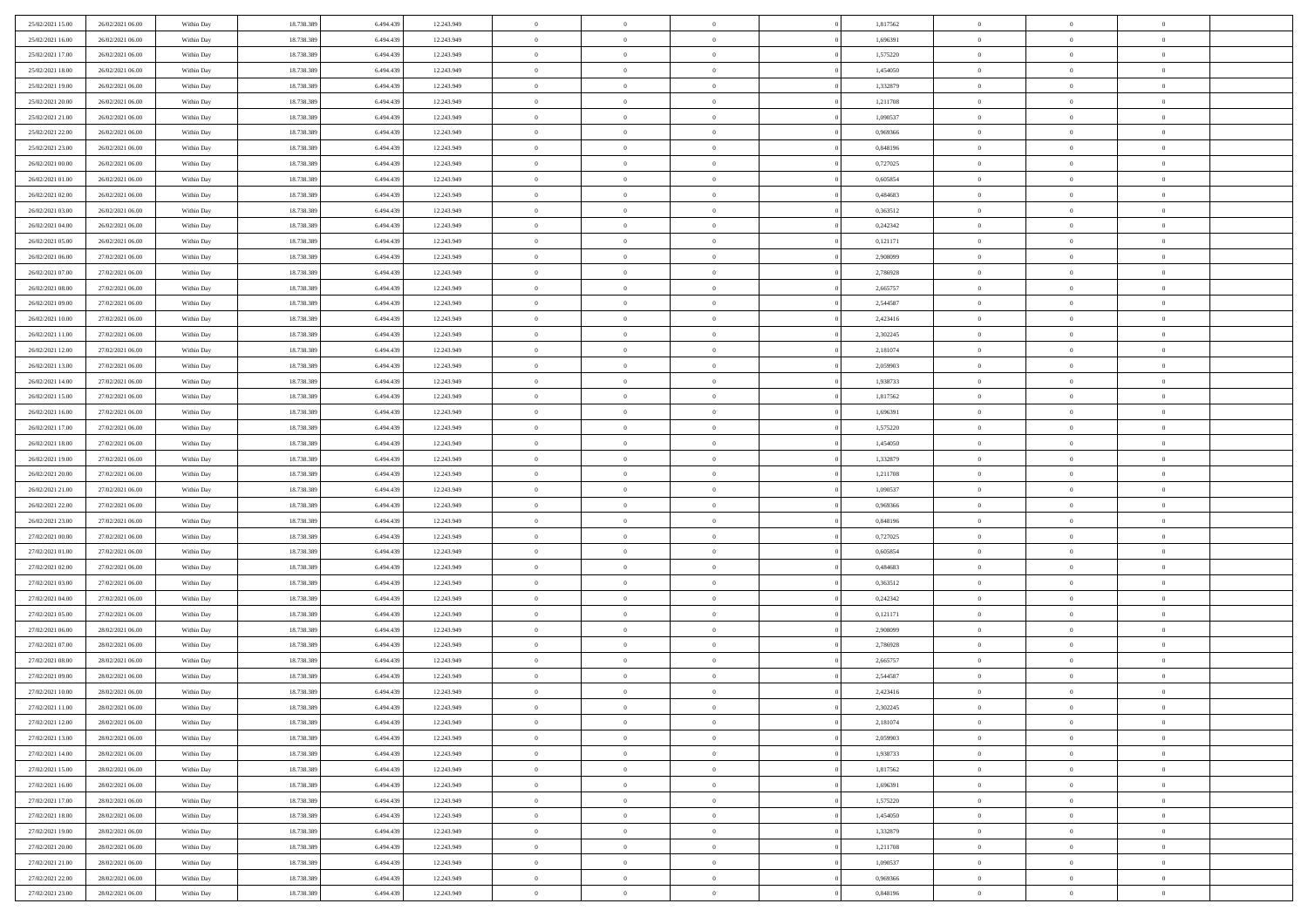| 28/02/2021 00:00 | 28/02/2021 06:00 | Within Day | 18.738.389 | 6.494.43  | 12.243.949 |  |  | 0,727025 |  |  |
|------------------|------------------|------------|------------|-----------|------------|--|--|----------|--|--|
| 28/02/2021 01:00 | 28/02/2021 06:00 | Within Day | 18.738.389 | 6.494.439 | 12.243.949 |  |  | 0,605854 |  |  |
| 28/02/2021 02:00 | 28/02/2021 06:00 | Within Day | 18.738.389 | 6.494.439 | 12.243.949 |  |  | 0,484683 |  |  |
| 28/02/2021 03:00 | 28/02/2021 06:00 | Within Day | 18.738.389 | 6.494.439 | 12.243.949 |  |  | 0,363512 |  |  |
| 28/02/2021 04:00 | 28/02/2021 06:00 | Within Day | 18.738.389 | 6,494,439 | 12.243.949 |  |  | 0.242342 |  |  |
| 28/02/2021 06:00 | 01/03/2021 06:00 | Within Day | 18.738.389 | 6,494,439 | 12.243.949 |  |  | 2,908099 |  |  |

(\*) GCV used for the purpose of the conversion does not corresponding to the actual GCV of the Gas Day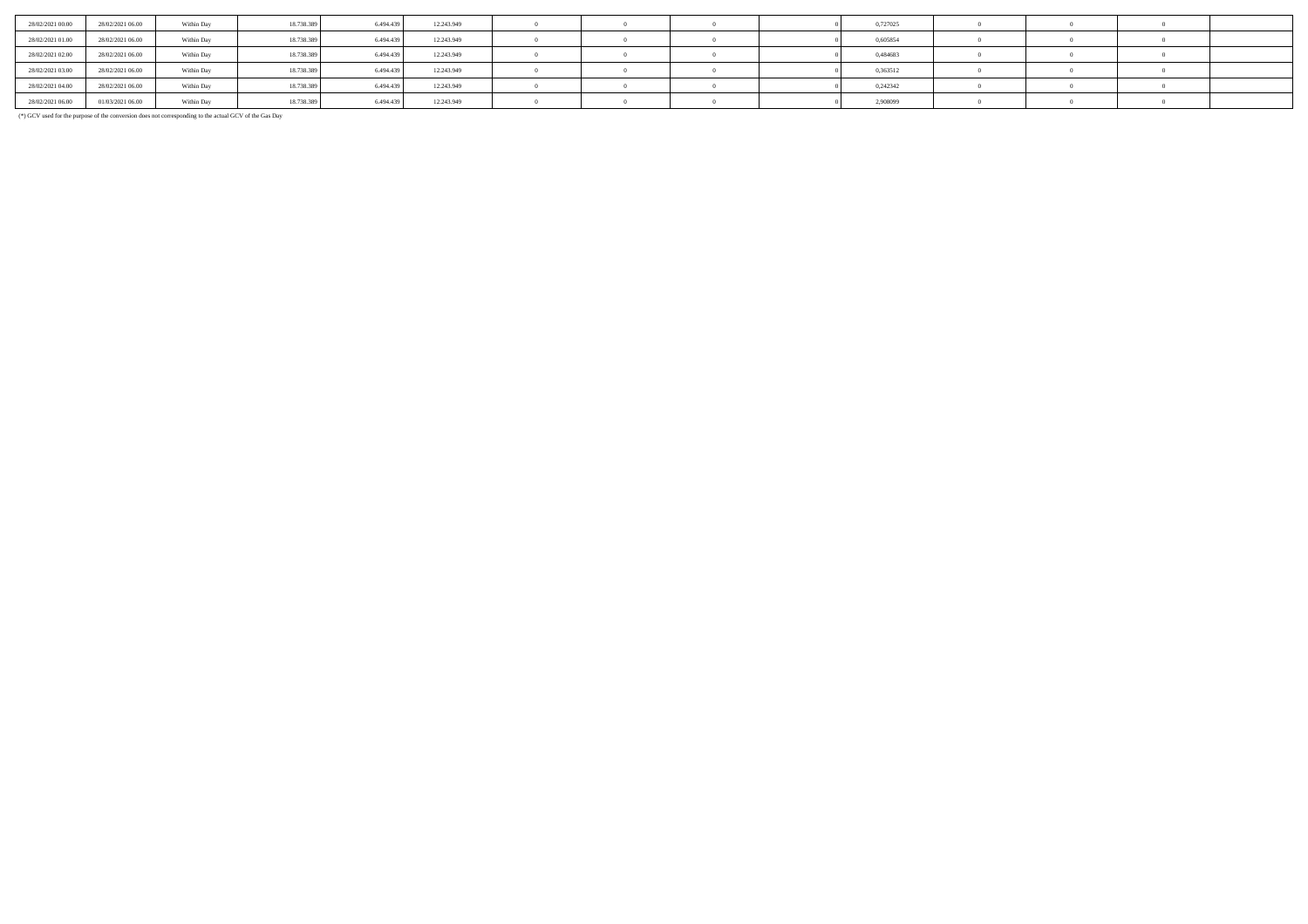## **SNAM RETE GAS**

**Transportation capacity at Entry Point interconnected with foreign pipelines**

**Update to 27/02/2021 of offered and assigned capacity in auction day-ahead and within-day**

**Thermal Year 2020/2021**

(Values in Scm/day (15° C; 1,01325 bar); Prices in c/Scm)

| <b>Entry Point</b> |  |
|--------------------|--|
|--------------------|--|

**a CELA** 

| Timeframe                            |                                      |                     |                            |                                       |                          | <b>Offered capacity</b> |                | <b>Assigned capacity</b> | Day-Ahead          |                             | Prices                        |                      |                                 |             |
|--------------------------------------|--------------------------------------|---------------------|----------------------------|---------------------------------------|--------------------------|-------------------------|----------------|--------------------------|--------------------|-----------------------------|-------------------------------|----------------------|---------------------------------|-------------|
| From                                 | To                                   | <b>Auction type</b> | Transportation<br>capacity | Assigned capacity<br>(before auction) | Firm                     | Interruptible           | Firm           | Interruptible            | terrupted Capacity | <b>Reserve price - Firm</b> | <b>Auction premium - Firm</b> | Reserve price -      | <b>Auction premium</b>          | <b>Note</b> |
|                                      |                                      |                     |                            |                                       |                          | $\overline{0}$          | $\overline{0}$ | $\overline{0}$           | Interruptible      | 0,013194                    |                               | Interruptible        | Interruptible<br>$\overline{0}$ |             |
| 01/02/2021 06:00<br>02/02/2021 06:00 | 02/02/2021 06:00<br>03/02/2021 06:00 | Day Ahead           | 41.300.00<br>41,300,000    | 14.313.95<br>14.313.95                | 26.986.049<br>26.986.049 | $\overline{0}$          | $\theta$       | $\overline{0}$           |                    | 0.013194                    | $\bf{0}$<br>$\mathbf{0}$      | 0,013194<br>0.013194 | $\Omega$                        |             |
| 03/02/2021 06:00                     | 04/02/2021 06:00                     | Day Ahead           | 41,300,000                 | 14.313.95                             | 26.986.049               | $\overline{0}$          | $\theta$       | $\overline{0}$           |                    | 0.013194                    | $\mathbf{0}$                  | 0.013194             | $\Omega$                        |             |
|                                      |                                      | Day Ahead           |                            |                                       |                          |                         |                | $\sqrt{2}$               |                    |                             |                               |                      |                                 |             |
| 04/02/2021 06:00                     | 05/02/2021 06:00                     | Day Ahead           | 41.300.00                  | 14.313.95                             | 26.986.049               | $\theta$                | $\Omega$       |                          |                    | 0,013194                    | $\overline{0}$                | 0,013194             | $\Omega$                        |             |
| 05/02/2021 06:00                     | 06/02/2021 06:00                     | Day Ahead           | 41.300.00                  | 14.313.95                             | 26.986.049               | $\mathbf{0}$            | $\theta$       | $\theta$                 |                    | 0,013194                    | $\bf{0}$                      | 0,013194             | $\theta$                        |             |
| 06/02/2021 06:00                     | 07/02/2021 06:00                     | Day Ahead           | 41.300.00                  | 14.313.95                             | 26.986.049               | $\overline{0}$          | $\theta$       | $\theta$                 |                    | 0,013194                    | $\bf{0}$                      | 0,013194             | $\overline{0}$                  |             |
| 07/02/2021 06:00                     | 08/02/2021 06:00                     | Day Ahead           | 41.300.000                 | 14.313.95                             | 26.986.049               | $\overline{0}$          | $\overline{0}$ | $\theta$                 |                    | 0,013194                    | $\bf{0}$                      | 0,013194             | $\overline{0}$                  |             |
| 08/02/2021 06:00                     | 09/02/2021 06:00                     | Day Ahead           | 41.300.000                 | 14.313.95                             | 26.986.049               | $\overline{0}$          | $\theta$       | $\Omega$                 |                    | 0,013194                    | $\bf{0}$                      | 0,013194             | $\theta$                        |             |
| 09/02/2021 06:00                     | 10/02/2021 06:00                     | Day Ahead           | 41.300.00                  | 14.313.95                             | 26.986.049               | $\overline{0}$          | $\overline{0}$ | $\theta$                 |                    | 0,013194                    | $\bf{0}$                      | 0,013194             | $\overline{0}$                  |             |
| 10/02/2021 06:00                     | 11/02/2021 06:00                     | Day Ahead           | 41.300.000                 | 14.313.95                             | 26.986.049               | $\mathbf{0}$            | $\theta$       | $\overline{0}$           |                    | 0,013194                    | $\bf{0}$                      | 0,013194             | $\theta$                        |             |
| 11/02/2021 06:00                     | 12/02/2021 06:00                     | Day Ahead           | 41,300,00                  | 14.313.95                             | 26.986.049               | $\overline{0}$          | $\overline{0}$ | $\Omega$                 |                    | 0.013194                    | $\bf{0}$                      | 0,013194             | $\theta$                        |             |
| 12/02/2021 06:00                     | 13/02/2021 06:00                     | Day Ahead           | 41.300.00                  | 14.313.95                             | 26.986.049               | $\overline{0}$          | $\theta$       | $\overline{0}$           |                    | 0,013194                    | $\bf{0}$                      | 0,013194             | $\overline{0}$                  |             |
| 13/02/2021 06:00                     | 14/02/2021 06:00                     | Day Ahead           | 41.300.000                 | 14.313.95                             | 26.986.049               | $\mathbf{0}$            | $\overline{0}$ | $\overline{0}$           |                    | 0,013194                    | $\bf{0}$                      | 0,013194             | $\theta$                        |             |
| 14/02/2021 06:00                     | 15/02/2021 06:00                     | Day Ahead           | 41,300,000                 | 14.313.95                             | 26.986.049               | $\theta$                | $\theta$       | $\Omega$                 |                    | 0.013194                    | $\theta$                      | 0.013194             | $\Omega$                        |             |
| 15/02/2021 06:00                     | 16/02/2021 06:00                     | Day Ahead           | 41.300.00                  | 14.313.95                             | 26.986.049               | $\overline{0}$          | $\overline{0}$ | $\theta$                 |                    | 0,013194                    | $\bf{0}$                      | 0,013194             | $\theta$                        |             |
| 16/02/2021 06:00                     | 17/02/2021 06:00                     | Day Ahead           | 41.300.00                  | 14.313.95                             | 26.986.049               | $\overline{0}$          | $\overline{0}$ | $\theta$                 |                    | 0,013194                    | $\overline{0}$                | 0,013194             | $\theta$                        |             |
| 17/02/2021 06:00                     | 18/02/2021 06:00                     | Day Ahead           | 41.300.00                  | 14.313.95                             | 26.986.049               | $\overline{0}$          | $\theta$       | $\theta$                 |                    | 0,013194                    | $\bf{0}$                      | 0,013194             | $\overline{0}$                  |             |
| 18/02/2021 06:00                     | 19/02/2021 06:00                     | Day Ahead           | 41.300.000                 | 14.313.95                             | 26.986.049               | $\overline{0}$          | $\theta$       | $\theta$                 |                    | 0,013194                    | $\bf{0}$                      | 0,013194             | $\Omega$                        |             |
| 19/02/2021 06:00                     | 20/02/2021 06:00                     | Day Ahead           | 41,300,000                 | 14.313.95                             | 26.986.049               | $\theta$                | $\theta$       | $\Omega$                 |                    | 0.013194                    | $\mathbf{0}$                  | 0.013194             | $\theta$                        |             |
| 20/02/2021 06:00                     | 21/02/2021 06:00                     | Day Ahead           | 41.300.00                  | 14.313.95                             | 26.986.049               | $\overline{0}$          | $\theta$       | $\theta$                 |                    | 0,013194                    | $\bf{0}$                      | 0,013194             | $\overline{0}$                  |             |
| 21/02/2021 06:00                     | 22/02/2021 06:00                     | Day Ahead           | 41.300.000                 | 14.313.95                             | 26.986.049               | $\overline{0}$          | $\theta$       | $\theta$                 |                    | 0,013194                    | $\bf{0}$                      | 0,013194             | $\theta$                        |             |
| 22/02/2021 06:00                     | 23/02/2021 06:00                     | Day Ahead           | 41,300,000                 | 14.313.95                             | 26.986.049               | $\overline{0}$          | $\theta$       | $\theta$                 |                    | 0.013194                    | $\mathbf{0}$                  | 0.013194             | $\mathbf{0}$                    |             |
| 23/02/2021 06:00                     | 24/02/2021 06:00                     | Day Ahead           | 41.300.000                 | 14.313.95                             | 26.986.049               | $\theta$                | $\Omega$       | $\theta$                 |                    | 0.013194                    | $\bf{0}$                      | 0,013194             | $\theta$                        |             |
| 24/02/2021 06:00                     | 25/02/2021 06:00                     | Day Ahead           | 41.300.000                 | 14.313.95                             | 26.986.049               | $\overline{0}$          | $\theta$       | $\theta$                 |                    | 0,013194                    | $\bf{0}$                      | 0,013194             | $\overline{0}$                  |             |
| 25/02/2021 06:00                     | 26/02/2021 06:00                     | Day Ahead           | 41.300.00                  | 14.313.95                             | 26.986.049               | $\overline{0}$          | $\overline{0}$ | $\overline{0}$           |                    | 0,013194                    | $\bf{0}$                      | 0,013194             | $\mathbf{0}$                    |             |
| 26/02/2021 06:00                     | 27/02/2021 06:00                     | Day Ahead           | 41,300,000                 | 14.313.95                             | 26.986.049               | $\overline{0}$          | $\theta$       | $\overline{0}$           |                    | 0.013194                    | $\bf{0}$                      | 0,013194             | $\Omega$                        |             |
| 27/02/2021 06:00                     | 28/02/2021 06:00                     | Day Ahead           | 41.300.00                  | 14.313.95                             | 26.986.049               | $\bf{0}$                | $\overline{0}$ | $\theta$                 |                    | 0,013194                    | $\mathbf{0}$                  | 0,013194             | $\bf{0}$                        |             |
| 28/02/2021 06:00                     | 01/03/2021 06:00                     | Day Ahead           | 41.300.00                  | 14.313.95                             | 26.986.049               | $\overline{0}$          | $\theta$       | $\theta$                 |                    | 0,013194                    | $\bf{0}$                      | 0,013194             | $\overline{0}$                  |             |
| 01/02/2021 06:00                     | 02/02/2021 06:00                     | Within Day          | 41.300.000                 | 14.313.950                            | 26.986.049               | $\overline{0}$          | $\theta$       | $\theta$                 |                    | 1,319445                    | $\bf{0}$                      | $\theta$             | $\theta$                        |             |
| 01/02/2021 07:00                     | 02/02/2021 06:00                     | Within Day          | 41.300.000                 | 14.313.95                             | 25.861.630               | $\theta$                | $\theta$       | $\theta$                 |                    | 1,319445                    | $\mathbf{0}$                  | $\theta$             | $\Omega$                        |             |
| 01/02/2021 08:00                     | 02/02/2021 06:00                     | Within Day          | 41.300.000                 | 14.313.95                             | 24.737.211               | $\overline{0}$          | $\overline{0}$ | $\overline{0}$           |                    | 1,319445                    | $\bf{0}$                      | $\theta$             | $\Omega$                        |             |
| 01/02/2021 09:00                     | 02/02/2021 06:00                     | Within Day          | 41.300.000                 | 14.313.95                             | 23.612.793               | $\overline{0}$          | $\theta$       | $\theta$                 |                    | 1,319445                    | $\bf{0}$                      | $\theta$             | $\theta$                        |             |
| 01/02/2021 10:00                     | 02/02/2021 06:00                     | Within Day          | 41.300.00                  | 14.313.95                             | 22.488.374               | $\overline{0}$          | $\theta$       | $\theta$                 |                    | 1,319445                    | $\bf{0}$                      | $\theta$             | $\mathbf{0}$                    |             |
| 01/02/2021 11:00                     | 02/02/2021 06:00                     | Within Day          | 41,300,000                 | 14.313.950                            | 21.363.955               | $\overline{0}$          | $\Omega$       | $\overline{0}$           |                    | 1.319445                    | $\mathbf{0}$                  | $\overline{0}$       | $\Omega$                        |             |
| 01/02/2021 12:00                     | 02/02/2021 06:00                     | Within Day          | 41.300.000                 | 14.313.95                             | 20.239.537               | $\Omega$                | $\Omega$       | $\Omega$                 |                    | 1,319445                    | $\theta$                      | $\mathbf{a}$         | $\Omega$                        |             |
| 01/02/2021 13:00                     | 02/02/2021 06:00                     | Within Day          | 41.300.00                  | 14.313.95                             | 19.115.118               | $\overline{0}$          | $\theta$       | $\overline{0}$           |                    | 1,319445                    | $\bf{0}$                      | $\theta$             | $\overline{0}$                  |             |
| 01/02/2021 14:00                     | 02/02/2021 06:00                     | Within Day          | 41.300.00                  | 14.313.95                             | 17.990.699               | $\overline{0}$          | $\theta$       | $\theta$                 |                    | 1,319446                    | $\bf{0}$                      | $\theta$             | $\mathbf{0}$                    |             |
| 01/02/2021 15:00                     | 02/02/2021 06:00                     | Within Day          | 41,300,000                 | 14.313.95                             | 16,866,280               | $\theta$                | $\theta$       | $\theta$                 |                    | 1.319445                    | $\theta$                      | $\overline{0}$       | $\Omega$                        |             |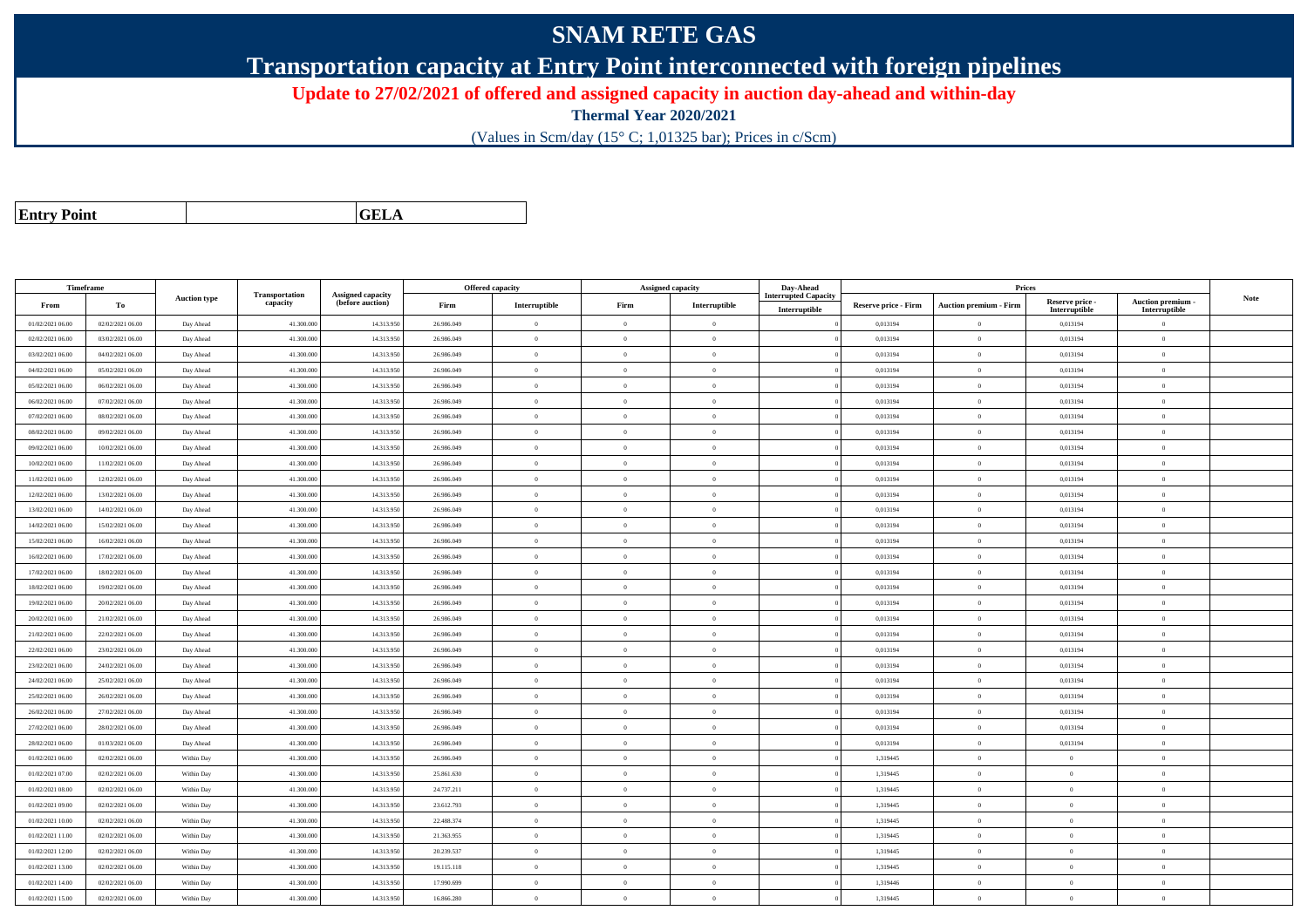| 01/02/2021 16:00 | 02/02/2021 06:00 | Within Day | 41.300.000 | 14.313.950 | 15.741.862 | $\overline{0}$ | $\overline{0}$ | $\Omega$       | 1,319445 | $\bf{0}$       | $\mathbf{0}$   | $\bf{0}$       |  |
|------------------|------------------|------------|------------|------------|------------|----------------|----------------|----------------|----------|----------------|----------------|----------------|--|
| 01/02/2021 17:00 | 02/02/2021 06:00 | Within Day | 41.300.000 | 14.313.950 | 14.617.443 | $\mathbf{0}$   | $\overline{0}$ | $\overline{0}$ | 1,319445 | $\overline{0}$ | $\overline{0}$ | $\overline{0}$ |  |
| 01/02/2021 18:00 | 02/02/2021 06:00 | Within Day | 41.300.000 | 14.313.950 | 13.493.024 | $\,$ 0         | $\overline{0}$ | $\bf{0}$       | 1,319446 | $\,$ 0         | $\overline{0}$ | $\,$ 0 $\,$    |  |
| 01/02/2021 19:00 | 02/02/2021 06:00 | Within Day | 41.300,000 | 14.313.950 | 12.368.605 | $\bf{0}$       | $\overline{0}$ | $\Omega$       | 1,319446 | $\bf{0}$       | $\mathbf{0}$   | $\theta$       |  |
| 01/02/2021 20:00 | 02/02/2021 06:00 | Within Day | 41.300.000 | 14.313.950 | 11.244.187 | $\bf{0}$       | $\overline{0}$ | $\overline{0}$ | 1,319445 | $\overline{0}$ | $\overline{0}$ | $\overline{0}$ |  |
| 01/02/2021 21:00 | 02/02/2021 06:00 | Within Day | 41.300.000 | 14.313.950 | 10.119.768 | $\bf{0}$       | $\overline{0}$ | $\bf{0}$       | 1,319445 | $\,$ 0         | $\overline{0}$ | $\,$ 0 $\,$    |  |
| 01/02/2021 22.00 | 02/02/2021 06:00 | Within Day | 41.300,000 | 14.313.950 | 8.995.349  | $\bf{0}$       | $\overline{0}$ | $\overline{0}$ | 1,319445 | $\theta$       | $\mathbf{0}$   | $\theta$       |  |
| 01/02/2021 23:00 | 02/02/2021 06:00 | Within Day | 41.300.000 | 14.313.950 | 7.870.931  | $\overline{0}$ | $\overline{0}$ | $\overline{0}$ | 1,319446 | $\mathbf{0}$   | $\overline{0}$ | $\overline{0}$ |  |
| 02/02/2021 00:00 | 02/02/2021 06:00 | Within Day | 41.300.000 | 14.313.950 | 6.746.512  | $\bf{0}$       | $\overline{0}$ | $\bf{0}$       | 1,319446 | $\,$ 0         | $\overline{0}$ | $\,$ 0 $\,$    |  |
| 02/02/2021 01:00 | 02/02/2021 06:00 | Within Day | 41.300,000 | 14.313.950 | 5.622.093  | $\bf{0}$       | $\overline{0}$ | $\Omega$       | 1,319445 | $\theta$       | $\mathbf{0}$   | $\theta$       |  |
| 02/02/2021 02:00 | 02/02/2021 06:00 | Within Day | 41.300.000 | 14.313.950 | 4.497.674  | $\overline{0}$ | $\overline{0}$ | $\overline{0}$ | 1,319445 | $\mathbf{0}$   | $\overline{0}$ | $\overline{0}$ |  |
| 02/02/2021 03:00 | 02/02/2021 06:00 | Within Day | 41.300.000 | 14.313.950 | 3.373.256  | $\bf{0}$       | $\overline{0}$ | $\bf{0}$       | 1,319444 | $\,$ 0         | $\overline{0}$ | $\,$ 0 $\,$    |  |
| 02/02/2021 04:00 | 02/02/2021 06:00 | Within Day | 41.300.000 | 14.313.950 | 2.248.837  | $\bf{0}$       | $\overline{0}$ | $\Omega$       | 1,319448 | $\bf{0}$       | $\mathbf{0}$   | $\theta$       |  |
| 02/02/2021 05:00 | 02/02/2021 06:00 | Within Day | 41.300.000 | 14.313.950 | 1.124.418  | $\overline{0}$ | $\overline{0}$ | $\overline{0}$ | 1,319448 | $\mathbf{0}$   | $\overline{0}$ | $\overline{0}$ |  |
| 02/02/2021 06:00 | 03/02/2021 06:00 | Within Day | 41.300.000 | 14.313.950 | 26.986.049 | $\bf{0}$       | $\overline{0}$ | $\bf{0}$       | 1,319445 | $\,$ 0         | $\overline{0}$ | $\,$ 0 $\,$    |  |
| 02/02/2021 07:00 | 03/02/2021 06:00 | Within Day | 41,300,000 | 14.313.950 | 25.861.630 | $\bf{0}$       | $\overline{0}$ | $\overline{0}$ | 1,319445 | $\theta$       | $\mathbf{0}$   | $\theta$       |  |
| 02/02/2021 08:00 | 03/02/2021 06:00 | Within Day | 41.300.000 | 14.313.950 | 24.737.211 | $\overline{0}$ | $\overline{0}$ | $\overline{0}$ | 1,319445 | $\mathbf{0}$   | $\overline{0}$ | $\overline{0}$ |  |
| 02/02/2021 09:00 | 03/02/2021 06:00 | Within Day | 41.300.000 | 14.313.950 | 23.612.793 | $\bf{0}$       | $\overline{0}$ | $\bf{0}$       | 1,319445 | $\,$ 0         | $\overline{0}$ | $\,$ 0 $\,$    |  |
| 02/02/2021 10:00 | 03/02/2021 06:00 | Within Day | 41.300,000 | 14.313.950 | 22.488.374 | $\bf{0}$       | $\overline{0}$ | $\Omega$       | 1,319445 | $\theta$       | $\mathbf{0}$   | $\theta$       |  |
| 02/02/2021 11:00 | 03/02/2021 06:00 | Within Day | 41.300.000 | 14.313.950 | 21.363.955 | $\overline{0}$ | $\overline{0}$ | $\overline{0}$ | 1,319445 | $\mathbf{0}$   | $\overline{0}$ | $\overline{0}$ |  |
| 02/02/2021 12:00 | 03/02/2021 06:00 | Within Day | 41.300.000 | 14.313.950 | 20.239.537 | $\bf{0}$       | $\overline{0}$ | $\bf{0}$       | 1,319445 | $\,$ 0         | $\overline{0}$ | $\,$ 0 $\,$    |  |
| 02/02/2021 13:00 | 03/02/2021 06:00 | Within Day | 41.300,000 | 14.313.950 | 19.115.118 | $\bf{0}$       | $\overline{0}$ | $\Omega$       | 1,319445 | $\bf{0}$       | $\theta$       | $\theta$       |  |
| 02/02/2021 14:00 | 03/02/2021 06:00 | Within Day | 41.300.000 | 14.313.950 | 17.990.699 | $\overline{0}$ | $\overline{0}$ | $\overline{0}$ | 1,319446 | $\mathbf{0}$   | $\overline{0}$ | $\overline{0}$ |  |
| 02/02/2021 15:00 | 03/02/2021 06:00 | Within Day | 41.300.000 | 14.313.950 | 16.866.280 | $\bf{0}$       | $\overline{0}$ | $\bf{0}$       | 1,319445 | $\,$ 0         | $\overline{0}$ | $\,$ 0 $\,$    |  |
| 02/02/2021 16:00 | 03/02/2021 06:00 | Within Day | 41.300,000 | 14.313.950 | 15.741.862 | $\bf{0}$       | $\overline{0}$ | $\overline{0}$ | 1,319445 | $\bf{0}$       | $\overline{0}$ | $\bf{0}$       |  |
| 02/02/2021 17:00 | 03/02/2021 06:00 | Within Day | 41.300.000 | 14.313.950 | 14.617.443 | $\overline{0}$ | $\overline{0}$ | $\overline{0}$ | 1,319445 | $\mathbf{0}$   | $\overline{0}$ | $\overline{0}$ |  |
| 02/02/2021 18:00 | 03/02/2021 06:00 | Within Day | 41.300.000 | 14.313.950 | 13.493.024 | $\bf{0}$       | $\overline{0}$ | $\bf{0}$       | 1,319446 | $\,$ 0         | $\overline{0}$ | $\,$ 0 $\,$    |  |
| 02/02/2021 19:00 | 03/02/2021 06:00 | Within Day | 41.300,000 | 14.313.950 | 12.368.605 | $\bf{0}$       | $\overline{0}$ | $\Omega$       | 1,319446 | $\theta$       | $\mathbf{0}$   | $\theta$       |  |
| 02/02/2021 20:00 | 03/02/2021 06:00 | Within Day | 41.300.000 | 14.313.950 | 11.244.187 | $\overline{0}$ | $\overline{0}$ | $\overline{0}$ | 1,319445 | $\mathbf{0}$   | $\overline{0}$ | $\overline{0}$ |  |
| 02/02/2021 21:00 | 03/02/2021 06:00 | Within Day | 41.300.000 | 14.313.950 | 10.119.768 | $\bf{0}$       | $\overline{0}$ | $\bf{0}$       | 1,319445 | $\,$ 0         | $\overline{0}$ | $\,$ 0 $\,$    |  |
| 02/02/2021 22.00 | 03/02/2021 06:00 | Within Day | 41.300.000 | 14.313.950 | 8.995.349  | $\bf{0}$       | $\bf{0}$       | $\overline{0}$ | 1,319445 | $\bf{0}$       | $\overline{0}$ | $\,0\,$        |  |
| 02/02/2021 23:00 | 03/02/2021 06:00 | Within Dav | 41.300.000 | 14.313.950 | 7.870.931  | $\overline{0}$ | $\overline{0}$ | $\overline{0}$ | 1,319446 | $\mathbf{0}$   | $\overline{0}$ | $\overline{0}$ |  |
| 03/02/2021 00:00 | 03/02/2021 06:00 | Within Day | 41.300.000 | 14.313.950 | 6.746.512  | $\bf{0}$       | $\overline{0}$ | $\bf{0}$       | 1,319446 | $\,$ 0         | $\overline{0}$ | $\,$ 0 $\,$    |  |
| 03/02/2021 01:00 | 03/02/2021 06:00 | Within Day | 41.300.000 | 14.313.950 | 5.622.093  | $\bf{0}$       | $\bf{0}$       | $\bf{0}$       | 1,319445 | $\bf{0}$       | $\overline{0}$ | $\,0\,$        |  |
| 03/02/2021 02:00 | 03/02/2021 06:00 | Within Day | 41.300.000 | 14.313.950 | 4.497.674  | $\overline{0}$ | $\overline{0}$ | $\overline{0}$ | 1,319445 | $\overline{0}$ | $\overline{0}$ | $\overline{0}$ |  |
| 03/02/2021 03:00 | 03/02/2021 06:00 | Within Day | 41.300.000 | 14.313.950 | 3.373.256  | $\bf{0}$       | $\overline{0}$ | $\bf{0}$       | 1,319444 | $\,$ 0         | $\overline{0}$ | $\,$ 0 $\,$    |  |
| 03/02/2021 04:00 | 03/02/2021 06:00 | Within Day | 41.300.000 | 14.313.950 | 2.248.837  | $\bf{0}$       | $\overline{0}$ | $\overline{0}$ | 1,319448 | $\bf{0}$       | $\overline{0}$ | $\,0\,$        |  |
| 03/02/2021 05:00 | 03/02/2021 06:00 | Within Day | 41.300.000 | 14.313.950 | 1.124.418  | $\overline{0}$ | $\overline{0}$ | $\overline{0}$ | 1,319448 | $\mathbf{0}$   | $\overline{0}$ | $\overline{0}$ |  |
| 03/02/2021 06:00 | 04/02/2021 06:00 | Within Day | 41.300.000 | 14.313.950 | 26.986.049 | $\bf{0}$       | $\overline{0}$ | $\bf{0}$       | 1,319445 | $\,$ 0         | $\overline{0}$ | $\,$ 0 $\,$    |  |
| 03/02/2021 07:00 | 04/02/2021 06:00 | Within Day | 41.300.000 | 14.313.950 | 25.861.630 | $\bf{0}$       | $\overline{0}$ | $\overline{0}$ | 1,319445 | $\bf{0}$       | $\overline{0}$ | $\,0\,$        |  |
| 03/02/2021 08:00 | 04/02/2021 06:00 | Within Day | 41.300.000 | 14.313.950 | 24.737.211 | $\overline{0}$ | $\overline{0}$ | $\overline{0}$ | 1,319445 | $\overline{0}$ | $\overline{0}$ | $\overline{0}$ |  |
| 03/02/2021 09:00 | 04/02/2021 06:00 | Within Day | 41.300.000 | 14.313.950 | 23.612.793 | $\bf{0}$       | $\overline{0}$ | $\bf{0}$       | 1,319445 | $\,$ 0         | $\overline{0}$ | $\,$ 0 $\,$    |  |
| 03/02/2021 10:00 | 04/02/2021 06:00 | Within Day | 41.300.000 | 14.313.950 | 22.488.374 | $\bf{0}$       | $\overline{0}$ | $\bf{0}$       | 1,319445 | $\bf{0}$       | $\overline{0}$ | $\,0\,$        |  |
| 03/02/2021 11:00 | 04/02/2021 06:00 | Within Dav | 41.300.000 | 14.313.950 | 21.363.955 | $\mathbf{0}$   | $\overline{0}$ | $\overline{0}$ | 1,319445 | $\mathbf{0}$   | $\overline{0}$ | $\overline{0}$ |  |
| 03/02/2021 12:00 | 04/02/2021 06:00 | Within Day | 41.300.000 | 14.313.950 | 20.239.537 | $\bf{0}$       | $\overline{0}$ | $\theta$       | 1,319445 | $\overline{0}$ | $\theta$       | $\theta$       |  |
| 03/02/2021 13:00 | 04/02/2021 06:00 | Within Day | 41.300.000 | 14.313.950 | 19.115.118 | $\bf{0}$       | $\overline{0}$ | $\bf{0}$       | 1,319445 | $\bf{0}$       | $\overline{0}$ | $\,0\,$        |  |
| 03/02/2021 14:00 | 04/02/2021 06:00 | Within Day | 41.300.000 | 14.313.950 | 17.990.699 | $\overline{0}$ | $\overline{0}$ | $\overline{0}$ | 1,319446 | $\overline{0}$ | $\bf{0}$       | $\overline{0}$ |  |
| 03/02/2021 15:00 | 04/02/2021 06:00 | Within Day | 41.300.000 | 14.313.950 | 16.866.280 | $\,$ 0 $\,$    | $\overline{0}$ | $\overline{0}$ | 1,319445 | $\mathbf{0}$   | $\,$ 0 $\,$    | $\,$ 0 $\,$    |  |
| 03/02/2021 16:00 | 04/02/2021 06:00 | Within Day | 41.300.000 | 14.313.950 | 15.741.862 | $\bf{0}$       | $\overline{0}$ | $\overline{0}$ | 1,319445 | $\bf{0}$       | $\overline{0}$ | $\bf{0}$       |  |
| 03/02/2021 17:00 | 04/02/2021 06:00 | Within Day | 41.300.000 | 14.313.950 | 14.617.443 | $\bf{0}$       | $\overline{0}$ | $\overline{0}$ | 1,319445 | $\overline{0}$ | $\overline{0}$ | $\overline{0}$ |  |
| 03/02/2021 18:00 | 04/02/2021 06:00 | Within Day | 41.300.000 | 14.313.950 | 13.493.024 | $\,$ 0 $\,$    | $\overline{0}$ | $\overline{0}$ | 1,319446 | $\,$ 0 $\,$    | $\overline{0}$ | $\,$ 0 $\,$    |  |
| 03/02/2021 19:00 | 04/02/2021 06:00 | Within Day | 41.300.000 | 14.313.950 | 12.368.605 | $\overline{0}$ | $\overline{0}$ | $\overline{0}$ | 1,319446 | $\bf{0}$       | $\overline{0}$ | $\overline{0}$ |  |
| 03/02/2021 20:00 | 04/02/2021 06:00 | Within Day | 41.300.000 | 14.313.950 | 11.244.187 | $\overline{0}$ | $\overline{0}$ | $\overline{0}$ | 1,319445 | $\overline{0}$ | $\bf{0}$       | $\overline{0}$ |  |
| 03/02/2021 21:00 | 04/02/2021 06:00 | Within Day | 41.300.000 | 14.313.950 | 10.119.768 | $\,$ 0 $\,$    | $\overline{0}$ | $\overline{0}$ | 1,319445 | $\,$ 0 $\,$    | $\,$ 0 $\,$    | $\,$ 0 $\,$    |  |
| 03/02/2021 22.00 | 04/02/2021 06:00 | Within Day | 41.300.000 | 14.313.950 | 8.995.349  | $\bf{0}$       | $\overline{0}$ | $\overline{0}$ | 1,319445 | $\mathbf{0}$   | $\overline{0}$ | $\bf{0}$       |  |
| 03/02/2021 23:00 | 04/02/2021 06:00 | Within Day | 41.300.000 | 14.313.950 | 7.870.931  | $\bf{0}$       | $\overline{0}$ | $\overline{0}$ | 1,319446 | $\mathbf{0}$   | $\bf{0}$       | $\overline{0}$ |  |
| 04/02/2021 00:00 | 04/02/2021 06:00 | Within Day | 41.300.000 | 14.313.950 | 6.746.512  | $\,0\,$        | $\overline{0}$ | $\overline{0}$ | 1,319446 | $\,$ 0         | $\overline{0}$ | $\,$ 0 $\,$    |  |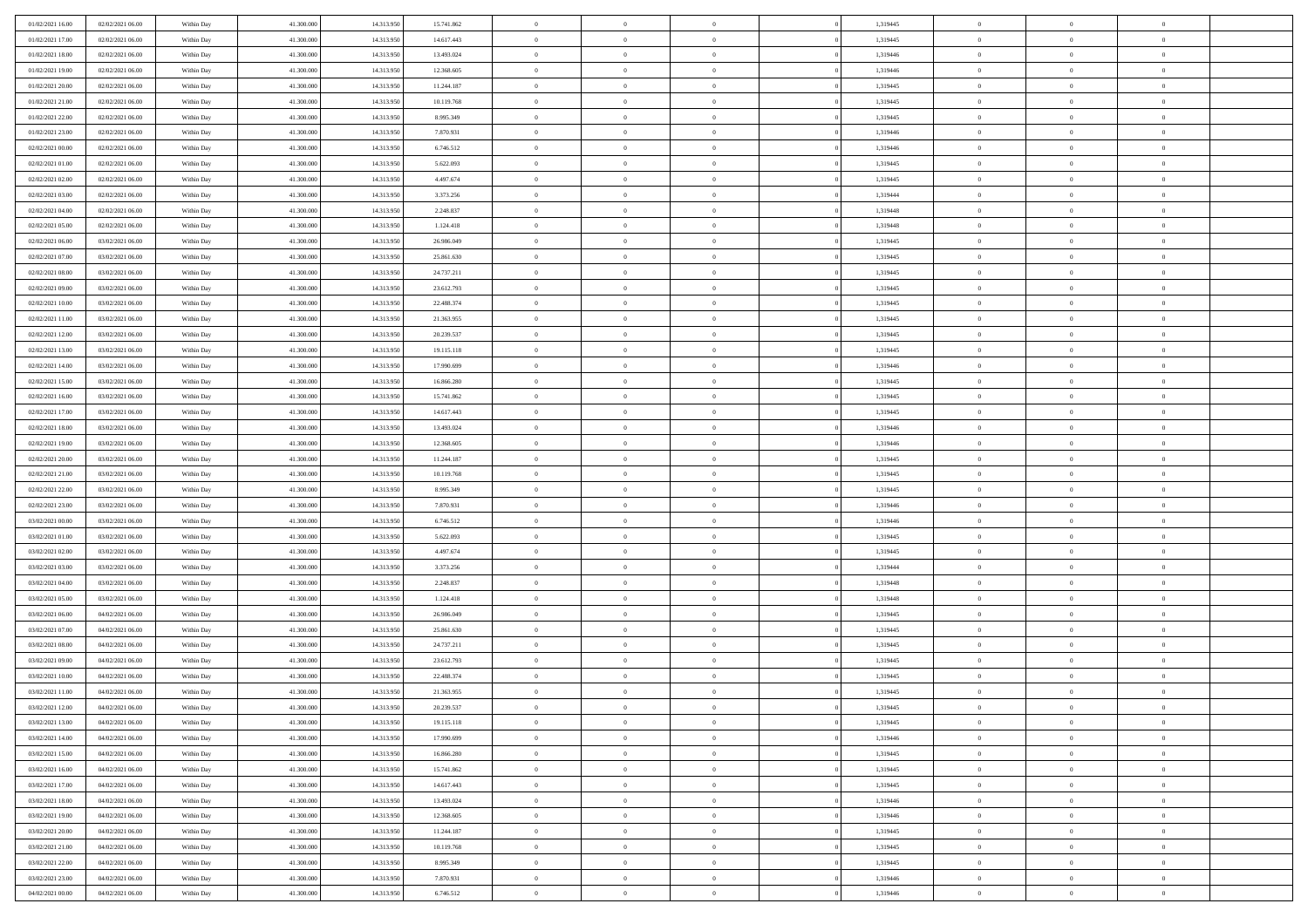| 04/02/2021 01:00 | 04/02/2021 06:00 | Within Day | 41.300.000 | 14.313.950 | 5.622.093  | $\overline{0}$ | $\overline{0}$ | $\Omega$       | 1,319445 | $\bf{0}$       | $\mathbf{0}$   | $\bf{0}$       |  |
|------------------|------------------|------------|------------|------------|------------|----------------|----------------|----------------|----------|----------------|----------------|----------------|--|
| 04/02/2021 02:00 | 04/02/2021 06:00 | Within Day | 41.300.000 | 14.313.950 | 4.497.674  | $\mathbf{0}$   | $\overline{0}$ | $\overline{0}$ | 1,319445 | $\overline{0}$ | $\overline{0}$ | $\theta$       |  |
| 04/02/2021 03:00 | 04/02/2021 06:00 | Within Day | 41.300.000 | 14.313.950 | 3.373.256  | $\,$ 0         | $\overline{0}$ | $\bf{0}$       | 1,319444 | $\,$ 0         | $\overline{0}$ | $\,$ 0 $\,$    |  |
| 04/02/2021 04:00 | 04/02/2021 06:00 | Within Day | 41.300,000 | 14.313.950 | 2.248.837  | $\bf{0}$       | $\overline{0}$ | $\Omega$       | 1,319448 | $\bf{0}$       | $\mathbf{0}$   | $\theta$       |  |
| 04/02/2021 05:00 | 04/02/2021 06:00 | Within Day | 41.300.000 | 14.313.950 | 1.124.418  | $\bf{0}$       | $\overline{0}$ | $\overline{0}$ | 1,319448 | $\mathbf{0}$   | $\overline{0}$ | $\overline{0}$ |  |
| 04/02/2021 06:00 | 05/02/2021 06:00 | Within Day | 41.300.000 | 14.313.950 | 26.986.049 | $\bf{0}$       | $\overline{0}$ | $\bf{0}$       | 1,319445 | $\,$ 0         | $\overline{0}$ | $\,$ 0 $\,$    |  |
| 04/02/2021 07:00 | 05/02/2021 06:00 | Within Day | 41.300,000 | 14.313.950 | 25.861.630 | $\bf{0}$       | $\overline{0}$ | $\Omega$       | 1,319445 | $\theta$       | $\mathbf{0}$   | $\theta$       |  |
| 04/02/2021 08:00 | 05/02/2021 06:00 | Within Day | 41.300.000 | 14.313.950 | 24.737.211 | $\overline{0}$ | $\overline{0}$ | $\overline{0}$ | 1,319445 | $\mathbf{0}$   | $\overline{0}$ | $\overline{0}$ |  |
| 04/02/2021 09:00 | 05/02/2021 06:00 | Within Day | 41.300.000 | 14.313.950 | 23.612.793 | $\bf{0}$       | $\overline{0}$ | $\bf{0}$       | 1,319445 | $\,$ 0         | $\overline{0}$ | $\,$ 0 $\,$    |  |
| 04/02/2021 10:00 | 05/02/2021 06:00 | Within Day | 41.300,000 | 14.313.950 | 22.488.374 | $\bf{0}$       | $\overline{0}$ | $\Omega$       | 1,319445 | $\theta$       | $\mathbf{0}$   | $\theta$       |  |
| 04/02/2021 11:00 | 05/02/2021 06:00 | Within Day | 41.300.000 | 14.313.950 | 21.363.955 | $\overline{0}$ | $\overline{0}$ | $\overline{0}$ | 1,319445 | $\mathbf{0}$   | $\overline{0}$ | $\overline{0}$ |  |
| 04/02/2021 12:00 | 05/02/2021 06:00 | Within Day | 41.300.000 | 14.313.950 | 20.239.537 | $\,$ 0         | $\overline{0}$ | $\bf{0}$       | 1,319445 | $\,$ 0         | $\overline{0}$ | $\,$ 0 $\,$    |  |
| 04/02/2021 13:00 | 05/02/2021 06:00 | Within Day | 41.300.000 | 14.313.950 | 19.115.118 | $\bf{0}$       | $\overline{0}$ | $\Omega$       | 1,319445 | $\overline{0}$ | $\mathbf{0}$   | $\theta$       |  |
| 04/02/2021 14:00 | 05/02/2021 06:00 | Within Dav | 41.300.000 | 14.313.950 | 17.990.699 | $\overline{0}$ | $\overline{0}$ | $\overline{0}$ | 1,319446 | $\mathbf{0}$   | $\overline{0}$ | $\overline{0}$ |  |
| 04/02/2021 15:00 | 05/02/2021 06:00 | Within Day | 41.300.000 | 14.313.950 | 16.866.280 | $\bf{0}$       | $\overline{0}$ | $\bf{0}$       | 1,319445 | $\,$ 0         | $\overline{0}$ | $\,$ 0 $\,$    |  |
| 04/02/2021 16:00 | 05/02/2021 06:00 | Within Day | 41,300,000 | 14.313.950 | 15.741.862 | $\bf{0}$       | $\overline{0}$ | $\overline{0}$ | 1,319445 | $\bf{0}$       | $\mathbf{0}$   | $\theta$       |  |
| 04/02/2021 17:00 | 05/02/2021 06:00 | Within Day | 41.300.000 | 14.313.950 | 14.617.443 | $\overline{0}$ | $\overline{0}$ | $\overline{0}$ | 1,319445 | $\mathbf{0}$   | $\overline{0}$ | $\overline{0}$ |  |
| 04/02/2021 18:00 | 05/02/2021 06:00 | Within Day | 41.300.000 | 14.313.950 | 13.493.024 | $\bf{0}$       | $\overline{0}$ | $\bf{0}$       | 1,319446 | $\,$ 0         | $\overline{0}$ | $\,0\,$        |  |
| 04/02/2021 19:00 | 05/02/2021 06:00 | Within Day | 41.300,000 | 14.313.950 | 12.368.605 | $\bf{0}$       | $\overline{0}$ | $\Omega$       | 1,319446 | $\theta$       | $\mathbf{0}$   | $\theta$       |  |
| 04/02/2021 20:00 | 05/02/2021 06:00 | Within Day | 41.300.000 | 14.313.950 | 11.244.187 | $\overline{0}$ | $\overline{0}$ | $\overline{0}$ | 1,319445 | $\mathbf{0}$   | $\overline{0}$ | $\overline{0}$ |  |
| 04/02/2021 21:00 | 05/02/2021 06:00 | Within Day | 41.300.000 | 14.313.950 | 10.119.768 | $\bf{0}$       | $\overline{0}$ | $\bf{0}$       | 1,319445 | $\,$ 0         | $\overline{0}$ | $\,$ 0 $\,$    |  |
| 04/02/2021 22.00 | 05/02/2021 06:00 | Within Day | 41.300,000 | 14.313.950 | 8.995.349  | $\bf{0}$       | $\overline{0}$ | $\Omega$       | 1,319445 | $\bf{0}$       | $\theta$       | $\theta$       |  |
| 04/02/2021 23:00 | 05/02/2021 06:00 | Within Day | 41.300.000 | 14.313.950 | 7.870.931  | $\overline{0}$ | $\overline{0}$ | $\overline{0}$ | 1,319446 | $\mathbf{0}$   | $\overline{0}$ | $\overline{0}$ |  |
| 05/02/2021 00:00 | 05/02/2021 06:00 | Within Day | 41.300.000 | 14.313.950 | 6.746.512  | $\bf{0}$       | $\overline{0}$ | $\bf{0}$       | 1,319446 | $\,$ 0         | $\overline{0}$ | $\,$ 0 $\,$    |  |
| 05/02/2021 01:00 | 05/02/2021 06:00 | Within Day | 41.300,000 | 14.313.950 | 5.622.093  | $\bf{0}$       | $\overline{0}$ | $\overline{0}$ | 1,319445 | $\bf{0}$       | $\overline{0}$ | $\bf{0}$       |  |
| 05/02/2021 02:00 | 05/02/2021 06:00 | Within Day | 41.300.000 | 14.313.950 | 4.497.674  | $\overline{0}$ | $\overline{0}$ | $\overline{0}$ | 1,319445 | $\mathbf{0}$   | $\overline{0}$ | $\overline{0}$ |  |
| 05/02/2021 03:00 | 05/02/2021 06:00 | Within Day | 41.300.000 | 14.313.950 | 3.373.256  | $\bf{0}$       | $\overline{0}$ | $\bf{0}$       | 1,319444 | $\,$ 0         | $\overline{0}$ | $\,$ 0 $\,$    |  |
| 05/02/2021 04:00 | 05/02/2021 06:00 | Within Day | 41.300,000 | 14.313.950 | 2.248.837  | $\bf{0}$       | $\overline{0}$ | $\Omega$       | 1,319448 | $\theta$       | $\mathbf{0}$   | $\theta$       |  |
| 05/02/2021 05:00 | 05/02/2021 06:00 | Within Day | 41.300.000 | 14.313.950 | 1.124.418  | $\overline{0}$ | $\overline{0}$ | $\overline{0}$ | 1,319448 | $\mathbf{0}$   | $\overline{0}$ | $\overline{0}$ |  |
| 05/02/2021 06:00 | 06/02/2021 06:00 | Within Day | 41.300.000 | 14.313.950 | 26.986.049 | $\bf{0}$       | $\overline{0}$ | $\bf{0}$       | 1,319445 | $\,$ 0         | $\overline{0}$ | $\,$ 0 $\,$    |  |
| 05/02/2021 07:00 | 06/02/2021 06:00 | Within Day | 41.300.000 | 14.313.950 | 25.861.630 | $\,$ 0         | $\bf{0}$       | $\overline{0}$ | 1,319445 | $\bf{0}$       | $\overline{0}$ | $\,0\,$        |  |
| 05/02/2021 08:00 | 06/02/2021 06:00 | Within Dav | 41.300.000 | 14.313.950 | 24.737.211 | $\overline{0}$ | $\overline{0}$ | $\overline{0}$ | 1,319445 | $\mathbf{0}$   | $\overline{0}$ | $\overline{0}$ |  |
| 05/02/2021 09:00 | 06/02/2021 06:00 | Within Day | 41.300.000 | 14.313.950 | 23.612.793 | $\bf{0}$       | $\overline{0}$ | $\bf{0}$       | 1,319445 | $\,$ 0         | $\overline{0}$ | $\,$ 0 $\,$    |  |
| 05/02/2021 10:00 | 06/02/2021 06:00 | Within Day | 41.300.000 | 14.313.950 | 22.488.374 | $\bf{0}$       | $\bf{0}$       | $\bf{0}$       | 1,319445 | $\bf{0}$       | $\overline{0}$ | $\,0\,$        |  |
| 05/02/2021 11:00 | 06/02/2021 06:00 | Within Day | 41.300.000 | 14.313.950 | 21.363.955 | $\overline{0}$ | $\overline{0}$ | $\overline{0}$ | 1,319445 | $\overline{0}$ | $\overline{0}$ | $\overline{0}$ |  |
| 05/02/2021 12:00 | 06/02/2021 06:00 | Within Day | 41.300.000 | 14.313.950 | 20.239.537 | $\bf{0}$       | $\overline{0}$ | $\bf{0}$       | 1,319445 | $\,$ 0         | $\overline{0}$ | $\,$ 0 $\,$    |  |
| 05/02/2021 13:00 | 06/02/2021 06:00 | Within Day | 41.300.000 | 14.313.950 | 19.115.118 | $\bf{0}$       | $\bf{0}$       | $\overline{0}$ | 1,319445 | $\bf{0}$       | $\overline{0}$ | $\,0\,$        |  |
| 05/02/2021 14:00 | 06/02/2021 06:00 | Within Day | 41.300.000 | 14.313.950 | 17.990.699 | $\overline{0}$ | $\overline{0}$ | $\overline{0}$ | 1,319446 | $\mathbf{0}$   | $\overline{0}$ | $\overline{0}$ |  |
| 05/02/2021 15:00 | 06/02/2021 06:00 | Within Day | 41.300.000 | 14.313.950 | 16.866.280 | $\bf{0}$       | $\overline{0}$ | $\bf{0}$       | 1,319445 | $\,$ 0         | $\overline{0}$ | $\,$ 0 $\,$    |  |
| 05/02/2021 16:00 | 06/02/2021 06:00 | Within Day | 41.300.000 | 14.313.950 | 15.741.862 | $\bf{0}$       | $\bf{0}$       | $\overline{0}$ | 1,319445 | $\bf{0}$       | $\overline{0}$ | $\,0\,$        |  |
| 05/02/2021 17:00 | 06/02/2021 06:00 | Within Day | 41.300.000 | 14.313.950 | 14.617.443 | $\overline{0}$ | $\overline{0}$ | $\overline{0}$ | 1,319445 | $\overline{0}$ | $\overline{0}$ | $\overline{0}$ |  |
| 05/02/2021 18:00 | 06/02/2021 06:00 | Within Day | 41.300.000 | 14.313.950 | 13.493.024 | $\bf{0}$       | $\overline{0}$ | $\bf{0}$       | 1,319446 | $\,$ 0         | $\overline{0}$ | $\,$ 0 $\,$    |  |
| 05/02/2021 19:00 | 06/02/2021 06:00 | Within Day | 41.300.000 | 14.313.950 | 12.368.605 | $\bf{0}$       | $\bf{0}$       | $\bf{0}$       | 1,319446 | $\bf{0}$       | $\overline{0}$ | $\,0\,$        |  |
| 05/02/2021 20:00 | 06/02/2021 06:00 | Within Dav | 41.300.000 | 14.313.950 | 11.244.187 | $\mathbf{0}$   | $\overline{0}$ | $\overline{0}$ | 1,319445 | $\mathbf{0}$   | $\overline{0}$ | $\overline{0}$ |  |
| 05/02/2021 21:00 | 06/02/2021 06:00 | Within Day | 41.300.000 | 14.313.950 | 10.119.768 | $\bf{0}$       | $\overline{0}$ | $\theta$       | 1,319445 | $\overline{0}$ | $\theta$       | $\theta$       |  |
| 05/02/2021 22.00 | 06/02/2021 06:00 | Within Day | 41.300.000 | 14.313.950 | 8.995.349  | $\bf{0}$       | $\bf{0}$       | $\bf{0}$       | 1,319445 | $\bf{0}$       | $\overline{0}$ | $\,0\,$        |  |
| 05/02/2021 23:00 | 06/02/2021 06:00 | Within Day | 41.300.000 | 14.313.950 | 7.870.931  | $\overline{0}$ | $\overline{0}$ | $\overline{0}$ | 1,319446 | $\overline{0}$ | $\bf{0}$       | $\overline{0}$ |  |
| 06/02/2021 00:00 | 06/02/2021 06:00 | Within Day | 41.300.000 | 14.313.950 | 6.746.512  | $\,$ 0 $\,$    | $\overline{0}$ | $\overline{0}$ | 1,319446 | $\mathbf{0}$   | $\,$ 0 $\,$    | $\,$ 0 $\,$    |  |
| 06/02/2021 01:00 | 06/02/2021 06:00 | Within Day | 41.300.000 | 14.313.950 | 5.622.093  | $\bf{0}$       | $\bf{0}$       | $\overline{0}$ | 1,319445 | $\bf{0}$       | $\overline{0}$ | $\bf{0}$       |  |
| 06/02/2021 02:00 | 06/02/2021 06:00 | Within Day | 41.300.000 | 14.313.950 | 4.497.674  | $\bf{0}$       | $\overline{0}$ | $\overline{0}$ | 1,319445 | $\overline{0}$ | $\overline{0}$ | $\overline{0}$ |  |
| 06/02/2021 03:00 | 06/02/2021 06:00 | Within Day | 41.300.000 | 14.313.950 | 3.373.256  | $\,$ 0 $\,$    | $\overline{0}$ | $\overline{0}$ | 1,319444 | $\,$ 0 $\,$    | $\overline{0}$ | $\,$ 0 $\,$    |  |
| 06/02/2021 04:00 | 06/02/2021 06:00 | Within Day | 41.300.000 | 14.313.950 | 2.248.837  | $\bf{0}$       | $\overline{0}$ | $\overline{0}$ | 1,319448 | $\bf{0}$       | $\overline{0}$ | $\overline{0}$ |  |
| 06/02/2021 05:00 | 06/02/2021 06:00 | Within Day | 41.300.000 | 14.313.950 | 1.124.418  | $\overline{0}$ | $\overline{0}$ | $\overline{0}$ | 1,319448 | $\overline{0}$ | $\bf{0}$       | $\overline{0}$ |  |
| 06/02/2021 06:00 | 07/02/2021 06:00 | Within Day | 41.300.000 | 14.313.950 | 26.986.049 | $\,$ 0 $\,$    | $\overline{0}$ | $\overline{0}$ | 1,319445 | $\,$ 0 $\,$    | $\overline{0}$ | $\,$ 0 $\,$    |  |
| 06/02/2021 07:00 | 07/02/2021 06:00 | Within Day | 41.300.000 | 14.313.950 | 25.861.630 | $\bf{0}$       | $\bf{0}$       | $\overline{0}$ | 1,319445 | $\mathbf{0}$   | $\overline{0}$ | $\bf{0}$       |  |
| 06/02/2021 08:00 | 07/02/2021 06:00 | Within Day | 41.300.000 | 14.313.950 | 24.737.211 | $\bf{0}$       | $\overline{0}$ | $\overline{0}$ | 1,319445 | $\mathbf{0}$   | $\bf{0}$       | $\overline{0}$ |  |
| 06/02/2021 09:00 | 07/02/2021 06:00 | Within Day | 41.300.000 | 14.313.950 | 23.612.793 | $\,0\,$        | $\overline{0}$ | $\overline{0}$ | 1,319445 | $\,$ 0         | $\overline{0}$ | $\,$ 0 $\,$    |  |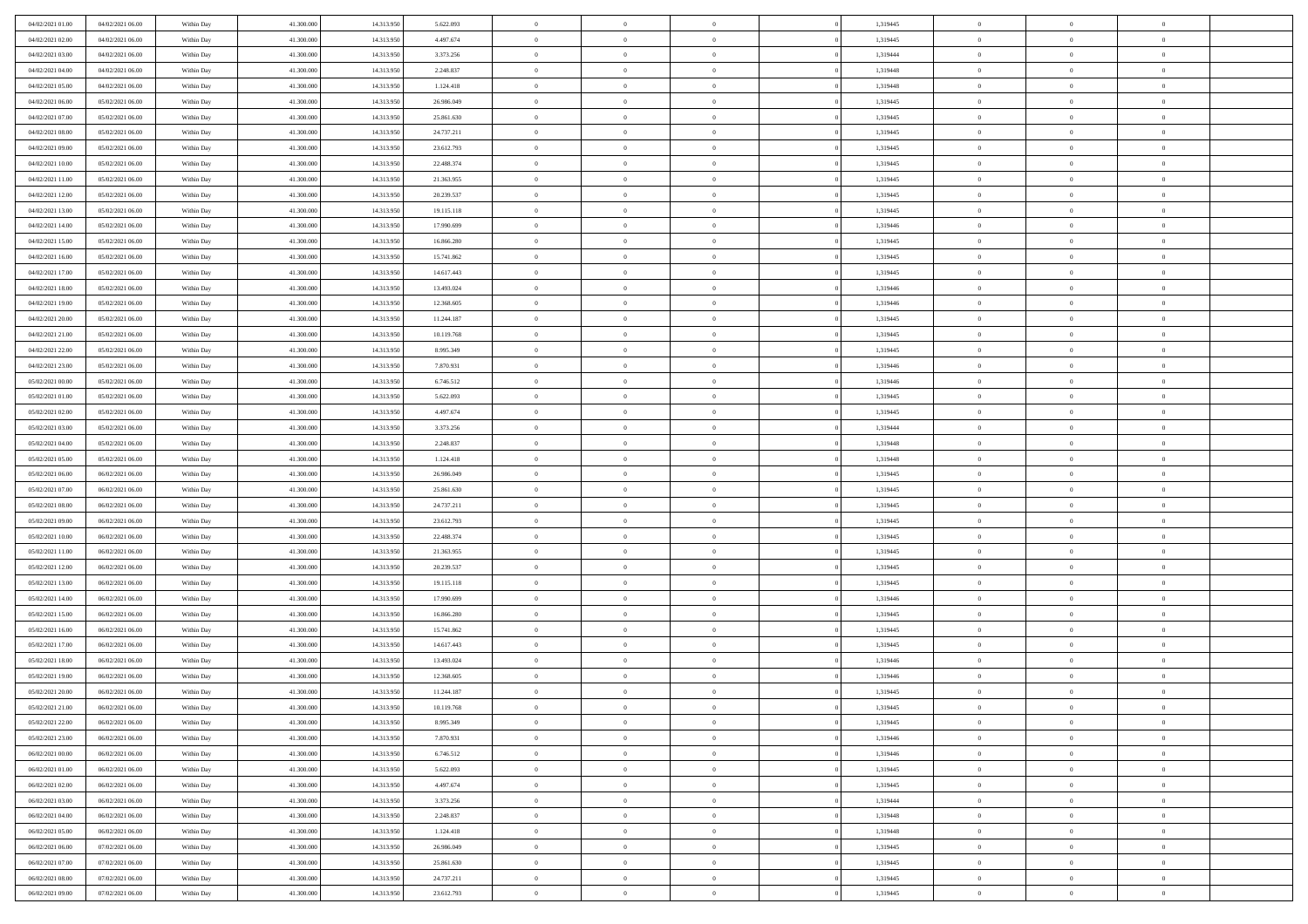| 06/02/2021 10:00 | 07/02/2021 06:00 | Within Day | 41.300.000 | 14.313.950 | 22.488.374 | $\overline{0}$ | $\overline{0}$ | $\Omega$       | 1,319445 | $\bf{0}$       | $\mathbf{0}$   | $\bf{0}$       |  |
|------------------|------------------|------------|------------|------------|------------|----------------|----------------|----------------|----------|----------------|----------------|----------------|--|
| 06/02/2021 11:00 | 07/02/2021 06:00 | Within Day | 41.300.000 | 14.313.950 | 21.363.955 | $\mathbf{0}$   | $\overline{0}$ | $\overline{0}$ | 1,319445 | $\overline{0}$ | $\overline{0}$ | $\overline{0}$ |  |
| 06/02/2021 12:00 | 07/02/2021 06:00 | Within Day | 41.300.000 | 14.313.950 | 20.239.537 | $\,$ 0         | $\overline{0}$ | $\bf{0}$       | 1,319445 | $\,$ 0         | $\overline{0}$ | $\,$ 0 $\,$    |  |
| 06/02/2021 13:00 | 07/02/2021 06:00 | Within Day | 41.300,000 | 14.313.950 | 19.115.118 | $\bf{0}$       | $\overline{0}$ | $\Omega$       | 1,319445 | $\bf{0}$       | $\mathbf{0}$   | $\theta$       |  |
| 06/02/2021 14:00 | 07/02/2021 06:00 | Within Day | 41.300.000 | 14.313.950 | 17.990.699 | $\bf{0}$       | $\overline{0}$ | $\overline{0}$ | 1,319446 | $\overline{0}$ | $\overline{0}$ | $\overline{0}$ |  |
| 06/02/2021 15:00 | 07/02/2021 06:00 | Within Day | 41.300.000 | 14.313.950 | 16.866.280 | $\bf{0}$       | $\overline{0}$ | $\bf{0}$       | 1,319445 | $\,$ 0         | $\overline{0}$ | $\,$ 0 $\,$    |  |
| 06/02/2021 16:00 | 07/02/2021 06:00 | Within Day | 41.300,000 | 14.313.950 | 15.741.862 | $\bf{0}$       | $\overline{0}$ | $\overline{0}$ | 1,319445 | $\theta$       | $\mathbf{0}$   | $\theta$       |  |
| 06/02/2021 17:00 | 07/02/2021 06:00 | Within Day | 41.300.000 | 14.313.950 | 14.617.443 | $\overline{0}$ | $\overline{0}$ | $\overline{0}$ | 1,319445 | $\mathbf{0}$   | $\overline{0}$ | $\overline{0}$ |  |
| 06/02/2021 18:00 | 07/02/2021 06:00 | Within Day | 41.300.000 | 14.313.950 | 13.493.024 | $\bf{0}$       | $\overline{0}$ | $\bf{0}$       | 1,319446 | $\,$ 0         | $\overline{0}$ | $\,$ 0 $\,$    |  |
| 06/02/2021 19:00 | 07/02/2021 06:00 | Within Day | 41.300,000 | 14.313.950 | 12.368.605 | $\bf{0}$       | $\overline{0}$ | $\Omega$       | 1,319446 | $\theta$       | $\mathbf{0}$   | $\theta$       |  |
| 06/02/2021 20:00 | 07/02/2021 06:00 | Within Day | 41.300.000 | 14.313.950 | 11.244.187 | $\overline{0}$ | $\overline{0}$ | $\overline{0}$ | 1,319445 | $\mathbf{0}$   | $\overline{0}$ | $\overline{0}$ |  |
| 06/02/2021 21:00 | 07/02/2021 06:00 | Within Day | 41.300.000 | 14.313.950 | 10.119.768 | $\bf{0}$       | $\overline{0}$ | $\bf{0}$       | 1,319445 | $\,$ 0         | $\overline{0}$ | $\,$ 0 $\,$    |  |
| 06/02/2021 22.00 | 07/02/2021 06:00 | Within Day | 41.300.000 | 14.313.950 | 8.995.349  | $\bf{0}$       | $\overline{0}$ | $\Omega$       | 1,319445 | $\overline{0}$ | $\mathbf{0}$   | $\theta$       |  |
| 06/02/2021 23:00 | 07/02/2021 06:00 | Within Day | 41.300.000 | 14.313.950 | 7.870.931  | $\overline{0}$ | $\overline{0}$ | $\overline{0}$ | 1,319446 | $\mathbf{0}$   | $\overline{0}$ | $\overline{0}$ |  |
| 07/02/2021 00:00 | 07/02/2021 06:00 | Within Day | 41.300.000 | 14.313.950 | 6.746.512  | $\bf{0}$       | $\overline{0}$ | $\bf{0}$       | 1,319446 | $\,$ 0         | $\overline{0}$ | $\,$ 0 $\,$    |  |
| 07/02/2021 01:00 | 07/02/2021 06:00 | Within Day | 41,300,000 | 14.313.950 | 5.622.093  | $\bf{0}$       | $\overline{0}$ | $\overline{0}$ | 1,319445 | $\theta$       | $\mathbf{0}$   | $\theta$       |  |
| 07/02/2021 02:00 | 07/02/2021 06:00 | Within Day | 41.300.000 | 14.313.950 | 4.497.674  | $\overline{0}$ | $\overline{0}$ | $\overline{0}$ | 1,319445 | $\mathbf{0}$   | $\overline{0}$ | $\overline{0}$ |  |
| 07/02/2021 03:00 | 07/02/2021 06:00 | Within Day | 41.300.000 | 14.313.950 | 3.373.256  | $\bf{0}$       | $\overline{0}$ | $\bf{0}$       | 1,319444 | $\,$ 0         | $\overline{0}$ | $\,$ 0 $\,$    |  |
| 07/02/2021 04:00 | 07/02/2021 06:00 | Within Day | 41.300,000 | 14.313.950 | 2.248.837  | $\bf{0}$       | $\overline{0}$ | $\Omega$       | 1,319448 | $\theta$       | $\mathbf{0}$   | $\theta$       |  |
| 07/02/2021 05:00 | 07/02/2021 06:00 | Within Day | 41.300.000 | 14.313.950 | 1.124.418  | $\overline{0}$ | $\overline{0}$ | $\overline{0}$ | 1,319448 | $\mathbf{0}$   | $\overline{0}$ | $\overline{0}$ |  |
| 07/02/2021 06:00 | 08/02/2021 06:00 | Within Day | 41.300.000 | 14.313.950 | 26.986.049 | $\bf{0}$       | $\overline{0}$ | $\bf{0}$       | 1,319445 | $\,$ 0         | $\overline{0}$ | $\,$ 0 $\,$    |  |
| 07/02/2021 07:00 | 08/02/2021 06:00 | Within Day | 41.300,000 | 14.313.950 | 25.861.630 | $\bf{0}$       | $\overline{0}$ | $\Omega$       | 1,319445 | $\bf{0}$       | $\theta$       | $\theta$       |  |
| 07/02/2021 08:00 | 08/02/2021 06:00 | Within Day | 41.300.000 | 14.313.950 | 24.737.211 | $\overline{0}$ | $\overline{0}$ | $\overline{0}$ | 1,319445 | $\mathbf{0}$   | $\overline{0}$ | $\overline{0}$ |  |
| 07/02/2021 09:00 | 08/02/2021 06:00 | Within Day | 41.300.000 | 14.313.950 | 23.612.793 | $\bf{0}$       | $\overline{0}$ | $\bf{0}$       | 1,319445 | $\,$ 0         | $\overline{0}$ | $\,$ 0 $\,$    |  |
| 07/02/2021 11:00 | 08/02/2021 06:00 | Within Day | 41.300,000 | 14.313.950 | 21.363.955 | $\bf{0}$       | $\overline{0}$ | $\overline{0}$ | 1,319445 | $\bf{0}$       | $\overline{0}$ | $\bf{0}$       |  |
| 07/02/2021 12:00 | 08/02/2021 06:00 | Within Day | 41.300.000 | 14.313.950 | 20.239.537 | $\overline{0}$ | $\overline{0}$ | $\overline{0}$ | 1,319445 | $\mathbf{0}$   | $\overline{0}$ | $\overline{0}$ |  |
| 07/02/2021 13:00 | 08/02/2021 06:00 | Within Day | 41.300.000 | 14.313.950 | 19.115.118 | $\bf{0}$       | $\overline{0}$ | $\bf{0}$       | 1,319445 | $\,$ 0         | $\overline{0}$ | $\,$ 0 $\,$    |  |
| 07/02/2021 14:00 | 08/02/2021 06:00 | Within Day | 41.300,000 | 14.313.950 | 17.990.699 | $\bf{0}$       | $\overline{0}$ | $\Omega$       | 1,319446 | $\theta$       | $\mathbf{0}$   | $\theta$       |  |
| 07/02/2021 15:00 | 08/02/2021 06:00 | Within Day | 41.300.000 | 14.313.950 | 16.866.280 | $\overline{0}$ | $\overline{0}$ | $\overline{0}$ | 1,319445 | $\mathbf{0}$   | $\overline{0}$ | $\overline{0}$ |  |
| 07/02/2021 16:00 | 08/02/2021 06:00 | Within Day | 41.300.000 | 14.313.950 | 15.741.862 | $\bf{0}$       | $\overline{0}$ | $\bf{0}$       | 1,319445 | $\,$ 0         | $\overline{0}$ | $\,$ 0 $\,$    |  |
| 07/02/2021 17:00 | 08/02/2021 06:00 | Within Day | 41.300.000 | 14.313.950 | 14.617.443 | $\bf{0}$       | $\bf{0}$       | $\overline{0}$ | 1,319445 | $\bf{0}$       | $\overline{0}$ | $\,0\,$        |  |
| 07/02/2021 18:00 | 08/02/2021 06:00 | Within Dav | 41.300.000 | 14.313.950 | 13.493.024 | $\overline{0}$ | $\overline{0}$ | $\overline{0}$ | 1,319446 | $\mathbf{0}$   | $\overline{0}$ | $\overline{0}$ |  |
| 07/02/2021 19:00 | 08/02/2021 06:00 | Within Day | 41.300.000 | 14.313.950 | 12.368.605 | $\bf{0}$       | $\overline{0}$ | $\bf{0}$       | 1,319446 | $\,$ 0         | $\overline{0}$ | $\,$ 0 $\,$    |  |
| 07/02/2021 20:00 | 08/02/2021 06:00 | Within Day | 41.300.000 | 14.313.950 | 11.244.187 | $\bf{0}$       | $\bf{0}$       | $\bf{0}$       | 1,319445 | $\bf{0}$       | $\overline{0}$ | $\,0\,$        |  |
| 07/02/2021 21:00 | 08/02/2021 06:00 | Within Day | 41.300.000 | 14.313.950 | 10.119.768 | $\overline{0}$ | $\overline{0}$ | $\overline{0}$ | 1,319445 | $\overline{0}$ | $\overline{0}$ | $\overline{0}$ |  |
| 07/02/2021 22.00 | 08/02/2021 06:00 | Within Day | 41.300.000 | 14.313.950 | 8.995.349  | $\bf{0}$       | $\overline{0}$ | $\bf{0}$       | 1,319445 | $\,$ 0         | $\overline{0}$ | $\,$ 0 $\,$    |  |
| 07/02/2021 23.00 | 08/02/2021 06:00 | Within Day | 41.300.000 | 14.313.950 | 7.870.931  | $\bf{0}$       | $\bf{0}$       | $\overline{0}$ | 1,319446 | $\bf{0}$       | $\overline{0}$ | $\,0\,$        |  |
| 08/02/2021 00:00 | 08/02/2021 06:00 | Within Day | 41.300.000 | 14.313.950 | 6.746.512  | $\overline{0}$ | $\overline{0}$ | $\overline{0}$ | 1,319446 | $\mathbf{0}$   | $\overline{0}$ | $\overline{0}$ |  |
| 08/02/2021 01:00 | 08/02/2021 06:00 | Within Day | 41.300.000 | 14.313.950 | 5.622.093  | $\bf{0}$       | $\overline{0}$ | $\bf{0}$       | 1,319445 | $\,$ 0         | $\overline{0}$ | $\,$ 0 $\,$    |  |
| 08/02/2021 02:00 | 08/02/2021 06:00 | Within Day | 41.300.000 | 14.313.950 | 4.497.674  | $\bf{0}$       | $\bf{0}$       | $\overline{0}$ | 1,319445 | $\bf{0}$       | $\overline{0}$ | $\,0\,$        |  |
| 08/02/2021 03:00 | 08/02/2021 06:00 | Within Day | 41.300.000 | 14.313.950 | 3.373.256  | $\overline{0}$ | $\overline{0}$ | $\overline{0}$ | 1,319444 | $\overline{0}$ | $\overline{0}$ | $\overline{0}$ |  |
| 08/02/2021 04:00 | 08/02/2021 06:00 | Within Day | 41.300.000 | 14.313.950 | 2.248.837  | $\bf{0}$       | $\overline{0}$ | $\bf{0}$       | 1,319448 | $\,$ 0         | $\overline{0}$ | $\,$ 0 $\,$    |  |
| 08/02/2021 05:00 | 08/02/2021 06:00 | Within Day | 41.300.000 | 14.313.950 | 1.124.418  | $\bf{0}$       | $\bf{0}$       | $\bf{0}$       | 1,319448 | $\bf{0}$       | $\overline{0}$ | $\,0\,$        |  |
| 08/02/2021 06:00 | 09/02/2021 06:00 | Within Dav | 41.300.000 | 14.313.950 | 26.986.049 | $\mathbf{0}$   | $\overline{0}$ | $\overline{0}$ | 1,319445 | $\mathbf{0}$   | $\overline{0}$ | $\overline{0}$ |  |
| 08/02/2021 07:00 | 09/02/2021 06:00 | Within Day | 41.300.000 | 14.313.950 | 25.861.630 | $\bf{0}$       | $\overline{0}$ | $\theta$       | 1,319445 | $\overline{0}$ | $\theta$       | $\theta$       |  |
| 08/02/2021 08:00 | 09/02/2021 06:00 | Within Day | 41.300.000 | 14.313.950 | 24.737.211 | $\bf{0}$       | $\bf{0}$       | $\bf{0}$       | 1,319445 | $\bf{0}$       | $\overline{0}$ | $\,0\,$        |  |
| 08/02/2021 09:00 | 09/02/2021 06:00 | Within Day | 41.300.000 | 14.313.950 | 23.612.793 | $\overline{0}$ | $\overline{0}$ | $\overline{0}$ | 1,319445 | $\overline{0}$ | $\bf{0}$       | $\overline{0}$ |  |
| 08/02/2021 10:00 | 09/02/2021 06:00 | Within Day | 41.300.000 | 14.313.950 | 22.488.374 | $\,$ 0 $\,$    | $\overline{0}$ | $\overline{0}$ | 1,319445 | $\,$ 0 $\,$    | $\,$ 0 $\,$    | $\,$ 0 $\,$    |  |
| 08/02/2021 11:00 | 09/02/2021 06:00 | Within Day | 41.300.000 | 14.313.950 | 21.363.955 | $\bf{0}$       | $\bf{0}$       | $\overline{0}$ | 1,319445 | $\bf{0}$       | $\overline{0}$ | $\bf{0}$       |  |
| 08/02/2021 12:00 | 09/02/2021 06:00 | Within Day | 41.300.000 | 14.313.950 | 20.239.537 | $\bf{0}$       | $\overline{0}$ | $\overline{0}$ | 1,319445 | $\overline{0}$ | $\overline{0}$ | $\overline{0}$ |  |
| 08/02/2021 13:00 | 09/02/2021 06:00 | Within Day | 41.300.000 | 14.313.950 | 19.115.118 | $\,$ 0 $\,$    | $\overline{0}$ | $\overline{0}$ | 1,319445 | $\,$ 0 $\,$    | $\overline{0}$ | $\,$ 0 $\,$    |  |
| 08/02/2021 14:00 | 09/02/2021 06:00 | Within Day | 41.300.000 | 14.313.950 | 17.990.699 | $\bf{0}$       | $\overline{0}$ | $\overline{0}$ | 1,319446 | $\bf{0}$       | $\overline{0}$ | $\overline{0}$ |  |
| 08/02/2021 15:00 | 09/02/2021 06:00 | Within Day | 41.300.000 | 14.313.950 | 16.866.280 | $\overline{0}$ | $\overline{0}$ | $\overline{0}$ | 1,319445 | $\overline{0}$ | $\bf{0}$       | $\overline{0}$ |  |
| 08/02/2021 16:00 | 09/02/2021 06:00 | Within Day | 41.300.000 | 14.313.950 | 15.741.862 | $\,$ 0 $\,$    | $\overline{0}$ | $\overline{0}$ | 1,319445 | $\,$ 0 $\,$    | $\,$ 0 $\,$    | $\,$ 0 $\,$    |  |
| 08/02/2021 17:00 | 09/02/2021 06:00 | Within Day | 41.300.000 | 14.313.950 | 14.617.443 | $\bf{0}$       | $\bf{0}$       | $\overline{0}$ | 1,319445 | $\mathbf{0}$   | $\overline{0}$ | $\bf{0}$       |  |
| 08/02/2021 18:00 | 09/02/2021 06:00 | Within Day | 41.300.000 | 14.313.950 | 13.493.024 | $\bf{0}$       | $\overline{0}$ | $\overline{0}$ | 1,319446 | $\mathbf{0}$   | $\bf{0}$       | $\overline{0}$ |  |
| 08/02/2021 19:00 | 09/02/2021 06:00 | Within Day | 41.300.000 | 14.313.950 | 12.368.605 | $\,0\,$        | $\overline{0}$ | $\overline{0}$ | 1,319446 | $\,$ 0         | $\overline{0}$ | $\,$ 0 $\,$    |  |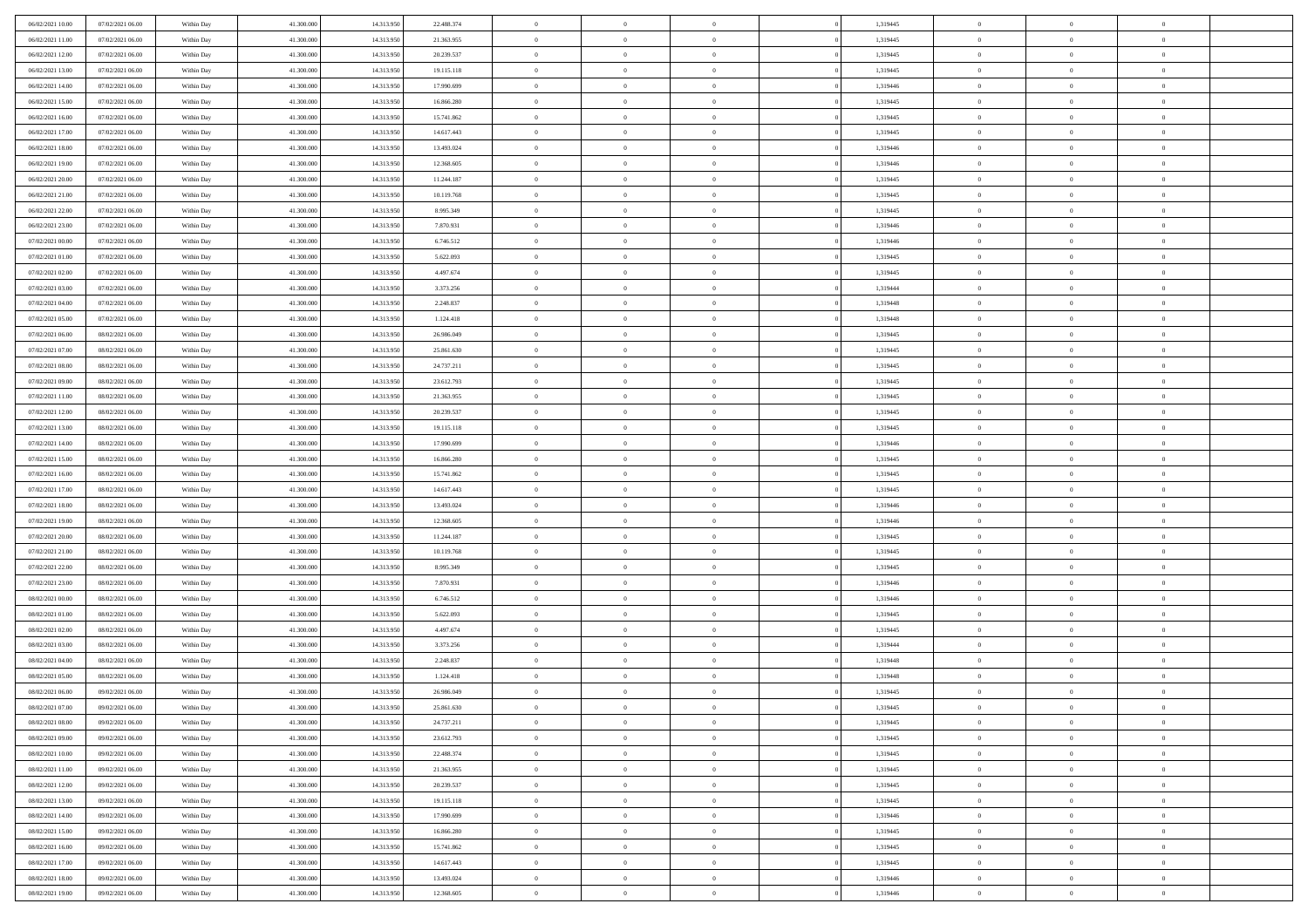| 08/02/2021 20:00 | 09/02/2021 06:00 | Within Day | 41.300.000 | 14.313.950 | 11.244.187 | $\overline{0}$ | $\overline{0}$ | $\Omega$       | 1,319445 | $\bf{0}$       | $\mathbf{0}$   | $\bf{0}$       |  |
|------------------|------------------|------------|------------|------------|------------|----------------|----------------|----------------|----------|----------------|----------------|----------------|--|
| 08/02/2021 21:00 | 09/02/2021 06:00 | Within Day | 41.300.000 | 14.313.950 | 10.119.768 | $\mathbf{0}$   | $\overline{0}$ | $\overline{0}$ | 1,319445 | $\overline{0}$ | $\overline{0}$ | $\overline{0}$ |  |
| 08/02/2021 22:00 | 09/02/2021 06:00 | Within Day | 41.300.000 | 14.313.950 | 8.995.349  | $\,$ 0         | $\overline{0}$ | $\bf{0}$       | 1,319445 | $\,$ 0         | $\overline{0}$ | $\,$ 0 $\,$    |  |
| 08/02/2021 23:00 | 09/02/2021 06:00 | Within Day | 41.300,000 | 14.313.950 | 7.870.931  | $\bf{0}$       | $\overline{0}$ | $\Omega$       | 1,319446 | $\bf{0}$       | $\mathbf{0}$   | $\theta$       |  |
| 09/02/2021 00:00 | 09/02/2021 06:00 | Within Day | 41.300.000 | 14.313.950 | 6.746.512  | $\bf{0}$       | $\overline{0}$ | $\overline{0}$ | 1,319446 | $\overline{0}$ | $\overline{0}$ | $\overline{0}$ |  |
| 09/02/2021 01:00 | 09/02/2021 06:00 | Within Day | 41.300.000 | 14.313.950 | 5.622.093  | $\bf{0}$       | $\overline{0}$ | $\bf{0}$       | 1,319445 | $\,$ 0         | $\overline{0}$ | $\,$ 0 $\,$    |  |
| 09/02/2021 02:00 | 09/02/2021 06:00 | Within Day | 41.300,000 | 14.313.950 | 4.497.674  | $\bf{0}$       | $\overline{0}$ | $\overline{0}$ | 1,319445 | $\theta$       | $\mathbf{0}$   | $\theta$       |  |
| 09/02/2021 03:00 | 09/02/2021 06:00 | Within Day | 41.300.000 | 14.313.950 | 3.373.256  | $\overline{0}$ | $\overline{0}$ | $\overline{0}$ | 1,319444 | $\mathbf{0}$   | $\overline{0}$ | $\overline{0}$ |  |
| 09/02/2021 04:00 | 09/02/2021 06:00 | Within Day | 41.300.000 | 14.313.950 | 2.248.837  | $\bf{0}$       | $\overline{0}$ | $\bf{0}$       | 1,319448 | $\,$ 0         | $\overline{0}$ | $\,$ 0 $\,$    |  |
| 09/02/2021 05:00 | 09/02/2021 06:00 | Within Day | 41.300,000 | 14.313.950 | 1.124.418  | $\bf{0}$       | $\overline{0}$ | $\Omega$       | 1,319448 | $\theta$       | $\mathbf{0}$   | $\theta$       |  |
| 09/02/2021 06:00 | 10/02/2021 06:00 | Within Day | 41.300.000 | 14.313.950 | 26.986.049 | $\overline{0}$ | $\overline{0}$ | $\overline{0}$ | 1,319445 | $\mathbf{0}$   | $\overline{0}$ | $\overline{0}$ |  |
| 09/02/2021 07:00 | 10/02/2021 06:00 | Within Day | 41.300.000 | 14.313.950 | 25.861.630 | $\bf{0}$       | $\overline{0}$ | $\bf{0}$       | 1,319445 | $\,$ 0         | $\overline{0}$ | $\,$ 0 $\,$    |  |
| 09/02/2021 08:00 | 10/02/2021 06:00 | Within Day | 41.300.000 | 14.313.950 | 24.737.211 | $\bf{0}$       | $\overline{0}$ | $\Omega$       | 1,319445 | $\overline{0}$ | $\mathbf{0}$   | $\theta$       |  |
| 09/02/2021 09:00 | 10/02/2021 06:00 | Within Day | 41.300.000 | 14.313.950 | 23.612.793 | $\overline{0}$ | $\overline{0}$ | $\overline{0}$ | 1,319445 | $\mathbf{0}$   | $\overline{0}$ | $\overline{0}$ |  |
| 09/02/2021 10:00 | 10/02/2021 06:00 | Within Day | 41.300.000 | 14.313.950 | 22.488.374 | $\bf{0}$       | $\overline{0}$ | $\bf{0}$       | 1,319445 | $\,$ 0         | $\overline{0}$ | $\,$ 0 $\,$    |  |
| 09/02/2021 11:00 | 10/02/2021 06:00 | Within Day | 41,300,000 | 14.313.950 | 21.363.955 | $\bf{0}$       | $\overline{0}$ | $\overline{0}$ | 1,319445 | $\theta$       | $\mathbf{0}$   | $\theta$       |  |
| 09/02/2021 12:00 | 10/02/2021 06:00 | Within Day | 41.300.000 | 14.313.950 | 20.239.537 | $\overline{0}$ | $\overline{0}$ | $\overline{0}$ | 1,319445 | $\mathbf{0}$   | $\overline{0}$ | $\overline{0}$ |  |
| 09/02/2021 13:00 | 10/02/2021 06:00 | Within Day | 41.300.000 | 14.313.950 | 19.115.118 | $\bf{0}$       | $\overline{0}$ | $\bf{0}$       | 1,319445 | $\,$ 0         | $\overline{0}$ | $\,$ 0 $\,$    |  |
| 09/02/2021 14:00 | 10/02/2021 06:00 | Within Day | 41.300,000 | 14.313.950 | 17.990.699 | $\bf{0}$       | $\overline{0}$ | $\Omega$       | 1,319446 | $\theta$       | $\mathbf{0}$   | $\theta$       |  |
| 09/02/2021 15:00 | 10/02/2021 06:00 | Within Day | 41.300.000 | 14.313.950 | 16.866.280 | $\overline{0}$ | $\overline{0}$ | $\overline{0}$ | 1,319445 | $\mathbf{0}$   | $\overline{0}$ | $\overline{0}$ |  |
| 09/02/2021 16:00 | 10/02/2021 06:00 | Within Day | 41.300.000 | 14.313.950 | 15.741.862 | $\bf{0}$       | $\overline{0}$ | $\bf{0}$       | 1,319445 | $\,$ 0         | $\overline{0}$ | $\,$ 0 $\,$    |  |
| 09/02/2021 17:00 | 10/02/2021 06:00 | Within Day | 41.300,000 | 14.313.950 | 14.617.443 | $\bf{0}$       | $\overline{0}$ | $\Omega$       | 1,319445 | $\bf{0}$       | $\theta$       | $\theta$       |  |
| 09/02/2021 18:00 | 10/02/2021 06:00 | Within Day | 41.300.000 | 14.313.950 | 13.493.024 | $\overline{0}$ | $\overline{0}$ | $\overline{0}$ | 1,319446 | $\mathbf{0}$   | $\overline{0}$ | $\overline{0}$ |  |
| 09/02/2021 19:00 | 10/02/2021 06:00 | Within Day | 41.300.000 | 14.313.950 | 12.368.605 | $\bf{0}$       | $\overline{0}$ | $\bf{0}$       | 1,319446 | $\,$ 0         | $\overline{0}$ | $\,$ 0 $\,$    |  |
| 09/02/2021 20:00 | 10/02/2021 06:00 | Within Day | 41.300,000 | 14.313.950 | 11.244.187 | $\bf{0}$       | $\overline{0}$ | $\overline{0}$ | 1,319445 | $\bf{0}$       | $\overline{0}$ | $\bf{0}$       |  |
| 09/02/2021 21:00 | 10/02/2021 06:00 | Within Day | 41.300.000 | 14.313.950 | 10.119.768 | $\overline{0}$ | $\overline{0}$ | $\overline{0}$ | 1,319445 | $\mathbf{0}$   | $\overline{0}$ | $\overline{0}$ |  |
| 09/02/2021 22.00 | 10/02/2021 06:00 | Within Day | 41.300.000 | 14.313.950 | 8.995.349  | $\bf{0}$       | $\overline{0}$ | $\bf{0}$       | 1,319445 | $\,$ 0         | $\overline{0}$ | $\,$ 0 $\,$    |  |
| 09/02/2021 23.00 | 10/02/2021 06:00 | Within Day | 41.300,000 | 14.313.950 | 7.870.931  | $\bf{0}$       | $\overline{0}$ | $\Omega$       | 1,319446 | $\theta$       | $\mathbf{0}$   | $\theta$       |  |
| 10/02/2021 00:00 | 10/02/2021 06:00 | Within Day | 41.300.000 | 14.313.950 | 6.746.512  | $\overline{0}$ | $\overline{0}$ | $\overline{0}$ | 1,319446 | $\mathbf{0}$   | $\overline{0}$ | $\overline{0}$ |  |
| 10/02/2021 01:00 | 10/02/2021 06:00 | Within Day | 41.300.000 | 14.313.950 | 5.622.093  | $\bf{0}$       | $\overline{0}$ | $\bf{0}$       | 1,319445 | $\,$ 0         | $\overline{0}$ | $\,$ 0 $\,$    |  |
| 10/02/2021 02:00 | 10/02/2021 06:00 | Within Day | 41.300.000 | 14.313.950 | 4.497.674  | $\bf{0}$       | $\bf{0}$       | $\overline{0}$ | 1,319445 | $\bf{0}$       | $\overline{0}$ | $\,0\,$        |  |
| 10/02/2021 03:00 | 10/02/2021 06:00 | Within Dav | 41.300.000 | 14.313.950 | 3.373.256  | $\overline{0}$ | $\overline{0}$ | $\overline{0}$ | 1,319444 | $\mathbf{0}$   | $\overline{0}$ | $\overline{0}$ |  |
| 10/02/2021 04:00 | 10/02/2021 06:00 | Within Day | 41.300.000 | 14.313.950 | 2.248.837  | $\bf{0}$       | $\overline{0}$ | $\bf{0}$       | 1,319448 | $\,$ 0         | $\overline{0}$ | $\,$ 0 $\,$    |  |
| 10/02/2021 05:00 | 10/02/2021 06:00 | Within Day | 41.300.000 | 14.313.950 | 1.124.418  | $\bf{0}$       | $\bf{0}$       | $\bf{0}$       | 1,319448 | $\bf{0}$       | $\overline{0}$ | $\,0\,$        |  |
| 10/02/2021 06:00 | 11/02/2021 06:00 | Within Day | 41.300.000 | 14.313.950 | 26.986.049 | $\overline{0}$ | $\overline{0}$ | $\overline{0}$ | 1,319445 | $\overline{0}$ | $\overline{0}$ | $\overline{0}$ |  |
| 10/02/2021 07:00 | 11/02/2021 06:00 | Within Day | 41.300.000 | 14.313.950 | 25.861.630 | $\bf{0}$       | $\overline{0}$ | $\bf{0}$       | 1,319445 | $\,$ 0         | $\overline{0}$ | $\,$ 0 $\,$    |  |
| 10/02/2021 08:00 | 11/02/2021 06:00 | Within Day | 41.300.000 | 14.313.950 | 24.737.211 | $\bf{0}$       | $\bf{0}$       | $\overline{0}$ | 1,319445 | $\bf{0}$       | $\overline{0}$ | $\,0\,$        |  |
| 10/02/2021 09:00 | 11/02/2021 06:00 | Within Day | 41.300.000 | 14.313.950 | 23.612.793 | $\overline{0}$ | $\overline{0}$ | $\overline{0}$ | 1,319445 | $\mathbf{0}$   | $\overline{0}$ | $\overline{0}$ |  |
| 10/02/2021 10:00 | 11/02/2021 06:00 | Within Day | 41.300.000 | 14.313.950 | 22.488.374 | $\bf{0}$       | $\overline{0}$ | $\bf{0}$       | 1,319445 | $\,$ 0         | $\overline{0}$ | $\,$ 0 $\,$    |  |
| 10/02/2021 11:00 | 11/02/2021 06:00 | Within Day | 41.300.000 | 14.313.950 | 21.363.955 | $\bf{0}$       | $\bf{0}$       | $\overline{0}$ | 1,319445 | $\bf{0}$       | $\overline{0}$ | $\,0\,$        |  |
| 10/02/2021 12:00 | 11/02/2021 06:00 | Within Day | 41.300.000 | 14.313.950 | 20.239.537 | $\overline{0}$ | $\overline{0}$ | $\overline{0}$ | 1,319445 | $\overline{0}$ | $\overline{0}$ | $\overline{0}$ |  |
| 10/02/2021 13:00 | 11/02/2021 06:00 | Within Day | 41.300.000 | 14.313.950 | 19.115.118 | $\bf{0}$       | $\overline{0}$ | $\bf{0}$       | 1,319445 | $\,$ 0         | $\overline{0}$ | $\,$ 0 $\,$    |  |
| 10/02/2021 14:00 | 11/02/2021 06:00 | Within Day | 41.300.000 | 14.313.950 | 17.990.699 | $\bf{0}$       | $\bf{0}$       | $\bf{0}$       | 1,319446 | $\bf{0}$       | $\overline{0}$ | $\,0\,$        |  |
| 10/02/2021 15:00 | 11/02/2021 06:00 | Within Dav | 41.300.000 | 14.313.950 | 16.866.280 | $\mathbf{0}$   | $\overline{0}$ | $\overline{0}$ | 1,319445 | $\mathbf{0}$   | $\overline{0}$ | $\overline{0}$ |  |
| 10/02/2021 16:00 | 11/02/2021 06:00 | Within Day | 41.300.000 | 14.313.950 | 15.741.862 | $\bf{0}$       | $\overline{0}$ | $\theta$       | 1,319445 | $\overline{0}$ | $\theta$       | $\theta$       |  |
| 10/02/2021 17:00 | 11/02/2021 06:00 | Within Day | 41.300.000 | 14.313.950 | 14.617.443 | $\bf{0}$       | $\bf{0}$       | $\bf{0}$       | 1,319445 | $\bf{0}$       | $\overline{0}$ | $\bf{0}$       |  |
| 10/02/2021 18:00 | 11/02/2021 06:00 | Within Day | 41.300.000 | 14.313.950 | 13.493.024 | $\overline{0}$ | $\overline{0}$ | $\overline{0}$ | 1,319446 | $\overline{0}$ | $\overline{0}$ | $\overline{0}$ |  |
| 10/02/2021 19:00 | 11/02/2021 06:00 | Within Day | 41.300.000 | 14.313.950 | 12.368.605 | $\,$ 0 $\,$    | $\overline{0}$ | $\overline{0}$ | 1,319446 | $\mathbf{0}$   | $\,$ 0 $\,$    | $\,$ 0 $\,$    |  |
| 10/02/2021 20:00 | 11/02/2021 06:00 | Within Day | 41.300.000 | 14.313.950 | 11.244.187 | $\bf{0}$       | $\bf{0}$       | $\overline{0}$ | 1,319445 | $\bf{0}$       | $\overline{0}$ | $\bf{0}$       |  |
| 10/02/2021 21:00 | 11/02/2021 06:00 | Within Day | 41.300.000 | 14.313.950 | 10.119.768 | $\bf{0}$       | $\overline{0}$ | $\overline{0}$ | 1,319445 | $\overline{0}$ | $\bf{0}$       | $\overline{0}$ |  |
| 10/02/2021 22:00 | 11/02/2021 06:00 | Within Day | 41.300.000 | 14.313.950 | 8.995.349  | $\,$ 0 $\,$    | $\overline{0}$ | $\overline{0}$ | 1,319445 | $\,$ 0 $\,$    | $\overline{0}$ | $\,$ 0 $\,$    |  |
| 10/02/2021 23:00 | 11/02/2021 06:00 | Within Day | 41.300.000 | 14.313.950 | 7.870.931  | $\overline{0}$ | $\overline{0}$ | $\overline{0}$ | 1,319446 | $\bf{0}$       | $\overline{0}$ | $\overline{0}$ |  |
| 11/02/2021 00:00 | 11/02/2021 06:00 | Within Day | 41.300.000 | 14.313.950 | 6.746.512  | $\overline{0}$ | $\overline{0}$ | $\overline{0}$ | 1,319446 | $\overline{0}$ | $\bf{0}$       | $\overline{0}$ |  |
| 11/02/2021 01:00 | 11/02/2021 06:00 | Within Day | 41.300.000 | 14.313.950 | 5.622.093  | $\,$ 0 $\,$    | $\overline{0}$ | $\overline{0}$ | 1,319445 | $\mathbf{0}$   | $\,$ 0 $\,$    | $\,$ 0 $\,$    |  |
| 11/02/2021 02:00 | 11/02/2021 06:00 | Within Day | 41.300.000 | 14.313.950 | 4.497.674  | $\bf{0}$       | $\bf{0}$       | $\overline{0}$ | 1,319445 | $\mathbf{0}$   | $\overline{0}$ | $\bf{0}$       |  |
| 11/02/2021 03:00 | 11/02/2021 06:00 | Within Day | 41.300.000 | 14.313.950 | 3.373.256  | $\overline{0}$ | $\overline{0}$ | $\overline{0}$ | 1,319444 | $\mathbf{0}$   | $\bf{0}$       | $\overline{0}$ |  |
| 11/02/2021 04:00 | 11/02/2021 06:00 | Within Day | 41.300.000 | 14.313.950 | 2.248.837  | $\,0\,$        | $\overline{0}$ | $\overline{0}$ | 1,319448 | $\,$ 0         | $\overline{0}$ | $\,$ 0 $\,$    |  |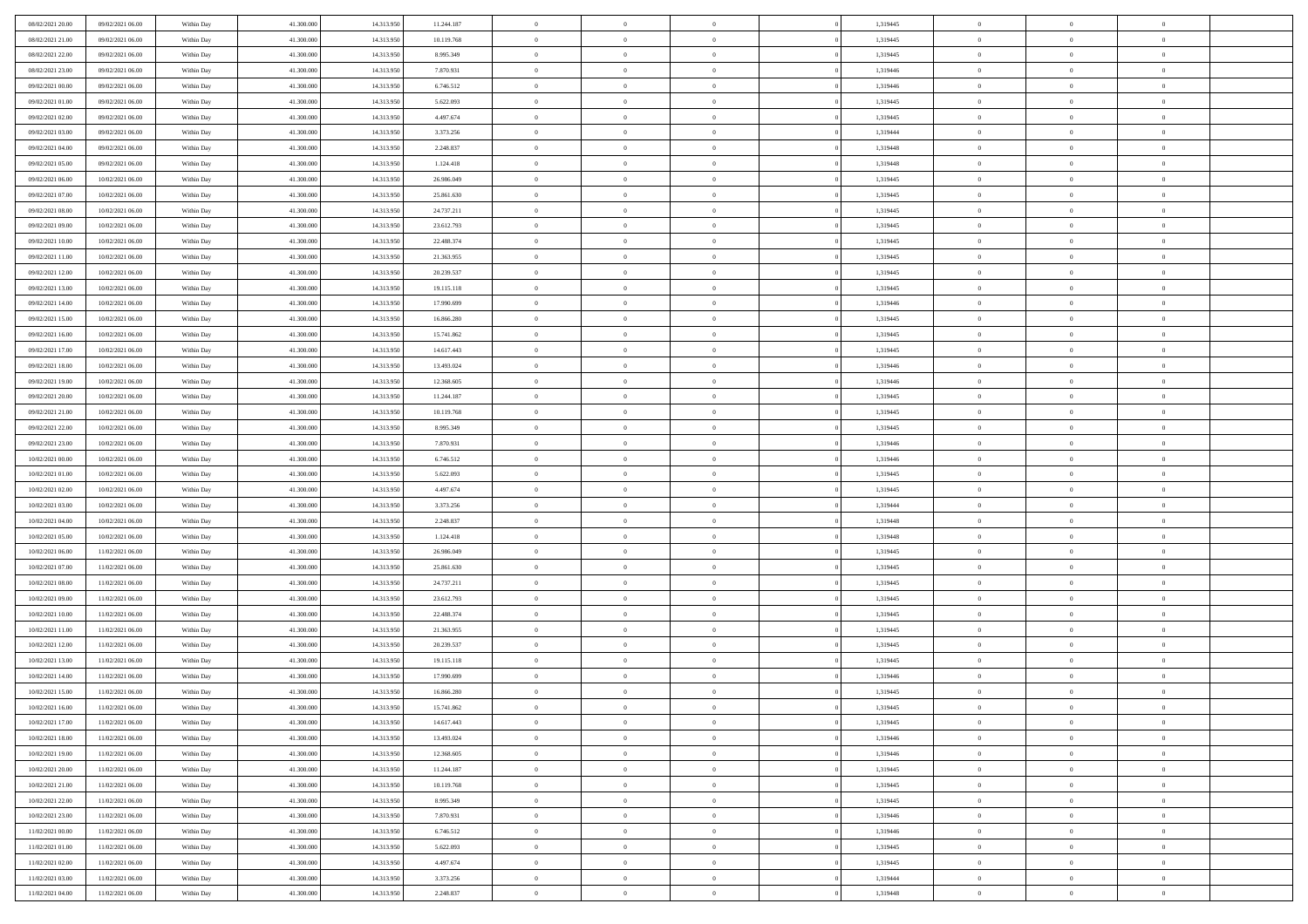| 11/02/2021 05:00 | 11/02/2021 06:00 | Within Day | 41.300,000 | 14.313.950 | 1.124.418  | $\bf{0}$       | $\overline{0}$ | $\overline{0}$ | 1,319448 | $\mathbf{0}$   | $\overline{0}$ | $\bf{0}$       |  |
|------------------|------------------|------------|------------|------------|------------|----------------|----------------|----------------|----------|----------------|----------------|----------------|--|
| 11/02/2021 06:00 | 12/02/2021 06:00 | Within Day | 41.300.000 | 14.313.950 | 26.986.049 | $\overline{0}$ | $\overline{0}$ | $\overline{0}$ | 1,319445 | $\mathbf{0}$   | $\bf{0}$       | $\theta$       |  |
| 11/02/2021 07:00 | 12/02/2021 06:00 | Within Day | 41.300.000 | 14.313.950 | 25.861.630 | $\,$ 0         | $\overline{0}$ | $\overline{0}$ | 1,319445 | $\,$ 0 $\,$    | $\overline{0}$ | $\,0\,$        |  |
| 11/02/2021 08:00 | 12/02/2021 06:00 | Within Day | 41.300,000 | 14.313.950 | 24.737.211 | $\overline{0}$ | $\overline{0}$ | $\Omega$       | 1.319445 | $\overline{0}$ | $\theta$       | $\overline{0}$ |  |
| 11/02/2021 09:00 | 12/02/2021 06:00 | Within Day | 41.300.000 | 14.313.950 | 23.612.793 | $\mathbf{0}$   | $\overline{0}$ | $\overline{0}$ | 1,319445 | $\mathbf{0}$   | $\bf{0}$       | $\overline{0}$ |  |
| 11/02/2021 10:00 | 12/02/2021 06:00 | Within Day | 41.300.000 | 14.313.950 | 22.488.374 | $\,$ 0         | $\overline{0}$ | $\overline{0}$ | 1,319445 | $\,$ 0 $\,$    | $\overline{0}$ | $\,0\,$        |  |
| 11/02/2021 11:00 | 12/02/2021 06:00 | Within Day | 41.300,000 | 14.313.950 | 21.363.955 | $\bf{0}$       | $\overline{0}$ | $\Omega$       | 1,319445 | $\bf{0}$       | $\overline{0}$ | $\overline{0}$ |  |
| 11/02/2021 12:00 | 12/02/2021 06:00 | Within Day | 41.300.000 | 14.313.950 | 20.239.537 | $\overline{0}$ | $\overline{0}$ | $\overline{0}$ | 1,319445 | $\mathbf{0}$   | $\bf{0}$       | $\theta$       |  |
| 11/02/2021 13:00 | 12/02/2021 06:00 | Within Day | 41.300.000 | 14.313.950 | 19.115.118 | $\,$ 0         | $\overline{0}$ | $\overline{0}$ | 1,319445 | $\,$ 0 $\,$    | $\overline{0}$ | $\,0\,$        |  |
| 11/02/2021 14:00 | 12/02/2021 06:00 | Within Day | 41.300,000 | 14.313.950 | 17.990.699 | $\overline{0}$ | $\overline{0}$ | $\Omega$       | 1,319446 | $\overline{0}$ | $\theta$       | $\overline{0}$ |  |
| 11/02/2021 15:00 | 12/02/2021 06:00 | Within Day | 41.300.000 | 14.313.950 | 16.866.280 | $\mathbf{0}$   | $\overline{0}$ | $\overline{0}$ | 1,319445 | $\mathbf{0}$   | $\bf{0}$       | $\theta$       |  |
| 11/02/2021 16:00 | 12/02/2021 06:00 | Within Day | 41.300.000 | 14.313.950 | 15.741.862 | $\,$ 0         | $\overline{0}$ | $\overline{0}$ | 1,319445 | $\,$ 0 $\,$    | $\overline{0}$ | $\,0\,$        |  |
| 11/02/2021 17:00 | 12/02/2021 06:00 | Within Day | 41.300,000 | 14.313.950 | 14.617.443 | $\overline{0}$ | $\overline{0}$ | $\Omega$       | 1,319445 | $\overline{0}$ | $\theta$       | $\overline{0}$ |  |
| 11/02/2021 18:00 | 12/02/2021 06:00 | Within Day | 41.300.000 | 14.313.950 | 13.493.024 | $\mathbf{0}$   | $\overline{0}$ | $\overline{0}$ | 1,319446 | $\mathbf{0}$   | $\bf{0}$       | $\overline{0}$ |  |
| 11/02/2021 19:00 | 12/02/2021 06:00 | Within Day | 41.300.000 | 14.313.950 | 12.368.605 | $\,$ 0         | $\overline{0}$ | $\overline{0}$ | 1,319446 | $\,$ 0 $\,$    | $\overline{0}$ | $\,0\,$        |  |
| 11/02/2021 20:00 | 12/02/2021 06:00 | Within Day | 41.300,000 | 14.313.950 | 11.244.187 | $\bf{0}$       | $\overline{0}$ | $\Omega$       | 1,319445 | $\bf{0}$       | $\theta$       | $\overline{0}$ |  |
| 11/02/2021 21:00 | 12/02/2021 06:00 | Within Day | 41.300.000 | 14.313.950 | 10.119.768 | $\mathbf{0}$   | $\overline{0}$ | $\overline{0}$ | 1,319445 | $\mathbf{0}$   | $\bf{0}$       | $\theta$       |  |
| 11/02/2021 22:00 | 12/02/2021 06:00 | Within Day | 41.300.000 | 14.313.950 | 8.995.349  | $\,$ 0         | $\overline{0}$ | $\overline{0}$ | 1,319445 | $\,$ 0 $\,$    | $\overline{0}$ | $\,0\,$        |  |
| 11/02/2021 23.00 | 12/02/2021 06:00 | Within Day | 41.300.000 | 14.313.950 | 7.870.931  | $\overline{0}$ | $\overline{0}$ | $\Omega$       | 1,319446 | $\overline{0}$ | $\theta$       | $\overline{0}$ |  |
| 12/02/2021 00:00 | 12/02/2021 06:00 | Within Day | 41.300.000 | 14.313.950 | 6.746.512  | $\mathbf{0}$   | $\overline{0}$ | $\overline{0}$ | 1,319446 | $\mathbf{0}$   | $\bf{0}$       | $\theta$       |  |
| 12/02/2021 01:00 | 12/02/2021 06:00 | Within Day | 41.300.000 | 14.313.950 | 5.622.093  | $\,$ 0         | $\overline{0}$ | $\overline{0}$ | 1,319445 | $\,$ 0 $\,$    | $\overline{0}$ | $\,0\,$        |  |
| 12/02/2021 02:00 | 12/02/2021 06:00 | Within Day | 41.300,000 | 14.313.950 | 4.497.674  | $\overline{0}$ | $\overline{0}$ | $\Omega$       | 1,319445 | $\overline{0}$ | $\theta$       | $\overline{0}$ |  |
| 12/02/2021 03:00 | 12/02/2021 06:00 | Within Day | 41.300.000 | 14.313.950 | 3.373.256  | $\mathbf{0}$   | $\overline{0}$ | $\overline{0}$ | 1,319444 | $\mathbf{0}$   | $\bf{0}$       | $\theta$       |  |
| 12/02/2021 04:00 | 12/02/2021 06:00 | Within Day | 41.300.000 | 14.313.950 | 2.248.837  | $\,$ 0         | $\overline{0}$ | $\overline{0}$ | 1,319448 | $\,$ 0 $\,$    | $\overline{0}$ | $\,0\,$        |  |
| 12/02/2021 05:00 | 12/02/2021 06:00 | Within Day | 41.300,000 | 14.313.950 | 1.124.418  | $\bf{0}$       | $\overline{0}$ | $\Omega$       | 1.319448 | $\bf{0}$       | $\overline{0}$ | $\bf{0}$       |  |
| 12/02/2021 06:00 | 13/02/2021 06:00 | Within Day | 41.300.000 | 14.313.950 | 26.986.049 | $\overline{0}$ | $\overline{0}$ | $\overline{0}$ | 1,319445 | $\mathbf{0}$   | $\bf{0}$       | $\theta$       |  |
| 12/02/2021 07:00 | 13/02/2021 06:00 | Within Day | 41.300.000 | 14.313.950 | 25.861.630 | $\,$ 0         | $\overline{0}$ | $\overline{0}$ | 1,319445 | $\,$ 0 $\,$    | $\overline{0}$ | $\,0\,$        |  |
| 12/02/2021 08:00 | 13/02/2021 06:00 | Within Day | 41.300,000 | 14.313.950 | 24.737.211 | $\overline{0}$ | $\overline{0}$ | $\Omega$       | 1,319445 | $\overline{0}$ | $\theta$       | $\overline{0}$ |  |
| 12/02/2021 09:00 | 13/02/2021 06:00 | Within Day | 41.300.000 | 14.313.950 | 23.612.793 | $\mathbf{0}$   | $\overline{0}$ | $\overline{0}$ | 1,319445 | $\mathbf{0}$   | $\bf{0}$       | $\overline{0}$ |  |
| 12/02/2021 10:00 | 13/02/2021 06:00 | Within Day | 41.300.000 | 14.313.950 | 22.488.374 | $\,$ 0         | $\overline{0}$ | $\overline{0}$ | 1,319445 | $\,$ 0 $\,$    | $\overline{0}$ | $\,0\,$        |  |
| 12/02/2021 11:00 | 13/02/2021 06:00 | Within Day | 41.300.000 | 14.313.950 | 21.363.955 | $\bf{0}$       | $\overline{0}$ | $\Omega$       | 1,319445 | $\bf{0}$       | $\overline{0}$ | $\bf{0}$       |  |
| 12/02/2021 12:00 | 13/02/2021 06:00 | Within Day | 41.300.000 | 14.313.950 | 20.239.537 | $\mathbf{0}$   | $\overline{0}$ | $\overline{0}$ | 1,319445 | $\mathbf{0}$   | $\bf{0}$       | $\theta$       |  |
| 12/02/2021 13:00 | 13/02/2021 06:00 | Within Day | 41.300.000 | 14.313.950 | 19.115.118 | $\,$ 0         | $\overline{0}$ | $\overline{0}$ | 1,319445 | $\,$ 0 $\,$    | $\overline{0}$ | $\,0\,$        |  |
| 12/02/2021 14:00 | 13/02/2021 06:00 | Within Day | 41.300.000 | 14.313.950 | 17.990.699 | $\bf{0}$       | $\overline{0}$ | $\overline{0}$ | 1,319446 | $\mathbf{0}$   | $\overline{0}$ | $\bf{0}$       |  |
| 12/02/2021 15:00 | 13/02/2021 06:00 | Within Day | 41.300.000 | 14.313.950 | 16.866.280 | $\mathbf{0}$   | $\overline{0}$ | $\overline{0}$ | 1,319445 | $\overline{0}$ | $\bf{0}$       | $\theta$       |  |
| 12/02/2021 16:00 | 13/02/2021 06:00 | Within Day | 41.300.000 | 14.313.950 | 15.741.862 | $\overline{0}$ | $\overline{0}$ | $\overline{0}$ | 1,319445 | $\,$ 0 $\,$    | $\overline{0}$ | $\,0\,$        |  |
| 12/02/2021 17:00 | 13/02/2021 06:00 | Within Day | 41.300.000 | 14.313.950 | 14.617.443 | $\bf{0}$       | $\overline{0}$ | $\Omega$       | 1,319445 | $\bf{0}$       | $\overline{0}$ | $\bf{0}$       |  |
| 12/02/2021 18:00 | 13/02/2021 06:00 | Within Day | 41.300.000 | 14.313.950 | 13.493.024 | $\mathbf{0}$   | $\overline{0}$ | $\overline{0}$ | 1,319446 | $\mathbf{0}$   | $\bf{0}$       | $\overline{0}$ |  |
| 12/02/2021 19:00 | 13/02/2021 06:00 | Within Day | 41.300.000 | 14.313.950 | 12.368.605 | $\,$ 0         | $\overline{0}$ | $\overline{0}$ | 1,319446 | $\,$ 0 $\,$    | $\overline{0}$ | $\,0\,$        |  |
| 12/02/2021 20:00 | 13/02/2021 06:00 | Within Day | 41.300.000 | 14.313.950 | 11.244.187 | $\bf{0}$       | $\overline{0}$ | $\Omega$       | 1,319445 | $\bf{0}$       | $\overline{0}$ | $\bf{0}$       |  |
| 12/02/2021 21:00 | 13/02/2021 06:00 | Within Day | 41.300.000 | 14.313.950 | 10.119.768 | $\mathbf{0}$   | $\overline{0}$ | $\overline{0}$ | 1,319445 | $\overline{0}$ | $\overline{0}$ | $\theta$       |  |
| 12/02/2021 22:00 | 13/02/2021 06:00 | Within Day | 41.300.000 | 14.313.950 | 8.995.349  | $\,$ 0         | $\overline{0}$ | $\overline{0}$ | 1,319445 | $\,$ 0 $\,$    | $\overline{0}$ | $\,0\,$        |  |
| 12/02/2021 23:00 | 13/02/2021 06:00 | Within Day | 41.300.000 | 14.313.950 | 7.870.931  | $\bf{0}$       | $\overline{0}$ | $\overline{0}$ | 1,319446 | $\mathbf{0}$   | $\overline{0}$ | $\bf{0}$       |  |
| 13/02/2021 00:00 | 13/02/2021 06:00 | Within Day | 41.300.000 | 14.313.950 | 6.746.512  | $\mathbf{0}$   | $\overline{0}$ | $\overline{0}$ | 1,319446 | $\mathbf{0}$   | $\bf{0}$       | $\theta$       |  |
| 13/02/2021 01:00 | 13/02/2021 06:00 | Within Day | 41.300.000 | 14.313.950 | 5.622.093  | $\theta$       | $\overline{0}$ | $\theta$       | 1,319445 | $\overline{0}$ | $\overline{0}$ | $\overline{0}$ |  |
| 13/02/2021 02:00 | 13/02/2021 06:00 | Within Day | 41.300.000 | 14.313.950 | 4.497.674  | $\bf{0}$       | $\overline{0}$ | $\overline{0}$ | 1,319445 | $\mathbf{0}$   | $\overline{0}$ | $\bf{0}$       |  |
| 13/02/2021 03:00 | 13/02/2021 06:00 | Within Day | 41.300.000 | 14.313.950 | 3.373.256  | $\overline{0}$ | $\overline{0}$ | $\overline{0}$ | 1,319444 | $\,$ 0 $\,$    | $\overline{0}$ | $\overline{0}$ |  |
| 13/02/2021 04:00 | 13/02/2021 06:00 | Within Day | 41.300.000 | 14.313.950 | 2.248.837  | $\,$ 0 $\,$    | $\overline{0}$ | $\overline{0}$ | 1,319448 | $\,$ 0 $\,$    | $\,$ 0 $\,$    | $\theta$       |  |
| 13/02/2021 05:00 | 13/02/2021 06:00 | Within Day | 41.300.000 | 14.313.950 | 1.124.418  | $\bf{0}$       | $\overline{0}$ | $\overline{0}$ | 1,319448 | $\mathbf{0}$   | $\overline{0}$ | $\mathbf{0}$   |  |
| 13/02/2021 06:00 | 14/02/2021 06:00 | Within Day | 41.300.000 | 14.313.950 | 26.986.049 | $\mathbf{0}$   | $\overline{0}$ | $\overline{0}$ | 1,319445 | $\mathbf{0}$   | $\bf{0}$       | $\overline{0}$ |  |
| 13/02/2021 07:00 | 14/02/2021 06:00 | Within Day | 41.300.000 | 14.313.950 | 25.861.630 | $\,$ 0 $\,$    | $\overline{0}$ | $\overline{0}$ | 1,319445 | $\,$ 0 $\,$    | $\overline{0}$ | $\theta$       |  |
| 13/02/2021 08:00 | 14/02/2021 06:00 | Within Day | 41.300.000 | 14.313.950 | 24.737.211 | $\mathbf{0}$   | $\overline{0}$ | $\overline{0}$ | 1,319445 | $\mathbf{0}$   | $\overline{0}$ | $\overline{0}$ |  |
| 13/02/2021 09:00 | 14/02/2021 06:00 | Within Day | 41.300.000 | 14.313.950 | 23.612.793 | $\,$ 0 $\,$    | $\overline{0}$ | $\overline{0}$ | 1,319445 | $\,$ 0 $\,$    | $\bf{0}$       | $\overline{0}$ |  |
| 13/02/2021 10:00 | 14/02/2021 06:00 | Within Day | 41.300.000 | 14.313.950 | 22.488.374 | $\,$ 0 $\,$    | $\overline{0}$ | $\overline{0}$ | 1,319445 | $\,$ 0 $\,$    | $\,$ 0         | $\theta$       |  |
| 13/02/2021 11:00 | 14/02/2021 06:00 | Within Day | 41.300.000 | 14.313.950 | 21.363.955 | $\bf{0}$       | $\overline{0}$ | $\overline{0}$ | 1,319445 | $\mathbf{0}$   | $\overline{0}$ | $\mathbf{0}$   |  |
| 13/02/2021 12:00 | 14/02/2021 06:00 | Within Day | 41.300.000 | 14.313.950 | 20.239.537 | $\mathbf{0}$   | $\overline{0}$ | $\overline{0}$ | 1,319445 | $\mathbf{0}$   | $\bf{0}$       | $\overline{0}$ |  |
| 13/02/2021 13:00 | 14/02/2021 06:00 | Within Day | 41.300.000 | 14.313.950 | 19.115.118 | $\,$ 0         | $\overline{0}$ | $\overline{0}$ | 1,319445 | $\,$ 0 $\,$    | $\overline{0}$ | $\theta$       |  |
|                  |                  |            |            |            |            |                |                |                |          |                |                |                |  |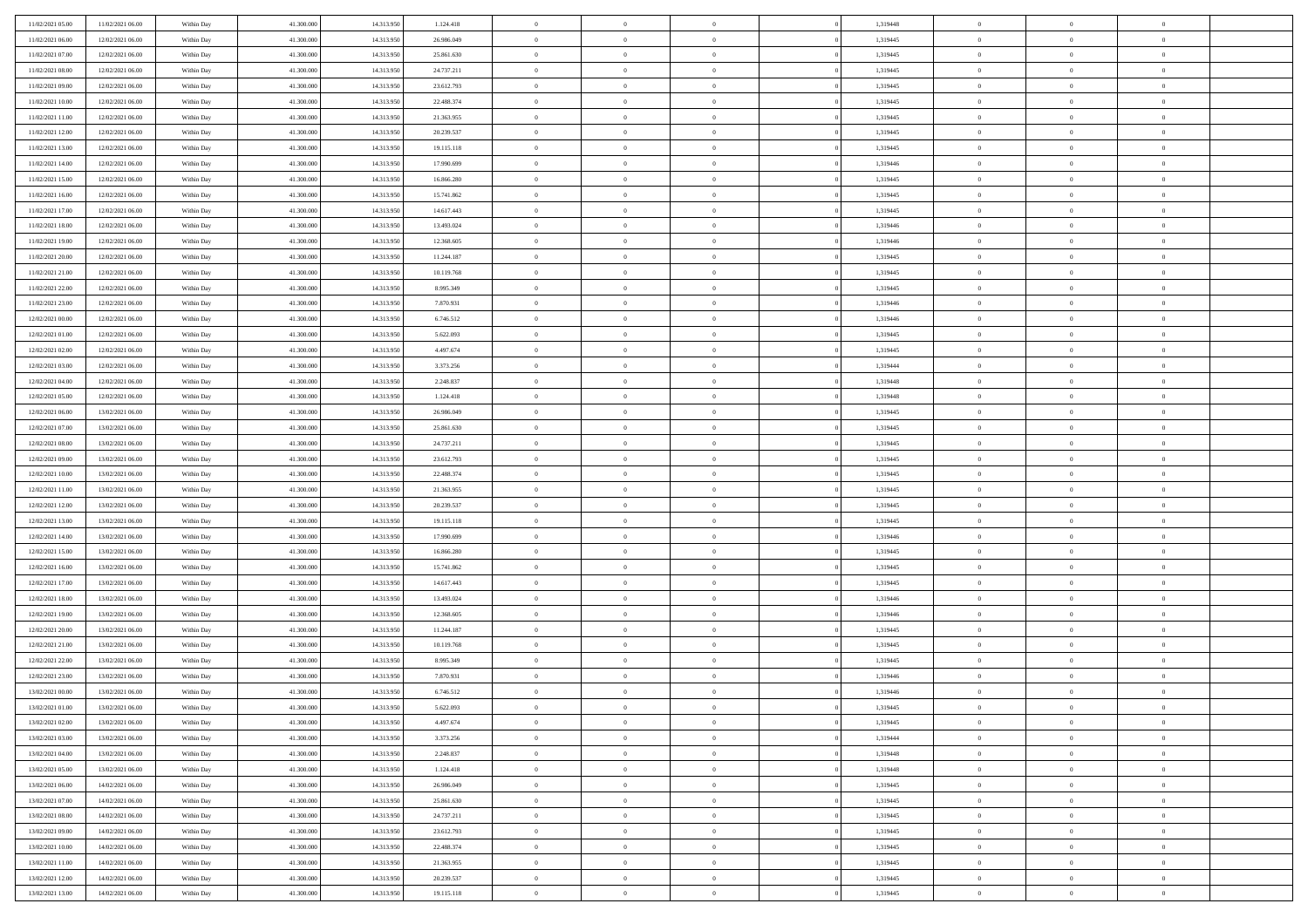| 13/02/2021 14:00                     | 14/02/2021 06:00                     | Within Day               | 41,300,000               | 14.313.950               | 17.990.699               | $\bf{0}$                      | $\overline{0}$                   | $\theta$                         | 1,319446             | $\theta$                         | $\overline{0}$                   | $\overline{0}$             |  |
|--------------------------------------|--------------------------------------|--------------------------|--------------------------|--------------------------|--------------------------|-------------------------------|----------------------------------|----------------------------------|----------------------|----------------------------------|----------------------------------|----------------------------|--|
| 13/02/2021 15:00                     | 14/02/2021 06:00                     | Within Dav               | 41.300.000               | 14.313.950               | 16.866.280               | $\mathbf{0}$                  | $\overline{0}$                   | $\overline{0}$                   | 1,319445             | $\theta$                         | $\overline{0}$                   | $\theta$                   |  |
| 13/02/2021 16:00                     | 14/02/2021 06:00                     | Within Day               | 41.300.000               | 14.313.950               | 15.741.862               | $\,$ 0                        | $\overline{0}$                   | $\bf{0}$                         | 1,319445             | $\,0\,$                          | $\overline{0}$                   | $\,$ 0 $\,$                |  |
| 13/02/2021 17:00                     | 14/02/2021 06:00                     | Within Day               | 41,300,000               | 14.313.950               | 14.617.443               | $\bf{0}$                      | $\overline{0}$                   | $\overline{0}$                   | 1,319445             | $\overline{0}$                   | $\theta$                         | $\theta$                   |  |
| 13/02/2021 18:00                     | 14/02/2021 06:00                     | Within Dav               | 41.300.000               | 14.313.950               | 13.493.024               | $\mathbf{0}$                  | $\overline{0}$                   | $\overline{0}$                   | 1,319446             | $\overline{0}$                   | $\bf{0}$                         | $\overline{0}$             |  |
| 13/02/2021 19:00                     | 14/02/2021 06:00                     | Within Day               | 41.300.000               | 14.313.950               | 12.368.605               | $\bf{0}$                      | $\overline{0}$                   | $\bf{0}$                         | 1,319446             | $\,0\,$                          | $\overline{0}$                   | $\,$ 0 $\,$                |  |
| 13/02/2021 20:00                     | 14/02/2021 06:00                     | Within Day               | 41,300,000               | 14.313.950               | 11.244.187               | $\bf{0}$                      | $\overline{0}$                   | $\overline{0}$                   | 1,319445             | $\bf{0}$                         | $\overline{0}$                   | $\theta$                   |  |
| 13/02/2021 21:00                     | 14/02/2021 06:00                     | Within Dav               | 41.300.000               | 14.313.950               | 10.119.768               | $\overline{0}$                | $\overline{0}$                   | $\overline{0}$                   | 1,319445             | $\mathbf{0}$                     | $\overline{0}$                   | $\theta$                   |  |
| 13/02/2021 22:00                     | 14/02/2021 06:00                     | Within Day               | 41.300.000               | 14.313.950               | 8.995.349                | $\bf{0}$                      | $\overline{0}$                   | $\bf{0}$                         | 1,319445             | $\,0\,$                          | $\overline{0}$                   | $\,$ 0 $\,$                |  |
| 13/02/2021 23:00                     | 14/02/2021 06:00                     | Within Day               | 41,300,000               | 14.313.950               | 7.870.931                | $\bf{0}$                      | $\overline{0}$                   | $\overline{0}$                   | 1,319446             | $\theta$                         | $\overline{0}$                   | $\overline{0}$             |  |
| 14/02/2021 00:00                     | 14/02/2021 06:00                     | Within Dav               | 41.300.000               | 14.313.950               | 6.746.512                | $\mathbf{0}$                  | $\overline{0}$                   | $\overline{0}$                   | 1,319446             | $\mathbf{0}$                     | $\bf{0}$                         | $\overline{0}$             |  |
| 14/02/2021 01:00                     | 14/02/2021 06:00                     | Within Day               | 41.300.000               | 14.313.950               | 5.622.093                | $\bf{0}$                      | $\overline{0}$                   | $\bf{0}$                         | 1,319445             | $\,0\,$                          | $\overline{0}$                   | $\,$ 0 $\,$                |  |
| 14/02/2021 02:00                     | 14/02/2021 06:00                     | Within Day               | 41,300,000               | 14.313.950               | 4.497.674                | $\bf{0}$                      | $\overline{0}$                   | $\Omega$                         | 1,319445             | $\theta$                         | $\theta$                         | $\theta$                   |  |
| 14/02/2021 03:00                     | 14/02/2021 06:00                     | Within Dav               | 41.300.000               | 14.313.950               | 3.373.256                | $\overline{0}$                | $\overline{0}$                   | $\overline{0}$                   | 1,319444             | $\mathbf{0}$                     | $\overline{0}$                   | $\overline{0}$             |  |
| 14/02/2021 04:00                     | 14/02/2021 06:00                     | Within Day               | 41.300.000               | 14.313.950               | 2.248.837                | $\bf{0}$                      | $\overline{0}$                   | $\bf{0}$                         | 1,319448             | $\,0\,$                          | $\overline{0}$                   | $\,$ 0 $\,$                |  |
| 14/02/2021 05:00                     | 14/02/2021 06:00                     | Within Day               | 41,300,000               | 14.313.950               | 1.124.418                | $\bf{0}$                      | $\overline{0}$                   | $\overline{0}$                   | 1,319448             | $\bf{0}$                         | $\overline{0}$                   | $\bf{0}$                   |  |
| 14/02/2021 06:00                     | 15/02/2021 06:00                     | Within Dav               | 41.300.000               | 14.313.950               | 26.986.049               | $\overline{0}$                | $\overline{0}$                   | $\overline{0}$                   | 1,319445             | $\mathbf{0}$                     | $\overline{0}$                   | $\theta$                   |  |
| 14/02/2021 07:00                     | 15/02/2021 06:00                     | Within Day               | 41.300.000               | 14.313.950               | 25.861.630               | $\bf{0}$                      | $\overline{0}$                   | $\bf{0}$                         | 1,319445             | $\,0\,$                          | $\overline{0}$                   | $\,$ 0 $\,$                |  |
| 14/02/2021 08:00                     | 15/02/2021 06:00                     | Within Day               | 41,300,000               | 14.313.950               | 24.737.211               | $\bf{0}$                      | $\overline{0}$                   | $\overline{0}$                   | 1,319445             | $\theta$                         | $\theta$                         | $\overline{0}$             |  |
| 14/02/2021 09:00                     | 15/02/2021 06:00                     | Within Day               | 41.300.000               | 14.313.950               | 23.612.793               | $\overline{0}$                | $\overline{0}$                   | $\overline{0}$                   | 1,319445             | $\mathbf{0}$                     | $\overline{0}$                   | $\theta$                   |  |
| 14/02/2021 11:00                     | 15/02/2021 06:00                     | Within Day               | 41.300.000               | 14.313.950               | 21.363.955               | $\bf{0}$                      | $\overline{0}$                   | $\bf{0}$                         | 1,319445             | $\,0\,$                          | $\overline{0}$                   | $\,$ 0 $\,$                |  |
| 14/02/2021 12:00                     | 15/02/2021 06:00                     | Within Day               | 41,300,000               | 14.313.950               | 20.239.537               | $\bf{0}$                      | $\overline{0}$                   | $\Omega$                         | 1,319445             | $\theta$                         | $\theta$                         | $\theta$                   |  |
| 14/02/2021 13:00                     | 15/02/2021 06:00                     | Within Day               | 41.300.000               | 14.313.950               | 19.115.118               | $\overline{0}$                | $\overline{0}$                   | $\overline{0}$                   | 1,319445             | $\mathbf{0}$                     | $\overline{0}$                   | $\overline{0}$             |  |
| 14/02/2021 14:00                     | 15/02/2021 06:00                     | Within Day               | 41.300.000               | 14.313.950               | 17.990.699               | $\bf{0}$                      | $\overline{0}$                   | $\bf{0}$                         | 1,319446             | $\,0\,$                          | $\overline{0}$                   | $\,$ 0 $\,$                |  |
| 14/02/2021 15:00                     | 15/02/2021 06:00                     | Within Day               | 41,300,000               | 14.313.950               | 16.866.280               | $\bf{0}$                      | $\overline{0}$                   | $\overline{0}$                   | 1,319445             | $\bf{0}$                         | $\overline{0}$                   | $\overline{0}$             |  |
| 14/02/2021 16:00                     | 15/02/2021 06:00                     | Within Day               | 41.300.000               | 14.313.950               | 15.741.862               | $\overline{0}$                | $\overline{0}$                   | $\overline{0}$                   | 1,319445             | $\mathbf{0}$                     | $\bf{0}$                         | $\theta$                   |  |
| 14/02/2021 17:00                     | 15/02/2021 06:00                     | Within Day               | 41.300.000               | 14.313.950               | 14.617.443               | $\bf{0}$                      | $\overline{0}$                   | $\bf{0}$                         | 1,319445             | $\,0\,$                          | $\overline{0}$                   | $\,$ 0 $\,$                |  |
| 14/02/2021 18:00                     | 15/02/2021 06:00                     | Within Day               | 41,300,000               | 14.313.950               | 13.493.024               | $\bf{0}$                      | $\overline{0}$                   | $\overline{0}$                   | 1,319446             | $\theta$                         | $\theta$                         | $\overline{0}$             |  |
| 14/02/2021 19:00                     | 15/02/2021 06:00                     | Within Day               | 41.300.000               | 14.313.950               | 12.368.605               | $\overline{0}$                | $\overline{0}$                   | $\overline{0}$                   | 1,319446             | $\mathbf{0}$                     | $\overline{0}$                   | $\overline{0}$             |  |
| 14/02/2021 20:00                     | 15/02/2021 06:00                     | Within Day               | 41.300.000               | 14.313.950               | 11.244.187               | $\bf{0}$                      | $\overline{0}$                   | $\bf{0}$                         | 1,319445             | $\,0\,$                          | $\overline{0}$                   | $\,$ 0 $\,$                |  |
| 14/02/2021 21:00                     | 15/02/2021 06:00                     | Within Day               | 41.300.000               | 14.313.950               | 10.119.768               | $\bf{0}$                      | $\bf{0}$                         | $\overline{0}$                   | 1,319445             | $\bf{0}$                         | $\overline{0}$                   | $\theta$                   |  |
| 14/02/2021 22:00                     | 15/02/2021 06:00                     | Within Day               | 41.300.000               | 14.313.950               | 8.995.349                | $\overline{0}$                | $\overline{0}$                   | $\overline{0}$                   | 1,319445             | $\mathbf{0}$                     | $\overline{0}$                   | $\overline{0}$             |  |
| 14/02/2021 23:00                     | 15/02/2021 06:00                     | Within Day               | 41.300.000               | 14.313.950               | 7.870.931                | $\bf{0}$                      | $\overline{0}$                   | $\bf{0}$                         | 1,319446             | $\,0\,$                          | $\overline{0}$                   | $\,$ 0 $\,$                |  |
| 15/02/2021 00:00                     | 15/02/2021 06:00                     | Within Day               | 41.300.000               | 14.313.950               | 6.746.512                | $\bf{0}$                      | $\bf{0}$                         | $\bf{0}$                         | 1,319446             | $\bf{0}$                         | $\overline{0}$                   | $\bf{0}$                   |  |
| 15/02/2021 01:00                     | 15/02/2021 06:00                     | Within Day               | 41.300.000               | 14.313.950               | 5.622.093                | $\overline{0}$                | $\overline{0}$                   | $\overline{0}$                   | 1,319445             | $\mathbf{0}$                     | $\overline{0}$                   | $\theta$                   |  |
| 15/02/2021 02:00                     | 15/02/2021 06:00                     | Within Day               | 41.300.000               | 14.313.950               | 4.497.674                | $\bf{0}$                      | $\overline{0}$                   | $\bf{0}$                         | 1,319445             | $\,0\,$                          | $\overline{0}$                   | $\bf{0}$                   |  |
| 15/02/2021 03:00                     | 15/02/2021 06:00                     | Within Day               | 41.300.000               | 14.313.950               | 3.373.256                | $\bf{0}$                      | $\bf{0}$                         | $\overline{0}$                   | 1,319444             | $\bf{0}$                         | $\overline{0}$                   | $\theta$                   |  |
| 15/02/2021 04:00                     | 15/02/2021 06:00                     | Within Day               | 41.300.000               | 14.313.950               | 2.248.837                | $\overline{0}$                | $\overline{0}$                   | $\overline{0}$                   | 1,319448             | $\mathbf{0}$                     | $\overline{0}$                   | $\overline{0}$             |  |
| 15/02/2021 05:00                     | 15/02/2021 06:00                     | Within Day               | 41.300.000               | 14.313.950               | 1.124.418                | $\bf{0}$                      | $\overline{0}$                   | $\bf{0}$                         | 1,319448             | $\,0\,$                          | $\overline{0}$                   | $\,$ 0 $\,$                |  |
| 15/02/2021 06:00                     | 16/02/2021 06:00                     | Within Day               | 41.300.000               | 14.313.950               | 26.986.049               | $\bf{0}$                      | $\bf{0}$                         | $\overline{0}$                   | 1,319445             | $\bf{0}$                         | $\overline{0}$                   | $\theta$                   |  |
| 15/02/2021 07:00                     | 16/02/2021 06:00                     | Within Day               | 41.300.000               | 14.313.950               | 25.861.630               | $\overline{0}$                | $\overline{0}$                   | $\overline{0}$                   | 1,319445             | $\theta$                         | $\overline{0}$                   | $\theta$                   |  |
| 15/02/2021 08:00                     | 16/02/2021 06:00                     | Within Day               | 41.300.000               | 14.313.950               | 24.737.211               | $\bf{0}$                      | $\overline{0}$                   | $\bf{0}$                         | 1,319445             | $\,0\,$                          | $\overline{0}$                   | $\,$ 0 $\,$                |  |
| 15/02/2021 09:00                     | 16/02/2021 06:00                     | Within Day               | 41.300.000               | 14.313.950               | 23.612.793               | $\bf{0}$<br>$\mathbf{0}$      | $\bf{0}$                         | $\bf{0}$                         | 1,319445             | $\bf{0}$<br>$\theta$             | $\overline{0}$                   | $\bf{0}$<br>$\theta$       |  |
| 15/02/2021 10:00                     | 16/02/2021 06:00                     | Within Dav               | 41.300.000               | 14.313.950               | 22.488.374               |                               | $\overline{0}$                   | $\overline{0}$                   | 1,319445             |                                  | $\bf{0}$                         |                            |  |
| 15/02/2021 11:00                     | 16/02/2021 06:00                     | Within Day               | 41.300.000               | 14.313.950               | 21.363.955               | $\bf{0}$                      | $\overline{0}$                   | $\theta$                         | 1,319445             | $\bf{0}$                         | $\overline{0}$                   | $\theta$                   |  |
| 15/02/2021 12:00                     | 16/02/2021 06:00                     | Within Day               | 41.300.000<br>41.300.000 | 14.313.950               | 20.239.537               | $\bf{0}$<br>$\overline{0}$    | $\bf{0}$<br>$\overline{0}$       | $\bf{0}$                         | 1,319445             | $\bf{0}$<br>$\overline{0}$       | $\overline{0}$                   | $\bf{0}$                   |  |
| 15/02/2021 13:00                     | 16/02/2021 06:00                     | Within Day               |                          | 14.313.950               | 19.115.118               |                               |                                  | $\overline{0}$                   | 1,319445             |                                  | $\overline{0}$                   | $\overline{0}$             |  |
| 15/02/2021 14:00                     | 16/02/2021 06:00                     | Within Day               | 41.300.000               | 14.313.950               | 17.990.699               | $\,$ 0 $\,$                   | $\overline{0}$                   | $\overline{0}$                   | 1,319446             | $\,$ 0 $\,$                      | $\,$ 0 $\,$                      | $\,$ 0 $\,$                |  |
| 15/02/2021 15:00<br>15/02/2021 16:00 | 16/02/2021 06:00<br>16/02/2021 06:00 | Within Day<br>Within Day | 41.300.000<br>41.300.000 | 14.313.950<br>14.313.950 | 16.866.280<br>15.741.862 | $\bf{0}$<br>$\,$ 0 $\,$       | $\bf{0}$<br>$\overline{0}$       | $\overline{0}$<br>$\overline{0}$ | 1,319445<br>1,319445 | $\mathbf{0}$<br>$\mathbf{0}$     | $\overline{0}$<br>$\overline{0}$ | $\bf{0}$<br>$\overline{0}$ |  |
|                                      |                                      |                          |                          |                          |                          | $\,$ 0 $\,$                   |                                  |                                  |                      |                                  |                                  | $\,$ 0                     |  |
| 15/02/2021 17:00                     | 16/02/2021 06:00                     | Within Day               | 41.300.000               | 14.313.950               | 14.617.443               |                               | $\overline{0}$                   | $\overline{0}$                   | 1,319445             | $\,$ 0 $\,$                      | $\bf{0}$                         |                            |  |
| 15/02/2021 18:00<br>15/02/2021 19:00 | 16/02/2021 06:00<br>16/02/2021 06:00 | Within Day<br>Within Day | 41.300.000<br>41.300.000 | 14.313.950<br>14.313.950 | 13.493.024<br>12.368.605 | $\overline{0}$<br>$\,$ 0 $\,$ | $\overline{0}$<br>$\overline{0}$ | $\overline{0}$<br>$\overline{0}$ | 1,319446<br>1,319446 | $\overline{0}$<br>$\overline{0}$ | $\overline{0}$<br>$\overline{0}$ | $\bf{0}$<br>$\overline{0}$ |  |
| 15/02/2021 20:00                     | 16/02/2021 06:00                     | Within Day               | 41.300.000               | 14.313.950               | 11.244.187               | $\,$ 0 $\,$                   | $\overline{0}$                   | $\overline{0}$                   | 1,319445             | $\,$ 0 $\,$                      | $\,$ 0 $\,$                      | $\,$ 0 $\,$                |  |
|                                      | 16/02/2021 06:00                     | Within Day               | 41.300.000               | 14.313.950               | 10.119.768               | $\bf{0}$                      | $\bf{0}$                         | $\overline{0}$                   | 1,319445             | $\mathbf{0}$                     | $\overline{0}$                   | $\bf{0}$                   |  |
| 15/02/2021 21:00<br>15/02/2021 22:00 | 16/02/2021 06:00                     | Within Day               | 41.300.000               | 14.313.950               | 8.995.349                | $\,$ 0 $\,$                   | $\overline{0}$                   | $\overline{0}$                   | 1,319445             | $\overline{0}$                   | $\overline{0}$                   | $\overline{0}$             |  |
| 15/02/2021 23:00                     | 16/02/2021 06:00                     | Within Day               | 41.300.000               | 14.313.950               | 7.870.931                | $\,0\,$                       | $\overline{0}$                   | $\overline{0}$                   | 1,319446             | $\,0\,$                          | $\overline{0}$                   | $\,$ 0 $\,$                |  |
|                                      |                                      |                          |                          |                          |                          |                               |                                  |                                  |                      |                                  |                                  |                            |  |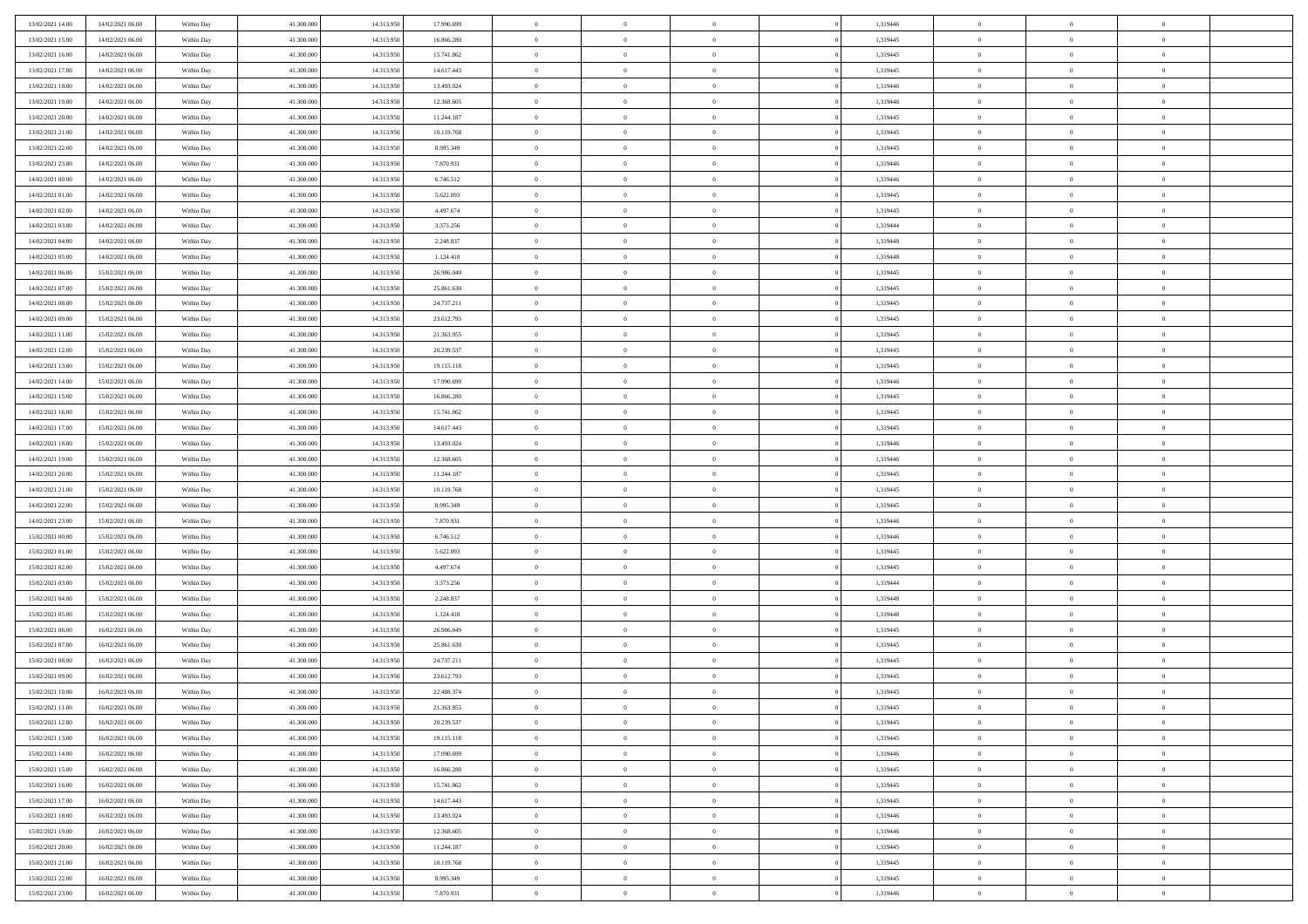| 16/02/2021 00:00 | 16/02/2021 06:00 | Within Day | 41,300,000 | 14.313.950 | 6.746.512  | $\bf{0}$                   | $\overline{0}$ | $\Omega$       | 1,319446 | $\theta$       | $\overline{0}$ | $\overline{0}$             |  |
|------------------|------------------|------------|------------|------------|------------|----------------------------|----------------|----------------|----------|----------------|----------------|----------------------------|--|
| 16/02/2021 01:00 | 16/02/2021 06:00 | Within Day | 41.300.000 | 14.313.950 | 5.622.093  | $\overline{0}$             | $\overline{0}$ | $\overline{0}$ | 1,319445 | $\theta$       | $\overline{0}$ | $\theta$                   |  |
| 16/02/2021 02:00 | 16/02/2021 06:00 | Within Day | 41.300.000 | 14.313.950 | 4.497.674  | $\,$ 0                     | $\overline{0}$ | $\bf{0}$       | 1,319445 | $\,0\,$        | $\overline{0}$ | $\,$ 0 $\,$                |  |
| 16/02/2021 03:00 | 16/02/2021 06:00 | Within Day | 41,300,000 | 14.313.950 | 3.373.256  | $\bf{0}$                   | $\overline{0}$ | $\overline{0}$ | 1,319444 | $\overline{0}$ | $\theta$       | $\theta$                   |  |
| 16/02/2021 04:00 | 16/02/2021 06:00 | Within Day | 41.300.000 | 14.313.950 | 2.248.837  | $\mathbf{0}$               | $\overline{0}$ | $\overline{0}$ | 1,319448 | $\overline{0}$ | $\overline{0}$ | $\overline{0}$             |  |
| 16/02/2021 05:00 | 16/02/2021 06:00 | Within Day | 41.300.000 | 14.313.950 | 1.124.418  | $\bf{0}$                   | $\overline{0}$ | $\bf{0}$       | 1,319448 | $\,0\,$        | $\overline{0}$ | $\,$ 0 $\,$                |  |
|                  | 17/02/2021 06:00 |            | 41,300,000 |            |            |                            |                | $\overline{0}$ |          | $\bf{0}$       | $\overline{0}$ | $\theta$                   |  |
| 16/02/2021 06:00 |                  | Within Day |            | 14.313.950 | 26.986.049 | $\bf{0}$<br>$\overline{0}$ | $\overline{0}$ |                | 1,319445 |                |                | $\theta$                   |  |
| 16/02/2021 07:00 | 17/02/2021 06:00 | Within Dav | 41.300.000 | 14.313.950 | 25.861.630 |                            | $\overline{0}$ | $\overline{0}$ | 1,319445 | $\mathbf{0}$   | $\overline{0}$ |                            |  |
| 16/02/2021 08:00 | 17/02/2021 06:00 | Within Day | 41.300.000 | 14.313.950 | 24.737.211 | $\bf{0}$                   | $\overline{0}$ | $\bf{0}$       | 1,319445 | $\,0\,$        | $\overline{0}$ | $\,$ 0 $\,$                |  |
| 16/02/2021 09:00 | 17/02/2021 06:00 | Within Day | 41,300,000 | 14.313.950 | 23.612.793 | $\bf{0}$                   | $\overline{0}$ | $\overline{0}$ | 1,319445 | $\theta$       | $\overline{0}$ | $\overline{0}$             |  |
| 16/02/2021 10:00 | 17/02/2021 06:00 | Within Dav | 41.300.000 | 14.313.950 | 22.488.374 | $\overline{0}$             | $\overline{0}$ | $\overline{0}$ | 1,319445 | $\mathbf{0}$   | $\overline{0}$ | $\overline{0}$             |  |
| 16/02/2021 11:00 | 17/02/2021 06:00 | Within Day | 41.300.000 | 14.313.950 | 21.363.955 | $\,$ 0                     | $\overline{0}$ | $\bf{0}$       | 1,319445 | $\,0\,$        | $\overline{0}$ | $\,$ 0 $\,$                |  |
| 16/02/2021 12:00 | 17/02/2021 06:00 | Within Day | 41,300,000 | 14.313.950 | 20.239.537 | $\bf{0}$                   | $\overline{0}$ | $\Omega$       | 1,319445 | $\theta$       | $\theta$       | $\theta$                   |  |
| 16/02/2021 13:00 | 17/02/2021 06:00 | Within Dav | 41.300.000 | 14.313.950 | 19.115.118 | $\overline{0}$             | $\overline{0}$ | $\overline{0}$ | 1,319445 | $\mathbf{0}$   | $\overline{0}$ | $\overline{0}$             |  |
| 16/02/2021 14:00 | 17/02/2021 06:00 | Within Day | 41.300.000 | 14.313.950 | 17.990.699 | $\bf{0}$                   | $\overline{0}$ | $\bf{0}$       | 1,319446 | $\,0\,$        | $\overline{0}$ | $\,$ 0 $\,$                |  |
| 16/02/2021 15:00 | 17/02/2021 06:00 | Within Day | 41,300,000 | 14.313.950 | 16.866.280 | $\bf{0}$                   | $\overline{0}$ | $\overline{0}$ | 1,319445 | $\bf{0}$       | $\overline{0}$ | $\overline{0}$             |  |
| 16/02/2021 16:00 | 17/02/2021 06:00 | Within Dav | 41.300.000 | 14.313.950 | 15.741.862 | $\overline{0}$             | $\overline{0}$ | $\overline{0}$ | 1,319445 | $\mathbf{0}$   | $\overline{0}$ | $\theta$                   |  |
| 16/02/2021 17:00 | 17/02/2021 06:00 | Within Day | 41.300.000 | 14.313.950 | 14.617.443 | $\bf{0}$                   | $\overline{0}$ | $\bf{0}$       | 1,319445 | $\,0\,$        | $\overline{0}$ | $\,$ 0 $\,$                |  |
| 16/02/2021 18:00 | 17/02/2021 06:00 | Within Day | 41,300,000 | 14.313.950 | 13.493.024 | $\bf{0}$                   | $\overline{0}$ | $\overline{0}$ | 1,319446 | $\theta$       | $\theta$       | $\overline{0}$             |  |
| 16/02/2021 19:00 | 17/02/2021 06:00 | Within Dav | 41.300.000 | 14.313.950 | 12.368.605 | $\overline{0}$             | $\overline{0}$ | $\overline{0}$ | 1,319446 | $\mathbf{0}$   | $\overline{0}$ | $\theta$                   |  |
| 16/02/2021 20:00 | 17/02/2021 06:00 | Within Day | 41.300.000 | 14.313.950 | 11.244.187 | $\bf{0}$                   | $\overline{0}$ | $\bf{0}$       | 1,319445 | $\,0\,$        | $\overline{0}$ | $\,$ 0 $\,$                |  |
| 16/02/2021 21:00 | 17/02/2021 06:00 | Within Day | 41,300,000 | 14.313.950 | 10.119.768 | $\bf{0}$                   | $\overline{0}$ | $\Omega$       | 1,319445 | $\overline{0}$ | $\theta$       | $\theta$                   |  |
| 16/02/2021 22:00 | 17/02/2021 06:00 | Within Dav | 41.300.000 | 14.313.950 | 8.995.349  | $\overline{0}$             | $\overline{0}$ | $\overline{0}$ | 1,319445 | $\mathbf{0}$   | $\overline{0}$ | $\overline{0}$             |  |
| 16/02/2021 23:00 | 17/02/2021 06:00 | Within Day | 41.300.000 | 14.313.950 | 7.870.931  | $\bf{0}$                   | $\overline{0}$ | $\bf{0}$       | 1,319446 | $\,0\,$        | $\overline{0}$ | $\,$ 0 $\,$                |  |
| 17/02/2021 00:00 | 17/02/2021 06:00 | Within Day | 41,300,000 | 14.313.950 | 6.746.512  | $\bf{0}$                   | $\overline{0}$ | $\overline{0}$ | 1,319446 | $\bf{0}$       | $\overline{0}$ | $\overline{0}$             |  |
| 17/02/2021 01:00 | 17/02/2021 06:00 | Within Day | 41.300.000 | 14.313.950 | 5.622.093  | $\overline{0}$             | $\overline{0}$ | $\overline{0}$ | 1,319445 | $\mathbf{0}$   | $\bf{0}$       | $\theta$                   |  |
| 17/02/2021 02:00 | 17/02/2021 06:00 | Within Day | 41.300.000 | 14.313.950 | 4.497.674  | $\bf{0}$                   | $\overline{0}$ | $\bf{0}$       | 1,319445 | $\,0\,$        | $\overline{0}$ | $\,$ 0 $\,$                |  |
| 17/02/2021 03:00 | 17/02/2021 06:00 | Within Day | 41,300,000 | 14.313.950 | 3.373.256  | $\bf{0}$                   | $\overline{0}$ | $\overline{0}$ | 1,319444 | $\theta$       | $\theta$       | $\overline{0}$             |  |
| 17/02/2021 04:00 | 17/02/2021 06:00 | Within Day | 41.300.000 | 14.313.950 | 2.248.837  | $\overline{0}$             | $\overline{0}$ | $\overline{0}$ | 1,319448 | $\mathbf{0}$   | $\bf{0}$       | $\overline{0}$             |  |
|                  |                  |            |            |            |            |                            |                |                |          |                |                |                            |  |
| 17/02/2021 05:00 | 17/02/2021 06:00 | Within Day | 41.300.000 | 14.313.950 | 1.124.418  | $\bf{0}$                   | $\overline{0}$ | $\bf{0}$       | 1,319448 | $\,0\,$        | $\overline{0}$ | $\,$ 0 $\,$                |  |
| 17/02/2021 06:00 | 18/02/2021 06:00 | Within Day | 41.300.000 | 14.313.950 | 26.986.049 | $\,$ 0<br>$\overline{0}$   | $\bf{0}$       | $\overline{0}$ | 1,319445 | $\bf{0}$       | $\overline{0}$ | $\theta$<br>$\overline{0}$ |  |
| 17/02/2021 07:00 | 18/02/2021 06:00 | Within Day | 41.300.000 | 14.313.950 | 25.861.630 |                            | $\overline{0}$ | $\overline{0}$ | 1,319445 | $\mathbf{0}$   | $\overline{0}$ |                            |  |
| 17/02/2021 08:00 | 18/02/2021 06:00 | Within Day | 41.300.000 | 14.313.950 | 24.737.211 | $\bf{0}$                   | $\overline{0}$ | $\bf{0}$       | 1,319445 | $\,0\,$        | $\overline{0}$ | $\,$ 0 $\,$                |  |
| 17/02/2021 09:00 | 18/02/2021 06:00 | Within Day | 41.300.000 | 14.313.950 | 23.612.793 | $\bf{0}$                   | $\bf{0}$       | $\bf{0}$       | 1,319445 | $\bf{0}$       | $\overline{0}$ | $\bf{0}$                   |  |
| 17/02/2021 10:00 | 18/02/2021 06:00 | Within Day | 41.300.000 | 14.313.950 | 22.488.374 | $\overline{0}$             | $\overline{0}$ | $\overline{0}$ | 1,319445 | $\mathbf{0}$   | $\overline{0}$ | $\theta$                   |  |
| 17/02/2021 11:00 | 18/02/2021 06:00 | Within Day | 41.300.000 | 14.313.950 | 21.363.955 | $\bf{0}$                   | $\overline{0}$ | $\bf{0}$       | 1,319445 | $\,0\,$        | $\overline{0}$ | $\,$ 0 $\,$                |  |
| 17/02/2021 12:00 | 18/02/2021 06:00 | Within Day | 41.300.000 | 14.313.950 | 20.239.537 | $\bf{0}$                   | $\bf{0}$       | $\overline{0}$ | 1,319445 | $\bf{0}$       | $\overline{0}$ | $\theta$                   |  |
| 17/02/2021 13:00 | 18/02/2021 06:00 | Within Day | 41.300.000 | 14.313.950 | 19.115.118 | $\overline{0}$             | $\overline{0}$ | $\overline{0}$ | 1,319445 | $\mathbf{0}$   | $\bf{0}$       | $\overline{0}$             |  |
| 17/02/2021 14:00 | 18/02/2021 06:00 | Within Day | 41.300.000 | 14.313.950 | 17.990.699 | $\bf{0}$                   | $\overline{0}$ | $\bf{0}$       | 1,319446 | $\,0\,$        | $\overline{0}$ | $\,$ 0 $\,$                |  |
| 17/02/2021 15:00 | 18/02/2021 06:00 | Within Day | 41.300.000 | 14.313.950 | 16.866.280 | $\bf{0}$                   | $\bf{0}$       | $\overline{0}$ | 1,319445 | $\bf{0}$       | $\overline{0}$ | $\theta$                   |  |
| 17/02/2021 16:00 | 18/02/2021 06:00 | Within Day | 41.300.000 | 14.313.950 | 15.741.862 | $\overline{0}$             | $\overline{0}$ | $\overline{0}$ | 1,319445 | $\theta$       | $\overline{0}$ | $\theta$                   |  |
| 17/02/2021 17:00 | 18/02/2021 06:00 | Within Day | 41.300.000 | 14.313.950 | 14.617.443 | $\bf{0}$                   | $\overline{0}$ | $\bf{0}$       | 1,319445 | $\,0\,$        | $\overline{0}$ | $\theta$                   |  |
| 17/02/2021 18:00 | 18/02/2021 06:00 | Within Day | 41.300.000 | 14.313.950 | 13.493.024 | $\bf{0}$                   | $\overline{0}$ | $\bf{0}$       | 1,319446 | $\bf{0}$       | $\overline{0}$ | $\bf{0}$                   |  |
| 17/02/2021 19:00 | 18/02/2021 06:00 | Within Dav | 41.300.000 | 14.313.950 | 12.368.605 | $\mathbf{0}$               | $\overline{0}$ | $\overline{0}$ | 1,319446 | $\theta$       | $\bf{0}$       | $\theta$                   |  |
| 17/02/2021 20:00 | 18/02/2021 06:00 | Within Day | 41.300.000 | 14.313.950 | 11.244.187 | $\bf{0}$                   | $\overline{0}$ | $\theta$       | 1,319445 | $\bf{0}$       | $\overline{0}$ | $\theta$                   |  |
| 17/02/2021 21:00 | 18/02/2021 06:00 | Within Day | 41.300.000 | 14.313.950 | 10.119.768 | $\bf{0}$                   | $\overline{0}$ | $\bf{0}$       | 1,319445 | $\bf{0}$       | $\overline{0}$ | $\bf{0}$                   |  |
| 17/02/2021 22:00 | 18/02/2021 06:00 | Within Day | 41.300.000 | 14.313.950 | 8.995.349  | $\overline{0}$             | $\overline{0}$ | $\overline{0}$ | 1,319445 | $\overline{0}$ | $\overline{0}$ | $\overline{0}$             |  |
| 17/02/2021 23:00 | 18/02/2021 06:00 | Within Day | 41.300.000 | 14.313.950 | 7.870.931  | $\,$ 0 $\,$                | $\overline{0}$ | $\overline{0}$ | 1,319446 | $\,$ 0 $\,$    | $\,$ 0 $\,$    | $\,$ 0 $\,$                |  |
| 18/02/2021 00:00 | 18/02/2021 06:00 | Within Day | 41.300.000 | 14.313.950 | 6.746.512  | $\bf{0}$                   | $\overline{0}$ | $\overline{0}$ | 1,319446 | $\mathbf{0}$   | $\overline{0}$ | $\bf{0}$                   |  |
| 18/02/2021 01:00 | 18/02/2021 06:00 | Within Day | 41.300.000 | 14.313.950 | 5.622.093  | $\mathbf{0}$               | $\overline{0}$ | $\overline{0}$ | 1,319445 | $\mathbf{0}$   | $\bf{0}$       | $\overline{0}$             |  |
| 18/02/2021 02:00 | 18/02/2021 06:00 | Within Day | 41.300.000 | 14.313.950 | 4.497.674  | $\,$ 0 $\,$                | $\overline{0}$ | $\overline{0}$ | 1,319445 | $\,$ 0 $\,$    | $\bf{0}$       | $\,$ 0                     |  |
| 18/02/2021 03:00 | 18/02/2021 06:00 | Within Day | 41.300.000 | 14.313.950 | 3.373.256  | $\bf{0}$                   | $\overline{0}$ | $\overline{0}$ | 1,319444 | $\overline{0}$ | $\overline{0}$ | $\bf{0}$                   |  |
| 18/02/2021 04:00 | 18/02/2021 06:00 | Within Day | 41.300.000 | 14.313.950 | 2.248.837  | $\mathbf{0}$               | $\overline{0}$ | $\overline{0}$ | 1,319448 | $\overline{0}$ | $\bf{0}$       | $\overline{0}$             |  |
| 18/02/2021 05:00 | 18/02/2021 06:00 | Within Day | 41.300.000 | 14.313.950 | 1.124.418  | $\,$ 0 $\,$                | $\overline{0}$ | $\overline{0}$ | 1,319448 | $\,$ 0 $\,$    | $\,$ 0 $\,$    | $\,$ 0 $\,$                |  |
| 18/02/2021 06:00 | 19/02/2021 06:00 | Within Day | 41.300.000 | 14.313.950 | 26.986.049 | $\bf{0}$                   | $\bf{0}$       | $\overline{0}$ | 1,319445 | $\mathbf{0}$   | $\overline{0}$ | $\bf{0}$                   |  |
| 18/02/2021 07:00 | 19/02/2021 06:00 | Within Day | 41.300.000 | 14.313.950 | 25.861.630 | $\overline{0}$             | $\overline{0}$ | $\overline{0}$ | 1,319445 | $\overline{0}$ | $\overline{0}$ | $\overline{0}$             |  |
| 18/02/2021 08:00 | 19/02/2021 06:00 | Within Day | 41.300.000 | 14.313.950 | 24.737.211 | $\,0\,$                    | $\overline{0}$ | $\overline{0}$ | 1,319445 | $\,0\,$        | $\overline{0}$ | $\,$ 0 $\,$                |  |
|                  |                  |            |            |            |            |                            |                |                |          |                |                |                            |  |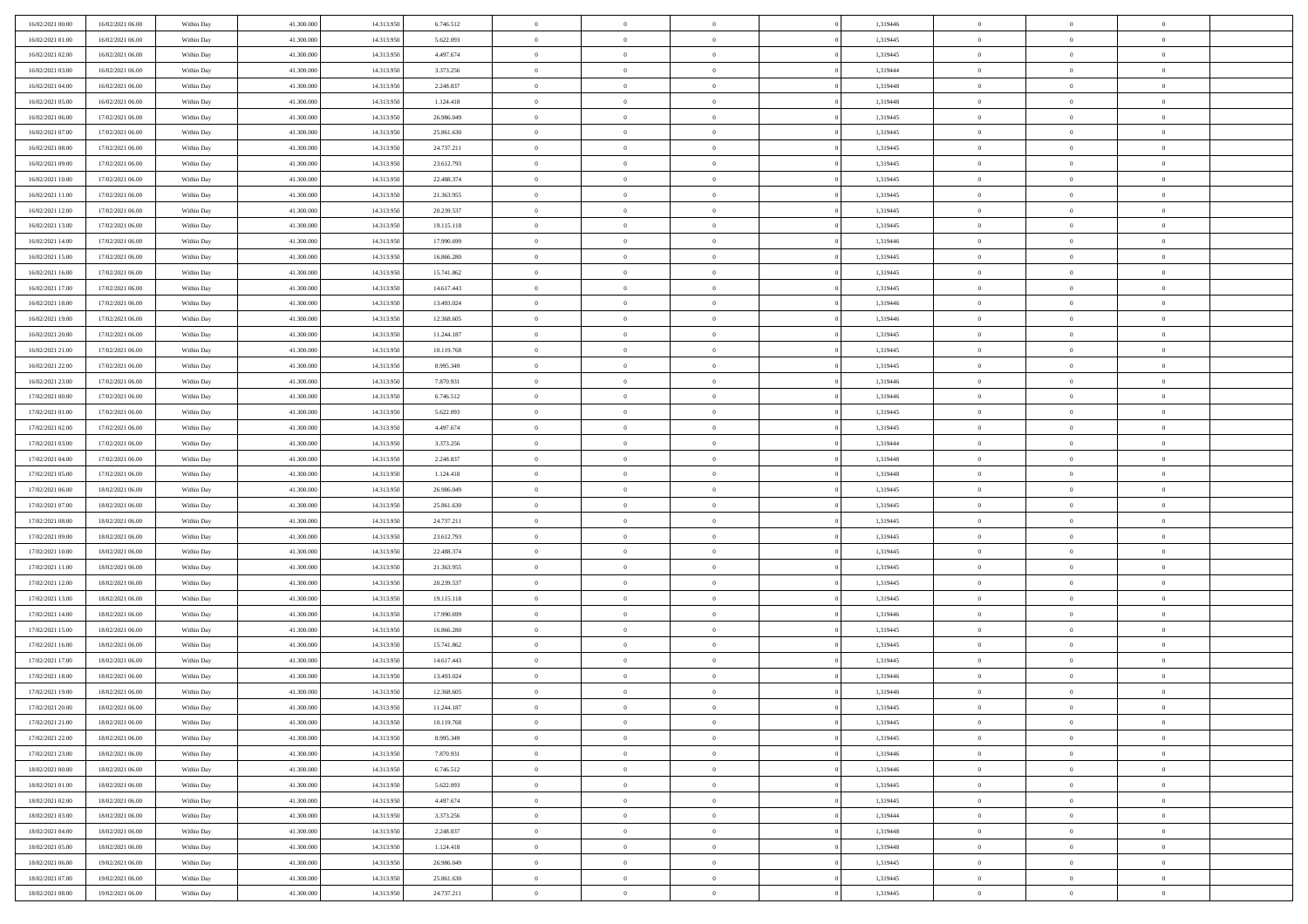| 18/02/2021 09:00 | 19/02/2021 06:00 | Within Day | 41.300.000 | 14.313.950 | 23.612.793 | $\overline{0}$ | $\overline{0}$ | $\Omega$       | 1,319445 | $\bf{0}$       | $\mathbf{0}$   | $\bf{0}$       |  |
|------------------|------------------|------------|------------|------------|------------|----------------|----------------|----------------|----------|----------------|----------------|----------------|--|
| 18/02/2021 10:00 | 19/02/2021 06:00 | Within Dav | 41.300.000 | 14.313.950 | 22.488.374 | $\mathbf{0}$   | $\overline{0}$ | $\overline{0}$ | 1,319445 | $\overline{0}$ | $\overline{0}$ | $\overline{0}$ |  |
| 18/02/2021 11:00 | 19/02/2021 06:00 | Within Day | 41.300.000 | 14.313.950 | 21.363.955 | $\,$ 0         | $\overline{0}$ | $\bf{0}$       | 1,319445 | $\,$ 0         | $\overline{0}$ | $\,$ 0 $\,$    |  |
| 18/02/2021 12:00 | 19/02/2021 06:00 | Within Day | 41.300,000 | 14.313.950 | 20.239.537 | $\bf{0}$       | $\overline{0}$ | $\Omega$       | 1,319445 | $\bf{0}$       | $\mathbf{0}$   | $\theta$       |  |
| 18/02/2021 13:00 | 19/02/2021 06:00 | Within Day | 41.300.000 | 14.313.950 | 19.115.118 | $\bf{0}$       | $\overline{0}$ | $\overline{0}$ | 1,319445 | $\overline{0}$ | $\overline{0}$ | $\overline{0}$ |  |
| 18/02/2021 14:00 | 19/02/2021 06:00 | Within Day | 41.300.000 | 14.313.950 | 17.990.699 | $\bf{0}$       | $\overline{0}$ | $\bf{0}$       | 1,319446 | $\,$ 0         | $\overline{0}$ | $\,$ 0 $\,$    |  |
| 18/02/2021 15:00 | 19/02/2021 06:00 | Within Day | 41.300,000 | 14.313.950 | 16.866.280 | $\bf{0}$       | $\overline{0}$ | $\overline{0}$ | 1,319445 | $\theta$       | $\mathbf{0}$   | $\theta$       |  |
| 18/02/2021 16:00 | 19/02/2021 06:00 | Within Day | 41.300.000 | 14.313.950 | 15.741.862 | $\overline{0}$ | $\overline{0}$ | $\overline{0}$ | 1,319445 | $\mathbf{0}$   | $\overline{0}$ | $\overline{0}$ |  |
| 18/02/2021 17:00 | 19/02/2021 06:00 | Within Day | 41.300.000 | 14.313.950 | 14.617.443 | $\bf{0}$       | $\overline{0}$ | $\bf{0}$       | 1,319445 | $\,$ 0         | $\overline{0}$ | $\,$ 0 $\,$    |  |
| 18/02/2021 18:00 | 19/02/2021 06:00 | Within Day | 41.300,000 | 14.313.950 | 13.493.024 | $\bf{0}$       | $\overline{0}$ | $\Omega$       | 1,319446 | $\theta$       | $\mathbf{0}$   | $\theta$       |  |
| 18/02/2021 19:00 | 19/02/2021 06:00 | Within Day | 41.300.000 | 14.313.950 | 12.368.605 | $\overline{0}$ | $\overline{0}$ | $\overline{0}$ | 1,319446 | $\mathbf{0}$   | $\overline{0}$ | $\overline{0}$ |  |
| 18/02/2021 20:00 | 19/02/2021 06:00 | Within Day | 41.300.000 | 14.313.950 | 11.244.187 | $\bf{0}$       | $\overline{0}$ | $\bf{0}$       | 1,319445 | $\,$ 0         | $\overline{0}$ | $\,$ 0 $\,$    |  |
| 18/02/2021 21:00 | 19/02/2021 06:00 | Within Day | 41.300.000 | 14.313.950 | 10.119.768 | $\bf{0}$       | $\overline{0}$ | $\Omega$       | 1,319445 | $\bf{0}$       | $\mathbf{0}$   | $\theta$       |  |
| 18/02/2021 22:00 | 19/02/2021 06:00 | Within Day | 41.300.000 | 14.313.950 | 8.995.349  | $\overline{0}$ | $\overline{0}$ | $\overline{0}$ | 1,319445 | $\mathbf{0}$   | $\overline{0}$ | $\overline{0}$ |  |
| 18/02/2021 23:00 | 19/02/2021 06:00 | Within Day | 41.300.000 | 14.313.950 | 7.870.931  | $\bf{0}$       | $\overline{0}$ | $\bf{0}$       | 1,319446 | $\,$ 0         | $\overline{0}$ | $\,$ 0 $\,$    |  |
| 19/02/2021 00:00 | 19/02/2021 06:00 | Within Day | 41,300,000 | 14.313.950 | 6.746.512  | $\bf{0}$       | $\overline{0}$ | $\overline{0}$ | 1,319446 | $\bf{0}$       | $\mathbf{0}$   | $\theta$       |  |
| 19/02/2021 01:00 | 19/02/2021 06:00 | Within Day | 41.300.000 | 14.313.950 | 5.622.093  | $\overline{0}$ | $\overline{0}$ | $\overline{0}$ | 1,319445 | $\mathbf{0}$   | $\overline{0}$ | $\overline{0}$ |  |
| 19/02/2021 02:00 | 19/02/2021 06:00 | Within Day | 41.300.000 | 14.313.950 | 4.497.674  | $\bf{0}$       | $\overline{0}$ | $\bf{0}$       | 1,319445 | $\,$ 0         | $\overline{0}$ | $\,$ 0 $\,$    |  |
| 19/02/2021 03:00 | 19/02/2021 06:00 | Within Day | 41.300,000 | 14.313.950 | 3.373.256  | $\bf{0}$       | $\overline{0}$ | $\Omega$       | 1,319444 | $\theta$       | $\mathbf{0}$   | $\theta$       |  |
| 19/02/2021 04:00 | 19/02/2021 06:00 | Within Day | 41.300.000 | 14.313.950 | 2.248.837  | $\overline{0}$ | $\overline{0}$ | $\overline{0}$ | 1,319448 | $\mathbf{0}$   | $\overline{0}$ | $\overline{0}$ |  |
| 19/02/2021 05:00 | 19/02/2021 06:00 | Within Day | 41.300.000 | 14.313.950 | 1.124.418  | $\bf{0}$       | $\overline{0}$ | $\bf{0}$       | 1,319448 | $\,$ 0         | $\overline{0}$ | $\,$ 0 $\,$    |  |
| 19/02/2021 06:00 | 20/02/2021 06:00 | Within Day | 41.300,000 | 14.313.950 | 26,986,049 | $\bf{0}$       | $\overline{0}$ | $\Omega$       | 1,319445 | $\bf{0}$       | $\theta$       | $\theta$       |  |
| 19/02/2021 07:00 | 20/02/2021 06:00 | Within Day | 41.300.000 | 14.313.950 | 25.861.630 | $\overline{0}$ | $\overline{0}$ | $\overline{0}$ | 1,319445 | $\mathbf{0}$   | $\overline{0}$ | $\overline{0}$ |  |
| 19/02/2021 08:00 | 20/02/2021 06:00 | Within Day | 41.300.000 | 14.313.950 | 24.737.211 | $\bf{0}$       | $\overline{0}$ | $\bf{0}$       | 1,319445 | $\,$ 0         | $\overline{0}$ | $\,$ 0 $\,$    |  |
| 19/02/2021 09:00 | 20/02/2021 06:00 | Within Day | 41.300,000 | 14.313.950 | 23.612.793 | $\bf{0}$       | $\overline{0}$ | $\overline{0}$ | 1,319445 | $\bf{0}$       | $\overline{0}$ | $\bf{0}$       |  |
| 19/02/2021 10:00 | 20/02/2021 06:00 | Within Day | 41.300.000 | 14.313.950 | 22.488.374 | $\overline{0}$ | $\overline{0}$ | $\overline{0}$ | 1,319445 | $\mathbf{0}$   | $\overline{0}$ | $\overline{0}$ |  |
| 19/02/2021 11:00 | 20/02/2021 06:00 | Within Day | 41.300.000 | 14.313.950 | 21.363.955 | $\bf{0}$       | $\overline{0}$ | $\bf{0}$       | 1,319445 | $\,$ 0         | $\overline{0}$ | $\,$ 0 $\,$    |  |
| 19/02/2021 12:00 | 20/02/2021 06:00 | Within Day | 41.300,000 | 14.313.950 | 20.239.537 | $\bf{0}$       | $\overline{0}$ | $\Omega$       | 1,319445 | $\theta$       | $\mathbf{0}$   | $\theta$       |  |
| 19/02/2021 13:00 | 20/02/2021 06:00 | Within Day | 41.300.000 | 14.313.950 | 19.115.118 | $\overline{0}$ | $\overline{0}$ | $\overline{0}$ | 1,319445 | $\mathbf{0}$   | $\overline{0}$ | $\overline{0}$ |  |
| 19/02/2021 14:00 | 20/02/2021 06:00 | Within Day | 41.300.000 | 14.313.950 | 17.990.699 | $\bf{0}$       | $\overline{0}$ | $\bf{0}$       | 1,319446 | $\,$ 0         | $\overline{0}$ | $\,$ 0 $\,$    |  |
| 19/02/2021 15:00 | 20/02/2021 06:00 | Within Day | 41.300.000 | 14.313.950 | 16.866.280 | $\bf{0}$       | $\overline{0}$ | $\overline{0}$ | 1,319445 | $\bf{0}$       | $\overline{0}$ | $\,0\,$        |  |
| 19/02/2021 16:00 | 20/02/2021 06:00 | Within Dav | 41.300.000 | 14.313.950 | 15.741.862 | $\overline{0}$ | $\overline{0}$ | $\overline{0}$ | 1,319445 | $\mathbf{0}$   | $\overline{0}$ | $\overline{0}$ |  |
| 19/02/2021 17:00 | 20/02/2021 06:00 | Within Day | 41.300.000 | 14.313.950 | 14.617.443 | $\bf{0}$       | $\overline{0}$ | $\bf{0}$       | 1,319445 | $\,$ 0         | $\overline{0}$ | $\,$ 0 $\,$    |  |
| 19/02/2021 18:00 | 20/02/2021 06:00 | Within Day | 41.300.000 | 14.313.950 | 13.493.024 | $\bf{0}$       | $\overline{0}$ | $\bf{0}$       | 1,319446 | $\bf{0}$       | $\overline{0}$ | $\,0\,$        |  |
| 19/02/2021 19:00 | 20/02/2021 06:00 | Within Day | 41.300.000 | 14.313.950 | 12.368.605 | $\overline{0}$ | $\overline{0}$ | $\overline{0}$ | 1,319446 | $\overline{0}$ | $\overline{0}$ | $\overline{0}$ |  |
| 19/02/2021 20:00 | 20/02/2021 06:00 | Within Day | 41.300.000 | 14.313.950 | 11.244.187 | $\bf{0}$       | $\overline{0}$ | $\bf{0}$       | 1,319445 | $\,$ 0         | $\overline{0}$ | $\,$ 0 $\,$    |  |
| 19/02/2021 21:00 | 20/02/2021 06:00 | Within Day | 41.300.000 | 14.313.950 | 10.119.768 | $\bf{0}$       | $\overline{0}$ | $\overline{0}$ | 1,319445 | $\bf{0}$       | $\overline{0}$ | $\,0\,$        |  |
| 19/02/2021 22:00 | 20/02/2021 06:00 | Within Day | 41.300.000 | 14.313.950 | 8.995.349  | $\overline{0}$ | $\overline{0}$ | $\overline{0}$ | 1,319445 | $\mathbf{0}$   | $\overline{0}$ | $\overline{0}$ |  |
| 19/02/2021 23:00 | 20/02/2021 06:00 | Within Day | 41.300.000 | 14.313.950 | 7.870.931  | $\bf{0}$       | $\overline{0}$ | $\bf{0}$       | 1,319446 | $\,$ 0         | $\overline{0}$ | $\,$ 0 $\,$    |  |
| 20/02/2021 00:00 | 20/02/2021 06:00 | Within Day | 41.300.000 | 14.313.950 | 6.746.512  | $\bf{0}$       | $\overline{0}$ | $\overline{0}$ | 1,319446 | $\bf{0}$       | $\overline{0}$ | $\,0\,$        |  |
| 20/02/2021 01:00 | 20/02/2021 06:00 | Within Day | 41.300.000 | 14.313.950 | 5.622.093  | $\overline{0}$ | $\overline{0}$ | $\overline{0}$ | 1,319445 | $\overline{0}$ | $\overline{0}$ | $\overline{0}$ |  |
| 20/02/2021 02:00 | 20/02/2021 06:00 | Within Day | 41.300.000 | 14.313.950 | 4.497.674  | $\bf{0}$       | $\overline{0}$ | $\bf{0}$       | 1,319445 | $\,$ 0         | $\overline{0}$ | $\,$ 0 $\,$    |  |
| 20/02/2021 03:00 | 20/02/2021 06:00 | Within Day | 41.300.000 | 14.313.950 | 3.373.256  | $\bf{0}$       | $\overline{0}$ | $\bf{0}$       | 1,319444 | $\bf{0}$       | $\overline{0}$ | $\,0\,$        |  |
| 20/02/2021 04:00 | 20/02/2021 06:00 | Within Dav | 41.300.000 | 14.313.950 | 2.248.837  | $\mathbf{0}$   | $\overline{0}$ | $\overline{0}$ | 1,319448 | $\mathbf{0}$   | $\overline{0}$ | $\overline{0}$ |  |
| 20/02/2021 05:00 | 20/02/2021 06:00 | Within Day | 41.300.000 | 14.313.950 | 1.124.418  | $\bf{0}$       | $\overline{0}$ | $\overline{0}$ | 1,319448 | $\overline{0}$ | $\theta$       | $\theta$       |  |
| 20/02/2021 06:00 | 21/02/2021 06:00 | Within Day | 41.300.000 | 14.313.950 | 26.986.049 | $\bf{0}$       | $\overline{0}$ | $\bf{0}$       | 1,319445 | $\bf{0}$       | $\overline{0}$ | $\bf{0}$       |  |
| 20/02/2021 07:00 | 21/02/2021 06:00 | Within Day | 41.300.000 | 14.313.950 | 25.861.630 | $\overline{0}$ | $\overline{0}$ | $\overline{0}$ | 1,319445 | $\overline{0}$ | $\overline{0}$ | $\overline{0}$ |  |
| 20/02/2021 08:00 | 21/02/2021 06:00 | Within Day | 41.300.000 | 14.313.950 | 24.737.211 | $\,$ 0 $\,$    | $\overline{0}$ | $\overline{0}$ | 1,319445 | $\mathbf{0}$   | $\,$ 0 $\,$    | $\,$ 0 $\,$    |  |
| 20/02/2021 09:00 | 21/02/2021 06:00 | Within Day | 41.300.000 | 14.313.950 | 23.612.793 | $\bf{0}$       | $\overline{0}$ | $\overline{0}$ | 1,319445 | $\bf{0}$       | $\overline{0}$ | $\bf{0}$       |  |
| 20/02/2021 10:00 | 21/02/2021 06:00 | Within Day | 41.300.000 | 14.313.950 | 22.488.374 | $\bf{0}$       | $\overline{0}$ | $\overline{0}$ | 1,319445 | $\overline{0}$ | $\bf{0}$       | $\overline{0}$ |  |
| 20/02/2021 11:00 | 21/02/2021 06:00 | Within Day | 41.300.000 | 14.313.950 | 21.363.955 | $\,$ 0 $\,$    | $\overline{0}$ | $\overline{0}$ | 1,319445 | $\,$ 0 $\,$    | $\overline{0}$ | $\,$ 0 $\,$    |  |
| 20/02/2021 12:00 | 21/02/2021 06:00 | Within Day | 41.300.000 | 14.313.950 | 20.239.537 | $\overline{0}$ | $\overline{0}$ | $\overline{0}$ | 1,319445 | $\bf{0}$       | $\overline{0}$ | $\overline{0}$ |  |
| 20/02/2021 13:00 | 21/02/2021 06:00 | Within Day | 41.300.000 | 14.313.950 | 19.115.118 | $\overline{0}$ | $\overline{0}$ | $\overline{0}$ | 1,319445 | $\overline{0}$ | $\bf{0}$       | $\overline{0}$ |  |
| 20/02/2021 14:00 | 21/02/2021 06:00 | Within Day | 41.300.000 | 14.313.950 | 17.990.699 | $\,$ 0 $\,$    | $\overline{0}$ | $\overline{0}$ | 1,319446 | $\mathbf{0}$   | $\,$ 0 $\,$    | $\,$ 0 $\,$    |  |
| 20/02/2021 15:00 | 21/02/2021 06:00 | Within Day | 41.300.000 | 14.313.950 | 16.866.280 | $\bf{0}$       | $\bf{0}$       | $\overline{0}$ | 1,319445 | $\mathbf{0}$   | $\overline{0}$ | $\bf{0}$       |  |
| 20/02/2021 16:00 | 21/02/2021 06:00 | Within Day | 41.300.000 | 14.313.950 | 15.741.862 | $\bf{0}$       | $\overline{0}$ | $\overline{0}$ | 1,319445 | $\mathbf{0}$   | $\bf{0}$       | $\overline{0}$ |  |
| 20/02/2021 17:00 | 21/02/2021 06:00 | Within Day | 41.300.000 | 14.313.950 | 14.617.443 | $\,0\,$        | $\overline{0}$ | $\overline{0}$ | 1,319445 | $\,$ 0         | $\overline{0}$ | $\,$ 0 $\,$    |  |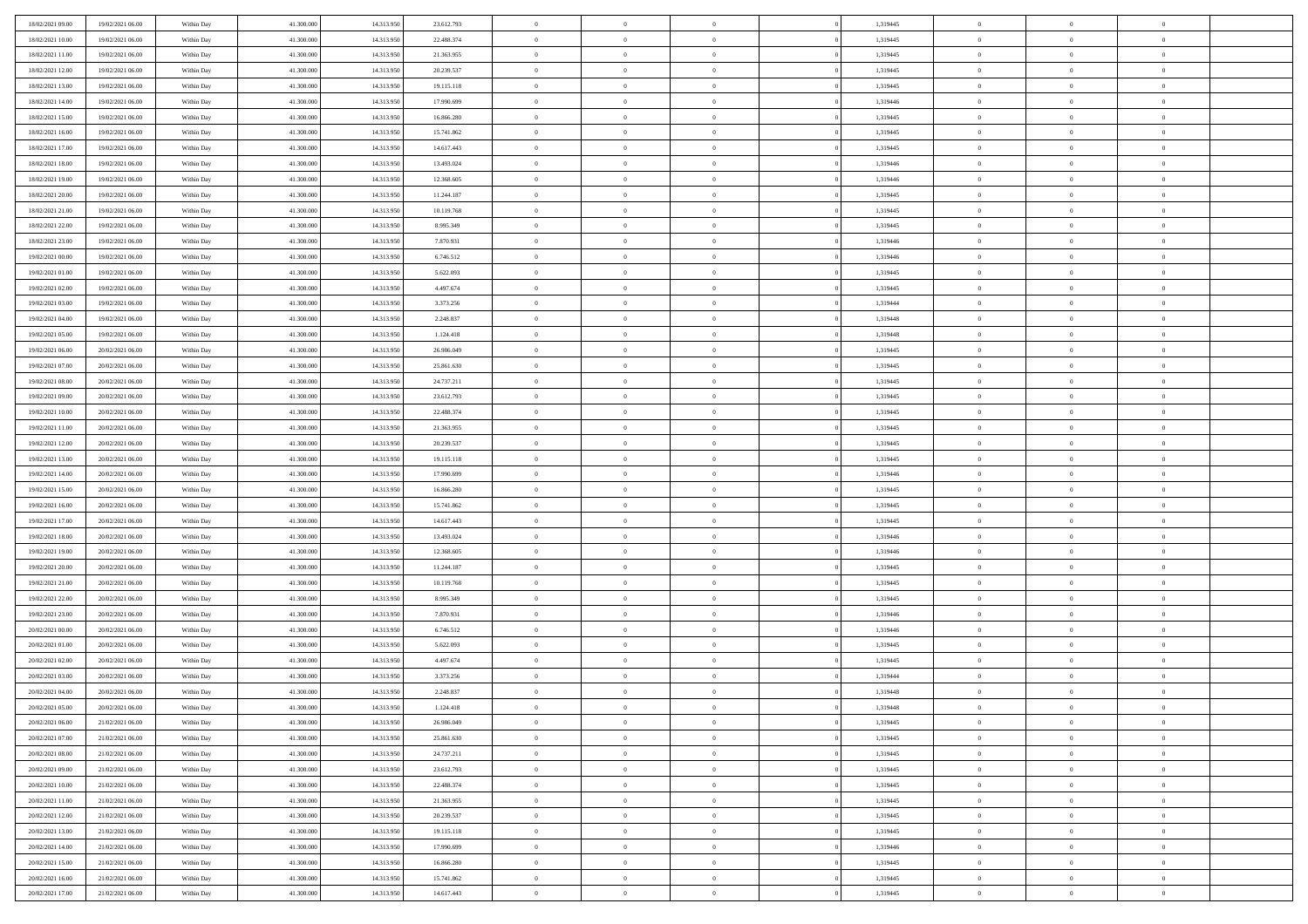| 20/02/2021 18:00 | 21/02/2021 06:00 | Within Day | 41.300.000 | 14.313.950 | 13.493.024 | $\overline{0}$ | $\overline{0}$ | $\Omega$       | 1,319446 | $\bf{0}$       | $\mathbf{0}$   | $\bf{0}$       |  |
|------------------|------------------|------------|------------|------------|------------|----------------|----------------|----------------|----------|----------------|----------------|----------------|--|
| 20/02/2021 19:00 | 21/02/2021 06:00 | Within Day | 41.300.000 | 14.313.950 | 12.368.605 | $\mathbf{0}$   | $\overline{0}$ | $\overline{0}$ | 1,319446 | $\mathbf{0}$   | $\overline{0}$ | $\overline{0}$ |  |
| 20/02/2021 20:00 | 21/02/2021 06:00 | Within Day | 41.300.000 | 14.313.950 | 11.244.187 | $\,$ 0         | $\overline{0}$ | $\bf{0}$       | 1,319445 | $\,$ 0         | $\overline{0}$ | $\,$ 0 $\,$    |  |
| 20/02/2021 21:00 | 21/02/2021 06:00 | Within Day | 41.300,000 | 14.313.950 | 10.119.768 | $\bf{0}$       | $\overline{0}$ | $\Omega$       | 1,319445 | $\bf{0}$       | $\mathbf{0}$   | $\theta$       |  |
| 20/02/2021 22:00 | 21/02/2021 06:00 | Within Day | 41.300.000 | 14.313.950 | 8.995.349  | $\bf{0}$       | $\overline{0}$ | $\overline{0}$ | 1,319445 | $\mathbf{0}$   | $\overline{0}$ | $\overline{0}$ |  |
| 20/02/2021 23:00 | 21/02/2021 06:00 | Within Day | 41.300.000 | 14.313.950 | 7.870.931  | $\bf{0}$       | $\overline{0}$ | $\bf{0}$       | 1,319446 | $\,$ 0         | $\overline{0}$ | $\,$ 0 $\,$    |  |
| 21/02/2021 00:00 | 21/02/2021 06:00 | Within Day | 41.300,000 | 14.313.950 | 6.746.512  | $\bf{0}$       | $\overline{0}$ | $\overline{0}$ | 1,319446 | $\bf{0}$       | $\overline{0}$ | $\theta$       |  |
| 21/02/2021 01:00 | 21/02/2021 06:00 | Within Day | 41.300.000 | 14.313.950 | 5.622.093  | $\overline{0}$ | $\overline{0}$ | $\overline{0}$ | 1,319445 | $\mathbf{0}$   | $\overline{0}$ | $\overline{0}$ |  |
| 21/02/2021 02:00 | 21/02/2021 06:00 | Within Day | 41.300.000 | 14.313.950 | 4.497.674  | $\bf{0}$       | $\overline{0}$ | $\bf{0}$       | 1,319445 | $\,$ 0         | $\overline{0}$ | $\,$ 0 $\,$    |  |
| 21/02/2021 03:00 | 21/02/2021 06:00 | Within Day | 41.300,000 | 14.313.950 | 3.373.256  | $\bf{0}$       | $\overline{0}$ | $\Omega$       | 1,319444 | $\theta$       | $\mathbf{0}$   | $\theta$       |  |
| 21/02/2021 04:00 | 21/02/2021 06:00 | Within Day | 41.300.000 | 14.313.950 | 2.248.837  | $\bf{0}$       | $\overline{0}$ | $\overline{0}$ | 1,319448 | $\mathbf{0}$   | $\overline{0}$ | $\overline{0}$ |  |
| 21/02/2021 05:00 | 21/02/2021 06:00 | Within Day | 41.300.000 | 14.313.950 | 1.124.418  | $\bf{0}$       | $\overline{0}$ | $\bf{0}$       | 1,319448 | $\,$ 0         | $\overline{0}$ | $\,$ 0 $\,$    |  |
| 21/02/2021 06:00 | 22/02/2021 06:00 | Within Day | 41.300,000 | 14.313.950 | 26.986.049 | $\bf{0}$       | $\overline{0}$ | $\Omega$       | 1,319445 | $\bf{0}$       | $\mathbf{0}$   | $\theta$       |  |
| 21/02/2021 07:00 | 22/02/2021 06:00 | Within Day | 41.300.000 | 14.313.950 | 25.861.630 | $\overline{0}$ | $\overline{0}$ | $\overline{0}$ | 1,319445 | $\overline{0}$ | $\overline{0}$ | $\overline{0}$ |  |
| 21/02/2021 08:00 | 22/02/2021 06:00 | Within Day | 41.300.000 | 14.313.950 | 24.737.211 | $\bf{0}$       | $\overline{0}$ | $\bf{0}$       | 1,319445 | $\,$ 0         | $\overline{0}$ | $\,$ 0 $\,$    |  |
| 21/02/2021 09:00 | 22/02/2021 06:00 | Within Day | 41,300,000 | 14.313.950 | 23.612.793 | $\bf{0}$       | $\overline{0}$ | $\overline{0}$ | 1,319445 | $\bf{0}$       | $\overline{0}$ | $\bf{0}$       |  |
| 21/02/2021 11:00 | 22/02/2021 06:00 | Within Day | 41.300.000 | 14.313.950 | 21.363.955 | $\overline{0}$ | $\overline{0}$ | $\overline{0}$ | 1,319445 | $\mathbf{0}$   | $\overline{0}$ | $\overline{0}$ |  |
| 21/02/2021 12:00 | 22/02/2021 06:00 | Within Day | 41.300.000 | 14.313.950 | 20.239.537 | $\bf{0}$       | $\overline{0}$ | $\bf{0}$       | 1,319445 | $\,$ 0         | $\overline{0}$ | $\,$ 0 $\,$    |  |
| 21/02/2021 13:00 | 22/02/2021 06:00 | Within Day | 41.300,000 | 14.313.950 | 19.115.118 | $\bf{0}$       | $\overline{0}$ | $\Omega$       | 1,319445 | $\theta$       | $\mathbf{0}$   | $\theta$       |  |
| 21/02/2021 14:00 | 22/02/2021 06:00 | Within Day | 41.300.000 | 14.313.950 | 17.990.699 | $\overline{0}$ | $\overline{0}$ | $\overline{0}$ | 1,319446 | $\mathbf{0}$   | $\overline{0}$ | $\overline{0}$ |  |
| 21/02/2021 15:00 | 22/02/2021 06:00 | Within Day | 41.300.000 | 14.313.950 | 16.866.280 | $\bf{0}$       | $\overline{0}$ | $\bf{0}$       | 1,319445 | $\,$ 0         | $\overline{0}$ | $\,$ 0 $\,$    |  |
| 21/02/2021 16:00 | 22/02/2021 06:00 | Within Day | 41.300,000 | 14.313.950 | 15.741.862 | $\bf{0}$       | $\overline{0}$ | $\Omega$       | 1,319445 | $\theta$       | $\mathbf{0}$   | $\theta$       |  |
| 21/02/2021 17:00 | 22/02/2021 06:00 | Within Day | 41.300.000 | 14.313.950 | 14.617.443 | $\overline{0}$ | $\overline{0}$ | $\overline{0}$ | 1,319445 | $\mathbf{0}$   | $\overline{0}$ | $\overline{0}$ |  |
| 21/02/2021 18:00 | 22/02/2021 06:00 | Within Day | 41.300.000 | 14.313.950 | 13.493.024 | $\bf{0}$       | $\overline{0}$ | $\bf{0}$       | 1,319446 | $\,$ 0         | $\overline{0}$ | $\,$ 0 $\,$    |  |
| 21/02/2021 19:00 | 22/02/2021 06:00 | Within Day | 41.300,000 | 14.313.950 | 12.368.605 | $\bf{0}$       | $\overline{0}$ | $\overline{0}$ | 1,319446 | $\bf{0}$       | $\overline{0}$ | $\bf{0}$       |  |
| 21/02/2021 20:00 | 22/02/2021 06:00 | Within Day | 41.300.000 | 14.313.950 | 11.244.187 | $\overline{0}$ | $\overline{0}$ | $\overline{0}$ | 1,319445 | $\mathbf{0}$   | $\overline{0}$ | $\overline{0}$ |  |
| 21/02/2021 21:00 | 22/02/2021 06:00 | Within Day | 41.300.000 | 14.313.950 | 10.119.768 | $\bf{0}$       | $\overline{0}$ | $\bf{0}$       | 1,319445 | $\,$ 0         | $\overline{0}$ | $\,$ 0 $\,$    |  |
| 21/02/2021 22.00 | 22/02/2021 06:00 | Within Day | 41.300,000 | 14.313.950 | 8.995.349  | $\bf{0}$       | $\overline{0}$ | $\Omega$       | 1,319445 | $\theta$       | $\mathbf{0}$   | $\theta$       |  |
| 21/02/2021 23:00 | 22/02/2021 06:00 | Within Day | 41.300.000 | 14.313.950 | 7.870.931  | $\bf{0}$       | $\overline{0}$ | $\overline{0}$ | 1,319446 | $\mathbf{0}$   | $\overline{0}$ | $\overline{0}$ |  |
| 22/02/2021 00:00 | 22/02/2021 06:00 | Within Day | 41.300.000 | 14.313.950 | 6.746.512  | $\bf{0}$       | $\overline{0}$ | $\bf{0}$       | 1,319446 | $\,$ 0         | $\overline{0}$ | $\,$ 0 $\,$    |  |
| 22/02/2021 01:00 | 22/02/2021 06:00 | Within Day | 41.300.000 | 14.313.950 | 5.622.093  | $\bf{0}$       | $\overline{0}$ | $\overline{0}$ | 1,319445 | $\bf{0}$       | $\overline{0}$ | $\,0\,$        |  |
| 22/02/2021 02:00 | 22/02/2021 06:00 | Within Day | 41.300.000 | 14.313.950 | 4.497.674  | $\overline{0}$ | $\overline{0}$ | $\overline{0}$ | 1,319445 | $\mathbf{0}$   | $\overline{0}$ | $\overline{0}$ |  |
| 22/02/2021 03:00 | 22/02/2021 06:00 | Within Day | 41.300.000 | 14.313.950 | 3.373.256  | $\bf{0}$       | $\overline{0}$ | $\bf{0}$       | 1,319444 | $\,$ 0         | $\overline{0}$ | $\,$ 0 $\,$    |  |
| 22/02/2021 04:00 | 22/02/2021 06:00 | Within Day | 41.300.000 | 14.313.950 | 2.248.837  | $\bf{0}$       | $\overline{0}$ | $\bf{0}$       | 1,319448 | $\bf{0}$       | $\overline{0}$ | $\bf{0}$       |  |
| 22/02/2021 05:00 | 22/02/2021 06:00 | Within Day | 41.300.000 | 14.313.950 | 1.124.418  | $\overline{0}$ | $\overline{0}$ | $\overline{0}$ | 1,319448 | $\mathbf{0}$   | $\overline{0}$ | $\overline{0}$ |  |
| 22/02/2021 06:00 | 23/02/2021 06:00 | Within Day | 41.300.000 | 14.313.950 | 26.986.049 | $\bf{0}$       | $\overline{0}$ | $\bf{0}$       | 1,319445 | $\,$ 0         | $\overline{0}$ | $\,$ 0 $\,$    |  |
| 22/02/2021 07:00 | 23/02/2021 06:00 | Within Day | 41.300.000 | 14.313.950 | 25.861.630 | $\bf{0}$       | $\overline{0}$ | $\overline{0}$ | 1,319445 | $\bf{0}$       | $\overline{0}$ | $\,0\,$        |  |
| 22/02/2021 08:00 | 23/02/2021 06:00 | Within Day | 41.300.000 | 14.313.950 | 24.737.211 | $\overline{0}$ | $\overline{0}$ | $\overline{0}$ | 1,319445 | $\mathbf{0}$   | $\overline{0}$ | $\overline{0}$ |  |
| 22/02/2021 09:00 | 23/02/2021 06:00 | Within Day | 41.300.000 | 14.313.950 | 23.612.793 | $\bf{0}$       | $\overline{0}$ | $\bf{0}$       | 1,319445 | $\,$ 0         | $\overline{0}$ | $\,$ 0 $\,$    |  |
| 22/02/2021 10:00 | 23/02/2021 06:00 | Within Day | 41.300.000 | 14.313.950 | 22.488.374 | $\bf{0}$       | $\overline{0}$ | $\overline{0}$ | 1,319445 | $\bf{0}$       | $\overline{0}$ | $\,0\,$        |  |
| 22/02/2021 11:00 | 23/02/2021 06:00 | Within Day | 41.300.000 | 14.313.950 | 21.363.955 | $\overline{0}$ | $\overline{0}$ | $\overline{0}$ | 1,319445 | $\mathbf{0}$   | $\overline{0}$ | $\overline{0}$ |  |
| 22/02/2021 12:00 | 23/02/2021 06:00 | Within Day | 41.300.000 | 14.313.950 | 20.239.537 | $\bf{0}$       | $\overline{0}$ | $\bf{0}$       | 1,319445 | $\,$ 0         | $\overline{0}$ | $\,$ 0 $\,$    |  |
| 22/02/2021 13:00 | 23/02/2021 06:00 | Within Day | 41.300.000 | 14.313.950 | 19.115.118 | $\bf{0}$       | $\overline{0}$ | $\bf{0}$       | 1,319445 | $\bf{0}$       | $\overline{0}$ | $\bf{0}$       |  |
| 22/02/2021 14:00 | 23/02/2021 06:00 | Within Day | 41.300.000 | 14.313.950 | 17.990.699 | $\mathbf{0}$   | $\overline{0}$ | $\overline{0}$ | 1,319446 | $\mathbf{0}$   | $\overline{0}$ | $\overline{0}$ |  |
| 22/02/2021 15:00 | 23/02/2021 06:00 | Within Day | 41.300.000 | 14.313.950 | 16.866.280 | $\bf{0}$       | $\overline{0}$ | $\theta$       | 1,319445 | $\overline{0}$ | $\overline{0}$ | $\theta$       |  |
| 22/02/2021 16:00 | 23/02/2021 06:00 | Within Day | 41.300.000 | 14.313.950 | 15.741.862 | $\bf{0}$       | $\overline{0}$ | $\bf{0}$       | 1,319445 | $\bf{0}$       | $\overline{0}$ | $\bf{0}$       |  |
| 22/02/2021 17:00 | 23/02/2021 06:00 | Within Day | 41.300.000 | 14.313.950 | 14.617.443 | $\overline{0}$ | $\overline{0}$ | $\overline{0}$ | 1,319445 | $\overline{0}$ | $\bf{0}$       | $\overline{0}$ |  |
| 22/02/2021 18:00 | 23/02/2021 06:00 | Within Day | 41.300.000 | 14.313.950 | 13.493.024 | $\,$ 0 $\,$    | $\overline{0}$ | $\overline{0}$ | 1,319446 | $\mathbf{0}$   | $\,$ 0 $\,$    | $\,$ 0 $\,$    |  |
| 22/02/2021 19:00 | 23/02/2021 06:00 | Within Day | 41.300.000 | 14.313.950 | 12.368.605 | $\bf{0}$       | $\overline{0}$ | $\overline{0}$ | 1,319446 | $\bf{0}$       | $\overline{0}$ | $\bf{0}$       |  |
| 22/02/2021 20:00 | 23/02/2021 06:00 | Within Day | 41.300.000 | 14.313.950 | 11.244.187 | $\bf{0}$       | $\overline{0}$ | $\overline{0}$ | 1,319445 | $\overline{0}$ | $\bf{0}$       | $\overline{0}$ |  |
| 22/02/2021 21:00 | 23/02/2021 06:00 | Within Day | 41.300.000 | 14.313.950 | 10.119.768 | $\,$ 0 $\,$    | $\overline{0}$ | $\overline{0}$ | 1,319445 | $\,$ 0 $\,$    | $\overline{0}$ | $\,$ 0 $\,$    |  |
| 22/02/2021 22:00 | 23/02/2021 06:00 | Within Day | 41.300.000 | 14.313.950 | 8.995.349  | $\overline{0}$ | $\overline{0}$ | $\overline{0}$ | 1,319445 | $\bf{0}$       | $\overline{0}$ | $\overline{0}$ |  |
| 22/02/2021 23:00 | 23/02/2021 06:00 | Within Day | 41.300.000 | 14.313.950 | 7.870.931  | $\overline{0}$ | $\overline{0}$ | $\overline{0}$ | 1,319446 | $\overline{0}$ | $\bf{0}$       | $\overline{0}$ |  |
| 23/02/2021 00:00 | 23/02/2021 06:00 | Within Day | 41.300.000 | 14.313.950 | 6.746.512  | $\,$ 0 $\,$    | $\overline{0}$ | $\overline{0}$ | 1,319446 | $\mathbf{0}$   | $\,$ 0 $\,$    | $\,$ 0 $\,$    |  |
| 23/02/2021 01:00 | 23/02/2021 06:00 | Within Day | 41.300.000 | 14.313.950 | 5.622.093  | $\bf{0}$       | $\bf{0}$       | $\overline{0}$ | 1,319445 | $\mathbf{0}$   | $\overline{0}$ | $\bf{0}$       |  |
| 23/02/2021 02:00 | 23/02/2021 06:00 | Within Day | 41.300.000 | 14.313.950 | 4.497.674  | $\bf{0}$       | $\overline{0}$ | $\overline{0}$ | 1,319445 | $\mathbf{0}$   | $\bf{0}$       | $\overline{0}$ |  |
| 23/02/2021 03:00 | 23/02/2021 06:00 | Within Day | 41.300.000 | 14.313.950 | 3.373.256  | $\,0\,$        | $\overline{0}$ | $\overline{0}$ | 1,319444 | $\,$ 0         | $\overline{0}$ | $\,$ 0 $\,$    |  |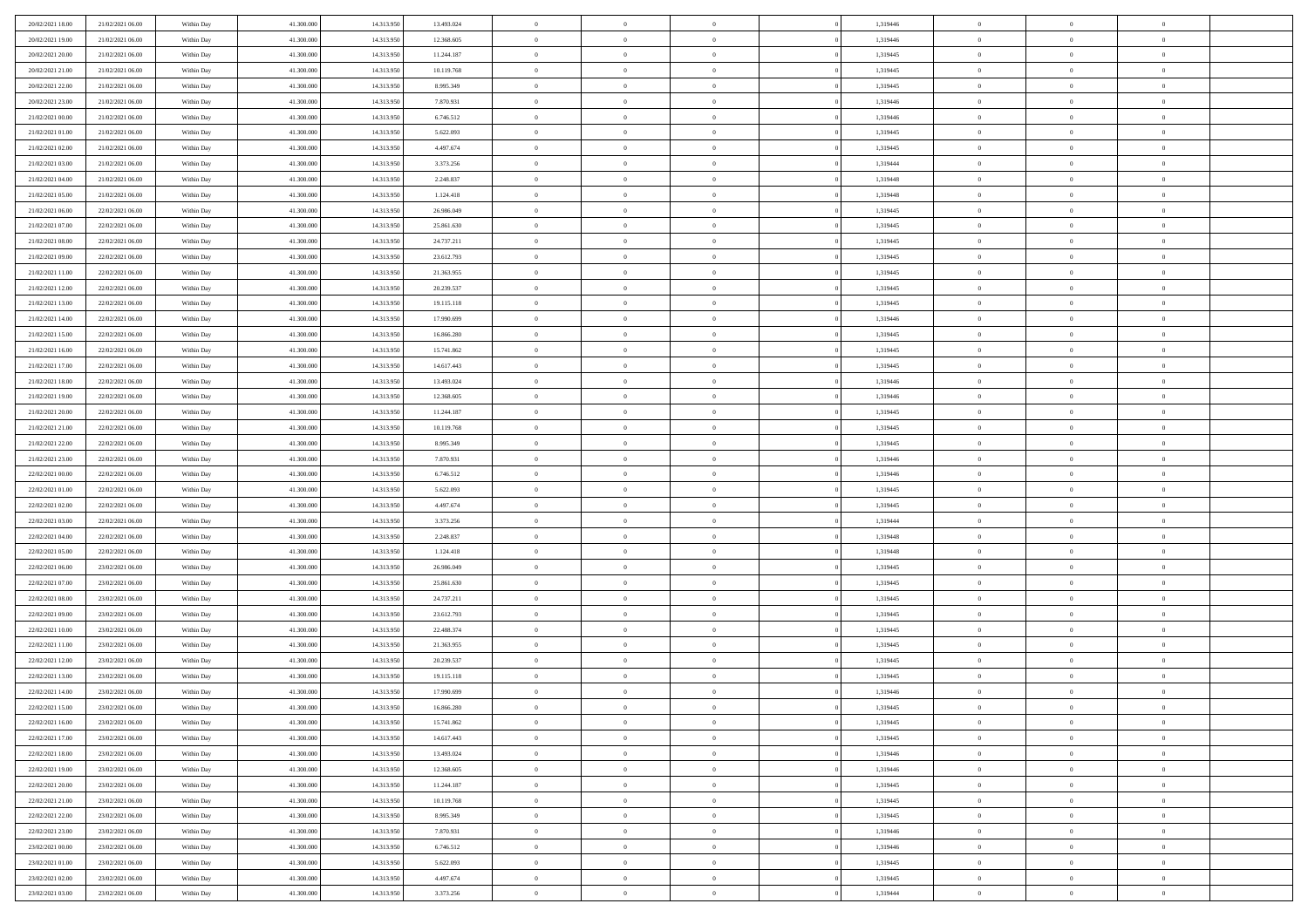| 23/02/2021 04:00 | 23/02/2021 06:00 | Within Day | 41,300,000 | 14.313.950 | 2.248.837  | $\bf{0}$       | $\overline{0}$ | $\Omega$       | 1,319448 | $\theta$       | $\overline{0}$ | $\overline{0}$ |  |
|------------------|------------------|------------|------------|------------|------------|----------------|----------------|----------------|----------|----------------|----------------|----------------|--|
| 23/02/2021 05:00 | 23/02/2021 06:00 | Within Day | 41.300.000 | 14.313.950 | 1.124.418  | $\mathbf{0}$   | $\overline{0}$ | $\overline{0}$ | 1,319448 | $\theta$       | $\bf{0}$       | $\theta$       |  |
| 23/02/2021 06:00 | 24/02/2021 06:00 | Within Day | 41.300.000 | 14.313.950 | 26.986.049 | $\,$ 0         | $\overline{0}$ | $\bf{0}$       | 1,319445 | $\,0\,$        | $\overline{0}$ | $\,$ 0 $\,$    |  |
| 23/02/2021 07:00 | 24/02/2021 06:00 | Within Day | 41,300,000 | 14.313.950 | 25.861.630 | $\bf{0}$       | $\overline{0}$ | $\Omega$       | 1,319445 | $\overline{0}$ | $\theta$       | $\theta$       |  |
| 23/02/2021 08:00 | 24/02/2021 06:00 | Within Day | 41.300.000 | 14.313.950 | 24.737.211 | $\mathbf{0}$   | $\overline{0}$ | $\overline{0}$ | 1,319445 | $\overline{0}$ | $\bf{0}$       | $\overline{0}$ |  |
| 23/02/2021 09:00 | 24/02/2021 06:00 | Within Day | 41.300.000 | 14.313.950 | 23.612.793 | $\bf{0}$       | $\overline{0}$ | $\bf{0}$       | 1,319445 | $\,0\,$        | $\overline{0}$ | $\,$ 0 $\,$    |  |
| 23/02/2021 10:00 | 24/02/2021 06:00 | Within Day | 41,300,000 | 14.313.950 | 22.488.374 | $\bf{0}$       | $\overline{0}$ | $\overline{0}$ | 1,319445 | $\bf{0}$       | $\overline{0}$ | $\theta$       |  |
| 23/02/2021 11:00 | 24/02/2021 06:00 | Within Day | 41.300.000 | 14.313.950 | 21.363.955 | $\overline{0}$ | $\overline{0}$ | $\overline{0}$ | 1,319445 | $\mathbf{0}$   | $\overline{0}$ | $\theta$       |  |
| 23/02/2021 12:00 | 24/02/2021 06:00 | Within Day | 41.300.000 | 14.313.950 | 20.239.537 | $\bf{0}$       | $\overline{0}$ | $\bf{0}$       | 1,319445 | $\,0\,$        | $\overline{0}$ | $\,$ 0 $\,$    |  |
| 23/02/2021 13:00 | 24/02/2021 06:00 | Within Day | 41,300,000 | 14.313.950 | 19.115.118 | $\bf{0}$       | $\overline{0}$ | $\overline{0}$ | 1,319445 | $\theta$       | $\overline{0}$ | $\overline{0}$ |  |
| 23/02/2021 14:00 | 24/02/2021 06:00 | Within Day | 41.300.000 | 14.313.950 | 17.990.699 | $\overline{0}$ | $\overline{0}$ | $\overline{0}$ | 1,319446 | $\mathbf{0}$   | $\overline{0}$ | $\theta$       |  |
| 23/02/2021 15:00 | 24/02/2021 06:00 | Within Day | 41.300.000 | 14.313.950 | 16.866.280 | $\,$ 0         | $\overline{0}$ | $\bf{0}$       | 1,319445 | $\,0\,$        | $\overline{0}$ | $\,$ 0 $\,$    |  |
| 23/02/2021 16:00 | 24/02/2021 06:00 | Within Day | 41,300,000 | 14.313.950 | 15.741.862 | $\bf{0}$       | $\overline{0}$ | $\Omega$       | 1,319445 | $\theta$       | $\theta$       | $\theta$       |  |
| 23/02/2021 17:00 | 24/02/2021 06:00 | Within Day | 41.300.000 | 14.313.950 | 14.617.443 | $\overline{0}$ | $\overline{0}$ | $\overline{0}$ | 1,319445 | $\mathbf{0}$   | $\overline{0}$ | $\overline{0}$ |  |
| 23/02/2021 18:00 | 24/02/2021 06:00 | Within Day | 41.300.000 | 14.313.950 | 13.493.024 | $\bf{0}$       | $\overline{0}$ | $\bf{0}$       | 1,319446 | $\,0\,$        | $\overline{0}$ | $\,$ 0 $\,$    |  |
| 23/02/2021 19:00 | 24/02/2021 06:00 | Within Day | 41,300,000 | 14.313.950 | 12.368.605 | $\bf{0}$       | $\overline{0}$ | $\overline{0}$ | 1,319446 | $\theta$       | $\overline{0}$ | $\overline{0}$ |  |
| 23/02/2021 20:00 | 24/02/2021 06:00 | Within Dav | 41.300.000 | 14.313.950 | 11.244.187 | $\overline{0}$ | $\overline{0}$ | $\overline{0}$ | 1,319445 | $\mathbf{0}$   | $\overline{0}$ | $\theta$       |  |
| 23/02/2021 21:00 | 24/02/2021 06:00 | Within Day | 41.300.000 | 14.313.950 | 10.119.768 | $\bf{0}$       | $\overline{0}$ | $\bf{0}$       | 1,319445 | $\,0\,$        | $\overline{0}$ | $\,$ 0 $\,$    |  |
| 23/02/2021 22:00 | 24/02/2021 06:00 | Within Day | 41,300,000 | 14.313.950 | 8.995.349  | $\bf{0}$       | $\overline{0}$ | $\overline{0}$ | 1,319445 | $\theta$       | $\theta$       | $\overline{0}$ |  |
| 23/02/2021 23:00 | 24/02/2021 06:00 | Within Dav | 41.300.000 | 14.313.950 | 7.870.931  | $\overline{0}$ | $\overline{0}$ | $\overline{0}$ | 1,319446 | $\mathbf{0}$   | $\overline{0}$ | $\theta$       |  |
| 24/02/2021 00:00 | 24/02/2021 06:00 | Within Day | 41.300.000 | 14.313.950 | 6.746.512  | $\bf{0}$       | $\overline{0}$ | $\bf{0}$       | 1,319446 | $\,0\,$        | $\overline{0}$ | $\,$ 0 $\,$    |  |
| 24/02/2021 01:00 | 24/02/2021 06:00 | Within Day | 41,300,000 | 14.313.950 | 5.622.093  | $\bf{0}$       | $\overline{0}$ | $\Omega$       | 1,319445 | $\overline{0}$ | $\theta$       | $\theta$       |  |
| 24/02/2021 02:00 | 24/02/2021 06:00 | Within Dav | 41.300.000 | 14.313.950 | 4.497.674  | $\overline{0}$ | $\overline{0}$ | $\overline{0}$ | 1,319445 | $\overline{0}$ | $\overline{0}$ | $\overline{0}$ |  |
| 24/02/2021 03:00 | 24/02/2021 06:00 | Within Day | 41.300.000 | 14.313.950 | 3.373.256  | $\bf{0}$       | $\overline{0}$ | $\bf{0}$       | 1,319444 | $\,0\,$        | $\overline{0}$ | $\,$ 0 $\,$    |  |
| 24/02/2021 04:00 | 24/02/2021 06:00 | Within Day | 41,300,000 | 14.313.950 | 2.248.837  | $\bf{0}$       | $\overline{0}$ | $\overline{0}$ | 1,319448 | $\bf{0}$       | $\overline{0}$ | $\overline{0}$ |  |
| 24/02/2021 05:00 | 24/02/2021 06:00 | Within Dav | 41.300.000 | 14.313.950 | 1.124.418  | $\overline{0}$ | $\overline{0}$ | $\overline{0}$ | 1,319448 | $\overline{0}$ | $\bf{0}$       | $\theta$       |  |
| 24/02/2021 06:00 | 25/02/2021 06:00 | Within Day | 41.300.000 | 14.313.950 | 26.986.049 | $\bf{0}$       | $\overline{0}$ | $\bf{0}$       | 1,319445 | $\,0\,$        | $\overline{0}$ | $\,$ 0 $\,$    |  |
| 24/02/2021 07:00 | 25/02/2021 06:00 | Within Day | 41,300,000 | 14.313.950 | 25.861.630 | $\bf{0}$       | $\overline{0}$ | $\Omega$       | 1,319445 | $\theta$       | $\theta$       | $\overline{0}$ |  |
| 24/02/2021 08:00 | 25/02/2021 06:00 | Within Day | 41.300.000 | 14.313.950 | 24.737.211 | $\overline{0}$ | $\overline{0}$ | $\overline{0}$ | 1,319445 | $\overline{0}$ | $\bf{0}$       | $\overline{0}$ |  |
| 24/02/2021 09:00 | 25/02/2021 06:00 | Within Day | 41.300.000 | 14.313.950 | 23.612.793 | $\bf{0}$       | $\overline{0}$ | $\bf{0}$       | 1,319445 | $\,0\,$        | $\overline{0}$ | $\,$ 0 $\,$    |  |
| 24/02/2021 10:00 | 25/02/2021 06:00 | Within Day | 41.300.000 | 14.313.950 | 22.488.374 | $\bf{0}$       | $\overline{0}$ | $\overline{0}$ | 1,319445 | $\bf{0}$       | $\overline{0}$ | $\theta$       |  |
| 24/02/2021 11:00 | 25/02/2021 06:00 | Within Day | 41.300.000 | 14.313.950 | 21.363.955 | $\overline{0}$ | $\overline{0}$ | $\overline{0}$ | 1,319445 | $\overline{0}$ | $\overline{0}$ | $\overline{0}$ |  |
| 24/02/2021 12:00 | 25/02/2021 06:00 | Within Day | 41.300.000 | 14.313.950 | 20.239.537 | $\bf{0}$       | $\overline{0}$ | $\bf{0}$       | 1,319445 | $\,0\,$        | $\overline{0}$ | $\,$ 0 $\,$    |  |
| 24/02/2021 13:00 | 25/02/2021 06:00 | Within Day | 41.300.000 | 14.313.950 | 19.115.118 | $\bf{0}$       | $\overline{0}$ | $\bf{0}$       | 1,319445 | $\bf{0}$       | $\overline{0}$ | $\bf{0}$       |  |
| 24/02/2021 14:00 | 25/02/2021 06:00 | Within Day | 41.300.000 | 14.313.950 | 17.990.699 | $\overline{0}$ | $\overline{0}$ | $\overline{0}$ | 1,319446 | $\overline{0}$ | $\overline{0}$ | $\theta$       |  |
| 24/02/2021 15:00 | 25/02/2021 06:00 | Within Day | 41.300.000 | 14.313.950 | 16.866.280 | $\bf{0}$       | $\overline{0}$ | $\bf{0}$       | 1,319445 | $\,0\,$        | $\overline{0}$ | $\,$ 0 $\,$    |  |
| 24/02/2021 16:00 | 25/02/2021 06:00 | Within Day | 41.300.000 | 14.313.950 | 15.741.862 | $\bf{0}$       | $\overline{0}$ | $\overline{0}$ | 1,319445 | $\bf{0}$       | $\overline{0}$ | $\theta$       |  |
| 24/02/2021 17:00 | 25/02/2021 06:00 | Within Day | 41.300.000 | 14.313.950 | 14.617.443 | $\overline{0}$ | $\overline{0}$ | $\overline{0}$ | 1,319445 | $\mathbf{0}$   | $\bf{0}$       | $\overline{0}$ |  |
| 24/02/2021 18:00 | 25/02/2021 06:00 | Within Day | 41.300.000 | 14.313.950 | 13.493.024 | $\bf{0}$       | $\overline{0}$ | $\bf{0}$       | 1,319446 | $\,0\,$        | $\overline{0}$ | $\,$ 0 $\,$    |  |
| 24/02/2021 19:00 | 25/02/2021 06:00 | Within Day | 41.300.000 | 14.313.950 | 12.368.605 | $\bf{0}$       | $\bf{0}$       | $\overline{0}$ | 1,319446 | $\bf{0}$       | $\overline{0}$ | $\theta$       |  |
| 24/02/2021 20:00 | 25/02/2021 06:00 | Within Day | 41.300.000 | 14.313.950 | 11.244.187 | $\overline{0}$ | $\overline{0}$ | $\overline{0}$ | 1,319445 | $\theta$       | $\overline{0}$ | $\theta$       |  |
| 24/02/2021 21:00 | 25/02/2021 06:00 | Within Day | 41.300.000 | 14.313.950 | 10.119.768 | $\bf{0}$       | $\overline{0}$ | $\bf{0}$       | 1,319445 | $\,0\,$        | $\overline{0}$ | $\theta$       |  |
| 24/02/2021 22:00 | 25/02/2021 06:00 | Within Day | 41.300.000 | 14.313.950 | 8.995.349  | $\bf{0}$       | $\bf{0}$       | $\bf{0}$       | 1,319445 | $\bf{0}$       | $\overline{0}$ | $\bf{0}$       |  |
| 24/02/2021 23:00 | 25/02/2021 06:00 | Within Dav | 41.300.000 | 14.313.950 | 7.870.931  | $\mathbf{0}$   | $\overline{0}$ | $\overline{0}$ | 1,319446 | $\theta$       | $\bf{0}$       | $\theta$       |  |
| 25/02/2021 00:00 | 25/02/2021 06:00 | Within Day | 41.300.000 | 14.313.950 | 6.746.512  | $\bf{0}$       | $\overline{0}$ | $\overline{0}$ | 1,319446 | $\bf{0}$       | $\overline{0}$ | $\theta$       |  |
| 25/02/2021 01:00 | 25/02/2021 06:00 | Within Day | 41.300.000 | 14.313.950 | 5.622.093  | $\bf{0}$       | $\bf{0}$       | $\bf{0}$       | 1,319445 | $\bf{0}$       | $\overline{0}$ | $\bf{0}$       |  |
| 25/02/2021 02:00 | 25/02/2021 06:00 | Within Day | 41.300.000 | 14.313.950 | 4.497.674  | $\overline{0}$ | $\overline{0}$ | $\overline{0}$ | 1,319445 | $\overline{0}$ | $\overline{0}$ | $\overline{0}$ |  |
| 25/02/2021 03:00 | 25/02/2021 06:00 | Within Day | 41.300.000 | 14.313.950 | 3.373.256  | $\,$ 0 $\,$    | $\overline{0}$ | $\overline{0}$ | 1,319444 | $\,$ 0 $\,$    | $\,$ 0 $\,$    | $\,0\,$        |  |
| 25/02/2021 04:00 | 25/02/2021 06:00 | Within Day | 41.300.000 | 14.313.950 | 2.248.837  | $\bf{0}$       | $\bf{0}$       | $\overline{0}$ | 1,319448 | $\mathbf{0}$   | $\overline{0}$ | $\bf{0}$       |  |
| 25/02/2021 05:00 | 25/02/2021 06:00 | Within Day | 41.300.000 | 14.313.950 | 1.124.418  | $\,$ 0 $\,$    | $\overline{0}$ | $\overline{0}$ | 1,319448 | $\mathbf{0}$   | $\overline{0}$ | $\overline{0}$ |  |
| 25/02/2021 06:00 | 26/02/2021 06:00 | Within Day | 41.300.000 | 14.313.950 | 26.986.049 | $\,$ 0 $\,$    | $\overline{0}$ | $\overline{0}$ | 1,319445 | $\,$ 0 $\,$    | $\bf{0}$       | $\,$ 0         |  |
| 25/02/2021 07:00 | 26/02/2021 06:00 | Within Day | 41.300.000 | 14.313.950 | 25.861.630 | $\overline{0}$ | $\overline{0}$ | $\overline{0}$ | 1,319445 | $\overline{0}$ | $\overline{0}$ | $\bf{0}$       |  |
| 25/02/2021 08:00 | 26/02/2021 06:00 | Within Day | 41.300.000 | 14.313.950 | 24.737.211 | $\,$ 0 $\,$    | $\overline{0}$ | $\overline{0}$ | 1,319445 | $\overline{0}$ | $\overline{0}$ | $\overline{0}$ |  |
| 25/02/2021 09:00 | 26/02/2021 06:00 | Within Day | 41.300.000 | 14.313.950 | 23.612.793 | $\,$ 0 $\,$    | $\overline{0}$ | $\overline{0}$ | 1,319445 | $\,$ 0 $\,$    | $\,$ 0 $\,$    | $\,0\,$        |  |
| 25/02/2021 10:00 | 26/02/2021 06:00 | Within Day | 41.300.000 | 14.313.950 | 22.488.374 | $\bf{0}$       | $\bf{0}$       | $\overline{0}$ | 1,319445 | $\mathbf{0}$   | $\overline{0}$ | $\bf{0}$       |  |
| 25/02/2021 11:00 | 26/02/2021 06:00 | Within Day | 41.300.000 | 14.313.950 | 21.363.955 | $\,$ 0 $\,$    | $\overline{0}$ | $\overline{0}$ | 1,319445 | $\overline{0}$ | $\overline{0}$ | $\overline{0}$ |  |
| 25/02/2021 12:00 | 26/02/2021 06:00 | Within Day | 41.300.000 | 14.313.950 | 20.239.537 | $\,0\,$        | $\overline{0}$ | $\overline{0}$ | 1,319445 | $\,0\,$        | $\overline{0}$ | $\,0\,$        |  |
|                  |                  |            |            |            |            |                |                |                |          |                |                |                |  |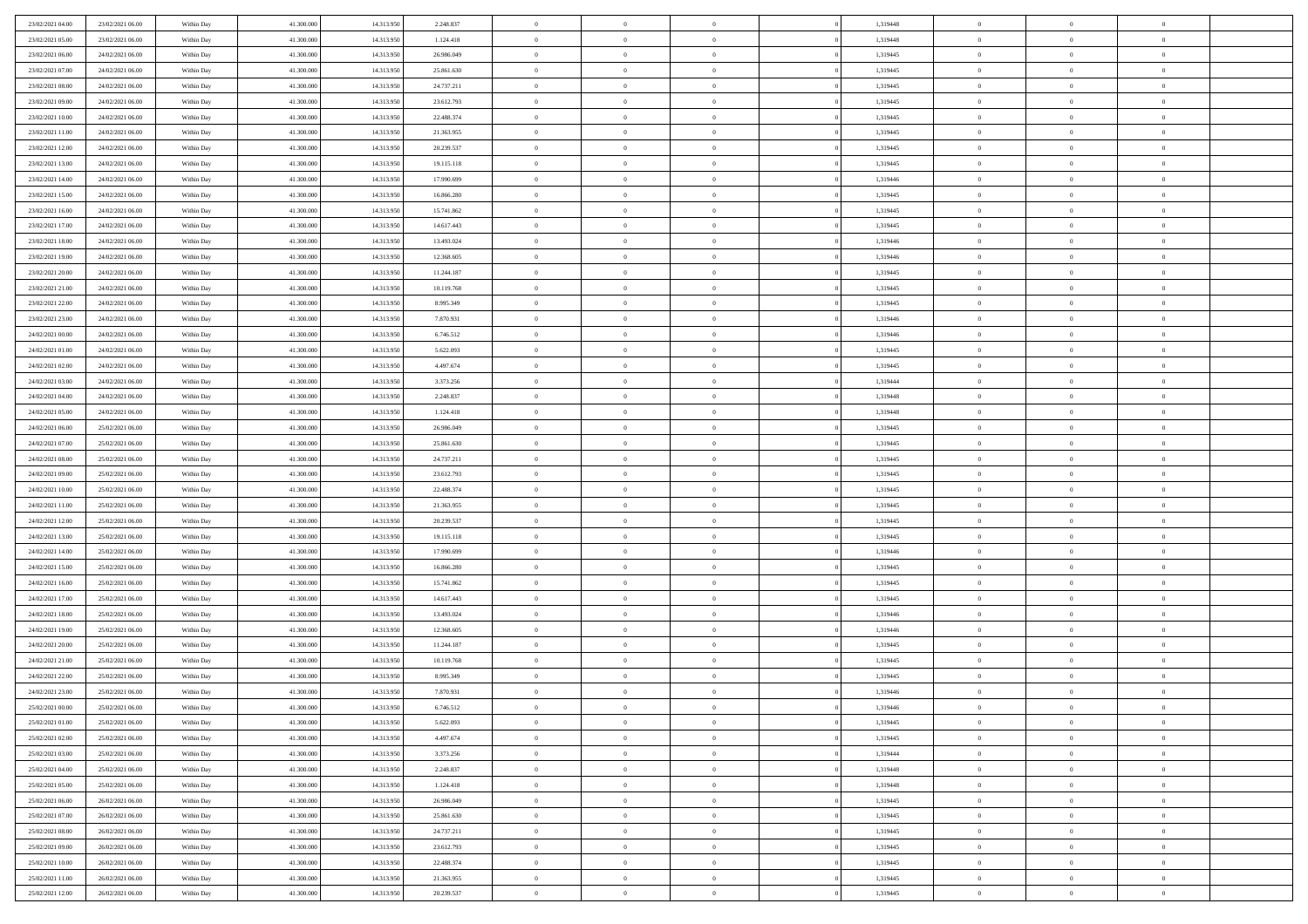| 25/02/2021 13:00 | 26/02/2021 06:00 | Within Day | 41.300.000 | 14.313.950 | 19.115.118 | $\overline{0}$ | $\overline{0}$ | $\Omega$       | 1,319445 | $\bf{0}$       | $\mathbf{0}$   | $\bf{0}$       |  |
|------------------|------------------|------------|------------|------------|------------|----------------|----------------|----------------|----------|----------------|----------------|----------------|--|
| 25/02/2021 14:00 | 26/02/2021 06:00 | Within Day | 41.300.000 | 14.313.950 | 17.990.699 | $\mathbf{0}$   | $\overline{0}$ | $\overline{0}$ | 1,319446 | $\mathbf{0}$   | $\overline{0}$ | $\overline{0}$ |  |
| 25/02/2021 15:00 | 26/02/2021 06:00 | Within Day | 41.300.000 | 14.313.950 | 16.866.280 | $\,$ 0         | $\overline{0}$ | $\bf{0}$       | 1,319445 | $\,$ 0         | $\overline{0}$ | $\,$ 0 $\,$    |  |
| 25/02/2021 16:00 | 26/02/2021 06:00 | Within Day | 41.300,000 | 14.313.950 | 15.741.862 | $\bf{0}$       | $\overline{0}$ | $\Omega$       | 1,319445 | $\bf{0}$       | $\mathbf{0}$   | $\theta$       |  |
| 25/02/2021 17:00 | 26/02/2021 06:00 | Within Day | 41.300.000 | 14.313.950 | 14.617.443 | $\bf{0}$       | $\overline{0}$ | $\overline{0}$ | 1,319445 | $\mathbf{0}$   | $\overline{0}$ | $\overline{0}$ |  |
| 25/02/2021 18:00 | 26/02/2021 06:00 | Within Day | 41.300.000 | 14.313.950 | 13.493.024 | $\bf{0}$       | $\overline{0}$ | $\bf{0}$       | 1,319446 | $\,$ 0         | $\overline{0}$ | $\,$ 0 $\,$    |  |
| 25/02/2021 19:00 | 26/02/2021 06:00 | Within Day | 41.300,000 | 14.313.950 | 12.368.605 | $\bf{0}$       | $\overline{0}$ | $\overline{0}$ | 1,319446 | $\bf{0}$       | $\overline{0}$ | $\theta$       |  |
| 25/02/2021 20:00 | 26/02/2021 06:00 | Within Day | 41.300.000 | 14.313.950 | 11.244.187 | $\overline{0}$ | $\overline{0}$ | $\overline{0}$ | 1,319445 | $\mathbf{0}$   | $\overline{0}$ | $\overline{0}$ |  |
| 25/02/2021 21:00 | 26/02/2021 06:00 | Within Day | 41.300.000 | 14.313.950 | 10.119.768 | $\bf{0}$       | $\overline{0}$ | $\bf{0}$       | 1,319445 | $\,$ 0         | $\overline{0}$ | $\,$ 0 $\,$    |  |
| 25/02/2021 22.00 | 26/02/2021 06:00 | Within Day | 41.300,000 | 14.313.950 | 8.995.349  | $\overline{0}$ | $\overline{0}$ | $\Omega$       | 1,319445 | $\theta$       | $\mathbf{0}$   | $\theta$       |  |
| 25/02/2021 23:00 | 26/02/2021 06:00 | Within Day | 41.300.000 | 14.313.950 | 7.870.931  | $\bf{0}$       | $\overline{0}$ | $\overline{0}$ | 1,319446 | $\mathbf{0}$   | $\overline{0}$ | $\overline{0}$ |  |
| 26/02/2021 00:00 | 26/02/2021 06:00 | Within Day | 41.300.000 | 14.313.950 | 6.746.512  | $\bf{0}$       | $\overline{0}$ | $\bf{0}$       | 1,319446 | $\,$ 0         | $\overline{0}$ | $\,$ 0 $\,$    |  |
| 26/02/2021 01:00 | 26/02/2021 06:00 | Within Day | 41.300,000 | 14.313.950 | 5.622.093  | $\bf{0}$       | $\overline{0}$ | $\Omega$       | 1,319445 | $\bf{0}$       | $\mathbf{0}$   | $\theta$       |  |
| 26/02/2021 02:00 | 26/02/2021 06:00 | Within Day | 41.300.000 | 14.313.950 | 4.497.674  | $\bf{0}$       | $\overline{0}$ | $\overline{0}$ | 1,319445 | $\overline{0}$ | $\overline{0}$ | $\overline{0}$ |  |
| 26/02/2021 03:00 | 26/02/2021 06:00 | Within Day | 41.300.000 | 14.313.950 | 3.373.256  | $\bf{0}$       | $\overline{0}$ | $\bf{0}$       | 1,319444 | $\,$ 0         | $\overline{0}$ | $\,$ 0 $\,$    |  |
| 26/02/2021 04:00 | 26/02/2021 06:00 | Within Day | 41,300,000 | 14.313.950 | 2.248.837  | $\bf{0}$       | $\overline{0}$ | $\overline{0}$ | 1,319448 | $\bf{0}$       | $\overline{0}$ | $\theta$       |  |
| 26/02/2021 05:00 | 26/02/2021 06:00 | Within Day | 41.300.000 | 14.313.950 | 1.124.418  | $\overline{0}$ | $\overline{0}$ | $\overline{0}$ | 1,319448 | $\mathbf{0}$   | $\overline{0}$ | $\overline{0}$ |  |
| 26/02/2021 06:00 | 27/02/2021 06:00 | Within Day | 41.300.000 | 14.313.950 | 26.986.049 | $\bf{0}$       | $\overline{0}$ | $\bf{0}$       | 1,319445 | $\,$ 0         | $\overline{0}$ | $\,$ 0 $\,$    |  |
| 26/02/2021 07:00 | 27/02/2021 06:00 | Within Day | 41.300,000 | 14.313.950 | 25.861.630 | $\bf{0}$       | $\overline{0}$ | $\Omega$       | 1,319445 | $\theta$       | $\mathbf{0}$   | $\theta$       |  |
| 26/02/2021 08:00 | 27/02/2021 06:00 | Within Day | 41.300.000 | 14.313.950 | 24.737.211 | $\overline{0}$ | $\overline{0}$ | $\overline{0}$ | 1,319445 | $\mathbf{0}$   | $\overline{0}$ | $\overline{0}$ |  |
| 26/02/2021 09:00 | 27/02/2021 06:00 | Within Day | 41.300.000 | 14.313.950 | 23.612.793 | $\bf{0}$       | $\overline{0}$ | $\bf{0}$       | 1,319445 | $\,$ 0         | $\overline{0}$ | $\,$ 0 $\,$    |  |
| 26/02/2021 10:00 | 27/02/2021 06:00 | Within Day | 41.300,000 | 14.313.950 | 22.488.374 | $\bf{0}$       | $\overline{0}$ | $\Omega$       | 1,319445 | $\theta$       | $\mathbf{0}$   | $\theta$       |  |
| 26/02/2021 11:00 | 27/02/2021 06:00 | Within Day | 41.300.000 | 14.313.950 | 21.363.955 | $\overline{0}$ | $\overline{0}$ | $\overline{0}$ | 1,319445 | $\mathbf{0}$   | $\overline{0}$ | $\overline{0}$ |  |
| 26/02/2021 12:00 | 27/02/2021 06:00 | Within Day | 41.300.000 | 14.313.950 | 20.239.537 | $\bf{0}$       | $\overline{0}$ | $\bf{0}$       | 1,319445 | $\,$ 0         | $\overline{0}$ | $\,$ 0 $\,$    |  |
| 26/02/2021 13:00 | 27/02/2021 06:00 | Within Day | 41.300,000 | 14.313.950 | 19.115.118 | $\bf{0}$       | $\overline{0}$ | $\overline{0}$ | 1,319445 | $\bf{0}$       | $\overline{0}$ | $\bf{0}$       |  |
| 26/02/2021 14:00 | 27/02/2021 06:00 | Within Day | 41.300.000 | 14.313.950 | 17.990.699 | $\overline{0}$ | $\overline{0}$ | $\overline{0}$ | 1,319446 | $\mathbf{0}$   | $\overline{0}$ | $\overline{0}$ |  |
| 26/02/2021 15:00 | 27/02/2021 06:00 | Within Day | 41.300.000 | 14.313.950 | 16.866.280 | $\bf{0}$       | $\overline{0}$ | $\bf{0}$       | 1,319445 | $\,$ 0         | $\overline{0}$ | $\,$ 0 $\,$    |  |
| 26/02/2021 16:00 | 27/02/2021 06:00 | Within Day | 41.300,000 | 14.313.950 | 15.741.862 | $\bf{0}$       | $\overline{0}$ | $\Omega$       | 1,319445 | $\theta$       | $\mathbf{0}$   | $\theta$       |  |
| 26/02/2021 17:00 | 27/02/2021 06:00 | Within Day | 41.300.000 | 14.313.950 | 14.617.443 | $\overline{0}$ | $\overline{0}$ | $\overline{0}$ | 1,319445 | $\mathbf{0}$   | $\overline{0}$ | $\overline{0}$ |  |
| 26/02/2021 18:00 | 27/02/2021 06:00 | Within Day | 41.300.000 | 14.313.950 | 13.493.024 | $\bf{0}$       | $\overline{0}$ | $\bf{0}$       | 1,319446 | $\,$ 0         | $\overline{0}$ | $\,$ 0 $\,$    |  |
| 26/02/2021 19:00 | 27/02/2021 06:00 | Within Day | 41.300.000 | 14.313.950 | 12.368.605 | $\bf{0}$       | $\bf{0}$       | $\overline{0}$ | 1,319446 | $\bf{0}$       | $\overline{0}$ | $\,0\,$        |  |
| 26/02/2021 20:00 | 27/02/2021 06:00 | Within Day | 41.300.000 | 14.313.950 | 11.244.187 | $\overline{0}$ | $\overline{0}$ | $\overline{0}$ | 1,319445 | $\mathbf{0}$   | $\overline{0}$ | $\overline{0}$ |  |
| 26/02/2021 21:00 | 27/02/2021 06:00 | Within Day | 41.300.000 | 14.313.950 | 10.119.768 | $\bf{0}$       | $\overline{0}$ | $\bf{0}$       | 1,319445 | $\,$ 0         | $\overline{0}$ | $\,$ 0 $\,$    |  |
| 26/02/2021 22.00 | 27/02/2021 06:00 | Within Day | 41.300.000 | 14.313.950 | 8.995.349  | $\bf{0}$       | $\bf{0}$       | $\bf{0}$       | 1,319445 | $\bf{0}$       | $\overline{0}$ | $\bf{0}$       |  |
| 26/02/2021 23:00 | 27/02/2021 06:00 | Within Day | 41.300.000 | 14.313.950 | 7.870.931  | $\overline{0}$ | $\overline{0}$ | $\overline{0}$ | 1,319446 | $\mathbf{0}$   | $\overline{0}$ | $\overline{0}$ |  |
| 27/02/2021 00:00 | 27/02/2021 06:00 | Within Day | 41.300.000 | 14.313.950 | 6.746.512  | $\bf{0}$       | $\overline{0}$ | $\bf{0}$       | 1,319446 | $\,$ 0         | $\overline{0}$ | $\,$ 0 $\,$    |  |
| 27/02/2021 01:00 | 27/02/2021 06:00 | Within Day | 41.300.000 | 14.313.950 | 5.622.093  | $\bf{0}$       | $\bf{0}$       | $\overline{0}$ | 1,319445 | $\bf{0}$       | $\overline{0}$ | $\,0\,$        |  |
| 27/02/2021 02:00 | 27/02/2021 06:00 | Within Day | 41.300.000 | 14.313.950 | 4.497.674  | $\overline{0}$ | $\overline{0}$ | $\overline{0}$ | 1,319445 | $\mathbf{0}$   | $\overline{0}$ | $\overline{0}$ |  |
| 27/02/2021 03:00 | 27/02/2021 06:00 | Within Day | 41.300.000 | 14.313.950 | 3.373.256  | $\bf{0}$       | $\overline{0}$ | $\bf{0}$       | 1,319444 | $\,$ 0         | $\overline{0}$ | $\,$ 0 $\,$    |  |
| 27/02/2021 04:00 | 27/02/2021 06:00 | Within Day | 41.300.000 | 14.313.950 | 2.248.837  | $\bf{0}$       | $\bf{0}$       | $\overline{0}$ | 1,319448 | $\bf{0}$       | $\overline{0}$ | $\,0\,$        |  |
| 27/02/2021 05:00 | 27/02/2021 06:00 | Within Day | 41.300.000 | 14.313.950 | 1.124.418  | $\overline{0}$ | $\overline{0}$ | $\overline{0}$ | 1,319448 | $\mathbf{0}$   | $\overline{0}$ | $\overline{0}$ |  |
| 27/02/2021 06:00 | 28/02/2021 06:00 | Within Day | 41.300.000 | 14.313.950 | 26.986.049 | $\bf{0}$       | $\overline{0}$ | $\bf{0}$       | 1,319445 | $\,$ 0         | $\overline{0}$ | $\,$ 0 $\,$    |  |
| 27/02/2021 07:00 | 28/02/2021 06:00 | Within Day | 41.300.000 | 14.313.950 | 25.861.630 | $\bf{0}$       | $\bf{0}$       | $\bf{0}$       | 1,319445 | $\bf{0}$       | $\overline{0}$ | $\,0\,$        |  |
| 27/02/2021 08:00 | 28/02/2021 06:00 | Within Dav | 41.300.000 | 14.313.950 | 24.737.211 | $\mathbf{0}$   | $\overline{0}$ | $\overline{0}$ | 1,319445 | $\mathbf{0}$   | $\overline{0}$ | $\overline{0}$ |  |
| 27/02/2021 09:00 | 28/02/2021 06:00 | Within Day | 41.300.000 | 14.313.950 | 23.612.793 | $\bf{0}$       | $\overline{0}$ | $\overline{0}$ | 1,319445 | $\overline{0}$ | $\overline{0}$ | $\theta$       |  |
| 27/02/2021 10:00 | 28/02/2021 06:00 | Within Day | 41.300.000 | 14.313.950 | 22.488.374 | $\bf{0}$       | $\bf{0}$       | $\bf{0}$       | 1,319445 | $\bf{0}$       | $\overline{0}$ | $\bf{0}$       |  |
| 27/02/2021 11:00 | 28/02/2021 06:00 | Within Day | 41.300.000 | 14.313.950 | 21.363.955 | $\overline{0}$ | $\overline{0}$ | $\overline{0}$ | 1,319445 | $\overline{0}$ | $\bf{0}$       | $\overline{0}$ |  |
| 27/02/2021 12:00 | 28/02/2021 06:00 | Within Day | 41.300.000 | 14.313.950 | 20.239.537 | $\,$ 0 $\,$    | $\overline{0}$ | $\overline{0}$ | 1,319445 | $\mathbf{0}$   | $\,$ 0 $\,$    | $\,$ 0 $\,$    |  |
| 27/02/2021 13:00 | 28/02/2021 06:00 | Within Day | 41.300.000 | 14.313.950 | 19.115.118 | $\bf{0}$       | $\bf{0}$       | $\overline{0}$ | 1,319445 | $\bf{0}$       | $\overline{0}$ | $\bf{0}$       |  |
| 27/02/2021 14:00 | 28/02/2021 06:00 | Within Day | 41.300.000 | 14.313.950 | 17.990.699 | $\bf{0}$       | $\overline{0}$ | $\overline{0}$ | 1,319446 | $\overline{0}$ | $\bf{0}$       | $\overline{0}$ |  |
| 27/02/2021 15:00 | 28/02/2021 06:00 | Within Day | 41.300.000 | 14.313.950 | 16.866.280 | $\,$ 0 $\,$    | $\overline{0}$ | $\overline{0}$ | 1,319445 | $\,$ 0 $\,$    | $\overline{0}$ | $\,$ 0 $\,$    |  |
| 27/02/2021 16:00 | 28/02/2021 06:00 | Within Day | 41.300.000 | 14.313.950 | 15.741.862 | $\overline{0}$ | $\overline{0}$ | $\overline{0}$ | 1,319445 | $\bf{0}$       | $\overline{0}$ | $\overline{0}$ |  |
| 27/02/2021 17:00 | 28/02/2021 06:00 | Within Day | 41.300.000 | 14.313.950 | 14.617.443 | $\overline{0}$ | $\overline{0}$ | $\overline{0}$ | 1,319445 | $\overline{0}$ | $\bf{0}$       | $\overline{0}$ |  |
| 27/02/2021 18:00 | 28/02/2021 06:00 | Within Day | 41.300.000 | 14.313.950 | 13.493.024 | $\,$ 0 $\,$    | $\overline{0}$ | $\overline{0}$ | 1,319446 | $\mathbf{0}$   | $\,$ 0 $\,$    | $\,$ 0 $\,$    |  |
| 27/02/2021 19:00 | 28/02/2021 06:00 | Within Day | 41.300.000 | 14.313.950 | 12.368.605 | $\bf{0}$       | $\bf{0}$       | $\overline{0}$ | 1,319446 | $\mathbf{0}$   | $\overline{0}$ | $\bf{0}$       |  |
| 27/02/2021 20:00 | 28/02/2021 06:00 | Within Day | 41.300.000 | 14.313.950 | 11.244.187 | $\bf{0}$       | $\overline{0}$ | $\overline{0}$ | 1,319445 | $\mathbf{0}$   | $\bf{0}$       | $\overline{0}$ |  |
| 27/02/2021 21:00 | 28/02/2021 06:00 | Within Day | 41.300.000 | 14.313.950 | 10.119.768 | $\,0\,$        | $\overline{0}$ | $\overline{0}$ | 1,319445 | $\,$ 0         | $\overline{0}$ | $\,$ 0 $\,$    |  |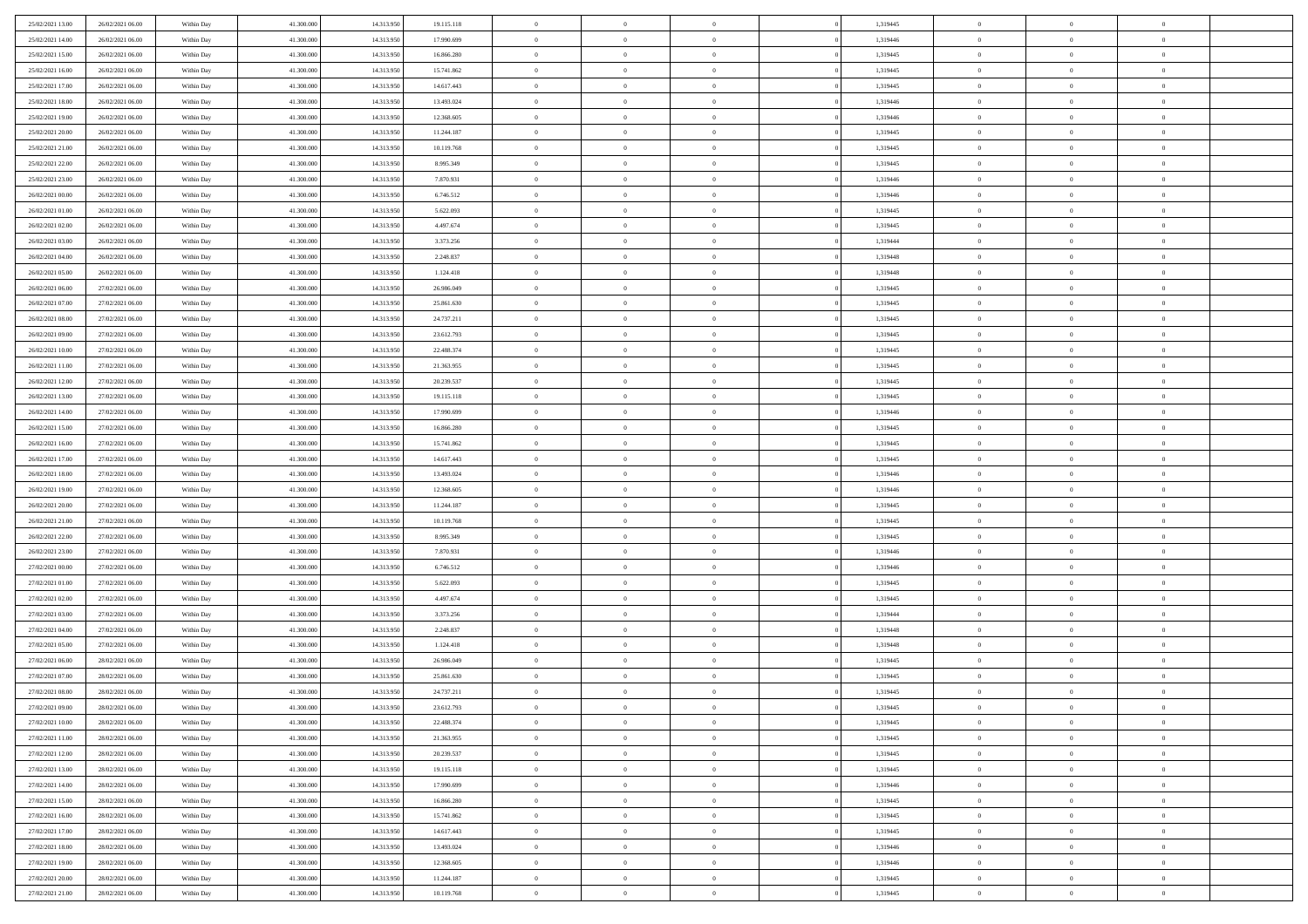| 27/02/2021 22.00 | 28/02/2021 06:00 | Within Day | 41.300,000 | 14.313.950 | 8.995.349  |  |  | 1,319445 |  |  |
|------------------|------------------|------------|------------|------------|------------|--|--|----------|--|--|
| 27/02/2021 23:00 | 28/02/2021 06:00 | Within Day | 41.300,000 | 14.313.950 | 7.870.931  |  |  | 1,319446 |  |  |
| 28/02/2021 00:00 | 28/02/2021 06:00 | Within Day | 41.300,000 | 14.313.950 | 6.746.512  |  |  | 1,319446 |  |  |
| 28/02/2021 01:00 | 28/02/2021 06:00 | Within Day | 41.300.000 | 14.313.950 | 5.622.093  |  |  | 1,319445 |  |  |
| 28/02/2021 02:00 | 28/02/2021 06:00 | Within Day | 41.300,000 | 14.313.950 | 4.497.674  |  |  | 1,319445 |  |  |
| 28/02/2021 03:00 | 28/02/2021 06:00 | Within Day | 41.300,000 | 14.313.950 | 3.373.256  |  |  | 1,319444 |  |  |
| 28/02/2021 04:00 | 28/02/2021 06:00 | Within Day | 41.300,000 | 14.313.950 | 2.248.837  |  |  | 1,319448 |  |  |
| 28/02/2021 06:00 | 01/03/2021 06:00 | Within Day | 41.300.000 | 14.313.950 | 26.986.049 |  |  | 1,319445 |  |  |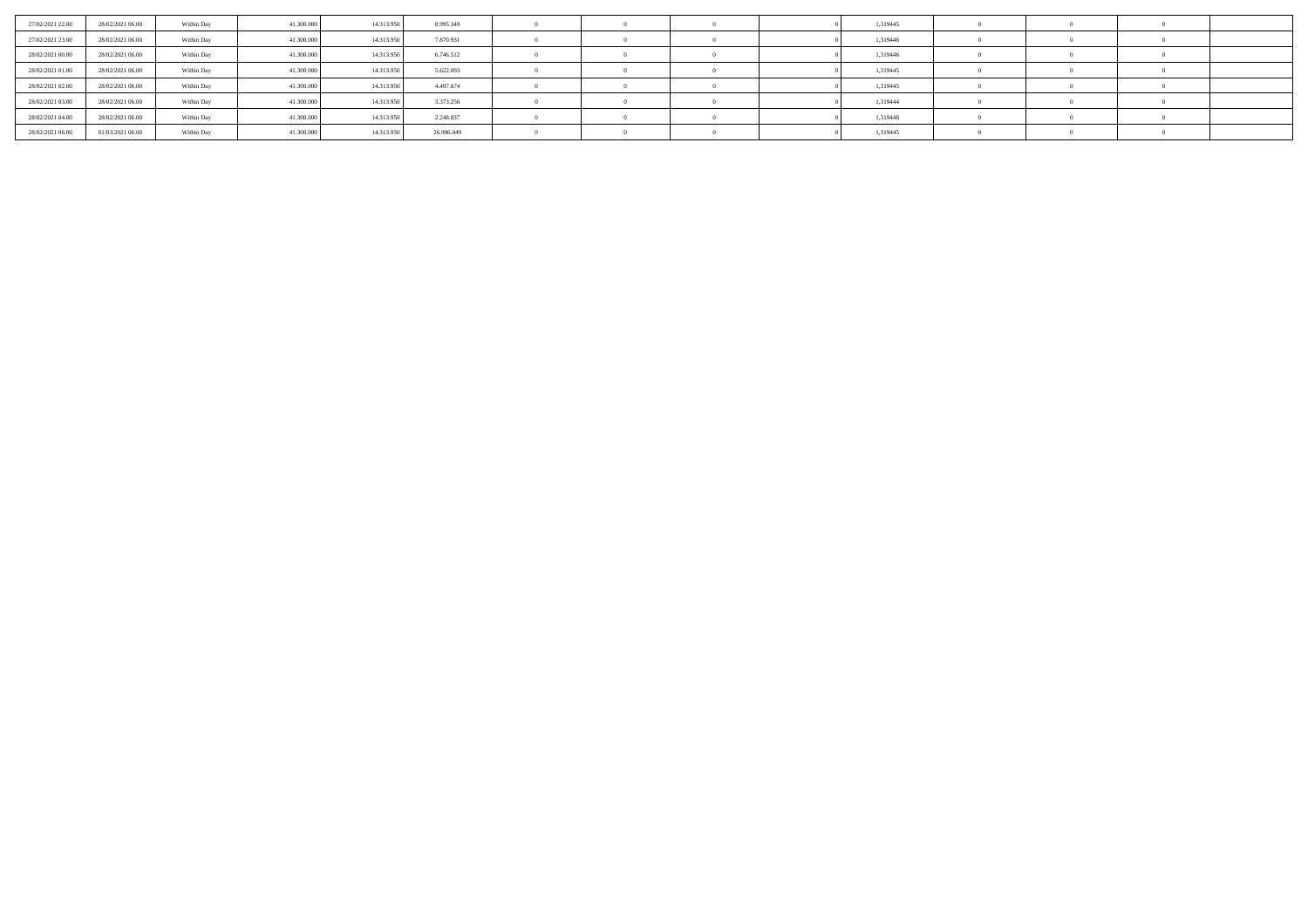## **SNAM RETE GAS**

**Transportation capacity at Entry Point interconnected with foreign pipelines**

**Update to 27/02/2021 of offered and assigned capacity in auction day-ahead and within-day**

**Thermal Year 2020/2021**

(Values in Ncm/day (0° C; 1,01325 bar) - 1 Scm=0,94794378 Ncm; Prices in c/Ncm)

| <b>Entry Point</b> |  |
|--------------------|--|
|                    |  |

**GELA**

| Timeframe<br>Offered capacity<br>Prices<br>Assigned capacity<br>Day-Ahead<br><b>Transportation</b><br>Assigned capacity<br><b>Interrupted Capacity</b><br><b>Auction type</b><br>capacity<br>(before auction)<br>То<br>Firm<br>Interruptible<br>Firm<br>Interruptible<br><b>Auction premium - Firm</b><br>From<br><b>Reserve price - Firm</b><br>Interruptible<br>01/02/2021 06:00<br>02/02/2021 06:00<br>43.567.985<br>15.099.99<br>28.467.985<br>$\Omega$<br>0,012508<br>$\bf{0}$<br>$\overline{0}$<br>$\overline{0}$<br>Day Ahead<br>43.567.985<br>15.099.99<br>0,012508<br>$\theta$<br>02/02/2021 06:00<br>03/02/2021 06:00<br>Day Ahead<br>28.467.985<br>$\overline{0}$<br>$\Omega$<br>$\Omega$<br>03/02/2021 06:00<br>04/02/2021 06:00<br>Day Ahead<br>43.567.98<br>15.099.99<br>28.467.985<br>$\overline{0}$<br>$\overline{0}$<br>$\Omega$<br>0,012508<br>$\theta$<br>04/02/2021 06:00<br>05/02/2021 06:00<br>43.567.985<br>15.099.99<br>28.467.985<br>0,012508<br>$\theta$<br>Day Ahead<br>$\overline{0}$<br>$\overline{0}$<br>$\Omega$<br>43.567.985<br>15,099.99<br>$\,$ 0 $\,$<br>05/02/2021 06:00<br>06/02/2021 06:00<br>28.467.985<br>$\Omega$<br>0.012508<br>Day Ahead<br>$\overline{0}$<br>$\alpha$<br>43.567.985<br>15.099.99<br>28.467.985<br>$\theta$<br>06/02/2021 06:00<br>07/02/2021 06:00<br>Day Ahead<br>$\overline{0}$<br>$\Omega$<br>0,012508<br>$\theta$<br>07/02/2021 06:00<br>08/02/2021 06:00<br>Day Ahead<br>43.567.985<br>15.099.99<br>28.467.985<br>$\mathbf{0}$<br>$\theta$<br>$\overline{0}$<br>0,012508<br>$\,$ 0 $\,$<br>15,099.99<br>08/02/2021 06:00<br>09/02/2021 06:00<br>43.567.985<br>28.467.985<br>$\theta$<br>$\theta$<br>0.012508<br>$\theta$<br>Day Ahead<br>$\Omega$ | Reserve price -<br>Interruptible<br>0,012508<br>0,012508<br>0,012508<br>0,012508<br>0.012508<br>0,012508 | Auction premium -<br>Interruptible<br>$\overline{0}$<br>$\overline{0}$<br>$\overline{0}$<br>$\mathbf{0}$ | <b>Note</b> |
|---------------------------------------------------------------------------------------------------------------------------------------------------------------------------------------------------------------------------------------------------------------------------------------------------------------------------------------------------------------------------------------------------------------------------------------------------------------------------------------------------------------------------------------------------------------------------------------------------------------------------------------------------------------------------------------------------------------------------------------------------------------------------------------------------------------------------------------------------------------------------------------------------------------------------------------------------------------------------------------------------------------------------------------------------------------------------------------------------------------------------------------------------------------------------------------------------------------------------------------------------------------------------------------------------------------------------------------------------------------------------------------------------------------------------------------------------------------------------------------------------------------------------------------------------------------------------------------------------------------------------------------------------------------------------------------------------------------------|----------------------------------------------------------------------------------------------------------|----------------------------------------------------------------------------------------------------------|-------------|
|                                                                                                                                                                                                                                                                                                                                                                                                                                                                                                                                                                                                                                                                                                                                                                                                                                                                                                                                                                                                                                                                                                                                                                                                                                                                                                                                                                                                                                                                                                                                                                                                                                                                                                                     |                                                                                                          |                                                                                                          |             |
|                                                                                                                                                                                                                                                                                                                                                                                                                                                                                                                                                                                                                                                                                                                                                                                                                                                                                                                                                                                                                                                                                                                                                                                                                                                                                                                                                                                                                                                                                                                                                                                                                                                                                                                     |                                                                                                          |                                                                                                          |             |
|                                                                                                                                                                                                                                                                                                                                                                                                                                                                                                                                                                                                                                                                                                                                                                                                                                                                                                                                                                                                                                                                                                                                                                                                                                                                                                                                                                                                                                                                                                                                                                                                                                                                                                                     |                                                                                                          |                                                                                                          |             |
|                                                                                                                                                                                                                                                                                                                                                                                                                                                                                                                                                                                                                                                                                                                                                                                                                                                                                                                                                                                                                                                                                                                                                                                                                                                                                                                                                                                                                                                                                                                                                                                                                                                                                                                     |                                                                                                          |                                                                                                          |             |
|                                                                                                                                                                                                                                                                                                                                                                                                                                                                                                                                                                                                                                                                                                                                                                                                                                                                                                                                                                                                                                                                                                                                                                                                                                                                                                                                                                                                                                                                                                                                                                                                                                                                                                                     |                                                                                                          |                                                                                                          |             |
|                                                                                                                                                                                                                                                                                                                                                                                                                                                                                                                                                                                                                                                                                                                                                                                                                                                                                                                                                                                                                                                                                                                                                                                                                                                                                                                                                                                                                                                                                                                                                                                                                                                                                                                     |                                                                                                          |                                                                                                          |             |
|                                                                                                                                                                                                                                                                                                                                                                                                                                                                                                                                                                                                                                                                                                                                                                                                                                                                                                                                                                                                                                                                                                                                                                                                                                                                                                                                                                                                                                                                                                                                                                                                                                                                                                                     |                                                                                                          | $\theta$                                                                                                 |             |
|                                                                                                                                                                                                                                                                                                                                                                                                                                                                                                                                                                                                                                                                                                                                                                                                                                                                                                                                                                                                                                                                                                                                                                                                                                                                                                                                                                                                                                                                                                                                                                                                                                                                                                                     |                                                                                                          | $\overline{0}$                                                                                           |             |
|                                                                                                                                                                                                                                                                                                                                                                                                                                                                                                                                                                                                                                                                                                                                                                                                                                                                                                                                                                                                                                                                                                                                                                                                                                                                                                                                                                                                                                                                                                                                                                                                                                                                                                                     | 0,012508                                                                                                 | $\mathbf{0}$                                                                                             |             |
|                                                                                                                                                                                                                                                                                                                                                                                                                                                                                                                                                                                                                                                                                                                                                                                                                                                                                                                                                                                                                                                                                                                                                                                                                                                                                                                                                                                                                                                                                                                                                                                                                                                                                                                     | 0.012508                                                                                                 | $\theta$                                                                                                 |             |
| 09/02/2021 06:00<br>10/02/2021 06:00<br>43.567.985<br>15.099.99<br>28.467.985<br>$\mathbf{0}$<br>$\overline{0}$<br>$\overline{0}$<br>0,012508<br>$\mathbf{0}$<br>Day Ahead                                                                                                                                                                                                                                                                                                                                                                                                                                                                                                                                                                                                                                                                                                                                                                                                                                                                                                                                                                                                                                                                                                                                                                                                                                                                                                                                                                                                                                                                                                                                          | 0,012508                                                                                                 | $\overline{0}$                                                                                           |             |
| 10/02/2021 06:00<br>11/02/2021 06:00<br>43.567.985<br>15.099.999<br>$\theta$<br>0,012508<br>$\theta$<br>Day Ahead<br>28.467.985<br>$\overline{0}$<br>$\overline{0}$                                                                                                                                                                                                                                                                                                                                                                                                                                                                                                                                                                                                                                                                                                                                                                                                                                                                                                                                                                                                                                                                                                                                                                                                                                                                                                                                                                                                                                                                                                                                                 | 0,012508                                                                                                 | $\mathbf{0}$                                                                                             |             |
| 11/02/2021 06:00<br>12/02/2021 06:00<br>43.567.98<br>15.099.99<br>28.467.985<br>$\theta$<br>0,012508<br>$\theta$<br>Day Ahead<br>$\overline{0}$<br>$\Omega$                                                                                                                                                                                                                                                                                                                                                                                                                                                                                                                                                                                                                                                                                                                                                                                                                                                                                                                                                                                                                                                                                                                                                                                                                                                                                                                                                                                                                                                                                                                                                         | 0,012508                                                                                                 | $\overline{0}$                                                                                           |             |
| 12/02/2021 06:00<br>13/02/2021 06:00<br>43.567.985<br>15.099.99<br>28.467.985<br>$\overline{0}$<br>$\Omega$<br>0,012508<br>$\theta$<br>Day Ahead<br>$\Omega$                                                                                                                                                                                                                                                                                                                                                                                                                                                                                                                                                                                                                                                                                                                                                                                                                                                                                                                                                                                                                                                                                                                                                                                                                                                                                                                                                                                                                                                                                                                                                        | 0,012508                                                                                                 | $\overline{0}$                                                                                           |             |
| 43.567.985<br>15,099.99<br>13/02/2021 06:00<br>14/02/2021 06:00<br>28.467.985<br>$\Omega$<br>0.012508<br>$\theta$<br>Day Ahead<br>$\theta$<br>$\Omega$                                                                                                                                                                                                                                                                                                                                                                                                                                                                                                                                                                                                                                                                                                                                                                                                                                                                                                                                                                                                                                                                                                                                                                                                                                                                                                                                                                                                                                                                                                                                                              | 0.012508                                                                                                 | $\Omega$                                                                                                 |             |
| 43.567.98<br>14/02/2021 06:00<br>15/02/2021 06:00<br>Day Ahead<br>15.099.99<br>28.467.985<br>$\overline{0}$<br>$\theta$<br>$\Omega$<br>0,012508<br>$\theta$                                                                                                                                                                                                                                                                                                                                                                                                                                                                                                                                                                                                                                                                                                                                                                                                                                                                                                                                                                                                                                                                                                                                                                                                                                                                                                                                                                                                                                                                                                                                                         | 0,012508                                                                                                 | $\overline{0}$                                                                                           |             |
| 15/02/2021 06:00<br>43.567.98<br>15.099.99<br>0,012508<br>16/02/2021 06:00<br>Day Ahead<br>28.467.985<br>$\mathbf{0}$<br>$\theta$<br>$\overline{0}$<br>$\theta$                                                                                                                                                                                                                                                                                                                                                                                                                                                                                                                                                                                                                                                                                                                                                                                                                                                                                                                                                                                                                                                                                                                                                                                                                                                                                                                                                                                                                                                                                                                                                     | 0,012508                                                                                                 | $\overline{0}$                                                                                           |             |
| $\theta$<br>16/02/2021 06:00<br>17/02/2021 06:00<br>Day Ahead<br>43.567.985<br>15,099.99<br>28.467.985<br>$\overline{0}$<br>$\Omega$<br>0.012508<br>$\Omega$                                                                                                                                                                                                                                                                                                                                                                                                                                                                                                                                                                                                                                                                                                                                                                                                                                                                                                                                                                                                                                                                                                                                                                                                                                                                                                                                                                                                                                                                                                                                                        | 0.012508                                                                                                 | $\Omega$                                                                                                 |             |
| $\theta$<br>17/02/2021 06:00<br>18/02/2021 06:00<br>43.567.985<br>15.099.99<br>28.467.985<br>$\overline{0}$<br>$\Omega$<br>0,012508<br>Day Ahead<br>$\Omega$                                                                                                                                                                                                                                                                                                                                                                                                                                                                                                                                                                                                                                                                                                                                                                                                                                                                                                                                                                                                                                                                                                                                                                                                                                                                                                                                                                                                                                                                                                                                                        | 0,012508                                                                                                 | $\overline{0}$                                                                                           |             |
| 18/02/2021 06:00<br>19/02/2021 06:00<br>Day Ahead<br>43.567.985<br>15.099.99<br>28.467.985<br>$\mathbf{0}$<br>$\theta$<br>0,012508<br>$\theta$<br>$\overline{0}$                                                                                                                                                                                                                                                                                                                                                                                                                                                                                                                                                                                                                                                                                                                                                                                                                                                                                                                                                                                                                                                                                                                                                                                                                                                                                                                                                                                                                                                                                                                                                    | 0,012508                                                                                                 | $\mathbf{0}$                                                                                             |             |
| 19/02/2021 06:00<br>20/02/2021 06:00<br>43.567.98<br>15.099.99<br>28.467.985<br>$\theta$<br>$\Omega$<br>0,012508<br>$\theta$<br>Day Ahead<br>$\Omega$                                                                                                                                                                                                                                                                                                                                                                                                                                                                                                                                                                                                                                                                                                                                                                                                                                                                                                                                                                                                                                                                                                                                                                                                                                                                                                                                                                                                                                                                                                                                                               | 0,012508                                                                                                 | $\Omega$                                                                                                 |             |
| 20/02/2021 06:00<br>21/02/2021 06:00<br>43.567.985<br>15.099.99<br>28.467.985<br>$\overline{0}$<br>$\theta$<br>0,012508<br>$\mathbf{0}$<br>Day Ahead<br>$\theta$                                                                                                                                                                                                                                                                                                                                                                                                                                                                                                                                                                                                                                                                                                                                                                                                                                                                                                                                                                                                                                                                                                                                                                                                                                                                                                                                                                                                                                                                                                                                                    | 0,012508                                                                                                 | $\overline{0}$                                                                                           |             |
| 43.567.985<br>15.099.99<br>0,012508<br>$\theta$<br>21/02/2021 06:00<br>22/02/2021 06:00<br>Day Ahead<br>28.467.985<br>$\overline{0}$<br>$\overline{0}$<br>$\Omega$                                                                                                                                                                                                                                                                                                                                                                                                                                                                                                                                                                                                                                                                                                                                                                                                                                                                                                                                                                                                                                                                                                                                                                                                                                                                                                                                                                                                                                                                                                                                                  | 0,012508                                                                                                 | $\overline{0}$                                                                                           |             |
| 22/02/2021 06:00<br>23/02/2021 06:00<br>Day Ahead<br>43.567.98<br>15.099.99<br>28.467.985<br>$\overline{0}$<br>$\overline{0}$<br>$\overline{0}$<br>0,012508<br>$\theta$                                                                                                                                                                                                                                                                                                                                                                                                                                                                                                                                                                                                                                                                                                                                                                                                                                                                                                                                                                                                                                                                                                                                                                                                                                                                                                                                                                                                                                                                                                                                             | 0,012508                                                                                                 | $\overline{0}$                                                                                           |             |
| 43.567.985<br>15.099.999<br>0,012508<br>23/02/2021 06:00<br>24/02/2021 06:00<br>Day Ahead<br>28.467.985<br>$\mathbf{0}$<br>$\theta$<br>$\theta$<br>$\bf{0}$                                                                                                                                                                                                                                                                                                                                                                                                                                                                                                                                                                                                                                                                                                                                                                                                                                                                                                                                                                                                                                                                                                                                                                                                                                                                                                                                                                                                                                                                                                                                                         | 0,012508                                                                                                 | $\mathbf{0}$                                                                                             |             |
| 15,099.99<br>24/02/2021 06:00<br>25/02/2021 06:00<br>43.567.985<br>28.467.985<br>$\Omega$<br>0.012508<br>$\theta$<br>Day Ahead<br>$\theta$<br>$\Omega$                                                                                                                                                                                                                                                                                                                                                                                                                                                                                                                                                                                                                                                                                                                                                                                                                                                                                                                                                                                                                                                                                                                                                                                                                                                                                                                                                                                                                                                                                                                                                              | 0.012508                                                                                                 | $\Omega$                                                                                                 |             |
| 43.567.985<br>$\theta$<br>25/02/2021 06:00<br>26/02/2021 06:00<br>15.099.99<br>28.467.985<br>$\theta$<br>$\Omega$<br>0,012508<br>Day Ahead<br>$^{\circ}$                                                                                                                                                                                                                                                                                                                                                                                                                                                                                                                                                                                                                                                                                                                                                                                                                                                                                                                                                                                                                                                                                                                                                                                                                                                                                                                                                                                                                                                                                                                                                            | 0,012508                                                                                                 | $\Omega$                                                                                                 |             |
| 26/02/2021 06:00<br>27/02/2021 06:00<br>Day Ahead<br>43.567.98<br>15.099.99<br>28.467.985<br>$\mathbf{0}$<br>$\theta$<br>$\overline{0}$<br>0,012508<br>$\theta$                                                                                                                                                                                                                                                                                                                                                                                                                                                                                                                                                                                                                                                                                                                                                                                                                                                                                                                                                                                                                                                                                                                                                                                                                                                                                                                                                                                                                                                                                                                                                     | 0,012508                                                                                                 | $\mathbf{0}$                                                                                             |             |
| 27/02/2021 06:00<br>28/02/2021 06:00<br>43.567.985<br>15,099.99<br>28.467.985<br>$\theta$<br>0.012508<br>$\theta$<br>Day Ahead<br>$\theta$<br>$\Omega$                                                                                                                                                                                                                                                                                                                                                                                                                                                                                                                                                                                                                                                                                                                                                                                                                                                                                                                                                                                                                                                                                                                                                                                                                                                                                                                                                                                                                                                                                                                                                              | 0.012508                                                                                                 | $\Omega$                                                                                                 |             |
| 28/02/2021 06:00<br>01/03/2021 06:00<br>43.567.985<br>15.099.99<br>28.467.985<br>$\overline{0}$<br>$\Omega$<br>0,012508<br>$\overline{0}$<br>Day Ahead<br>$\theta$                                                                                                                                                                                                                                                                                                                                                                                                                                                                                                                                                                                                                                                                                                                                                                                                                                                                                                                                                                                                                                                                                                                                                                                                                                                                                                                                                                                                                                                                                                                                                  | 0,012508                                                                                                 | $\overline{0}$                                                                                           |             |
| 43.567.985<br>15.099.99<br>1,250760<br>$\theta$<br>01/02/2021 06:00<br>02/02/2021 06:00<br>Within Day<br>28.467.985<br>$\overline{0}$<br>$\Omega$<br>$\Omega$                                                                                                                                                                                                                                                                                                                                                                                                                                                                                                                                                                                                                                                                                                                                                                                                                                                                                                                                                                                                                                                                                                                                                                                                                                                                                                                                                                                                                                                                                                                                                       | $\theta$                                                                                                 | $\overline{0}$                                                                                           |             |
| 01/02/2021 07:00<br>02/02/2021 06:00<br>43.567.98<br>15.099.99<br>27.281.818<br>$\theta$<br>1,250760<br>$\theta$<br>Within Day<br>$\theta$<br>$\Omega$                                                                                                                                                                                                                                                                                                                                                                                                                                                                                                                                                                                                                                                                                                                                                                                                                                                                                                                                                                                                                                                                                                                                                                                                                                                                                                                                                                                                                                                                                                                                                              | $\theta$                                                                                                 | $\Omega$                                                                                                 |             |
| 01/02/2021 08:00<br>02/02/2021 06:00<br>43.567.985<br>15.099.99<br>26.095.652<br>$\mathbf{0}$<br>$\theta$<br>1,250760<br>$\theta$<br>Within Day<br>$\Omega$                                                                                                                                                                                                                                                                                                                                                                                                                                                                                                                                                                                                                                                                                                                                                                                                                                                                                                                                                                                                                                                                                                                                                                                                                                                                                                                                                                                                                                                                                                                                                         | $\theta$                                                                                                 | $\mathbf{0}$                                                                                             |             |
| 43.567.985<br>15,099.99<br>1.250760<br>$\mathbf{0}$<br>01/02/2021 09:00<br>02/02/2021 06:00<br>24.909.487<br>$\mathbf{0}$<br>$\Omega$<br>Within Day<br>$\theta$                                                                                                                                                                                                                                                                                                                                                                                                                                                                                                                                                                                                                                                                                                                                                                                                                                                                                                                                                                                                                                                                                                                                                                                                                                                                                                                                                                                                                                                                                                                                                     | $\theta$                                                                                                 | $\theta$                                                                                                 |             |
| 01/02/2021 10:00<br>02/02/2021 06:00<br>Within Day<br>43.567.98<br>15.099.99<br>23.723.320<br>$\overline{0}$<br>$\theta$<br>1,250760<br>$\theta$<br>$\overline{0}$                                                                                                                                                                                                                                                                                                                                                                                                                                                                                                                                                                                                                                                                                                                                                                                                                                                                                                                                                                                                                                                                                                                                                                                                                                                                                                                                                                                                                                                                                                                                                  | $\theta$                                                                                                 | $\overline{0}$                                                                                           |             |
| 01/02/2021 11:00<br>02/02/2021 06:00<br>Within Day<br>43.567.985<br>15.099.99<br>22.537.154<br>$\mathbf{0}$<br>$\theta$<br>$\overline{0}$<br>1,250760<br>$\,$ 0 $\,$                                                                                                                                                                                                                                                                                                                                                                                                                                                                                                                                                                                                                                                                                                                                                                                                                                                                                                                                                                                                                                                                                                                                                                                                                                                                                                                                                                                                                                                                                                                                                | $\mathbf{0}$                                                                                             | $\mathbf{0}$                                                                                             |             |
| 01/02/2021 12:00<br>02/02/2021 06:00<br>43.567.985<br>15.099.99<br>21.350.989<br>$\Omega$<br>1.250760<br>$\theta$<br>Within Day<br>$\theta$<br>$\Omega$                                                                                                                                                                                                                                                                                                                                                                                                                                                                                                                                                                                                                                                                                                                                                                                                                                                                                                                                                                                                                                                                                                                                                                                                                                                                                                                                                                                                                                                                                                                                                             | $\mathbf{0}$                                                                                             | $\Omega$                                                                                                 |             |
| 43.567.985<br>$\,$ 0 $\,$<br>01/02/2021 13:00<br>02/02/2021 06:00<br>15.099.99<br>20.164.822<br>$\overline{0}$<br>$\overline{0}$<br>1,250760<br>Within Day<br>$\Omega$                                                                                                                                                                                                                                                                                                                                                                                                                                                                                                                                                                                                                                                                                                                                                                                                                                                                                                                                                                                                                                                                                                                                                                                                                                                                                                                                                                                                                                                                                                                                              | $\mathbf{0}$                                                                                             | $\overline{0}$                                                                                           |             |
| 43.567.98<br>1,250760<br>$\theta$<br>01/02/2021 14:00<br>02/02/2021 06:00<br>Within Day<br>15.099.99<br>18.978.656<br>$\overline{0}$<br>$\overline{0}$<br>$\overline{0}$                                                                                                                                                                                                                                                                                                                                                                                                                                                                                                                                                                                                                                                                                                                                                                                                                                                                                                                                                                                                                                                                                                                                                                                                                                                                                                                                                                                                                                                                                                                                            | $\bf{0}$                                                                                                 | $\overline{0}$                                                                                           |             |
| 01/02/2021 15:00<br>02/02/2021 06:00<br>Within Day<br>43.567.98<br>15.099.999<br>17.792.490<br>$\theta$<br>1,250760<br>$\theta$<br>$\Omega$<br>$\bf{0}$                                                                                                                                                                                                                                                                                                                                                                                                                                                                                                                                                                                                                                                                                                                                                                                                                                                                                                                                                                                                                                                                                                                                                                                                                                                                                                                                                                                                                                                                                                                                                             | $\Omega$                                                                                                 | $\Omega$                                                                                                 |             |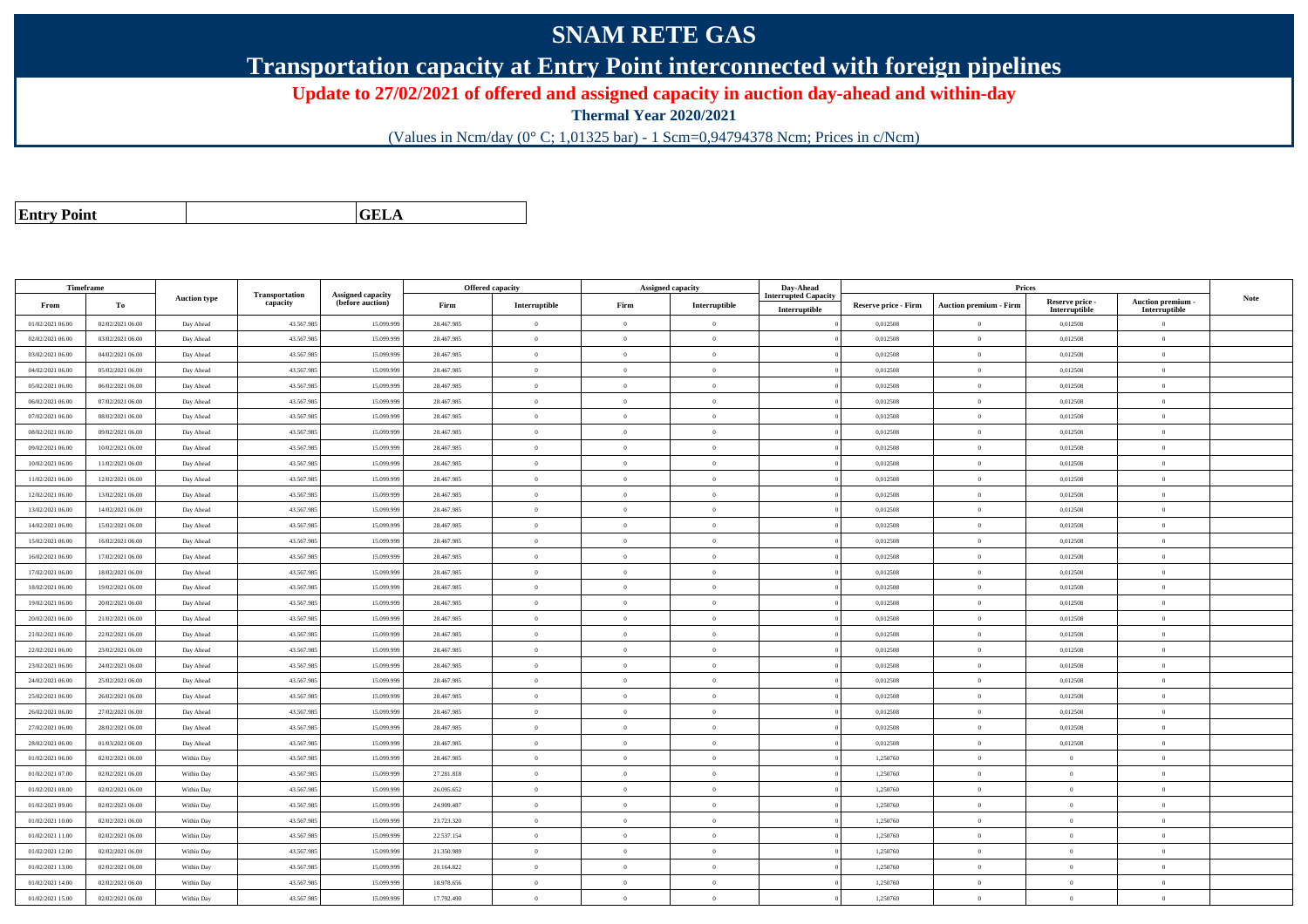| 01/02/2021 16:00                     | 02/02/2021 06:00 | Within Day               | 43.567.985 | 15.099.999 | 16.606.324              | $\,0\,$        | $\overline{0}$ | $\bf{0}$       |                | 1,250760             | $\,$ 0 $\,$    | $\overline{0}$                   | $\bf{0}$       |  |
|--------------------------------------|------------------|--------------------------|------------|------------|-------------------------|----------------|----------------|----------------|----------------|----------------------|----------------|----------------------------------|----------------|--|
| 01/02/2021 17:00                     | 02/02/2021 06:00 | Within Day               | 43.567.985 | 15.099.99  | 15.420.158              | $\overline{0}$ | $\overline{0}$ | $\overline{0}$ |                | 1,250760             | $\theta$       | $\overline{0}$                   | $\theta$       |  |
| 01/02/2021 18:00                     | 02/02/2021 06:00 | Within Day               | 43.567.985 | 15.099.999 | 14.233.992              | $\mathbf{0}$   | $\overline{0}$ | $\overline{0}$ |                | 1,250760             | $\theta$       | $\overline{0}$                   | $\overline{0}$ |  |
| 01/02/2021 19:00                     | 02/02/2021 06:00 | Within Day               | 43.567.985 | 15.099.999 | 13.047.825              | $\bf{0}$       | $\overline{0}$ | $\bf{0}$       |                | 1,250760             | $\bf{0}$       | $\overline{0}$                   | $\bf{0}$       |  |
| 01/02/2021 20:00                     | 02/02/2021 06:00 | Within Day               | 43.567.985 | 15.099.999 | 11.861.660              | $\bf{0}$       | $\overline{0}$ | $\overline{0}$ |                | 1,250760             | $\bf{0}$       | $\bf{0}$                         | $\bf{0}$       |  |
| 01/02/2021 21:00                     | 02/02/2021 06:00 | Within Day               | 43.567.985 | 15.099.999 | 10.675.494              | $\mathbf{0}$   | $\overline{0}$ | $\overline{0}$ |                | 1,250760             | $\theta$       | $\overline{0}$                   | $\theta$       |  |
| 01/02/2021 22.00                     | 02/02/2021 06:00 | Within Day               | 43.567.985 | 15.099.999 | 9.489.328               | $\mathbf{0}$   | $\overline{0}$ | $\overline{0}$ |                | 1,250760             | $\bf{0}$       | $\overline{0}$                   | $\theta$       |  |
| 01/02/2021 23:00                     | 02/02/2021 06:00 | Within Day               | 43.567.985 | 15.099.999 | 8.303.162               | $\overline{0}$ | $\mathbf{0}$   | $\overline{0}$ |                | 1,250761             | $\,0\,$        | $\overline{0}$                   | $\theta$       |  |
| 02/02/2021 00:00                     | 02/02/2021 06:00 | Within Day               | 43.567.985 | 15.099.999 | 7.116.996               | $\mathbf{0}$   | $\overline{0}$ | $\overline{0}$ |                | 1,250760             | $\theta$       | $\overline{0}$                   | $\overline{0}$ |  |
| 02/02/2021 01:00                     | 02/02/2021 06:00 | Within Day               | 43.567.985 | 15.099.999 | 5.930.830               | $\bf{0}$       | $\overline{0}$ | $\overline{0}$ |                | 1,250760             | $\bf{0}$       | $\overline{0}$                   | $\bf{0}$       |  |
|                                      | 02/02/2021 06:00 |                          | 43.567.985 | 15.099.999 | 4.744.663               | $\bf{0}$       | $\overline{0}$ | $\overline{0}$ |                | 1,250760             | $\bf{0}$       | $\theta$                         | $\theta$       |  |
| 02/02/2021 02:00<br>02/02/2021 03:00 | 02/02/2021 06:00 | Within Day<br>Within Day | 43.567.985 | 15.099.999 | 3.558.498               | $\mathbf{0}$   | $\overline{0}$ | $\overline{0}$ |                | 1,250759             | $\theta$       | $\overline{0}$                   | $\overline{0}$ |  |
| 02/02/2021 04:00                     | 02/02/2021 06:00 | Within Day               | 43.567.985 | 15.099.999 | 2.372.332               | $\,0\,$        | $\overline{0}$ | $\overline{0}$ |                | 1,250762             | $\bf{0}$       | $\overline{0}$                   | $\bf{0}$       |  |
| 02/02/2021 05:00                     | 02/02/2021 06:00 |                          | 43.567.985 | 15.099.999 |                         | $\bf{0}$       | $\overline{0}$ | $\overline{0}$ |                |                      | $\,$ 0 $\,$    | $\overline{0}$                   | $\theta$       |  |
| 02/02/2021 06:00                     | 03/02/2021 06:00 | Within Day<br>Within Day | 43.567.985 | 15.099.999 | 1.186.165<br>28.467.985 | $\mathbf{0}$   | $\overline{0}$ | $\overline{0}$ |                | 1,250762<br>1,250760 | $\theta$       |                                  | $\overline{0}$ |  |
|                                      |                  |                          |            |            |                         |                | $\overline{0}$ | $\overline{0}$ |                |                      |                | $\overline{0}$<br>$\overline{0}$ |                |  |
| 02/02/2021 07:00                     | 03/02/2021 06:00 | Within Day               | 43.567.985 | 15.099.999 | 27.281.818              | $\,0\,$        |                |                |                | 1,250760             | $\bf{0}$       |                                  | $\bf{0}$       |  |
| 02/02/2021 08:00                     | 03/02/2021 06:00 | Within Day               | 43.567.985 | 15.099.999 | 26.095.652              | $\bf{0}$       | $\overline{0}$ | $\overline{0}$ |                | 1,250760             | $\bf{0}$       | $\overline{0}$                   | $\overline{0}$ |  |
| 02/02/2021 09:00                     | 03/02/2021 06:00 | Within Day               | 43.567.985 | 15.099.999 | 24.909.487              | $\mathbf{0}$   | $\overline{0}$ | $\overline{0}$ |                | 1,250760             | $\theta$       | $\overline{0}$                   | $\overline{0}$ |  |
| 02/02/2021 10:00                     | 03/02/2021 06:00 | Within Day               | 43.567.985 | 15.099.999 | 23.723.320              | $\,0\,$        | $\overline{0}$ | $\bf{0}$       |                | 1,250760             | $\bf{0}$       | $\overline{0}$                   | $\bf{0}$       |  |
| 02/02/2021 11:00                     | 03/02/2021 06:00 | Within Day               | 43.567.985 | 15.099.999 | 22.537.154              | $\bf{0}$       | $\overline{0}$ | $\overline{0}$ |                | 1,250760             | $\,$ 0 $\,$    | $\overline{0}$                   | $\bf{0}$       |  |
| 02/02/2021 12:00                     | 03/02/2021 06:00 | Within Day               | 43.567.985 | 15.099.999 | 21.350.989              | $\mathbf{0}$   | $\overline{0}$ | $\overline{0}$ |                | 1,250760             | $\theta$       | $\overline{0}$                   | $\overline{0}$ |  |
| 02/02/2021 13:00                     | 03/02/2021 06:00 | Within Day               | 43.567.985 | 15.099.999 | 20.164.822              | $\mathbf{0}$   | $\overline{0}$ | $\overline{0}$ |                | 1,250760             | $\bf{0}$       | $\overline{0}$                   | $\theta$       |  |
| 02/02/2021 14:00                     | 03/02/2021 06:00 | Within Day               | 43.567.985 | 15.099.999 | 18.978.656              | $\overline{0}$ | $\overline{0}$ | $\overline{0}$ |                | 1,250760             | $\bf{0}$       | $\overline{0}$                   | $\overline{0}$ |  |
| 02/02/2021 15:00                     | 03/02/2021 06:00 | Within Day               | 43.567.985 | 15.099.999 | 17.792.490              | $\mathbf{0}$   | $\overline{0}$ | $\overline{0}$ |                | 1,250760             | $\theta$       | $\overline{0}$                   | $\overline{0}$ |  |
| 02/02/2021 16:00                     | 03/02/2021 06:00 | Within Day               | 43.567.985 | 15.099.999 | 16.606.324              | $\bf{0}$       | $\overline{0}$ | $\overline{0}$ |                | 1,250760             | $\bf{0}$       | $\overline{0}$                   | $\bf{0}$       |  |
| 02/02/2021 17:00                     | 03/02/2021 06:00 | Within Day               | 43.567.985 | 15.099.999 | 15.420.158              | $\bf{0}$       | $\overline{0}$ | $\overline{0}$ |                | 1,250760             | $\bf{0}$       | $\mathbf{0}$                     | $\bf{0}$       |  |
| 02/02/2021 18:00                     | 03/02/2021 06:00 | Within Day               | 43.567.985 | 15.099.999 | 14.233.992              | $\mathbf{0}$   | $\overline{0}$ | $\overline{0}$ |                | 1,250760             | $\theta$       | $\overline{0}$                   | $\overline{0}$ |  |
| 02/02/2021 19:00                     | 03/02/2021 06:00 | Within Day               | 43.567.985 | 15.099.999 | 13.047.825              | $\,0\,$        | $\overline{0}$ | $\bf{0}$       |                | 1,250760             | $\bf{0}$       | $\overline{0}$                   | $\bf{0}$       |  |
| 02/02/2021 20:00                     | 03/02/2021 06:00 | Within Day               | 43.567.985 | 15.099.999 | 11.861.660              | $\overline{0}$ | $\overline{0}$ | $\overline{0}$ |                | 1,250760             | $\,$ 0 $\,$    | $\overline{0}$                   | $\overline{0}$ |  |
| 02/02/2021 21:00                     | 03/02/2021 06:00 | Within Day               | 43.567.985 | 15.099.999 | 10.675.494              | $\mathbf{0}$   | $\overline{0}$ | $\overline{0}$ |                | 1,250760             | $\theta$       | $\overline{0}$                   | $\overline{0}$ |  |
| 02/02/2021 22:00                     | 03/02/2021 06:00 | Within Day               | 43.567.985 | 15.099.999 | 9.489.328               | $\mathbf{0}$   | $\overline{0}$ | $\theta$       |                | 1,250760             | $\,$ 0 $\,$    | $\overline{0}$                   | $\theta$       |  |
| 02/02/2021 23:00                     | 03/02/2021 06:00 | Within Day               | 43.567.985 | 15.099.999 | 8.303.162               | $\bf{0}$       | $\overline{0}$ | $\overline{0}$ |                | 1,250761             | $\bf{0}$       | $\mathbf{0}$                     | $\overline{0}$ |  |
| 03/02/2021 00:00                     | 03/02/2021 06:00 | Within Day               | 43.567.985 | 15.099.999 | 7.116.996               | $\mathbf{0}$   | $\overline{0}$ | $\overline{0}$ |                | 1,250760             | $\theta$       | $\overline{0}$                   | $\overline{0}$ |  |
| 03/02/2021 01:00                     | 03/02/2021 06:00 | Within Day               | 43.567.985 | 15.099.999 | 5.930.830               | $\mathbf{0}$   | $\overline{0}$ | $\overline{0}$ |                | 1,250760             | $\,$ 0 $\,$    | $\overline{0}$                   | $\theta$       |  |
| 03/02/2021 02:00                     | 03/02/2021 06:00 | Within Day               | 43.567.985 | 15.099.999 | 4.744.663               | $\overline{0}$ | $\overline{0}$ | $\overline{0}$ |                | 1,250760             | $\bf{0}$       | $\overline{0}$                   | $\overline{0}$ |  |
| 03/02/2021 03:00                     | 03/02/2021 06:00 | Within Day               | 43.567.985 | 15.099.999 | 3.558.498               | $\mathbf{0}$   | $\overline{0}$ | $\overline{0}$ |                | 1,250759             | $\theta$       | $\bf{0}$                         | $\overline{0}$ |  |
| 03/02/2021 04:00                     | 03/02/2021 06:00 | Within Day               | 43.567.985 | 15.099.999 | 2.372.332               | $\mathbf{0}$   | $\overline{0}$ | $\theta$       |                | 1,250762             | $\,$ 0 $\,$    | $\overline{0}$                   | $\theta$       |  |
| 03/02/2021 05:00                     | 03/02/2021 06:00 | Within Day               | 43.567.985 | 15.099.999 | 1.186.165               | $\bf{0}$       | $\overline{0}$ | $\overline{0}$ |                | 1,250762             | $\bf{0}$       | $\overline{0}$                   | $\overline{0}$ |  |
| 03/02/2021 06:00                     | 04/02/2021 06:00 | Within Day               | 43.567.985 | 15.099.999 | 28.467.985              | $\mathbf{0}$   | $\overline{0}$ | $\overline{0}$ |                | 1,250760             | $\theta$       | $\overline{0}$                   | $\overline{0}$ |  |
| 03/02/2021 07:00                     | 04/02/2021 06:00 | Within Day               | 43.567.985 | 15.099.999 | 27.281.818              | $\mathbf{0}$   | $\overline{0}$ | $\bf{0}$       |                | 1,250760             | $\,$ 0 $\,$    | $\overline{0}$                   | $\theta$       |  |
| 03/02/2021 08:00                     | 04/02/2021 06:00 | Within Day               | 43.567.985 | 15.099.999 | 26.095.652              | $\bf{0}$       | $\overline{0}$ | $\overline{0}$ |                | 1,250760             | $\bf{0}$       | $\bf{0}$                         | $\overline{0}$ |  |
| 03/02/2021 09:00                     | 04/02/2021 06:00 | Within Day               | 43.567.985 | 15.099.999 | 24.909.487              | $\mathbf{0}$   | $\overline{0}$ | $\overline{0}$ |                | 1,250760             | $\theta$       | $\overline{0}$                   | $\overline{0}$ |  |
| 03/02/2021 10:00                     | 04/02/2021 06:00 | Within Day               | 43.567.985 | 15.099.999 | 23.723.320              | $\mathbf{0}$   | $\overline{0}$ | $\overline{0}$ |                | 1,250760             | $\,$ 0 $\,$    | $\overline{0}$                   | $\theta$       |  |
| 03/02/2021 11:00                     | 04/02/2021 06:00 | Within Day               | 43.567.985 | 15.099.999 | 22.537.154              | $\bf{0}$       | $\overline{0}$ | $\overline{0}$ |                | 1,250760             | $\,$ 0 $\,$    | $\overline{0}$                   | $\overline{0}$ |  |
| 03/02/2021 12:00                     | 04/02/2021 06:00 | Within Day               | 43.567.985 | 15.099.999 | 21.350.989              | $\bf{0}$       | $\overline{0}$ | $\overline{0}$ |                | 1,250760             | $\overline{0}$ | $^{\circ}$                       | $\theta$       |  |
| 03/02/2021 13:00                     | 04/02/2021 06:00 | Within Day               | 43.567.985 | 15.099.999 | 20.164.822              | $\,$ 0         | $\overline{0}$ | $\overline{0}$ |                | 1,250760             | $\,$ 0 $\,$    | $\bf{0}$                         | $\theta$       |  |
| 03/02/2021 14:00                     | 04/02/2021 06:00 | Within Day               | 43.567.985 | 15.099.999 | 18.978.656              | $\mathbf{0}$   | $\overline{0}$ | $\overline{0}$ |                | 1,250760             | $\,$ 0 $\,$    | $\overline{0}$                   | $\overline{0}$ |  |
| 03/02/2021 15:00                     | 04/02/2021 06:00 | Within Day               | 43.567.985 | 15.099.999 | 17.792.490              | $\mathbf{0}$   | $\overline{0}$ | $\overline{0}$ |                | 1,250760             | $\mathbf{0}$   | $\overline{0}$                   | $\overline{0}$ |  |
| 03/02/2021 16:00                     | 04/02/2021 06:00 | Within Day               | 43.567.985 | 15.099.999 | 16.606.324              | $\,$ 0         | $\overline{0}$ | $\overline{0}$ | $\overline{0}$ | 1,250760             | $\,$ 0 $\,$    | $\bf{0}$                         | $\,$ 0 $\,$    |  |
| 03/02/2021 17:00                     | 04/02/2021 06:00 | Within Day               | 43.567.985 | 15.099.999 | 15.420.158              | $\bf{0}$       | $\overline{0}$ | $\overline{0}$ |                | 1,250760             | $\,$ 0 $\,$    | $\overline{0}$                   | $\mathbf{0}$   |  |
| 03/02/2021 18:00                     | 04/02/2021 06:00 | Within Day               | 43.567.985 | 15.099.999 | 14.233.992              | $\mathbf{0}$   | $\overline{0}$ | $\overline{0}$ |                | 1,250760             | $\overline{0}$ | $\overline{0}$                   | $\overline{0}$ |  |
| 03/02/2021 19:00                     | 04/02/2021 06:00 | Within Day               | 43.567.985 | 15.099.999 | 13.047.825              | $\,$ 0 $\,$    | $\overline{0}$ | $\overline{0}$ |                | 1,250760             | $\,$ 0 $\,$    | $\bf{0}$                         | $\,$ 0 $\,$    |  |
| 03/02/2021 20:00                     | 04/02/2021 06:00 | Within Day               | 43.567.985 | 15.099.999 | 11.861.660              | $\overline{0}$ | $\overline{0}$ | $\overline{0}$ |                | 1,250760             | $\overline{0}$ | $\overline{0}$                   | $\overline{0}$ |  |
| 03/02/2021 21:00                     | 04/02/2021 06:00 | Within Day               | 43.567.985 | 15.099.999 | 10.675.494              | $\mathbf{0}$   | $\overline{0}$ | $\overline{0}$ |                | 1,250760             | $\mathbf{0}$   | $\overline{0}$                   | $\overline{0}$ |  |
| 03/02/2021 22:00                     | 04/02/2021 06:00 | Within Day               | 43.567.985 | 15.099.999 | 9.489.328               | $\,$ 0 $\,$    | $\overline{0}$ | $\overline{0}$ | $\overline{0}$ | 1,250760             | $\,$ 0 $\,$    | $\bf{0}$                         | $\,$ 0 $\,$    |  |
| 03/02/2021 23:00                     | 04/02/2021 06:00 | Within Day               | 43.567.985 | 15.099.999 | 8.303.162               | $\bf{0}$       | $\overline{0}$ | $\overline{0}$ |                | 1,250761             | $\,$ 0 $\,$    | $\overline{0}$                   | $\overline{0}$ |  |
| 04/02/2021 00:00                     | 04/02/2021 06:00 | Within Day               | 43.567.985 | 15.099.999 | 7.116.996               | $\mathbf{0}$   | $\overline{0}$ | $\overline{0}$ |                | 1,250760             | $\mathbf{0}$   | $\overline{0}$                   | $\overline{0}$ |  |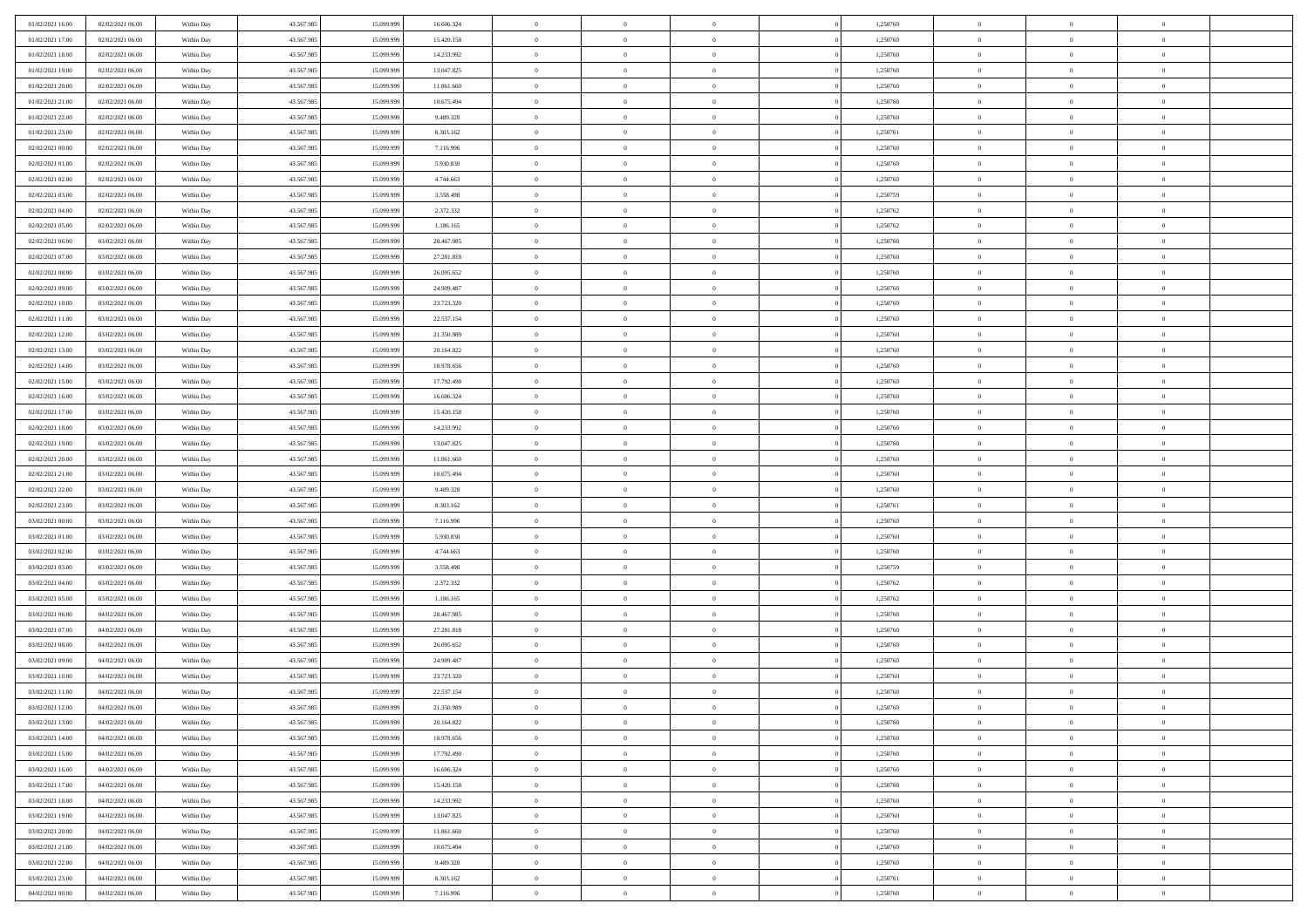| 04/02/2021 01:00                     | 04/02/2021 06:00                     | Within Day               | 43.567.985               | 15.099.999               | 5.930.830                | $\,$ 0         | $\bf{0}$                   | $\theta$                         |          | 1,250760             | $\bf{0}$       | $\overline{0}$ | $\,0\,$                    |  |
|--------------------------------------|--------------------------------------|--------------------------|--------------------------|--------------------------|--------------------------|----------------|----------------------------|----------------------------------|----------|----------------------|----------------|----------------|----------------------------|--|
| 04/02/2021 02:00                     | 04/02/2021 06:00                     | Within Day               | 43.567.985               | 15.099.999               | 4.744.663                | $\overline{0}$ | $\overline{0}$             | $\overline{0}$                   |          | 1,250760             | $\overline{0}$ | $\overline{0}$ | $\theta$                   |  |
| 04/02/2021 03:00                     | 04/02/2021 06:00                     | Within Dav               | 43.567.985               | 15.099.999               | 3.558.498                | $\mathbf{0}$   | $\overline{0}$             | $\overline{0}$                   |          | 1,250759             | $\mathbf{0}$   | $\overline{0}$ | $\overline{0}$             |  |
| 04/02/2021 04:00                     | 04/02/2021 06:00                     | Within Day               | 43.567.985               | 15.099.999               | 2.372.332                | $\bf{0}$       | $\overline{0}$             | $\bf{0}$                         |          | 1,250762             | $\bf{0}$       | $\overline{0}$ | $\bf{0}$                   |  |
| 04/02/2021 05:00                     | 04/02/2021 06:00                     | Within Day               | 43.567.985               | 15.099.999               | 1.186.165                | $\bf{0}$       | $\bf{0}$                   | $\overline{0}$                   |          | 1,250762             | $\bf{0}$       | $\theta$       | $\,0\,$                    |  |
| 04/02/2021 06:00                     | 05/02/2021 06:00                     | Within Dav               | 43.567.985               | 15.099.999               | 28.467.985               | $\mathbf{0}$   | $\overline{0}$             | $\overline{0}$                   |          | 1,250760             | $\mathbf{0}$   | $\overline{0}$ | $\overline{0}$             |  |
| 04/02/2021 07:00                     | 05/02/2021 06:00                     | Within Day               | 43.567.985               | 15.099.999               | 27.281.818               | $\bf{0}$       | $\bf{0}$                   | $\overline{0}$                   |          | 1,250760             | $\bf{0}$       | $\overline{0}$ | $\,0\,$                    |  |
| 04/02/2021 08:00                     | 05/02/2021 06:00                     | Within Day               | 43.567.985               | 15.099.999               | 26.095.652               | $\theta$       | $\overline{0}$             | $\overline{0}$                   |          | 1,250760             | $\,$ 0 $\,$    | $\overline{0}$ | $\theta$                   |  |
| 04/02/2021 09:00                     | 05/02/2021 06:00                     | Within Day               | 43.567.985               | 15.099.999               | 24.909.487               | $\mathbf{0}$   | $\overline{0}$             | $\overline{0}$                   |          | 1,250760             | $\mathbf{0}$   | $\overline{0}$ | $\overline{0}$             |  |
| 04/02/2021 10:00                     | 05/02/2021 06:00                     | Within Day               | 43.567.985               | 15.099.999               | 23.723.320               | $\bf{0}$       | $\bf{0}$                   | $\overline{0}$                   |          | 1,250760             | $\bf{0}$       | $\overline{0}$ | $\,0\,$                    |  |
| 04/02/2021 11:00                     | 05/02/2021 06:00                     | Within Day               | 43.567.985               | 15,099,999               | 22.537.154               | $\overline{0}$ | $\overline{0}$             | $\overline{0}$                   |          | 1,250760             | $\bf{0}$       | $\mathbf{0}$   | $\theta$                   |  |
| 04/02/2021 12:00                     | 05/02/2021 06:00                     | Within Dav               | 43.567.985               | 15.099.999               | 21.350.989               | $\mathbf{0}$   | $\overline{0}$             | $\overline{0}$                   |          | 1,250760             | $\mathbf{0}$   | $\overline{0}$ | $\overline{0}$             |  |
| 04/02/2021 13:00                     | 05/02/2021 06:00                     | Within Day               | 43.567.985               | 15.099.999               | 20.164.822               | $\bf{0}$       | $\overline{0}$             | $\bf{0}$                         |          | 1,250760             | $\bf{0}$       | $\overline{0}$ | $\bf{0}$                   |  |
| 04/02/2021 14:00                     | 05/02/2021 06:00                     | Within Day               | 43.567.985               | 15.099.999               | 18.978.656               | $\bf{0}$       | $\overline{0}$             | $\overline{0}$                   |          | 1,250760             | $\bf{0}$       | $\theta$       | $\,0\,$                    |  |
| 04/02/2021 15:00                     | 05/02/2021 06:00                     | Within Dav               | 43.567.985               | 15.099.999               | 17.792.490               | $\mathbf{0}$   | $\overline{0}$             | $\overline{0}$                   |          | 1,250760             | $\mathbf{0}$   | $\overline{0}$ | $\overline{0}$             |  |
| 04/02/2021 16:00                     | 05/02/2021 06:00                     | Within Day               | 43.567.985               | 15.099.999               | 16.606.324               | $\bf{0}$       | $\bf{0}$                   | $\overline{0}$                   |          | 1,250760             | $\bf{0}$       | $\overline{0}$ | $\bf{0}$                   |  |
| 04/02/2021 17.00                     | 05/02/2021 06:00                     | Within Day               | 43.567.985               | 15.099.999               | 15.420.158               | $\overline{0}$ | $\overline{0}$             | $\overline{0}$                   |          | 1,250760             | $\,$ 0 $\,$    | $\overline{0}$ | $\theta$                   |  |
| 04/02/2021 18:00                     | 05/02/2021 06:00                     | Within Day               | 43.567.985               | 15.099.999               | 14.233.992               | $\mathbf{0}$   | $\overline{0}$             | $\overline{0}$                   |          | 1,250760             | $\mathbf{0}$   | $\overline{0}$ | $\overline{0}$             |  |
| 04/02/2021 19:00                     | 05/02/2021 06:00                     | Within Day               | 43.567.985               | 15.099.999               | 13.047.825               | $\bf{0}$       | $\bf{0}$                   | $\overline{0}$                   |          | 1,250760             | $\bf{0}$       | $\overline{0}$ | $\,0\,$                    |  |
| 04/02/2021 20:00                     | 05/02/2021 06:00                     | Within Day               | 43.567.985               | 15.099.999               | 11.861.660               | $\overline{0}$ | $\overline{0}$             | $\overline{0}$                   |          | 1,250760             | $\bf{0}$       | $\overline{0}$ | $\overline{0}$             |  |
| 04/02/2021 21:00                     | 05/02/2021 06:00                     | Within Dav               | 43.567.985               | 15.099.999               | 10.675.494               | $\mathbf{0}$   | $\overline{0}$             | $\overline{0}$                   |          | 1,250760             | $\mathbf{0}$   | $\overline{0}$ | $\overline{0}$             |  |
| 04/02/2021 22.00                     | 05/02/2021 06:00                     | Within Day               | 43.567.985               | 15.099.999               | 9.489.328                | $\bf{0}$       | $\overline{0}$             | $\bf{0}$                         |          | 1,250760             | $\bf{0}$       | $\overline{0}$ | $\bf{0}$                   |  |
| 04/02/2021 23:00                     | 05/02/2021 06:00                     |                          | 43.567.985               | 15.099.999               | 8.303.162                | $\bf{0}$       | $\bf{0}$                   | $\overline{0}$                   |          | 1,250761             | $\bf{0}$       | $\bf{0}$       | $\,0\,$                    |  |
| 05/02/2021 00:00                     | 05/02/2021 06:00                     | Within Day<br>Within Dav | 43.567.985               | 15.099.999               | 7.116.996                | $\mathbf{0}$   | $\overline{0}$             | $\overline{0}$                   |          | 1,250760             | $\mathbf{0}$   | $\overline{0}$ | $\overline{0}$             |  |
| 05/02/2021 01:00                     | 05/02/2021 06:00                     | Within Day               | 43.567.985               | 15.099.999               | 5.930.830                | $\bf{0}$       | $\bf{0}$                   | $\overline{0}$                   |          | 1,250760             | $\bf{0}$       | $\overline{0}$ | $\,0\,$                    |  |
|                                      |                                      |                          | 43.567.985               |                          |                          | $\overline{0}$ | $\overline{0}$             | $\overline{0}$                   |          |                      | $\bf{0}$       | $\overline{0}$ | $\overline{0}$             |  |
| 05/02/2021 02:00<br>05/02/2021 03:00 | 05/02/2021 06:00<br>05/02/2021 06:00 | Within Day<br>Within Dav | 43.567.985               | 15.099.999<br>15.099.999 | 4.744.663<br>3.558.498   | $\mathbf{0}$   | $\overline{0}$             |                                  |          | 1,250760<br>1,250759 | $\mathbf{0}$   | $\overline{0}$ | $\overline{0}$             |  |
|                                      | 05/02/2021 06:00                     |                          |                          |                          |                          | $\bf{0}$       |                            | $\overline{0}$<br>$\overline{0}$ |          | 1,250762             | $\bf{0}$       | $\overline{0}$ | $\,0\,$                    |  |
| 05/02/2021 04:00                     |                                      | Within Day               | 43.567.985               | 15.099.999<br>15.099.999 | 2.372.332                | $\bf{0}$       | $\bf{0}$                   | $\overline{0}$                   |          |                      | $\bf{0}$       | $\mathbf{0}$   |                            |  |
| 05/02/2021 05:00<br>05/02/2021 06:00 | 05/02/2021 06:00<br>06/02/2021 06:00 | Within Day<br>Within Dav | 43.567.985<br>43.567.985 | 15.099.999               | 1.186.165<br>28.467.985  | $\mathbf{0}$   | $\bf{0}$<br>$\overline{0}$ | $\overline{0}$                   |          | 1,250762<br>1,250760 | $\mathbf{0}$   | $\overline{0}$ | $\bf{0}$<br>$\overline{0}$ |  |
|                                      |                                      |                          |                          |                          |                          | $\bf{0}$       | $\overline{0}$             | $\theta$                         |          |                      | $\,$ 0         | $\overline{0}$ | $\theta$                   |  |
| 05/02/2021 07:00<br>05/02/2021 08:00 | 06/02/2021 06:00<br>06/02/2021 06:00 | Within Day               | 43.567.985<br>43.567.985 | 15.099.999<br>15.099.999 | 27.281.818               | $\bf{0}$       | $\bf{0}$                   | $\overline{0}$                   |          | 1,250760             | $\bf{0}$       | $\mathbf{0}$   | $\bf{0}$                   |  |
| 05/02/2021 09:00                     | 06/02/2021 06:00                     | Within Day<br>Within Dav | 43.567.985               | 15.099.999               | 26.095.652<br>24.909.487 | $\mathbf{0}$   | $\overline{0}$             | $\overline{0}$                   |          | 1,250760<br>1,250760 | $\mathbf{0}$   | $\overline{0}$ | $\overline{0}$             |  |
| 05/02/2021 10:00                     | 06/02/2021 06:00                     | Within Day               | 43.567.985               | 15.099.999               | 23.723.320               | $\bf{0}$       | $\overline{0}$             | $\theta$                         |          | 1,250760             | $\,$ 0         | $\overline{0}$ | $\theta$                   |  |
| 05/02/2021 11:00                     | 06/02/2021 06:00                     |                          | 43.567.985               | 15.099.999               | 22.537.154               | $\overline{0}$ | $\overline{0}$             | $\overline{0}$                   |          | 1,250760             | $\bf{0}$       | $\overline{0}$ | $\overline{0}$             |  |
| 05/02/2021 12:00                     | 06/02/2021 06:00                     | Within Day<br>Within Day | 43.567.985               | 15.099.999               | 21.350.989               | $\mathbf{0}$   | $\overline{0}$             | $\overline{0}$                   |          | 1,250760             | $\mathbf{0}$   | $\overline{0}$ | $\overline{0}$             |  |
| 05/02/2021 13:00                     | 06/02/2021 06:00                     | Within Day               | 43.567.985               | 15.099.999               | 20.164.822               | $\bf{0}$       | $\overline{0}$             | $\theta$                         |          | 1,250760             | $\,$ 0         | $\overline{0}$ | $\theta$                   |  |
| 05/02/2021 14:00                     | 06/02/2021 06:00                     | Within Day               | 43.567.985               | 15.099.999               | 18.978.656               | $\bf{0}$       | $\bf{0}$                   | $\overline{0}$                   |          | 1,250760             | $\bf{0}$       | $\mathbf{0}$   | $\overline{0}$             |  |
| 05/02/2021 15:00                     | 06/02/2021 06:00                     | Within Dav               | 43.567.985               | 15.099.999               | 17.792.490               | $\mathbf{0}$   | $\overline{0}$             | $\overline{0}$                   |          | 1,250760             | $\mathbf{0}$   | $\overline{0}$ | $\overline{0}$             |  |
| 05/02/2021 16:00                     | 06/02/2021 06:00                     | Within Day               | 43.567.985               | 15.099.999               | 16.606.324               | $\bf{0}$       | $\overline{0}$             | $\theta$                         |          | 1,250760             | $\,$ 0         | $\overline{0}$ | $\theta$                   |  |
| 05/02/2021 17:00                     | 06/02/2021 06:00                     | Within Day               | 43.567.985               | 15.099.999               | 15.420.158               | $\bf{0}$       | $\bf{0}$                   | $\overline{0}$                   |          | 1,250760             | $\bf{0}$       | $\overline{0}$ | $\overline{0}$             |  |
| 05/02/2021 18:00                     | 06/02/2021 06:00                     | Within Dav               | 43.567.985               | 15.099.999               | 14.233.992               | $\mathbf{0}$   | $\overline{0}$             | $\overline{0}$                   |          | 1,250760             | $\mathbf{0}$   | $\overline{0}$ | $\overline{0}$             |  |
| 05/02/2021 19:00                     | 06/02/2021 06:00                     | Within Day               | 43.567.985               | 15.099.999               | 13.047.825               | $\bf{0}$       | $\overline{0}$             | $\theta$                         |          | 1,250760             | $\,$ 0         | $\overline{0}$ | $\theta$                   |  |
| 05/02/2021 20:00                     | 06/02/2021 06:00                     | Within Day               | 43.567.985               | 15.099.999               | 11.861.660               | $\bf{0}$       | $\overline{0}$             | $\overline{0}$                   |          | 1,250760             | $\,$ 0 $\,$    | $\overline{0}$ | $\overline{0}$             |  |
| 05/02/2021 21:00                     | 06/02/2021 06:00                     | Within Day               | 43.567.985               | 15.099.999               | 10.675.494               | $\bf{0}$       | $\overline{0}$             | $\Omega$                         |          | 1,250760             | $\overline{0}$ | $\theta$       | $\theta$                   |  |
| 05/02/2021 22.00                     | 06/02/2021 06:00                     | Within Day               | 43.567.985               | 15.099.999               | 9.489.328                | $\,0\,$        | $\overline{0}$             | $\theta$                         |          | 1,250760             | $\,$ 0 $\,$    | $\bf{0}$       | $\theta$                   |  |
| 05/02/2021 23:00                     | 06/02/2021 06:00                     | Within Day               | 43.567.985               | 15.099.999               | 8.303.162                | $\overline{0}$ | $\overline{0}$             | $\overline{0}$                   |          | 1,250761             | $\overline{0}$ | $\overline{0}$ | $\overline{0}$             |  |
| 06/02/2021 00:00                     | 06/02/2021 06:00                     | Within Day               | 43.567.985               | 15.099.999               | 7.116.996                | $\bf{0}$       | $\overline{0}$             | $\overline{0}$                   |          | 1,250760             | $\overline{0}$ | $\bf{0}$       | $\mathbf{0}$               |  |
| 06/02/2021 01:00                     | 06/02/2021 06:00                     | Within Day               | 43.567.985               | 15.099.999               | 5.930.830                | $\bf{0}$       | $\overline{0}$             | $\overline{0}$                   | $\theta$ | 1,250760             | $\mathbf{0}$   | $\bf{0}$       | $\,$ 0 $\,$                |  |
| 06/02/2021 02:00                     | 06/02/2021 06:00                     | Within Day               | 43.567.985               | 15.099.999               | 4.744.663                | $\bf{0}$       | $\overline{0}$             | $\overline{0}$                   |          | 1,250760             | $\,$ 0 $\,$    | $\overline{0}$ | $\overline{0}$             |  |
| 06/02/2021 03:00                     | 06/02/2021 06:00                     | Within Day               | 43.567.985               | 15.099.999               | 3.558.498                | $\bf{0}$       | $\overline{0}$             | $\overline{0}$                   |          | 1,250759             | $\mathbf{0}$   | $\overline{0}$ | $\overline{0}$             |  |
| 06/02/2021 04:00                     | 06/02/2021 06:00                     | Within Day               | 43.567.985               | 15.099.999               | 2.372.332                | $\,0\,$        | $\overline{0}$             | $\overline{0}$                   | $\theta$ | 1,250762             | $\,$ 0 $\,$    | $\overline{0}$ | $\overline{0}$             |  |
| 06/02/2021 05:00                     | 06/02/2021 06:00                     |                          | 43.567.985               | 15.099.999               | 1.186.165                | $\bf{0}$       | $\overline{0}$             | $\overline{0}$                   |          | 1,250762             | $\overline{0}$ | $\overline{0}$ | $\overline{0}$             |  |
| 06/02/2021 06:00                     | 07/02/2021 06:00                     | Within Day<br>Within Day | 43.567.985               | 15.099.999               | 28.467.985               | $\bf{0}$       | $\overline{0}$             | $\overline{0}$                   |          | 1,250760             | $\mathbf{0}$   | $\bf{0}$       | $\overline{0}$             |  |
| 06/02/2021 07:00                     | 07/02/2021 06:00                     | Within Day               | 43.567.985               | 15.099.999               | 27.281.818               | $\,0\,$        | $\overline{0}$             | $\overline{0}$                   |          | 1,250760             | $\,$ 0 $\,$    | $\mathbf{0}$   | $\overline{0}$             |  |
| 06/02/2021 08:00                     | 07/02/2021 06:00                     | Within Day               | 43.567.985               | 15.099.999               | 26.095.652               | $\bf{0}$       | $\bf{0}$                   | $\overline{0}$                   |          | 1,250760             | $\mathbf 0$    | $\mathbf{0}$   | $\overline{0}$             |  |
| 06/02/2021 09:00                     | 07/02/2021 06:00                     |                          | 43.567.985               | 15.099.999               | 24.909.487               | $\overline{0}$ | $\overline{0}$             | $\overline{0}$                   |          | 1,250760             | $\mathbf{0}$   | $\overline{0}$ | $\overline{0}$             |  |
|                                      |                                      | Within Day               |                          |                          |                          |                |                            |                                  |          |                      |                |                |                            |  |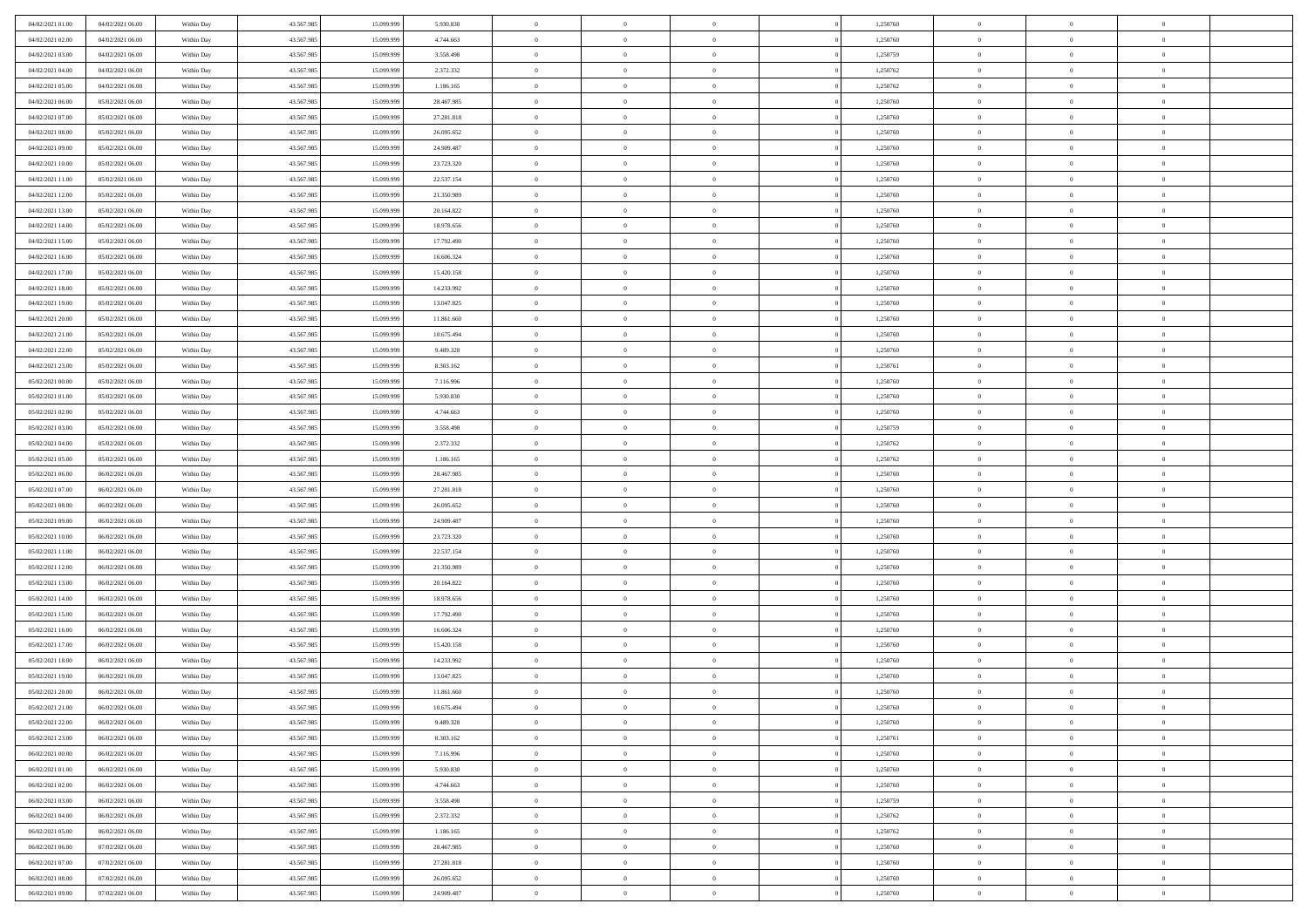| 06/02/2021 10:00 | 07/02/2021 06:00 | Within Day               | 43.567.985 | 15.099.999 | 23.723.320 | $\,$ 0                   | $\bf{0}$       | $\theta$       |          | 1,250760 | $\bf{0}$                 | $\overline{0}$ | $\,0\,$                   |  |
|------------------|------------------|--------------------------|------------|------------|------------|--------------------------|----------------|----------------|----------|----------|--------------------------|----------------|---------------------------|--|
| 06/02/2021 11:00 | 07/02/2021 06:00 | Within Day               | 43.567.985 | 15.099.999 | 22.537.154 | $\overline{0}$           | $\overline{0}$ | $\overline{0}$ |          | 1,250760 | $\overline{0}$           | $\overline{0}$ | $\theta$                  |  |
| 06/02/2021 12:00 | 07/02/2021 06:00 | Within Dav               | 43.567.985 | 15.099.999 | 21.350.989 | $\mathbf{0}$             | $\overline{0}$ | $\overline{0}$ |          | 1,250760 | $\mathbf{0}$             | $\overline{0}$ | $\overline{0}$            |  |
| 06/02/2021 13:00 | 07/02/2021 06:00 | Within Day               | 43.567.985 | 15.099.999 | 20.164.822 | $\bf{0}$                 | $\overline{0}$ | $\bf{0}$       |          | 1,250760 | $\bf{0}$                 | $\overline{0}$ | $\bf{0}$                  |  |
| 06/02/2021 14:00 | 07/02/2021 06:00 | Within Day               | 43.567.985 | 15.099.999 | 18.978.656 | $\bf{0}$                 | $\bf{0}$       | $\overline{0}$ |          | 1,250760 | $\bf{0}$                 | $\theta$       | $\,0\,$                   |  |
| 06/02/2021 15:00 | 07/02/2021 06:00 | Within Dav               | 43.567.985 | 15.099.999 | 17.792.490 | $\mathbf{0}$             | $\overline{0}$ | $\overline{0}$ |          | 1,250760 | $\mathbf{0}$             | $\overline{0}$ | $\overline{0}$            |  |
| 06/02/2021 16:00 | 07/02/2021 06:00 | Within Day               | 43.567.985 | 15.099.999 | 16.606.324 | $\bf{0}$                 | $\bf{0}$       | $\overline{0}$ |          | 1,250760 | $\bf{0}$                 | $\overline{0}$ | $\,0\,$                   |  |
| 06/02/2021 17:00 | 07/02/2021 06:00 | Within Day               | 43.567.985 | 15.099.999 | 15.420.158 | $\overline{0}$           | $\overline{0}$ | $\overline{0}$ |          | 1,250760 | $\,$ 0 $\,$              | $\overline{0}$ | $\theta$                  |  |
| 06/02/2021 18:00 | 07/02/2021 06:00 | Within Day               | 43.567.985 | 15.099.999 | 14.233.992 | $\mathbf{0}$             | $\overline{0}$ | $\overline{0}$ |          | 1,250760 | $\mathbf{0}$             | $\overline{0}$ | $\overline{0}$            |  |
| 06/02/2021 19:00 | 07/02/2021 06:00 | Within Day               | 43.567.985 | 15.099.999 | 13.047.825 | $\bf{0}$                 | $\bf{0}$       | $\overline{0}$ |          | 1,250760 | $\bf{0}$                 | $\overline{0}$ | $\,0\,$                   |  |
| 06/02/2021 20:00 | 07/02/2021 06:00 | Within Day               | 43.567.985 | 15.099.999 | 11.861.660 | $\overline{0}$           | $\overline{0}$ | $\overline{0}$ |          | 1,250760 | $\bf{0}$                 | $\mathbf{0}$   | $\theta$                  |  |
| 06/02/2021 21:00 | 07/02/2021 06:00 | Within Dav               | 43.567.985 | 15.099.999 | 10.675.494 | $\mathbf{0}$             | $\overline{0}$ | $\overline{0}$ |          | 1,250760 | $\mathbf{0}$             | $\overline{0}$ | $\overline{0}$            |  |
| 06/02/2021 22.00 | 07/02/2021 06:00 | Within Day               | 43.567.985 | 15.099.999 | 9.489.328  | $\bf{0}$                 | $\overline{0}$ | $\bf{0}$       |          | 1,250760 | $\bf{0}$                 | $\overline{0}$ | $\bf{0}$                  |  |
| 06/02/2021 23:00 | 07/02/2021 06:00 | Within Day               | 43.567.985 | 15.099.999 | 8.303.162  | $\bf{0}$                 | $\overline{0}$ | $\overline{0}$ |          | 1,250761 | $\bf{0}$                 | $\theta$       | $\,0\,$                   |  |
| 07/02/2021 00:00 | 07/02/2021 06:00 | Within Dav               | 43.567.985 | 15.099.999 | 7.116.996  | $\overline{0}$           | $\overline{0}$ | $\overline{0}$ |          | 1,250760 | $\mathbf{0}$             | $\overline{0}$ | $\overline{0}$            |  |
| 07/02/2021 01:00 | 07/02/2021 06:00 | Within Day               | 43.567.985 | 15.099.999 | 5.930.830  | $\bf{0}$                 | $\bf{0}$       | $\overline{0}$ |          | 1,250760 | $\bf{0}$                 | $\overline{0}$ | $\bf{0}$                  |  |
| 07/02/2021 02:00 | 07/02/2021 06:00 | Within Day               | 43.567.985 | 15.099.999 | 4.744.663  | $\overline{0}$           | $\overline{0}$ | $\overline{0}$ |          | 1,250760 | $\bf{0}$                 | $\overline{0}$ | $\theta$                  |  |
| 07/02/2021 03:00 | 07/02/2021 06:00 | Within Day               | 43.567.985 | 15.099.999 | 3.558.498  | $\mathbf{0}$             | $\overline{0}$ | $\overline{0}$ |          | 1,250759 | $\mathbf{0}$             | $\overline{0}$ | $\overline{0}$            |  |
| 07/02/2021 04:00 | 07/02/2021 06:00 | Within Day               | 43.567.985 | 15.099.999 | 2.372.332  | $\bf{0}$                 | $\overline{0}$ | $\overline{0}$ |          | 1,250762 | $\bf{0}$                 | $\overline{0}$ | $\,0\,$                   |  |
| 07/02/2021 05:00 | 07/02/2021 06:00 |                          | 43.567.985 | 15.099.999 | 1.186.165  | $\overline{0}$           | $\overline{0}$ | $\overline{0}$ |          | 1,250762 | $\bf{0}$                 | $\overline{0}$ | $\overline{0}$            |  |
| 07/02/2021 06:00 | 08/02/2021 06:00 | Within Day<br>Within Dav | 43.567.985 | 15.099.999 | 28.467.985 | $\mathbf{0}$             | $\overline{0}$ | $\overline{0}$ |          | 1,250760 | $\mathbf{0}$             | $\overline{0}$ | $\overline{0}$            |  |
| 07/02/2021 07:00 | 08/02/2021 06:00 |                          | 43.567.985 | 15.099.999 | 27.281.818 | $\bf{0}$                 | $\overline{0}$ | $\bf{0}$       |          | 1,250760 | $\bf{0}$                 | $\overline{0}$ | $\bf{0}$                  |  |
|                  |                  | Within Day               |            |            |            |                          |                |                |          |          |                          |                |                           |  |
| 07/02/2021 08:00 | 08/02/2021 06:00 | Within Day               | 43.567.985 | 15.099.999 | 26.095.652 | $\bf{0}$<br>$\mathbf{0}$ | $\overline{0}$ | $\overline{0}$ |          | 1,250760 | $\bf{0}$<br>$\mathbf{0}$ | $\overline{0}$ | $\,0\,$<br>$\overline{0}$ |  |
| 07/02/2021 09:00 | 08/02/2021 06:00 | Within Dav               | 43.567.985 | 15.099.999 | 24.909.487 |                          | $\overline{0}$ | $\overline{0}$ |          | 1,250760 |                          | $\overline{0}$ |                           |  |
| 07/02/2021 11:00 | 08/02/2021 06:00 | Within Day               | 43.567.985 | 15.099.999 | 22.537.154 | $\bf{0}$                 | $\overline{0}$ | $\overline{0}$ |          | 1,250760 | $\bf{0}$                 | $\overline{0}$ | $\,0\,$                   |  |
| 07/02/2021 12:00 | 08/02/2021 06:00 | Within Day               | 43.567.985 | 15.099.999 | 21.350.989 | $\overline{0}$           | $\overline{0}$ | $\overline{0}$ |          | 1,250760 | $\bf{0}$                 | $\overline{0}$ | $\overline{0}$            |  |
| 07/02/2021 13:00 | 08/02/2021 06:00 | Within Dav               | 43.567.985 | 15.099.999 | 20.164.822 | $\mathbf{0}$             | $\overline{0}$ | $\overline{0}$ |          | 1,250760 | $\mathbf{0}$             | $\overline{0}$ | $\overline{0}$            |  |
| 07/02/2021 14:00 | 08/02/2021 06:00 | Within Day               | 43.567.985 | 15.099.999 | 18.978.656 | $\bf{0}$                 | $\bf{0}$       | $\overline{0}$ |          | 1,250760 | $\bf{0}$                 | $\overline{0}$ | $\,0\,$                   |  |
| 07/02/2021 15:00 | 08/02/2021 06:00 | Within Day               | 43.567.985 | 15.099.999 | 17.792.490 | $\bf{0}$                 | $\bf{0}$       | $\overline{0}$ |          | 1,250760 | $\bf{0}$                 | $\mathbf{0}$   | $\overline{0}$            |  |
| 07/02/2021 16:00 | 08/02/2021 06:00 | Within Dav               | 43.567.985 | 15.099.999 | 16.606.324 | $\mathbf{0}$             | $\overline{0}$ | $\overline{0}$ |          | 1,250760 | $\mathbf{0}$             | $\overline{0}$ | $\overline{0}$            |  |
| 07/02/2021 17:00 | 08/02/2021 06:00 | Within Day               | 43.567.985 | 15.099.999 | 15.420.158 | $\bf{0}$                 | $\overline{0}$ | $\theta$       |          | 1,250760 | $\,$ 0                   | $\overline{0}$ | $\theta$                  |  |
| 07/02/2021 18:00 | 08/02/2021 06:00 | Within Day               | 43.567.985 | 15.099.999 | 14.233.992 | $\bf{0}$                 | $\bf{0}$       | $\overline{0}$ |          | 1,250760 | $\bf{0}$                 | $\overline{0}$ | $\overline{0}$            |  |
| 07/02/2021 19:00 | 08/02/2021 06:00 | Within Dav               | 43.567.985 | 15.099.999 | 13.047.825 | $\mathbf{0}$             | $\overline{0}$ | $\overline{0}$ |          | 1,250760 | $\mathbf{0}$             | $\overline{0}$ | $\overline{0}$            |  |
| 07/02/2021 20:00 | 08/02/2021 06:00 | Within Day               | 43.567.985 | 15.099.999 | 11.861.660 | $\bf{0}$                 | $\overline{0}$ | $\theta$       |          | 1,250760 | $\,$ 0                   | $\overline{0}$ | $\theta$                  |  |
| 07/02/2021 21:00 | 08/02/2021 06:00 | Within Day               | 43.567.985 | 15.099.999 | 10.675.494 | $\overline{0}$           | $\overline{0}$ | $\overline{0}$ |          | 1,250760 | $\bf{0}$                 | $\overline{0}$ | $\overline{0}$            |  |
| 07/02/2021 22:00 | 08/02/2021 06:00 | Within Day               | 43.567.985 | 15.099.999 | 9.489.328  | $\mathbf{0}$             | $\overline{0}$ | $\overline{0}$ |          | 1,250760 | $\mathbf{0}$             | $\overline{0}$ | $\overline{0}$            |  |
| 07/02/2021 23:00 | 08/02/2021 06:00 | Within Day               | 43.567.985 | 15.099.999 | 8.303.162  | $\bf{0}$                 | $\overline{0}$ | $\theta$       |          | 1,250761 | $\,$ 0                   | $\overline{0}$ | $\theta$                  |  |
| 08/02/2021 00:00 | 08/02/2021 06:00 | Within Day               | 43.567.985 | 15.099.999 | 7.116.996  | $\bf{0}$                 | $\overline{0}$ | $\overline{0}$ |          | 1,250760 | $\bf{0}$                 | $\overline{0}$ | $\overline{0}$            |  |
| 08/02/2021 01:00 | 08/02/2021 06:00 | Within Dav               | 43.567.985 | 15.099.999 | 5.930.830  | $\mathbf{0}$             | $\overline{0}$ | $\overline{0}$ |          | 1,250760 | $\mathbf{0}$             | $\overline{0}$ | $\overline{0}$            |  |
| 08/02/2021 02:00 | 08/02/2021 06:00 | Within Day               | 43.567.985 | 15.099.999 | 4.744.663  | $\,0\,$                  | $\overline{0}$ | $\theta$       |          | 1,250760 | $\,$ 0                   | $\overline{0}$ | $\theta$                  |  |
| 08/02/2021 03:00 | 08/02/2021 06:00 | Within Day               | 43.567.985 | 15.099.999 | 3.558.498  | $\bf{0}$                 | $\bf{0}$       | $\overline{0}$ |          | 1,250759 | $\bf{0}$                 | $\overline{0}$ | $\overline{0}$            |  |
| 08/02/2021 04:00 | 08/02/2021 06:00 | Within Dav               | 43.567.985 | 15.099.999 | 2.372.332  | $\mathbf{0}$             | $\overline{0}$ | $\overline{0}$ |          | 1,250762 | $\mathbf{0}$             | $\overline{0}$ | $\overline{0}$            |  |
| 08/02/2021 05:00 | 08/02/2021 06:00 | Within Day               | 43.567.985 | 15.099.999 | 1.186.165  | $\bf{0}$                 | $\overline{0}$ | $\theta$       |          | 1,250762 | $\,$ 0                   | $\overline{0}$ | $\theta$                  |  |
| 08/02/2021 06:00 | 09/02/2021 06:00 | Within Day               | 43.567.985 | 15.099.999 | 28.467.985 | $\bf{0}$                 | $\overline{0}$ | $\overline{0}$ |          | 1,250760 | $\,$ 0 $\,$              | $\overline{0}$ | $\overline{0}$            |  |
| 08/02/2021 07:00 | 09/02/2021 06:00 | Within Day               | 43.567.985 | 15.099.999 | 27.281.818 | $\bf{0}$                 | $\overline{0}$ | $\Omega$       |          | 1,250760 | $\overline{0}$           | $\theta$       | $\theta$                  |  |
| 08/02/2021 08:00 | 09/02/2021 06:00 | Within Day               | 43.567.985 | 15.099.999 | 26.095.652 | $\,0\,$                  | $\overline{0}$ | $\theta$       |          | 1,250760 | $\,$ 0 $\,$              | $\bf{0}$       | $\theta$                  |  |
| 08/02/2021 09:00 | 09/02/2021 06:00 | Within Day               | 43.567.985 | 15.099.999 | 24.909.487 | $\overline{0}$           | $\overline{0}$ | $\overline{0}$ |          | 1,250760 | $\overline{0}$           | $\overline{0}$ | $\overline{0}$            |  |
| 08/02/2021 10:00 | 09/02/2021 06:00 | Within Day               | 43.567.985 | 15.099.999 | 23.723.320 | $\bf{0}$                 | $\overline{0}$ | $\overline{0}$ |          | 1,250760 | $\overline{0}$           | $\bf{0}$       | $\mathbf{0}$              |  |
| 08/02/2021 11:00 | 09/02/2021 06:00 | Within Day               | 43.567.985 | 15.099.999 | 22.537.154 | $\bf{0}$                 | $\overline{0}$ | $\overline{0}$ | $\theta$ | 1,250760 | $\mathbf{0}$             | $\bf{0}$       | $\,$ 0 $\,$               |  |
| 08/02/2021 12:00 | 09/02/2021 06:00 | Within Day               | 43.567.985 | 15.099.999 | 21.350.989 | $\bf{0}$                 | $\overline{0}$ | $\overline{0}$ |          | 1,250760 | $\,$ 0 $\,$              | $\overline{0}$ | $\overline{0}$            |  |
| 08/02/2021 13:00 | 09/02/2021 06:00 | Within Day               | 43.567.985 | 15.099.999 | 20.164.822 | $\bf{0}$                 | $\overline{0}$ | $\overline{0}$ |          | 1,250760 | $\mathbf{0}$             | $\overline{0}$ | $\overline{0}$            |  |
| 08/02/2021 14:00 | 09/02/2021 06:00 | Within Day               | 43.567.985 | 15.099.999 | 18.978.656 | $\,0\,$                  | $\overline{0}$ | $\overline{0}$ | $\theta$ | 1,250760 | $\,$ 0 $\,$              | $\overline{0}$ | $\overline{0}$            |  |
| 08/02/2021 15:00 | 09/02/2021 06:00 | Within Day               | 43.567.985 | 15.099.999 | 17.792.490 | $\bf{0}$                 | $\overline{0}$ | $\overline{0}$ |          | 1,250760 | $\overline{0}$           | $\overline{0}$ | $\overline{0}$            |  |
| 08/02/2021 16:00 | 09/02/2021 06:00 | Within Day               | 43.567.985 | 15.099.999 | 16.606.324 | $\bf{0}$                 | $\overline{0}$ | $\overline{0}$ |          | 1,250760 | $\mathbf{0}$             | $\overline{0}$ | $\overline{0}$            |  |
| 08/02/2021 17:00 | 09/02/2021 06:00 | Within Day               | 43.567.985 | 15.099.999 | 15.420.158 | $\,0\,$                  | $\overline{0}$ | $\overline{0}$ |          | 1,250760 | $\,$ 0 $\,$              | $\mathbf{0}$   | $\overline{0}$            |  |
| 08/02/2021 18:00 | 09/02/2021 06:00 | Within Day               | 43.567.985 | 15.099.999 | 14.233.992 | $\bf{0}$                 | $\overline{0}$ | $\overline{0}$ |          | 1,250760 | $\bf{0}$                 | $\mathbf{0}$   | $\overline{0}$            |  |
| 08/02/2021 19:00 | 09/02/2021 06:00 | Within Day               | 43.567.985 | 15.099.999 | 13.047.825 | $\mathbf{0}$             | $\overline{0}$ | $\overline{0}$ |          | 1,250760 | $\mathbf{0}$             | $\overline{0}$ | $\overline{0}$            |  |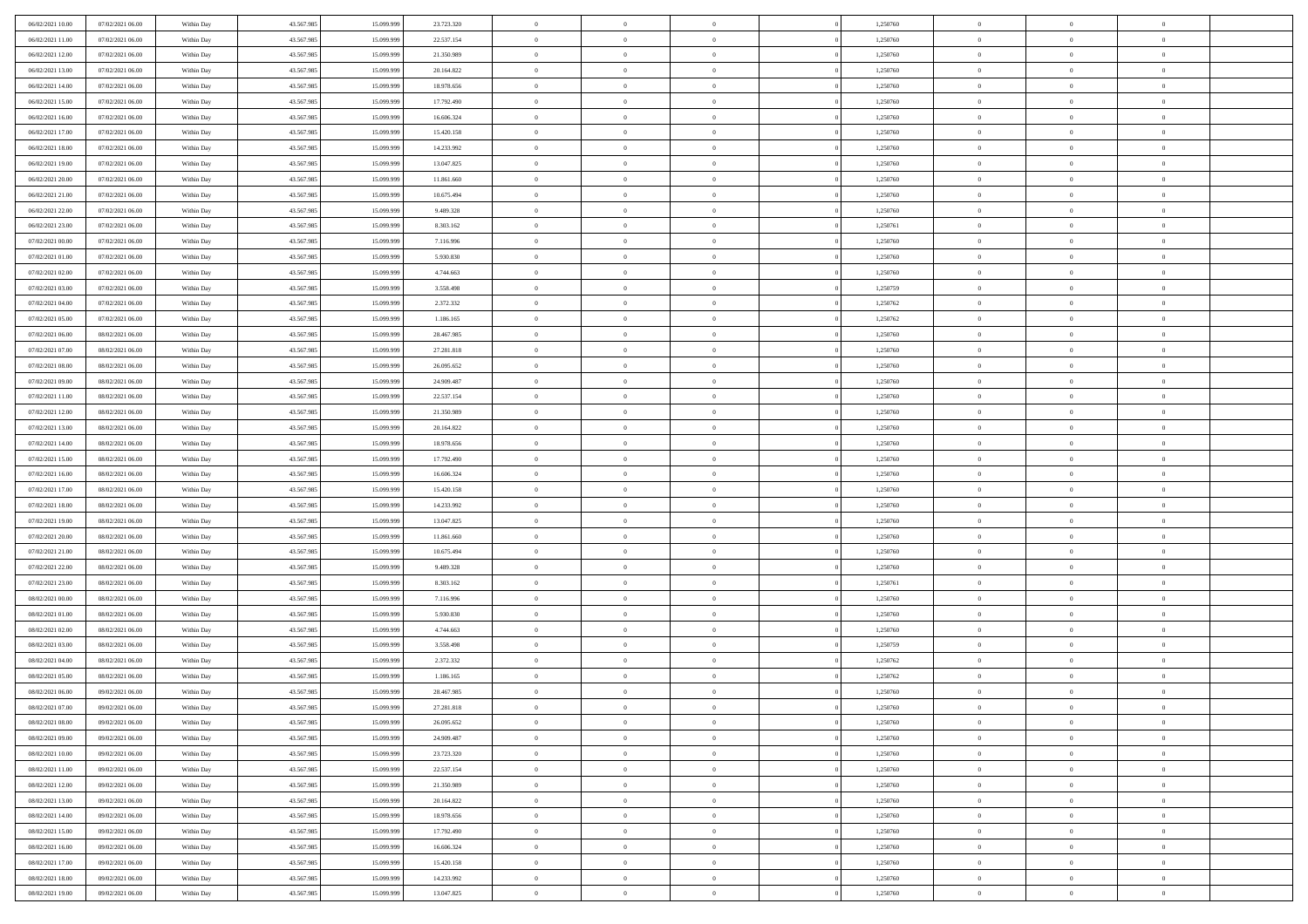| 08/02/2021 20:00 | 09/02/2021 06:00                     | Within Day               | 43.567.985 | 15.099.999 | 11.861.660 | $\,$ 0         | $\bf{0}$       | $\theta$       |          | 1,250760 | $\bf{0}$       | $\overline{0}$                   | $\,0\,$        |  |
|------------------|--------------------------------------|--------------------------|------------|------------|------------|----------------|----------------|----------------|----------|----------|----------------|----------------------------------|----------------|--|
| 08/02/2021 21:00 | 09/02/2021 06:00                     | Within Day               | 43.567.985 | 15.099.999 | 10.675.494 | $\overline{0}$ | $\overline{0}$ | $\overline{0}$ |          | 1,250760 | $\overline{0}$ | $\overline{0}$                   | $\theta$       |  |
| 08/02/2021 22:00 | 09/02/2021 06:00                     | Within Dav               | 43.567.985 | 15.099.999 | 9.489.328  | $\mathbf{0}$   | $\overline{0}$ | $\overline{0}$ |          | 1,250760 | $\mathbf{0}$   | $\overline{0}$                   | $\overline{0}$ |  |
| 08/02/2021 23:00 | 09/02/2021 06:00                     | Within Day               | 43.567.985 | 15.099.999 | 8.303.162  | $\bf{0}$       | $\overline{0}$ | $\bf{0}$       |          | 1,250761 | $\bf{0}$       | $\overline{0}$                   | $\bf{0}$       |  |
| 09/02/2021 00:00 | 09/02/2021 06:00                     | Within Day               | 43.567.985 | 15.099.999 | 7.116.996  | $\bf{0}$       | $\bf{0}$       | $\overline{0}$ |          | 1,250760 | $\bf{0}$       | $\theta$                         | $\,0\,$        |  |
| 09/02/2021 01:00 | 09/02/2021 06:00                     | Within Dav               | 43.567.985 | 15.099.999 | 5.930.830  | $\mathbf{0}$   | $\overline{0}$ |                |          | 1,250760 | $\mathbf{0}$   | $\overline{0}$                   | $\overline{0}$ |  |
|                  |                                      |                          |            |            |            |                |                | $\overline{0}$ |          |          |                |                                  |                |  |
| 09/02/2021 02:00 | 09/02/2021 06:00                     | Within Day               | 43.567.985 | 15.099.999 | 4.744.663  | $\bf{0}$       | $\bf{0}$       | $\overline{0}$ |          | 1,250760 | $\bf{0}$       | $\overline{0}$                   | $\,0\,$        |  |
| 09/02/2021 03:00 | 09/02/2021 06:00                     | Within Day               | 43.567.985 | 15.099.999 | 3.558.498  | $\overline{0}$ | $\overline{0}$ | $\overline{0}$ |          | 1,250759 | $\,$ 0 $\,$    | $\overline{0}$                   | $\theta$       |  |
| 09/02/2021 04:00 | 09/02/2021 06:00                     | Within Day               | 43.567.985 | 15.099.999 | 2.372.332  | $\mathbf{0}$   | $\overline{0}$ | $\overline{0}$ |          | 1,250762 | $\mathbf{0}$   | $\overline{0}$                   | $\overline{0}$ |  |
| 09/02/2021 05:00 | 09/02/2021 06:00                     | Within Day               | 43.567.985 | 15.099.999 | 1.186.165  | $\bf{0}$       | $\bf{0}$       | $\overline{0}$ |          | 1,250762 | $\bf{0}$       | $\overline{0}$                   | $\,0\,$        |  |
| 09/02/2021 06:00 | 10/02/2021 06:00                     | Within Day               | 43.567.985 | 15.099.999 | 28.467.985 | $\overline{0}$ | $\overline{0}$ | $\overline{0}$ |          | 1,250760 | $\bf{0}$       | $\overline{0}$                   | $\theta$       |  |
| 09/02/2021 07:00 | 10/02/2021 06:00                     | Within Dav               | 43.567.985 | 15.099.999 | 27.281.818 | $\mathbf{0}$   | $\overline{0}$ | $\overline{0}$ |          | 1,250760 | $\mathbf{0}$   | $\overline{0}$                   | $\overline{0}$ |  |
| 09/02/2021 08:00 | 10/02/2021 06:00                     | Within Day               | 43.567.985 | 15.099.999 | 26.095.652 | $\bf{0}$       | $\overline{0}$ | $\bf{0}$       |          | 1,250760 | $\bf{0}$       | $\overline{0}$                   | $\bf{0}$       |  |
| 09/02/2021 09:00 | 10/02/2021 06:00                     | Within Day               | 43.567.985 | 15.099.999 | 24.909.487 | $\bf{0}$       | $\overline{0}$ | $\overline{0}$ |          | 1,250760 | $\bf{0}$       | $\theta$                         | $\,0\,$        |  |
| 09/02/2021 10:00 | 10/02/2021 06:00                     | Within Dav               | 43.567.985 | 15.099.999 | 23.723.320 | $\mathbf{0}$   | $\overline{0}$ | $\overline{0}$ |          | 1,250760 | $\mathbf{0}$   | $\overline{0}$                   | $\overline{0}$ |  |
| 09/02/2021 11:00 | 10/02/2021 06:00                     | Within Day               | 43.567.985 | 15.099.999 | 22.537.154 | $\bf{0}$       | $\bf{0}$       | $\overline{0}$ |          | 1,250760 | $\bf{0}$       | $\overline{0}$                   | $\bf{0}$       |  |
| 09/02/2021 12:00 | 10/02/2021 06:00                     | Within Day               | 43.567.985 | 15.099.999 | 21.350.989 | $\overline{0}$ | $\overline{0}$ | $\overline{0}$ |          | 1,250760 | $\,$ 0 $\,$    | $\overline{0}$                   | $\theta$       |  |
| 09/02/2021 13:00 | 10/02/2021 06:00                     | Within Day               | 43.567.985 | 15.099.999 | 20.164.822 | $\mathbf{0}$   | $\overline{0}$ | $\overline{0}$ |          | 1,250760 | $\mathbf{0}$   | $\overline{0}$                   | $\overline{0}$ |  |
| 09/02/2021 14:00 | 10/02/2021 06:00                     | Within Day               | 43.567.985 | 15.099.999 | 18.978.656 | $\bf{0}$       | $\overline{0}$ | $\overline{0}$ |          | 1,250760 | $\bf{0}$       | $\overline{0}$                   | $\,0\,$        |  |
| 09/02/2021 15:00 | 10/02/2021 06:00                     | Within Day               | 43.567.985 | 15.099.999 | 17.792.490 | $\bf{0}$       | $\overline{0}$ | $\overline{0}$ |          | 1,250760 | $\bf{0}$       | $\overline{0}$                   | $\overline{0}$ |  |
| 09/02/2021 16:00 | 10/02/2021 06:00                     | Within Dav               | 43.567.985 | 15.099.999 | 16.606.324 | $\mathbf{0}$   | $\overline{0}$ | $\overline{0}$ |          | 1,250760 | $\mathbf{0}$   | $\overline{0}$                   | $\overline{0}$ |  |
| 09/02/2021 17:00 | 10/02/2021 06:00                     | Within Day               | 43.567.985 | 15.099.999 | 15.420.158 | $\bf{0}$       | $\overline{0}$ | $\bf{0}$       |          | 1,250760 | $\bf{0}$       | $\overline{0}$                   | $\bf{0}$       |  |
| 09/02/2021 18:00 | 10/02/2021 06:00                     | Within Day               | 43.567.985 | 15.099.999 | 14.233.992 | $\bf{0}$       | $\overline{0}$ | $\overline{0}$ |          | 1,250760 | $\bf{0}$       | $\bf{0}$                         | $\,0\,$        |  |
| 09/02/2021 19:00 | 10/02/2021 06:00                     | Within Dav               | 43.567.985 | 15.099.999 | 13.047.825 | $\mathbf{0}$   | $\overline{0}$ | $\overline{0}$ |          | 1,250760 | $\mathbf{0}$   | $\overline{0}$                   | $\theta$       |  |
| 09/02/2021 20:00 | 10/02/2021 06:00                     | Within Day               | 43.567.985 | 15.099.999 | 11.861.660 | $\bf{0}$       | $\overline{0}$ | $\overline{0}$ |          | 1,250760 | $\bf{0}$       | $\overline{0}$                   | $\,0\,$        |  |
| 09/02/2021 21:00 | 10/02/2021 06:00                     | Within Day               | 43.567.985 | 15.099.999 | 10.675.494 | $\overline{0}$ | $\overline{0}$ | $\overline{0}$ |          | 1,250760 | $\bf{0}$       | $\overline{0}$                   | $\overline{0}$ |  |
| 09/02/2021 22:00 | 10/02/2021 06:00                     | Within Dav               | 43.567.985 | 15.099.999 | 9.489.328  | $\mathbf{0}$   | $\overline{0}$ | $\overline{0}$ |          | 1,250760 | $\mathbf{0}$   | $\overline{0}$                   | $\overline{0}$ |  |
| 09/02/2021 23.00 | 10/02/2021 06:00                     | Within Day               | 43.567.985 | 15.099.999 | 8.303.162  | $\bf{0}$       | $\overline{0}$ | $\overline{0}$ |          | 1,250761 | $\bf{0}$       | $\overline{0}$                   | $\,0\,$        |  |
| 10/02/2021 00:00 | 10/02/2021 06:00                     | Within Day               | 43.567.985 | 15.099.999 | 7.116.996  | $\bf{0}$       | $\overline{0}$ | $\overline{0}$ |          | 1,250760 | $\bf{0}$       | $\mathbf{0}$                     | $\overline{0}$ |  |
| 10/02/2021 01:00 | 10/02/2021 06:00                     | Within Dav               | 43.567.985 | 15.099.999 | 5.930.830  | $\mathbf{0}$   | $\overline{0}$ | $\overline{0}$ |          | 1,250760 | $\mathbf{0}$   | $\overline{0}$                   | $\overline{0}$ |  |
| 10/02/2021 02:00 | 10/02/2021 06:00                     | Within Day               | 43.567.985 | 15.099.999 | 4.744.663  | $\bf{0}$       | $\overline{0}$ | $\theta$       |          | 1,250760 | $\,$ 0         | $\overline{0}$                   | $\theta$       |  |
| 10/02/2021 03:00 | 10/02/2021 06:00                     | Within Day               | 43.567.985 | 15.099.999 | 3.558.498  | $\bf{0}$       | $\bf{0}$       | $\overline{0}$ |          | 1,250759 | $\bf{0}$       | $\mathbf{0}$                     | $\overline{0}$ |  |
| 10/02/2021 04:00 | 10/02/2021 06:00                     | Within Dav               | 43.567.985 | 15.099.999 | 2.372.332  | $\mathbf{0}$   | $\overline{0}$ | $\overline{0}$ |          | 1,250762 | $\mathbf{0}$   | $\overline{0}$                   | $\overline{0}$ |  |
| 10/02/2021 05:00 | 10/02/2021 06:00                     | Within Day               | 43.567.985 | 15.099.999 | 1.186.165  | $\bf{0}$       | $\overline{0}$ | $\theta$       |          | 1,250762 | $\,$ 0         | $\overline{0}$                   | $\theta$       |  |
| 10/02/2021 06:00 | 11/02/2021 06:00                     | Within Day               | 43.567.985 | 15.099.999 | 28.467.985 | $\bf{0}$       | $\overline{0}$ | $\overline{0}$ |          | 1,250760 | $\bf{0}$       | $\overline{0}$                   | $\overline{0}$ |  |
| 10/02/2021 07:00 | 11/02/2021 06:00                     | Within Day               | 43.567.985 | 15.099.999 | 27.281.818 | $\mathbf{0}$   | $\overline{0}$ | $\overline{0}$ |          | 1,250760 | $\mathbf{0}$   | $\overline{0}$                   | $\overline{0}$ |  |
| 10/02/2021 08:00 | 11/02/2021 06:00                     | Within Day               | 43.567.985 | 15.099.999 | 26.095.652 | $\bf{0}$       | $\overline{0}$ | $\theta$       |          | 1,250760 | $\,$ 0         | $\overline{0}$                   | $\theta$       |  |
| 10/02/2021 09:00 | 11/02/2021 06:00                     |                          | 43.567.985 | 15.099.999 | 24.909.487 | $\bf{0}$       | $\overline{0}$ | $\overline{0}$ |          | 1,250760 | $\bf{0}$       | $\mathbf{0}$                     | $\overline{0}$ |  |
| 10/02/2021 10:00 | 11/02/2021 06:00                     | Within Day<br>Within Dav | 43.567.985 | 15.099.999 | 23.723.320 | $\mathbf{0}$   | $\overline{0}$ | $\overline{0}$ |          | 1,250760 | $\mathbf{0}$   | $\overline{0}$                   | $\overline{0}$ |  |
|                  |                                      |                          |            |            |            |                |                |                |          |          |                |                                  |                |  |
| 10/02/2021 11:00 | 11/02/2021 06:00                     | Within Day               | 43.567.985 | 15.099.999 | 22.537.154 | $\bf{0}$       | $\overline{0}$ | $\theta$       |          | 1,250760 | $\,$ 0         | $\overline{0}$<br>$\overline{0}$ | $\theta$       |  |
| 10/02/2021 12:00 | 11/02/2021 06:00<br>11/02/2021 06:00 | Within Day               | 43.567.985 | 15.099.999 | 21.350.989 | $\bf{0}$       | $\bf{0}$       | $\overline{0}$ |          | 1,250760 | $\bf{0}$       |                                  | $\bf{0}$       |  |
| 10/02/2021 13:00 |                                      | Within Dav               | 43.567.985 | 15.099.999 | 20.164.822 | $\mathbf{0}$   | $\overline{0}$ | $\overline{0}$ |          | 1,250760 | $\mathbf{0}$   | $\overline{0}$                   | $\overline{0}$ |  |
| 10/02/2021 14:00 | 11/02/2021 06:00                     | Within Day               | 43.567.985 | 15.099.999 | 18.978.656 | $\bf{0}$       | $\overline{0}$ | $\theta$       |          | 1,250760 | $\,$ 0         | $\overline{0}$                   | $\theta$       |  |
| 10/02/2021 15:00 | 11/02/2021 06:00                     | Within Day               | 43.567.985 | 15.099.999 | 17.792.490 | $\bf{0}$       | $\overline{0}$ | $\overline{0}$ |          | 1,250760 | $\,$ 0 $\,$    | $\overline{0}$                   | $\bf{0}$       |  |
| 10/02/2021 16:00 | 11/02/2021 06:00                     | Within Day               | 43.567.985 | 15.099.999 | 16.606.324 | $\bf{0}$       | $\overline{0}$ |                |          | 1,250760 | $\overline{0}$ | $\theta$                         | $\theta$       |  |
| 10/02/2021 17:00 | 11/02/2021 06:00                     | Within Day               | 43.567.985 | 15.099.999 | 15.420.158 | $\,0\,$        | $\overline{0}$ | $\theta$       |          | 1,250760 | $\,$ 0 $\,$    | $\bf{0}$                         | $\theta$       |  |
| 10/02/2021 18:00 | 11/02/2021 06:00                     | Within Day               | 43.567.985 | 15.099.999 | 14.233.992 | $\overline{0}$ | $\overline{0}$ | $\overline{0}$ |          | 1,250760 | $\,$ 0 $\,$    | $\overline{0}$                   | $\overline{0}$ |  |
| 10/02/2021 19:00 | 11/02/2021 06:00                     | Within Day               | 43.567.985 | 15.099.999 | 13.047.825 | $\overline{0}$ | $\overline{0}$ | $\overline{0}$ |          | 1,250760 | $\overline{0}$ | $\bf{0}$                         | $\overline{0}$ |  |
| 10/02/2021 20:00 | 11/02/2021 06:00                     | Within Day               | 43.567.985 | 15.099.999 | 11.861.660 | $\bf{0}$       | $\overline{0}$ | $\overline{0}$ | $\theta$ | 1,250760 | $\mathbf{0}$   | $\bf{0}$                         | $\,$ 0 $\,$    |  |
| 10/02/2021 21:00 | 11/02/2021 06:00                     | Within Day               | 43.567.985 | 15.099.999 | 10.675.494 | $\overline{0}$ | $\overline{0}$ | $\overline{0}$ |          | 1,250760 | $\,$ 0 $\,$    | $\overline{0}$                   | $\overline{0}$ |  |
| 10/02/2021 22:00 | 11/02/2021 06:00                     | Within Day               | 43.567.985 | 15.099.999 | 9.489.328  | $\bf{0}$       | $\overline{0}$ | $\overline{0}$ |          | 1,250760 | $\mathbf{0}$   | $\bf{0}$                         | $\overline{0}$ |  |
| 10/02/2021 23:00 | 11/02/2021 06:00                     | Within Day               | 43.567.985 | 15.099.999 | 8.303.162  | $\,$ 0 $\,$    | $\overline{0}$ | $\overline{0}$ | $\theta$ | 1,250761 | $\,$ 0 $\,$    | $\bf{0}$                         | $\,$ 0 $\,$    |  |
| 11/02/2021 00:00 | 11/02/2021 06:00                     | Within Day               | 43.567.985 | 15.099.999 | 7.116.996  | $\overline{0}$ | $\overline{0}$ | $\overline{0}$ |          | 1,250760 | $\,$ 0 $\,$    | $\overline{0}$                   | $\overline{0}$ |  |
| 11/02/2021 01:00 | 11/02/2021 06:00                     | Within Day               | 43.567.985 | 15.099.999 | 5.930.830  | $\overline{0}$ | $\overline{0}$ | $\overline{0}$ |          | 1,250760 | $\overline{0}$ | $\bf{0}$                         | $\overline{0}$ |  |
| 11/02/2021 02:00 | 11/02/2021 06:00                     | Within Day               | 43.567.985 | 15.099.999 | 4.744.663  | $\bf{0}$       | $\overline{0}$ | $\overline{0}$ |          | 1,250760 | $\,$ 0 $\,$    | $\mathbf{0}$                     | $\overline{0}$ |  |
| 11/02/2021 03:00 | 11/02/2021 06:00                     | Within Day               | 43.567.985 | 15.099.999 | 3.558.498  | $\bf{0}$       | $\overline{0}$ | $\overline{0}$ |          | 1,250759 | $\,$ 0 $\,$    | $\overline{0}$                   | $\overline{0}$ |  |
| 11/02/2021 04:00 | 11/02/2021 06:00                     | Within Day               | 43.567.985 | 15.099.999 | 2.372.332  | $\bf{0}$       | $\overline{0}$ | $\overline{0}$ |          | 1,250762 | $\mathbf{0}$   | $\overline{0}$                   | $\overline{0}$ |  |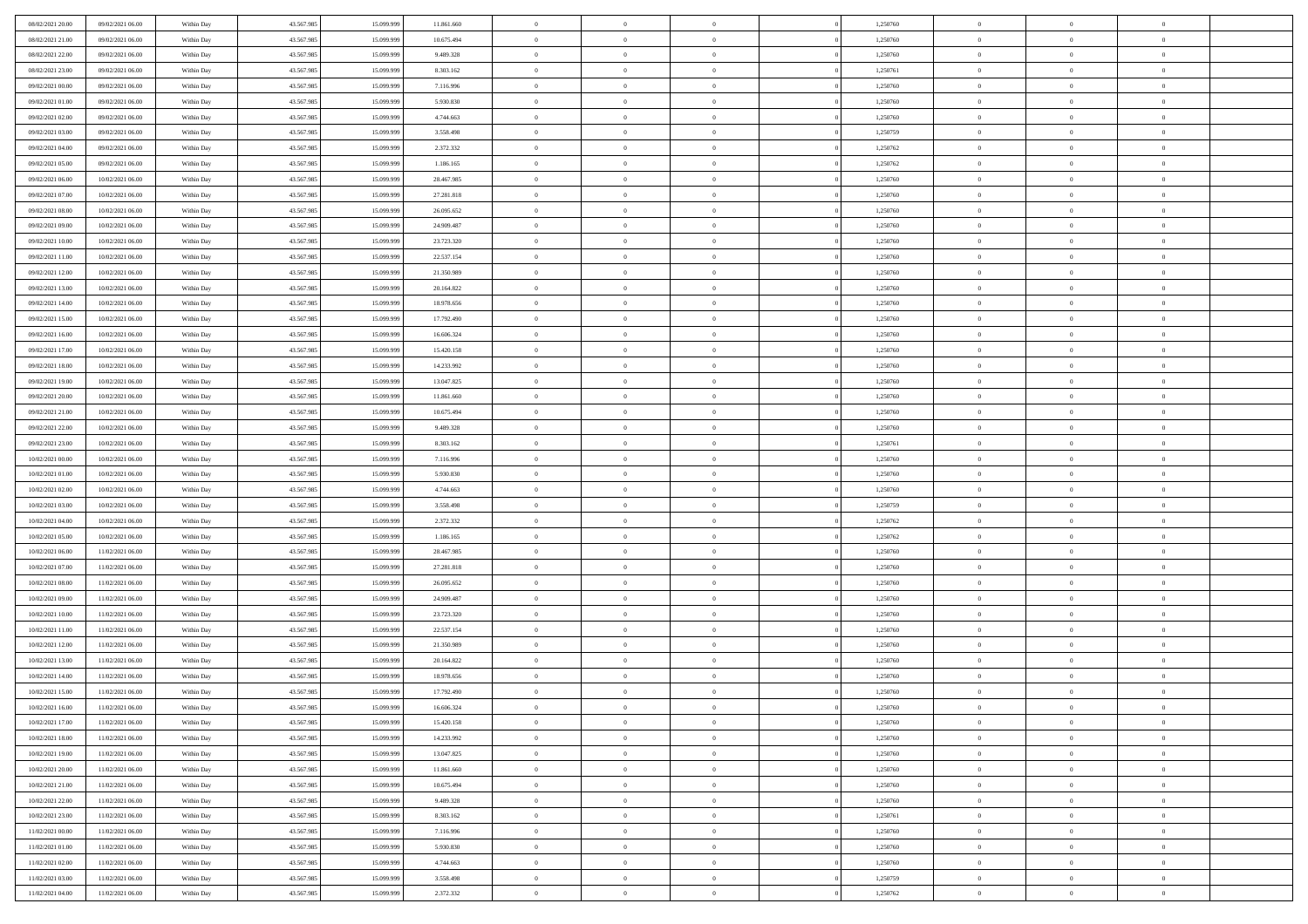| 11/02/2021 05:00 | 11/02/2021 06:00 | Within Day | 43.567.985 | 15.099.999 | 1.186.165  | $\,$ 0 $\,$    | $\overline{0}$ | $\overline{0}$ |          | 1,250762 | $\bf{0}$       | $\overline{0}$ | $\,0\,$        |  |
|------------------|------------------|------------|------------|------------|------------|----------------|----------------|----------------|----------|----------|----------------|----------------|----------------|--|
| 11/02/2021 06:00 | 12/02/2021 06:00 | Within Day | 43.567.985 | 15,099,999 | 28.467.985 | $\theta$       | $\overline{0}$ | $\mathbf{0}$   |          | 1,250760 | $\theta$       | $\overline{0}$ | $\theta$       |  |
| 11/02/2021 07:00 | 12/02/2021 06:00 | Within Day | 43.567.985 | 15.099.999 | 27.281.818 | $\theta$       | $\overline{0}$ | $\overline{0}$ |          | 1,250760 | $\mathbf{0}$   | $\overline{0}$ | $\overline{0}$ |  |
| 11/02/2021 08:00 | 12/02/2021 06:00 | Within Day | 43.567.985 | 15.099.999 | 26.095.652 | $\,$ 0 $\,$    | $\overline{0}$ | $\overline{0}$ |          | 1,250760 | $\bf{0}$       | $\overline{0}$ | $\bf{0}$       |  |
| 11/02/2021 09:00 | 12/02/2021 06:00 | Within Day | 43.567.985 | 15.099.999 | 24.909.487 | $\bf{0}$       | $\overline{0}$ | $\mathbf{0}$   |          | 1,250760 | $\bf{0}$       | $\bf{0}$       | $\,0\,$        |  |
| 11/02/2021 10:00 | 12/02/2021 06:00 | Within Day | 43.567.985 | 15.099.999 | 23.723.320 | $\theta$       | $\overline{0}$ | $\mathbf{0}$   |          | 1,250760 | $\mathbf{0}$   | $\overline{0}$ | $\overline{0}$ |  |
| 11/02/2021 11:00 | 12/02/2021 06:00 | Within Day | 43.567.985 | 15.099.999 | 22.537.154 | $\,$ 0 $\,$    | $\overline{0}$ | $\overline{0}$ |          | 1,250760 | $\bf{0}$       | $\overline{0}$ | $\bf{0}$       |  |
| 11/02/2021 12:00 | 12/02/2021 06:00 | Within Day | 43.567.985 | 15.099.999 | 21.350.989 | $\overline{0}$ | $\overline{0}$ | $\mathbf{0}$   |          | 1,250760 | $\,$ 0 $\,$    | $\overline{0}$ | $\theta$       |  |
| 11/02/2021 13:00 | 12/02/2021 06:00 | Within Day | 43.567.985 | 15.099.999 | 20.164.822 | $\theta$       | $\overline{0}$ | $\mathbf{0}$   |          | 1,250760 | $\mathbf{0}$   | $\overline{0}$ | $\overline{0}$ |  |
| 11/02/2021 14:00 | 12/02/2021 06:00 | Within Day | 43.567.985 | 15.099.999 | 18.978.656 | $\,$ 0 $\,$    | $\overline{0}$ | $\Omega$       |          | 1,250760 | $\bf{0}$       | $\overline{0}$ | $\bf{0}$       |  |
| 11/02/2021 15:00 | 12/02/2021 06:00 | Within Day | 43.567.985 | 15.099.999 | 17.792.490 | $\bf{0}$       | $\overline{0}$ | $\mathbf{0}$   |          | 1,250760 | $\bf{0}$       | $\mathbf{0}$   | $\theta$       |  |
| 11/02/2021 16:00 | 12/02/2021 06:00 | Within Day | 43.567.985 | 15.099.999 | 16.606.324 | $\theta$       | $\overline{0}$ | $\overline{0}$ |          | 1,250760 | $\mathbf{0}$   | $\overline{0}$ | $\overline{0}$ |  |
| 11/02/2021 17:00 | 12/02/2021 06:00 | Within Day | 43.567.985 | 15.099.999 | 15.420.158 | $\,$ 0 $\,$    | $\overline{0}$ | $\overline{0}$ |          | 1,250760 | $\bf{0}$       | $\overline{0}$ | $\bf{0}$       |  |
| 11/02/2021 18:00 | 12/02/2021 06:00 | Within Day | 43.567.985 | 15.099.999 | 14.233.992 | $\bf{0}$       | $\overline{0}$ | $\mathbf{0}$   |          | 1,250760 | $\bf{0}$       | $\theta$       | $\,0\,$        |  |
| 11/02/2021 19:00 | 12/02/2021 06:00 | Within Day | 43.567.985 | 15.099.999 | 13.047.825 | $\theta$       | $\overline{0}$ | $\overline{0}$ |          | 1,250760 | $\mathbf{0}$   | $\overline{0}$ | $\overline{0}$ |  |
| 11/02/2021 20:00 | 12/02/2021 06:00 | Within Day | 43.567.985 | 15.099.999 | 11.861.660 | $\,$ 0 $\,$    | $\overline{0}$ | $\Omega$       |          | 1,250760 | $\bf{0}$       | $\overline{0}$ | $\bf{0}$       |  |
| 11/02/2021 21:00 | 12/02/2021 06:00 | Within Day | 43.567.985 | 15.099.999 | 10.675.494 | $\,$ 0 $\,$    | $\overline{0}$ | $\mathbf{0}$   |          | 1,250760 | $\bf{0}$       | $\overline{0}$ | $\theta$       |  |
| 11/02/2021 22:00 | 12/02/2021 06:00 | Within Day | 43.567.985 | 15.099.999 | 9.489.328  | $\theta$       | $\overline{0}$ | $\mathbf{0}$   |          | 1,250760 | $\mathbf{0}$   | $\overline{0}$ | $\overline{0}$ |  |
| 11/02/2021 23:00 | 12/02/2021 06:00 | Within Day | 43.567.985 | 15.099.999 | 8.303.162  | $\,$ 0 $\,$    | $\overline{0}$ | $\Omega$       |          | 1,250761 | $\bf{0}$       | $\overline{0}$ | $\,0\,$        |  |
| 12/02/2021 00:00 | 12/02/2021 06:00 | Within Day | 43.567.985 | 15.099.999 | 7.116.996  | $\bf{0}$       | $\overline{0}$ | $\mathbf{0}$   |          | 1,250760 | $\bf{0}$       | $\mathbf{0}$   | $\theta$       |  |
| 12/02/2021 01:00 | 12/02/2021 06:00 | Within Day | 43.567.985 | 15.099.999 | 5.930.830  | $\theta$       | $\overline{0}$ | $\overline{0}$ |          | 1,250760 | $\mathbf{0}$   | $\overline{0}$ | $\overline{0}$ |  |
| 12/02/2021 02:00 | 12/02/2021 06:00 | Within Day | 43.567.985 | 15.099.999 | 4.744.663  | $\,$ 0 $\,$    | $\overline{0}$ | $\overline{0}$ |          | 1,250760 | $\bf{0}$       | $\overline{0}$ | $\bf{0}$       |  |
| 12/02/2021 03:00 | 12/02/2021 06:00 | Within Day | 43.567.985 | 15.099.999 | 3.558.498  | $\,$ 0         | $\overline{0}$ | $\mathbf{0}$   |          | 1,250759 | $\,$ 0 $\,$    | $\overline{0}$ | $\,0\,$        |  |
| 12/02/2021 04:00 | 12/02/2021 06:00 | Within Day | 43.567.985 | 15.099.999 | 2.372.332  | $\theta$       | $\overline{0}$ | $\mathbf{0}$   |          | 1,250762 | $\mathbf{0}$   | $\overline{0}$ | $\overline{0}$ |  |
| 12/02/2021 05:00 | 12/02/2021 06:00 | Within Day | 43.567.985 | 15.099.999 | 1.186.165  | $\,$ 0 $\,$    | $\overline{0}$ | $\overline{0}$ |          | 1,250762 | $\bf{0}$       | $\overline{0}$ | $\bf{0}$       |  |
| 12/02/2021 06:00 | 13/02/2021 06:00 | Within Day | 43.567.985 | 15.099.999 | 28.467.985 | $\,$ 0         | $\overline{0}$ | $\mathbf{0}$   |          | 1,250760 | $\mathbf{0}$   | $\overline{0}$ | $\theta$       |  |
| 12/02/2021 07:00 | 13/02/2021 06:00 | Within Day | 43.567.985 | 15.099.999 | 27.281.818 | $\theta$       | $\overline{0}$ | $\overline{0}$ |          | 1,250760 | $\mathbf{0}$   | $\overline{0}$ | $\overline{0}$ |  |
| 12/02/2021 08:00 | 13/02/2021 06:00 | Within Day | 43.567.985 | 15.099.999 | 26.095.652 | $\,$ 0 $\,$    | $\overline{0}$ | $\Omega$       |          | 1,250760 | $\bf{0}$       | $\overline{0}$ | $\bf{0}$       |  |
| 12/02/2021 09:00 | 13/02/2021 06:00 | Within Day | 43.567.985 | 15.099.999 | 24.909.487 | $\bf{0}$       | $\overline{0}$ | $\mathbf{0}$   |          | 1,250760 | $\bf{0}$       | $\mathbf{0}$   | $\overline{0}$ |  |
| 12/02/2021 10:00 | 13/02/2021 06:00 | Within Day | 43.567.985 | 15.099.999 | 23.723.320 | $\theta$       | $\overline{0}$ | $\overline{0}$ |          | 1,250760 | $\mathbf{0}$   | $\overline{0}$ | $\overline{0}$ |  |
| 12/02/2021 11:00 | 13/02/2021 06:00 | Within Day | 43.567.985 | 15.099.999 | 22.537.154 | $\,$ 0 $\,$    | $\overline{0}$ | $\overline{0}$ |          | 1,250760 | $\,$ 0         | $\overline{0}$ | $\,$ 0 $\,$    |  |
| 12/02/2021 12:00 | 13/02/2021 06:00 | Within Day | 43.567.985 | 15.099.999 | 21.350.989 | $\,$ 0         | $\overline{0}$ | $\mathbf{0}$   |          | 1,250760 | $\bf{0}$       | $\overline{0}$ | $\bf{0}$       |  |
| 12/02/2021 13:00 | 13/02/2021 06:00 | Within Day | 43.567.985 | 15.099.999 | 20.164.822 | $\theta$       | $\overline{0}$ | $\overline{0}$ |          | 1,250760 | $\mathbf{0}$   | $\overline{0}$ | $\overline{0}$ |  |
| 12/02/2021 14:00 | 13/02/2021 06:00 | Within Day | 43.567.985 | 15.099.999 | 18.978.656 | $\theta$       | $\overline{0}$ | $\overline{0}$ |          | 1,250760 | $\,$ 0         | $\overline{0}$ | $\theta$       |  |
| 12/02/2021 15:00 | 13/02/2021 06:00 | Within Day | 43.567.985 | 15.099.999 | 17.792.490 | $\bf{0}$       | $\overline{0}$ | $\mathbf{0}$   |          | 1,250760 | $\mathbf{0}$   | $\overline{0}$ | $\overline{0}$ |  |
| 12/02/2021 16:00 | 13/02/2021 06:00 | Within Day | 43.567.985 | 15.099.999 | 16.606.324 | $\theta$       | $\overline{0}$ | $\mathbf{0}$   |          | 1,250760 | $\mathbf{0}$   | $\overline{0}$ | $\overline{0}$ |  |
| 12/02/2021 17:00 | 13/02/2021 06:00 | Within Day | 43.567.985 | 15.099.999 | 15.420.158 | $\theta$       | $\overline{0}$ | $\overline{0}$ |          | 1,250760 | $\,$ 0         | $\overline{0}$ | $\theta$       |  |
| 12/02/2021 18:00 | 13/02/2021 06:00 | Within Day | 43.567.985 | 15.099.999 | 14.233.992 | $\bf{0}$       | $\overline{0}$ | $\mathbf{0}$   |          | 1,250760 | $\bf{0}$       | $\mathbf{0}$   | $\bf{0}$       |  |
| 12/02/2021 19:00 | 13/02/2021 06:00 | Within Day | 43.567.985 | 15.099.999 | 13.047.825 | $\theta$       | $\overline{0}$ | $\overline{0}$ |          | 1,250760 | $\mathbf{0}$   | $\overline{0}$ | $\overline{0}$ |  |
| 12/02/2021 20:00 | 13/02/2021 06:00 | Within Day | 43.567.985 | 15.099.999 | 11.861.660 | $\,$ 0 $\,$    | $\overline{0}$ | $\overline{0}$ |          | 1,250760 | $\,$ 0         | $\overline{0}$ | $\,$ 0 $\,$    |  |
| 12/02/2021 21:00 | 13/02/2021 06:00 | Within Day | 43.567.985 | 15.099.999 | 10.675.494 | $\bf{0}$       | $\,$ 0 $\,$    | $\overline{0}$ |          | 1,250760 | $\,$ 0 $\,$    | $\overline{0}$ | $\bf{0}$       |  |
| 12/02/2021 22:00 | 13/02/2021 06:00 | Within Day | 43.567.985 | 15.099.999 | 9.489.328  | $\theta$       | $\overline{0}$ | $\mathbf{0}$   |          | 1,250760 | $\mathbf{0}$   | $\overline{0}$ | $\theta$       |  |
| 12/02/2021 23:00 | 13/02/2021 06:00 | Within Day | 43.567.985 | 15.099.999 | 8.303.162  | $\theta$       | $\overline{0}$ | $\overline{0}$ |          | 1,250761 | $\,$ 0         | $\overline{0}$ | $\theta$       |  |
| 13/02/2021 00:00 | 13/02/2021 06:00 | Within Day | 43.567.985 | 15.099.999 | 7.116.996  | $\,$ 0         | $\,$ 0 $\,$    | $\mathbf{0}$   |          | 1,250760 | $\,$ 0 $\,$    | $\overline{0}$ | $\bf{0}$       |  |
| 13/02/2021 01:00 | 13/02/2021 06:00 | Within Day | 43.567.985 | 15.099.999 | 5.930.830  | $\overline{0}$ | $\theta$       |                |          | 1,250760 | $\overline{0}$ | $\theta$       | $\theta$       |  |
| 13/02/2021 02:00 | 13/02/2021 06:00 | Within Day | 43.567.985 | 15.099.999 | 4.744.663  | $\,$ 0 $\,$    | $\overline{0}$ | $\overline{0}$ |          | 1,250760 | $\,$ 0 $\,$    | $\bf{0}$       | $\theta$       |  |
| 13/02/2021 03:00 | 13/02/2021 06:00 | Within Day | 43.567.985 | 15,099,999 | 3.558.498  | $\sim$ 0       | $\,$ 0 $\,$    | $\overline{0}$ |          | 1,250759 | $\,$ 0 $\,$    | $\overline{0}$ | $\overline{0}$ |  |
| 13/02/2021 04:00 | 13/02/2021 06:00 | Within Day | 43.567.985 | 15.099.999 | 2.372.332  | $\,$ 0 $\,$    | $\overline{0}$ | $\overline{0}$ |          | 1,250762 | $\,$ 0 $\,$    | $\bf{0}$       | $\overline{0}$ |  |
| 13/02/2021 05:00 | 13/02/2021 06:00 | Within Day | 43.567.985 | 15.099.999 | 1.186.165  | $\,$ 0 $\,$    | $\overline{0}$ | $\overline{0}$ | $\theta$ | 1,250762 | $\,$ 0 $\,$    | $\bf{0}$       | $\,$ 0 $\,$    |  |
| 13/02/2021 06:00 | 14/02/2021 06:00 | Within Day | 43.567.985 | 15.099.999 | 28.467.985 | $\,$ 0 $\,$    | $\,$ 0 $\,$    | $\overline{0}$ |          | 1,250760 | $\,$ 0 $\,$    | $\overline{0}$ | $\overline{0}$ |  |
| 13/02/2021 07:00 | 14/02/2021 06:00 | Within Day | 43.567.985 | 15.099.999 | 27.281.818 | $\mathbf{0}$   | $\overline{0}$ | $\overline{0}$ |          | 1,250760 | $\mathbf{0}$   | $\bf{0}$       | $\overline{0}$ |  |
| 13/02/2021 08:00 | 14/02/2021 06:00 | Within Day | 43.567.985 | 15.099.999 | 26.095.652 | $\,$ 0 $\,$    | $\overline{0}$ | $\overline{0}$ |          | 1,250760 | $\,$ 0 $\,$    | $\bf{0}$       | $\,$ 0 $\,$    |  |
| 13/02/2021 09:00 | 14/02/2021 06:00 | Within Day | 43.567.985 | 15.099.999 | 24.909.487 | $\overline{0}$ | $\,$ 0 $\,$    | $\overline{0}$ |          | 1,250760 | $\,$ 0 $\,$    | $\overline{0}$ | $\overline{0}$ |  |
| 13/02/2021 10:00 | 14/02/2021 06:00 | Within Day | 43.567.985 | 15.099.999 | 23.723.320 | $\,$ 0 $\,$    | $\overline{0}$ | $\overline{0}$ |          | 1,250760 | $\,$ 0 $\,$    | $\bf{0}$       | $\overline{0}$ |  |
| 13/02/2021 11:00 | 14/02/2021 06:00 | Within Day | 43.567.985 | 15.099.999 | 22.537.154 | $\,$ 0 $\,$    | $\overline{0}$ | $\overline{0}$ |          | 1,250760 | $\,$ 0 $\,$    | $\mathbf{0}$   | $\,$ 0 $\,$    |  |
| 13/02/2021 12:00 | 14/02/2021 06:00 | Within Day | 43.567.985 | 15.099.999 | 21.350.989 | $\,$ 0 $\,$    | $\,$ 0 $\,$    | $\overline{0}$ |          | 1,250760 | $\,$ 0 $\,$    | $\overline{0}$ | $\overline{0}$ |  |
| 13/02/2021 13:00 | 14/02/2021 06:00 | Within Day | 43.567.985 | 15.099.999 | 20.164.822 | $\theta$       | $\overline{0}$ | $\overline{0}$ |          | 1,250760 | $\,$ 0 $\,$    | $\mathbf{0}$   | $\overline{0}$ |  |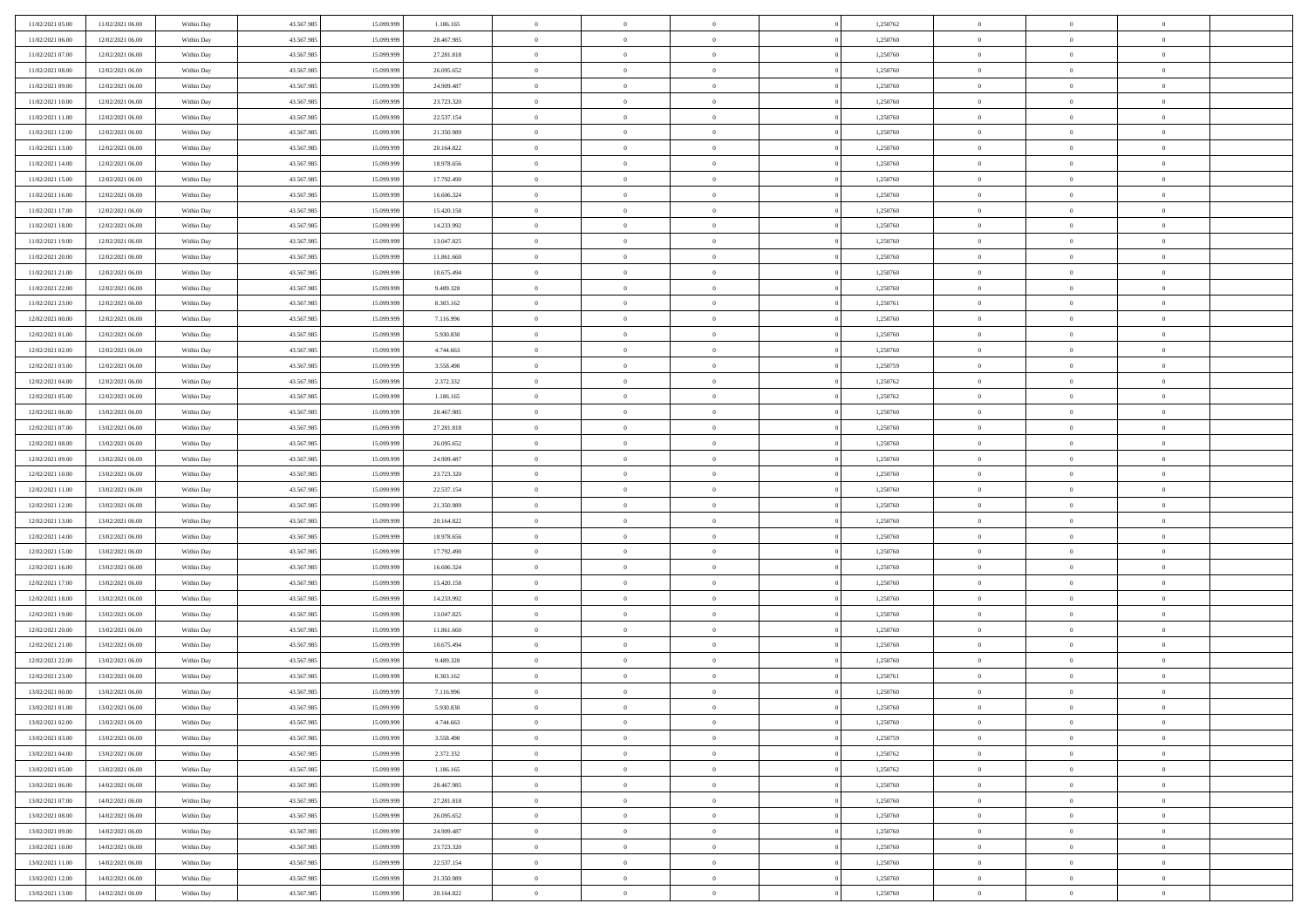| 13/02/2021 14:00 | 14/02/2021 06:00 | Within Day | 43.567.985 | 15.099.999 | 18.978.656 | $\overline{0}$ | $\overline{0}$ | $\Omega$       | 1,250760 | $\bf{0}$       | $\mathbf{0}$   | $\bf{0}$       |  |
|------------------|------------------|------------|------------|------------|------------|----------------|----------------|----------------|----------|----------------|----------------|----------------|--|
| 13/02/2021 15:00 | 14/02/2021 06:00 | Within Day | 43.567.985 | 15.099.999 | 17.792.490 | $\mathbf{0}$   | $\overline{0}$ | $\overline{0}$ | 1,250760 | $\overline{0}$ | $\overline{0}$ | $\overline{0}$ |  |
| 13/02/2021 16:00 | 14/02/2021 06:00 | Within Day | 43.567.985 | 15.099.999 | 16.606.324 | $\,$ 0         | $\overline{0}$ | $\bf{0}$       | 1,250760 | $\,$ 0         | $\overline{0}$ | $\,$ 0 $\,$    |  |
| 13/02/2021 17:00 | 14/02/2021 06:00 | Within Day | 43.567.985 | 15,099,999 | 15.420.158 | $\bf{0}$       | $\overline{0}$ | $\Omega$       | 1,250760 | $\bf{0}$       | $\mathbf{0}$   | $\theta$       |  |
| 13/02/2021 18:00 | 14/02/2021 06:00 | Within Day | 43.567.985 | 15.099.999 | 14.233.992 | $\bf{0}$       | $\overline{0}$ | $\overline{0}$ | 1,250760 | $\mathbf{0}$   | $\overline{0}$ | $\overline{0}$ |  |
| 13/02/2021 19:00 | 14/02/2021 06:00 | Within Day | 43.567.985 | 15.099.999 | 13.047.825 | $\bf{0}$       | $\overline{0}$ | $\bf{0}$       | 1,250760 | $\,$ 0         | $\overline{0}$ | $\,$ 0 $\,$    |  |
| 13/02/2021 20:00 | 14/02/2021 06:00 | Within Day | 43.567.985 | 15.099.999 | 11.861.660 | $\bf{0}$       | $\overline{0}$ | $\overline{0}$ | 1,250760 | $\bf{0}$       | $\overline{0}$ | $\theta$       |  |
| 13/02/2021 21:00 | 14/02/2021 06:00 | Within Day | 43.567.985 | 15.099.999 | 10.675.494 | $\overline{0}$ | $\overline{0}$ | $\overline{0}$ | 1,250760 | $\mathbf{0}$   | $\overline{0}$ | $\overline{0}$ |  |
| 13/02/2021 22:00 | 14/02/2021 06:00 | Within Day | 43.567.985 | 15.099.999 | 9.489.328  | $\bf{0}$       | $\overline{0}$ | $\bf{0}$       | 1,250760 | $\,$ 0         | $\overline{0}$ | $\,$ 0 $\,$    |  |
| 13/02/2021 23:00 | 14/02/2021 06:00 | Within Day | 43.567.985 | 15.099.999 | 8.303.162  | $\bf{0}$       | $\overline{0}$ | $\Omega$       | 1,250761 | $\theta$       | $\mathbf{0}$   | $\theta$       |  |
| 14/02/2021 00:00 | 14/02/2021 06:00 | Within Day | 43.567.985 | 15.099.999 | 7.116.996  | $\overline{0}$ | $\overline{0}$ | $\overline{0}$ | 1,250760 | $\mathbf{0}$   | $\overline{0}$ | $\overline{0}$ |  |
| 14/02/2021 01:00 | 14/02/2021 06:00 | Within Day | 43.567.985 | 15.099.999 | 5.930.830  | $\bf{0}$       | $\overline{0}$ | $\bf{0}$       | 1,250760 | $\,$ 0         | $\overline{0}$ | $\,$ 0 $\,$    |  |
| 14/02/2021 02.00 | 14/02/2021 06:00 | Within Day | 43.567.985 | 15,099,999 | 4.744.663  | $\bf{0}$       | $\overline{0}$ | $\Omega$       | 1,250760 | $\theta$       | $\mathbf{0}$   | $\theta$       |  |
| 14/02/2021 03:00 | 14/02/2021 06:00 | Within Day | 43.567.985 | 15.099.999 | 3.558.498  | $\overline{0}$ | $\overline{0}$ | $\overline{0}$ | 1,250759 | $\overline{0}$ | $\overline{0}$ | $\overline{0}$ |  |
| 14/02/2021 04:00 | 14/02/2021 06:00 | Within Day | 43.567.985 | 15.099.999 | 2.372.332  | $\bf{0}$       | $\overline{0}$ | $\bf{0}$       | 1,250762 | $\,$ 0         | $\overline{0}$ | $\,$ 0 $\,$    |  |
| 14/02/2021 05:00 | 14/02/2021 06:00 | Within Day | 43.567.985 | 15.099.999 | 1.186.165  | $\bf{0}$       | $\overline{0}$ | $\overline{0}$ | 1,250762 | $\bf{0}$       | $\overline{0}$ | $\bf{0}$       |  |
| 14/02/2021 06:00 | 15/02/2021 06:00 | Within Day | 43.567.985 | 15.099.999 | 28.467.985 | $\overline{0}$ | $\overline{0}$ | $\overline{0}$ | 1,250760 | $\mathbf{0}$   | $\overline{0}$ | $\overline{0}$ |  |
| 14/02/2021 07:00 | 15/02/2021 06:00 | Within Day | 43.567.985 | 15.099.999 | 27.281.818 | $\bf{0}$       | $\overline{0}$ | $\bf{0}$       | 1,250760 | $\,$ 0         | $\overline{0}$ | $\,$ 0 $\,$    |  |
| 14/02/2021 08:00 | 15/02/2021 06:00 | Within Day | 43.567.985 | 15.099.999 | 26.095.652 | $\bf{0}$       | $\overline{0}$ | $\Omega$       | 1,250760 | $\theta$       | $\mathbf{0}$   | $\theta$       |  |
| 14/02/2021 09:00 | 15/02/2021 06:00 | Within Day | 43.567.985 | 15.099.999 | 24.909.487 | $\overline{0}$ | $\overline{0}$ | $\overline{0}$ | 1,250760 | $\mathbf{0}$   | $\overline{0}$ | $\overline{0}$ |  |
| 14/02/2021 11:00 | 15/02/2021 06:00 | Within Day | 43.567.985 | 15.099.999 | 22.537.154 | $\bf{0}$       | $\overline{0}$ | $\bf{0}$       | 1,250760 | $\,$ 0         | $\overline{0}$ | $\,$ 0 $\,$    |  |
| 14/02/2021 12:00 | 15/02/2021 06:00 | Within Day | 43.567.985 | 15.099.999 | 21.350.989 | $\bf{0}$       | $\overline{0}$ | $\Omega$       | 1,250760 | $\theta$       | $\mathbf{0}$   | $\theta$       |  |
| 14/02/2021 13:00 | 15/02/2021 06:00 | Within Day | 43.567.985 | 15.099.999 | 20.164.822 | $\overline{0}$ | $\overline{0}$ | $\overline{0}$ | 1,250760 | $\mathbf{0}$   | $\overline{0}$ | $\overline{0}$ |  |
| 14/02/2021 14:00 | 15/02/2021 06:00 | Within Day | 43.567.985 | 15.099.999 | 18.978.656 | $\bf{0}$       | $\overline{0}$ | $\bf{0}$       | 1,250760 | $\,$ 0         | $\overline{0}$ | $\,$ 0 $\,$    |  |
| 14/02/2021 15:00 | 15/02/2021 06:00 | Within Day | 43.567.985 | 15.099.999 | 17.792.490 | $\bf{0}$       | $\overline{0}$ | $\overline{0}$ | 1,250760 | $\bf{0}$       | $\bf{0}$       | $\bf{0}$       |  |
| 14/02/2021 16:00 | 15/02/2021 06:00 | Within Day | 43.567.985 | 15.099.999 | 16.606.324 | $\overline{0}$ | $\overline{0}$ | $\overline{0}$ | 1,250760 | $\mathbf{0}$   | $\overline{0}$ | $\overline{0}$ |  |
| 14/02/2021 17:00 | 15/02/2021 06:00 | Within Day | 43.567.985 | 15.099.999 | 15.420.158 | $\bf{0}$       | $\overline{0}$ | $\bf{0}$       | 1,250760 | $\,$ 0         | $\overline{0}$ | $\,$ 0 $\,$    |  |
| 14/02/2021 18:00 | 15/02/2021 06:00 | Within Day | 43.567.985 | 15.099.999 | 14.233.992 | $\bf{0}$       | $\overline{0}$ | $\Omega$       | 1,250760 | $\theta$       | $\mathbf{0}$   | $\theta$       |  |
| 14/02/2021 19:00 | 15/02/2021 06:00 | Within Day | 43.567.985 | 15.099.999 | 13.047.825 | $\overline{0}$ | $\overline{0}$ | $\overline{0}$ | 1,250760 | $\mathbf{0}$   | $\overline{0}$ | $\overline{0}$ |  |
| 14/02/2021 20:00 | 15/02/2021 06:00 | Within Day | 43.567.985 | 15.099.999 | 11.861.660 | $\bf{0}$       | $\overline{0}$ | $\bf{0}$       | 1,250760 | $\,$ 0         | $\overline{0}$ | $\,$ 0 $\,$    |  |
| 14/02/2021 21:00 | 15/02/2021 06:00 | Within Day | 43.567.985 | 15.099.999 | 10.675.494 | $\bf{0}$       | $\bf{0}$       | $\overline{0}$ | 1,250760 | $\bf{0}$       | $\overline{0}$ | $\,0\,$        |  |
| 14/02/2021 22:00 | 15/02/2021 06:00 | Within Day | 43.567.985 | 15.099.999 | 9.489.328  | $\overline{0}$ | $\overline{0}$ | $\overline{0}$ | 1,250760 | $\mathbf{0}$   | $\overline{0}$ | $\overline{0}$ |  |
| 14/02/2021 23:00 | 15/02/2021 06:00 | Within Day | 43.567.985 | 15.099.999 | 8.303.162  | $\bf{0}$       | $\overline{0}$ | $\bf{0}$       | 1,250761 | $\,$ 0         | $\overline{0}$ | $\,$ 0 $\,$    |  |
| 15/02/2021 00:00 | 15/02/2021 06:00 | Within Day | 43.567.985 | 15.099.999 | 7.116.996  | $\bf{0}$       | $\bf{0}$       | $\bf{0}$       | 1,250760 | $\bf{0}$       | $\overline{0}$ | $\,0\,$        |  |
| 15/02/2021 01:00 | 15/02/2021 06:00 | Within Day | 43.567.985 | 15.099.999 | 5.930.830  | $\overline{0}$ | $\overline{0}$ | $\overline{0}$ | 1,250760 | $\mathbf{0}$   | $\overline{0}$ | $\overline{0}$ |  |
| 15/02/2021 02:00 | 15/02/2021 06:00 | Within Day | 43.567.985 | 15.099.999 | 4.744.663  | $\bf{0}$       | $\overline{0}$ | $\bf{0}$       | 1,250760 | $\,$ 0         | $\overline{0}$ | $\,$ 0 $\,$    |  |
| 15/02/2021 03:00 | 15/02/2021 06:00 | Within Day | 43.567.985 | 15.099.999 | 3.558.498  | $\bf{0}$       | $\bf{0}$       | $\overline{0}$ | 1,250759 | $\bf{0}$       | $\overline{0}$ | $\,0\,$        |  |
| 15/02/2021 04:00 | 15/02/2021 06:00 | Within Day | 43.567.985 | 15.099.999 | 2.372.332  | $\overline{0}$ | $\overline{0}$ | $\overline{0}$ | 1,250762 | $\mathbf{0}$   | $\overline{0}$ | $\overline{0}$ |  |
| 15/02/2021 05:00 | 15/02/2021 06:00 | Within Day | 43.567.985 | 15.099.999 | 1.186.165  | $\bf{0}$       | $\overline{0}$ | $\bf{0}$       | 1,250762 | $\,$ 0         | $\overline{0}$ | $\,$ 0 $\,$    |  |
| 15/02/2021 06:00 | 16/02/2021 06:00 | Within Day | 43.567.985 | 15.099.999 | 28.467.985 | $\bf{0}$       | $\bf{0}$       | $\overline{0}$ | 1,250760 | $\bf{0}$       | $\overline{0}$ | $\,0\,$        |  |
| 15/02/2021 07:00 | 16/02/2021 06:00 | Within Day | 43.567.985 | 15.099.999 | 27.281.818 | $\overline{0}$ | $\overline{0}$ | $\overline{0}$ | 1,250760 | $\mathbf{0}$   | $\overline{0}$ | $\overline{0}$ |  |
| 15/02/2021 08:00 | 16/02/2021 06:00 | Within Day | 43.567.985 | 15.099.999 | 26.095.652 | $\bf{0}$       | $\overline{0}$ | $\bf{0}$       | 1,250760 | $\,$ 0         | $\overline{0}$ | $\,$ 0 $\,$    |  |
| 15/02/2021 09:00 | 16/02/2021 06:00 | Within Day | 43.567.985 | 15.099.999 | 24.909.487 | $\bf{0}$       | $\bf{0}$       | $\bf{0}$       | 1,250760 | $\bf{0}$       | $\overline{0}$ | $\,0\,$        |  |
| 15/02/2021 10:00 | 16/02/2021 06:00 | Within Day | 43.567.985 | 15.099.999 | 23.723.320 | $\mathbf{0}$   | $\overline{0}$ | $\overline{0}$ | 1,250760 | $\mathbf{0}$   | $\overline{0}$ | $\overline{0}$ |  |
| 15/02/2021 11:00 | 16/02/2021 06:00 | Within Day | 43.567.985 | 15.099.999 | 22.537.154 | $\bf{0}$       | $\overline{0}$ | $\theta$       | 1,250760 | $\overline{0}$ | $\overline{0}$ | $\theta$       |  |
| 15/02/2021 12:00 | 16/02/2021 06:00 | Within Day | 43.567.985 | 15.099.999 | 21.350.989 | $\bf{0}$       | $\bf{0}$       | $\bf{0}$       | 1,250760 | $\bf{0}$       | $\overline{0}$ | $\bf{0}$       |  |
| 15/02/2021 13:00 | 16/02/2021 06:00 | Within Day | 43.567.985 | 15.099.999 | 20.164.822 | $\overline{0}$ | $\overline{0}$ | $\overline{0}$ | 1,250760 | $\overline{0}$ | $\overline{0}$ | $\overline{0}$ |  |
| 15/02/2021 14:00 | 16/02/2021 06:00 | Within Day | 43.567.985 | 15.099.999 | 18.978.656 | $\,$ 0 $\,$    | $\overline{0}$ | $\overline{0}$ | 1,250760 | $\mathbf{0}$   | $\,$ 0 $\,$    | $\,$ 0 $\,$    |  |
| 15/02/2021 15:00 | 16/02/2021 06:00 | Within Day | 43.567.985 | 15.099.999 | 17.792.490 | $\bf{0}$       | $\bf{0}$       | $\overline{0}$ | 1,250760 | $\bf{0}$       | $\overline{0}$ | $\bf{0}$       |  |
| 15/02/2021 16:00 | 16/02/2021 06:00 | Within Day | 43.567.985 | 15.099.999 | 16.606.324 | $\overline{0}$ | $\overline{0}$ | $\overline{0}$ | 1,250760 | $\overline{0}$ | $\bf{0}$       | $\overline{0}$ |  |
| 15/02/2021 17:00 | 16/02/2021 06:00 | Within Day | 43.567.985 | 15.099.999 | 15.420.158 | $\,$ 0 $\,$    | $\overline{0}$ | $\overline{0}$ | 1,250760 | $\mathbf{0}$   | $\overline{0}$ | $\,$ 0 $\,$    |  |
| 15/02/2021 18:00 | 16/02/2021 06:00 | Within Day | 43.567.985 | 15.099.999 | 14.233.992 | $\overline{0}$ | $\overline{0}$ | $\overline{0}$ | 1,250760 | $\bf{0}$       | $\overline{0}$ | $\overline{0}$ |  |
| 15/02/2021 19:00 | 16/02/2021 06:00 | Within Day | 43.567.985 | 15.099.999 | 13.047.825 | $\overline{0}$ | $\overline{0}$ | $\overline{0}$ | 1,250760 | $\overline{0}$ | $\bf{0}$       | $\overline{0}$ |  |
| 15/02/2021 20:00 | 16/02/2021 06:00 | Within Day | 43.567.985 | 15.099.999 | 11.861.660 | $\,$ 0 $\,$    | $\overline{0}$ | $\overline{0}$ | 1,250760 | $\mathbf{0}$   | $\,$ 0 $\,$    | $\,$ 0 $\,$    |  |
| 15/02/2021 21:00 | 16/02/2021 06:00 | Within Day | 43.567.985 | 15.099.999 | 10.675.494 | $\bf{0}$       | $\bf{0}$       | $\overline{0}$ | 1,250760 | $\bf{0}$       | $\overline{0}$ | $\bf{0}$       |  |
| 15/02/2021 22:00 | 16/02/2021 06:00 | Within Day | 43.567.985 | 15.099.999 | 9.489.328  | $\overline{0}$ | $\overline{0}$ | $\overline{0}$ | 1,250760 | $\mathbf{0}$   | $\bf{0}$       | $\overline{0}$ |  |
| 15/02/2021 23:00 | 16/02/2021 06:00 | Within Day | 43.567.985 | 15.099.999 | 8.303.162  | $\,0\,$        | $\overline{0}$ | $\overline{0}$ | 1,250761 | $\,$ 0         | $\overline{0}$ | $\,$ 0 $\,$    |  |
|                  |                  |            |            |            |            |                |                |                |          |                |                |                |  |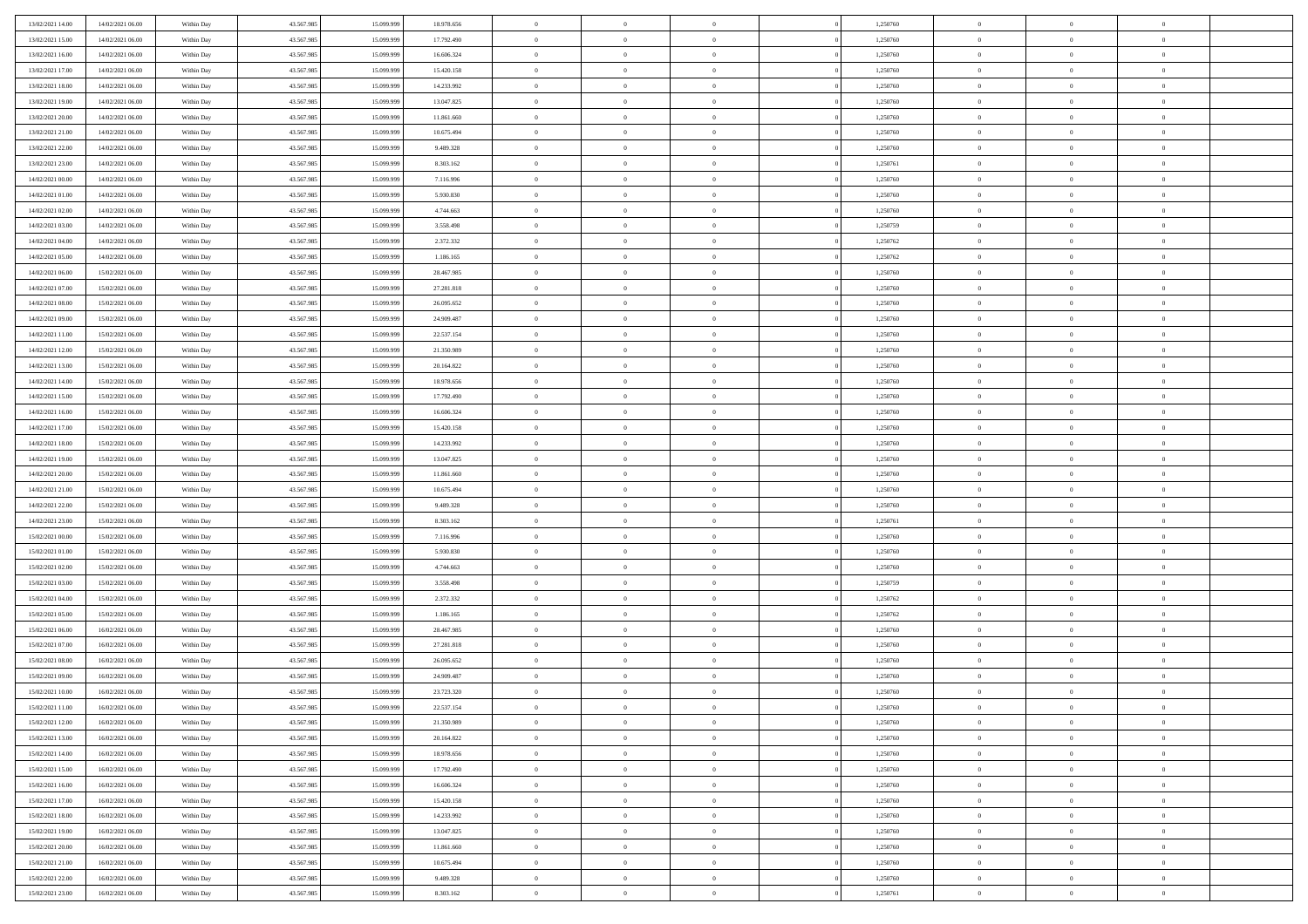| 16/02/2021 00:00 | 16/02/2021 06:00 | Within Day | 43.567.985 | 15.099.999 | 7.116.996  | $\overline{0}$ | $\overline{0}$ | $\Omega$       | 1,250760 | $\bf{0}$       | $\mathbf{0}$   | $\bf{0}$       |  |
|------------------|------------------|------------|------------|------------|------------|----------------|----------------|----------------|----------|----------------|----------------|----------------|--|
| 16/02/2021 01:00 | 16/02/2021 06:00 | Within Dav | 43.567.985 | 15.099.999 | 5.930.830  | $\mathbf{0}$   | $\overline{0}$ | $\overline{0}$ | 1,250760 | $\overline{0}$ | $\overline{0}$ | $\overline{0}$ |  |
| 16/02/2021 02:00 | 16/02/2021 06:00 | Within Day | 43.567.985 | 15.099.999 | 4.744.663  | $\,$ 0         | $\overline{0}$ | $\bf{0}$       | 1,250760 | $\,$ 0         | $\overline{0}$ | $\,$ 0 $\,$    |  |
| 16/02/2021 03:00 | 16/02/2021 06:00 | Within Day | 43.567.985 | 15.099.999 | 3.558.498  | $\bf{0}$       | $\overline{0}$ | $\Omega$       | 1,250759 | $\bf{0}$       | $\mathbf{0}$   | $\theta$       |  |
| 16/02/2021 04:00 | 16/02/2021 06:00 | Within Day | 43.567.985 | 15.099.999 | 2.372.332  | $\bf{0}$       | $\overline{0}$ | $\overline{0}$ | 1,250762 | $\overline{0}$ | $\overline{0}$ | $\overline{0}$ |  |
| 16/02/2021 05:00 | 16/02/2021 06:00 | Within Day | 43.567.985 | 15.099.999 | 1.186.165  | $\bf{0}$       | $\overline{0}$ | $\bf{0}$       | 1,250762 | $\,$ 0         | $\overline{0}$ | $\,$ 0 $\,$    |  |
| 16/02/2021 06:00 | 17/02/2021 06:00 | Within Day | 43.567.985 | 15.099.999 | 28.467.985 | $\bf{0}$       | $\overline{0}$ | $\overline{0}$ | 1,250760 | $\bf{0}$       | $\mathbf{0}$   | $\theta$       |  |
| 16/02/2021 07:00 | 17/02/2021 06:00 | Within Day | 43.567.985 | 15.099.999 | 27.281.818 | $\overline{0}$ | $\overline{0}$ | $\overline{0}$ | 1,250760 | $\mathbf{0}$   | $\overline{0}$ | $\overline{0}$ |  |
| 16/02/2021 08:00 | 17/02/2021 06:00 | Within Day | 43.567.985 | 15.099.999 | 26.095.652 | $\bf{0}$       | $\overline{0}$ | $\bf{0}$       | 1,250760 | $\,$ 0         | $\overline{0}$ | $\,$ 0 $\,$    |  |
| 16/02/2021 09:00 | 17/02/2021 06:00 | Within Day | 43.567.985 | 15.099.999 | 24.909.487 | $\bf{0}$       | $\overline{0}$ | $\Omega$       | 1,250760 | $\theta$       | $\mathbf{0}$   | $\theta$       |  |
| 16/02/2021 10:00 | 17/02/2021 06:00 | Within Day | 43.567.985 | 15.099.999 | 23.723.320 | $\overline{0}$ | $\overline{0}$ | $\overline{0}$ | 1,250760 | $\mathbf{0}$   | $\overline{0}$ | $\overline{0}$ |  |
| 16/02/2021 11:00 | 17/02/2021 06:00 | Within Day | 43.567.985 | 15.099.999 | 22.537.154 | $\bf{0}$       | $\overline{0}$ | $\bf{0}$       | 1,250760 | $\,$ 0         | $\overline{0}$ | $\,$ 0 $\,$    |  |
| 16/02/2021 12:00 | 17/02/2021 06:00 | Within Day | 43.567.985 | 15.099.999 | 21.350.989 | $\bf{0}$       | $\overline{0}$ | $\Omega$       | 1,250760 | $\bf{0}$       | $\mathbf{0}$   | $\theta$       |  |
| 16/02/2021 13:00 | 17/02/2021 06:00 | Within Day | 43.567.985 | 15.099.999 | 20.164.822 | $\overline{0}$ | $\overline{0}$ | $\overline{0}$ | 1,250760 | $\mathbf{0}$   | $\overline{0}$ | $\overline{0}$ |  |
| 16/02/2021 14:00 | 17/02/2021 06:00 | Within Day | 43.567.985 | 15.099.999 | 18.978.656 | $\bf{0}$       | $\overline{0}$ | $\bf{0}$       | 1,250760 | $\,$ 0         | $\overline{0}$ | $\,$ 0 $\,$    |  |
| 16/02/2021 15:00 | 17/02/2021 06:00 | Within Day | 43.567.985 | 15.099.999 | 17.792.490 | $\bf{0}$       | $\overline{0}$ | $\overline{0}$ | 1,250760 | $\theta$       | $\mathbf{0}$   | $\theta$       |  |
| 16/02/2021 16:00 | 17/02/2021 06:00 | Within Day | 43.567.985 | 15.099.999 | 16.606.324 | $\overline{0}$ | $\overline{0}$ | $\overline{0}$ | 1,250760 | $\mathbf{0}$   | $\overline{0}$ | $\overline{0}$ |  |
| 16/02/2021 17:00 | 17/02/2021 06:00 | Within Day | 43.567.985 | 15.099.999 | 15.420.158 | $\bf{0}$       | $\overline{0}$ | $\bf{0}$       | 1,250760 | $\,$ 0         | $\overline{0}$ | $\,$ 0 $\,$    |  |
| 16/02/2021 18:00 | 17/02/2021 06:00 | Within Day | 43.567.985 | 15.099.999 | 14.233.992 | $\bf{0}$       | $\overline{0}$ | $\Omega$       | 1,250760 | $\theta$       | $\mathbf{0}$   | $\theta$       |  |
| 16/02/2021 19:00 | 17/02/2021 06:00 | Within Day | 43.567.985 | 15.099.999 | 13.047.825 | $\overline{0}$ | $\overline{0}$ | $\overline{0}$ | 1,250760 | $\mathbf{0}$   | $\overline{0}$ | $\overline{0}$ |  |
| 16/02/2021 20:00 | 17/02/2021 06:00 | Within Day | 43.567.985 | 15.099.999 | 11.861.660 | $\bf{0}$       | $\overline{0}$ | $\bf{0}$       | 1,250760 | $\,$ 0         | $\overline{0}$ | $\,$ 0 $\,$    |  |
| 16/02/2021 21:00 | 17/02/2021 06:00 | Within Day | 43.567.985 | 15,099,999 | 10.675.494 | $\bf{0}$       | $\overline{0}$ | $\Omega$       | 1,250760 | $\bf{0}$       | $\theta$       | $\theta$       |  |
| 16/02/2021 22:00 | 17/02/2021 06:00 | Within Day | 43.567.985 | 15.099.999 | 9.489.328  | $\overline{0}$ | $\overline{0}$ | $\overline{0}$ | 1,250760 | $\mathbf{0}$   | $\overline{0}$ | $\overline{0}$ |  |
| 16/02/2021 23:00 | 17/02/2021 06:00 | Within Day | 43.567.985 | 15.099.999 | 8.303.162  | $\bf{0}$       | $\overline{0}$ | $\bf{0}$       | 1,250761 | $\,$ 0         | $\overline{0}$ | $\,$ 0 $\,$    |  |
| 17/02/2021 00:00 | 17/02/2021 06:00 | Within Day | 43.567.985 | 15.099.999 | 7.116.996  | $\bf{0}$       | $\overline{0}$ | $\overline{0}$ | 1,250760 | $\bf{0}$       | $\bf{0}$       | $\bf{0}$       |  |
| 17/02/2021 01:00 | 17/02/2021 06:00 | Within Day | 43.567.985 | 15.099.999 | 5.930.830  | $\overline{0}$ | $\overline{0}$ | $\overline{0}$ | 1,250760 | $\mathbf{0}$   | $\overline{0}$ | $\overline{0}$ |  |
| 17/02/2021 02:00 | 17/02/2021 06:00 | Within Day | 43.567.985 | 15.099.999 | 4.744.663  | $\bf{0}$       | $\overline{0}$ | $\bf{0}$       | 1,250760 | $\,$ 0         | $\overline{0}$ | $\,$ 0 $\,$    |  |
| 17/02/2021 03:00 | 17/02/2021 06:00 | Within Day | 43.567.985 | 15.099.999 | 3.558.498  | $\bf{0}$       | $\overline{0}$ | $\Omega$       | 1,250759 | $\theta$       | $\mathbf{0}$   | $\theta$       |  |
| 17/02/2021 04:00 | 17/02/2021 06:00 | Within Day | 43.567.985 | 15.099.999 | 2.372.332  | $\overline{0}$ | $\overline{0}$ | $\overline{0}$ | 1,250762 | $\mathbf{0}$   | $\overline{0}$ | $\overline{0}$ |  |
| 17/02/2021 05:00 | 17/02/2021 06:00 | Within Day | 43.567.985 | 15.099.999 | 1.186.165  | $\bf{0}$       | $\overline{0}$ | $\bf{0}$       | 1,250762 | $\,$ 0         | $\overline{0}$ | $\,$ 0 $\,$    |  |
| 17/02/2021 06:00 | 18/02/2021 06:00 | Within Day | 43.567.985 | 15.099.999 | 28.467.985 | $\,$ 0         | $\bf{0}$       | $\overline{0}$ | 1,250760 | $\bf{0}$       | $\overline{0}$ | $\,0\,$        |  |
| 17/02/2021 07:00 | 18/02/2021 06:00 | Within Dav | 43.567.985 | 15.099.999 | 27.281.818 | $\overline{0}$ | $\overline{0}$ | $\overline{0}$ | 1,250760 | $\mathbf{0}$   | $\overline{0}$ | $\overline{0}$ |  |
| 17/02/2021 08:00 | 18/02/2021 06:00 | Within Day | 43.567.985 | 15.099.999 | 26.095.652 | $\bf{0}$       | $\overline{0}$ | $\bf{0}$       | 1,250760 | $\,$ 0         | $\overline{0}$ | $\,$ 0 $\,$    |  |
| 17/02/2021 09:00 | 18/02/2021 06:00 | Within Day | 43.567.985 | 15.099.999 | 24.909.487 | $\bf{0}$       | $\bf{0}$       | $\bf{0}$       | 1,250760 | $\bf{0}$       | $\overline{0}$ | $\,0\,$        |  |
| 17/02/2021 10:00 | 18/02/2021 06:00 | Within Day | 43.567.985 | 15.099.999 | 23.723.320 | $\overline{0}$ | $\overline{0}$ | $\overline{0}$ | 1,250760 | $\overline{0}$ | $\overline{0}$ | $\overline{0}$ |  |
| 17/02/2021 11:00 | 18/02/2021 06:00 | Within Day | 43.567.985 | 15.099.999 | 22.537.154 | $\bf{0}$       | $\overline{0}$ | $\bf{0}$       | 1,250760 | $\,$ 0         | $\overline{0}$ | $\,$ 0 $\,$    |  |
| 17/02/2021 12:00 | 18/02/2021 06:00 | Within Day | 43.567.985 | 15.099.999 | 21.350.989 | $\bf{0}$       | $\bf{0}$       | $\overline{0}$ | 1,250760 | $\bf{0}$       | $\overline{0}$ | $\,0\,$        |  |
| 17/02/2021 13:00 | 18/02/2021 06:00 | Within Day | 43.567.985 | 15.099.999 | 20.164.822 | $\overline{0}$ | $\overline{0}$ | $\overline{0}$ | 1,250760 | $\mathbf{0}$   | $\overline{0}$ | $\overline{0}$ |  |
| 17/02/2021 14:00 | 18/02/2021 06:00 | Within Day | 43.567.985 | 15.099.999 | 18.978.656 | $\bf{0}$       | $\overline{0}$ | $\bf{0}$       | 1,250760 | $\,$ 0         | $\overline{0}$ | $\,$ 0 $\,$    |  |
| 17/02/2021 15:00 | 18/02/2021 06:00 | Within Day | 43.567.985 | 15.099.999 | 17.792.490 | $\bf{0}$       | $\bf{0}$       | $\overline{0}$ | 1,250760 | $\bf{0}$       | $\overline{0}$ | $\,0\,$        |  |
| 17/02/2021 16:00 | 18/02/2021 06:00 | Within Day | 43.567.985 | 15.099.999 | 16.606.324 | $\overline{0}$ | $\overline{0}$ | $\overline{0}$ | 1,250760 | $\overline{0}$ | $\overline{0}$ | $\overline{0}$ |  |
| 17/02/2021 17:00 | 18/02/2021 06:00 | Within Day | 43.567.985 | 15.099.999 | 15.420.158 | $\bf{0}$       | $\overline{0}$ | $\bf{0}$       | 1,250760 | $\,$ 0         | $\overline{0}$ | $\,$ 0 $\,$    |  |
| 17/02/2021 18:00 | 18/02/2021 06:00 | Within Day | 43.567.985 | 15.099.999 | 14.233.992 | $\bf{0}$       | $\bf{0}$       | $\bf{0}$       | 1,250760 | $\bf{0}$       | $\overline{0}$ | $\,0\,$        |  |
| 17/02/2021 19:00 | 18/02/2021 06:00 | Within Dav | 43.567.985 | 15.099.999 | 13.047.825 | $\mathbf{0}$   | $\overline{0}$ | $\overline{0}$ | 1,250760 | $\mathbf{0}$   | $\overline{0}$ | $\overline{0}$ |  |
| 17/02/2021 20:00 | 18/02/2021 06:00 | Within Day | 43.567.985 | 15.099.999 | 11.861.660 | $\bf{0}$       | $\overline{0}$ | $\theta$       | 1,250760 | $\overline{0}$ | $\theta$       | $\theta$       |  |
| 17/02/2021 21:00 | 18/02/2021 06:00 | Within Day | 43.567.985 | 15.099.999 | 10.675.494 | $\bf{0}$       | $\bf{0}$       | $\bf{0}$       | 1,250760 | $\bf{0}$       | $\overline{0}$ | $\bf{0}$       |  |
| 17/02/2021 22:00 | 18/02/2021 06:00 | Within Day | 43.567.985 | 15.099.999 | 9.489.328  | $\overline{0}$ | $\overline{0}$ | $\overline{0}$ | 1,250760 | $\overline{0}$ | $\overline{0}$ | $\overline{0}$ |  |
| 17/02/2021 23:00 | 18/02/2021 06:00 | Within Day | 43.567.985 | 15.099.999 | 8.303.162  | $\,$ 0 $\,$    | $\overline{0}$ | $\overline{0}$ | 1,250761 | $\mathbf{0}$   | $\,$ 0 $\,$    | $\,$ 0 $\,$    |  |
| 18/02/2021 00:00 | 18/02/2021 06:00 | Within Day | 43.567.985 | 15.099.999 | 7.116.996  | $\bf{0}$       | $\bf{0}$       | $\overline{0}$ | 1,250760 | $\bf{0}$       | $\overline{0}$ | $\bf{0}$       |  |
| 18/02/2021 01:00 | 18/02/2021 06:00 | Within Day | 43.567.985 | 15.099.999 | 5.930.830  | $\bf{0}$       | $\overline{0}$ | $\overline{0}$ | 1,250760 | $\overline{0}$ | $\bf{0}$       | $\overline{0}$ |  |
| 18/02/2021 02:00 | 18/02/2021 06:00 | Within Day | 43.567.985 | 15.099.999 | 4.744.663  | $\,$ 0 $\,$    | $\overline{0}$ | $\overline{0}$ | 1,250760 | $\mathbf{0}$   | $\overline{0}$ | $\,$ 0 $\,$    |  |
| 18/02/2021 03:00 | 18/02/2021 06:00 | Within Day | 43.567.985 | 15.099.999 | 3.558.498  | $\overline{0}$ | $\overline{0}$ | $\overline{0}$ | 1,250759 | $\bf{0}$       | $\overline{0}$ | $\overline{0}$ |  |
| 18/02/2021 04:00 | 18/02/2021 06:00 | Within Day | 43.567.985 | 15.099.999 | 2.372.332  | $\overline{0}$ | $\overline{0}$ | $\overline{0}$ | 1,250762 | $\overline{0}$ | $\bf{0}$       | $\overline{0}$ |  |
| 18/02/2021 05:00 | 18/02/2021 06:00 | Within Day | 43.567.985 | 15.099.999 | 1.186.165  | $\,$ 0 $\,$    | $\overline{0}$ | $\overline{0}$ | 1,250762 | $\mathbf{0}$   | $\,$ 0 $\,$    | $\,$ 0 $\,$    |  |
| 18/02/2021 06:00 | 19/02/2021 06:00 | Within Day | 43.567.985 | 15.099.999 | 28.467.985 | $\bf{0}$       | $\bf{0}$       | $\overline{0}$ | 1,250760 | $\bf{0}$       | $\overline{0}$ | $\bf{0}$       |  |
| 18/02/2021 07:00 | 19/02/2021 06:00 | Within Day | 43.567.985 | 15.099.999 | 27.281.818 | $\overline{0}$ | $\overline{0}$ | $\overline{0}$ | 1,250760 | $\mathbf{0}$   | $\bf{0}$       | $\overline{0}$ |  |
| 18/02/2021 08:00 | 19/02/2021 06:00 | Within Day | 43.567.985 | 15.099.999 | 26.095.652 | $\,0\,$        | $\overline{0}$ | $\overline{0}$ | 1,250760 | $\,$ 0         | $\overline{0}$ | $\,$ 0 $\,$    |  |
|                  |                  |            |            |            |            |                |                |                |          |                |                |                |  |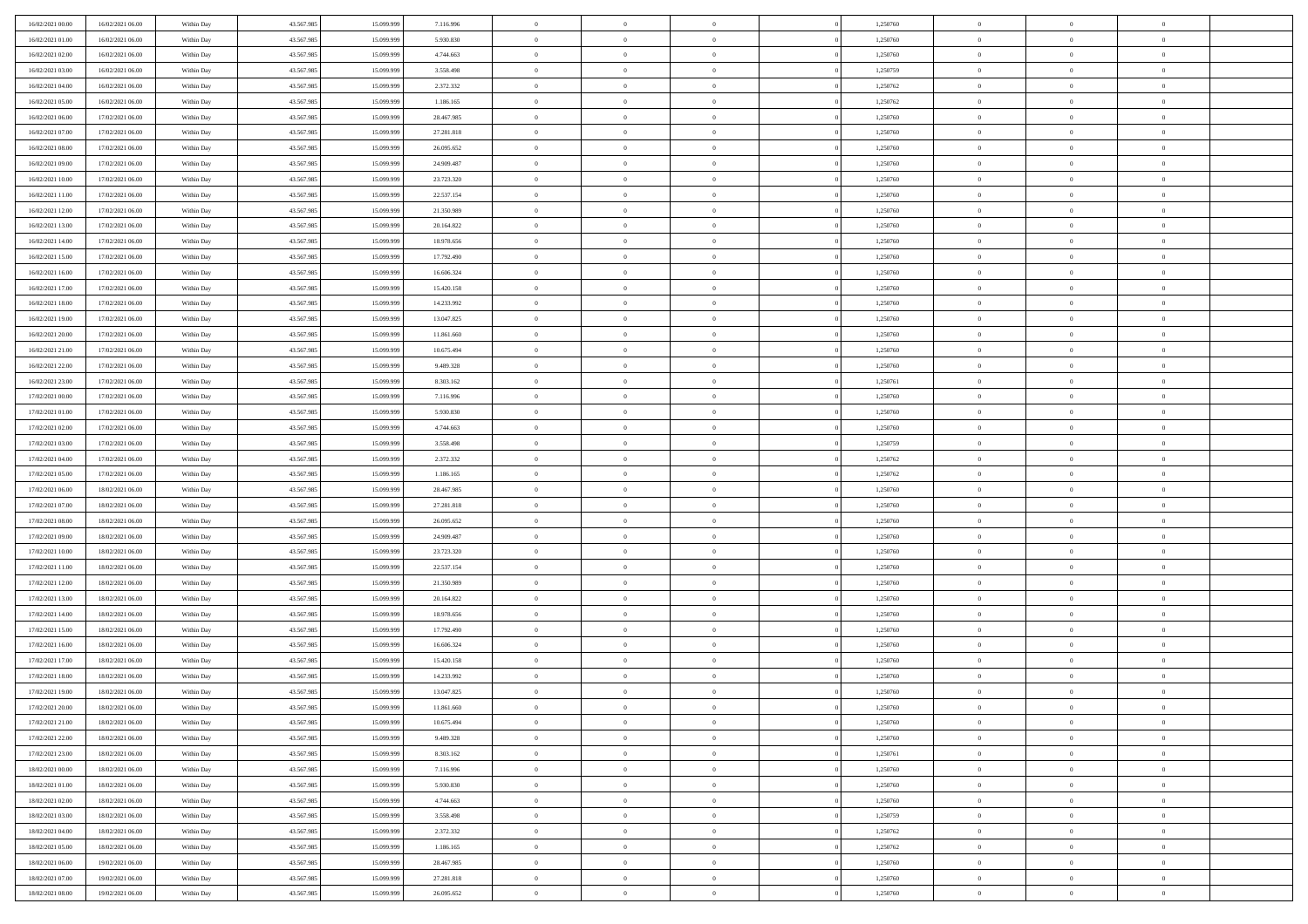| 18/02/2021 09:00 | 19/02/2021 06:00 | Within Day | 43.567.985 | 15.099.999 | 24.909.487 | $\overline{0}$ | $\overline{0}$ | $\Omega$       | 1,250760 | $\bf{0}$       | $\mathbf{0}$   | $\bf{0}$       |  |
|------------------|------------------|------------|------------|------------|------------|----------------|----------------|----------------|----------|----------------|----------------|----------------|--|
| 18/02/2021 10:00 | 19/02/2021 06:00 | Within Day | 43.567.985 | 15.099.999 | 23.723.320 | $\mathbf{0}$   | $\overline{0}$ | $\overline{0}$ | 1,250760 | $\overline{0}$ | $\overline{0}$ | $\overline{0}$ |  |
| 18/02/2021 11:00 | 19/02/2021 06:00 | Within Day | 43.567.985 | 15.099.999 | 22.537.154 | $\,$ 0         | $\overline{0}$ | $\bf{0}$       | 1,250760 | $\,$ 0         | $\overline{0}$ | $\,$ 0 $\,$    |  |
| 18/02/2021 12:00 | 19/02/2021 06:00 | Within Day | 43.567.985 | 15.099.999 | 21.350.989 | $\bf{0}$       | $\overline{0}$ | $\Omega$       | 1,250760 | $\bf{0}$       | $\mathbf{0}$   | $\theta$       |  |
| 18/02/2021 13:00 | 19/02/2021 06:00 | Within Day | 43.567.985 | 15.099.999 | 20.164.822 | $\bf{0}$       | $\overline{0}$ | $\overline{0}$ | 1,250760 | $\overline{0}$ | $\overline{0}$ | $\overline{0}$ |  |
| 18/02/2021 14:00 | 19/02/2021 06:00 | Within Day | 43.567.985 | 15.099.999 | 18.978.656 | $\bf{0}$       | $\overline{0}$ | $\bf{0}$       | 1,250760 | $\,$ 0         | $\overline{0}$ | $\,$ 0 $\,$    |  |
| 18/02/2021 15:00 | 19/02/2021 06:00 | Within Day | 43.567.985 | 15.099.999 | 17.792.490 | $\bf{0}$       | $\overline{0}$ | $\Omega$       | 1,250760 | $\theta$       | $\mathbf{0}$   | $\theta$       |  |
| 18/02/2021 16:00 | 19/02/2021 06:00 | Within Day | 43.567.985 | 15.099.999 | 16.606.324 | $\overline{0}$ | $\overline{0}$ | $\overline{0}$ | 1,250760 | $\mathbf{0}$   | $\overline{0}$ | $\overline{0}$ |  |
| 18/02/2021 17:00 | 19/02/2021 06:00 | Within Day | 43.567.985 | 15.099.999 | 15.420.158 | $\bf{0}$       | $\overline{0}$ | $\bf{0}$       | 1,250760 | $\,$ 0         | $\overline{0}$ | $\,$ 0 $\,$    |  |
| 18/02/2021 18:00 | 19/02/2021 06:00 | Within Day | 43.567.985 | 15.099.999 | 14.233.992 | $\bf{0}$       | $\overline{0}$ | $\Omega$       | 1,250760 | $\theta$       | $\mathbf{0}$   | $\theta$       |  |
| 18/02/2021 19:00 | 19/02/2021 06:00 | Within Day | 43.567.985 | 15.099.999 | 13.047.825 | $\overline{0}$ | $\overline{0}$ | $\overline{0}$ | 1,250760 | $\mathbf{0}$   | $\overline{0}$ | $\overline{0}$ |  |
| 18/02/2021 20:00 | 19/02/2021 06:00 | Within Day | 43.567.985 | 15.099.999 | 11.861.660 | $\bf{0}$       | $\overline{0}$ | $\bf{0}$       | 1,250760 | $\,$ 0         | $\overline{0}$ | $\,$ 0 $\,$    |  |
| 18/02/2021 21:00 | 19/02/2021 06:00 | Within Day | 43.567.985 | 15.099.999 | 10.675.494 | $\bf{0}$       | $\overline{0}$ | $\Omega$       | 1,250760 | $\bf{0}$       | $\mathbf{0}$   | $\theta$       |  |
| 18/02/2021 22:00 | 19/02/2021 06:00 | Within Day | 43.567.985 | 15.099.999 | 9.489.328  | $\overline{0}$ | $\overline{0}$ | $\overline{0}$ | 1,250760 | $\mathbf{0}$   | $\overline{0}$ | $\overline{0}$ |  |
| 18/02/2021 23:00 | 19/02/2021 06:00 | Within Day | 43.567.985 | 15.099.999 | 8.303.162  | $\bf{0}$       | $\overline{0}$ | $\bf{0}$       | 1,250761 | $\,$ 0         | $\overline{0}$ | $\,$ 0 $\,$    |  |
| 19/02/2021 00:00 | 19/02/2021 06:00 | Within Day | 43.567.985 | 15.099.999 | 7.116.996  | $\bf{0}$       | $\overline{0}$ | $\overline{0}$ | 1,250760 | $\theta$       | $\mathbf{0}$   | $\theta$       |  |
| 19/02/2021 01:00 | 19/02/2021 06:00 | Within Day | 43.567.985 | 15.099.999 | 5.930.830  | $\overline{0}$ | $\overline{0}$ | $\overline{0}$ | 1,250760 | $\mathbf{0}$   | $\overline{0}$ | $\overline{0}$ |  |
| 19/02/2021 02:00 | 19/02/2021 06:00 | Within Day | 43.567.985 | 15.099.999 | 4.744.663  | $\bf{0}$       | $\overline{0}$ | $\bf{0}$       | 1,250760 | $\,$ 0         | $\overline{0}$ | $\,$ 0 $\,$    |  |
| 19/02/2021 03:00 | 19/02/2021 06:00 | Within Day | 43.567.985 | 15.099.999 | 3.558.498  | $\bf{0}$       | $\overline{0}$ | $\Omega$       | 1,250759 | $\theta$       | $\mathbf{0}$   | $\theta$       |  |
| 19/02/2021 04:00 | 19/02/2021 06:00 | Within Day | 43.567.985 | 15.099.999 | 2.372.332  | $\overline{0}$ | $\overline{0}$ | $\overline{0}$ | 1,250762 | $\mathbf{0}$   | $\overline{0}$ | $\overline{0}$ |  |
| 19/02/2021 05:00 | 19/02/2021 06:00 | Within Day | 43.567.985 | 15.099.999 | 1.186.165  | $\bf{0}$       | $\overline{0}$ | $\bf{0}$       | 1,250762 | $\,$ 0         | $\overline{0}$ | $\,$ 0 $\,$    |  |
| 19/02/2021 06:00 | 20/02/2021 06:00 | Within Day | 43.567.985 | 15.099.999 | 28.467.985 | $\bf{0}$       | $\overline{0}$ | $\Omega$       | 1,250760 | $\bf{0}$       | $\theta$       | $\theta$       |  |
| 19/02/2021 07:00 | 20/02/2021 06:00 | Within Day | 43.567.985 | 15.099.999 | 27.281.818 | $\overline{0}$ | $\overline{0}$ | $\overline{0}$ | 1,250760 | $\mathbf{0}$   | $\overline{0}$ | $\overline{0}$ |  |
| 19/02/2021 08:00 | 20/02/2021 06:00 | Within Day | 43.567.985 | 15.099.999 | 26.095.652 | $\bf{0}$       | $\overline{0}$ | $\bf{0}$       | 1,250760 | $\,$ 0         | $\overline{0}$ | $\,$ 0 $\,$    |  |
| 19/02/2021 09:00 | 20/02/2021 06:00 | Within Day | 43.567.985 | 15.099.999 | 24.909.487 | $\bf{0}$       | $\overline{0}$ | $\overline{0}$ | 1,250760 | $\bf{0}$       | $\bf{0}$       | $\bf{0}$       |  |
| 19/02/2021 10:00 | 20/02/2021 06:00 | Within Day | 43.567.985 | 15.099.999 | 23.723.320 | $\overline{0}$ | $\overline{0}$ | $\overline{0}$ | 1,250760 | $\mathbf{0}$   | $\overline{0}$ | $\overline{0}$ |  |
| 19/02/2021 11:00 | 20/02/2021 06:00 | Within Day | 43.567.985 | 15.099.999 | 22.537.154 | $\bf{0}$       | $\overline{0}$ | $\bf{0}$       | 1,250760 | $\,$ 0         | $\overline{0}$ | $\,$ 0 $\,$    |  |
| 19/02/2021 12:00 | 20/02/2021 06:00 | Within Day | 43.567.985 | 15.099.999 | 21.350.989 | $\bf{0}$       | $\overline{0}$ | $\Omega$       | 1,250760 | $\theta$       | $\mathbf{0}$   | $\theta$       |  |
| 19/02/2021 13:00 | 20/02/2021 06:00 | Within Day | 43.567.985 | 15.099.999 | 20.164.822 | $\overline{0}$ | $\overline{0}$ | $\overline{0}$ | 1,250760 | $\mathbf{0}$   | $\overline{0}$ | $\overline{0}$ |  |
| 19/02/2021 14:00 | 20/02/2021 06:00 | Within Day | 43.567.985 | 15.099.999 | 18.978.656 | $\bf{0}$       | $\overline{0}$ | $\bf{0}$       | 1,250760 | $\,$ 0         | $\overline{0}$ | $\,$ 0 $\,$    |  |
| 19/02/2021 15:00 | 20/02/2021 06:00 | Within Day | 43.567.985 | 15.099.999 | 17.792.490 | $\,$ 0         | $\bf{0}$       | $\overline{0}$ | 1,250760 | $\bf{0}$       | $\overline{0}$ | $\,0\,$        |  |
| 19/02/2021 16:00 | 20/02/2021 06:00 | Within Dav | 43.567.985 | 15.099.999 | 16.606.324 | $\overline{0}$ | $\overline{0}$ | $\overline{0}$ | 1,250760 | $\mathbf{0}$   | $\overline{0}$ | $\overline{0}$ |  |
| 19/02/2021 17:00 | 20/02/2021 06:00 | Within Day | 43.567.985 | 15.099.999 | 15.420.158 | $\bf{0}$       | $\overline{0}$ | $\bf{0}$       | 1,250760 | $\,$ 0         | $\overline{0}$ | $\,$ 0 $\,$    |  |
| 19/02/2021 18:00 | 20/02/2021 06:00 | Within Day | 43.567.985 | 15.099.999 | 14.233.992 | $\bf{0}$       | $\bf{0}$       | $\bf{0}$       | 1,250760 | $\bf{0}$       | $\overline{0}$ | $\,0\,$        |  |
| 19/02/2021 19:00 | 20/02/2021 06:00 | Within Day | 43.567.985 | 15.099.999 | 13.047.825 | $\overline{0}$ | $\overline{0}$ | $\overline{0}$ | 1,250760 | $\overline{0}$ | $\overline{0}$ | $\overline{0}$ |  |
| 19/02/2021 20:00 | 20/02/2021 06:00 | Within Day | 43.567.985 | 15.099.999 | 11.861.660 | $\bf{0}$       | $\overline{0}$ | $\bf{0}$       | 1,250760 | $\,$ 0         | $\overline{0}$ | $\,$ 0 $\,$    |  |
| 19/02/2021 21:00 | 20/02/2021 06:00 | Within Day | 43.567.985 | 15.099.999 | 10.675.494 | $\bf{0}$       | $\bf{0}$       | $\overline{0}$ | 1,250760 | $\bf{0}$       | $\overline{0}$ | $\,0\,$        |  |
| 19/02/2021 22:00 | 20/02/2021 06:00 | Within Day | 43.567.985 | 15.099.999 | 9.489.328  | $\overline{0}$ | $\overline{0}$ | $\overline{0}$ | 1,250760 | $\mathbf{0}$   | $\overline{0}$ | $\overline{0}$ |  |
| 19/02/2021 23:00 | 20/02/2021 06:00 | Within Day | 43.567.985 | 15.099.999 | 8.303.162  | $\bf{0}$       | $\overline{0}$ | $\bf{0}$       | 1,250761 | $\,$ 0         | $\overline{0}$ | $\,$ 0 $\,$    |  |
| 20/02/2021 00:00 | 20/02/2021 06:00 | Within Day | 43.567.985 | 15.099.999 | 7.116.996  | $\bf{0}$       | $\bf{0}$       | $\overline{0}$ | 1,250760 | $\bf{0}$       | $\overline{0}$ | $\,0\,$        |  |
| 20/02/2021 01:00 | 20/02/2021 06:00 | Within Day | 43.567.985 | 15.099.999 | 5.930.830  | $\overline{0}$ | $\overline{0}$ | $\overline{0}$ | 1,250760 | $\overline{0}$ | $\overline{0}$ | $\overline{0}$ |  |
| 20/02/2021 02:00 | 20/02/2021 06:00 | Within Day | 43.567.985 | 15.099.999 | 4.744.663  | $\bf{0}$       | $\overline{0}$ | $\bf{0}$       | 1,250760 | $\,$ 0         | $\overline{0}$ | $\,$ 0 $\,$    |  |
| 20/02/2021 03:00 | 20/02/2021 06:00 | Within Day | 43.567.985 | 15.099.999 | 3.558.498  | $\bf{0}$       | $\bf{0}$       | $\bf{0}$       | 1,250759 | $\bf{0}$       | $\overline{0}$ | $\,0\,$        |  |
| 20/02/2021 04:00 | 20/02/2021 06:00 | Within Dav | 43.567.985 | 15.099.999 | 2.372.332  | $\mathbf{0}$   | $\overline{0}$ | $\overline{0}$ | 1,250762 | $\mathbf{0}$   | $\overline{0}$ | $\overline{0}$ |  |
| 20/02/2021 05:00 | 20/02/2021 06:00 | Within Day | 43.567.985 | 15.099.999 | 1.186.165  | $\bf{0}$       | $\overline{0}$ | $\theta$       | 1,250762 | $\overline{0}$ | $\theta$       | $\theta$       |  |
| 20/02/2021 06:00 | 21/02/2021 06:00 | Within Day | 43.567.985 | 15.099.999 | 28.467.985 | $\bf{0}$       | $\bf{0}$       | $\bf{0}$       | 1,250760 | $\bf{0}$       | $\overline{0}$ | $\bf{0}$       |  |
| 20/02/2021 07:00 | 21/02/2021 06:00 | Within Day | 43.567.985 | 15.099.999 | 27.281.818 | $\overline{0}$ | $\overline{0}$ | $\overline{0}$ | 1,250760 | $\overline{0}$ | $\overline{0}$ | $\overline{0}$ |  |
| 20/02/2021 08:00 | 21/02/2021 06:00 | Within Day | 43.567.985 | 15.099.999 | 26.095.652 | $\,$ 0 $\,$    | $\overline{0}$ | $\overline{0}$ | 1,250760 | $\mathbf{0}$   | $\,$ 0 $\,$    | $\,$ 0 $\,$    |  |
| 20/02/2021 09:00 | 21/02/2021 06:00 | Within Day | 43.567.985 | 15.099.999 | 24.909.487 | $\bf{0}$       | $\bf{0}$       | $\overline{0}$ | 1,250760 | $\bf{0}$       | $\overline{0}$ | $\bf{0}$       |  |
| 20/02/2021 10:00 | 21/02/2021 06:00 | Within Day | 43.567.985 | 15.099.999 | 23.723.320 | $\overline{0}$ | $\overline{0}$ | $\overline{0}$ | 1,250760 | $\overline{0}$ | $\bf{0}$       | $\overline{0}$ |  |
| 20/02/2021 11:00 | 21/02/2021 06:00 | Within Day | 43.567.985 | 15.099.999 | 22.537.154 | $\,$ 0 $\,$    | $\overline{0}$ | $\overline{0}$ | 1,250760 | $\mathbf{0}$   | $\overline{0}$ | $\,$ 0 $\,$    |  |
| 20/02/2021 12:00 | 21/02/2021 06:00 | Within Day | 43.567.985 | 15.099.999 | 21.350.989 | $\overline{0}$ | $\overline{0}$ | $\overline{0}$ | 1,250760 | $\bf{0}$       | $\overline{0}$ | $\overline{0}$ |  |
| 20/02/2021 13:00 | 21/02/2021 06:00 | Within Day | 43.567.985 | 15.099.999 | 20.164.822 | $\overline{0}$ | $\overline{0}$ | $\overline{0}$ | 1,250760 | $\overline{0}$ | $\bf{0}$       | $\overline{0}$ |  |
| 20/02/2021 14:00 | 21/02/2021 06:00 | Within Day | 43.567.985 | 15.099.999 | 18.978.656 | $\,$ 0 $\,$    | $\overline{0}$ | $\overline{0}$ | 1,250760 | $\mathbf{0}$   | $\,$ 0 $\,$    | $\,$ 0 $\,$    |  |
| 20/02/2021 15:00 | 21/02/2021 06:00 | Within Day | 43.567.985 | 15.099.999 | 17.792.490 | $\bf{0}$       | $\bf{0}$       | $\overline{0}$ | 1,250760 | $\bf{0}$       | $\overline{0}$ | $\bf{0}$       |  |
| 20/02/2021 16:00 | 21/02/2021 06:00 | Within Day | 43.567.985 | 15.099.999 | 16.606.324 | $\overline{0}$ | $\overline{0}$ | $\overline{0}$ | 1,250760 | $\mathbf{0}$   | $\bf{0}$       | $\overline{0}$ |  |
| 20/02/2021 17:00 | 21/02/2021 06:00 | Within Day | 43.567.985 | 15.099.999 | 15.420.158 | $\,0\,$        | $\overline{0}$ | $\overline{0}$ | 1,250760 | $\,$ 0 $\,$    | $\overline{0}$ | $\,$ 0 $\,$    |  |
|                  |                  |            |            |            |            |                |                |                |          |                |                |                |  |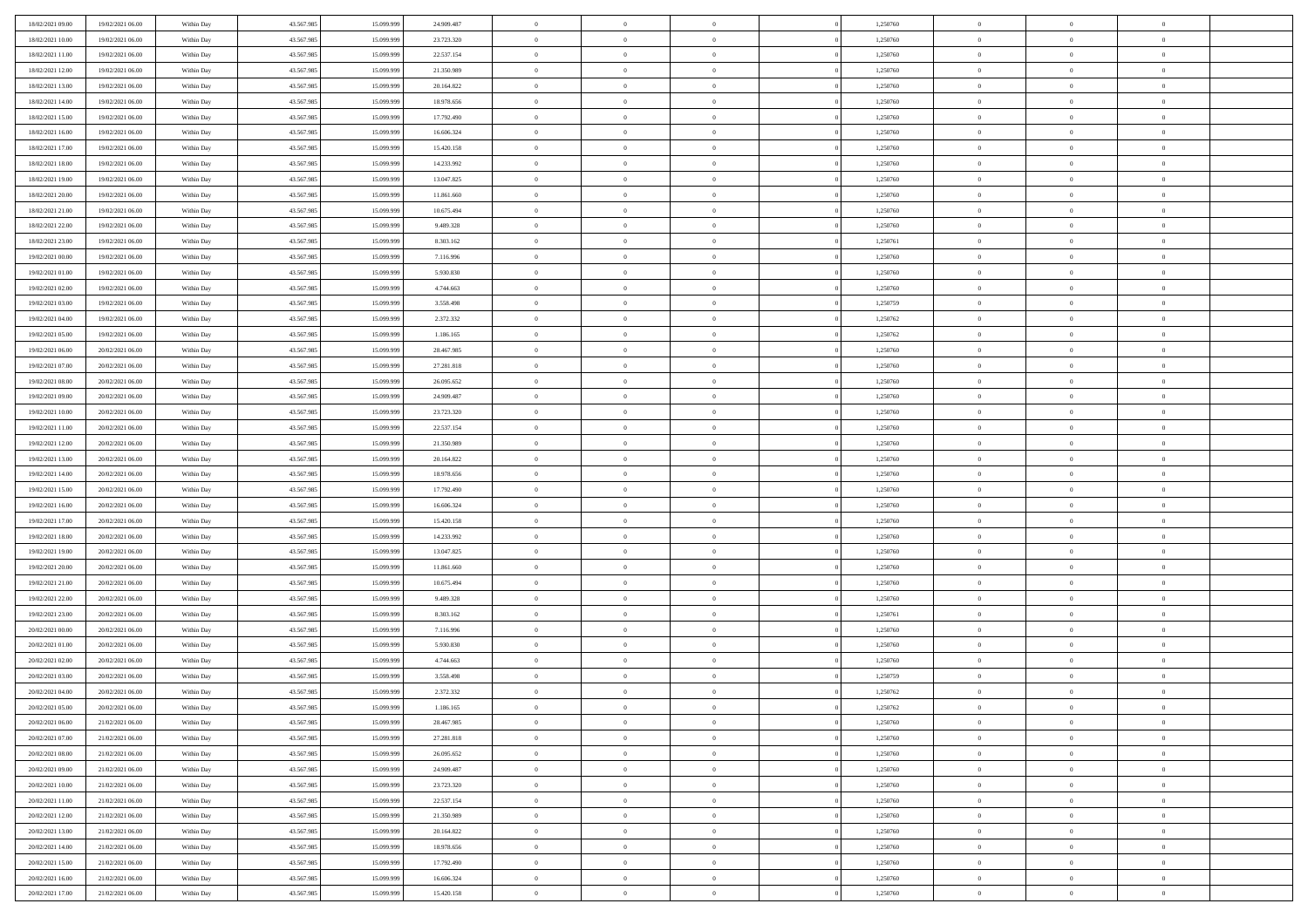| 20/02/2021 18:00 | 21/02/2021 06:00 | Within Day | 43.567.985 | 15.099.99  | 14.233.992 | $\theta$       | $\overline{0}$ | $\overline{0}$ | 1,250760 | $\bf{0}$       | $\overline{0}$ | $\bf{0}$       |  |
|------------------|------------------|------------|------------|------------|------------|----------------|----------------|----------------|----------|----------------|----------------|----------------|--|
| 20/02/2021 19:00 | 21/02/2021 06:00 | Within Day | 43.567.985 | 15.099.999 | 13.047.825 | $\overline{0}$ | $\overline{0}$ | $\overline{0}$ | 1,250760 | $\theta$       | $\overline{0}$ | $\theta$       |  |
| 20/02/2021 20:00 | 21/02/2021 06:00 | Within Day | 43.567.985 | 15.099.999 | 11.861.660 | $\,0\,$        | $\overline{0}$ | $\bf{0}$       | 1,250760 | $\,$ 0 $\,$    | $\overline{0}$ | $\,$ 0 $\,$    |  |
| 20/02/2021 21:00 | 21/02/2021 06:00 | Within Day | 43.567.985 | 15.099.999 | 10.675.494 | $\bf{0}$       | $\Omega$       | $\overline{0}$ | 1,250760 | $\theta$       | $\mathbf{0}$   | $\theta$       |  |
| 20/02/2021 22:00 | 21/02/2021 06:00 | Within Day | 43.567.985 | 15.099.999 | 9.489.328  | $\bf{0}$       | $\overline{0}$ | $\overline{0}$ | 1,250760 | $\overline{0}$ | $\overline{0}$ | $\overline{0}$ |  |
| 20/02/2021 23:00 | 21/02/2021 06:00 | Within Day | 43.567.985 | 15.099.999 | 8.303.162  | $\,$ 0 $\,$    | $\overline{0}$ | $\bf{0}$       | 1,250761 | $\,$ 0 $\,$    | $\overline{0}$ | $\,$ 0 $\,$    |  |
| 21/02/2021 00:00 | 21/02/2021 06:00 | Within Day | 43.567.985 | 15.099.999 | 7.116.996  | $\bf{0}$       | $\overline{0}$ | $\overline{0}$ | 1,250760 | $\bf{0}$       | $\overline{0}$ | $\theta$       |  |
| 21/02/2021 01:00 | 21/02/2021 06:00 | Within Day | 43.567.985 | 15.099.999 | 5.930.830  | $\overline{0}$ | $\overline{0}$ | $\overline{0}$ | 1,250760 | $\overline{0}$ | $\overline{0}$ | $\overline{0}$ |  |
| 21/02/2021 02:00 | 21/02/2021 06:00 | Within Day | 43.567.985 | 15.099.999 | 4.744.663  | $\,$ 0 $\,$    | $\overline{0}$ | $\bf{0}$       | 1,250760 | $\,$ 0 $\,$    | $\overline{0}$ | $\,$ 0 $\,$    |  |
| 21/02/2021 03:00 | 21/02/2021 06:00 | Within Day | 43.567.985 | 15.099.999 | 3.558.498  | $\overline{0}$ | $\mathbf{0}$   | $\overline{0}$ | 1,250759 | $\theta$       | $\mathbf{0}$   | $\theta$       |  |
| 21/02/2021 04:00 | 21/02/2021 06:00 | Within Day | 43.567.985 | 15.099.999 | 2.372.332  | $\mathbf{0}$   | $\overline{0}$ | $\overline{0}$ | 1,250762 | $\overline{0}$ | $\overline{0}$ | $\overline{0}$ |  |
| 21/02/2021 05:00 | 21/02/2021 06:00 | Within Day | 43.567.985 | 15.099.999 | 1.186.165  | $\,$ 0 $\,$    | $\overline{0}$ | $\bf{0}$       | 1,250762 | $\,$ 0 $\,$    | $\overline{0}$ | $\,$ 0 $\,$    |  |
| 21/02/2021 06:00 | 22/02/2021 06:00 | Within Day | 43.567.985 | 15.099.999 | 28.467.985 | $\bf{0}$       | $\overline{0}$ | $\overline{0}$ | 1,250760 | $\bf{0}$       | $\overline{0}$ | $\theta$       |  |
| 21/02/2021 07:00 | 22/02/2021 06:00 | Within Day | 43.567.985 | 15.099.999 | 27.281.818 | $\overline{0}$ | $\overline{0}$ | $\overline{0}$ | 1,250760 | $\overline{0}$ | $\overline{0}$ | $\overline{0}$ |  |
| 21/02/2021 08:00 | 22/02/2021 06:00 | Within Day | 43.567.985 | 15.099.999 | 26.095.652 | $\,$ 0 $\,$    | $\overline{0}$ | $\bf{0}$       | 1,250760 | $\,$ 0 $\,$    | $\overline{0}$ | $\,$ 0 $\,$    |  |
| 21/02/2021 09:00 | 22/02/2021 06:00 | Within Day | 43.567.985 | 15.099.999 | 24.909.487 | $\bf{0}$       | $\mathbf{0}$   | $\overline{0}$ | 1,250760 | $\theta$       | $\mathbf{0}$   | $\theta$       |  |
| 21/02/2021 11:00 | 22/02/2021 06:00 | Within Day | 43.567.985 | 15.099.999 | 22.537.154 | $\overline{0}$ | $\overline{0}$ | $\overline{0}$ | 1,250760 | $\overline{0}$ | $\overline{0}$ | $\overline{0}$ |  |
| 21/02/2021 12:00 | 22/02/2021 06:00 | Within Day | 43.567.985 | 15.099.999 | 21.350.989 | $\,$ 0 $\,$    | $\overline{0}$ | $\bf{0}$       | 1,250760 | $\,$ 0 $\,$    | $\overline{0}$ | $\,$ 0 $\,$    |  |
| 21/02/2021 13:00 | 22/02/2021 06:00 | Within Day | 43.567.985 | 15.099.999 | 20.164.822 | $\bf{0}$       | $\Omega$       | $\overline{0}$ | 1,250760 | $\theta$       | $\theta$       | $\theta$       |  |
| 21/02/2021 14:00 | 22/02/2021 06:00 | Within Day | 43.567.985 | 15.099.999 | 18.978.656 | $\overline{0}$ | $\overline{0}$ | $\overline{0}$ | 1,250760 | $\mathbf{0}$   | $\overline{0}$ | $\overline{0}$ |  |
| 21/02/2021 15:00 | 22/02/2021 06:00 | Within Day | 43.567.985 | 15.099.999 | 17.792.490 | $\,$ 0 $\,$    | $\overline{0}$ | $\bf{0}$       | 1,250760 | $\,$ 0 $\,$    | $\overline{0}$ | $\,$ 0 $\,$    |  |
| 21/02/2021 16:00 | 22/02/2021 06:00 | Within Day | 43.567.985 | 15.099.999 | 16.606.324 | $\overline{0}$ | $\overline{0}$ | $\overline{0}$ | 1,250760 | $\bf{0}$       | $\overline{0}$ | $\theta$       |  |
| 21/02/2021 17:00 | 22/02/2021 06:00 | Within Day | 43.567.985 | 15.099.999 | 15.420.158 | $\overline{0}$ | $\overline{0}$ | $\overline{0}$ | 1,250760 | $\mathbf{0}$   | $\overline{0}$ | $\overline{0}$ |  |
| 21/02/2021 18:00 | 22/02/2021 06:00 | Within Day | 43.567.985 | 15.099.999 | 14.233.992 | $\,$ 0 $\,$    | $\overline{0}$ | $\bf{0}$       | 1,250760 | $\,$ 0 $\,$    | $\overline{0}$ | $\bf{0}$       |  |
| 21/02/2021 19:00 | 22/02/2021 06:00 | Within Day | 43.567.985 | 15.099.99  | 13.047.825 | $\bf{0}$       | $\mathbf{0}$   | $\overline{0}$ | 1,250760 | $\theta$       | $\mathbf{0}$   | $\theta$       |  |
| 21/02/2021 20:00 | 22/02/2021 06:00 | Within Day | 43.567.985 | 15.099.999 | 11.861.660 | $\overline{0}$ | $\overline{0}$ | $\overline{0}$ | 1,250760 | $\mathbf{0}$   | $\overline{0}$ | $\overline{0}$ |  |
| 21/02/2021 21:00 | 22/02/2021 06:00 | Within Day | 43.567.985 | 15.099.999 | 10.675.494 | $\,$ 0 $\,$    | $\overline{0}$ | $\bf{0}$       | 1,250760 | $\,$ 0 $\,$    | $\overline{0}$ | $\,$ 0 $\,$    |  |
| 21/02/2021 22:00 | 22/02/2021 06:00 | Within Day | 43.567.985 | 15.099.999 | 9.489.328  | $\bf{0}$       | $\overline{0}$ | $\overline{0}$ | 1,250760 | $\bf{0}$       | $\overline{0}$ | $\bf{0}$       |  |
| 21/02/2021 23:00 | 22/02/2021 06:00 | Within Day | 43.567.985 | 15.099.999 | 8.303.162  | $\overline{0}$ | $\overline{0}$ | $\overline{0}$ | 1,250761 | $\mathbf{0}$   | $\overline{0}$ | $\overline{0}$ |  |
| 22/02/2021 00:00 | 22/02/2021 06:00 | Within Day | 43.567.985 | 15.099.999 | 7.116.996  | $\,$ 0 $\,$    | $\overline{0}$ | $\bf{0}$       | 1,250760 | $\,$ 0 $\,$    | $\overline{0}$ | $\,$ 0 $\,$    |  |
| 22/02/2021 01:00 | 22/02/2021 06:00 | Within Day | 43.567.985 | 15.099.999 | 5.930.830  | $\,0\,$        | $\overline{0}$ | $\bf{0}$       | 1,250760 | $\bf{0}$       | $\overline{0}$ | $\bf{0}$       |  |
| 22/02/2021 02:00 | 22/02/2021 06:00 | Within Day | 43.567.985 | 15.099.999 | 4.744.663  | $\overline{0}$ | $\overline{0}$ | $\overline{0}$ | 1,250760 | $\mathbf{0}$   | $\overline{0}$ | $\overline{0}$ |  |
| 22/02/2021 03:00 | 22/02/2021 06:00 | Within Day | 43.567.985 | 15.099.999 | 3.558.498  | $\,$ 0 $\,$    | $\overline{0}$ | $\bf{0}$       | 1,250759 | $\,$ 0 $\,$    | $\overline{0}$ | $\,$ 0 $\,$    |  |
| 22/02/2021 04:00 | 22/02/2021 06:00 | Within Day | 43.567.985 | 15.099.999 | 2.372.332  | $\,0\,$        | $\overline{0}$ | $\bf{0}$       | 1,250762 | $\bf{0}$       | $\overline{0}$ | $\bf{0}$       |  |
| 22/02/2021 05:00 | 22/02/2021 06:00 | Within Day | 43.567.985 | 15.099.999 | 1.186.165  | $\overline{0}$ | $\overline{0}$ | $\overline{0}$ | 1,250762 | $\mathbf{0}$   | $\overline{0}$ | $\overline{0}$ |  |
| 22/02/2021 06:00 | 23/02/2021 06:00 | Within Day | 43.567.985 | 15.099.999 | 28.467.985 | $\,$ 0 $\,$    | $\overline{0}$ | $\bf{0}$       | 1,250760 | $\,$ 0 $\,$    | $\overline{0}$ | $\,$ 0 $\,$    |  |
| 22/02/2021 07:00 | 23/02/2021 06:00 | Within Day | 43.567.985 | 15.099.999 | 27.281.818 | $\bf{0}$       | $\overline{0}$ | $\bf{0}$       | 1,250760 | $\bf{0}$       | $\overline{0}$ | $\bf{0}$       |  |
| 22/02/2021 08:00 | 23/02/2021 06:00 | Within Day | 43.567.985 | 15.099.999 | 26.095.652 | $\overline{0}$ | $\overline{0}$ | $\overline{0}$ | 1,250760 | $\mathbf{0}$   | $\overline{0}$ | $\overline{0}$ |  |
| 22/02/2021 09:00 | 23/02/2021 06:00 | Within Day | 43.567.985 | 15.099.999 | 24.909.487 | $\,$ 0 $\,$    | $\overline{0}$ | $\bf{0}$       | 1,250760 | $\,$ 0 $\,$    | $\overline{0}$ | $\,$ 0 $\,$    |  |
| 22/02/2021 10:00 | 23/02/2021 06:00 | Within Day | 43.567.985 | 15.099.999 | 23.723.320 | $\,0\,$        | $\overline{0}$ | $\bf{0}$       | 1,250760 | $\bf{0}$       | $\overline{0}$ | $\bf{0}$       |  |
| 22/02/2021 11:00 | 23/02/2021 06:00 | Within Day | 43.567.985 | 15.099.999 | 22.537.154 | $\overline{0}$ | $\overline{0}$ | $\overline{0}$ | 1,250760 | $\mathbf{0}$   | $\overline{0}$ | $\overline{0}$ |  |
| 22/02/2021 12:00 | 23/02/2021 06:00 | Within Day | 43.567.985 | 15.099.999 | 21.350.989 | $\,$ 0 $\,$    | $\overline{0}$ | $\bf{0}$       | 1,250760 | $\,$ 0 $\,$    | $\overline{0}$ | $\,$ 0 $\,$    |  |
| 22/02/2021 13:00 | 23/02/2021 06:00 | Within Day | 43.567.985 | 15.099.999 | 20.164.822 | $\bf{0}$       | $\overline{0}$ | $\bf{0}$       | 1,250760 | $\bf{0}$       | $\overline{0}$ | $\bf{0}$       |  |
| 22/02/2021 14:00 | 23/02/2021 06:00 | Within Day | 43.567.985 | 15.099.999 | 18.978.656 | $\mathbf{0}$   | $\overline{0}$ | $\overline{0}$ | 1,250760 | $\theta$       | $\overline{0}$ | $\overline{0}$ |  |
| 22/02/2021 15:00 | 23/02/2021 06:00 | Within Day | 43.567.985 | 15.099.999 | 17.792.490 | $\mathbf{0}$   | $\overline{0}$ | $\theta$       | 1,250760 | $\overline{0}$ | $\overline{0}$ | $\theta$       |  |
| 22/02/2021 16:00 | 23/02/2021 06:00 | Within Day | 43.567.985 | 15.099.999 | 16.606.324 | $\bf{0}$       | $\overline{0}$ | $\overline{0}$ | 1,250760 | $\bf{0}$       | $\overline{0}$ | $\bf{0}$       |  |
| 22/02/2021 17:00 | 23/02/2021 06:00 | Within Day | 43.567.985 | 15.099.999 | 15.420.158 | $\bf{0}$       | $\overline{0}$ | $\overline{0}$ | 1,250760 | $\overline{0}$ | $\overline{0}$ | $\overline{0}$ |  |
| 22/02/2021 18:00 | 23/02/2021 06:00 | Within Day | 43.567.985 | 15.099.999 | 14.233.992 | $\,$ 0 $\,$    | $\overline{0}$ | $\overline{0}$ | 1,250760 | $\,$ 0 $\,$    | $\,$ 0 $\,$    | $\,$ 0 $\,$    |  |
| 22/02/2021 19:00 | 23/02/2021 06:00 | Within Day | 43.567.985 | 15.099.999 | 13.047.825 | $\bf{0}$       | $\overline{0}$ | $\overline{0}$ | 1,250760 | $\mathbf{0}$   | $\overline{0}$ | $\bf{0}$       |  |
| 22/02/2021 20:00 | 23/02/2021 06:00 | Within Day | 43.567.985 | 15.099.999 | 11.861.660 | $\overline{0}$ | $\overline{0}$ | $\overline{0}$ | 1,250760 | $\mathbf{0}$   | $\overline{0}$ | $\overline{0}$ |  |
| 22/02/2021 21:00 | 23/02/2021 06:00 | Within Day | 43.567.985 | 15.099.999 | 10.675.494 | $\,$ 0 $\,$    | $\overline{0}$ | $\overline{0}$ | 1,250760 | $\,$ 0 $\,$    | $\overline{0}$ | $\,$ 0 $\,$    |  |
| 22/02/2021 22:00 | 23/02/2021 06:00 | Within Day | 43.567.985 | 15.099.999 | 9.489.328  | $\overline{0}$ | $\overline{0}$ | $\overline{0}$ | 1,250760 | $\overline{0}$ | $\overline{0}$ | $\overline{0}$ |  |
| 22/02/2021 23:00 | 23/02/2021 06:00 | Within Day | 43.567.985 | 15.099.999 | 8.303.162  | $\overline{0}$ | $\overline{0}$ | $\overline{0}$ | 1,250761 | $\overline{0}$ | $\overline{0}$ | $\overline{0}$ |  |
| 23/02/2021 00:00 | 23/02/2021 06:00 | Within Day | 43.567.985 | 15.099.999 | 7.116.996  | $\,$ 0         | $\overline{0}$ | $\overline{0}$ | 1,250760 | $\,$ 0 $\,$    | $\,$ 0 $\,$    | $\,$ 0 $\,$    |  |
| 23/02/2021 01:00 | 23/02/2021 06:00 | Within Day | 43.567.985 | 15.099.999 | 5.930.830  | $\bf{0}$       | $\overline{0}$ | $\overline{0}$ | 1,250760 | $\mathbf{0}$   | $\overline{0}$ | $\bf{0}$       |  |
| 23/02/2021 02:00 | 23/02/2021 06:00 | Within Day | 43.567.985 | 15.099.999 | 4.744.663  | $\mathbf{0}$   | $\overline{0}$ | $\overline{0}$ | 1,250760 | $\overline{0}$ | $\overline{0}$ | $\overline{0}$ |  |
| 23/02/2021 03:00 | 23/02/2021 06:00 | Within Day | 43.567.985 | 15.099.999 | 3.558.498  | $\,$ 0 $\,$    | $\overline{0}$ | $\overline{0}$ | 1,250759 | $\,$ 0 $\,$    | $\overline{0}$ | $\,$ 0 $\,$    |  |
|                  |                  |            |            |            |            |                |                |                |          |                |                |                |  |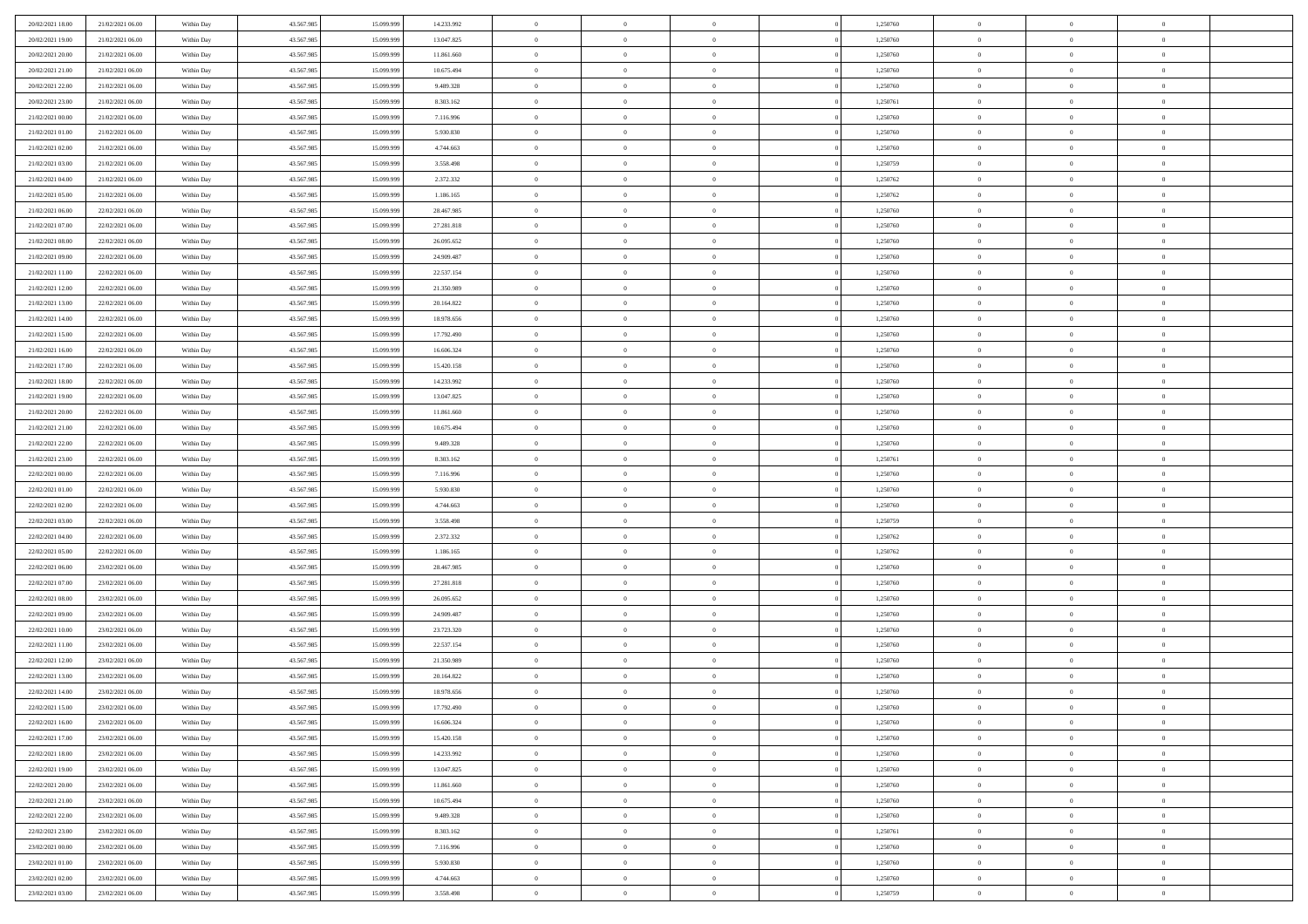| 23/02/2021 04:00 | 23/02/2021 06:00 | Within Day | 43.567.985 | 15.099.999 | 2.372.332  | $\bf{0}$       | $\bf{0}$       | $\theta$       |          | 1,250762 | $\bf{0}$          | $\overline{0}$ | $\,0\,$        |  |
|------------------|------------------|------------|------------|------------|------------|----------------|----------------|----------------|----------|----------|-------------------|----------------|----------------|--|
| 23/02/2021 05:00 | 23/02/2021 06:00 | Within Day | 43.567.985 | 15.099.999 | 1.186.165  | $\overline{0}$ | $\overline{0}$ | $\overline{0}$ |          | 1,250762 | $\overline{0}$    | $\overline{0}$ | $\theta$       |  |
| 23/02/2021 06:00 | 24/02/2021 06:00 | Within Dav | 43.567.985 | 15.099.999 | 28.467.985 | $\mathbf{0}$   | $\overline{0}$ | $\overline{0}$ |          | 1,250760 | $\mathbf{0}$      | $\overline{0}$ | $\overline{0}$ |  |
| 23/02/2021 07:00 | 24/02/2021 06:00 | Within Day | 43.567.985 | 15.099.999 | 27.281.818 | $\bf{0}$       | $\overline{0}$ | $\overline{0}$ |          | 1,250760 | $\bf{0}$          | $\overline{0}$ | $\bf{0}$       |  |
| 23/02/2021 08:00 | 24/02/2021 06:00 | Within Day | 43.567.985 | 15.099.999 | 26.095.652 | $\bf{0}$       | $\bf{0}$       | $\overline{0}$ |          | 1,250760 | $\bf{0}$          | $\bf{0}$       | $\,0\,$        |  |
| 23/02/2021 09:00 | 24/02/2021 06:00 | Within Dav | 43.567.985 | 15.099.999 | 24.909.487 | $\overline{0}$ | $\overline{0}$ |                |          | 1,250760 | $\mathbf{0}$      | $\overline{0}$ | $\overline{0}$ |  |
|                  |                  |            |            |            |            |                |                | $\overline{0}$ |          |          |                   |                |                |  |
| 23/02/2021 10:00 | 24/02/2021 06:00 | Within Day | 43.567.985 | 15.099.999 | 23.723.320 | $\bf{0}$       | $\bf{0}$       | $\overline{0}$ |          | 1,250760 | $\bf{0}$          | $\overline{0}$ | $\,0\,$        |  |
| 23/02/2021 11:00 | 24/02/2021 06:00 | Within Day | 43.567.985 | 15.099.999 | 22.537.154 | $\overline{0}$ | $\overline{0}$ | $\overline{0}$ |          | 1,250760 | $\,$ 0 $\,$       | $\overline{0}$ | $\theta$       |  |
| 23/02/2021 12:00 | 24/02/2021 06:00 | Within Dav | 43.567.985 | 15.099.999 | 21.350.989 | $\mathbf{0}$   | $\overline{0}$ | $\overline{0}$ |          | 1,250760 | $\mathbf{0}$      | $\overline{0}$ | $\overline{0}$ |  |
| 23/02/2021 13:00 | 24/02/2021 06:00 | Within Day | 43.567.985 | 15.099.999 | 20.164.822 | $\bf{0}$       | $\bf{0}$       | $\overline{0}$ |          | 1,250760 | $\bf{0}$          | $\overline{0}$ | $\,0\,$        |  |
| 23/02/2021 14:00 | 24/02/2021 06:00 | Within Day | 43.567.985 | 15.099.999 | 18.978.656 | $\bf{0}$       | $\overline{0}$ | $\overline{0}$ |          | 1,250760 | $\bf{0}$          | $\overline{0}$ | $\theta$       |  |
| 23/02/2021 15:00 | 24/02/2021 06:00 | Within Dav | 43.567.985 | 15.099.999 | 17.792.490 | $\mathbf{0}$   | $\overline{0}$ | $\overline{0}$ |          | 1,250760 | $\mathbf{0}$      | $\overline{0}$ | $\overline{0}$ |  |
| 23/02/2021 16:00 | 24/02/2021 06:00 | Within Day | 43.567.985 | 15.099.999 | 16.606.324 | $\bf{0}$       | $\overline{0}$ | $\bf{0}$       |          | 1,250760 | $\bf{0}$          | $\overline{0}$ | $\bf{0}$       |  |
| 23/02/2021 17:00 | 24/02/2021 06:00 | Within Day | 43.567.985 | 15.099.999 | 15.420.158 | $\bf{0}$       | $\overline{0}$ | $\overline{0}$ |          | 1,250760 | $\bf{0}$          | $\overline{0}$ | $\,0\,$        |  |
| 23/02/2021 18:00 | 24/02/2021 06:00 | Within Dav | 43.567.985 | 15.099.999 | 14.233.992 | $\overline{0}$ | $\overline{0}$ | $\overline{0}$ |          | 1,250760 | $\mathbf{0}$      | $\overline{0}$ | $\overline{0}$ |  |
| 23/02/2021 19:00 | 24/02/2021 06:00 | Within Day | 43.567.985 | 15.099.999 | 13.047.825 | $\bf{0}$       | $\bf{0}$       | $\overline{0}$ |          | 1,250760 | $\bf{0}$          | $\overline{0}$ | $\bf{0}$       |  |
| 23/02/2021 20:00 | 24/02/2021 06:00 | Within Day | 43.567.985 | 15.099.999 | 11.861.660 | $\overline{0}$ | $\overline{0}$ | $\overline{0}$ |          | 1,250760 | $\hspace{0.1cm}0$ | $\overline{0}$ | $\theta$       |  |
| 23/02/2021 21:00 | 24/02/2021 06:00 | Within Day | 43.567.985 | 15.099.999 | 10.675.494 | $\mathbf{0}$   | $\overline{0}$ | $\overline{0}$ |          | 1,250760 | $\mathbf{0}$      | $\overline{0}$ | $\overline{0}$ |  |
| 23/02/2021 22:00 | 24/02/2021 06:00 | Within Day | 43.567.985 | 15.099.999 | 9.489.328  | $\bf{0}$       | $\bf{0}$       | $\overline{0}$ |          | 1,250760 | $\bf{0}$          | $\overline{0}$ | $\,0\,$        |  |
| 23/02/2021 23:00 | 24/02/2021 06:00 | Within Day | 43.567.985 | 15.099.999 | 8.303.162  | $\bf{0}$       | $\overline{0}$ | $\overline{0}$ |          | 1,250761 | $\bf{0}$          | $\overline{0}$ | $\overline{0}$ |  |
| 24/02/2021 00:00 | 24/02/2021 06:00 | Within Dav | 43.567.985 | 15.099.999 | 7.116.996  | $\mathbf{0}$   | $\overline{0}$ | $\overline{0}$ |          | 1,250760 | $\mathbf{0}$      | $\overline{0}$ | $\overline{0}$ |  |
| 24/02/2021 01:00 | 24/02/2021 06:00 | Within Day | 43.567.985 | 15.099.999 | 5.930.830  | $\bf{0}$       | $\overline{0}$ | $\overline{0}$ |          | 1,250760 | $\bf{0}$          | $\overline{0}$ | $\bf{0}$       |  |
| 24/02/2021 02:00 | 24/02/2021 06:00 | Within Day | 43.567.985 | 15.099.999 | 4.744.663  | $\bf{0}$       | $\bf{0}$       | $\overline{0}$ |          | 1,250760 | $\,$ 0 $\,$       | $\overline{0}$ | $\,0\,$        |  |
| 24/02/2021 03:00 | 24/02/2021 06:00 | Within Dav | 43.567.985 | 15.099.999 | 3.558.498  | $\mathbf{0}$   | $\overline{0}$ | $\overline{0}$ |          | 1,250759 | $\mathbf{0}$      | $\overline{0}$ | $\overline{0}$ |  |
| 24/02/2021 04:00 | 24/02/2021 06:00 | Within Day | 43.567.985 | 15.099.999 | 2.372.332  | $\bf{0}$       | $\bf{0}$       | $\overline{0}$ |          | 1,250762 | $\bf{0}$          | $\overline{0}$ | $\bf{0}$       |  |
| 24/02/2021 05:00 | 24/02/2021 06:00 | Within Day | 43.567.985 | 15.099.999 | 1.186.165  | $\bf{0}$       | $\overline{0}$ | $\overline{0}$ |          | 1,250762 | $\bf{0}$          | $\mathbf{0}$   | $\overline{0}$ |  |
| 24/02/2021 06:00 | 25/02/2021 06:00 | Within Dav | 43.567.985 | 15.099.999 | 28.467.985 | $\mathbf{0}$   | $\overline{0}$ | $\overline{0}$ |          | 1,250760 | $\mathbf{0}$      | $\overline{0}$ | $\overline{0}$ |  |
| 24/02/2021 07:00 | 25/02/2021 06:00 |            | 43.567.985 | 15.099.999 | 27.281.818 | $\bf{0}$       | $\bf{0}$       | $\overline{0}$ |          | 1,250760 | $\bf{0}$          | $\overline{0}$ | $\,0\,$        |  |
|                  |                  | Within Day |            | 15,099,999 |            |                |                |                |          |          |                   |                |                |  |
| 24/02/2021 08:00 | 25/02/2021 06:00 | Within Day | 43.567.985 |            | 26.095.652 | $\bf{0}$       | $\bf{0}$       | $\overline{0}$ |          | 1,250760 | $\bf{0}$          | $\overline{0}$ | $\overline{0}$ |  |
| 24/02/2021 09:00 | 25/02/2021 06:00 | Within Dav | 43.567.985 | 15.099.999 | 24.909.487 | $\mathbf{0}$   | $\overline{0}$ | $\overline{0}$ |          | 1,250760 | $\mathbf{0}$      | $\overline{0}$ | $\overline{0}$ |  |
| 24/02/2021 10:00 | 25/02/2021 06:00 | Within Day | 43.567.985 | 15.099.999 | 23.723.320 | $\bf{0}$       | $\overline{0}$ | $\theta$       |          | 1,250760 | $\,$ 0            | $\overline{0}$ | $\theta$       |  |
| 24/02/2021 11:00 | 25/02/2021 06:00 | Within Day | 43.567.985 | 15.099.999 | 22.537.154 | $\bf{0}$       | $\bf{0}$       | $\overline{0}$ |          | 1,250760 | $\bf{0}$          | $\overline{0}$ | $\overline{0}$ |  |
| 24/02/2021 12:00 | 25/02/2021 06:00 | Within Dav | 43.567.985 | 15.099.999 | 21.350.989 | $\overline{0}$ | $\overline{0}$ | $\overline{0}$ |          | 1,250760 | $\mathbf{0}$      | $\overline{0}$ | $\overline{0}$ |  |
| 24/02/2021 13:00 | 25/02/2021 06:00 | Within Day | 43.567.985 | 15.099.999 | 20.164.822 | $\bf{0}$       | $\overline{0}$ | $\theta$       |          | 1,250760 | $\,$ 0            | $\overline{0}$ | $\theta$       |  |
| 24/02/2021 14:00 | 25/02/2021 06:00 | Within Day | 43.567.985 | 15.099.999 | 18.978.656 | $\bf{0}$       | $\overline{0}$ | $\overline{0}$ |          | 1,250760 | $\bf{0}$          | $\overline{0}$ | $\overline{0}$ |  |
| 24/02/2021 15:00 | 25/02/2021 06:00 | Within Day | 43.567.985 | 15.099.999 | 17.792.490 | $\mathbf{0}$   | $\overline{0}$ | $\overline{0}$ |          | 1,250760 | $\mathbf{0}$      | $\overline{0}$ | $\overline{0}$ |  |
| 24/02/2021 16:00 | 25/02/2021 06:00 | Within Day | 43.567.985 | 15.099.999 | 16.606.324 | $\bf{0}$       | $\overline{0}$ | $\theta$       |          | 1,250760 | $\,$ 0            | $\overline{0}$ | $\theta$       |  |
| 24/02/2021 17:00 | 25/02/2021 06:00 | Within Day | 43.567.985 | 15.099.999 | 15.420.158 | $\bf{0}$       | $\overline{0}$ | $\overline{0}$ |          | 1,250760 | $\bf{0}$          | $\bf{0}$       | $\bf{0}$       |  |
| 24/02/2021 18:00 | 25/02/2021 06:00 | Within Dav | 43.567.985 | 15.099.999 | 14.233.992 | $\mathbf{0}$   | $\overline{0}$ | $\overline{0}$ |          | 1,250760 | $\mathbf{0}$      | $\overline{0}$ | $\overline{0}$ |  |
| 24/02/2021 19:00 | 25/02/2021 06:00 | Within Day | 43.567.985 | 15.099.999 | 13.047.825 | $\,0\,$        | $\overline{0}$ | $\theta$       |          | 1,250760 | $\,$ 0            | $\overline{0}$ | $\theta$       |  |
| 24/02/2021 20:00 | 25/02/2021 06:00 | Within Day | 43.567.985 | 15.099.999 | 11.861.660 | $\bf{0}$       | $\overline{0}$ | $\overline{0}$ |          | 1,250760 | $\bf{0}$          | $\overline{0}$ | $\bf{0}$       |  |
| 24/02/2021 21:00 | 25/02/2021 06:00 | Within Dav | 43.567.985 | 15.099.999 | 10.675.494 | $\mathbf{0}$   | $\overline{0}$ | $\overline{0}$ |          | 1,250760 | $\mathbf{0}$      | $\overline{0}$ | $\overline{0}$ |  |
| 24/02/2021 22:00 | 25/02/2021 06:00 | Within Day | 43.567.985 | 15.099.999 | 9.489.328  | $\bf{0}$       | $\overline{0}$ | $\theta$       |          | 1,250760 | $\,$ 0            | $\overline{0}$ | $\theta$       |  |
| 24/02/2021 23.00 | 25/02/2021 06:00 | Within Day | 43.567.985 | 15.099.999 | 8.303.162  | $\bf{0}$       | $\overline{0}$ | $\overline{0}$ |          | 1,250761 | $\,$ 0 $\,$       | $\overline{0}$ | $\bf{0}$       |  |
| 25/02/2021 00:00 | 25/02/2021 06:00 | Within Day | 43.567.985 | 15.099.999 | 7.116.996  | $\bf{0}$       | $\overline{0}$ |                |          | 1,250760 | $\overline{0}$    | $\theta$       | $\theta$       |  |
| 25/02/2021 01:00 | 25/02/2021 06:00 | Within Day | 43.567.985 | 15.099.999 | 5.930.830  | $\,0\,$        | $\overline{0}$ | $\theta$       |          | 1,250760 | $\,$ 0 $\,$       | $\bf{0}$       | $\theta$       |  |
| 25/02/2021 02:00 | 25/02/2021 06:00 | Within Day | 43.567.985 | 15.099.999 | 4.744.663  | $\overline{0}$ | $\overline{0}$ | $\overline{0}$ |          | 1,250760 | $\overline{0}$    | $\overline{0}$ | $\overline{0}$ |  |
| 25/02/2021 03:00 | 25/02/2021 06:00 | Within Day | 43.567.985 | 15.099.999 | 3.558.498  | $\bf{0}$       | $\overline{0}$ | $\overline{0}$ |          | 1,250759 | $\overline{0}$    | $\bf{0}$       | $\mathbf{0}$   |  |
| 25/02/2021 04:00 | 25/02/2021 06:00 | Within Day | 43.567.985 | 15.099.999 | 2.372.332  | $\bf{0}$       | $\overline{0}$ | $\overline{0}$ | $\theta$ | 1,250762 | $\mathbf{0}$      | $\bf{0}$       | $\,$ 0 $\,$    |  |
| 25/02/2021 05:00 | 25/02/2021 06:00 | Within Day | 43.567.985 | 15.099.999 | 1.186.165  | $\bf{0}$       | $\overline{0}$ | $\overline{0}$ |          | 1,250762 | $\,$ 0 $\,$       | $\overline{0}$ | $\overline{0}$ |  |
| 25/02/2021 06:00 | 26/02/2021 06:00 | Within Day | 43.567.985 | 15.099.999 | 28.467.985 | $\bf{0}$       | $\overline{0}$ | $\overline{0}$ |          | 1,250760 | $\mathbf{0}$      | $\overline{0}$ | $\overline{0}$ |  |
| 25/02/2021 07:00 | 26/02/2021 06:00 | Within Day | 43.567.985 | 15.099.999 | 27.281.818 | $\,$ 0 $\,$    | $\overline{0}$ | $\overline{0}$ | $\theta$ | 1,250760 | $\mathbf{0}$      | $\overline{0}$ | $\,$ 0 $\,$    |  |
| 25/02/2021 08:00 | 26/02/2021 06:00 | Within Day | 43.567.985 | 15.099.999 | 26.095.652 | $\bf{0}$       | $\overline{0}$ | $\overline{0}$ |          | 1,250760 | $\overline{0}$    | $\overline{0}$ | $\overline{0}$ |  |
| 25/02/2021 09:00 | 26/02/2021 06:00 | Within Day | 43.567.985 | 15.099.999 | 24.909.487 | $\bf{0}$       | $\overline{0}$ | $\overline{0}$ |          | 1,250760 | $\mathbf{0}$      | $\bf{0}$       | $\overline{0}$ |  |
| 25/02/2021 10:00 | 26/02/2021 06:00 | Within Day | 43.567.985 | 15.099.999 | 23.723.320 | $\,0\,$        | $\overline{0}$ | $\overline{0}$ |          | 1,250760 | $\mathbf{0}$      | $\overline{0}$ | $\overline{0}$ |  |
| 25/02/2021 11:00 | 26/02/2021 06:00 | Within Day | 43.567.985 | 15.099.999 | 22.537.154 | $\bf{0}$       | $\overline{0}$ | $\overline{0}$ |          | 1,250760 | $\mathbf{0}$      | $\mathbf{0}$   | $\overline{0}$ |  |
| 25/02/2021 12:00 | 26/02/2021 06:00 | Within Day | 43.567.985 | 15.099.999 | 21.350.989 | $\bf{0}$       | $\overline{0}$ | $\overline{0}$ |          | 1,250760 | $\mathbf{0}$      | $\overline{0}$ | $\overline{0}$ |  |
|                  |                  |            |            |            |            |                |                |                |          |          |                   |                |                |  |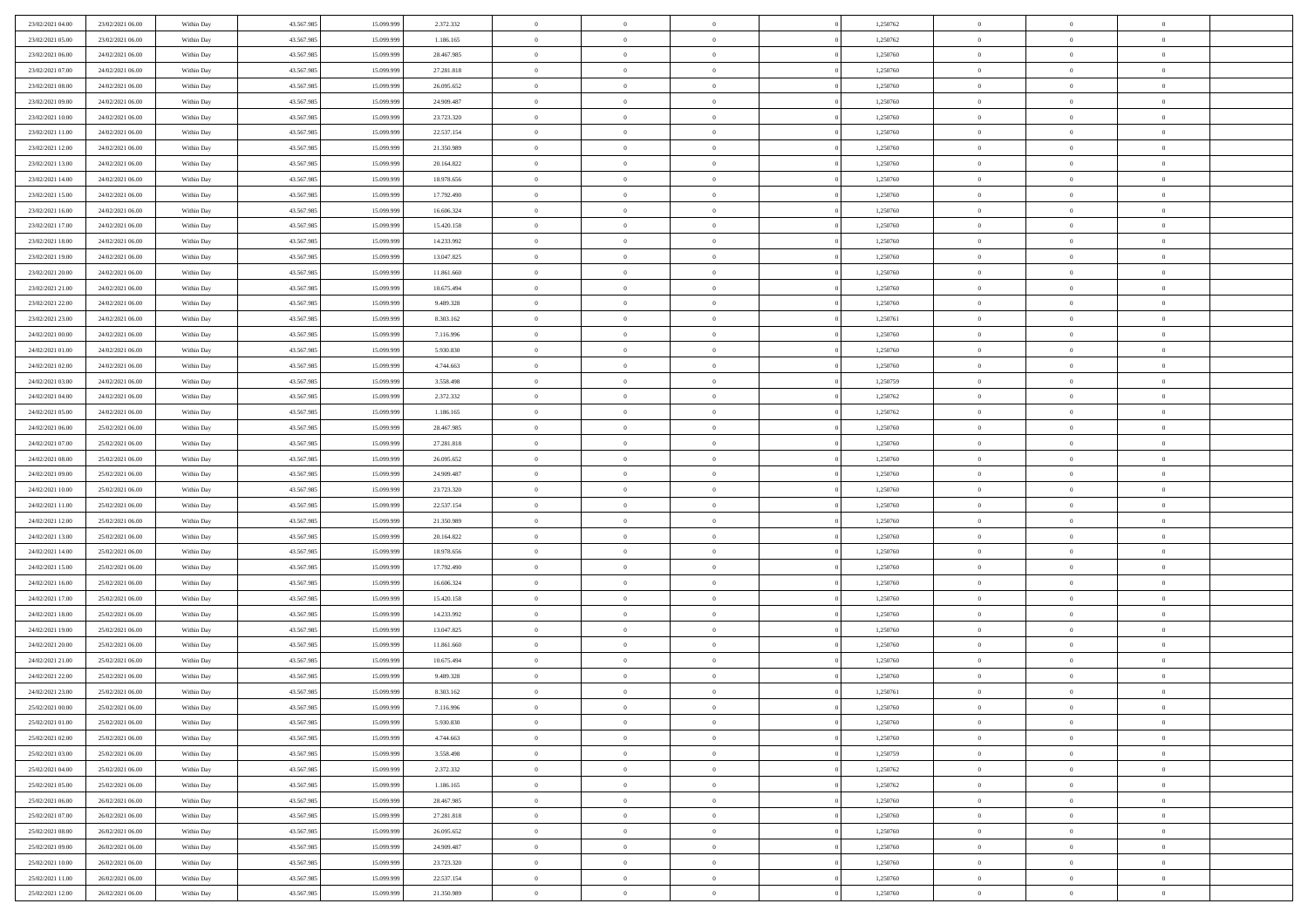| 25/02/2021 13:00                     | 26/02/2021 06:00 | Within Day               | 43.567.985 | 15.099.999 | 20.164.822 | $\,$ 0         | $\bf{0}$                         | $\theta$       |          | 1,250760             | $\bf{0}$                      | $\overline{0}$                 | $\,0\,$        |  |
|--------------------------------------|------------------|--------------------------|------------|------------|------------|----------------|----------------------------------|----------------|----------|----------------------|-------------------------------|--------------------------------|----------------|--|
| 25/02/2021 14:00                     | 26/02/2021 06:00 | Within Day               | 43.567.985 | 15.099.999 | 18.978.656 | $\overline{0}$ | $\overline{0}$                   | $\overline{0}$ |          | 1,250760             | $\overline{0}$                | $\overline{0}$                 | $\theta$       |  |
| 25/02/2021 15:00                     | 26/02/2021 06:00 | Within Dav               | 43.567.985 | 15.099.999 | 17.792.490 | $\mathbf{0}$   | $\overline{0}$                   | $\overline{0}$ |          | 1,250760             | $\mathbf{0}$                  | $\overline{0}$                 | $\overline{0}$ |  |
| 25/02/2021 16:00                     | 26/02/2021 06:00 | Within Day               | 43.567.985 | 15.099.999 | 16.606.324 | $\bf{0}$       | $\overline{0}$                   | $\bf{0}$       |          | 1,250760             | $\bf{0}$                      | $\overline{0}$                 | $\bf{0}$       |  |
| 25/02/2021 17:00                     | 26/02/2021 06:00 | Within Day               | 43.567.985 | 15.099.999 | 15.420.158 | $\bf{0}$       | $\bf{0}$                         | $\overline{0}$ |          | 1,250760             | $\bf{0}$                      | $\bf{0}$                       | $\,0\,$        |  |
| 25/02/2021 18:00                     | 26/02/2021 06:00 | Within Dav               | 43.567.985 | 15.099.999 | 14.233.992 | $\mathbf{0}$   | $\overline{0}$                   | $\overline{0}$ |          | 1,250760             | $\mathbf{0}$                  | $\overline{0}$                 | $\overline{0}$ |  |
| 25/02/2021 19:00                     | 26/02/2021 06:00 | Within Day               | 43.567.985 | 15.099.999 | 13.047.825 | $\bf{0}$       | $\bf{0}$                         | $\overline{0}$ |          | 1,250760             | $\bf{0}$                      | $\overline{0}$                 | $\,0\,$        |  |
| 25/02/2021 20:00                     | 26/02/2021 06:00 | Within Day               | 43.567.985 | 15.099.999 | 11.861.660 | $\overline{0}$ | $\overline{0}$                   | $\overline{0}$ |          | 1,250760             | $\,$ 0 $\,$                   | $\overline{0}$                 | $\theta$       |  |
| 25/02/2021 21:00                     | 26/02/2021 06:00 | Within Dav               | 43.567.985 | 15.099.999 | 10.675.494 | $\mathbf{0}$   | $\overline{0}$                   | $\overline{0}$ |          | 1,250760             | $\mathbf{0}$                  | $\overline{0}$                 | $\overline{0}$ |  |
| 25/02/2021 22:00                     | 26/02/2021 06:00 | Within Day               | 43.567.985 | 15.099.999 | 9.489.328  | $\bf{0}$       | $\bf{0}$                         | $\overline{0}$ |          | 1,250760             | $\bf{0}$                      | $\overline{0}$                 | $\,0\,$        |  |
|                                      | 26/02/2021 06:00 |                          | 43.567.985 | 15.099.999 | 8.303.162  | $\bf{0}$       | $\overline{0}$                   | $\overline{0}$ |          |                      | $\bf{0}$                      | $\overline{0}$                 | $\theta$       |  |
| 25/02/2021 23:00<br>26/02/2021 00:00 | 26/02/2021 06:00 | Within Day<br>Within Dav | 43.567.985 | 15.099.999 | 7.116.996  | $\mathbf{0}$   | $\overline{0}$                   | $\overline{0}$ |          | 1,250761<br>1,250760 | $\mathbf{0}$                  | $\overline{0}$                 | $\overline{0}$ |  |
|                                      | 26/02/2021 06:00 |                          |            |            |            | $\bf{0}$       |                                  |                |          |                      | $\bf{0}$                      |                                | $\bf{0}$       |  |
| 26/02/2021 01:00                     |                  | Within Day               | 43.567.985 | 15.099.999 | 5.930.830  |                | $\overline{0}$<br>$\overline{0}$ | $\bf{0}$       |          | 1,250760             |                               | $\overline{0}$<br>$\mathbf{0}$ |                |  |
| 26/02/2021 02:00                     | 26/02/2021 06:00 | Within Day               | 43.567.985 | 15.099.999 | 4.744.663  | $\bf{0}$       |                                  | $\overline{0}$ |          | 1,250760             | $\bf{0}$                      |                                | $\,0\,$        |  |
| 26/02/2021 03:00                     | 26/02/2021 06:00 | Within Dav               | 43.567.985 | 15.099.999 | 3.558.498  | $\overline{0}$ | $\overline{0}$                   | $\overline{0}$ |          | 1,250759             | $\mathbf{0}$                  | $\overline{0}$                 | $\overline{0}$ |  |
| 26/02/2021 04:00                     | 26/02/2021 06:00 | Within Day               | 43.567.985 | 15.099.999 | 2.372.332  | $\bf{0}$       | $\bf{0}$                         | $\overline{0}$ |          | 1,250762             | $\bf{0}$                      | $\overline{0}$                 | $\bf{0}$       |  |
| 26/02/2021 05:00                     | 26/02/2021 06:00 | Within Day               | 43.567.985 | 15.099.999 | 1.186.165  | $\overline{0}$ | $\overline{0}$                   | $\overline{0}$ |          | 1,250762             | $\bf{0}$                      | $\overline{0}$                 | $\theta$       |  |
| 26/02/2021 06:00                     | 27/02/2021 06:00 | Within Day               | 43.567.985 | 15.099.999 | 28.467.985 | $\mathbf{0}$   | $\overline{0}$                   | $\overline{0}$ |          | 1,250760             | $\mathbf{0}$                  | $\overline{0}$                 | $\overline{0}$ |  |
| 26/02/2021 07:00                     | 27/02/2021 06:00 | Within Day               | 43.567.985 | 15.099.999 | 27.281.818 | $\bf{0}$       | $\bf{0}$                         | $\overline{0}$ |          | 1,250760             | $\bf{0}$                      | $\overline{0}$                 | $\,0\,$        |  |
| 26/02/2021 08:00                     | 27/02/2021 06:00 | Within Day               | 43.567.985 | 15.099.999 | 26.095.652 | $\bf{0}$       | $\overline{0}$                   | $\overline{0}$ |          | 1,250760             | $\bf{0}$                      | $\overline{0}$                 | $\overline{0}$ |  |
| 26/02/2021 09:00                     | 27/02/2021 06:00 | Within Dav               | 43.567.985 | 15.099.999 | 24.909.487 | $\mathbf{0}$   | $\overline{0}$                   | $\overline{0}$ |          | 1,250760             | $\mathbf{0}$                  | $\overline{0}$                 | $\overline{0}$ |  |
| 26/02/2021 10:00                     | 27/02/2021 06:00 | Within Day               | 43.567.985 | 15.099.999 | 23.723.320 | $\bf{0}$       | $\overline{0}$                   | $\overline{0}$ |          | 1,250760             | $\bf{0}$                      | $\overline{0}$                 | $\bf{0}$       |  |
| 26/02/2021 11:00                     | 27/02/2021 06:00 | Within Day               | 43.567.985 | 15.099.999 | 22.537.154 | $\bf{0}$       | $\bf{0}$                         | $\overline{0}$ |          | 1,250760             | $\bf{0}$                      | $\bf{0}$                       | $\,0\,$        |  |
| 26/02/2021 12:00                     | 27/02/2021 06:00 | Within Dav               | 43.567.985 | 15.099.999 | 21.350.989 | $\mathbf{0}$   | $\overline{0}$                   | $\overline{0}$ |          | 1,250760             | $\mathbf{0}$                  | $\overline{0}$                 | $\theta$       |  |
| 26/02/2021 13:00                     | 27/02/2021 06:00 | Within Day               | 43.567.985 | 15.099.999 | 20.164.822 | $\bf{0}$       | $\bf{0}$                         | $\overline{0}$ |          | 1,250760             | $\bf{0}$                      | $\overline{0}$                 | $\,0\,$        |  |
| 26/02/2021 14:00                     | 27/02/2021 06:00 | Within Day               | 43.567.985 | 15.099.999 | 18.978.656 | $\bf{0}$       | $\overline{0}$                   | $\overline{0}$ |          | 1,250760             | $\bf{0}$                      | $\mathbf{0}$                   | $\overline{0}$ |  |
| 26/02/2021 15:00                     | 27/02/2021 06:00 | Within Dav               | 43.567.985 | 15.099.999 | 17.792.490 | $\mathbf{0}$   | $\overline{0}$                   | $\overline{0}$ |          | 1,250760             | $\mathbf{0}$                  | $\overline{0}$                 | $\overline{0}$ |  |
| 26/02/2021 16:00                     | 27/02/2021 06:00 | Within Day               | 43.567.985 | 15.099.999 | 16.606.324 | $\bf{0}$       | $\bf{0}$                         | $\overline{0}$ |          | 1,250760             | $\bf{0}$                      | $\overline{0}$                 | $\,0\,$        |  |
| 26/02/2021 17:00                     | 27/02/2021 06:00 | Within Day               | 43.567.985 | 15,099,999 | 15.420.158 | $\bf{0}$       | $\bf{0}$                         | $\overline{0}$ |          | 1,250760             | $\bf{0}$                      | $\bf{0}$                       | $\overline{0}$ |  |
| 26/02/2021 18:00                     | 27/02/2021 06:00 | Within Dav               | 43.567.985 | 15.099.999 | 14.233.992 | $\mathbf{0}$   | $\overline{0}$                   | $\overline{0}$ |          | 1,250760             | $\mathbf{0}$                  | $\overline{0}$                 | $\overline{0}$ |  |
| 26/02/2021 19:00                     | 27/02/2021 06:00 | Within Day               | 43.567.985 | 15.099.999 | 13.047.825 | $\bf{0}$       | $\overline{0}$                   | $\theta$       |          | 1,250760             | $\,$ 0                        | $\overline{0}$                 | $\theta$       |  |
| 26/02/2021 20:00                     | 27/02/2021 06:00 | Within Day               | 43.567.985 | 15.099.999 | 11.861.660 | $\bf{0}$       | $\bf{0}$                         | $\overline{0}$ |          | 1,250760             | $\bf{0}$                      | $\bf{0}$                       | $\bf{0}$       |  |
| 26/02/2021 21:00                     | 27/02/2021 06:00 | Within Dav               | 43.567.985 | 15.099.999 | 10.675.494 | $\mathbf{0}$   | $\overline{0}$                   | $\overline{0}$ |          | 1,250760             | $\mathbf{0}$                  | $\overline{0}$                 | $\overline{0}$ |  |
| 26/02/2021 22:00                     | 27/02/2021 06:00 | Within Day               | 43.567.985 | 15.099.999 | 9.489.328  | $\bf{0}$       | $\overline{0}$                   | $\theta$       |          | 1,250760             | $\,$ 0                        | $\overline{0}$                 | $\theta$       |  |
| 26/02/2021 23:00                     | 27/02/2021 06:00 | Within Day               | 43.567.985 | 15.099.999 | 8.303.162  | $\bf{0}$       | $\overline{0}$                   | $\overline{0}$ |          | 1,250761             | $\bf{0}$                      | $\overline{0}$                 | $\overline{0}$ |  |
| 27/02/2021 00:00                     | 27/02/2021 06:00 | Within Day               | 43.567.985 | 15.099.999 | 7.116.996  | $\mathbf{0}$   | $\overline{0}$                   | $\overline{0}$ |          | 1,250760             | $\mathbf{0}$                  | $\overline{0}$                 | $\overline{0}$ |  |
| 27/02/2021 01:00                     | 27/02/2021 06:00 | Within Day               | 43.567.985 | 15.099.999 | 5.930.830  | $\bf{0}$       | $\overline{0}$                   | $\theta$       |          | 1,250760             | $\,$ 0                        | $\overline{0}$                 | $\theta$       |  |
| 27/02/2021 02:00                     | 27/02/2021 06:00 | Within Day               | 43.567.985 | 15.099.999 | 4.744.663  | $\bf{0}$       | $\overline{0}$                   | $\overline{0}$ |          | 1,250760             | $\bf{0}$                      | $\overline{0}$                 | $\bf{0}$       |  |
| 27/02/2021 03:00                     | 27/02/2021 06:00 | Within Dav               | 43.567.985 | 15.099.999 | 3.558.498  | $\mathbf{0}$   | $\overline{0}$                   | $\overline{0}$ |          | 1,250759             | $\mathbf{0}$                  | $\overline{0}$                 | $\overline{0}$ |  |
| 27/02/2021 04:00                     | 27/02/2021 06:00 | Within Day               | 43.567.985 | 15.099.999 | 2.372.332  | $\,0\,$        | $\overline{0}$                   | $\theta$       |          | 1,250762             | $\,$ 0                        | $\overline{0}$                 | $\theta$       |  |
| 27/02/2021 05:00                     | 27/02/2021 06:00 | Within Day               | 43.567.985 | 15.099.999 | 1.186.165  | $\bf{0}$       | $\bf{0}$                         | $\overline{0}$ |          | 1,250762             | $\bf{0}$                      | $\overline{0}$                 | $\bf{0}$       |  |
| 27/02/2021 06:00                     | 28/02/2021 06:00 | Within Dav               | 43.567.985 | 15.099.999 | 28.467.985 | $\mathbf{0}$   | $\overline{0}$                   | $\overline{0}$ |          | 1,250760             | $\mathbf{0}$                  | $\overline{0}$                 | $\overline{0}$ |  |
| 27/02/2021 07:00                     | 28/02/2021 06:00 | Within Day               | 43.567.985 | 15.099.999 | 27.281.818 | $\bf{0}$       | $\overline{0}$                   | $\theta$       |          | 1,250760             | $\,$ 0                        | $\overline{0}$                 | $\theta$       |  |
| 27/02/2021 08:00                     | 28/02/2021 06:00 | Within Day               | 43.567.985 | 15.099.999 | 26.095.652 | $\bf{0}$       | $\overline{0}$                   | $\overline{0}$ |          | 1,250760             | $\,$ 0 $\,$                   | $\overline{0}$                 | $\overline{0}$ |  |
| 27/02/2021 09:00                     | 28/02/2021 06:00 | Within Day               | 43.567.985 | 15.099.999 | 24.909.487 | $\bf{0}$       | $\overline{0}$                   |                |          | 1,250760             | $\overline{0}$                | $\theta$                       | $\theta$       |  |
| 27/02/2021 10:00                     | 28/02/2021 06:00 | Within Day               | 43.567.985 | 15.099.999 | 23.723.320 | $\,0\,$        | $\overline{0}$                   | $\theta$       |          | 1,250760             | $\,$ 0 $\,$                   | $\bf{0}$                       | $\theta$       |  |
| 27/02/2021 11:00                     | 28/02/2021 06:00 | Within Day               | 43.567.985 | 15.099.999 | 22.537.154 | $\overline{0}$ | $\overline{0}$                   | $\overline{0}$ |          | 1,250760             | $\,$ 0 $\,$                   | $\overline{0}$                 | $\overline{0}$ |  |
| 27/02/2021 12:00                     | 28/02/2021 06:00 | Within Day               | 43.567.985 | 15.099.999 | 21.350.989 | $\bf{0}$       | $\overline{0}$                   | $\overline{0}$ |          | 1,250760             | $\overline{0}$                | $\bf{0}$                       | $\overline{0}$ |  |
| 27/02/2021 13:00                     | 28/02/2021 06:00 | Within Day               | 43.567.985 | 15.099.999 | 20.164.822 | $\bf{0}$       | $\overline{0}$                   | $\overline{0}$ | $\theta$ | 1,250760             | $\mathbf{0}$                  | $\bf{0}$                       | $\,$ 0 $\,$    |  |
| 27/02/2021 14:00                     | 28/02/2021 06:00 | Within Day               | 43.567.985 | 15.099.999 | 18.978.656 | $\overline{0}$ | $\overline{0}$                   | $\overline{0}$ |          | 1,250760             | $\,$ 0 $\,$                   | $\overline{0}$                 | $\overline{0}$ |  |
| 27/02/2021 15:00                     | 28/02/2021 06:00 | Within Day               | 43.567.985 | 15.099.999 | 17.792.490 | $\bf{0}$       | $\overline{0}$                   | $\overline{0}$ |          | 1,250760             | $\mathbf{0}$                  | $\overline{0}$                 | $\overline{0}$ |  |
| 27/02/2021 16:00                     | 28/02/2021 06:00 | Within Day               | 43.567.985 | 15.099.999 | 16.606.324 | $\,$ 0 $\,$    | $\overline{0}$                   | $\overline{0}$ | $\theta$ | 1,250760             | $\mathbf{0}$                  | $\mathbf{0}$                   | $\,$ 0 $\,$    |  |
|                                      |                  |                          | 43.567.985 |            |            | $\bf{0}$       | $\overline{0}$                   |                |          |                      |                               | $\overline{0}$                 |                |  |
| 27/02/2021 17:00                     | 28/02/2021 06:00 | Within Day               | 43.567.985 | 15.099.999 | 15.420.158 |                |                                  | $\overline{0}$ |          | 1,250760             | $\,$ 0 $\,$<br>$\overline{0}$ |                                | $\overline{0}$ |  |
| 27/02/2021 18:00                     | 28/02/2021 06:00 | Within Day               |            | 15.099.999 | 14.233.992 | $\bf{0}$       | $\overline{0}$                   | $\overline{0}$ |          | 1,250760             |                               | $\bf{0}$                       | $\overline{0}$ |  |
| 27/02/2021 19:00                     | 28/02/2021 06:00 | Within Day               | 43.567.985 | 15.099.999 | 13.047.825 | $\,$ 0 $\,$    | $\overline{0}$                   | $\overline{0}$ |          | 1,250760             | $\mathbf{0}$                  | $\mathbf{0}$                   | $\,$ 0 $\,$    |  |
| 27/02/2021 20:00                     | 28/02/2021 06:00 | Within Day               | 43.567.985 | 15.099.999 | 11.861.660 | $\bf{0}$       | $\bf{0}$                         | $\overline{0}$ |          | 1,250760             | $\mathbf 0$                   | $\overline{0}$                 | $\overline{0}$ |  |
| 27/02/2021 21:00                     | 28/02/2021 06:00 | Within Day               | 43.567.985 | 15.099.999 | 10.675.494 | $\bf{0}$       | $\overline{0}$                   | $\overline{0}$ |          | 1,250760             | $\mathbf{0}$                  | $\overline{0}$                 | $\overline{0}$ |  |